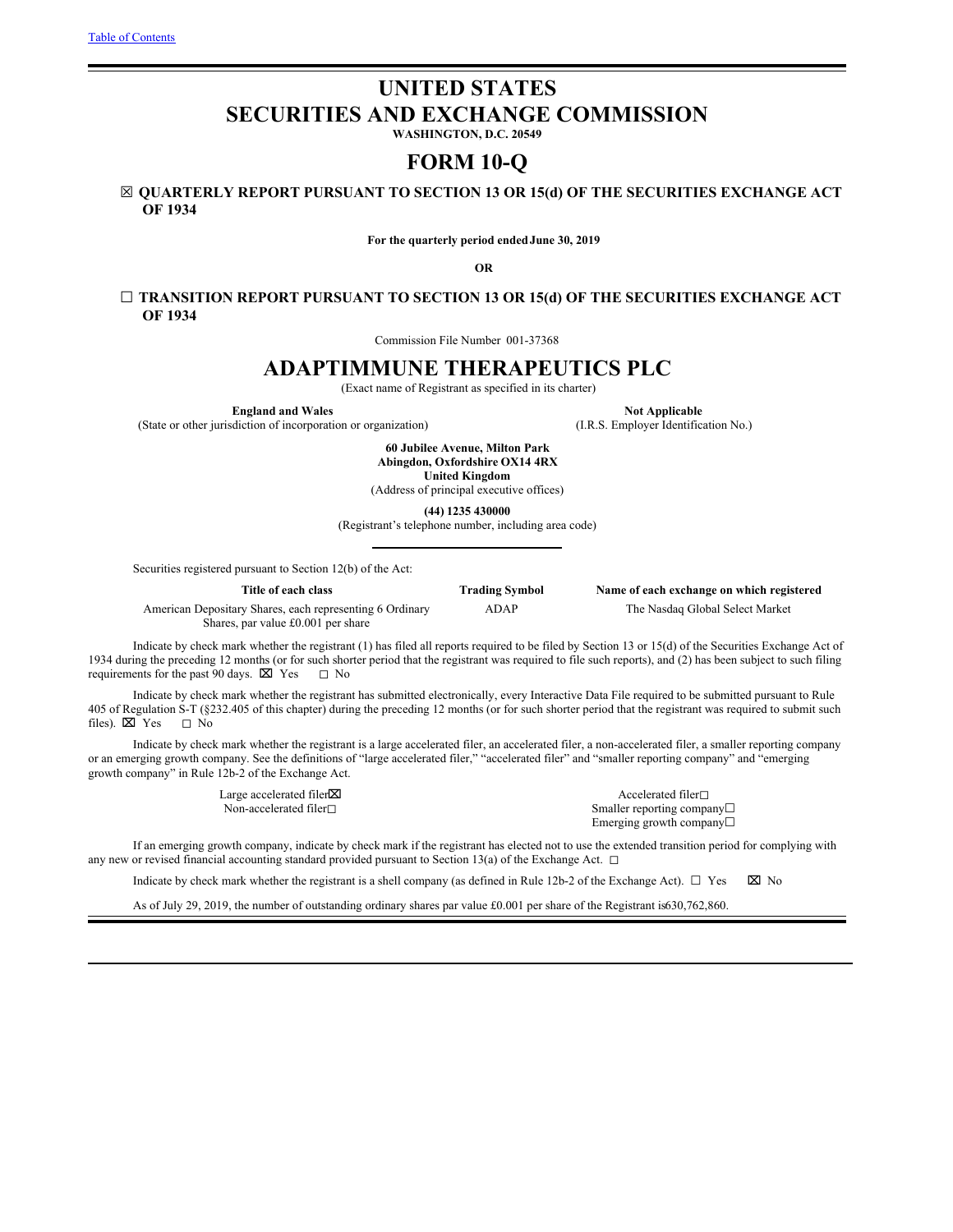# **TABLE OF CONTENTS**

# PART I — FINANCIAL [INFORMATION](#page-0-0) 5

| Item 1.           | <b>Financial Statements:</b>                                                                                                | 5  |
|-------------------|-----------------------------------------------------------------------------------------------------------------------------|----|
|                   | Unaudited Condensed Consolidated Balance Sheets as of June 30, 2019 and December 31, 2018                                   | 5  |
|                   | Unaudited Condensed Consolidated Statements of Operations for the three and six months ended June 30, 2019 and 2018         | 6  |
|                   | Unaudited Condensed Consolidated Statements of Comprehensive Loss for the three and six months ended June 30, 2019 and 2018 | 7  |
|                   | Unaudited Condensed Consolidated Statements of Change in Equity for the three and six months ended June 30, 2019 and 2018   | 8  |
|                   | Unaudited Condensed Consolidated Statements of Cash Flows for the six months ended June 30, 2019 and 2018                   | 10 |
|                   | Notes to the Unaudited Condensed Consolidated Financial Statements                                                          | 11 |
| Item 2.           | Management's Discussion and Analysis of Financial Condition and Results of Operations                                       | 19 |
| Item 3.           | <b>Quantitative and Qualitative Disclosures About Market Risk</b>                                                           | 31 |
| Item 4.           | <b>Controls and Procedures</b>                                                                                              | 31 |
| <b>PART II</b>    | <b>OTHER INFORMATION</b>                                                                                                    | 32 |
| Item 1.           | <b>Legal Proceedings</b>                                                                                                    | 32 |
| Item 1A.          | <b>Risk Factors</b>                                                                                                         | 32 |
| Item 2.           | Unregistered Sales of Equity Securities and Use of Proceeds                                                                 | 79 |
| Item 3.           | <b>Defaults Upon Senior Securities</b>                                                                                      | 79 |
| Item 4.           | <b>Mine Safety Disclosures</b>                                                                                              | 79 |
| Item 5.           | Other Information                                                                                                           | 79 |
| Item 6.           | <b>Exhibits</b>                                                                                                             | 80 |
| <b>Signatures</b> |                                                                                                                             | 81 |
|                   |                                                                                                                             |    |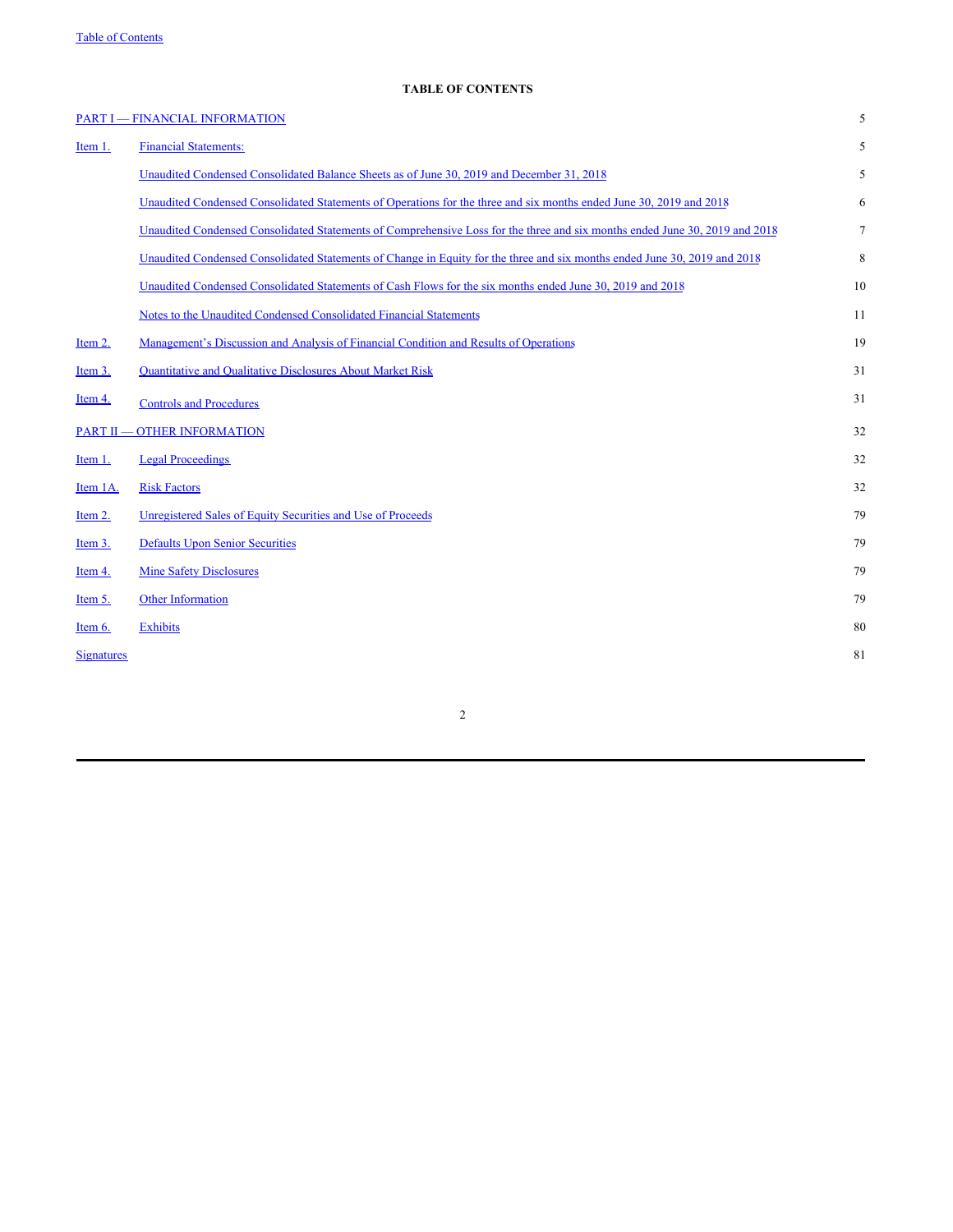#### **General information**

In this Quarterly Report on Form 10-Q ("Quarterly Report"), "Adaptimmune," the "Group," the "Company," "we," "us" and "our" refer to Adaptimmune Therapeutics plc and its consolidated subsidiaries, except where the context otherwise requires.

## **Information Regarding Forward-Looking Statements**

This Quarterly Report contains forward-looking statements that are based on our current expectations, assumptions, estimates and projections about us and our industry. All statements other than statements of historical fact in this Quarterly Report are forward-looking statements.

These forward-looking statements are subject to known and unknown risks, uncertainties, assumptions and other factors that could cause our actual results of operations, financial condition, liquidity, performance, prospects, opportunities, achievements or industry results, as well as those of the markets we serve or intend to serve, to differ materially from those expressed in, or suggested by, these forward-looking statements. These forward-looking statements are based on assumptions regarding our present and future business strategies and the environment in which we expect to operate in the future. Important factors that could cause those differences include, but are not limited to:

- our ability to successfully advance our ADP-A2M4 (MAGE-A4) and ADP-A2AFP (AFP) products through clinical development and the timing within which we can recruit patients and treat patients in all of our clinical trials;
- our ability to successfully and reproducibly manufacture SPEAR T-cells in order to meet patient demand;
- our ability to further develop our commercial manufacturing process for our SPEAR T-cells, transfer such commercial process to third party contract manufacturers, if required, and for such third party contract manufacturers or ourselves to manufacture SPEAR T-cells to the quality and on the timescales we require;
- the scope and timing of performance of our ongoing collaboration with GlaxoSmithKline ("GSK");
- our ability to successfully advance our SPEAR T-cell technology platform to improve the safety and effectiveness of our existing SPEAR T-cell candidates and to submit Investigational New Drug Applications, or INDs, for new SPEAR T-cell candidates;
- the rate and degree of market acceptance of T-cell therapy generally, and of SPEAR T-cells;
- government regulation and approval, including, but not limited to, the expected regulatory approval timelines for SPEAR T-cells and the level of pricing and reimbursement for SPEAR T-cells, if approved for marketing;
- the existence of any third party patents preventing further development of any SPEAR T-cells, including, any inability to obtain appropriate third party licenses, or enforcement of patents against us or our collaborators;
- our ability to obtain granted patents covering any SPEAR T-cells and to enforce such patents against third parties;
- volatility in equity markets in general and in the biopharmaceutical sector in particular;
- fluctuations in the price of materials and bought-in components;
- our relationships with suppliers, contract manufacturing organizations or CROs and other third-party providers including fluctuations in the price of materials and services, ability to obtain reagents particularly where such reagents are only available from a single source, and performance of third party providers;
- increased competition from other companies in the biotechnology and pharmaceutical industries including where such competition impacts ability to recruit patients in to clinical trials;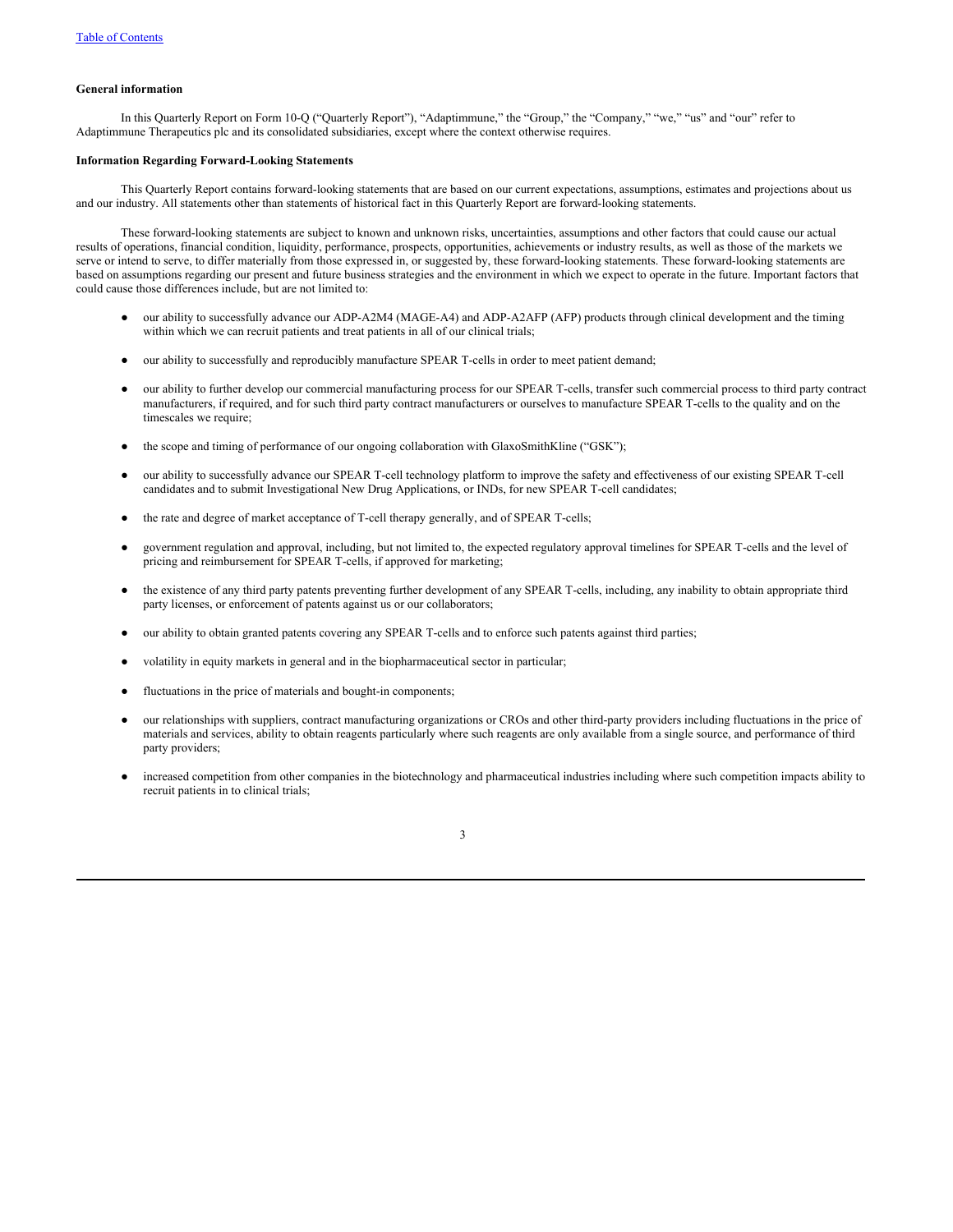- claims for personal injury or death arising from the use of SPEAR T-cell candidates;
- our ability to attract and retain qualified personnel; and
- additional factors that are not known to us at this time.

Additional factors that could cause actual results, financial condition, liquidity, performance, prospects, opportunities, achievements or industry results to differ materially include, but are not limited to, those discussed under "Risk Factors" in Part II, Item 1A in this Quarterly Report and in our other filings with the Securities and Exchange Commission (the "SEC"). Additional risks that we may currently deem immaterial or that are not presently known to us could also cause the forward-looking events discussed in this Quarterly Report not to occur. The words "believe," "may," "will," "estimate," "continue," "anticipate," "intend," "expect" and similar words are intended to identify estimates and forward-looking statements. Estimates and forward-looking statements speak only at the date they were made, and we undertake no obligation to update or to review any estimate and/or forward-looking statement because of new information, future events or other factors. Estimates and forward-looking statements involve risks and uncertainties and are not guarantees of future performance. Our future results may differ materially from those expressed in these estimates and forward-looking statements. In light of the risks and uncertainties described above, the estimates and forward-looking statements discussed in this Quarterly Report might not occur, and our future results and our performance may differ materially from those expressed in these forward-looking statements due to, inclusive of, but not limited to, the factors mentioned above. Because of these uncertainties, you should not make any investment decision based on these estimates and forward-looking statements.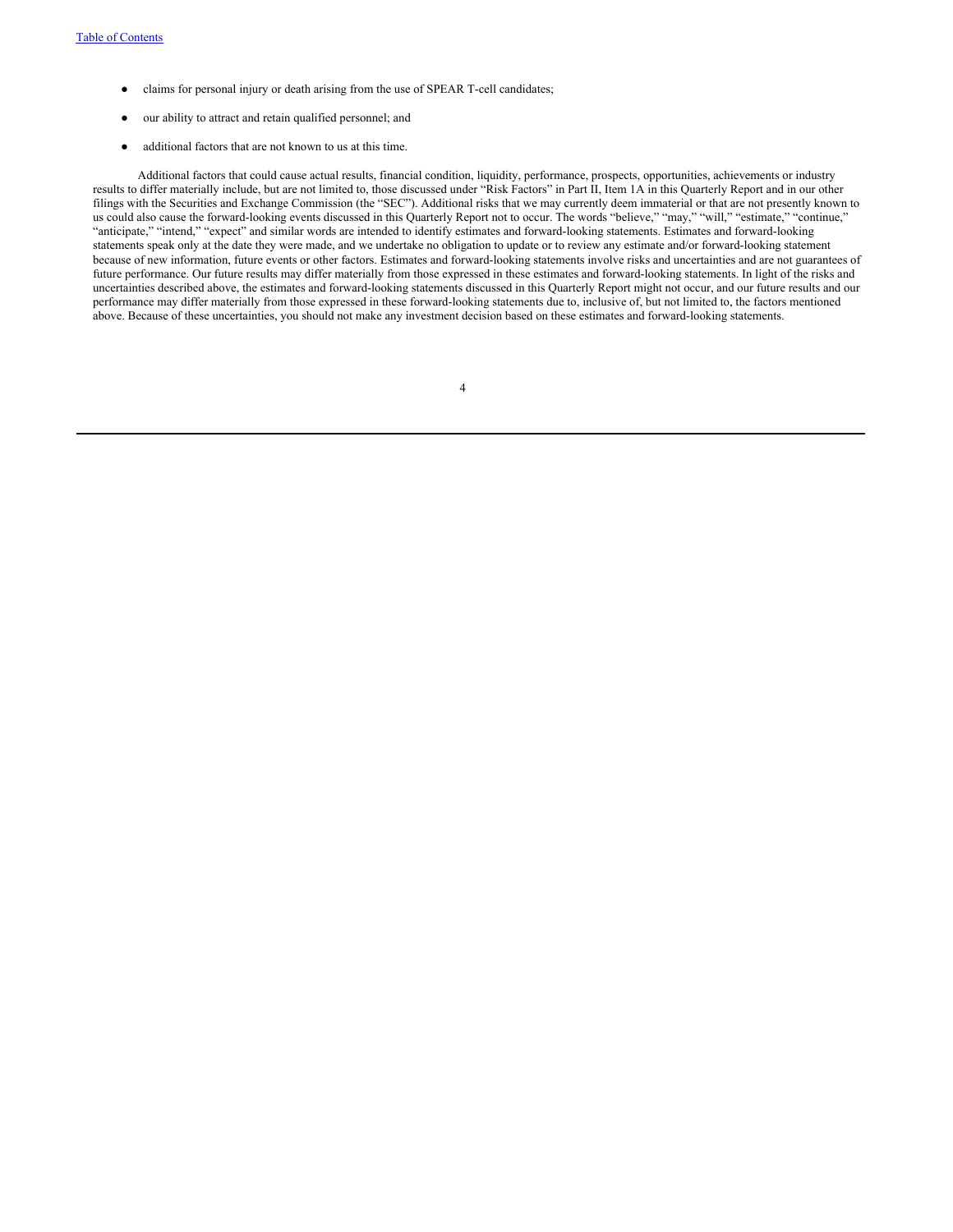# **PART I — FINANCIAL INFORMATION**

**Item 1. Financial Statements.**

### **ADAPTIMMUNE THERAPEUTICS PLC UNAUDITED CONDENSED CONSOLIDATED BALANCE SHEETS (In thousands, except share data)**

|                                                                                                                                      |              | <b>June 30,</b><br>2019 | December 31,<br>2018 |
|--------------------------------------------------------------------------------------------------------------------------------------|--------------|-------------------------|----------------------|
| <b>Assets</b>                                                                                                                        |              |                         |                      |
| <b>Current assets</b>                                                                                                                |              |                         |                      |
| Cash and cash equivalents                                                                                                            | $\mathbf S$  | 34.574                  | \$<br>68,379         |
| Marketable securities - available-for-sale debt securities                                                                           |              | 98,832                  | 136,755              |
| Accounts receivable, net of allowance for doubtful accounts of \$0 and \$0                                                           |              | 3,809                   | 192                  |
| Other current assets and prepaid expenses (including current portion of clinical materials)                                          |              | 37,918                  | 25.769               |
| <b>Total current assets</b>                                                                                                          |              | 175,133                 | 231,095              |
| <b>Restricted cash</b>                                                                                                               |              | 4.403                   | 4,097                |
| Clinical materials                                                                                                                   |              | 2,690                   | 3,953                |
| Operating lease right-of-use assets, net of accumulated amortization                                                                 |              | 21,507                  |                      |
| Property, plant and equipment, net of accumulated depreciation of \$19,528 (2018: \$15,924)                                          |              | 33,722                  | 36,118               |
| Intangibles, net of accumulated amortization                                                                                         |              | 2,066                   | 1,473                |
| <b>Total assets</b>                                                                                                                  | \$           | 239,521                 | \$<br>276,736        |
|                                                                                                                                      |              |                         |                      |
| Liabilities and stockholders' equity                                                                                                 |              |                         |                      |
| <b>Current liabilities</b>                                                                                                           |              |                         |                      |
| Accounts payable                                                                                                                     |              | 4,344                   | 4,083                |
| Operating lease liabilities, current                                                                                                 |              | 2,338                   |                      |
| Accrued expenses and other accrued liabilities                                                                                       |              | 18,595                  | 20,354               |
| Deferred revenue                                                                                                                     |              | 3,016                   |                      |
| <b>Total current liabilities</b>                                                                                                     |              | 28,293                  | 24,437               |
| Operating lease liabilities, non-current                                                                                             |              | 23,666                  |                      |
| Other liabilities, non-current                                                                                                       |              | 571                     | 5,414                |
| <b>Total liabilities</b>                                                                                                             |              | 52,530                  | 29,851               |
|                                                                                                                                      |              |                         |                      |
| <b>Stockholders' equity</b>                                                                                                          |              |                         |                      |
| Common stock - Ordinary shares par value $\text{\textsterling}0.001$ , 785,857,300 authorized and 630,672,578 issued and outstanding |              |                         |                      |
| $(2018: 701, 103, 126$ authorized and $627, 454, 270$ issued and outstanding)                                                        |              | 943                     | 939                  |
| Additional paid in capital                                                                                                           |              | 581,245                 | 574,208              |
| Accumulated other comprehensive loss                                                                                                 |              | (8,199)                 | (9,763)              |
| Accumulated deficit                                                                                                                  |              | (386,998)               | (318, 499)           |
| <b>Total stockholders' equity</b>                                                                                                    |              | 186,991                 | 246,885              |
| Total liabilities and stockholders' equity                                                                                           |              |                         |                      |
|                                                                                                                                      | $\mathbb{S}$ | 239,521                 | \$<br>276.736        |

See accompanying notes to unaudited condensed consolidated financial statements.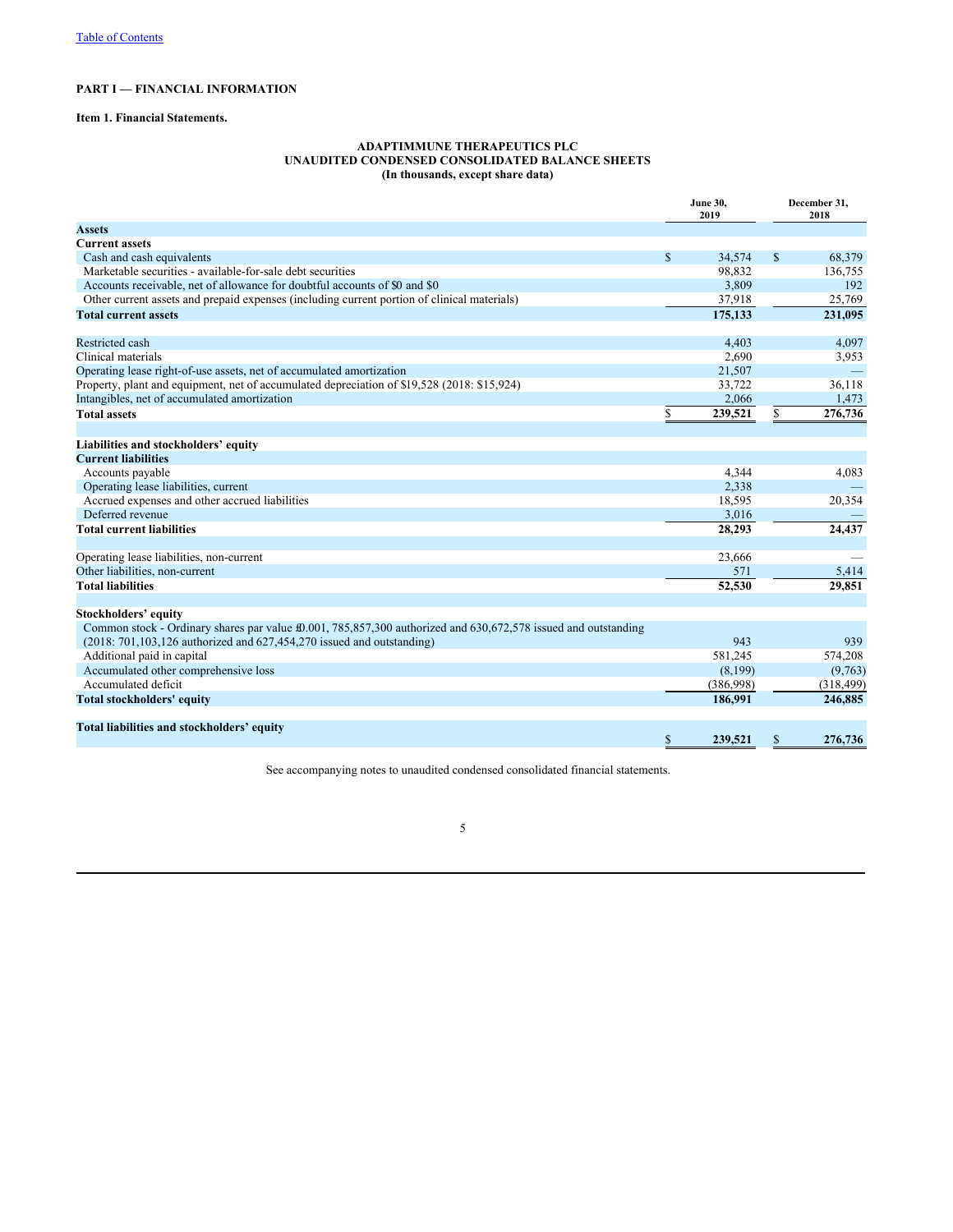#### **ADAPTIMMUNE THERAPEUTICS PLC UNAUDITED CONDENSED CONSOLIDATED STATEMENTS OF OPERATIONS (In thousands, except share and per share data)**

|                                                 |    | Three months ended<br><b>June 30,</b> |   |               |   | Six months ended<br><b>June 30,</b> |              |             |  |
|-------------------------------------------------|----|---------------------------------------|---|---------------|---|-------------------------------------|--------------|-------------|--|
|                                                 |    | 2019                                  |   | 2018          |   | 2019                                |              | 2018        |  |
| <b>Revenue</b>                                  | S. | 157                                   | S | 9,038         | S | 157                                 | $\mathbf{s}$ | 17,234      |  |
| <b>Operating expenses</b>                       |    |                                       |   |               |   |                                     |              |             |  |
| Research and development                        |    | (25,511)                              |   | (26, 624)     |   | (47, 530)                           |              | (52,016)    |  |
| General and administrative                      |    | (10, 148)                             |   | (11,291)      |   | (21, 921)                           |              | (22, 495)   |  |
| <b>Total operating expenses</b>                 |    | (35,659)                              |   | (37, 915)     |   | (69, 451)                           |              | (74, 511)   |  |
| <b>Operating loss</b>                           |    | (35,502)                              |   | (28, 877)     |   | (69,294)                            |              | (57, 277)   |  |
| Interest income                                 |    | 757                                   |   | 540           |   | 1,709                               |              | 1,199       |  |
| Other expense, net                              |    | (6,277)                               |   | (15, 406)     |   | (847)                               |              | (8,276)     |  |
| <b>Loss before income taxes</b>                 |    | (41, 022)                             |   | (43,743)      |   | (68, 432)                           |              | (64, 354)   |  |
| Income taxes                                    |    | (65)                                  |   | (102)         |   | (67                                 |              | (229)       |  |
| Net loss attributable to ordinary shareholders  |    | (41,087)                              |   | (43, 845)     |   | (68, 499)                           |              | (64, 583)   |  |
|                                                 |    |                                       |   |               |   |                                     |              |             |  |
| Net loss per ordinary share - Basic and diluted |    |                                       |   |               |   |                                     |              |             |  |
| Basic and diluted                               | \$ | $(0.07)$ \$                           |   | $(0.08)$ \$   |   | (0.11) S                            |              | (0.11)      |  |
|                                                 |    |                                       |   |               |   |                                     |              |             |  |
| Weighted average shares outstanding:            |    |                                       |   |               |   |                                     |              |             |  |
| Basic and diluted                               |    | 629, 355, 975                         |   | 565, 197, 217 |   | 628, 655, 278                       |              | 563,804,832 |  |

See accompanying notes to unaudited condensed consolidated financial statements.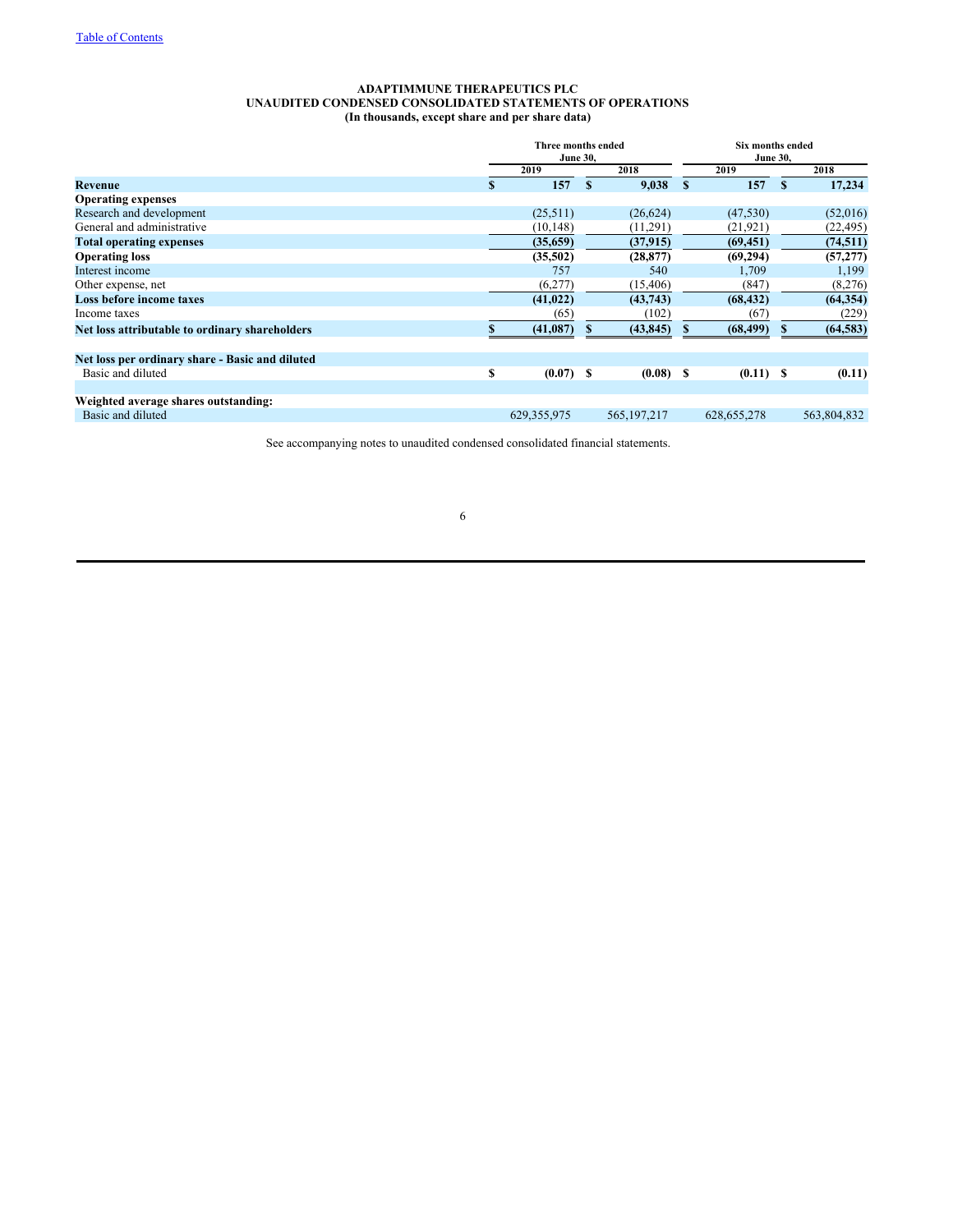## **ADAPTIMMUNE THERAPEUTICS PLC UNAUDITED CONDENSED CONSOLIDATED STATEMENTS OF COMPREHENSIVE LOSS (In thousands)**

|                                                                                                                           | Three months ended<br><b>June 30.</b> |  |          |      | Six months ended<br><b>June 30.</b> |           |
|---------------------------------------------------------------------------------------------------------------------------|---------------------------------------|--|----------|------|-------------------------------------|-----------|
|                                                                                                                           | 2019                                  |  | 2018     | 2019 |                                     | 2018      |
| <b>Net loss</b>                                                                                                           | (41.087)                              |  | (43.845) |      | (68, 499)                           | (64, 583) |
| Other comprehensive loss, net of tax                                                                                      |                                       |  |          |      |                                     |           |
| Foreign currency translation adjustments, net of tax of \$0, \$0, \$0 and \$0                                             | 4.842                                 |  | 6.107    |      | 1.299                               | 3,582     |
| Unrealized gains on available-for-sale debt securities                                                                    |                                       |  |          |      |                                     |           |
| Unrealized holding gains on available-for-sale debt securities, net of tax of $\Omega$ , $\Omega$ , $\Omega$ and $\Omega$ | 68                                    |  | 5,223    |      | 278                                 | 1,167     |
| $\mathbf{a}$ and $\mathbf{a}$ and $\mathbf{a}$ and $\mathbf{a}$                                                           |                                       |  |          |      |                                     |           |

**Total comprehensive loss for the period \$ (36,190) \$ (31,205) \$ (66,935) \$ (57,361)**

Reclassification adjustment for (gains) losses on available-for-sale debt securities included in

See accompanying notes to unaudited condensed consolidated financial statements.

net loss, net of tax of \$0, \$0, \$0 and \$0 (13) 1,310 (13) 2,473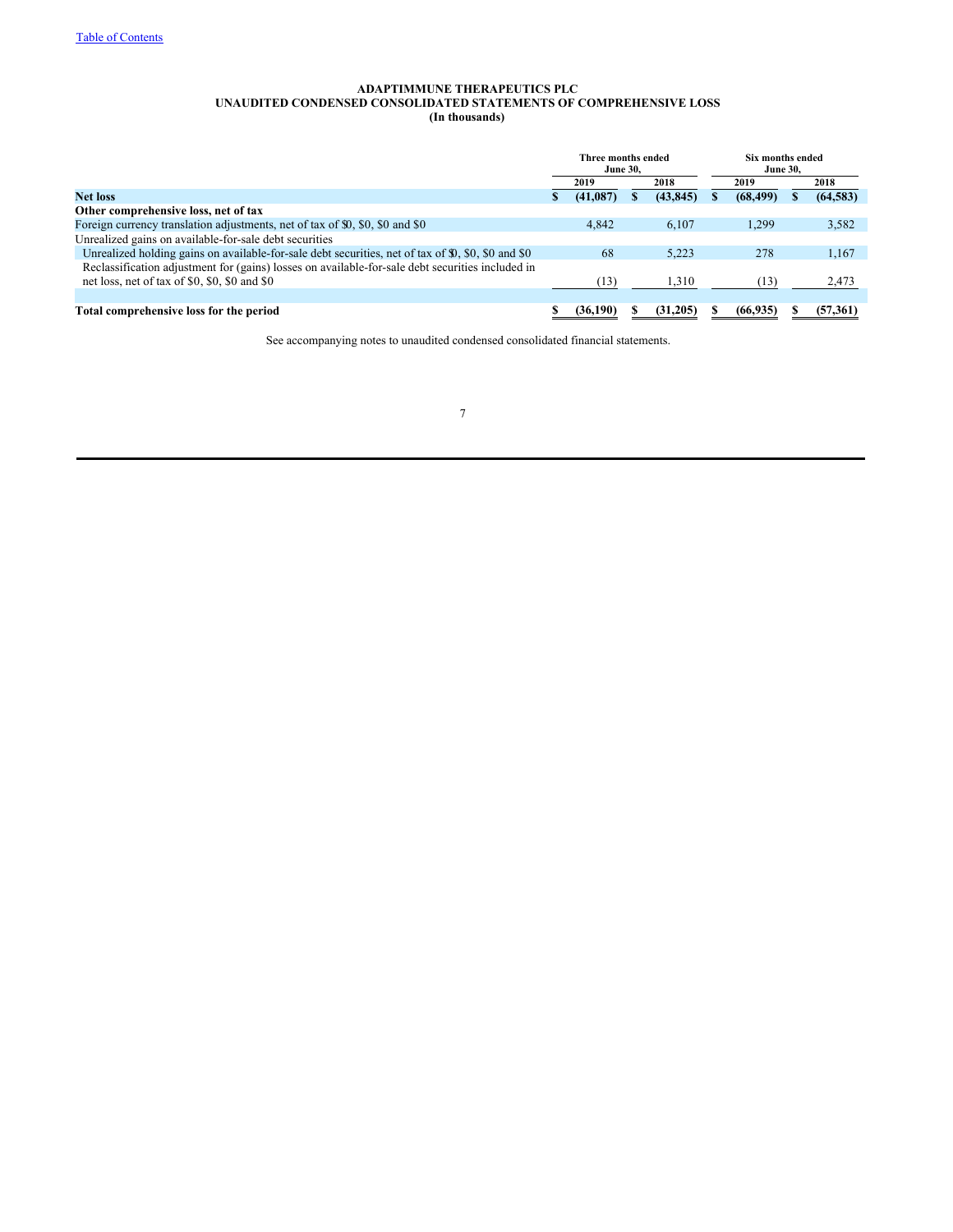#### **ADAPTIMMUNE THERAPEUTICS PLC UNAUDITED CONDENSED CONSOLIDATED STATEMENTS OF CHANGE IN EQUITY (In thousands, except share data)**

|                                                                                                                                                   |                 |              |                                                     |               |                                                                  |              | <b>Accumulated other</b><br>comprehensive loss                                                 |              |                          |                        |            |                                  |           |
|---------------------------------------------------------------------------------------------------------------------------------------------------|-----------------|--------------|-----------------------------------------------------|---------------|------------------------------------------------------------------|--------------|------------------------------------------------------------------------------------------------|--------------|--------------------------|------------------------|------------|----------------------------------|-----------|
|                                                                                                                                                   | Common<br>stock |              | Additional<br>paid in<br>Common<br>stock<br>capital |               | Accumulated<br>foreign<br>currency<br>translation<br>adjustments |              | Accumulated<br>unrealized<br>gains<br>(losses) on<br>available-for-<br>sale debt<br>securities |              |                          | Accumulated<br>deficit |            | Total<br>stockholders'<br>equity |           |
| Balance as of 1 January 2019                                                                                                                      | 627,454,270     | $\mathbb{S}$ | 939                                                 | $\mathcal{S}$ | 574,208                                                          | $\mathbb{S}$ | (9,607)                                                                                        | $\mathbb{S}$ | (156)                    | $\mathbb{S}$           | (318, 499) | $\mathbf{s}$                     | 246,885   |
| Net loss                                                                                                                                          |                 |              |                                                     |               |                                                                  |              |                                                                                                |              |                          |                        | (27, 412)  |                                  | (27, 412) |
| Issuance of shares upon exercise of stock options                                                                                                 | 840,432         |              |                                                     |               | 35                                                               |              |                                                                                                |              | --                       |                        |            |                                  | 36        |
| Foreign currency translation adjustments                                                                                                          |                 |              |                                                     |               |                                                                  |              | (3,543)                                                                                        |              |                          |                        |            |                                  | (3, 543)  |
| Unrealized holding gains on available-for-sale debt<br>securities, net of tax of \$-                                                              |                 |              |                                                     |               |                                                                  |              |                                                                                                |              | 210                      |                        |            |                                  | 210       |
| Share-based compensation expense                                                                                                                  |                 |              |                                                     |               | 3,479                                                            |              |                                                                                                |              | $\overline{\phantom{m}}$ |                        |            |                                  | 3,479     |
| Balance as of March 31, 2019                                                                                                                      | 628,294,702     | S            | 940                                                 | S             | 577,722                                                          | S            | (13, 150)                                                                                      | S.           | 54                       |                        | (345, 911) | S                                | 219,655   |
| Net loss                                                                                                                                          |                 |              |                                                     |               |                                                                  |              |                                                                                                |              |                          |                        | (41,087)   |                                  | (41,087)  |
| Issuance of shares upon exercise of stock options                                                                                                 | 2,377,876       |              | 3                                                   |               | 327                                                              |              |                                                                                                |              |                          |                        |            |                                  | 330       |
| Foreign currency translation adjustments                                                                                                          |                 |              |                                                     |               |                                                                  |              | 4,842                                                                                          |              |                          |                        |            |                                  | 4,842     |
| Unrealized holding gains on available-for-sale debt<br>securities, net of tax of \$-                                                              |                 |              |                                                     |               |                                                                  |              |                                                                                                |              | 68                       |                        |            |                                  | 68        |
| Reclassification from accumulated other<br>comprehensive income of gains on available-for-<br>sale debt securities included in net income, net of |                 |              |                                                     |               |                                                                  |              |                                                                                                |              |                          |                        |            |                                  |           |
| tax of \$-                                                                                                                                        |                 |              |                                                     |               |                                                                  |              |                                                                                                |              | (13)                     |                        |            |                                  | (13)      |
| Share-based compensation expense                                                                                                                  |                 |              |                                                     |               | 3,196                                                            |              |                                                                                                |              |                          |                        |            |                                  | 3,196     |
| Balance as of June 30, 2019                                                                                                                       | 630, 672, 578   | S            | 943                                                 | S             | 581,245                                                          | S.           | (8,308)                                                                                        | S            | 109                      |                        | (386,998)  | <b>S</b>                         | 186,991   |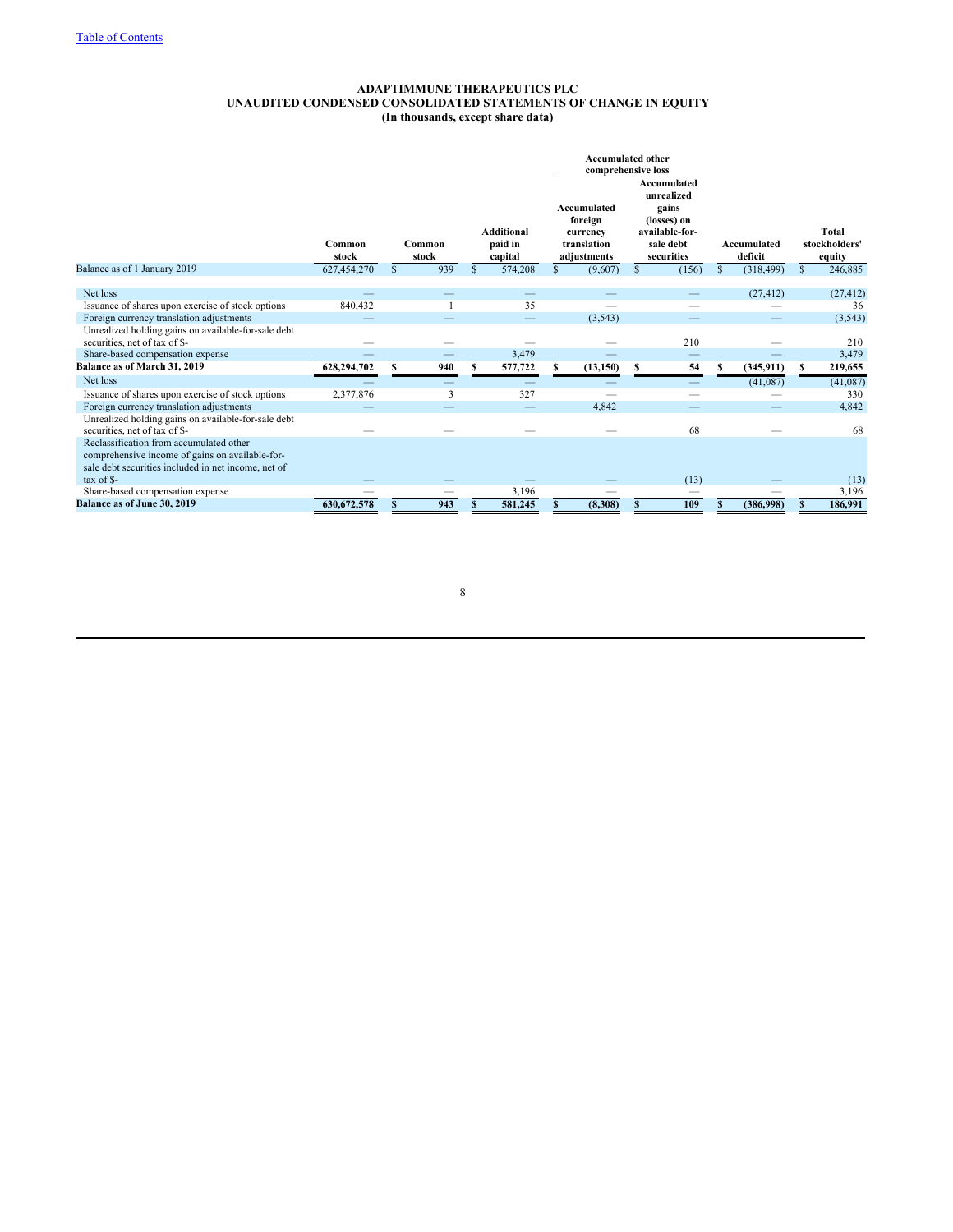## **ADAPTIMMUNE THERAPEUTICS PLC UNAUDITED CONDENSED CONSOLIDATED STATEMENTS OF CHANGE IN EQUITY (In thousands, except share data)**

|                                                                                                                                                     |                 |   |                 |              |                                         |                                                                  | <b>Accumulated other</b><br>comprehensive loss |    |                                                                                                |    |                        |              |                                         |
|-----------------------------------------------------------------------------------------------------------------------------------------------------|-----------------|---|-----------------|--------------|-----------------------------------------|------------------------------------------------------------------|------------------------------------------------|----|------------------------------------------------------------------------------------------------|----|------------------------|--------------|-----------------------------------------|
|                                                                                                                                                     | Common<br>stock |   | Common<br>stock |              | <b>Additional</b><br>paid in<br>capital | Accumulated<br>foreign<br>currency<br>translation<br>adjustments |                                                |    | Accumulated<br>unrealized<br>gains<br>(losses) on<br>available-for-<br>sale debt<br>securities |    | Accumulated<br>deficit |              | <b>Total</b><br>stockholders'<br>equity |
| Balance as of 1 January 2018 (under previous                                                                                                        |                 |   |                 |              |                                         |                                                                  |                                                |    |                                                                                                |    |                        |              |                                         |
| guidance)                                                                                                                                           | 562,119,334     | S | 854             | $\mathbb{S}$ | 455,401                                 | $\mathbb{S}$                                                     | (17, 867)                                      | \$ | (3,774)                                                                                        | -S | (231, 630)             | $\mathbb{S}$ | 202,984                                 |
| Cumulative effect of applying new accounting                                                                                                        |                 |   |                 |              |                                         |                                                                  |                                                |    |                                                                                                |    |                        |              |                                         |
| standards                                                                                                                                           |                 |   |                 |              |                                         |                                                                  |                                                |    |                                                                                                |    | 8,645                  |              | 8,645                                   |
| Balance as of 1 January 2018 (adjusted)                                                                                                             | 562,119,334     |   | 854             |              | 455,401                                 |                                                                  | (17, 867)                                      |    | (3,774)                                                                                        |    | (222,985)              |              | 211,629                                 |
| Net loss                                                                                                                                            |                 |   |                 |              |                                         |                                                                  |                                                |    |                                                                                                |    | (20, 738)              |              | (20, 738)                               |
| Issuance of shares upon exercise of stock options                                                                                                   | 2,740,626       |   | $\overline{4}$  |              | 1,530                                   |                                                                  |                                                |    |                                                                                                |    |                        |              | 1,534                                   |
| Other comprehensive loss before reclassifications                                                                                                   |                 |   |                 |              |                                         |                                                                  |                                                |    |                                                                                                |    |                        |              |                                         |
| Foreign currency translation adjustments                                                                                                            |                 |   |                 |              |                                         |                                                                  | (2,525)                                        |    |                                                                                                |    |                        |              | (2,525)                                 |
| Unrealized holding losses on available-for-sale<br>debt securities, net of tax of \$-                                                               |                 |   |                 |              |                                         |                                                                  |                                                |    | (4,056)                                                                                        |    |                        |              | (4,056)                                 |
| Reclassification from accumulated other<br>comprehensive income of losses on available-for-<br>sale debt securities included in net income, net of  |                 |   |                 |              |                                         |                                                                  |                                                |    |                                                                                                |    |                        |              |                                         |
| tax of \$-                                                                                                                                          |                 |   |                 |              |                                         |                                                                  |                                                |    | 1,163                                                                                          |    |                        |              | 1,163                                   |
| Share-based compensation expense                                                                                                                    |                 |   |                 |              | 4,672                                   |                                                                  |                                                |    |                                                                                                |    |                        |              | 4,672                                   |
| Balance as of March 31, 2018                                                                                                                        | 564,859,960     | s | 858             | S            | 461,603                                 | s                                                                | (20, 392)                                      | S. | (6,667)                                                                                        | S. | (243, 723)             | s            | 191,679                                 |
| Net loss                                                                                                                                            |                 |   |                 |              |                                         |                                                                  |                                                |    |                                                                                                |    | (43, 845)              |              | (43, 845)                               |
| Issuance of shares upon exercise of stock options                                                                                                   | 1,636,440       |   | $\overline{2}$  |              | 887                                     |                                                                  |                                                |    |                                                                                                |    |                        |              | 889                                     |
| Other comprehensive loss before reclassifications                                                                                                   |                 |   |                 |              |                                         |                                                                  |                                                |    |                                                                                                |    |                        |              |                                         |
| Foreign currency translation adjustments                                                                                                            |                 |   |                 |              |                                         |                                                                  | 6,107                                          |    | $\overline{\phantom{a}}$                                                                       |    |                        |              | 6,107                                   |
| Unrealized holding gains on available-for-sale                                                                                                      |                 |   |                 |              |                                         |                                                                  |                                                |    |                                                                                                |    |                        |              |                                         |
| debt securities, net of tax of \$-                                                                                                                  |                 |   |                 |              |                                         |                                                                  |                                                |    | 5,223                                                                                          |    |                        |              | 5,223                                   |
| Reclassification from accumulated other<br>comprehensive loss of losses on available-for-sale<br>debt securities included in net income, net of tax |                 |   |                 |              |                                         |                                                                  |                                                |    |                                                                                                |    |                        |              |                                         |
| $of$ \$-                                                                                                                                            |                 |   |                 |              |                                         |                                                                  |                                                |    | 1,310                                                                                          |    |                        |              | 1,310                                   |
| Share-based compensation expense                                                                                                                    |                 |   |                 |              | 3,739                                   |                                                                  |                                                |    |                                                                                                |    |                        |              | 3,739                                   |
| Balance as of June 30, 2018                                                                                                                         | 566,496,400     | s | 860             | s            | 466,229                                 | s                                                                | (14, 285)                                      | s  | (134)                                                                                          | S  | (287, 568)             | s            | 165,102                                 |

See accompanying notes to unaudited condensed consolidated financial statements.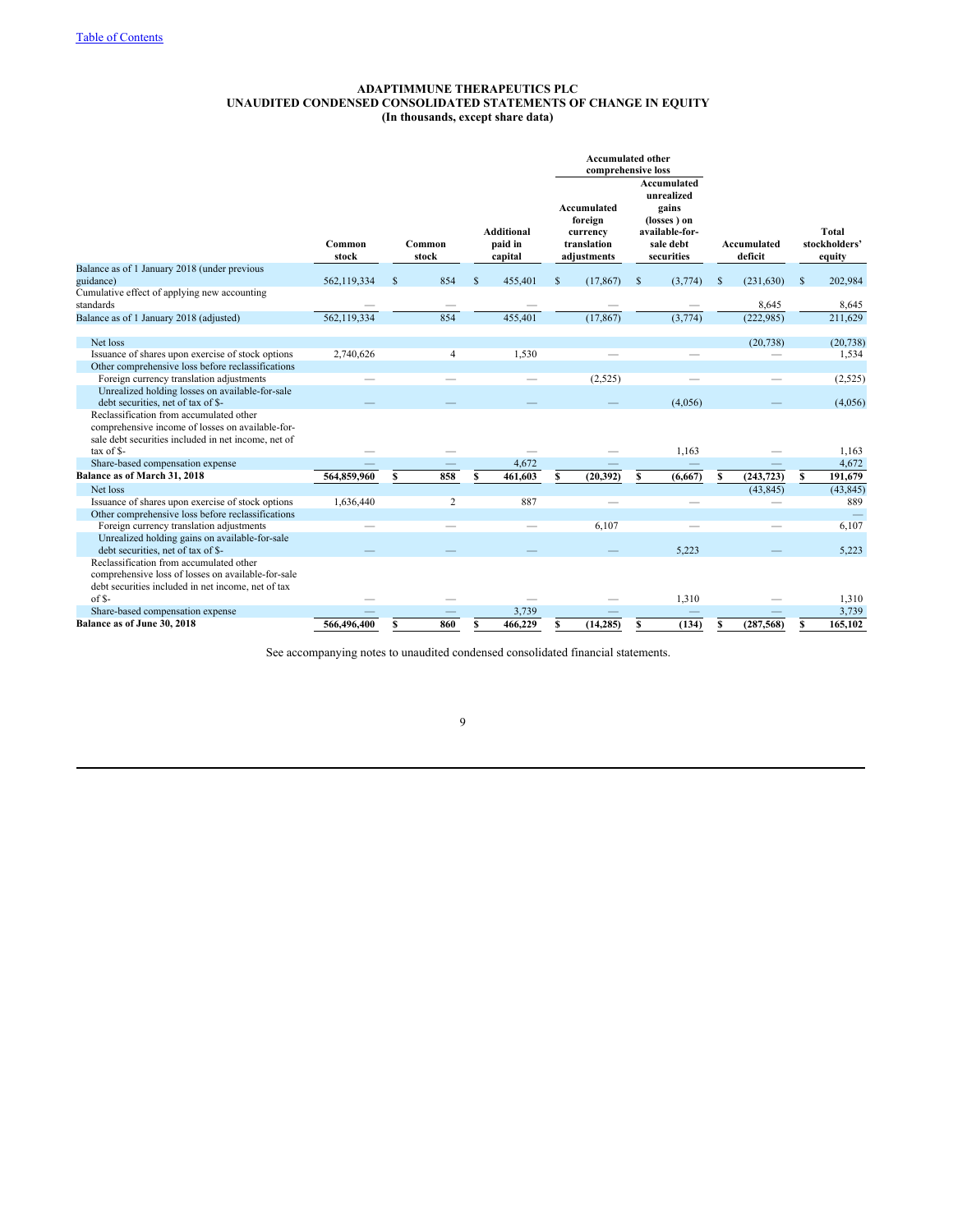#### **ADAPTIMMUNE THERAPEUTICS PLC UNAUDITED CONDENSED CONSOLIDATED STATEMENTS OF CASH FLOWS (In thousands)**

|                                                                                        | Six months ended<br><b>June 30.</b> |   |           |  |  |
|----------------------------------------------------------------------------------------|-------------------------------------|---|-----------|--|--|
|                                                                                        | 2019                                |   | 2018      |  |  |
| <b>Cash flows from operating activities</b>                                            |                                     |   |           |  |  |
| Net loss                                                                               | \$<br>(68, 499)                     | S | (64, 583) |  |  |
| Adjustments to reconcile net loss to net cash used in operating activities:            |                                     |   |           |  |  |
| Depreciation                                                                           | 3.642                               |   | 3,499     |  |  |
| Amortization                                                                           | 333                                 |   | 304       |  |  |
| Share-based compensation expense                                                       | 6,675                               |   | 8,411     |  |  |
| Realized (gain) loss on available-for-sale debt securities                             | (13)                                |   | 2,473     |  |  |
| Unrealized foreign exchange losses                                                     | 1.048                               |   | 2,915     |  |  |
| Other                                                                                  | (153)                               |   | 16        |  |  |
| Changes in operating assets and liabilities:                                           |                                     |   |           |  |  |
| Increase in receivables and other operating assets                                     | (16, 851)                           |   | (11,602)  |  |  |
| Decrease in non-current operating assets                                               | 1,263                               |   | 87        |  |  |
| Increase (decrease) in payables and deferred revenue                                   | 2.184                               |   | (24, 162) |  |  |
| Net cash used in operating activities                                                  | (70, 371)                           |   | (82, 642) |  |  |
|                                                                                        |                                     |   |           |  |  |
| Cash flows from investing activities                                                   |                                     |   |           |  |  |
| Acquisition of property, plant and equipment                                           | (1,202)                             |   | (3, 139)  |  |  |
| Acquisition of intangibles                                                             | (922)                               |   | (10)      |  |  |
| Maturity or redemption of marketable securities                                        | 54,324                              |   | 70,717    |  |  |
| Investment in marketable securities                                                    | (15,983)                            |   | (33, 556) |  |  |
| Net cash provided by investing activities                                              | 36,217                              |   | 34,012    |  |  |
| <b>Cash flows from financing activities</b>                                            |                                     |   |           |  |  |
| Proceeds from exercise of stock options                                                |                                     |   |           |  |  |
|                                                                                        | 366                                 |   | 2,424     |  |  |
| Net cash provided by financing activities                                              | 366                                 |   | 2,424     |  |  |
|                                                                                        |                                     |   |           |  |  |
| Effect of currency exchange rate changes on cash, cash equivalents and restricted cash | 289                                 |   | 4,417     |  |  |
| Net decrease in cash and cash equivalents                                              | (33, 499)                           |   | (41,789)  |  |  |
| Cash, cash equivalents and restricted cash at start of period                          | 72,476                              |   | 88,296    |  |  |
| Cash, cash equivalents and restricted cash at end of period                            | \$<br>38,977                        | S | 46,507    |  |  |

See accompanying notes to unaudited condensed consolidated financial statements.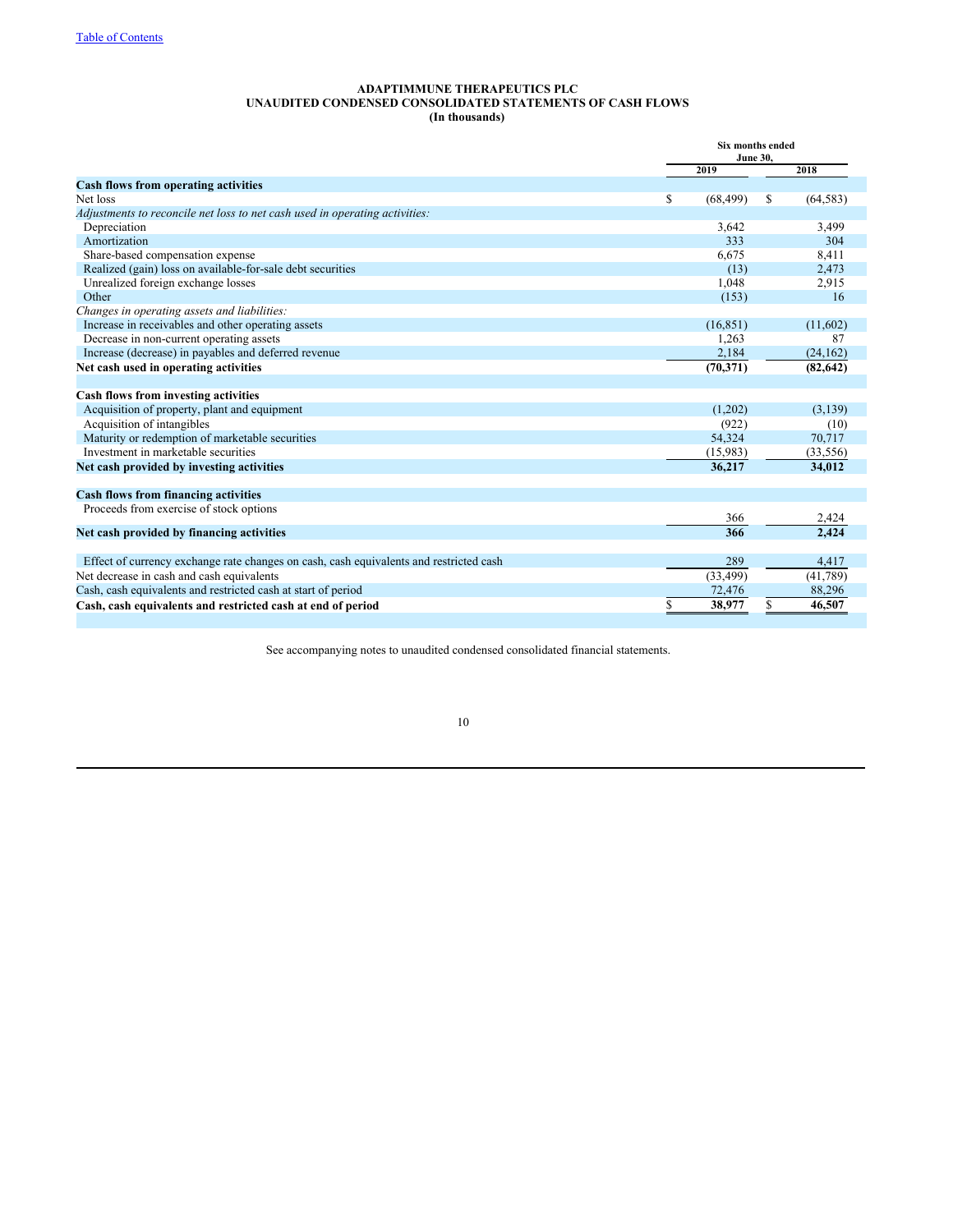## **ADAPTIMMUNE THERAPEUTICS PLC NOTES TO UNAUDITED CONDENSED CONSOLIDATED FINANCIAL STATEMENTS**

## **Note 1 — General**

Adaptimmune Therapeutics plc is registered in England and Wales. Its registered office is 60 Jubilee Avenue, Milton Park, Abingdon, Oxfordshire, OX14 4RX, United Kingdom. Adaptimmune Therapeutics plc and its subsidiaries (collectively "Adaptimmune" or the "Company") is a clinical-stage biopharmaceutical company primarily focused on providing novel cell therapies to patients, particularly for the treatment of solid tumors. The Company's proprietary SPEAR (Specific Peptide Enhanced Affinity Receptor) T-cell platform enables it to identify cancer targets, find and genetically engineer T-cell receptors ("TCRs"), and produce therapeutic candidates ("SPEAR T-cells") for administration to patients. Using its affinity engineered TCRs, the Company aims to become the first company to have a TCR T-cell approved for the treatment of a solid tumor indication.

The Company is subject to a number of risks similar to other biopharmaceutical companies in the early stage of clinical development including, but not limited to, the need to obtain adequate additional funding, possible failure of preclinical programs or clinical programs, the need to obtain marketing approval for its SPEAR T-cells, competitors developing new technological innovations, the need to successfully commercialize and gain market acceptance of the Company's SPEAR T-cells, the need to develop a suitable commercial manufacturing process and protection of proprietary technology. If the Company does not successfully commercialize any of its SPEAR T-cells, it will be unable to generate product revenue or achieve profitability. The Company had an accumulated deficit of \$387.0 million as of June 30, 2019.

## **Note 2 — Summary of Significant Accounting Policies**

#### **(a) Basis of presentation**

The condensed consolidated interim financial statements of Adaptimmune Therapeutics plc and its subsidiaries and other financial information included in this Quarterly Report are unaudited and have been prepared in accordance with generally accepted accounting principles in the United States of America ("U.S. GAAP") and are presented in U.S. dollars. All significant intercompany accounts and transactions between the Company and its subsidiaries have been eliminated on consolidation.

The unaudited condensed consolidated interim financial statements presented in this Quarterly Report should be read in conjunction with the consolidated financial statements and accompanying notes included in the Company's Annual Report on Form 10-K filed with the SEC on February 27, 2019 (the "Annual Report"). The balance sheet as of December 31, 2018 was derived from audited consolidated financial statements included in the Company's Annual Report but does not include all disclosures required by U.S. GAAP. The Company's significant accounting policies are described in Note 2 to those consolidated financial statements.

Certain information and footnote disclosures normally included in financial statements prepared in accordance with U.S. GAAP have been condensed or omitted from these interim financial statements. However, these interim financial statements include all adjustments, consisting only of normal recurring adjustments, which are, in the opinion of management, necessary to fairly state the results of the interim period. The interim results are not necessarily indicative of results to be expected for the full year.

On January 1, 2019, the Company adopted new guidance on the accounting for leases, which has been codified within Accounting Standard Codification Topic 842, Leases ("ASC 842"). The Company has adopted the guidance using the modified retrospective approach, with the cumulative effect of initially applying the guidance recognized as an adjustment to the opening balance of equity at January 1, 2019. Therefore, the comparative financial information for the three and six months ended June 30, 2018 and as of December 31, 2018 has not been restated and continues to be reported under previous guidance. The effect of adopting ASC 842 on the accumulated deficit, total stockholders' equity and net assets as at January 1, 2019 was \$0.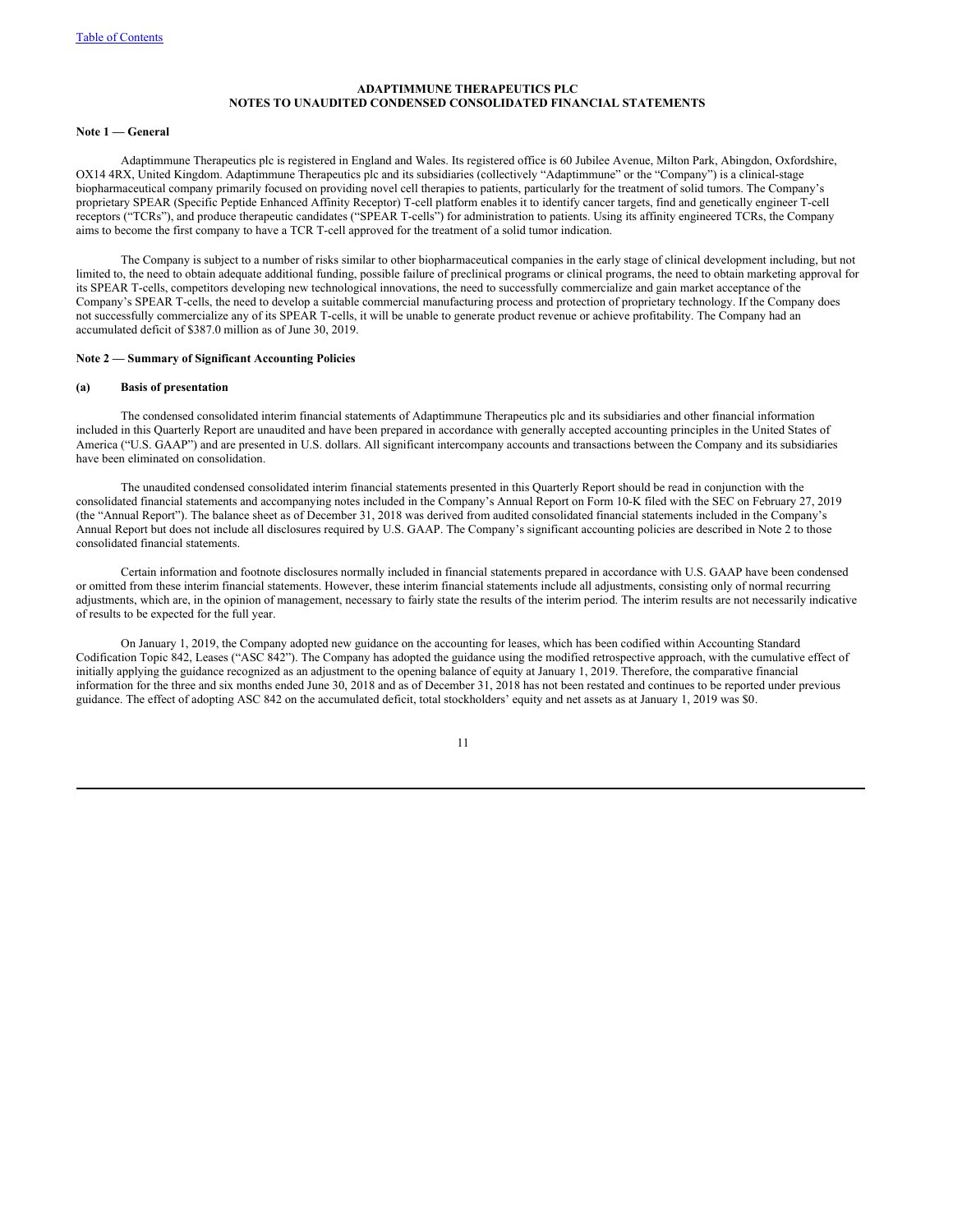## **(b) Use of estimates in interim financial statements**

The preparation of interim financial statements, in conformity with U.S. GAAP and SEC regulations, requires management to make estimates and assumptions that affect the reported amounts of assets and liabilities, disclosure of contingent assets and liabilities at the date of the consolidated financial statements and reported amounts of revenues and expenses during the reporting period. Estimates and assumptions are primarily made in relation to the valuation of share options, valuation allowances relating to deferred tax assets, revenue recognition, estimating clinical trial expenses and estimating reimbursements from R&D tax and expenditure credits. If actual results differ from the Company's estimates, or to the extent these estimates are adjusted in future periods, the Company's results of operations could either benefit from, or be adversely affected by, any such change in estimate.

#### **(c) Fair value measurements**

The Company is required to disclose information on all assets and liabilities reported at fair value that enables an assessment of the inputs used in determining the reported fair values. The fair value hierarchy prioritizes valuation inputs based on the observable nature of those inputs. The hierarchy defines three levels of valuation inputs:

Level 1 - Quoted prices in active markets for identical assets or liabilities

Level 2 - Inputs other than quoted prices included within Level 1 that are observable for the asset or liability, either directly or indirectly

Level 3 - Unobservable inputs that reflect the Company's own assumptions about the assumptions market participants would use in pricing the asset or liability

The carrying amounts of the Company's cash and cash equivalents, restricted cash, accounts receivable, accounts payable and accrued expenses approximate fair value because of the short-term nature of these instruments. The fair value of marketable securities, which are measured at fair value on a recurring basis is detailed in Note 8, Fair value measurements.

## **(d) Leases**

On January 1, 2019, the Company adopted a new standard, Accounting Standard Update 2016-02 – Leases, which is codified in ASC 842. The comparative financial information for the three and six months ended June 30, 2018 and as of December 31, 2018 has not been restated and is prepared in accordance with the accounting policies that are described in Note 2 to the consolidated financial statements included in the Annual Report.

The Company determines whether an arrangement is a lease at contract inception by establishing if the contract conveys the right to use, or control the use of, identified property, plant, or equipment for a period of time in exchange for consideration. Leases may be classified as finance leases or operating leases. All the Company's leases are classified as operating leases as they were previously classed as these and the lease classification is not reassessed on adoption of ASC 842. Operating lease right-of-use (ROU) assets and operating lease liabilities recognized in the Condensed Consolidated Balance Sheet represent the right to use an underlying asset for the lease term and an obligation to make lease payments arising from the lease respectively.

Operating lease ROU assets and operating lease liabilities are recognized at the lease commencement date based on the present value of minimum lease payments over the lease term. Since the rate implicit in the lease is not readily determinable, the Company uses its incremental borrowing rates (the rate of interest that the Company would have to pay to borrow on a collateralized basis over a similar term for an amount equal to the lease payments in a similar economic environment) based on the information available at commencement date in determining the discount rate used to calculate the present value of lease payments. As the Company has no external borrowings, the incremental borrowing rates are determined using information on indicative borrowing rates that would be available to the Company based on the value, currency and borrowing term provided by financial institutions, adjusted for company and market specific factors. The lease term is based on the non-cancellable period in the lease contract, and options to extend the lease are included when it is reasonably certain that the Company will exercise that option. Any termination fees are included in the calculation of the ROU asset and lease liability when it is assumed that the lease will be terminated.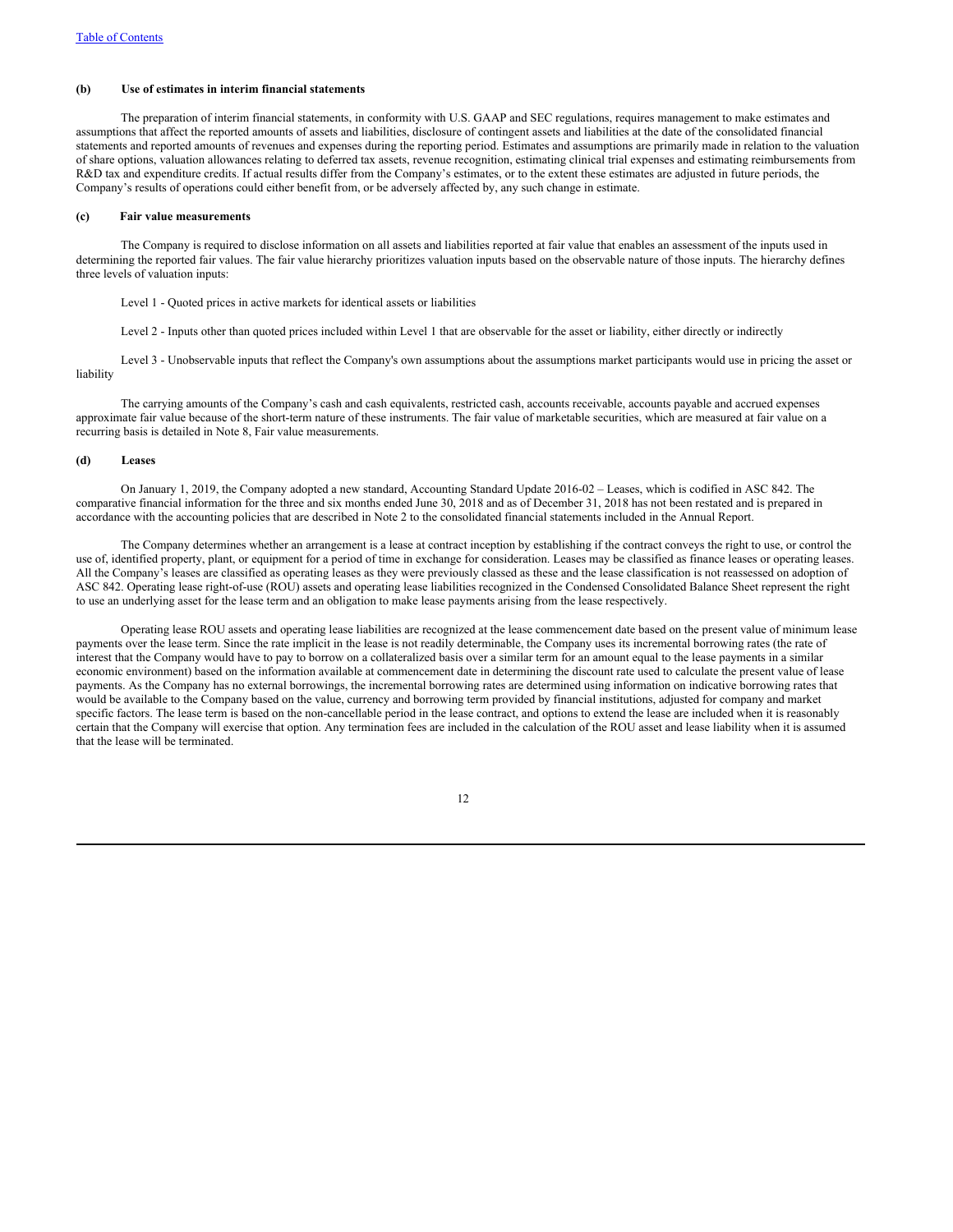The Company accounts for lease components (e.g. fixed payments including rent and termination costs) separately from non-lease components (e.g. common-area maintenance costs and service charges based on utilization) which are recognized over the period in which the obligation occurs.

At each reporting date, the operating lease liabilities are increased by interest and reduced by repayments made under the lease agreements. The rightof-use asset is subsequently measured for an operating lease at the amount of the remeasured lease liability (i.e. the present value of the remaining lease payments), adjusted for the remaining balance of any lease incentives received, any cumulative prepaid or accrued rent if the lease payments are uneven throughout the lease term, and any unamortized initial direct costs.

The Company has operating leases in relation to property for office and research facilities. All of the leases have termination options, and it is assumed that the initial termination options for the buildings will be activated for most of these. The maximum lease term without activation of termination options is to 2041.

The Company has elected not to recognize a right-of-use asset and lease liability for short-term leases. A short-term lease is a lease with a lease term of 12 months or less and which does not include an option to purchase the underlying asset that the lessee is reasonably certain to exercise.

Operating lease costs are recognized on a straight line basis over the lease term, and they are categorized within Research and development and General and administrative expenses in the Condensed Consolidated Statement of Operations. The operating lease cash flows are categorized under Net cash used in operating activities in the Condensed Consolidated Statement of Cash Flows.

#### **(e) New accounting pronouncements**

## *Adopted in the period*

#### *Leases*

On January 1, 2019, the Company adopted Accounting Standard Update 2016-02 – Leases, which is codified in ASC 842. The Company has adopted the guidance using the modified retrospective approach, with the cumulative effect of initially applying the guidance recognized as an adjustment to the opening balance of equity at January 1, 2019. Therefore, the comparative information has not been adjusted and continues to be reported under previous guidance. The Company elected the package of practical expedients permitted under the transition guidance within the new standard, which among other things, allowed it to carry forward the historical lease classification of the Company's leases as operating leases. The effect on the accumulated deficit, total stockholders' equity and net assets as at January 1, 2019 was \$0.

The adoption of ASC 842 has had a material impact on the Company's financial statements. At January 1, 2019 the Company recognized right-of-use assets and liabilities for operating leases following the adoption date of \$22.2 million and \$26.9 million respectively and derecognized \$4.7 million of other liabilities and prepayments that had been recognized under previous guidance.

During the three months ended June 30, 2019, management performed further benchmarking of the incremental borrowing rate used in the determination of the right-of-use asset and the lease liability as more information became publicly available. This has highlighted that the Company is at the lower end of the range for comparable companies and as a result, management performed further analysis of the factors which were considered. Based on this additional analysis, the incremental borrowing rate has increased from a weighted-average of 4.65% to 7.2%. The change in the incremental borrowing rate has reduced the right-ofuse asset and corresponding lease liability by \$2.6 million. There is no impact on the Condensed Consolidated Statement of Operations and Condensed Consolidated Statement of Cash Flows.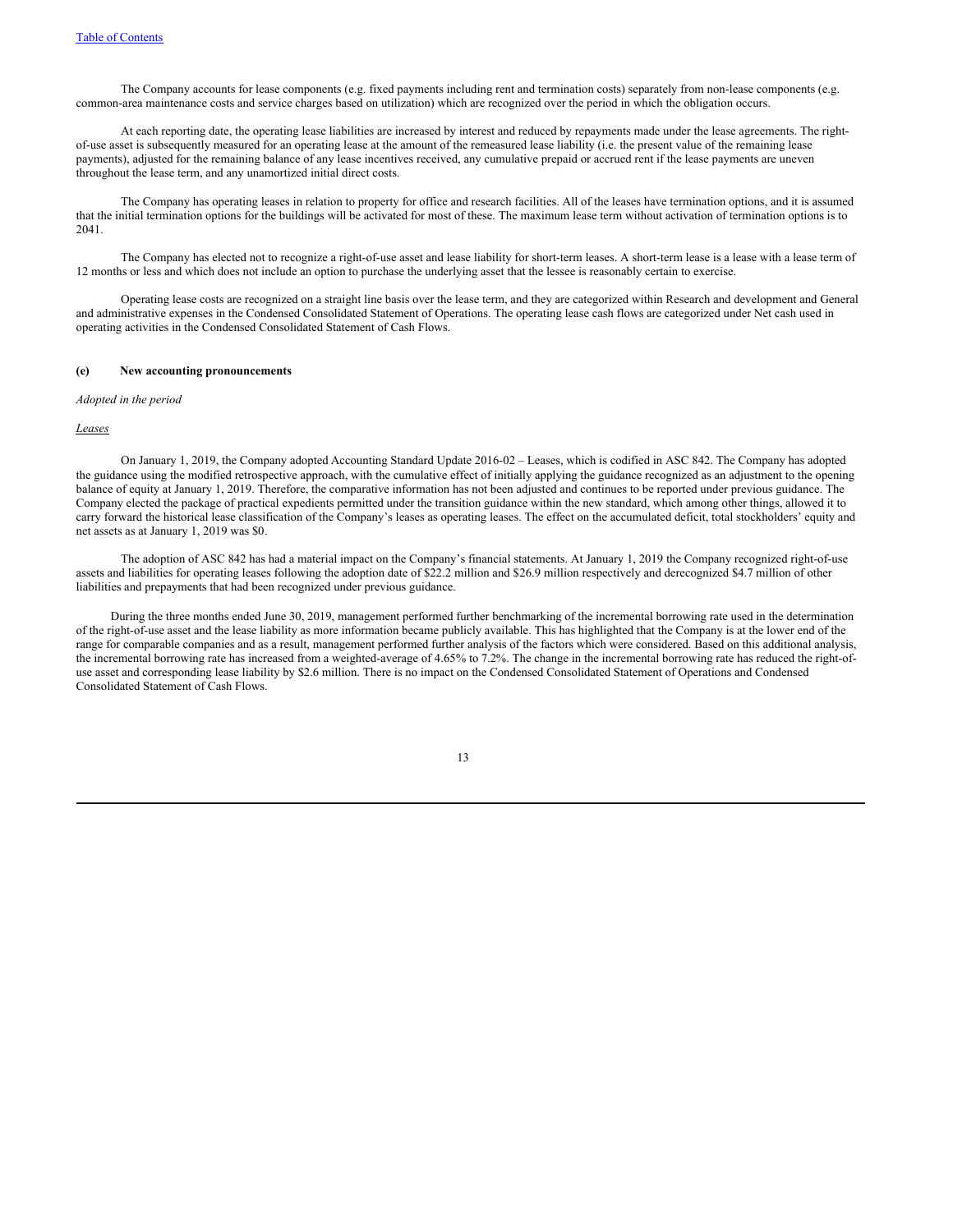#### *To be adopted in future periods*

#### *Measurement of Credit Losses on Financial Instruments*

In June 2016, the FASB issued ASU 2016-13 - Financial Instruments - Credit losses, which replaces the incurred loss impairment methodology for financial instruments in current GAAP with a methodology that reflects expected credit losses and requires consideration of a broader range of reasonable and supportable information to inform credit loss estimates. The guidance is effective for the fiscal year beginning January 1, 2020, including interim periods within that fiscal year. Early application is permitted for the fiscal year beginning January 1, 2019, including interim periods within that fiscal year. The guidance must be adopted using a modified-retrospective approach and a prospective transition approach is required for debt securities for which an other-than-temporary impairment had been recognized before the effective date. The Company is currently evaluating the impact of the guidance on its consolidated financial statements.

#### Customer's Accounting for Implementation Costs Incurred in a Cloud Computing Arrangement That Is a Service Contract

In August 2018, the FASB issued ASU 2018-15 – Intangibles — Goodwill and Other — Internal-Use Software (Subtopic 350-40) Customer's Accounting for Implementation Costs Incurred in a Cloud Computing Arrangement That Is a Service Contract, which aligns the requirements for capitalizing implementation costs incurred in a hosting arrangement that is a service contract with the requirements for capitalizing implementation costs incurred to develop or obtain internal-use software (and hosting arrangements that include an internal use software license). The guidance is effective for the fiscal year beginning January 1, 2020, including interim periods within that fiscal year. Early application is permitted for the fiscal year beginning January 1, 2019, including interim periods within that fiscal year. The guidance may be applied either retrospectively or prospectively to all implementation costs incurred after the date of adoption. The Company is currently evaluating the impact of the guidance on its consolidated financial statements.

## *Changes to the Disclosure Requirements for Fair Value Measurement*

In August 2018, the FASB issued ASU 2018-13 – Fair Value Measurement (Topic 820) - Disclosure Framework— Changes to the Disclosure Requirements for Fair Value Measurement, which modifies the disclosure requirements on fair value measurements in Topic 820, Fair Value Measurement. The guidance is effective for the fiscal year beginning January 1, 2020, including interim periods within that fiscal year. Early application is permitted. Certain amendments apply prospectively with the all other amendments applied retrospectively to all periods presented upon their effective date. The Company is currently evaluating the impact of the guidance on its consolidated financial statements.

### **Note 3 — Revenue**

Revenue from contracts with customers arises fromone customer, which is GlaxoSmithKline ("GSK"), in one geographic location, which is the United Kingdom. Revenue comprises the following categories (in thousands):

|             | Three months ended<br><b>June 30,</b><br>2019 |  | Three months ended<br><b>June 30,</b><br>2018 | Six months ended<br><b>June 30,</b><br>2019 | Six months ended<br><b>June 30,</b><br>2018 |        |  |
|-------------|-----------------------------------------------|--|-----------------------------------------------|---------------------------------------------|---------------------------------------------|--------|--|
| Development | 157                                           |  | 9.038                                         |                                             |                                             | 17,234 |  |
|             | 157                                           |  | 9.038                                         | 157                                         |                                             | 17.234 |  |

The Company has one contract with a customer, which is the GSK Collaboration and License Agreement. The GSK Collaboration and License Agreement consists of multiple performance obligations. In 2019, GSK nominated a third target under the Collaboration and License Agreement. Development of this target commenced during the three months ended June 30, 2019.

The amount of the transaction price probable of being received that is allocated to performance obligations that are unsatisfied or partially satisfied at June 30, 2019 was \$3.0 million. The revenue allocated to the third target program will be recognized over an estimated period of18 months as the development of the target progresses.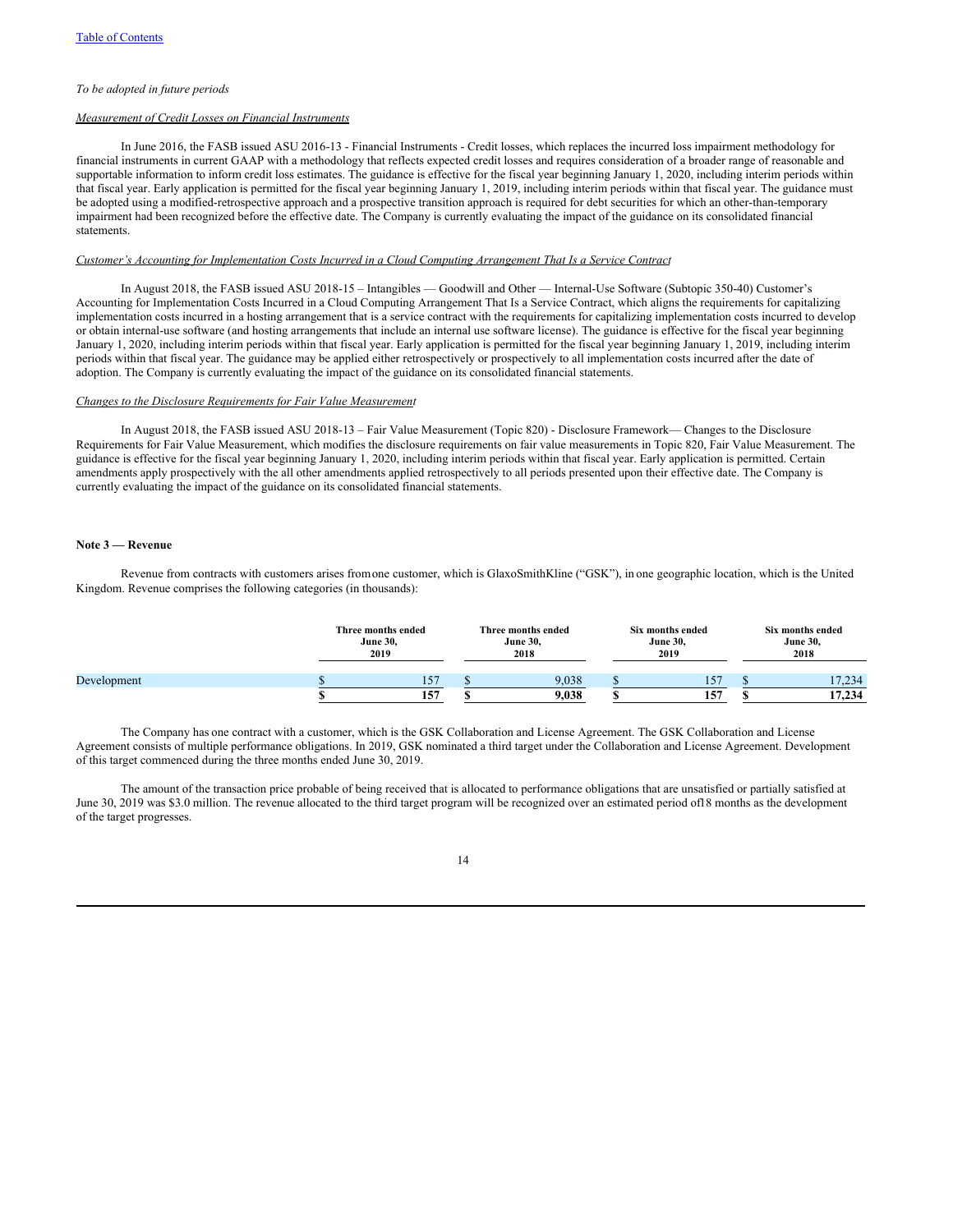The Company became entitled to invoice GSK \$3.2 million upon the nomination of the third target. Under the terms of the GSK Collaboration and License Agreement, the Company may also be entitled to development and regulatory milestones. The development and regulatory milestones are per product milestones and are dependent on achievement of certain obligations, the nature of the product being developed, stage of development of product, territory in which an obligation is achieved and type of indication or indications in relation to which the product is being developed. In addition, for any program multiple products may be developed to address different HLA-types. These amounts have not been included within the transaction price as of June 30, 2019 because they are not considered probable.

The Company may also receive commercialization milestones upon the first commercial sale of a product based on the indication and the territory and mid-single to low double-digit royalties on worldwide net sales. These amounts have not been included within the transaction price as of June 30, 2019 because they are sales or usage-based royalties promised in exchange for a license of intellectual property, which will be recognized when the subsequent sale or usage occurs.

Development revenue recognized in the three and six months ended June 30, 2018 related to development of the second target program, PRAME, which ended in 2018, and the NY-ESO program, which was transferred to GSK on July 23, 2018.

The following table shows movements in deferred revenue for the six months ended June 30, 2019 (in thousands):

|                                           | Deferred revenue |
|-------------------------------------------|------------------|
| Deferred revenue at January 1, 2019       |                  |
| Revenue in the period                     | (157)            |
| Amounts invoiced in the period            | 3,217            |
| Foreign exchange arising on consolidation | (44)             |
| Deferred revenue at June 30, 2019         | 3.016            |

## **Note 4 – Operating leases**

The following table shows the lease costs for the three and six months ended June 30, 2019 (in thousands):

|                                                           | Three months ended | Six months ended |  |
|-----------------------------------------------------------|--------------------|------------------|--|
|                                                           | June 30,           | <b>June 30,</b>  |  |
|                                                           | 2019               | 2019             |  |
| Lease cost:                                               |                    |                  |  |
| Operating lease cost                                      | \$<br>1,024        | \$<br>2,014      |  |
| Short-term lease cost                                     | 121                | 168              |  |
|                                                           | 1,145              | 2,182            |  |
|                                                           |                    |                  |  |
|                                                           |                    | Six months ended |  |
|                                                           |                    | <b>June 30,</b>  |  |
|                                                           |                    | 2019             |  |
| <b>Other information:</b>                                 |                    |                  |  |
| Operating cash flows from operating leases (in thousands) |                    | \$<br>2,194      |  |
|                                                           |                    |                  |  |
|                                                           |                    | <b>June 30,</b>  |  |
|                                                           |                    | 2019             |  |
|                                                           |                    |                  |  |
| Weighted-average remaining lease term - operating leases  |                    | 7.8 years        |  |
| Weighted-average discount rate - operating leases         |                    | 7.2%             |  |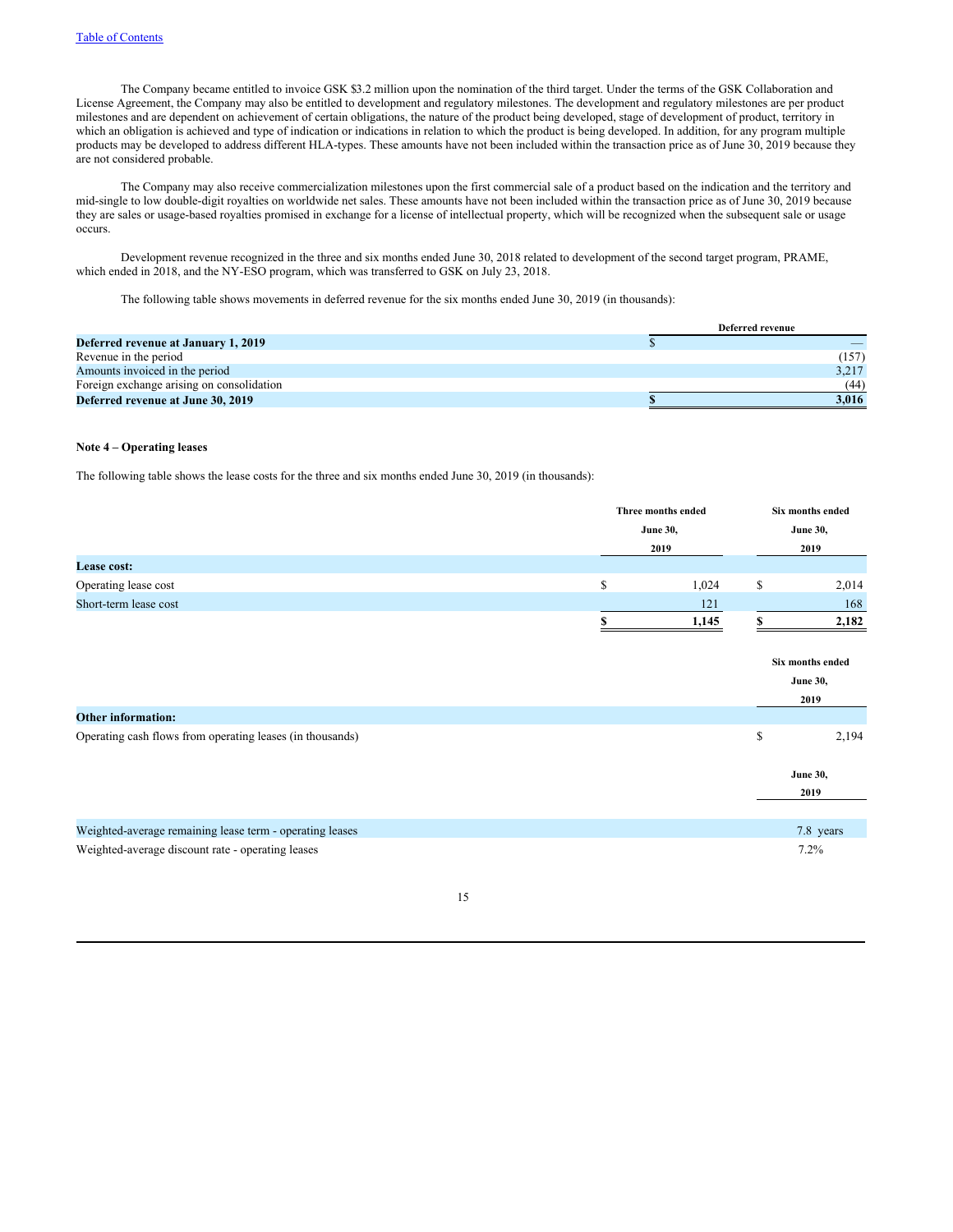The maturities of operating lease liabilities are as follows (in thousands):

|                                  | <b>Operating leases</b> |         |  |  |  |  |  |
|----------------------------------|-------------------------|---------|--|--|--|--|--|
| 2019                             |                         | 2,037   |  |  |  |  |  |
| 2020                             |                         | 4,110   |  |  |  |  |  |
| 2021                             |                         | 4,153   |  |  |  |  |  |
| 2022                             |                         | 4,158   |  |  |  |  |  |
| 2023                             |                         | 3,918   |  |  |  |  |  |
| after 2023                       |                         | 16,302  |  |  |  |  |  |
| <b>Total lease payments</b>      |                         | 34,678  |  |  |  |  |  |
| Less: Imputed interest           |                         | (8,674) |  |  |  |  |  |
| Present value of lease liability |                         | 26,004  |  |  |  |  |  |
|                                  |                         |         |  |  |  |  |  |

The Company has operating leases in relation to property for office and research facilities. The maximum lease term without activation of termination options is to 2041.

## **Note 5 — Other expense, net**

Other expense, net consisted of the following (in thousands):

|                                                                                | Three months ended<br><b>June 30.</b> |  |           |  | Six months ended<br><b>June 30.</b> |  |          |  |
|--------------------------------------------------------------------------------|---------------------------------------|--|-----------|--|-------------------------------------|--|----------|--|
|                                                                                | 2019                                  |  | 2018      |  | 2019                                |  | 2018     |  |
| Foreign exchange losses                                                        | (6.403)                               |  | (14.022)  |  | 1.013)                              |  | (5,605)  |  |
| Gains (losses) on redemption or maturity of available-for-sale debt securities |                                       |  | (1,310)   |  |                                     |  | (2, 473) |  |
| Other                                                                          | 113                                   |  | (74)      |  | 153                                 |  | (198)    |  |
|                                                                                | (6,277)                               |  | (15, 406) |  | (847)                               |  | (8,276)  |  |

## **Note 6 — Loss per share**

The dilutive effect of 97,292,240 and 87,434,329 stock options outstanding as of June 30, 2019 and 2018, respectively, have been excluded from the diluted loss per share calculation, because they would have an antidilutive effect on the loss per share for the period.

## **Note 7 — Accumulated other comprehensive income (loss)**

The following amounts were reclassified out of other comprehensive income during the three and six months ended June 30, 2019 and 2018 (in thousands):

|                                                                                         |                                               | <b>Amount reclassified</b>                    |       |                                             |      | <b>Amount reclassified</b>          |       |  |
|-----------------------------------------------------------------------------------------|-----------------------------------------------|-----------------------------------------------|-------|---------------------------------------------|------|-------------------------------------|-------|--|
| Component of accumulated other comprehensive income                                     | Three months ended<br><b>June 30.</b><br>2019 | Three months ended<br><b>June 30,</b><br>2018 |       | Six months ended<br><b>June 30,</b><br>2019 |      | Six months ended<br><b>June 30,</b> | 2018  |  |
| Unrealized gains (losses) on available-for-sale<br>securities                           |                                               |                                               |       |                                             |      |                                     |       |  |
| Reclassification adjustment for (gains) losses on<br>available-for-sale debt securities |                                               | $(13)$ \$                                     | 1.310 |                                             | (13) |                                     | 2.473 |  |

The affected line in the Condensed Consolidated Statement of Operations for the amounts reclassified out of other comprehensive income above is "Other expense, net".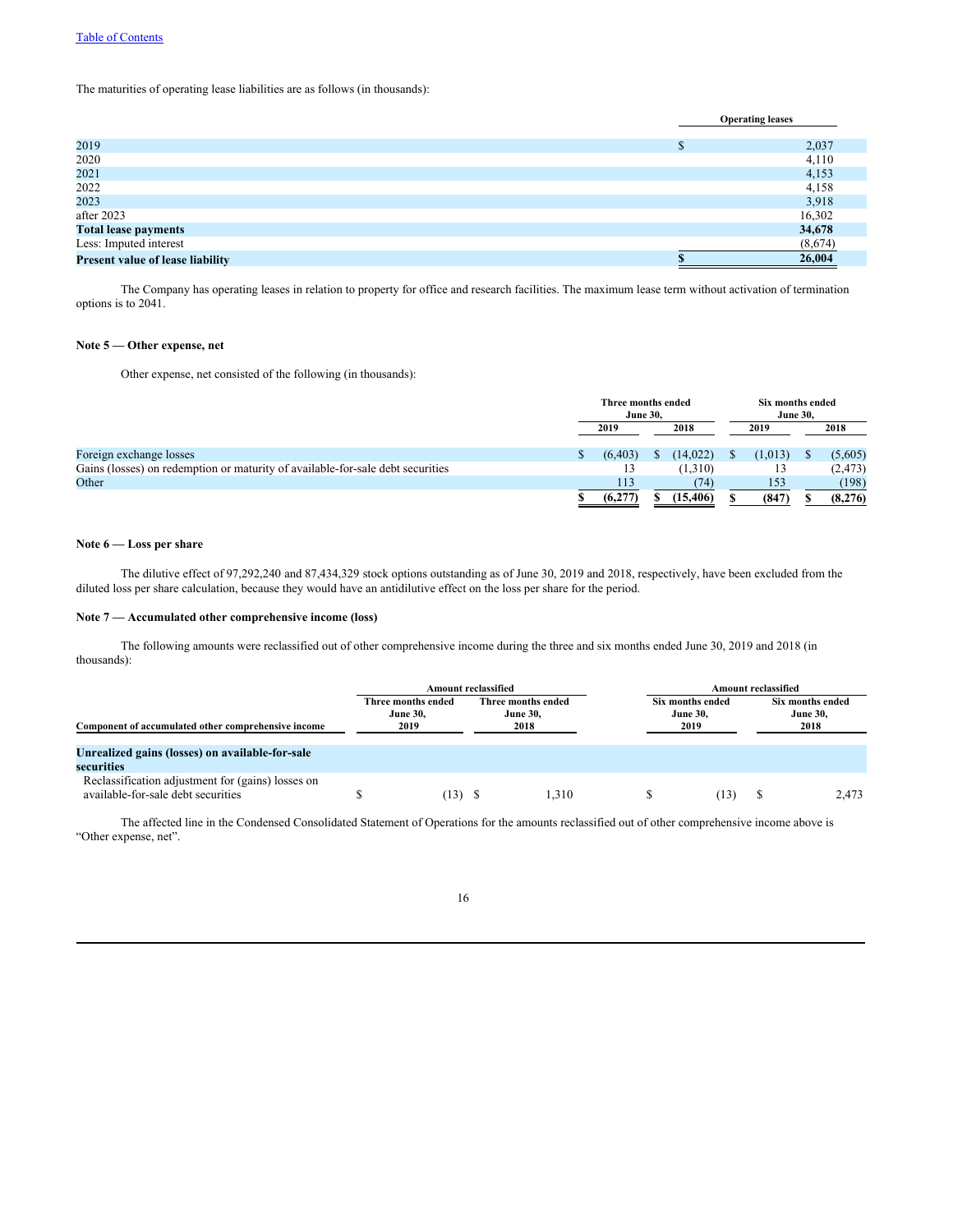## **Note 8 — Fair value measurements**

Assets and liabilities measured at fair value on a recurring basis based on Level 1, Level 2, and Level 3 fair value measurement criteria as of June 30, 2019 are as follows (in thousands):

|                               |  |                         |         |        | Fair value measurements using |         |         |                          |  |  |
|-------------------------------|--|-------------------------|---------|--------|-------------------------------|---------|---------|--------------------------|--|--|
|                               |  | <b>June 30,</b><br>2019 | Level 1 |        |                               | Level 2 | Level 3 |                          |  |  |
| <b>Assets:</b>                |  |                         |         |        |                               |         |         |                          |  |  |
| <b>Marketable securities:</b> |  |                         |         |        |                               |         |         |                          |  |  |
| Corporate debt securities     |  | 91,831                  |         | 91,831 |                               |         |         | $\overline{\phantom{a}}$ |  |  |
| Agency bond                   |  | 3,999                   |         | _      |                               | 3,999   |         | _                        |  |  |
| Certificate of deposit        |  | 3,002                   |         | _      |                               | 3,002   |         | $\overline{\phantom{a}}$ |  |  |
|                               |  | 98,832                  |         | 91,831 |                               | 7,001   |         |                          |  |  |

The Company estimates the fair value of available-for-sale debt securities with the aid of a third party valuation service, which uses actual trade and indicative prices sourced from third-party providers on a daily basis to estimate the fair value. If observed market prices are not available (for example securities with short maturities and infrequent secondary market trades), the securities are priced using a valuation model maximizing observable inputs, including market interest rates.

## **Note 9 — Available-for-sale debt securities**

As of June 30, 2019, the Company has the following investments in available-for-sale debt securities (in thousands):

| Remaining<br>Unrealized<br>Unrealized<br>Amortized<br><b>Contractual Maturity</b>       |                          | <b>Estimated</b><br><b>Fair Value</b> |
|-----------------------------------------------------------------------------------------|--------------------------|---------------------------------------|
| Cost<br>Gains                                                                           | <b>Losses</b>            |                                       |
| <b>Cash equivalents:</b>                                                                |                          |                                       |
| Money market funds<br>\$10,241<br>Less than 3 months<br>$\hspace{0.1mm}-\hspace{0.1mm}$ |                          | 10,241                                |
| 10,241                                                                                  |                          | 10,241                                |
|                                                                                         |                          |                                       |
| <b>Marketable securities:</b>                                                           |                          |                                       |
| \$35,703<br>18<br>Corporate debt securities<br>Less than 3 months<br>- S<br>- \$        |                          | 35,721<br>S.                          |
| Corporate debt securities<br>85<br>3 months to 1 year<br>56,027                         | (2)                      | 56,110                                |
| 3 months to 1 year<br>Agency bond<br>3,992                                              |                          | 3,999                                 |
| Certificate of deposit<br>Less than 3 months<br>3,002                                   | $\qquad \qquad - \qquad$ | 3,002                                 |
| 98,724<br>110                                                                           | (2)                      | 98,832                                |

Maturity information above is categorized by the period remaining after the reporting period until the maturity date. In the three and six months ended June 30, 2019, \$13,000 of realized gains recognized on the maturity of available-for-sale debt securities were reclassified out of other accumulated other comprehensive loss. As of June 30, 2019 and December 31, 2018, the aggregate fair value of securities held by the Company in an unrealized loss position was \$9.6 million and \$117.2 million respectively, which consisted of 3 and 37 separate securities, respectively. No securities have been in an unrealized loss position for more than one year. As of June 30, 2019, the securities in an unrealized loss position are not considered to be other than temporarily impaired because the impairments are not severe, have been for a short duration and are due to normal market fluctuations. Furthermore, the Company does not intend to sell the debt securities in an unrealized loss position and it is unlikely that the Company will be required to sell these securities before the recovery of the amortized cost.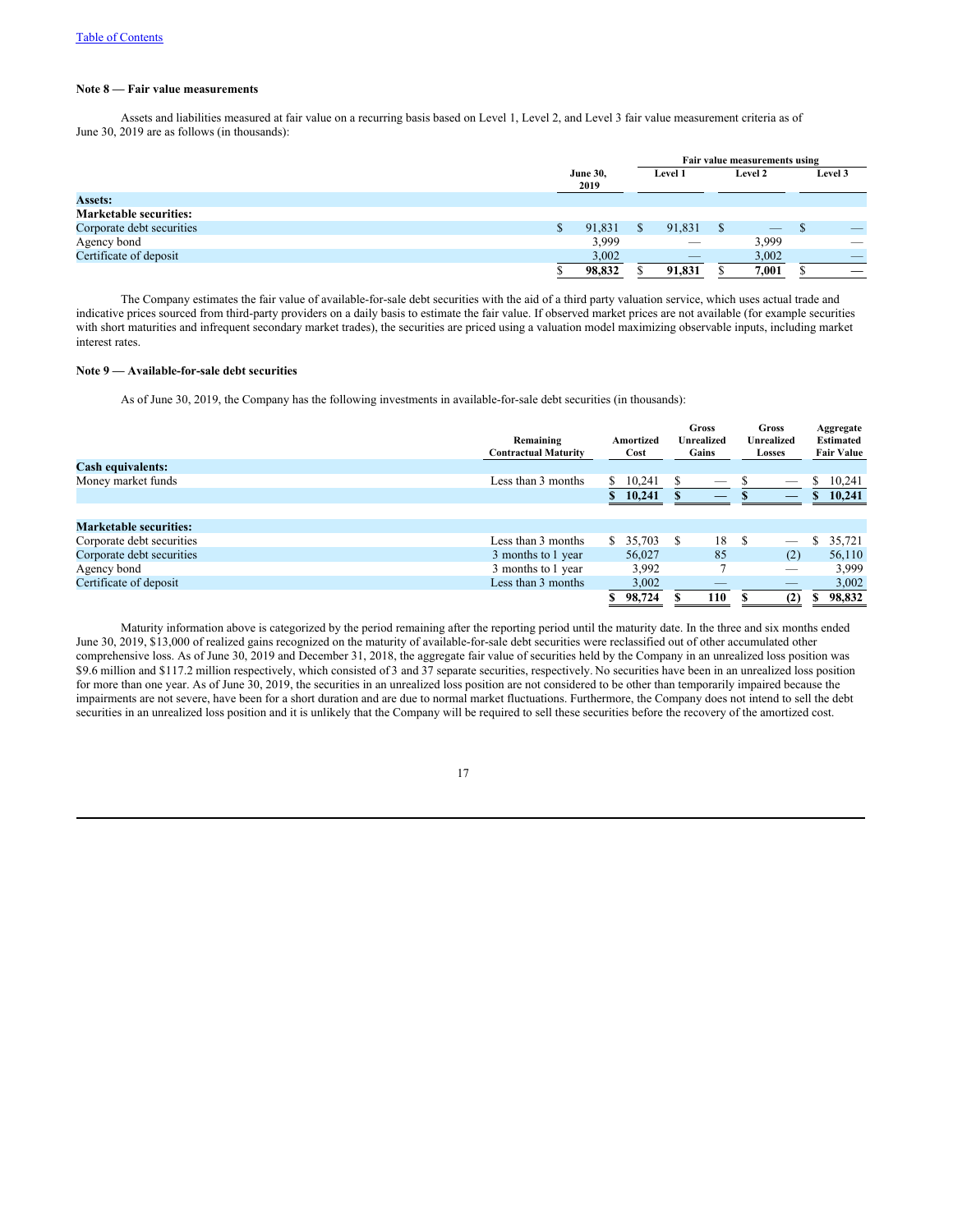## **Note 10 — Other current assets**

Other current assets consisted of the following (in thousands):

|                          | <b>June 30,</b><br>2019 | December 31,<br>2018 |        |  |
|--------------------------|-------------------------|----------------------|--------|--|
| Corporate tax receivable | 26,328                  |                      | 16,459 |  |
| Prepayments              | 8,600                   |                      | 6,279  |  |
| Clinical materials       | 1,755                   |                      | 1,087  |  |
| VAT receivable           | 636                     |                      | 1,505  |  |
| Other current assets     | 599                     |                      | 439    |  |
|                          | 37,918                  |                      | 25,769 |  |

# **Note 11 — Accrued expenses and other current liabilities**

Accrued expenses and other current liabilities consisted of the following (in thousands):

|                                            | <b>June 30.</b><br>2019 | December 31,<br>2018 |  |
|--------------------------------------------|-------------------------|----------------------|--|
| Accrued clinical & development expenditure | 9,769                   | 9,637                |  |
| Accrued employee expenses                  | 5.678                   | 7.553                |  |
| Other accrued expenditure                  | 2,739                   | 2.422                |  |
| Other                                      | 409                     | 742                  |  |
|                                            | 18.595                  | 20.354               |  |

## **Note 12 — Share-based compensation**

The following table shows the total share-based compensation expense included in the unaudited consolidated statements of operations (in thousands):

|                            | Three months ended | <b>June 30.</b> |       |  | Six months ended |  |       |
|----------------------------|--------------------|-----------------|-------|--|------------------|--|-------|
|                            | 2019               |                 | 2018  |  | 2019             |  | 2018  |
| Research and development   | 786                |                 | 2.071 |  | 2.807            |  | 4,285 |
| General and administrative | 2.410              |                 | 2.008 |  | 3.868            |  | 4.126 |
|                            | 3,196              |                 | 4.079 |  | 6,675            |  | 8.411 |

The following table shows information about share options and options which have a nominal exercise price (similar to restricted stock units (RSUs)) granted:

|                                                                      | Three months ended |         |  |           |  |                 |  | Six months ended |  |  |
|----------------------------------------------------------------------|--------------------|---------|--|-----------|--|-----------------|--|------------------|--|--|
|                                                                      | <b>June 30.</b>    |         |  |           |  | <b>June 30.</b> |  |                  |  |  |
|                                                                      | 2019               |         |  | 2018      |  | 2019            |  | 2018             |  |  |
| Number of options over ordinary shares granted                       |                    | 936,696 |  | 1.435.685 |  | 11.743.896      |  | 11,430,341       |  |  |
| Weighted average fair value of ordinary shares options               |                    | 0.39    |  | 1.18      |  | 0.54            |  | 0.80             |  |  |
| Number of additional options with a nominal exercise price granted   |                    | 459,240 |  | 151.056   |  | 6.957.366       |  | 6,703,692        |  |  |
| Weighted average fair value of options with a nominal exercise price |                    | 0.70    |  | . .88     |  | 0.93            |  | 1.35             |  |  |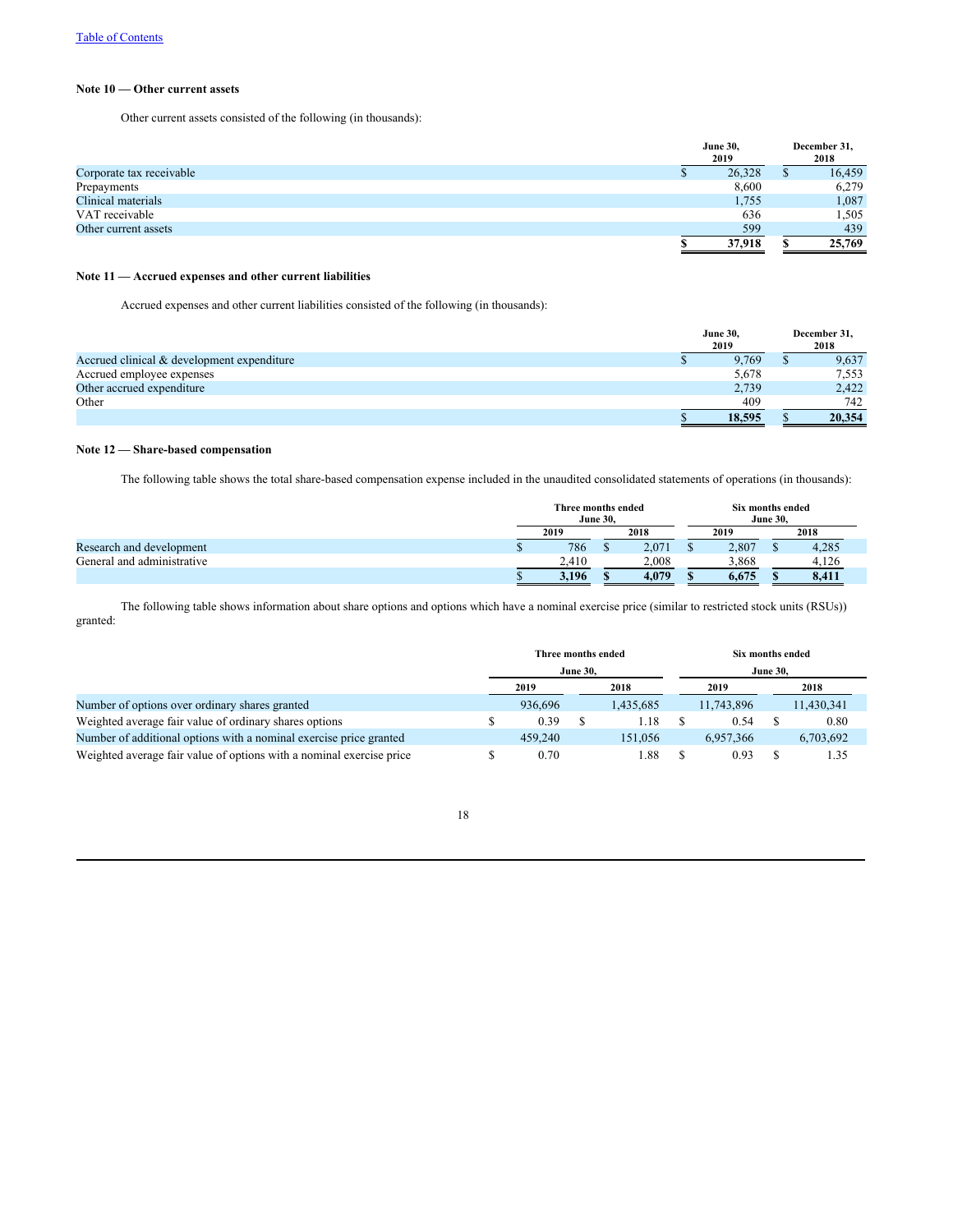### **Item 2. Management's Discussion and Analysis of Financial Condition and Results of Operations**

The following discussion and analysis of our financial condition and results of operations should be read in conjunction with our unaudited condensed consolidated financial statements and related notes included in this Ouarterly Report. The information in this discussion contains forward-looking statements and information within the meaning of Section 27A of the Securities Act of 1933, as amended ("Securities Act"), and Section 21E of the Securities Exchange Act of 1934, as amended, ("Exchange Act"), which are subject to the "safe harbor" created by those sections. These forward-looking statements include, but are not limited to, statements concerning our strategy, future operations, future financial position, future revenues, projected costs, prospects and plans and objectives of management. The words "believe," "may," "will," "estimate," "continue," "anticipate," "intend," "expect" and similar expressions are intended to identify forward-looking statements, although not all forward-looking statements contain these identifying words. We may not actually achieve the plans, intentions or expectations disclosed in our forward-looking statements and you should not place undue reliance on our forward-looking statements. .<br>Actual results or events could differ materially from the plans, intentions and expectations disclosed in the forward-looking statements that we make. These forward-looking statements involve risks and uncertainties that could cause our actual results to differ materially from those in the forward-looking statements, including, without limitation, the risks set forth in Part II, Item 1A, "Risk Factors" in this Quarterly Report and in our other filings with the U.S. Securities and Exchange Commission ("SEC"). The forward-looking statements are applicable only as of the date on which they are made, and we do not assume any *obligation to update any forward-looking statements.*

#### **Overview**

We are a clinical-stage biopharmaceutical company primarily focused on providing novel cell therapies to patients, particularly for the treatment of solid tumors. The Company's proprietary SPEAR (Specific Peptide Enhanced Affinity Receptor) T-cell platform enables it to identify cancer targets, find and genetically engineer T-cell receptors ("TCRs"), and produce therapeutic candidates ("SPEAR T-cells") for administration to patients. Using its affinity engineered TCRs, the Company aims to become the first company to have a TCR T-cell approved for the treatment of a solid tumor indication.

#### **Update on Clinical Pipeline Progress**

#### *Wholly owned SPEAR T-cells*

We have clinical trials ongoing with our wholly owned ADP-A2M4, ADP-A2M10, and ADP-A2AFP SPEAR T-cells in a total of ten solid tumor types including non-small cell lung cancer ("NSCLC"), head and neck cancer, ovarian, urothelial, melanoma, hepatocellular, esophageal, gastric, synovial sarcoma and myxoid round cell liposarcoma ("MRCLS") cancers.

#### ● **ADP-A2M4**

## *Phase 2 trial - SPEARHEAD-1*

A Phase 2 clinical trial has been initiated in synovial sarcoma and MRCLS. The trial will take place at sites in the United States, Canada and Europe. The trial will include up to 60 patients at a selected dose of up to 10 billion transduced ADP-A2M4 SPEAR T-cells. Primary responses will be assessed by overall response rate by RECIST v1.1. The lymphodepletion regimen will be fludarabine (30mg/m<sup>2</sup>/day) for 4 days and cyclophosphamide (600 mg/m<sup>2</sup>/day) for 3 days.

#### *Phase 1 multi-tumor trial*

A Phase 1 clinical trial is ongoing in nine tumor indications, namely urothelial, melanoma, head and neck, ovarian, NSCLC, esophageal and gastric cancers, synovial sarcoma and MRCLS. This trial is a first-in-human, open-label study utilizing a modified 3+3 design in up to 30 patients at a selected dose with escalating target doses of 100 million (Cohort 1), 1 billion (Cohort 2), 5 billion (Cohort 3), and up to 10 billion (Expansion Phase) transduced ADP-A2M4 SPEAR T-cells to evaluate safety. Patients are currently being enrolled in the Expansion Phase of the trial.

To date, ADP-A2M4 continues to exhibit a favorable safety profile with no evidence of toxicity related to off-target binding or alloreactivity, and most adverse events were consistent with those experienced by cancer patients undergoing chemotherapy or other immunotherapies. Prolonged severe pancytopenia with aplastic anemia has been reported in one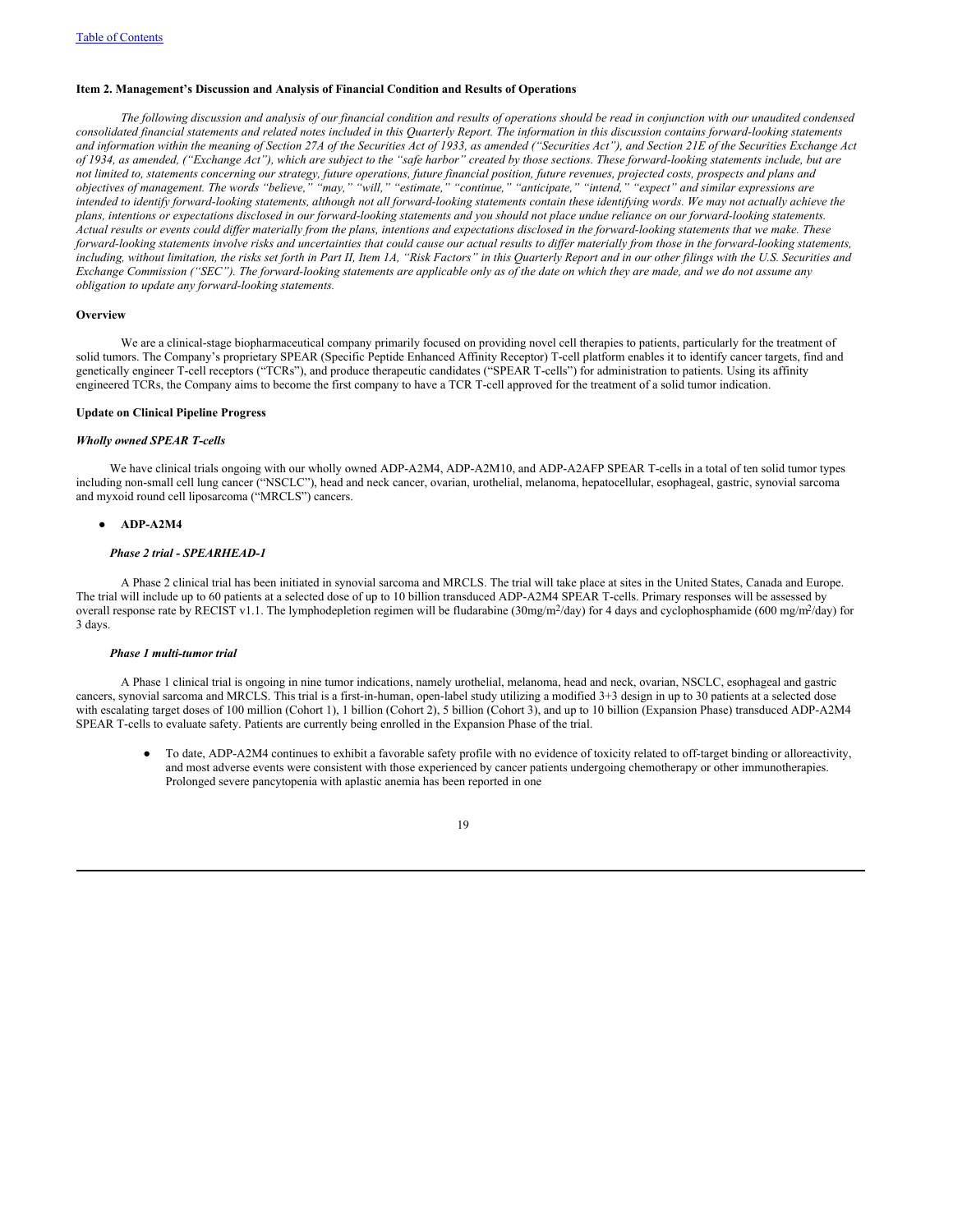patient treated with the highest lymphodepletion regimen (fludarabine (30mg/m2/day) for 4 days and cyclophosphamide (1800 mg/m2/day) for 3 days). Neurotoxicity and stroke were reported in a different patient who also received this lymphodepletion regimen. The protocol for this trial has been amended to mitigate the risk of prolonged severe pancytopenia and stroke in patients. These changes have been communicated to the FDA and acknowledged by the FDA. Further information on reported adverse events can be found in the Risk Factors section below*.*

As of May 6, 2019, ten synovial sarcoma patients had been treated in the trial. Of these eight patients had been assessed with six showing evidence of tumor shrinkage. Three patients had confirmed partial responses and one patient had an unconfirmed partial response. Three patients had stable disease and one patient was assessed to have progressive disease. Evidence of anti-tumor activity was also seen in melanoma and ovarian cancer patients. A clinical update across the whole trial including these synovial sarcoma patients was provided on May 6, 2019 as part of a clinical and business update.

#### *Radiation Sub-study*

A radiation sub-study has now been initiated as part of the Phase 1 trial and is planned to enroll 10 patients across multiple solid tumor indications. The trial is being conducted at MD Anderson Cancer Center. Patients will receive low-dose radiation in up to five lesions prior to treatment with ADP-A2M4, at target doses of 1-10 billion SPEAR T-cells. The lymphodepletion regimen will be fludarabine (30mg/m2/day) for 4 days and cyclophosphamide  $(600 \text{ mg/m}^2/\text{day})$  for 3 days.

#### *ADP-A2M4CD8 - SURPASS Trial*

A Phase 1 trial for a next generation SPEAR T-cell, ADP-A2M4CD8, has recently been initiated (the SURPASS Trial). This next generation SPEAR T-cell utilizes the same engineered T-cell receptor as ADP-A2M4, but with the addition of a CD8α homodimer. The addition of the CD8α homodimer has been shown in vitro to increase cytokine release, increase SPEAR T-cell potency and promote epitope spreading.

The SURPASS trial will enroll up to 30 patients across multiple solid tumor indications. Similar to our other trials, the SURPASS trial will be a threecohort dose escalation study. Unlike the other trials, the stagger between patients will be shorter and the starting dose in the first cohort will be 0.8 to 1.2 billion SPEAR T-cells, instead of 100 million SPEAR T-cells, as was previously the case. Each dose cohort will enroll three patients and can be expanded to six patients if a dose limiting toxicity occurs. The dose ranges for the other two cohorts are: 1.2 to 3 billion and 3 to 6 billion SPEAR T-cells. After dose escalation is complete, there is an Expansion Phase with doses up to 10 billion cells. The lymphodepletion regimen will be fludarabine (30mg/m<sup>2</sup>/day) for 4 days and cyclophosphamide (600 mg/m2/day) for 3 days.

## ● **ADP-A2M10**

Two Phase 1 clinical trials are currently ongoing with ADP-A2M10 for the treatment of (i) NSCLC, and (ii) urothelial, melanoma and head and neck cancers in the United States, Canada, the United Kingdom and Spain. Enrollment in the trial is planned to close shortly and prior to the end of 2019. Expression of MAGE-A10 (the target peptide) has been lower than initially anticipated and the majority of MAGE-A10 expressing patients also express the MAGE-A4 peptide. A clinical update was provided on this trial on May 6, 2019. Most adverse events to date are consistent with those typically experienced by cancer patients undergoing cytotoxic chemotherapy or other cancer immunotherapies. As with ADP-A2M4 we have seen prolonged severe pancytopenia and aplastic anemia in one patient treated with the highest lymphodepletion regimen. The protocol for this trial has been amended to mitigate the risk of prolonged severe pancytopenia in patients. These changes have been communicated to the FDA and acknowledged by the FDA. Further information on reported adverse events can be found in the Risk Factors section below.

## ● **ADP-A2AFP**

We continue dosing patients in our Phase 1, open-label, dose-escalation study designed to evaluate the safety and anti-tumor activity of our alpha fetoprotein ("AFP") therapeutic candidate for the treatment of hepatocellular carcinoma ("HCC"). The trial is open in the United States, United Kingdom and Spain. Data from the first HCC patient treated in Cohort 2 of the trial was presented at AACR and a further update will be provided in the first half of 2020. Most adverse events to date are consistent with those typically experienced by cancer patients undergoing cytotoxic chemotherapy or other cancer immunotherapies.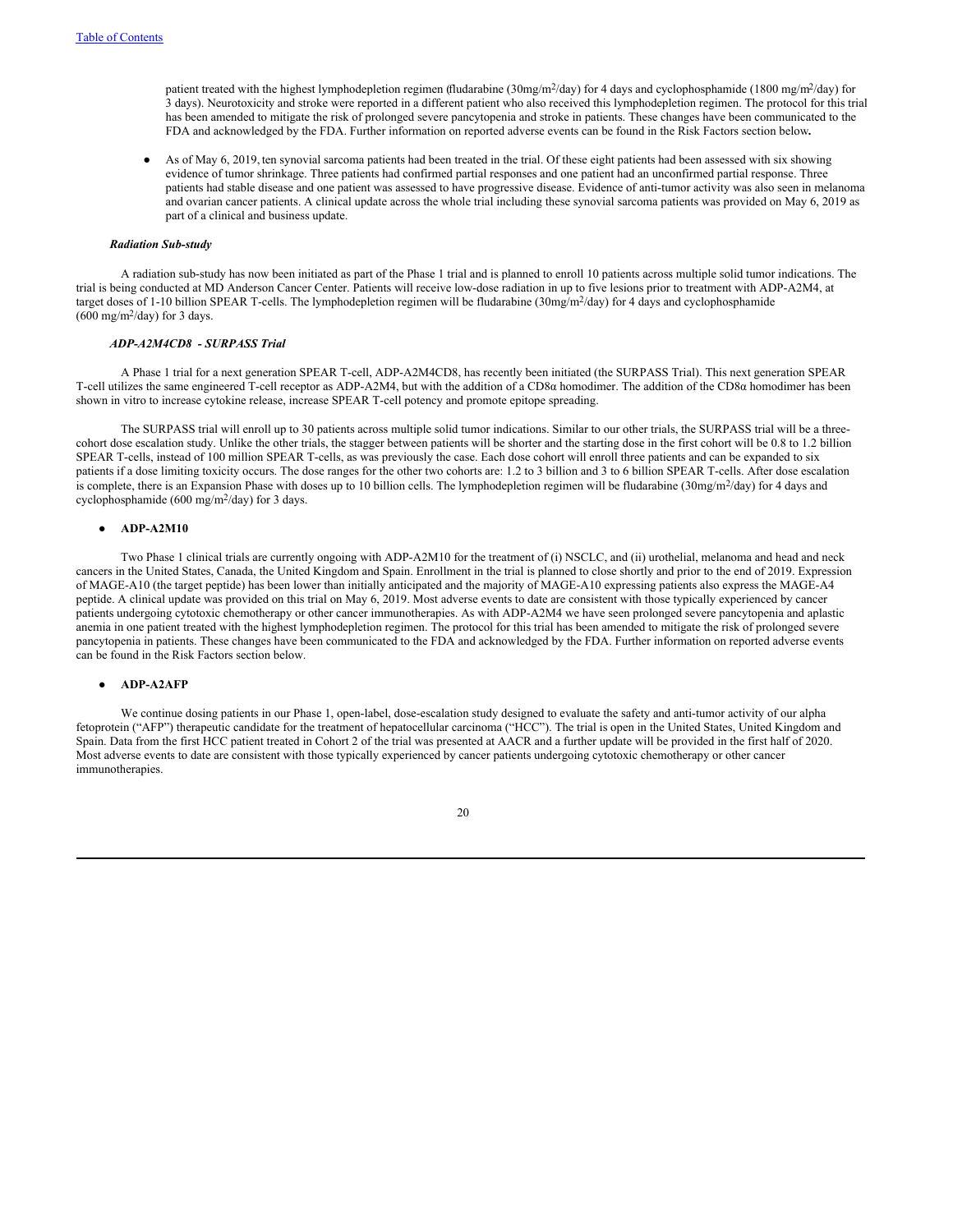### *Ongoing GSK Collaboration Agreement Programs*

- GSK has nominated a third target program under the GSK Collaboration and License Agreement that will evaluate and develop new SPEAR T-cells. This collaboration program has now started.
- GSK is currently entitled to nominate a fourth target program and,upon satisfying other conditions, may have the right to nominate a fifth programunder the GSK Collaboration and License Agreement, in each case excluding our ongoing wholly-owned development programs.

#### **Significant Events in the Three Months Ended June 30, 2019**

- On May 15, 2019, we announced entry into a collaboration and license agreement with Alpine Immune Sciences, Inc.,to develop next-generation SPEAR T-cell products which incorporate Alpine's secreted and transmembrane immunomodulatory protein technology. This collaboration will further enhance Adaptimmune's efforts to design and develop next-generation SPEAR T-cell therapies.
- On June 27, 2019, we announced that Adrian Rawcliffe, currently Chief Financial Officer (CFO) of the Company, will succeed James Noble as Chief Executive Officer (CEO). This transition will occur when James Noble retires from his executive duties and transitions to a non-executive director role on the Company's Board of Directors on September 1, 2019.

## **Subsequent Events since June 30, 2019**

On August 1, 2019, we announced further changes to our Executive Team with Dr Rafael Amado, President of Research and Development, leaving on August 12, 2019 and John Lunger being appointed as Chief Patient Supply Officer from August 1, 2019. We are recruiting for a Chief Medical Officer and a Chief Financial Officer.

#### **Financial Operations Overview**

## *New standards*

On January 1, 2019, we adopted new accounting guidance on lease recognition, which has been codified within Accounting Standard Codification Topic 842, *Leases* ("ASC 842"). We adopted the guidance using the modified retrospective approach, with the cumulative effect of initially applying the guidance recognized as an adjustment to the opening balance of equity at January 1, 2019. Therefore, the comparative information has not been adjusted and continues to be reported under previous guidance. The effect on the accumulated deficit, total stockholders' equity and net assets as at January 1, 2019 was \$0.

#### *Revenue*

The Company has one contract with a customer, which is the GSK Collaboration and License Agreement. The GSK Collaboration and License Agreement consists of multiple performance obligations. GSK has nominated its third target under the Collaboration and License Agreement. Development of this target commenced in the three months ended June 30, 2019, and the Company became entitled to \$3.2 million following the nomination of the target. The development of the third target is a separate performance obligation, which will be recognized over the next 18 months as the development of the target progresses.

Future revenues will depend on the progress of the development programs within the Collaboration and License Agreement, and GSK's progress with the NY-ESO program, which are difficult to predict.

#### *Research and Development Expenses*

Research and development expenses consist principally of the following:

salaries for research and development staff and related expenses, including benefits;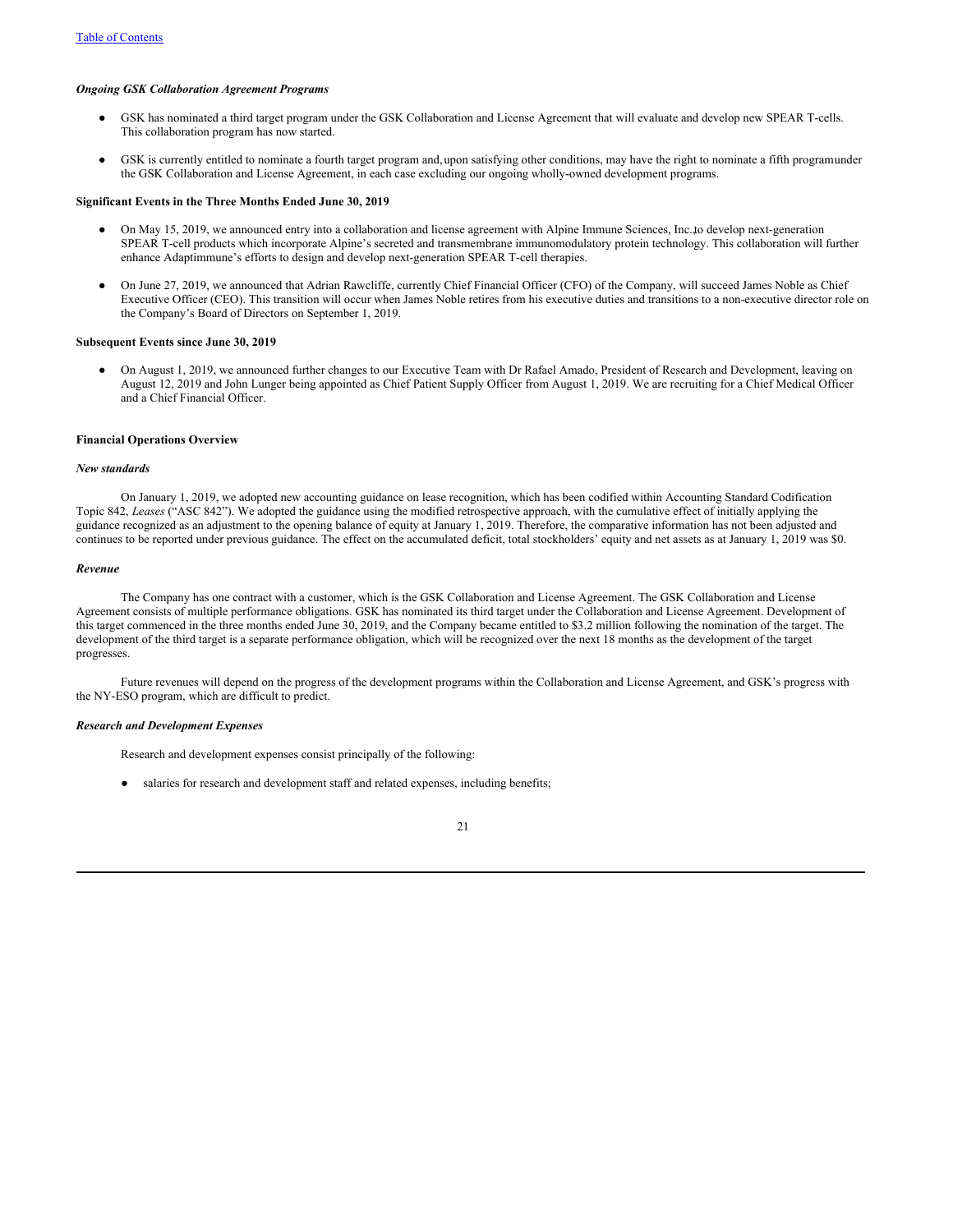- costs for production of preclinical compounds and drug substances by contract manufacturers;
- fees and other costs paid to contract research organizations in connection with additional preclinical testing and the performance of clinical trials;
- costs associated with the development of a process tomanufacture and supply our lentiviral vector and SPEAR T-cells for use in clinical trials;
- costs to develop manufacturing capability at our U.S. facility for manufactureof SPEAR T-cells for use in clinical trials;
- costs relating to facilities, materials and equipment used in research and development;
- costs of acquired or in-licensed research and development which does not have alternative future use;
- amortization and depreciation of property, plant and equipment and intangible assets used to develop our SPEAR T-cells; and
- share-based compensation expenses;

offset by:

- reimbursements from government grants; and
- reimbursable tax and expenditure credits from the U.K. government.

Research and development expenditures are expensed as incurred.

Research and development expenditure is presented net of reimbursements from reimbursable tax and expenditure credits from the U.K. government. As a company that carries out extensive research and development activities, we benefit from the U.K. research and development tax credit regime for small and medium sized companies ("SME R&D Tax Credit Scheme"), whereby our principal research subsidiary company, Adaptimmune Limited, is able to surrender the trading losses that arise from its research and development activities for a payable tax credit of up to approximately 33.4% of eligible research and development expenditures. Qualifying expenditures largely comprise employment costs for research staff, consumables and certain internal overhead costs incurred as part of research projects for which we do not receive income. Subcontracted research expenditures are eligible for a cash rebate of up to approximately 21.7%. A large proportion of costs in relation to our pipeline research, clinical trials management and manufacturing development activities, all of which are being carried out by Adaptimmune Limited, are eligible for inclusion within these tax credit cash rebate claims.

Expenditures incurred in conjunction with the GSK Collaboration and License Agreement are not qualifying expenditures under the SME R&D Tax Credit Scheme but certain of these expenditures can be reimbursed through the U.K. research and development expenditure credit scheme (the "RDEC Scheme"). Under the RDEC Scheme tax relief is given at 12% of allowable R&D costs, which may result in a payable tax credit at an effective rate of approximately 9.7% of qualifying expenditure.

Our research and development expenses may vary substantially from period to period based on the timing of our research and development activities, which depends upon the timing of initiation of clinical trials and the rate of enrollment of patients in clinical trials. The duration, costs, and timing of clinical trials and development of our SPEAR T-cells will depend on a variety of factors, including:

- the scope, rate of progress, and expense of our ongoing as well as any additional clinical trials and other research and development activities;
- uncertainties in clinical trial enrollment rates;
- future clinical trial results:
- significant and changing government regulation;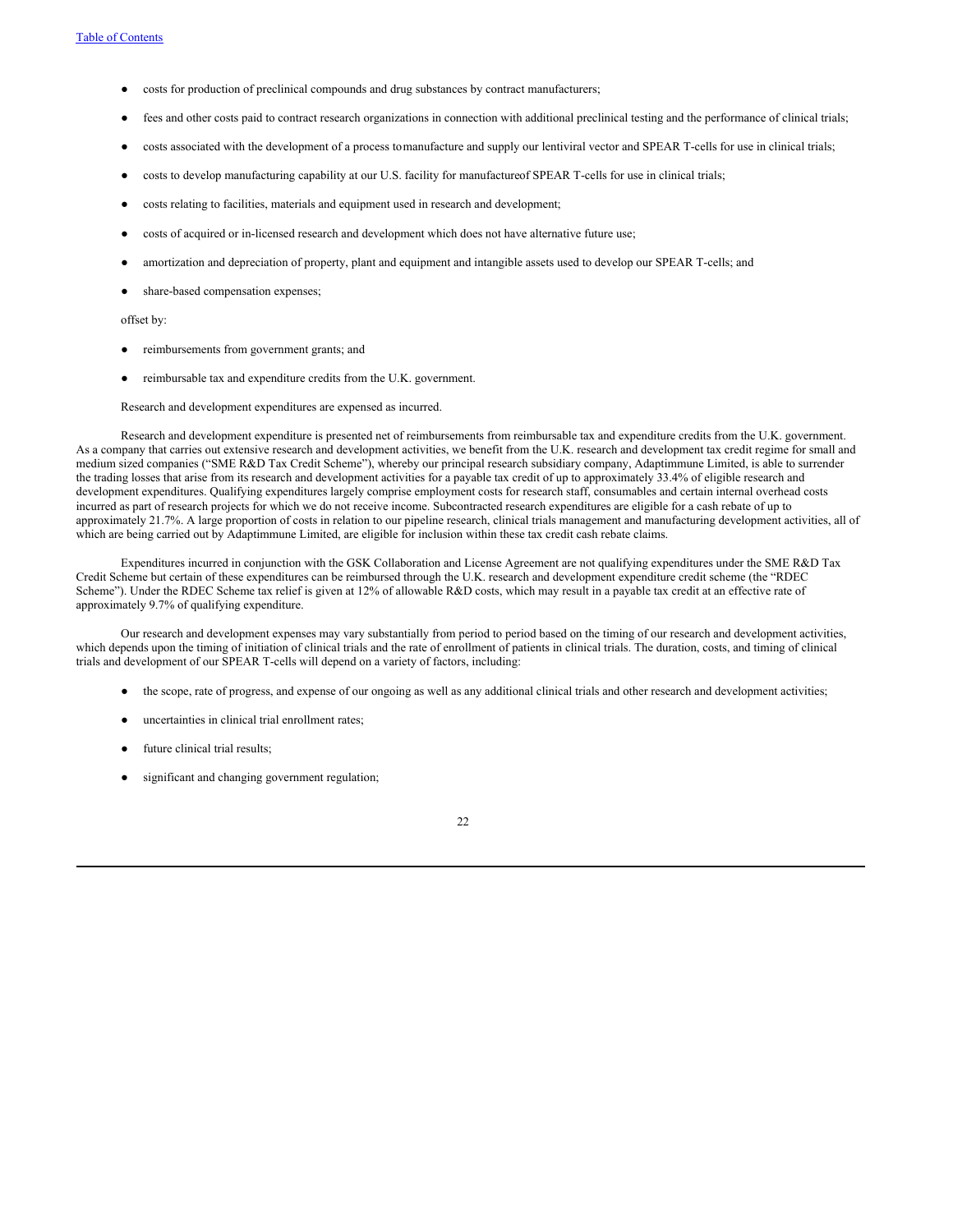- the timing and receipt of any regulatory approvals; and
- supply and manufacture of lentiviral vector and SPEAR T-cells for clinical trials.

For further detail please see Part II — Item 1A Risk Factors — Risks Related to the Development of our SPEAR T-cells of our Quarterly Report

A change in the outcome of any of these variables may significantly change the costs and timing associated with the development of that SPEAR Tcell. For example, if the FDA, or another regulatory authority, requires us to conduct clinical trials beyond those that we currently anticipate will be required for regulatory approval, or if we experience significant delays in enrollment in any of our clinical trials, we could be required to expend significant additional financial resources and time on the completion of clinical development.

## *General and Administrative Expenses*

Our general and administrative expenses consist principally of:

- salaries for employees other than research and development staff, including benefits;
- business development expenses, including travel expenses;
- professional fees for auditors, lawyers and other consulting expenses;
- costs of facilities, communication, and office expenses;
- information technology expenses;
- amortization and depreciation of property, plant and equipment and intangible assets not related to research and development activities; and
- share-based compensation expenses.

#### *Other Expense, net*

Other expense, net primarily comprises foreign exchange gains (losses). We are exposed to foreign exchange rate risk because we currently operate in the United Kingdom and United States. Our revenue from the GSK Collaboration and License Agreement is denominated in pounds sterling and is generated by our U.K.-based subsidiary, which has a pounds sterling functional currency. As a result, these sales are subject to translation into U.S. dollars when we consolidate our financial statements. Our expenses are generally denominated in the currency in which our operations are located, which are the United Kingdom and United States. However, our U.K.-based subsidiary incurs significant research and development costs in U.S. dollars and, to a lesser extent, Euros. Our U.K. subsidiary with a pound sterling functional currency holds our investment in marketable securities, which are predominately denominated in U.S. dollars. The entire change in the fair value of a foreign currency-denominated security, including the change due to foreign exchange, is included in other comprehensive income.

Our results of operations and cash flows will be subject to fluctuations due to changes in foreign currency exchange rates, which could harm our business in the future. We seek to minimize this exposure by maintaining currency cash balances at levels appropriate to meet foreseeable expenses in U.S. dollars and pounds sterling. To date, we have not used hedging contracts to manage exchange rate exposure, although we may do so in the future.

## *Taxation*

We are subject to corporate taxation in the United Kingdom and the United States. We incur tax losses and tax credit carryforwards in the United Kingdom. No deferred tax assets are recognized on our U.K. losses and tax credit carryforwards because there is currently no indication that we will make sufficient taxable profits to utilize these tax losses and tax credit carryforwards.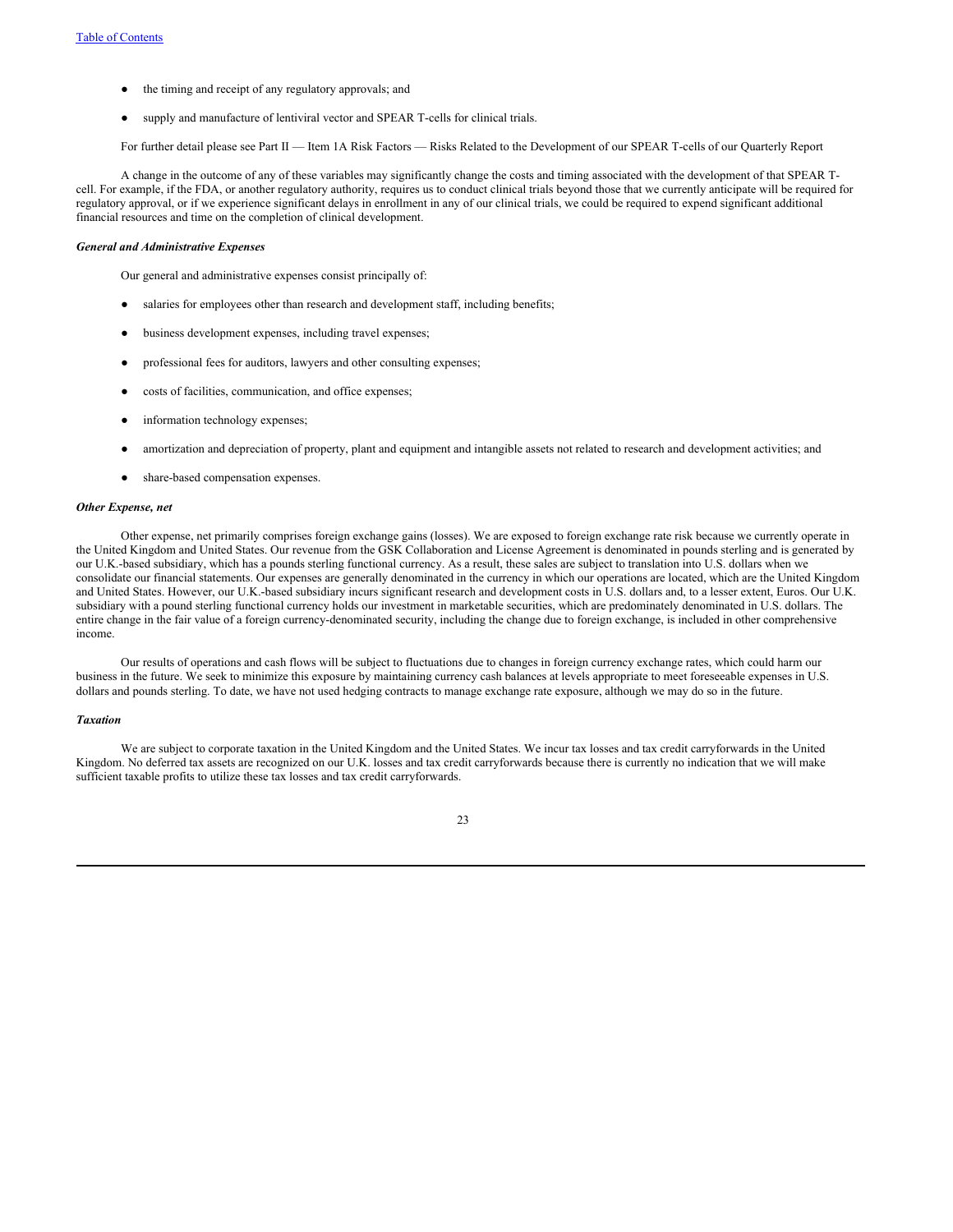We benefit from reimbursable tax credits in the United Kingdom through the SME R&D Tax Credit Scheme as well as the RDEC Scheme which are presented as a deduction to research and development expenditure.

Our subsidiary in the United States has generated taxable profits due to a Service Agreement between our U.S. and U.K. operating subsidiaries and is subject to U.S. federal corporate income tax of 21% for the year ended December 31, 2018. Due to its activity in the United States, and the sourcing of its revenue, the U.S. subsidiary is not currently subject to any state or local income taxes. The Company also benefits from the U.S Research Tax Credit and Orphan Drug Credit.

In the future, if we generate taxable income in the United Kingdom, we may benefit from the United Kingdom's "patent box" regime, which would allow certain profits attributable to revenues from patented products to be taxed at a rate of 10%. As we have many different patents covering our products, future upfront fees, milestone fees, product revenues, and royalties may be taxed at this favorably low tax rate.

U.K. Value Added Tax ("VAT") is charged on all qualifying goods and services by VAT-registered businesses. An amount of 20% of the value of the goods or services is added to all relevant sales invoices and is payable to the U.K. tax authorities. Similarly, VAT paid on purchase invoices paid by Adaptimmune Limited and Adaptimmune Therapeutics plc is reclaimable from the U.K. tax authorities.

## **Critical Accounting Policies and Significant Judgments and Estimates**

The preparation of our unaudited condensed consolidated financial statements requires us to make estimates and assumptions that affect the reported amounts of assets and liabilities, disclosure of contingent assets and liabilities, and the revenues and expenses incurred during the reported periods. We base our estimates on historical experience and on various other factors that we believe are relevant under the circumstances, the results of which form the basis for making judgments about the carrying value of assets and liabilities that are not apparent from other sources. Actual results may differ from these estimates under different assumptions or conditions. The accounting policies considered to be critical to the judgments and estimates used in the preparation of our financial statements are disclosed in the Management's Discussion and Analysis of Financial Condition and Results of Operations included in our Annual Report.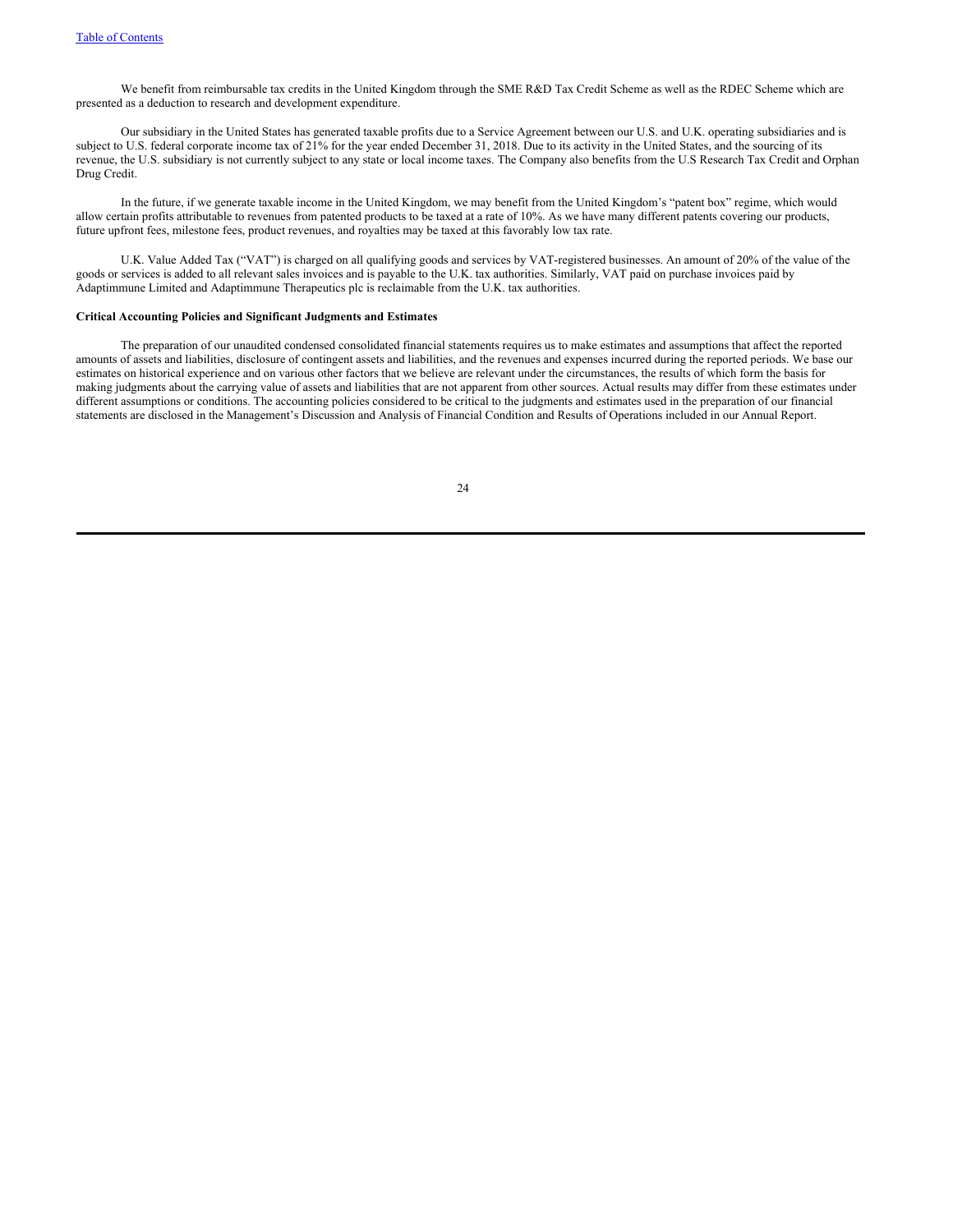## **Results of Operations**

## *Comparison of Three Months Ended June 30, 2019 and 2018*

The following table summarizes the results of our operations for the three months ended June 30, 2019 and 2018, together with the changes to those items (in thousands).

|                                     |      | Three months ended |  |           |   |                   |          |
|-------------------------------------|------|--------------------|--|-----------|---|-------------------|----------|
|                                     |      | <b>June 30.</b>    |  |           |   |                   |          |
|                                     | 2019 |                    |  | 2018      |   | Increase/decrease |          |
| Revenue                             |      | 157                |  | 9.038     | S | (8,881)           | $(98)\%$ |
| Research and development expenses   |      | (25,511)           |  | (26, 624) |   | 1,113             | $(4)\%$  |
| General and administrative expenses |      | (10, 148)          |  | (11,291)  |   | 1,143             | $(10)\%$ |
| <b>Total operating expenses</b>     |      | (35,659)           |  | (37, 915) |   | 2,256             | $(6)\%$  |
| <b>Operating loss</b>               |      | (35,502)           |  | (28, 877) |   | (6,625)           | $23\%$   |
| Interest income                     |      | 757                |  | 540       |   | 217               | 40 $\%$  |
| Other income (expense), net         |      | (6,277)            |  | (15, 406) |   | 9,129             | (59)%    |
| Loss before income taxes            |      | (41, 022)          |  | (43, 743) |   | 2.721             | $(6)\%$  |
| Income taxes                        |      | (65)               |  | (102)     |   | 37                | $(36)\%$ |
| Loss for the period                 |      | (41,087)           |  | (43, 845) |   | 2,758             | $(6)\%$  |

## *Revenue*

Revenue decreased by \$8.8 million to \$0.2 million in the three months ended June 30, 2019 compared to \$9.0 million for the three months ended June 30, 2018.

The revenue recognized for the three months ended June 30, 2019 is due to the commencement of development on the third target nominated by GSK under the Collaboration and License Agreement. The development revenue for the three months ended June 30, 2018 was recognized due to the performance under the NY-ESO transition program and the PRAME development plan, which were completed in 2018.

Future revenues will depend on the progress of the third target, the development of programs for additional targets, and GSK's progress with the NY-ESO program, which are difficult to predict. We anticipate that \$3.0 million of revenue for the third target will be recognized over the next 18 months.

## *Research and Development Expenses*

Research and development expenses decreased by 4% to \$25.5 million for the three months ended June 30, 2019 from \$26.6 million for the three months ended June 30, 2018. Our research and development expenses comprise the following (in thousands):

|                                                                                                   | Three months ended<br><b>June 30,</b> |  |                          |                   |         |           |
|---------------------------------------------------------------------------------------------------|---------------------------------------|--|--------------------------|-------------------|---------|-----------|
|                                                                                                   | 2018<br>2019                          |  |                          | Increase/decrease |         |           |
| Salaries, materials, equipment, depreciation of property, plant and equipment and other employee- |                                       |  |                          |                   |         |           |
| related $costs^{(1)}$                                                                             | 16.718                                |  | 15.467                   |                   | 1.251   | $8\%$     |
| Subcontracted expenditure                                                                         | 9.104                                 |  | 11.574                   |                   | (2,470) | $(21)\%$  |
| Manufacturing facility expenditure                                                                | 1.796                                 |  | 1,181                    |                   | 615     | $52\%$    |
| Share-based compensation expense                                                                  | 786                                   |  | 2.071                    |                   | (1,285) | $(62) \%$ |
| Payments for in-process research and development                                                  | 1.987                                 |  | $\overline{\phantom{a}}$ |                   | 1.987   | <b>NA</b> |
| Reimbursements for research and development tax and expenditure credits and government grants     | (4,880)                               |  | (3,669)                  |                   | (1,211) | $33\%$    |
|                                                                                                   | 25,511                                |  | 26,624                   |                   | (1,113) | $(4)\%$   |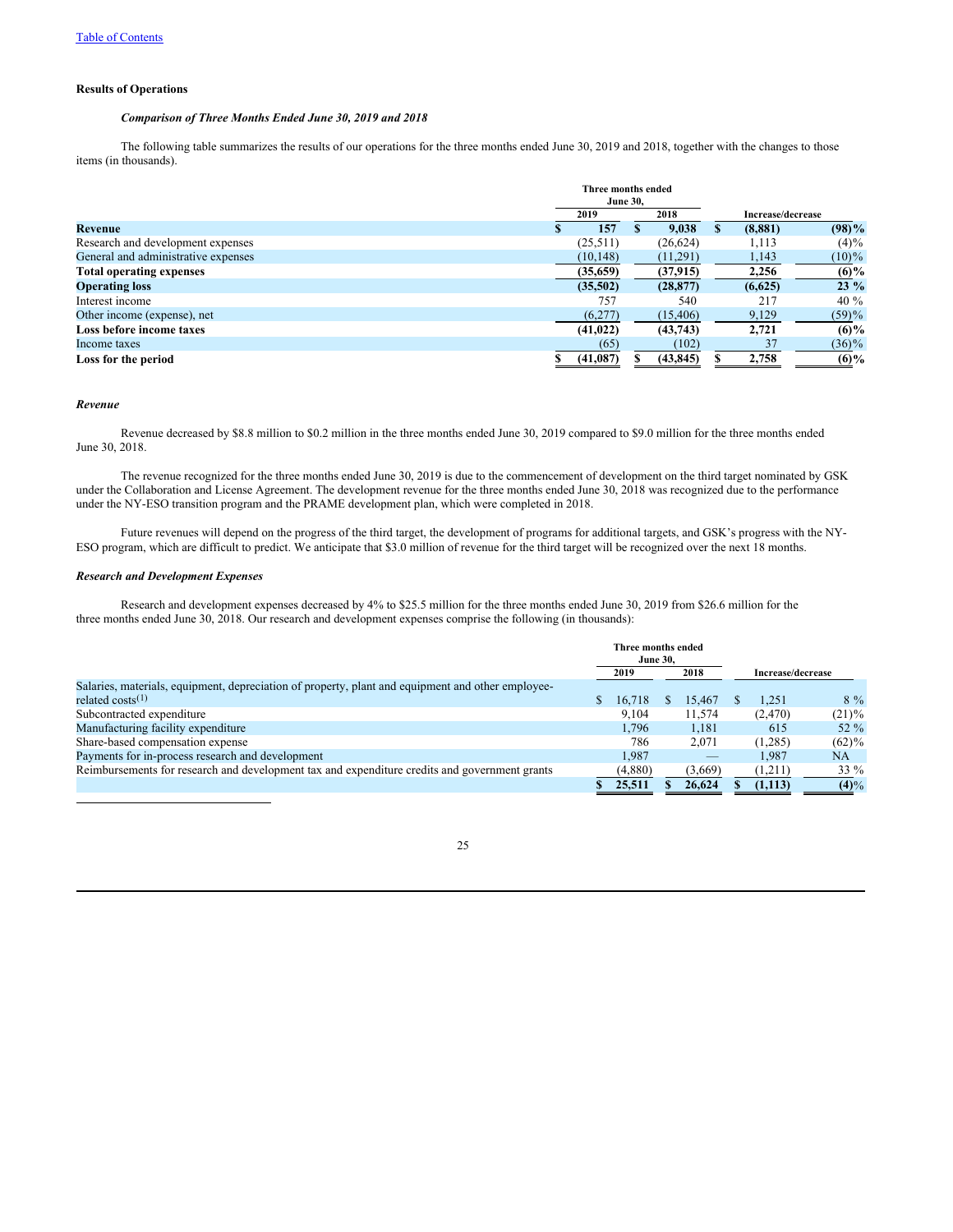(1) These costs are not analyzed by project since employees may be engaged in multiple projects at a time.

The net decrease in our research and development expenses of \$1.1 million for the three months ended June 30, 2019 compared to the same period in 2018 was primarily due to the following:

- a decrease of \$2.5 million in subcontracted expenditures, including clinical trial expenses and contract research organization (CRO) costs and manufacturing expenses. This was primarily driven by a decrease in subcontracted manufacturing expenses and clinical trial costs due to the transfer of NY-ESO to GSK on July 23, 2018;
- a decrease in share-based compensation expense of \$1.3 million due to options forfeited by leavers; and
- an increase in reimbursements for research and development tax and expenditure credits of \$1.2 million due to an increased proportion of expenditure qualifying under the UK SME R&D Tax Credit Scheme.

offset by:

- an increase of \$1.3 million in salaries, materials, equipment, depreciation of property, plant and equipment and other employee-related costs. The driver for these is the increase in the average number of employees engaged in research and development from 317 to 322
- an increase of \$2.0 million in payments for in-process research and development after entering into a Collaboration Agreement relating to the development of next-generation SPEAR T-cell products with Alpine Immune Sciences, Inc. on May 14, 2019; and
- an increase in manufacturing of \$0.6 million due to increased activity at our U.S. facility in Philadelphia and the development of a dedicated vector manufacturing capability in Stevenage, Hertfordshire, United Kingdom.

Our subcontracted costs for the three months ended June 30, 2019 were \$9.1 million, compared to \$11.6 million in the same period of 2018. This includes \$4.1 million of costs associated with our ADP-A2M10, ADP-A2M4, and ADP-A2AFP SPEAR T-cells and \$5.0 million of other development costs.

Our research and development expenses are highly dependent on the phases and progression of our research projects and will fluctuate depending on the outcome of ongoing clinical trials.

#### *General and Administrative Expenses*

General and administrative expenses decreased by 10% to \$10.1 million for the three months ended June 30, 2019 from \$11.3 million in the same period in 2018, due to a reduction in general corporate costs including travel and IT expenditure in the three months ended June 30, 2019. We expect that our general and administrative expenses will increase in the future as we expand our operations.

## *Other Expense, Net*

Other expense, net was an expense of \$6.3 million for the three months ended June 30, 2019 compared to an expense of \$15.4 million for the three months ended June 30, 2018. Other expense, net primarily relates to unrealized foreign exchange gains and losses on cash, cash equivalents and intercompany loans held in U.S. dollars by our U.K. subsidiary. Unrealized foreign exchange income has decreased, primarily due to movements in foreign exchange rates.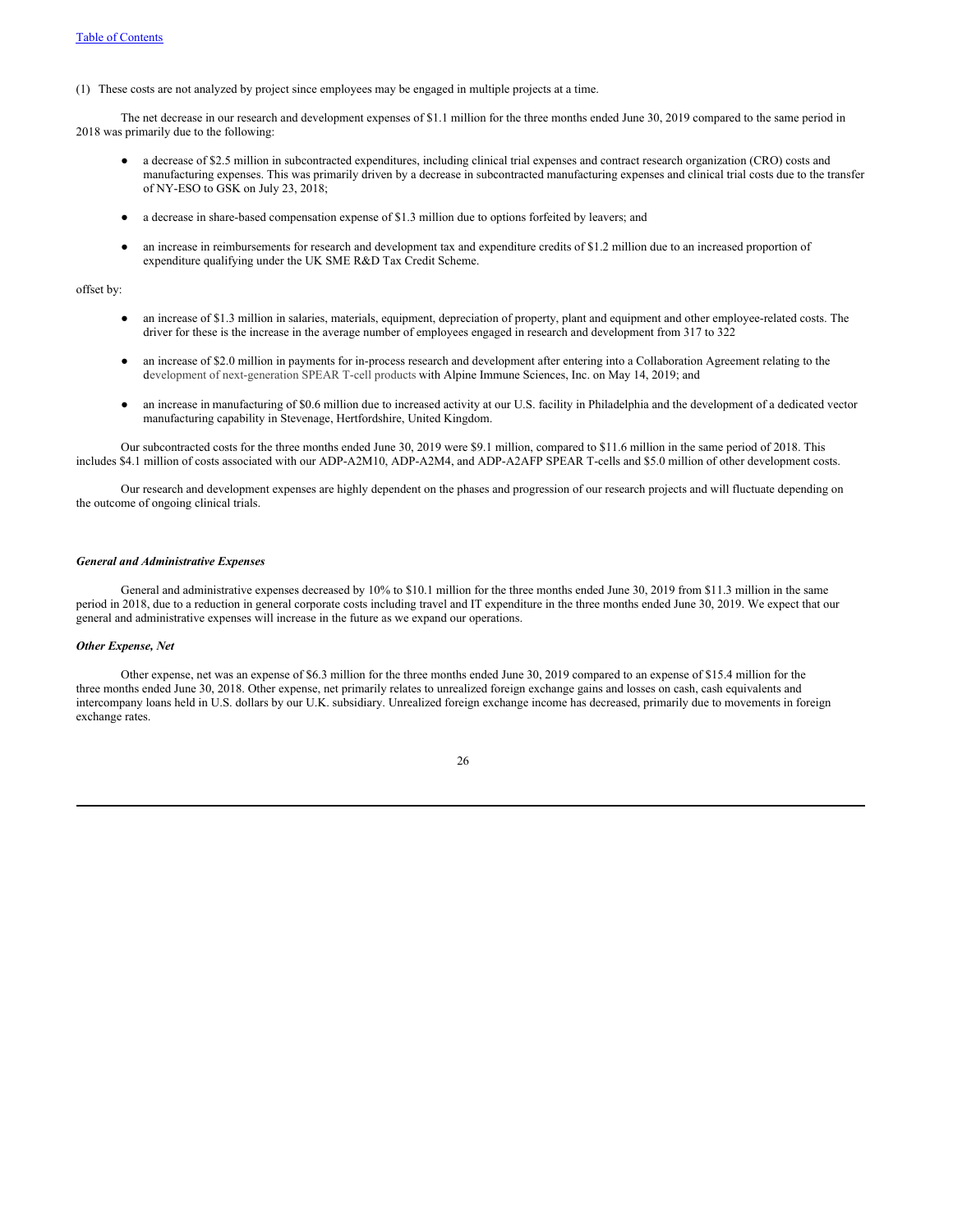#### *Income Taxes*

Income taxes decreased to a charge of \$65,000 for the three months ended June 30, 2019 from a charge of \$102,000 for the three months ended June 30, 2018. Income taxes arise in the United States due to our U.S. subsidiary generating taxable profits. We incur losses in the United Kingdom.

## *Comparison of Six Months Ended June 30, 2019 and 2018*

The following table summarizes the results of our operations for the six months ended June 30, 2019 and 2018, together with the changes to those items (in thousands).

|                                     |      | Six months ended<br><b>June 30.</b> |      |           |                   |          |
|-------------------------------------|------|-------------------------------------|------|-----------|-------------------|----------|
|                                     | 2019 |                                     | 2018 |           | Increase/decrease |          |
| Revenue                             |      | 157                                 |      | 17,234    | (17,077)          | $(99)\%$ |
| Research and development expenses   |      | (47, 530)                           |      | (52,016)  | 4,486             | (9)%     |
| General and administrative expenses |      | (21, 921)                           |      | (22, 495) | 574               | $(3)\%$  |
| <b>Total operating expenses</b>     |      | (69, 451)                           |      | (74, 511) | 5,060             | (7)%     |
| <b>Operating loss</b>               |      | (69, 294)                           |      | (57, 277) | (12, 017)         | $21\%$   |
| Interest income                     |      | 1,709                               |      | 1.199     | 510               | 43 $%$   |
| Other expense, net                  |      | (847)                               |      | (8,276)   | 7,429             | $(90)\%$ |
| Loss before income taxes            |      | (68, 432)                           |      | (64, 354) | (4,078)           | $6\%$    |
| Income taxes                        |      | (67)                                |      | (229)     | 162               | (71)%    |
| Loss for the period                 |      | (68, 499)                           |      | (64, 583) | (3,916)           | 6 %      |

## *Revenue*

Revenue decreased by \$17.0 million to \$0.2 million in the six months ended June 30, 2019 compared to \$17.2 million for the six months ended June 30, 2018.

The revenue recognized for the six months ended June 30, 2019 is due to the commencement of development for the third target nominated by GSK under the Collaboration and License Agreement. The development revenue for the six months ended June 30, 2018 was recognized due to the performance under the NY-ESO transition program and the PRAME development plan, which were completed in 2018.

Future revenues will depend on the progress of the development program for additional targets, and GSK's progress with the NY-ESO program, which are difficult to predict. We anticipate that \$3.0 million of revenue for the third target will be recognized over the next 18 months.

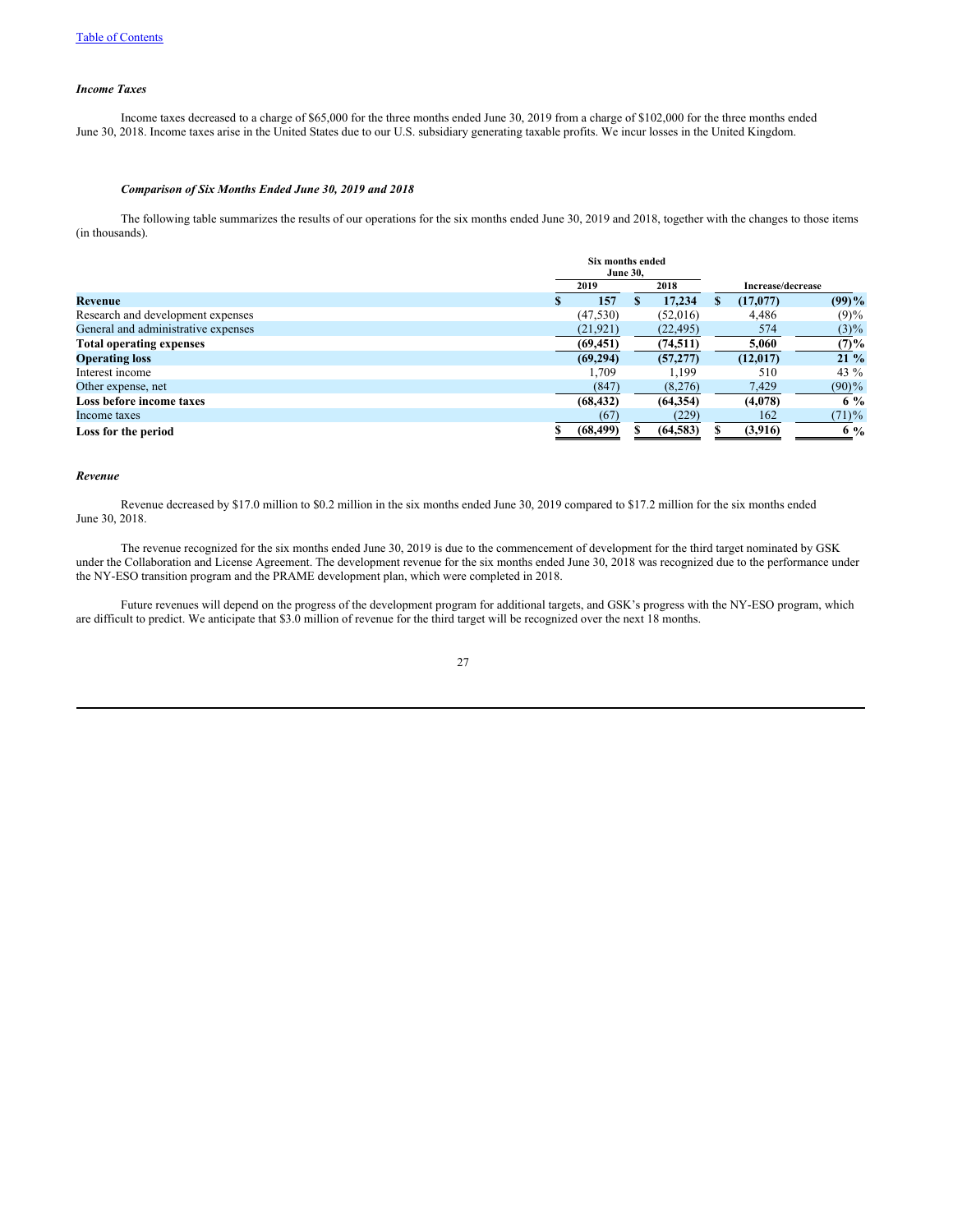## *Research and Development Expenses*

Research and development expenses decreased by 9% to \$47.5 million for the six months ended June 30, 2019 from \$52.0 million for the six months ended June 30, 2018. Our research and development expenses comprise the following (in thousands):

|                                                                                                   | Six months ended<br><b>June 30.</b> |           |      |         |  |                   |           |  |
|---------------------------------------------------------------------------------------------------|-------------------------------------|-----------|------|---------|--|-------------------|-----------|--|
|                                                                                                   |                                     | 2019      | 2018 |         |  | Increase/decrease |           |  |
| Salaries, materials, equipment, depreciation of property, plant and equipment and other employee- |                                     |           |      |         |  |                   |           |  |
| related $costs^{(1)}$                                                                             |                                     | 33,407    |      | 30.596  |  | 2.811             | $9\%$     |  |
| Subcontracted expenditure                                                                         |                                     | 16.026    |      | 22,958  |  | (6,932)           | $(30)\%$  |  |
| Manufacturing facility expenditure                                                                |                                     | 3.344     |      | 2,061   |  | 1,283             | $62 \%$   |  |
| Share-based compensation expense                                                                  |                                     | 2.807     |      | 4.285   |  | (1, 478)          | $(34)\%$  |  |
| Payments for in-process research and development                                                  |                                     | 1.987     |      | _       |  | 1.987             | <b>NA</b> |  |
| Reimbursements for research and development tax and expenditure credits and government grants     |                                     | (10, 041) |      | (7,884) |  | (2, 157)          | $27\%$    |  |
|                                                                                                   |                                     | 47,530    |      | 52,016  |  | (4, 486)          | $(9)\%$   |  |

<sup>(1)</sup> These costs are not analyzed by project since employees may be engaged in multiple projects at a time.

The net decrease in our research and development expenses of \$4.5 million for the six months ended June 30, 2019 compared to the same period in 2018 was primarily due to the following:

- a decrease of \$6.9 million in subcontracted expenditures, including clinical trial expenses and contract research organization (CRO) costs and manufacturing expenses. This was primarily driven by a decrease in subcontracted manufacturing expenses and clinical trial costs due to the transfer of NY-ESO to GSK on July 23, 2018;
- a decrease in share-based compensation expense of \$1.5 million due to options forfeited by leavers; and
- an increase in reimbursements for research and development tax and expenditure credits of \$2.2 million due to an increased proportion of expenditure qualifying under the UK SME R&D Tax Credit Scheme.

offset by:

- an increase of \$2.8 million in salaries, materials, equipment, depreciation of property, plant and equipment and other employee-related costs. The driver for these is the increase in the average number of employees engaged in research and development from 309 to 327;
- an increase of \$2.0 million in payments for in-process research and development after entering into a Collaboration Agreement relating to the development of next-generation SPEAR T-cell products with Alpine Immune Sciences, Inc. on May 14, 2019; and
- an increase in manufacturing of \$1.3 million due to increased activity at our U.S. facility in Philadelphia and the development of a dedicated vector manufacturing capability in Stevenage, Hertfordshire, United Kingdom.

Our subcontracted costs for the six months ended June 30, 2019 were \$16.0 million, compared to \$23.0 million in the same period of 2018. This includes \$6.6 million of costs associated with our ADP-A2M10, ADP-A2M4, and ADP-A2AFP SPEAR T-cells and \$9.4 million of other development costs.

Our research and development expenses are highly dependent on the phases and progression of our research projects and will fluctuate depending on the outcome of ongoing clinical trials.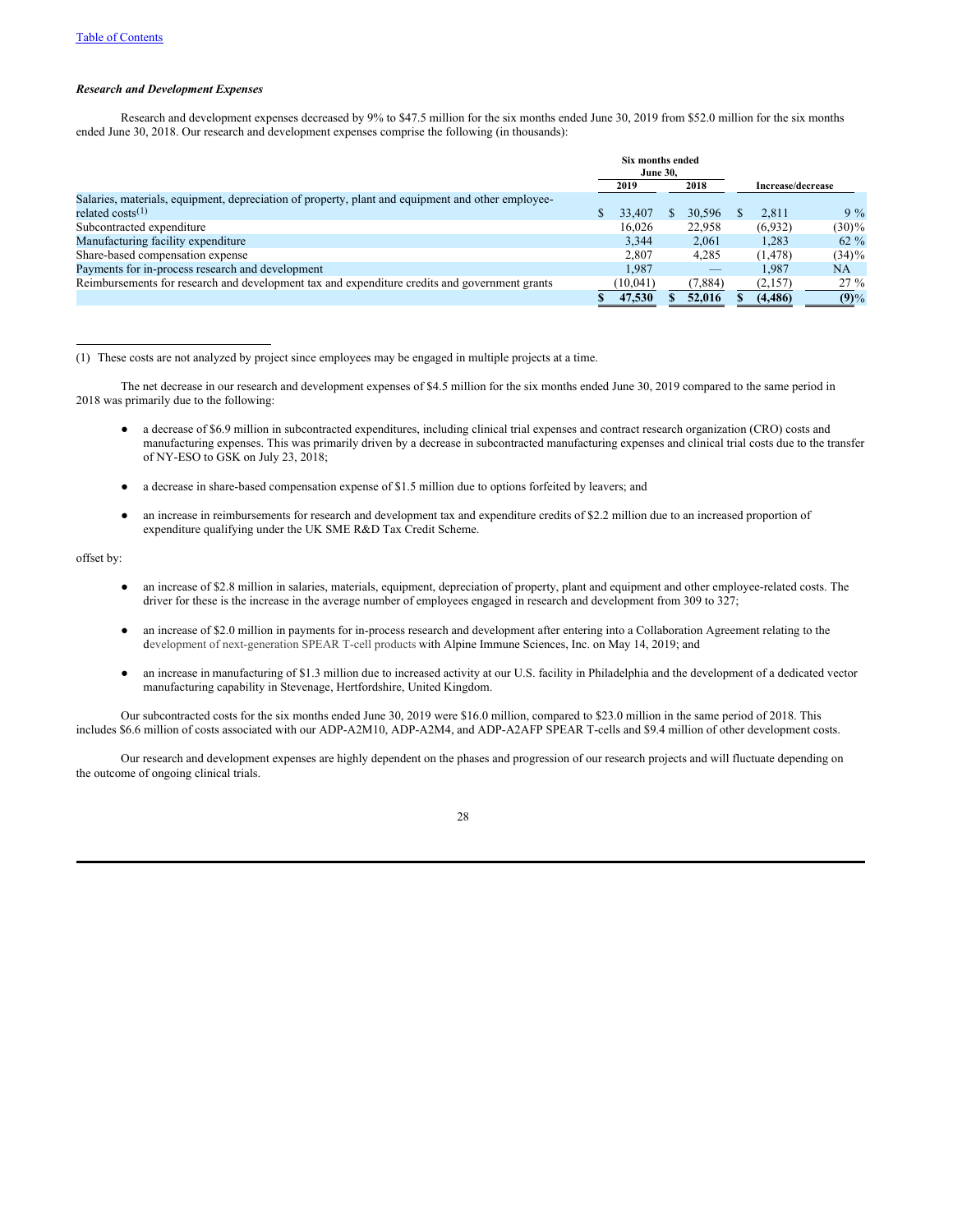#### *General and Administrative Expenses*

General and administrative expenses decreased by 3% to \$21.9 million for the six months ended June 30, 2019 from \$22.5 million in the same period in 2018 due to a reduction in general corporate costs including travel and IT expenditure in the six months ended June 30, 2019. We expect that our general and administrative expenses will increase in the future as we expand our operations.

#### *Other Expense, Net*

Other expense, net was an expense of \$0.8 million for the six months ended June 30, 2019 compared to an expense of \$8.3 million for the six months ended June 30, 2018. Other expense, net primarily relates to unrealized foreign exchange gains and losses on cash, cash equivalents and intercompany loans held in U.S. dollars by our U.K. subsidiary. Unrealized foreign exchange income has decreased, primarily due to movements in foreign exchange rates.

#### *Income taxes*

Income taxes decreased to a charge of \$67,000 for the six months ended June 30, 2019 from a charge of \$229,000 for the six months ended June 30, 2018. Income taxes arise in the United States due to our U.S. subsidiary generating taxable profits. We incur losses in the United Kingdom.

## **Liquidity and Capital Resources**

#### *Sources of Funds*

Since our inception, we have incurred significant net losses and negative cash flows from operations. We financed our operations primarily through sales of equity securities, cash receipts under our GSK Collaboration and License Agreement, government grants and research and development tax and expenditure credits. From inception through to June 30, 2019, we have raised:

- \$513.8 million, net of issuance costs, through the issuance of shares, including \$99.7 million raised through a registered direct offering in September 2018;
- \$148.3 million upfront fees, milestones and exercise fees under our GSK Collaboration and License Agreement;
- \$2.8 million of income in the form of government grants; and
- \$24.6 million in the form of reimbursable U.K. research and development tax credits and receipts from the U.K. RDEC Scheme.

We use a non-GAAP measure, Total Liquidity, which is defined as the total of cash and cash equivalents and marketable securities, to evaluate the funds available to us in the near-term. A description of Total Liquidity and reconciliation to cash and cash equivalents, the most directly comparable U.S. GAAP measure, are provided below under "Non-GAAP measures".

As of June 30, 2019, we had cash and cash equivalents of \$34.6 million and Total Liquidity of \$133.4 million. We regularly assess Total Liquidity against our activities and make decisions regarding prioritization of those activities and deployment of Total Liquidity. We believe that our Total Liquidity will be sufficient to fund our operations, based upon our currently anticipated research and development activities and planned capital spending, through the third quarter of 2020.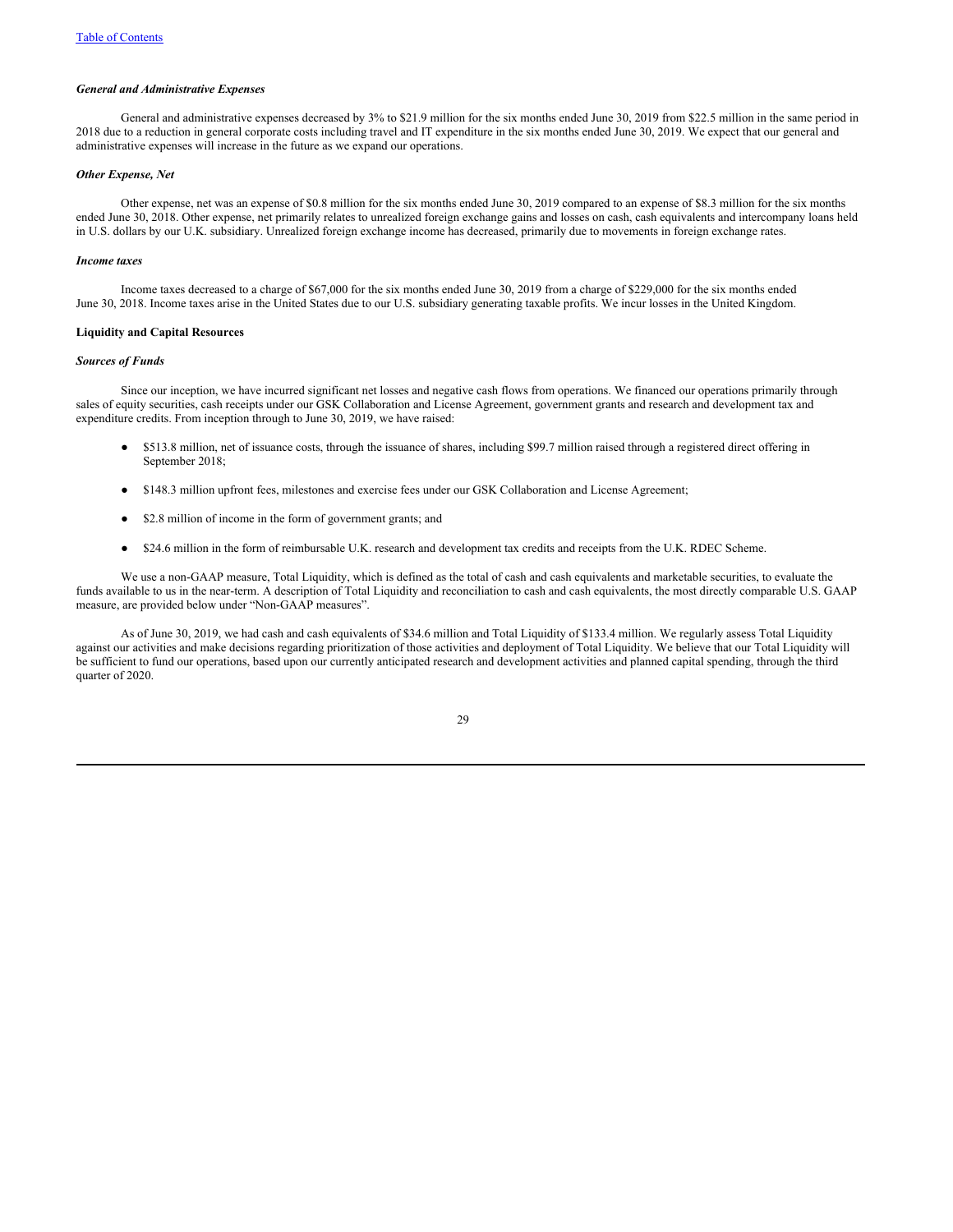#### *Cash Flows*

The following table summarizes the results of our cash flows for the six months ended June 30, 2019 and 2018 (in thousands).

|                                            | Six months ended | <b>June 30.</b> |           |
|--------------------------------------------|------------------|-----------------|-----------|
|                                            | 2019             |                 | 2018      |
| Net cash used in operating activities      | (70, 371)        |                 | (82, 642) |
| Net cash provided by investing activities  | 36.217           |                 | 34,012    |
| Net cash provided by financing activities  | 366              |                 | 2.424     |
| Cash, cash equivalents and restricted cash | 38,977           |                 | 46,507    |

## *Operating Activities*

Net cash used in operating activities decreased by \$12.2 million to \$70.4 million for the six months ended June 30, 2019 from \$82.6 million for the six months ended June 30, 2018. The decrease in cash used in operations was primarily the result of a decrease in manufacturing expenses and clinical trial costs following the transfer of NY-ESO to GSK on July 23, 2018.

Net cash used in operating activities of \$70.4 million for the six months ended June 30, 2019 comprised a net loss of \$68.5 million and a net cash outflow of \$13.4 million from changes in operating assets and liabilities, offset by non-cash items of \$11.5 million. The non-cash items consisted primarily of depreciation expense on plant and equipment of \$3.6 million, share-based compensation expense of \$6.7 million and unrealized foreign exchange losses of \$1.0 million.

#### *Investing Activities*

Net cash provided by investing activities of \$36.2 million and \$34.0 million for the six months ended June 30, 2019 and 2018, respectively consisted of:

- purchases of property and equipment of \$1.2 million and \$3.1 million for the six months ended June 30, 2019 and 2018, respectively;
- purchases of intangible assets of \$0.9 million primarily relating to development of internal-use software for the six months ended June 30, 2019; and
- cash outflows from investment in marketable securities of \$16.0 million and \$33.6 million for the six months ended June 30, 2019 and 2018, respectively, and cash inflows from maturity or redemption of marketable securities of \$54.3 million and \$70.7 million for the six months ended June 30, 2019 and 2018, respectively.

## *Financing Activities*

Net cash from financing activities of \$0.4 and \$2.4 million for the six months ended June 30, 2019 and 2018, respectively, consisted of proceeds from share option exercises.

## **Non-GAAP Measures**

## *Total Liquidity (a non-GAAP financial measure)*

Total Liquidity (a non-GAAP financial measure) is the total of cash and cash equivalents and marketable securities. Each of these components appears in the consolidated balance sheet. The U.S. GAAP financial measure most directly comparable to Total Liquidity is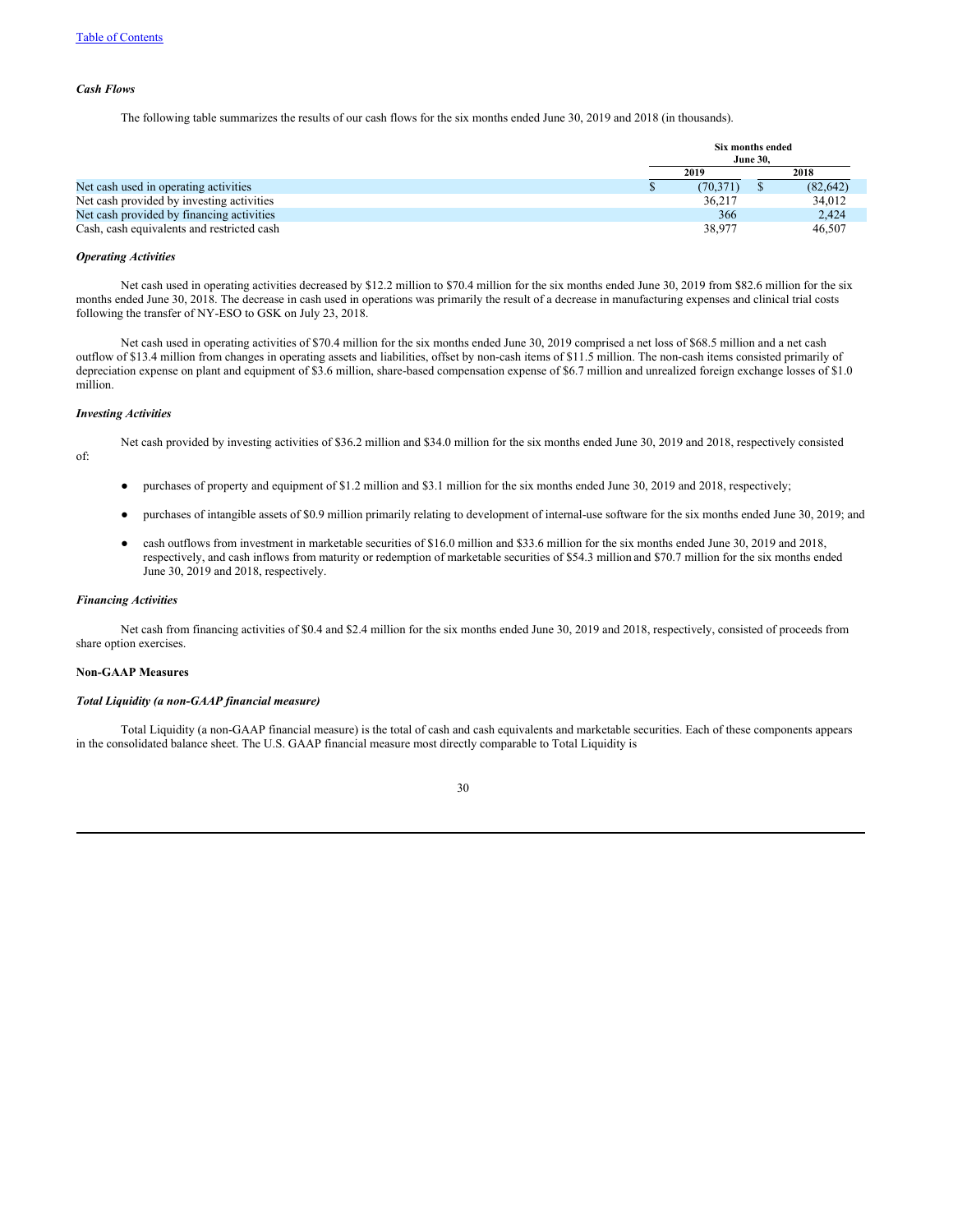cash and cash equivalents as reported in the consolidated financial statements, which reconciles to Total Liquidity as follows (in thousands):

|                           |  | <b>June 30,</b><br>2019 |  | December 31.<br>2018 |  |
|---------------------------|--|-------------------------|--|----------------------|--|
| Cash and cash equivalents |  | 34.574                  |  | 68.379               |  |
| Marketable securities     |  | 98.832                  |  | 136.755              |  |
| <b>Total Liquidity</b>    |  | 133.406                 |  | 205,134              |  |

We believe that the presentation of Total Liquidity provides useful information to investors because management reviews Total Liquidity as part of its management of overall liquidity, financial flexibility, capital structure and leverage. The definition of Total Liquidity includes investments, which are highlyliquid and available to use in our current operations, such as marketable securities.

### **Off-Balance Sheet Arrangements**

We did not have during the periods presented, and we do not currently have, any off-balance sheet arrangements, as defined in the rules and regulations of the SEC.

## **Contractual Obligations**

For a discussion of our contractual obligations, see "Part II, Item 7. Management's Discussion and Analysis of Financial Condition and Results of Operations" in our 2018 Annual Report on Form 10-K.

On May 14, 2019, we entered into a Collaboration Agreement relating to the development of next-generation SPEAR T-cell products with Alpine Immune Sciences, Inc. ("Alpine").

We paid an upfront exclusive license option fee of \$2 million to Alpine in June 2019. Under the agreement, Adaptimmune will pay Alpine for ongoing research and development funding costs and development and commercialization milestone payments up to a maximum of \$288 million may be payable if all possible targets are selected and milestones achieved. Alpine would also receive low single-digit royalties on worldwide net sales of applicable products.

We have made \$2.3 million of payments to Alpine in the six months ended June 30, 2019, \$2.1 million of which was recognized within "Research and development" expenses in the Condensed Consolidated Statement of Operations for the three and six months ended June 30, 2019.

## **Safe Harbor**

See the section titled "Information Regarding Forward-Looking Statements" at the beginning of this Quarterly Report.

#### **Item 3. Quantitative and Qualitative Disclosures about Market Risk.**

For a discussion of our quantitative and qualitative disclosures about market risk, see "Part II, Item 7A. Quantitative and Qualitative Disclosures about Market Risk" in our 2018 Annual Report on Form 10-K. There have been no material changes in the six months ended June 30, 2019.

## **Item 4. Controls and Procedures.**

## **Evaluation of Disclosure Controls and Procedures**

Our management, with the participation of our Chief Executive Officer and Chief Financial Officer, has evaluated the effectiveness of our disclosure controls and procedures (as defined in Rules 13a-15(e) and 15d-15(e)) under the Securities and Exchange Act of 1934, as amended ("Exchange Act") as of June 30, 2019. Based on such evaluation, our Chief Executive Officer and Chief Financial Officer have concluded that, as of June 30, 2019, our disclosure controls and procedures were effective to ensure that information required to be disclosed by us in the reports that we file or submit under the Exchange Act is recorded, processed, summarized

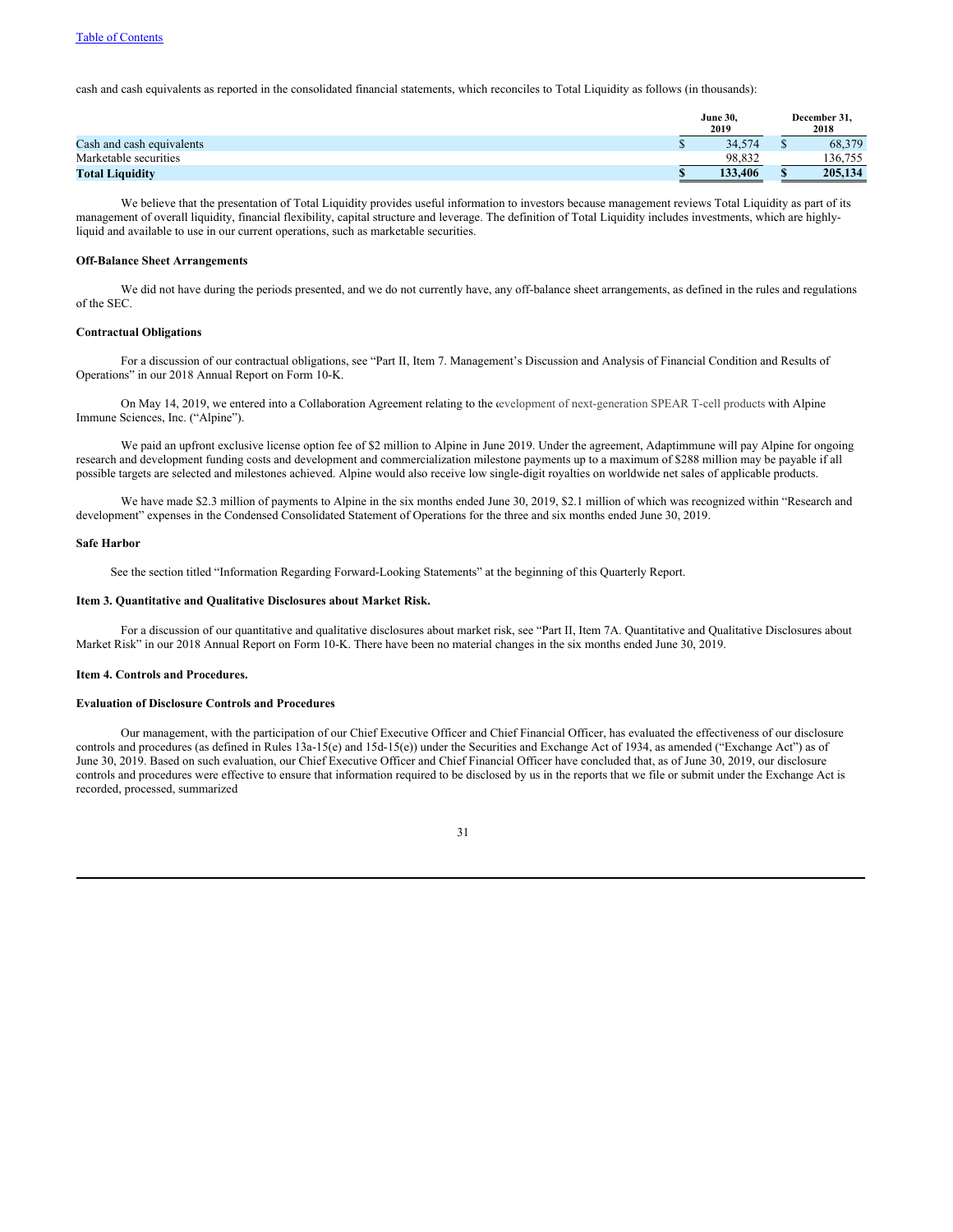and reported, within the time periods specified in the SEC's rules and forms, and is accumulated and communicated to our management, including our Chief Executive and Chief Financial Officer, or persons performing similar functions, as appropriate to allow timely decisions regarding required disclosure.

### **Changes in Internal Control over Financial Reporting**

In January 2019, we adopted new guidance on lease recognition, which has been codified within Accounting Standard Codification Topic 842,*Leases* ("ASC 842"). As a consequence of the new guidance, management implemented several new internal controls, including controls to identify lease arrangements and to ensure that they are appropriately measured, in the quarter ended March 31, 2019.

No changes in our internal control over financial reporting (as defined in Rules 13a-15(f) and 15d-15(f) under the Exchange Act) occurred during the quarter ended June 30, 2019 that have materially affected, or are reasonably likely to materially affect, our internal control over financial reporting.

#### **PART II - OTHER INFORMATION**

#### **Item 1. Legal Proceedings.**

As of June 30, 2019, we were not a party to any material legal proceedings.

#### **Item 1A. Risk Factors.**

Our business has significant risks. You should carefully consider the following risk factors as well as all other information contained in this Quarterly Report, including our condensed consolidated financial statements and the related notes, before making an investment decision regarding our securities. The risks and uncertainties described below are those significant risk factors currently known and specific to us that we believe are relevant to our business, results of operations and financial condition. Additional risks and uncertainties not currently known to us or that we now deem immaterial may also impair our *business, results of operations and financial condition.*

## **Risks Related to Our Financial Condition and Capital Requirements**

#### We are a clinical-stage biopharmaceutical company with no commercial products and prediction of future performance is very difficult.

We are a clinical-stage biopharmaceutical company focused on novel cancer immunotherapy products. We have no products or therapeutics approved for commercial sale and have not generated any revenue from product supplies or royalties. Our therapeutic candidates are based on engineered TCRs and are new and largely unproven. Our limited operating history, particularly in light of the rapidly evolving cancer immunotherapy field, may make it difficult to evaluate our current business and predict our future performance. Investment in biopharmaceutical product development is highly speculative because it entails substantial upfront capital expenditures and significant risk that any potential product candidate will fail to demonstrate adequate effect or an acceptable safety profile, gain regulatory approval and become commercially viable. Our inability to address these risks successfully would have a materially adverse effect on our business and prospects.

## We have incurred net losses every year since our inception and expect to continue to incur net losses in the future.

We have generated losses since our inception in 2008, during which time we have devoted substantially all of our resources to research and development efforts relating to our SPEAR T-cells (including the NY-ESO SPEAR T-cell), including engaging in activities to manufacture and supply our SPEAR T-cells for clinical trials in compliance with current good manufacturing practice, or cGMP, conducting clinical trials of our SPEAR T-cells, providing general and administrative support for these operations and protecting our intellectual property. We do not have any products approved for sale and have not generated any revenue from product supplies or royalties. Based on our current plans, we do not expect to generate product or royalty revenues unless and until we obtain marketing approval for, and commercialize, any of our SPEAR T-cells.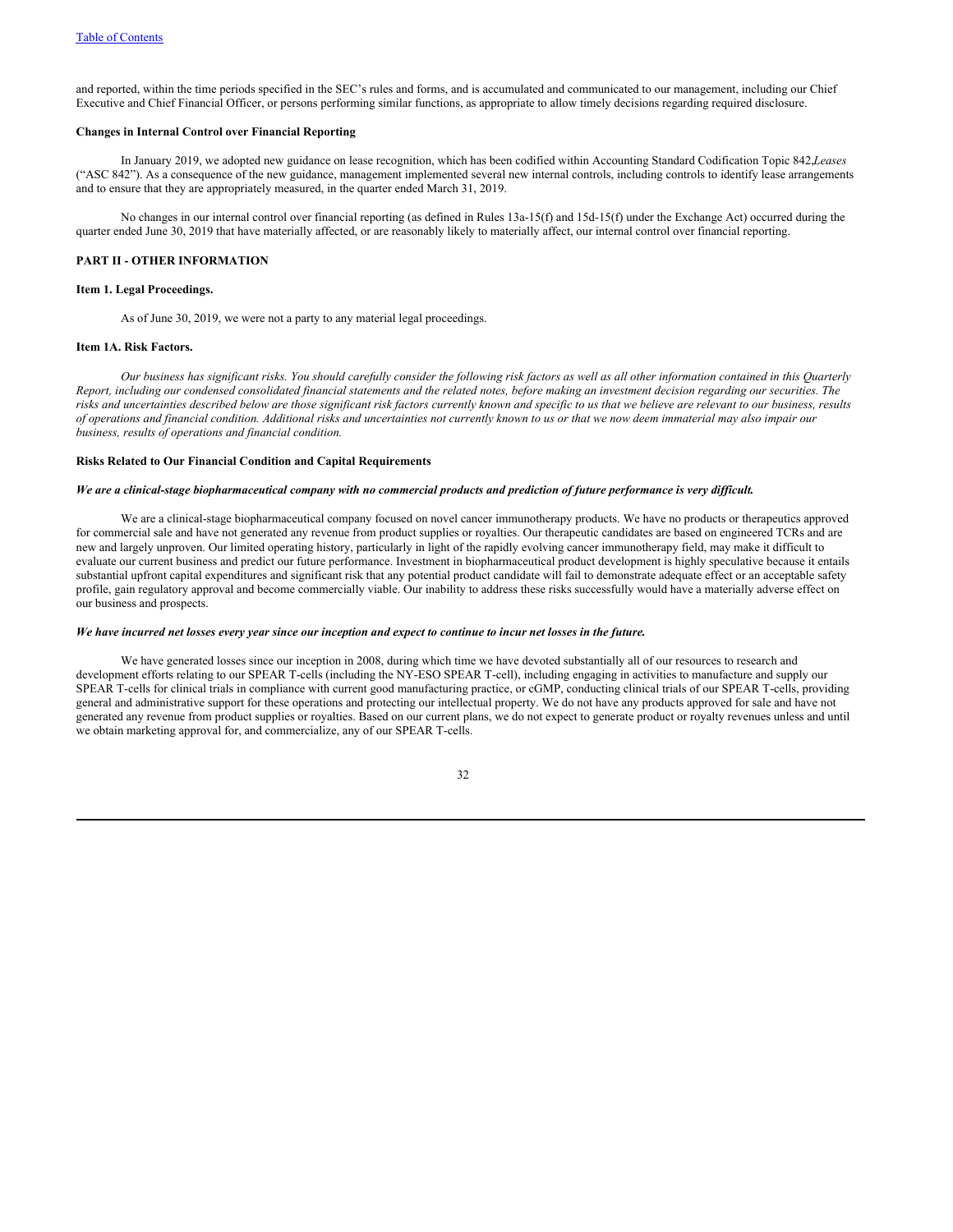For the six months ended June 30, 2019, the years ended December 31, 2018, 2017, 2016 and six months ended December 31, 2015 and the year ended June 30, 2015, we incurred net losses of \$68.5 million, \$95.5 million, \$70.1 million, \$71.6 million, \$23.0 million and \$22.1 million, respectively. As of June 30, 2019, we had accumulated losses of \$387.0 million. We expect to continue incurring significant losses as we continue with our research and development programs and to incur general and administrative costs associated with our operations. The extent of funding required to develop our product candidates is difficult to estimate given the novel nature of our SPEAR T-cells and their un-proven route to market. Our profitability is dependent upon the successful development, approval, and commercialization of our SPEAR T-cells, further development of the NY-ESO SPEAR T-cells by GSK (given the NY-ESO program has now been transitioned to GSK), achieving GSK milestones (for both the NY-ESO program, the third SPEAR T-cell program and any future SPEAR T-cell programs under the GSK Collaboration and License Agreement) and achieving a level of revenues adequate to support our cost structure. We may never achieve profitability, and unless and until we do, we will continue to need to raise additional cash or alternative funding.

## We have never generated any revenue from sales of our SPEAR T-cells and our ability to generate revenue from sales of our SPEAR T-cells and become *profitable depends significantly on our success in a number of factors.*

We have no SPEAR T-cells approved for commercial sale, have not generated any revenue from sales of our SPEAR T-cells (including the NY-ESO SPEAR T-cell), and do not anticipate generating any revenue from sales of our SPEAR T-cells until sometime after we receive regulatory approval, if at all, for the commercial sale of a SPEAR T-cell. We intend to fund future operations through milestone payments under our collaboration and license agreement with GSK and through additional equity financings or other third party collaborations. Our ability to generate revenue and achieve profitability depends on our success in many factors, including:

- completing preclinical development and advancing our SPEAR T-cells to clinic;
- delivering on the clinical development strategy for our SPEAR T-cells;
- progressing our clinical trials within predicted timeframes and without any substantial delays, for example as may be caused by delays in patient recruitment, regulatory requirements to hold or suspend any clinical trials or delays in obtaining approvals required to conduct clinical trials;
- demonstrating a favorable benefit (efficacy parameters): risk (safety) for our SPEAR T-cells and the NY-ESO SPEAR T-cell that translate into a differentiated product of value for patients;
- obtaining data from clinical trials which are ongoing for SPEAR T-cells other than the NY-ESO SPEAR T-cell;
- obtaining regulatory approvals and marketing authorizations for our SPEAR T-cells and the NY-ESO SPEAR T-cell for which we or our collaborator complete clinical trials;
- developing sustainable and scalable manufacturing and supply processes for our SPEAR T-cells, including establishing and maintaining commercially viable supply relationships with third parties and establishing our own commercial manufacturing capabilities and infrastructure;
- developing a reliable and commercially viable/cost effective commercial manufacturing process to enable commercial supply of our SPEAR Tcells;
- launching and commercializing SPEAR T-cells for which we obtain regulatory approvals and marketing authorizations, either directly or with a collaborator or distributor;
- obtaining market acceptance, pricing and reimbursement of our SPEAR T-cells as viable treatment options;
- addressing any competing technological and market developments;
- identifying, assessing, acquiring and/or developing new SPEAR T-cells;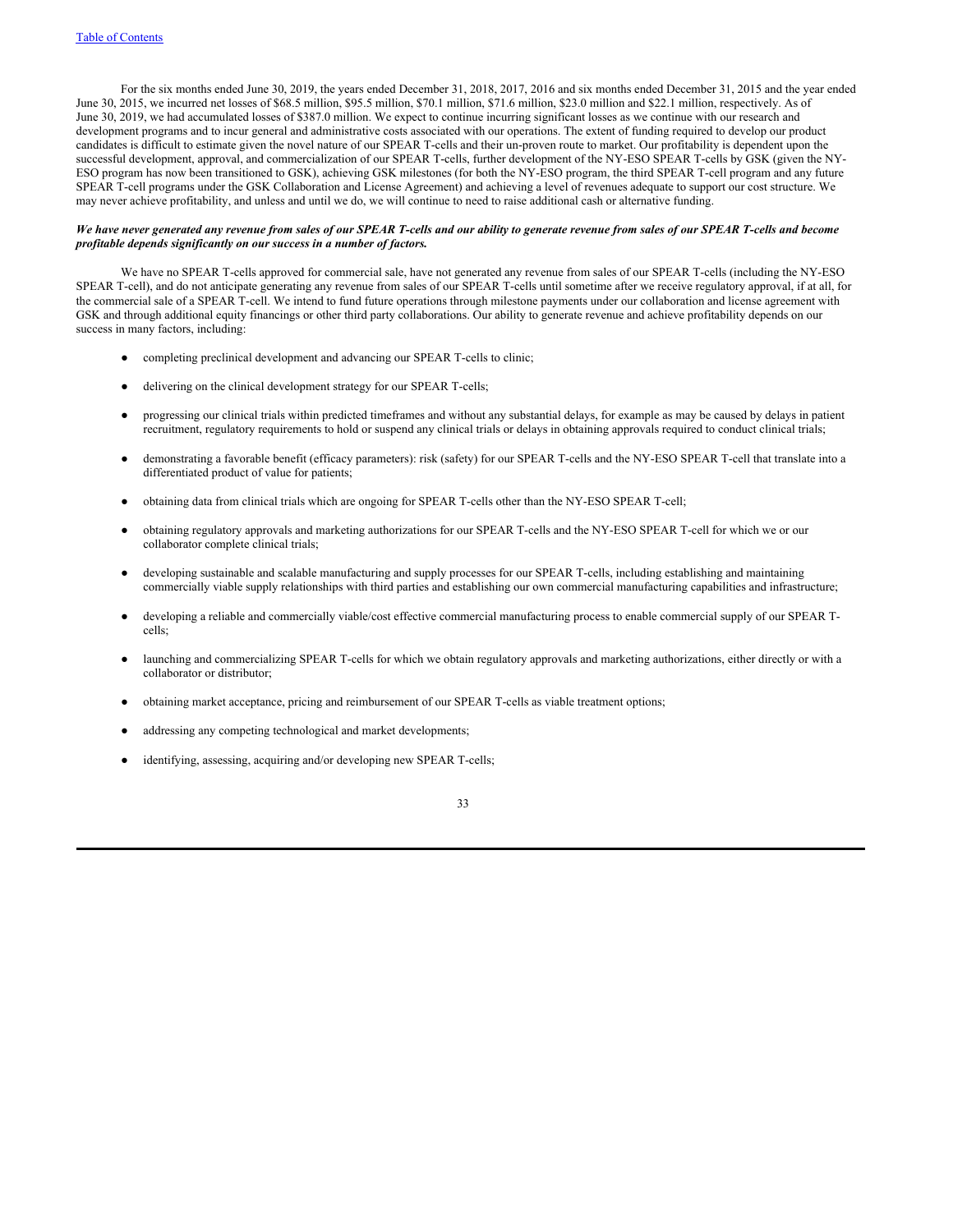- maintaining, protecting, and expanding our portfolio of intellectual property rights, including patents, trade secrets and know-how; and
- attracting, hiring and retaining qualified personnel.

Even if one or more of the SPEAR T-cells is approved for commercial sale, we anticipate incurring significant costs associated with commercializing any approved SPEAR T-cell. Our expenses could increase beyond expectations if the FDA or any other regulatory agency requires changes to our manufacturing processes or assays, or for us to perform preclinical programs and clinical or other types of trials in addition to those that we currently anticipate. If we are successful in obtaining regulatory approvals to market one or more SPEAR T-cells, our revenue will be dependent, in part, upon the size of the markets in the territories for which we gain regulatory approval, the accepted price for the SPEAR T-cell, the ability to get reimbursement at any price, and whether we own the commercial rights for that territory. If the number of our addressable disease patients is not as significant as we estimate, the indication approved by regulatory authorities is narrower than we expect, or the reasonably accepted population for treatment is narrowed by competition, physician choice or treatment guidelines, we may not generate significant revenue from sales or supplies of such SPEAR T-cells, even if approved. If we are not able to generate revenue from the sale of any approved SPEAR T-cells, we may never become profitable.

#### If we fail to obtain additional financing, we may be unable to complete the development and commercialization of our SPEAR T-cells.

Our operations have required substantial amounts of cash since inception. We expect to continue to spend substantial amounts to continue the development of our SPEAR T-cells, including future clinical trials. If we receive approval for any of our SPEAR T-cells, we will require significant additional amounts in order to launch and commercialize these therapeutic candidates.

As of June 30, 2019, we had \$34.6 million of cash and cash equivalents and \$98.8 million of marketable securities. We expect to use these funds to advance and accelerate the clinical development of our SPEAR T-cells, to further develop and enhance our manufacturing capabilities and secure a commercially viable manufacturing platform for all of our SPEAR T-cells, to advance additional SPEAR T-cells into preclinical testing and progress such SPEAR T-cells through to clinical trials as quickly as possible and to fund working capital, including for other general corporate purposes. We believe that such proceeds, our existing cash, and cash equivalents and marketable securities together with milestones payments to us under the GSK Collaboration and License Agreement will be sufficient to fund our operations for the foreseeable future, including for at least the next 12 months. However, changing circumstances beyond our control, including changes to the scope and timing of the programs under the GSK collaboration (for example, nomination of further targets by GSK or changes to the third target program) may cause us to increase our spending significantly faster than we currently anticipate. We may require additional capital for the further development and commercialization of our SPEAR T-cells and may need to raise additional funds sooner if we choose to expand more rapidly than we presently anticipate.

We cannot be certain that additional funding will be available on acceptable terms, or at all. We have no committed source of additional capital and if we are unable to raise additional capital in sufficient amounts or on terms acceptable to us, we may have to significantly delay, scale back or discontinue the development or commercialization of our SPEAR T-cells or other research and development initiatives. Our license and supply agreements may also be terminated if we are unable to meet the payment obligations under these agreements. We could be required to seek collaborators for our SPEAR T-cells at an earlier stage than otherwise would be desirable or on terms that are less favorable to us than might otherwise be available or relinquish or license on unfavorable terms our rights to our SPEAR T-cells in markets where we otherwise would seek to pursue development or commercialization ourselves. Any of the above events could significantly harm our business, prospects, financial condition and results of operations and cause the price of our American Depositary Shares, or ADSs, to decline.

#### Raising additional capital may cause dilution to our existing shareholders, restrict our operations or require us to relinquish rights to our technologies or *product candidates.*

We may seek additional capital through a combination of public and private equity offerings, debt financings, strategic partnerships and alliances and licensing arrangements. To the extent that we raise additional capital through the sale of equity or convertible debt securities, your ownership interest will be diluted, and the terms may include liquidation or other preferences that adversely affect your rights as a shareholder. The incurrence of indebtedness would result in increased fixed payment obligations and could involve certain restrictive covenants, such as limitations on our ability to incur additional debt, limitations on our ability to acquire or license intellectual property rights and other operating restrictions that could adversely impact our ability to conduct our business. If we

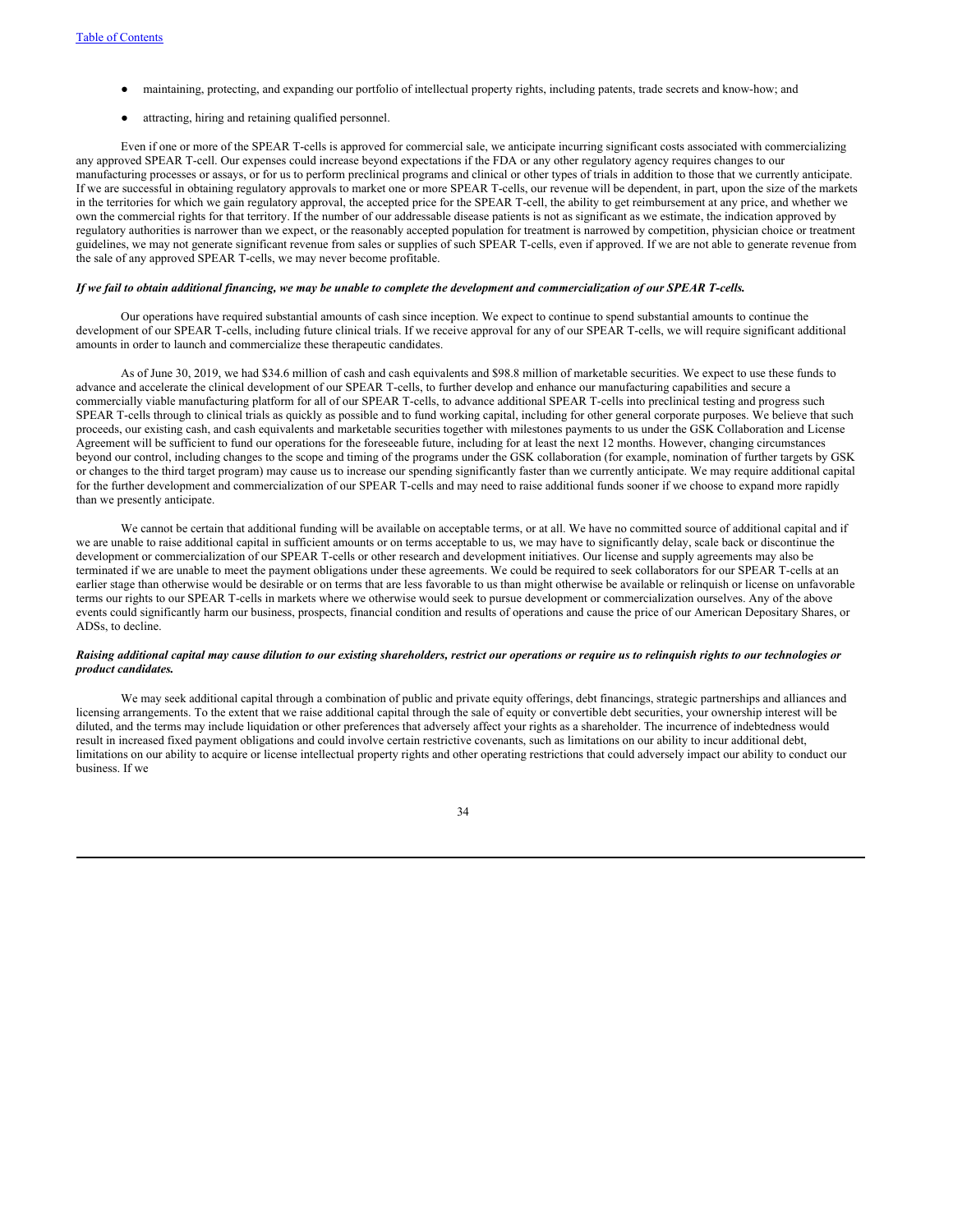raise additional funds through strategic partnerships and alliances and licensing arrangements with third parties, we may have to relinquish valuable rights to our technologies or product candidates, or grant licenses on terms unfavorable to us.

## **Risks Related to the Development of Our SPEAR T-cells**

## Our business is highly dependent on our wholly owned SPEAR T-cell candidates including ADP-A2M4, ADP-A2M4CD8, and ADP-A2AFP, which will require significant additional clinical testing before we can seek regulatory approval and begin commercialization of any of our SPEAR T-cells.

There is no guarantee that any SPEAR T-cells will achieve regulatory approval or proceed to the next stage of clinical programs. The process for obtaining marketing approval for any candidate is very long and risky and there will be significant challenges for us to address in order to obtain marketing approval, if at all.

There is no guarantee that the results obtained in current clinical trials for our ADP-A2M4, ADP-A2M4CD8, and ADP-A2AFP SPEAR T-cells will be sufficient for us to plan one or more pivotal clinical trials and obtain regulatory approval or marketing authorization. Negative results in any SPEAR T-cell clinical program may also impact our ability to obtain regulatory approval for other SPEAR T-cells, either at all or within anticipated timeframes because, although the SPEAR T-cell may target a different cancer peptide, the underlying technology platform and other aspects of our clinical programs are the same or substantially similar for all of our SPEAR T-cells. Similarly, negative results in the NY-ESO SPEAR T-cell clinical program, now fully transferred to GSK, may also impact our ability to obtain regulatory approval for other wholly owned SPEAR T-cells. Accordingly, a failure or delay in any one program may affect the ability to obtain regulatory approval to continue or conduct clinical programs for other SPEAR T-cells.

#### We may not be able to submit INDs, or the foreign equivalent outside of the United States, to commence additional clinical trials for other SPEAR T-cells on the timeframes we expect, and even if we are able to, the FDA or comparable foreign regulatory authorities may not permit us to proceed with planned *clinical trials.*

Progression of new SPEAR T-cells into clinical trials is inherently risky and dependent on the results obtained in preclinical programs, the results of other clinical programs and results of third-party programs that utilize common components, such as production of the lentiviral vector lot used for production and administration of our SPEAR T-cell. If results are not available when expected or problems are identified during SPEAR T-cell development, we may experience significant delays in development of pipeline products and in existing clinical programs, which may impact our ability to receive regulatory approval. This may also impact our ability to achieve certain financial milestones and the expected timeframes to market any of our SPEAR T-cells. Failure to submit further IND or the foreign equivalent and commence additional clinical programs will significantly limit our opportunity to generate revenue.

There is no guarantee that the FDA, or any other regulatory authority, will approve any IND (or equivalent application) for any of our future SPEAR Tcells, or for new indications for our SPEAR T-cells already in clinical trials, or that amendments to existing protocols will not be required. For example, we recently amended the protocols for all of our pending and on-going ADP-A2M4 and ADP-A2M10 clinical trials in response to reported serious adverse events of prolonged serious pancytopenia in our clinical trials for ADP-A2M4 and ADP-A2M10 in two patients treated with the highest lymphodepletion regimen. Such protocol amendments may delay our clinical trials, may require changes or resubmission of our INDs, or may result or be related to a halt in our planned or contemplated clinical trials.

We are continuing to expand our clinical trial foot print in Europe. This requires gaining the approval of country specific review bodies for GMO application and Clinical Trial Application ("CTA"). As this is not a harmonized process, the requirements can vary considerably and delays can be incurred at a country level.

In the USA, some institutional review boards, or IRBs, have requested that the Sponsor obtain Investigational Device Exemptions (IDE) from the FDA for the validated clinical trial assay being used to select patients. This has delayed the initiation of some sites and limited the ability to obtain high risk biopsies until an IDE has been granted. We plan to proactively seek IDEs for our SPEAR T-cell assays where appropriate.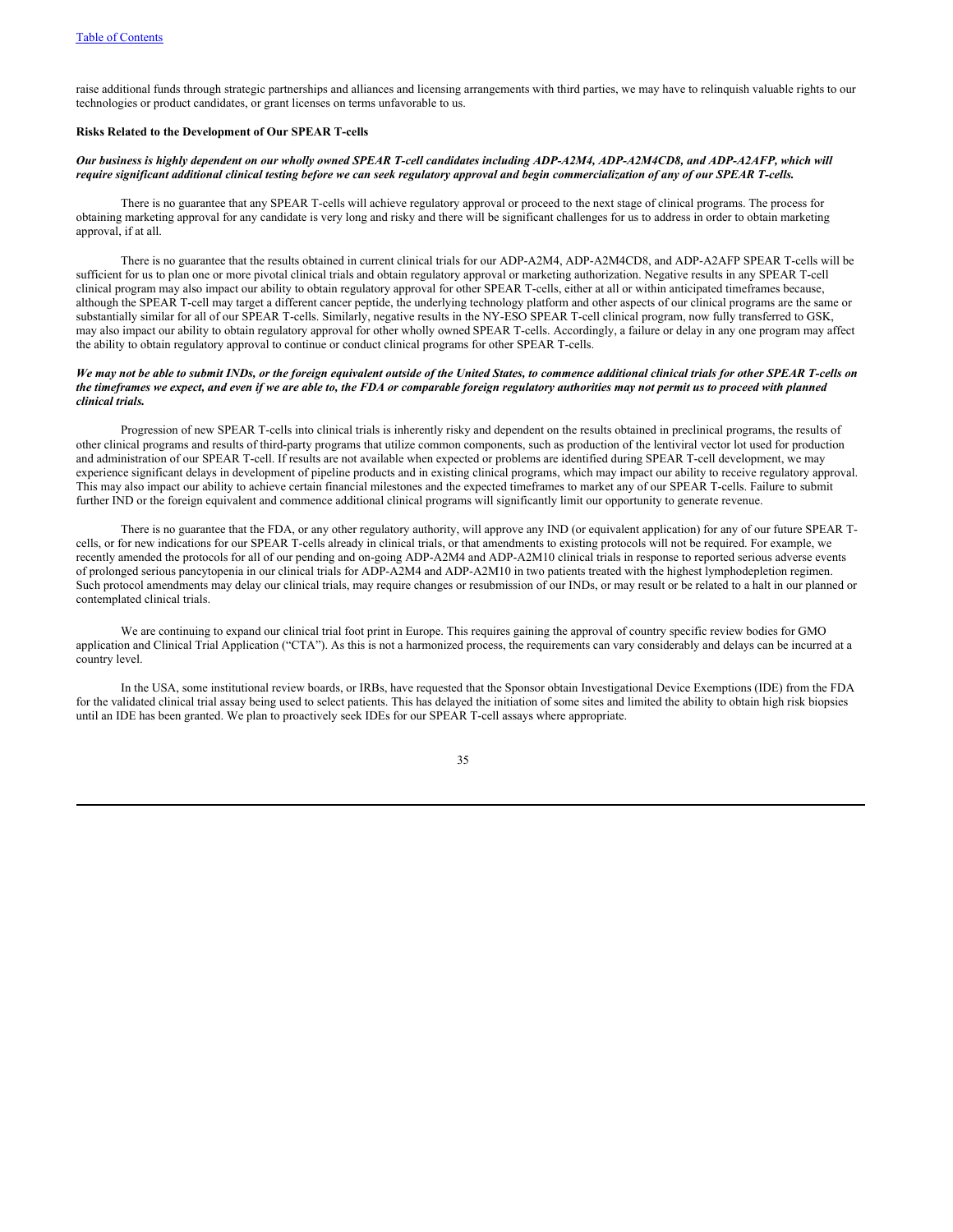#### Our SPEAR T-cells being developed may have potentially fatal cross-reactivity to other peptides or protein sequences within the human body.

One of our prior SPEAR T-cells, designed to target an HLA-1 restricted MAGE-A3 cancer-specific peptide, recognized another unrelated peptide from a protein called TITIN, expressed within normal cardiac and other muscle tissues in patients. As a result of this cross-reactivity to the TITIN protein in the heart, two patients died during our MAGE-A3 clinical program, the program was put on pause, then formally placed on hold by the FDA, after which we terminated the program. We subsequently developed a preclinical safety testing program that identifies potential cross-reactivity risks but there may be gaps or other problems detected in the testing program at a later date. Even with the use of this testing program, there can be no guarantee that the FDA will permit us to begin clinical trials of any additional SPEAR T-cells other than those for which INDs already exist or that other off-target cross-reactivity will not be identified or present in any patient group. Failure to develop an effective preclinical safety testing program will prevent or delay clinical trials of any SPEAR T-cell. Detection of any cross-reactivity will halt or delay any ongoing clinical trials for any SPEAR T-cell and prevent or delay regulatory approval. Given that the underlying technology platform, manufacturing process and development process is similar for all of our TCR therapies, issues pertaining to cross-reactivity for one SPEAR T-cell may impact our ability or our collaborator's ability to obtain regulatory approval for other SPEAR T-cells undergoing development and clinical trials, which would significantly harm our business, prospects, financial condition and results of operations.

Cross-reactivity or allo-reactivity (binding to peptides presented on other HLA types) could also occur where the affinity-enhanced engineered TCR contained within any SPEAR T-cell binds to peptides presented by HLAs other than the HLA type for which the relevant TCR was developed. We have developed a preclinical screening process to identify allo-reactivity risk. Where any allo-reactivity risk is identified, patients with the allo-reactive alleles will be excluded from the trial. Any allo-reactivity or other cross-reactivity that impacts patient safety could materially impact our ability to advance our SPEAR Tcells into clinical trials or to proceed to market approval and commercialization. In addition, there is no guarantee that exclusion of patients with the identified allo-reactive allele will successfully eliminate the risk of allo-reactivity, and serious side effects for patients may still exist. Given that the underlying technology platform, manufacturing process and development process are similar for all of our SPEAR T-cells, issues pertaining to allo-reactivity for one SPEAR T-cell may impact our ability or our collaborator's ability to obtain regulatory approval for other SPEAR T-cells undergoing development and clinical trials, which would significantly harm our business, prospects, financial condition and results of operations.

## Our T-cell therapy, which is a type of cell therapy that uses gene therapy technology, represents a novel approach to cancer treatment that could result in heightened regulatory scrutiny, delays in clinical development, or delays in our or our collaborator's ability to achieve regulatory approval or *commercialization of SPEAR T-cells.*

Use of any SPEAR T-cells to treat a patient requires the use of gene therapy technology, which involves combining a patient's T-cells with our lentiviral delivery vector containing the gene for our affinity-enhanced engineered TCR. This is a novel treatment approach that carries inherent development risks. We are therefore constantly evaluating and adapting our SPEAR T-cells following the results obtained during development work and the clinical programs. Further development, characterization and evaluation may be required, depending on the results obtained, in particular where such results suggest any potential safety risk for patients. The need to develop further assays, or to modify in any way the protocols related to our SPEAR T-cells to improve safety or effectiveness, may delay the clinical program, regulatory approval or commercialization, if approved at all, of any SPEAR T-cell. Consequently, this may have a material impact on our ability to receive milestone payments and/or generate revenue from our SPEAR T-cells.

In addition, given the novelty of SPEAR T-cells, the end users and medical personnel require a substantial amount of education and training in their administration of SPEAR T-cells. Regulatory authorities have very limited experience with commercial engineered cell therapies and SPEAR T-cells for the treatment of cancer. As a result, regulators may be more risk adverse or require substantial dialogue and education as part of the normal regulatory approval process for each stage of development of any SPEAR T-cell. To date, only a limited number of gene therapy products have been approved in the United States and European Union. Consequently, it is difficult to predict and evaluate what additional regulatory hurdles may apply to the development of our SPEAR Tcells and whether additional investment, time or resources will be required to overcome any such hurdles.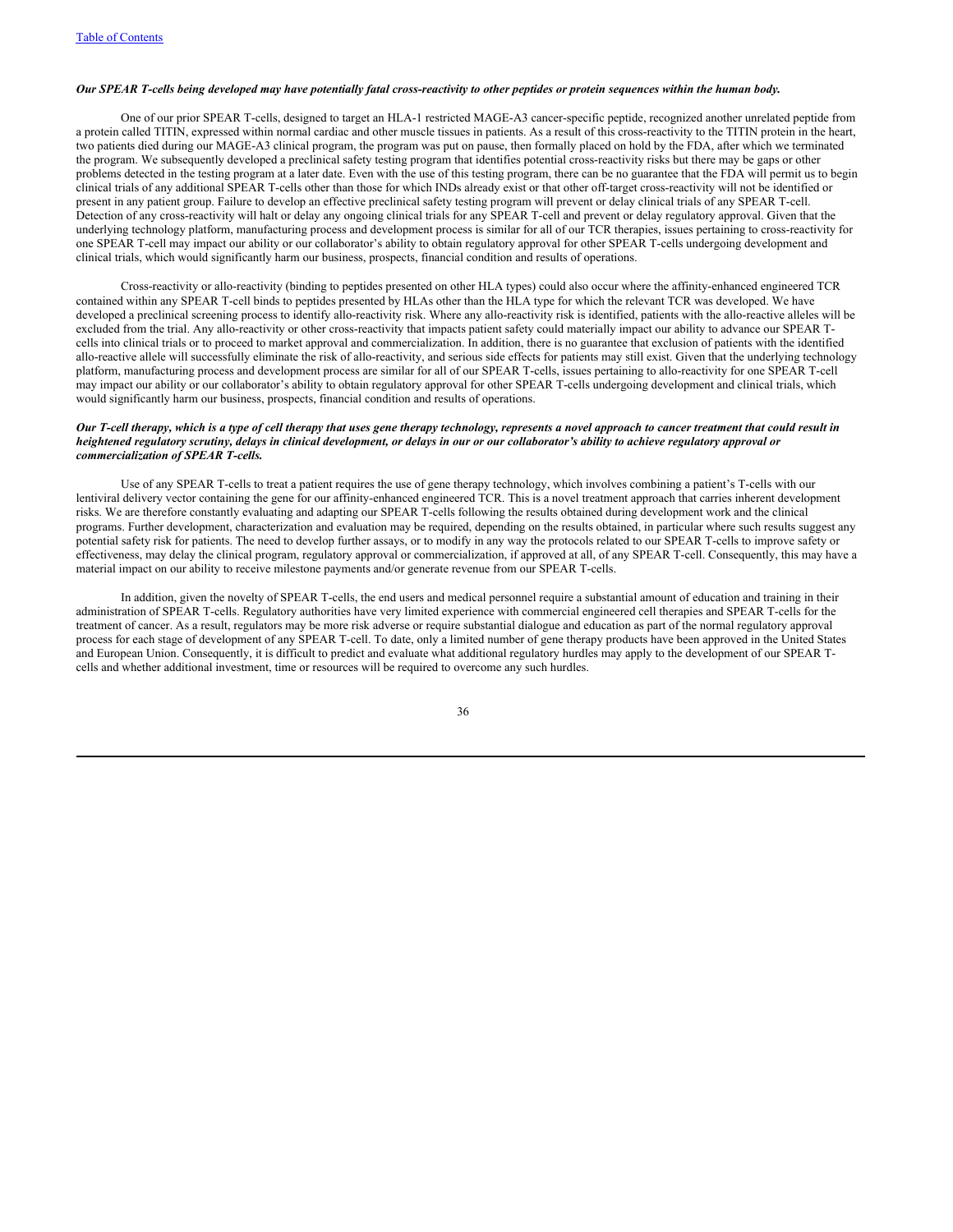Additionally, because our technology involves the genetic modification of patient cells*ex-vivo* using a viral vector, we are subject to many of the challenges and risks of gene therapy, including the following challenges:

- Regulatory requirements governing gene and cell therapy products have changed frequently and may continue to change in the future.
- Random gene insertion associated with retrovirus-mediated genetically modified products, known as insertional oncogenesis, could lead to lymphoma, leukemia or other cancers, or other aberrantly functioning cells. Insertional oncogenesis was seen in early gene therapy studies conducted outside of the United States in 2003. In those studies, insertional oncogenesis resulted in patients developing leukemia following treatment with the relevant gene therapy, with one patient dying. As a result of the data from those studies, the FDA temporarily halted gene therapy trials in the United States. The previous trials involved modification of stem cells rather than T-cells and utilized a murine gamma-retroviral vector rather than a lentiviral vector. We cannot guarantee that insertional oncogenesis resulting from administration of our SPEAR T-cells will not occur.
- Although our viral vectors are not able to replicate, there may be a risk with the use of retroviral or lentiviral vectors that they could undergo recombination and lead to new or reactivated pathogenic strains of virus or other infectious diseases.
- There is the potential for delayed adverse events following exposure to gene therapy products due to persistent biological activity of the genetic material or other components of products used to carry the genetic material. In part for this reason, the FDA recommends a 15-year follow-up observation period for all surviving patients who receive treatment using gene therapies in clinical trials. We may need to adopt such an observation period for our therapeutic candidates; however, the FDA does not require that the tracking be complete prior to its review of the Biologics License Application, or BLA.
- Clinical trials using genetically modified cells conducted at institutions that receive funding for recombinant DNA research from the NIH may be subject to review by the NIH Office of Biotechnology Activities' Recombinant DNA Advisory Committee, orRAC. The RAC review process can delay or impede the initiation of a clinical trial.

If adverse events of the type described above were to occur, further advancement of our clinical trials could be halted or delayed, which would have a material adverse effect on our business and operations. In addition, heightened regulatory scrutiny of gene therapy product candidates may result in delays and increased costs in bringing a product candidate to market, if at all. Delay or failure to obtain, or unexpected costs in obtaining, the regulatory approval necessary to bring a potential product to market could decrease our ability to generate revenue in the future.

In addition, results seen in third party clinical trials using other cell therapy products, for example CAR-T products, or in clinical trials conducted by our collaborators may impact on the further advancement of our clinical trials.

Results seen in third party clinical trials using products that are also used in our combination clinical trials, may impact on the further advancement of our clinical trials or clinical trials of our collaborators. For example, the FDA placed a clinical hold on three combination studies using an anti-PD-1 therapy used to treat multiple myeloma. There is no guarantee that further reviews of safety data with anti-PD-1 therapies will not result in delays or holds to our collaborator's clinical trials or the requirement to amend the protocol for such clinical trials or would not delay the start of any anti-PD-1 combination clinical trials that we may wish to start.

### T-cell therapy is a novel approach to cancer treatment that creates significant increased risk in terms of side-effect profile, ability to satisfy regulatory *requirements associated with clinical trials and the long- term viability of administered SPEAR T-cells.*

Development of a pharmaceutical or biologic therapy or product has inherent risks based on differences in patient population and responses to therapy and treatment. The mechanism of action and impact on other systems and tissues within the human body following administration of SPEAR T-cells is not completely understood, which means that we cannot predict the long-term effects of treatment with SPEAR T-cells (whether by us or a collaborator). In addition it is not possible for any pre-clinical safety package to completely identify all potential safety risks.

We are aware that certain patients do not respond to our SPEAR T-cells and that other patients may relapse or cease to present the peptide being targeted by such SPEAR T-cells. The percentage of the patient population in which these events may occur is unknown, but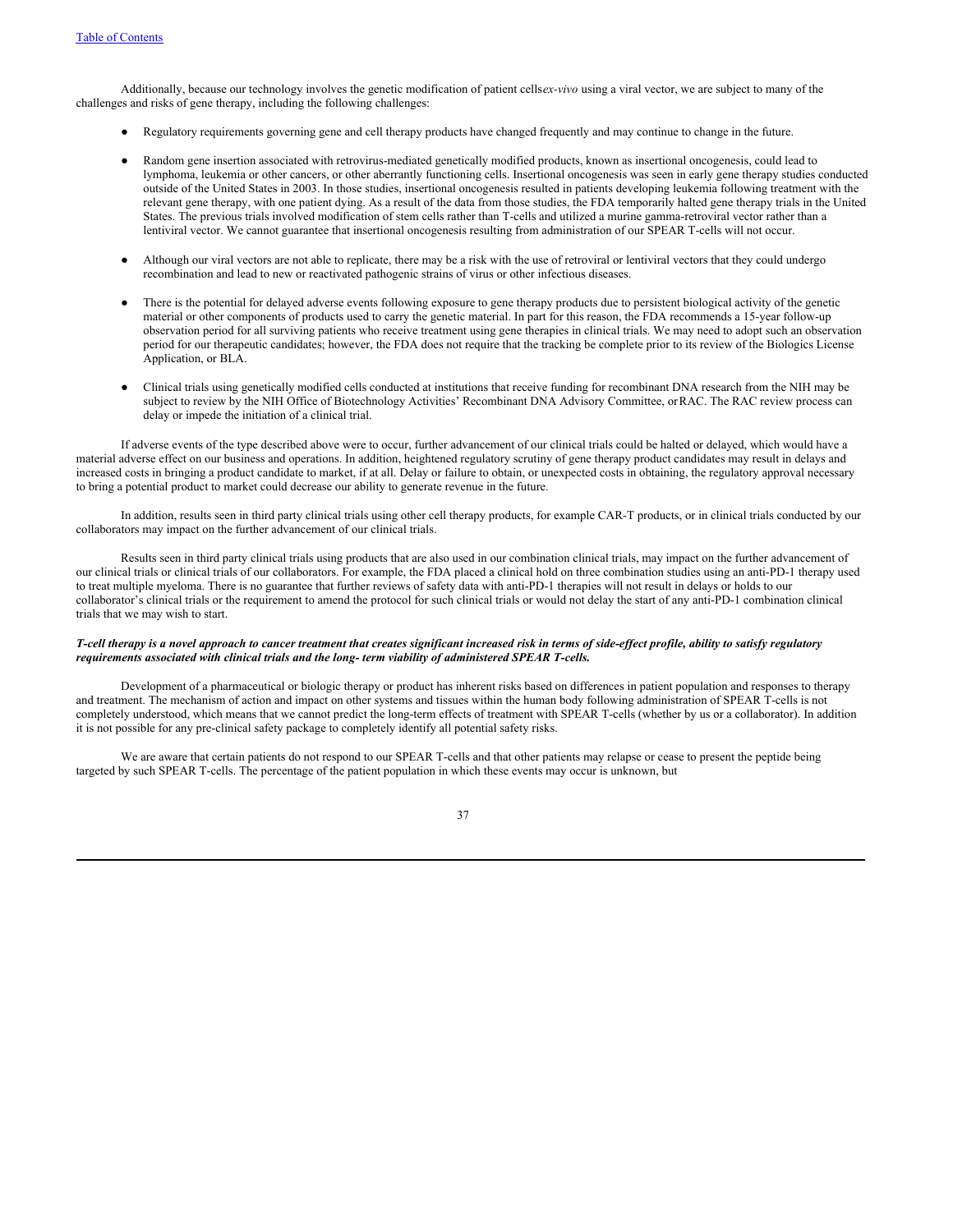the inability of patients to respond and the possibility of relapse may impact our or our collaborator's ability to conduct clinical trials, to obtain regulatory approvals, if at all, and to successfully commercialize any SPEAR T-cell.

Clinical trials using SPEAR T-cell therapeutics are still in the early stages, and it is difficult to predict the results that will be obtained by us or our collaborator in ongoing clinical trials or the next phase or phases of any clinical program. It is also difficult to predict the way in which SPEAR T-cells will interact with third-party products used in combination clinical trials. For example, data seen in third party combination trials has resulted in certain combination trials being placed on clinical hold by the FDA. Any undesirable side effects seen in combination trials may affect our ability or our collaborator's ability to continue with and obtain regulatory approval for any combination therapy, but may also impact our or our collaborator's ability to continue with and obtain regulatory approval for SPEAR T-cell therapies alone.

There is a significant risk at each stage of any clinical program that serious adverse events or low efficacy, as well as less favorable benefit:risk profiles, will prevent any SPEAR T-cells from proceeding further or will result in those programs being suspended or placed on hold (whether voluntarily or as a result of a regulatory authority requirement). For example, there is a risk that the target (or similar) peptide to which any SPEAR T-cell is directed may be present in both patients' cancer cells and other non-cancer cells and tissues. Should this be the case patients may suffer a range of side effects associated with the SPEAR T-cell binding to both the cancer cells and/or other cells and tissues and such side effects could cause patient death. The extent of these side effects will depend on which cells and tissues are affected as well as the degree to which the target (or similar) peptide is expressed in these cells and tissues. Serious adverse events seen with other immunotherapy products, such as the severe neurotoxicity events observed with CD19-directed CAR-T cell treatments, may also occur at any stage of the clinical program. Further, following infusion of any SPEAR T-cells, there may be a transient inflammatory reaction of the disease to the treatment. Symptoms in any given subject would be dependent on the location and other characteristics of their tumor. For example, subjects with lung tumors may experience dyspnea. Cardiac toxicities may be observed in patients with pre-existing cardiac or pericardial masses. These inflammatory reactions and related symptoms may be mild and self-limited, but can be severe, potentially life-threatening and require medical intervention.

As of April 5, 2019 for ADP-A2AFP and April 15, 2019 for ADP-A2M4 and ADP-A2M10:

- The adverse events considered by investigators to be possibly related to ADP-A2AFP (n=3) include pyrexia, increase in alanine aminotransferase, increase in aspartate aminotransferase, increase in alkaline phosphatase, cognitive disorder, pain in extremity, muscular weakness. Serious adverse events reported with ADP-A2AFP whether considered related to the SPEAR T-cells or not include bile duct obstruction and abdominal pain.
- The adverse events occurring in  $>10\%$  of subjects treated with ADP-A2M4 (n=23) and considered by investigators to be possibly related to ADP-A2M4 include cytokine release syndrome (CRS), fatigue, pyrexia, decreased appetite, rash, dyspnea, febrile neutropenia, headache, nausea, sinus tachycardia/tachycardia, anemia/red blood cells decreased, chills, diarrhea, hypotension, and tumor pain. Serious adverse events (SAE) reported with ADP-A2M4 in more than one subject whether considered related to the SPEAR T-cells or not, and any related SAE include CRS, pyrexia, atrial fibrillation, thrombocytopenia/platelet count decreased, and rash. There has also been one serious adverse event report of grade 2 encephalopathy considered related to ADP-A2M4 by the investigator which resolved after 2 days of treatment.
- The adverse events occurring in >10% of subjects treated with ADP-A2M10 ( $n=18$ ) and considered by investigators to be possibly related to ADP-A2M10 include pyrexia, CRS, peripheral edema, chills, febrile neutropenia, leukopenia/white blood cells decreased, lymphopenia/lymphocyte count decreased, thrombocytopenia/platelet count decreased, rash and sinus tachycardia/tachycardia. Serious adverse events (SAE) reported with ADP-A2M10 in more than one subject whether considered related to the SPEAR T-cells or not, and any related SAE include CRS.

Since April 15, 2019, there were two SAE reports of severe prolonged pancytopenia with aplastic anemia (one patient receiving ADP-A2M4 and one patient receiving ADP-A2M10) considered by the investigator to be probably related to the SPEAR T-cells and to the lymphodepleting chemotherapy. Both of these patients died from complications of aplastic anemia. In another patient, there was one report of Grade 3 neurotoxicity considered by the investigator to be probably related to the ADP-A2M4 SPEAR T-cells and, in the same patient, a later grade 5 SAE of stroke that was considered by the investigator to be possibly related to the product. These reports were communicated to the FDA and we are responding to queries from the FDA in relation to these reports. All three patients received the highest lymphodepletion regimen (fludarabine (30mg/m2/day) for 4 days and cyclophosphamide (1800 mg/m2/day) for 2 days). The protocols for all of our ADP-A2M4 and ADP-A2M10 trials have now been amended to mitigate the future risk of prolonged pancytopenia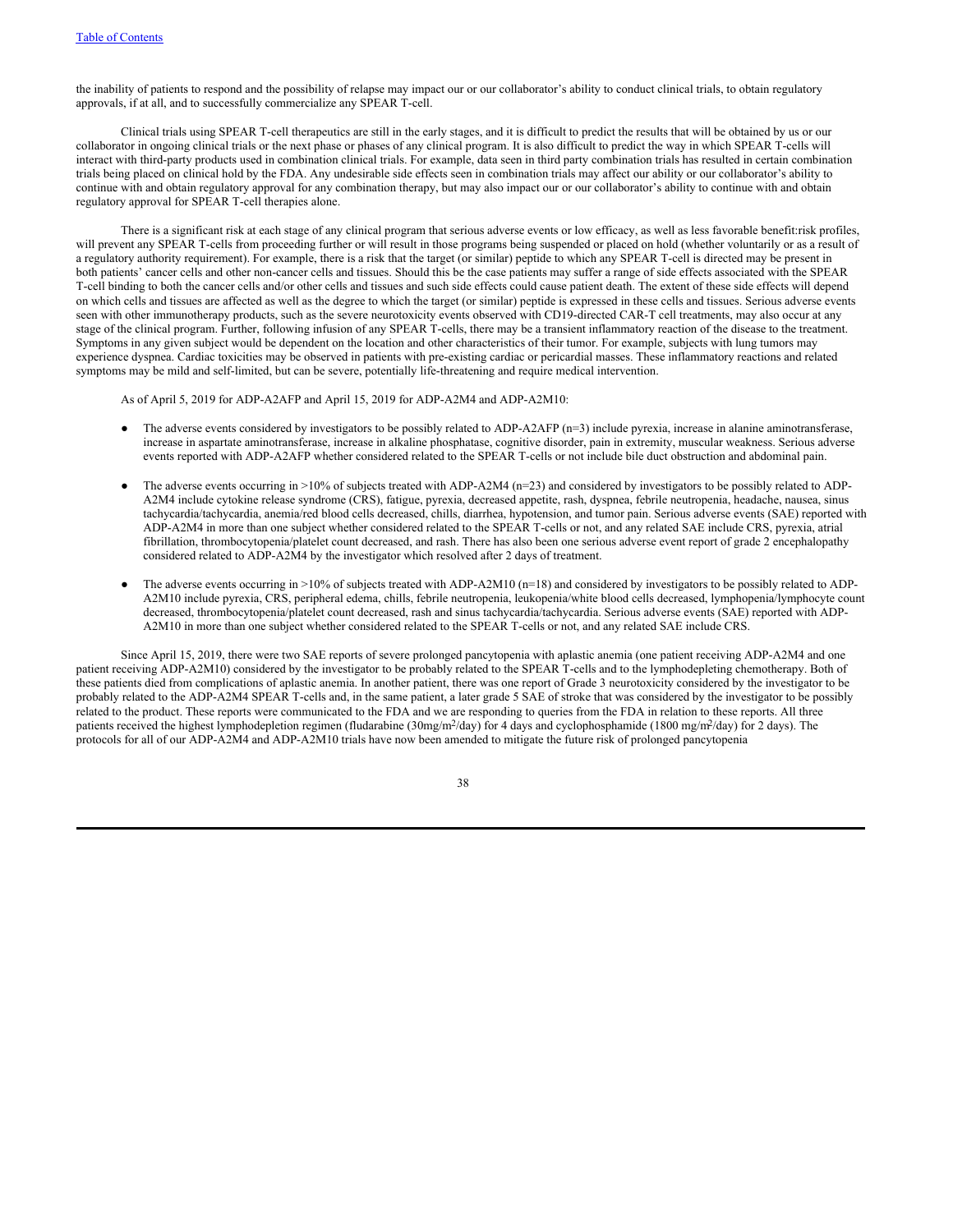and stroke, including a reduction of the lymphodepletion regimen to a previously used regimen (fludarabine (30mg/m<sup>2</sup>/day) for 4 days and cyclophosphamide (600 mg/m2/day) for 3 days). In addition, patients with a prior history of stroke or central nervous system bleeding (or transient ischemic attack (TIA) or reversible ischemic neurologic deficit (RIND) within the prior 6 months of treatment) are now excluded. These protocol changes have been communicated to and acknowledged by the FDA. If further adverse events of a similar nature occur in patients, there is a risk that we or the FDA may impose a clinical hold until the adverse events are further evaluated or, alternatively, we or the FDA may suspend or require termination of these clinical trials.

### Validation of our SPEAR T-cells requires access to human samples but there is no guarantee that such samples can be obtained or, if they can be obtained, *that the terms under which they are provided will be favorable to us.*

Certain of the steps involved in validating and carrying out safety testing in relation to our SPEAR T-cells require access to samples (e.g., tissues samples or cell samples) from third parties. Such samples may be obtained from universities or research institutions and will often be provided, subject to satisfaction of certain terms and conditions. There can be no guarantee that we will be able to obtain samples in sufficient quantities to enable development of and use of the full preclinical safety testing program for all SPEAR T-cells undergoing development. In addition, the terms under which such samples are available may not be acceptable to us or may restrict our use of any generated results or require us to make payments to the third parties.

#### SPEAR T-cells and their application are not fully scientifically understood and are still undergoing validation and investigation.

SPEAR T-cells (including the NY-ESO SPEAR T-cell) and their potential associated risks are still under investigation. There is no guarantee that our SPEAR T-cells will work in the way that we currently anticipate or that affinity modification of T-cell receptors will produce the anticipated enhancements in activity. For example, there is a potential risk that, given that the TCR chains are produced separately and then assembled within patient T-cells into full TCRs, the TCR chains from both transduced and naturally occurring T-cells could be assembled into an unintended end TCR due to mis-pairing of TCR chains, which could create unknown recognition and cross-reactivity problems within patients. Although this phenomenon has not been reported in humans, it remains a theoretical risk for our SPEAR T-cells and is still being studied and investigated. This could delay regulatory approval, if any, for the relevant SPEAR T-cells. To the extent that any mis-pairing of TCR chains is identified, either in our or our competitors' clinical trials, additional investment may be required in order to modify relevant SPEAR T-cells and to further assess and validate the risk of such mis-pairing to patients. There is also no guarantee that following modification of the relevant SPEAR T-cell, such modified SPEAR T-cell will remain suitable for patient treatment, that it will eliminate the risk of mis-pairing of TCR chains or that regulatory approval will be obtained at all or on a timely basis in relation to such modified SPEAR T-cells. The occurrence of such events would significantly harm our business, prospects, financial condition and results of operations.

#### We may not be able to identify and validate additional target peptides or isolate and develop affinity-enhanced TCRs that are suitable for validation and *further development.*

The success of our SPEAR T-cells depends on both the identification of target peptides presented on cancer cells, which can be bound by TCRs, and isolation and affinity enhancement of TCRs, which can be used to treat patients if regulatory approval is obtained. There is an inherent risk that the number of target peptides that can be identified and/or our ability to develop and isolate suitable TCRs for affinity enhancement could be significantly lower than projected or that no additional SPEAR T-cells suitable for further development can be identified. Any failure to identify and validate further target peptides will reduce the number of potential SPEAR T-cells that we can successfully develop, which in turn will reduce the commercial opportunities available to us and increase our reliance on our existing SPEAR T-cells.

In addition, there is no guarantee that our attempts to develop further SPEAR T-cells will result in candidates for which the safety and efficacy profiles enable progression to and through preclinical testing. Failure to identify further candidates for progression into preclinical testing and clinical programs will significantly impact our commercial returns, increase our reliance on the success of our existing SPEAR T-cell programs and may significantly harm our business, prospects, financial condition and results of operations. If resources become limited or if we fail to identify suitable target peptides, TCRs or affinityenhanced TCRs, our ability to submit INDs for further SPEAR T-cells may be delayed or never realized, which would have a materially adverse effect on our business. We have multiple research projects ongoing both internally and with third parties, for example Universal Cells, Inc. and Bellicum, Inc. The outcomes of these research projects are uncertain and such research projects may or may not generate next generation SPEAR T-cells with profiles suitable for further development or progression into clinical trials.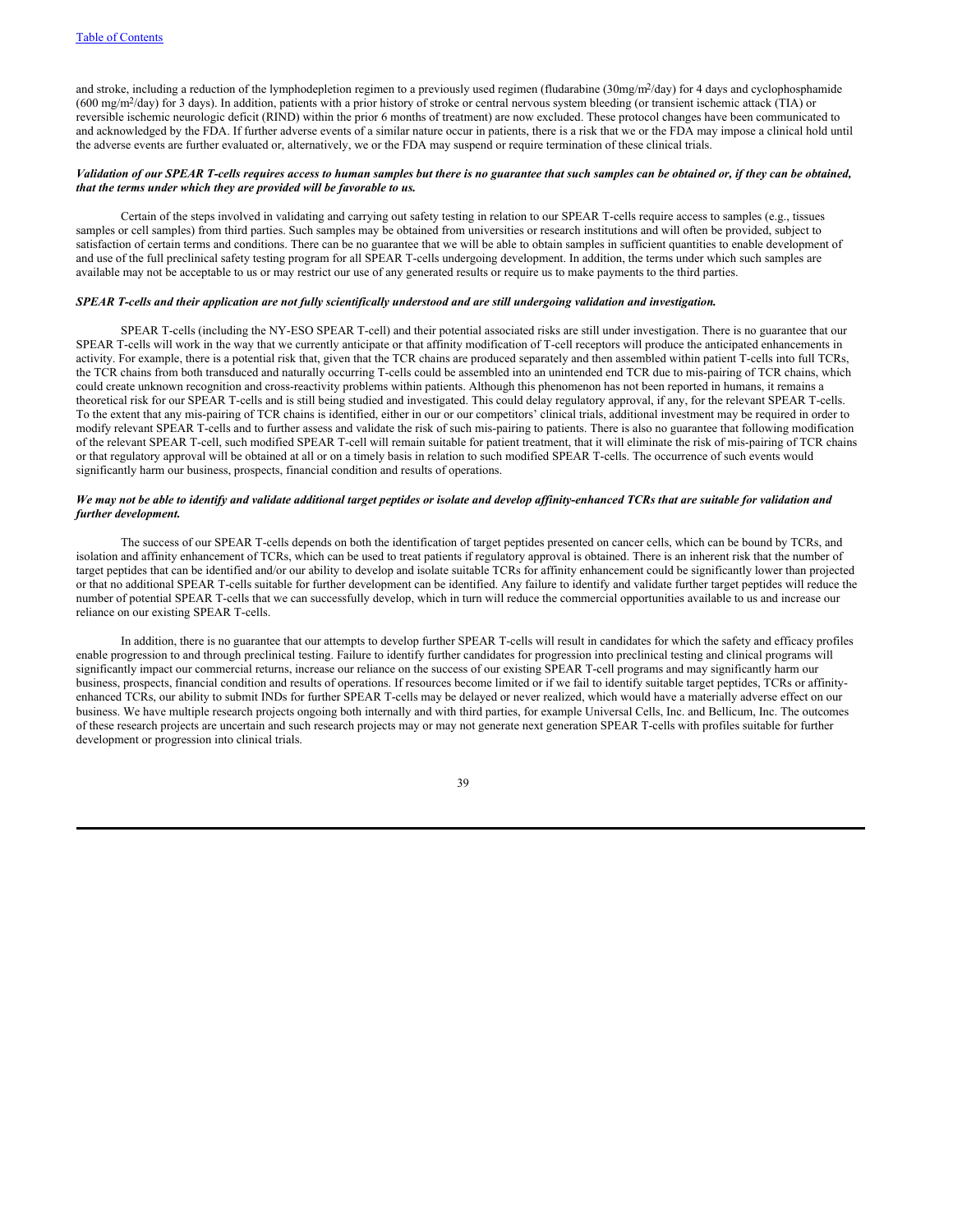#### We may encounter substantial delays in our clinical trials or may not be able to conduct our trials on the timelines we expect.

Conduct of clinical trials is dependent on finding clinical sites prepared to carry out the relevant clinical trials, screening of patients by the clinical sites, recruitment of patients both in terms of number and type of patients and general performance of the relevant clinical site. It is difficult to predict how quickly we or our collaborators will be able to recruit suitable patients, find suitable sites, begin clinical programs and administer our SPEAR T-cells. The patient population in which any required peptide antigen is presented may be lower than expected which will increase the timescales required to find and recruit patients into the applicable clinical trial. Screening of a large number of patients is required to identify HLA and tumor antigen positive patients for most of our clinical trials. Any delay in identification of suitable patients will result in the Company incurring additional costs associated with the need to find and initiate additional clinical trial sites. It is also difficult to predict whether changes may be required to any clinical trial design as our clinical trials progress.

Our and our collaborator's clinical trials will compete with other clinical trials that are in the same therapeutic areas as our SPEAR T-cells, which will reduce the number and types of patients available to us, because some patients who might have opted to enroll in our trials may instead opt to enroll in a trial being conducted by one of our competitors. Because the number of qualified clinical investigators is limited, we will conduct some of our clinical trials at the same clinical trial sites where competing trials are ongoing, which will reduce the number of patients who are available for our clinical trials at such clinical trial sites. Moreover, because our SPEAR T-cells represent a departure from more commonly used methods for cancer treatment, potential patients and their physicians may opt to use conventional therapies, such as chemotherapy and hematopoietic cell transplantation, rather than enrollment in any of our current or future clinical trials. This may also mean we cannot recruit patients at a suitable time in their disease progression. In addition, in relation to any indication, the standard of care for patients in that indication may change or further develop meaning that clinical sites are no longer prepared to continue with any clinical trial or require amendments to agreed protocols for clinical trials. For example, the standard of care in melanoma changed during the course of our clinical trials in melanoma with the NY-ESO SPEAR T-cell and as a result the clinical trial was halted due to anticipated unavailability of patients. Such circumstances can lead to the suspension of the relevant clinical trial at a site, inability to recruit further patients at that clinical site or a requirement to amend the protocol, all of which will delay or potentially halt progression of a SPEAR T-cell through clinical trials.

Even if we are able to enroll a sufficient number of patients in our clinical trials, delays in patient enrollment may result, and have resulted in, increased costs or may affect the timing or outcome of the planned clinical trials, which could prevent completion of these trials and adversely affect our and our collaborator's ability to advance the development of our SPEAR T-cells.

Comparability studies related to the manufacturing of any SPEAR T-cells may be required ahead of any pivotal trial start date or ahead of use in the European Union or alternatively in connection with any changes made to our manufacturing process. The requirement to carry out such comparability studies may delay the uptake of any changed process, start of any pivotal trial or use of the relevant SPEAR T-cells in Europe. If the results from the comparability studies are not acceptable, this may further delay the start of such trials or changed process and require re-evaluation of the process used to manufacture of such SPEAR T-cells.

#### We may not be able to develop or obtain approval for the analytical assays and companion diagnostics required for commercialization of our SPEAR T*cells.*

Administration of our SPEAR T-cells requires the use of an immuno-chemistry or other screening assay in which patients are screened for the presence of the cancer peptide targeted by our SPEAR T-cells. This assay requires the identification of suitable antibodies which can be used to identify the presence of the relevant target cancer peptide.

If safe and effective use of a biologic product depends on an*in vitro* diagnostic, such as a test to detect patients with HLA type A2, then the FDA generally requires approval or clearance of the diagnostic, known as a companion diagnostic, concurrently with approval of the therapeutic product. To date, the FDA has generally required *in vitro* companion diagnostics that are intended for use in selection of patients who will respond to cancer treatment to obtain a premarket approval, or PMA, which can take up to several years, for that diagnostic approval or clearance to occur simultaneously with approval of the biologic product.

We expect that, for all SPEAR T-cells, the FDA and similar regulatory authorities outside of the United States will require the development and regulatory approval of a companion diagnostic assay as a condition to approval. We also expect that the FDA may require PMA supplemental approvals for use of that same companion diagnostic as a condition of approval of additional SPEAR T-cells.

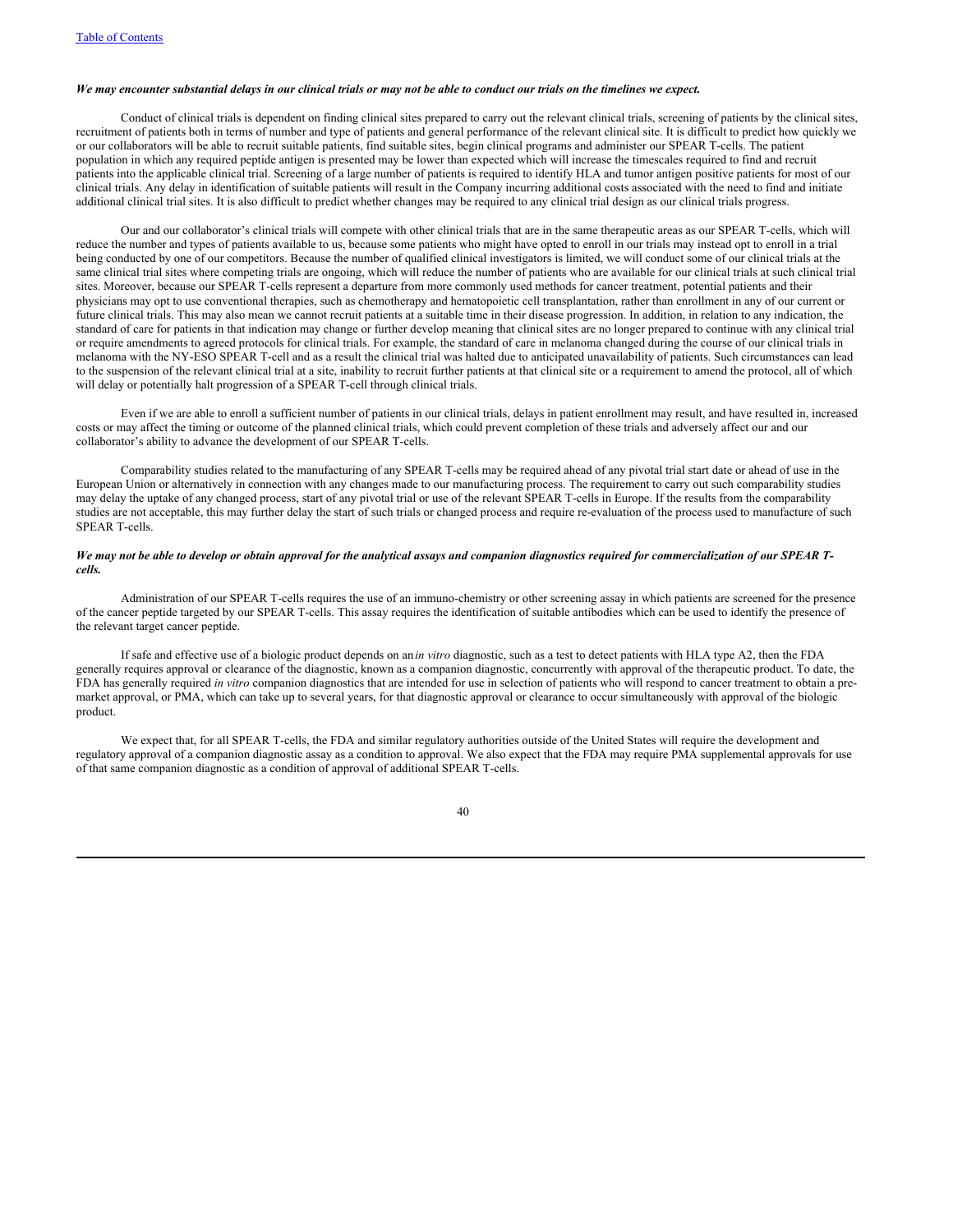We do not have experience or capabilities in developing or commercializing these companion diagnostics and plan to rely in large part on third parties to perform these functions.

If we or our collaborators, or any third parties that we engage to assist us, are unable to successfully develop companion diagnostic assays for use with any SPEAR T-cells, or are unable to obtain regulatory approval or experience delays in either development or obtaining regulatory approval, we may be unable to identify patients with the specific profile targeted by the relevant SPEAR T-cells for enrollment in our clinical trials. Accordingly, further investment may be required to further develop or obtain the required regulatory approval for the relevant companion diagnostic assay, which would delay or substantially impact our ability or our collaborators' ability to conduct further clinical trials or obtain regulatory approval.

# Manufacturing and administering SPEAR T-cells is complex and we and our collaborators may encounter difficulties in production, particularly with respect to process development or scaling up of manufacturing capabilities. If we or our collaborators encounter such difficulties, our or our collaborators' ability to provide supply of our SPEAR T-cells for clinical trials or for commercial purposes could be delayed or stopped.

The process of manufacturing and administering SPEAR T-cells is complex and highly regulated. The manufacture of SPEAR T-cells involves complex processes, including manufacture of a lentiviral delivery vector containing the gene for our affinity-enhanced engineered TCR. Administration of SPEAR T-cells includes harvesting white blood cells from the patient, isolating certain T-cells from the white blood cells, combining patient T-cells with our lentiviral delivery vector through a process known as transduction, expanding the transduced T-cells to obtain the desired dose, and ultimately infusing the modified T-cells back into the patient. As a result of the complexities, our manufacturing and supply costs are likely to be higher than those at more traditional manufacturing processes and the manufacturing process is less reliable and more difficult to reproduce.

Delays or failures in the manufacture of SPEAR T-cells (whether by us, any collaborator or our third party contract manufacturer) can result in a patient being unable to receive their SPEAR T-cells or a requirement to re-manufacture SPEAR T-cells which itself then causes delays in manufacture for other patients. Any delay or failure or inability to manufacture on a timely basis can adversely affect a patient's outcomes and delay the timelines for our clinical trials. Such delays or failure or inability to manufacture can result from:

- A failure in the manufacturing process itself for example by an error in manufacturing process (whether by us or our third party contract manufacturing organization), equipment or reagent failure (including failure in the bags the Company uses to freeze), differences in patient material, failure in any step of the manufacturing process, failure to maintain a GMP environment, failure in quality systems applicable to manufacture, sterility failures, contamination during process;
- A lack of reliability or reproducibility in the manufacturing process itself leading to variability in end manufacture of SPEAR T-cells. Should the process be unreliable, the relevant regulatory agency (for example the FDA in the United States) may place a hold on a clinical trial or request further information on the process which could in turn result in delays to the clinical trials;
- Variations in patient starting material resulting in less product than expected or product which is not viable or cannot be manufactured;
- Product loss or failure due to logistical issues including issues associated with the differences between patients' white blood cells or characteristics, interruptions to process, contamination, failure to supply patient apheresis material within required timescales (for example as a result of an import or export hold-up) or supplier error;
- Inability to obtain manufacturing slots from third party contract manufacturers or to have enough manufacturing slots (including those at our Navy Yard facility) to manufacture SPEAR T-cells for patients as and when those patients require manufacture;
- Inability to procure starting materials or to manufacture starting materials (including at our UK vector facility), for example vector required for SPEAR T-cell manufacture;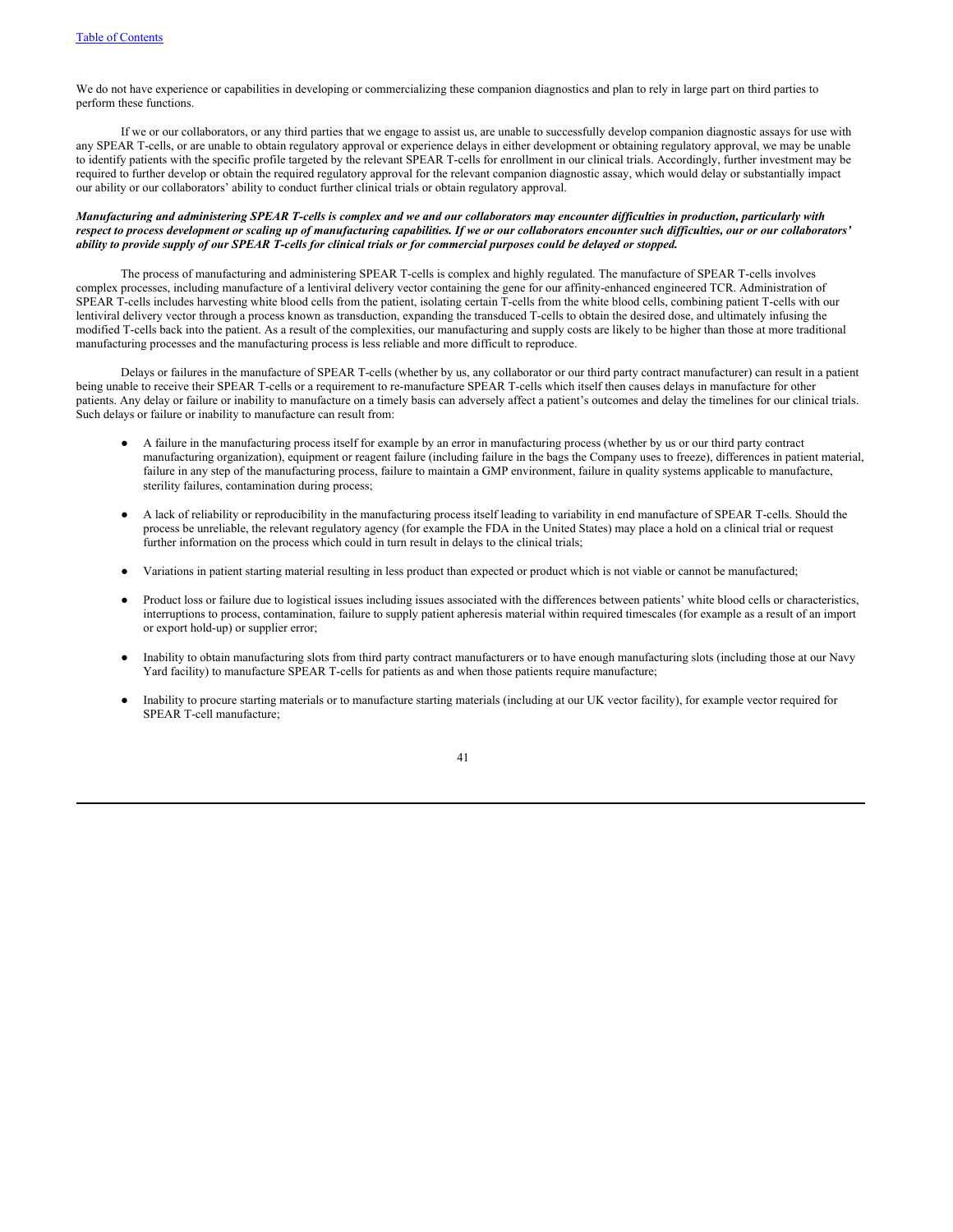- Inability to procure manufacturing slots from third party manufacturers (whether for SPEAR T-cell manufacture or for starting materials manufacture, including vector) at all or on a timely basis. Even where manufacturing slots are agreed in advance with third party manufacturers we cannot guarantee they will not be delayed or cancelled or that any manufacturing process will be successful;
- Loss of or close-down of any manufacturing facility used in the manufacture of SPEAR T-cells. For example we will be manufacturing SPEAR Tcells at our Navy Yard manufacturing facility. Should there be a contamination event at the facility resulting in the close-down of that facility it may not be possible to find alternative manufacturing capability for these SPEAR T-cells within the timescales required for ongoing clinical trials;
- Loss or contamination of patient starting material, requiring the starting material to be obtained again from the patient or the manufacturing process to be re-started; and
- A requirement to modify or make changes to any manufacturing process. Such changes may additionally require comparability testing which then may reduce the amount of manufacturing slots available for manufacture of patient SPEAR T-cells. Delays in our ability to make the required modifications or perform any required comparability testing within currently anticipated timeframes or that such modifications or comparability testing, when made, will obtain regulatory approval or that the new processes or modified processes will successfully be transferred to the third party contract suppliers within currently anticipated timeframes can also impact timelines for manufacture.

The requirements for manufacture and supply of SPEAR T-cells for clinical trials in Europe have additional complexities and the manufacture and supply of SPEAR T-cells is raising issues which have not previously been regulated or observed by the relevant regulatory authorities. For example, supply of SPEAR T-cells for European clinical trials will either require manufacture of SPEAR T-cells in the United States or use of a new CMO in Europe. Where manufacture continues in the United States, there is a need to transfer patient product from clinical sites in Europe to the manufacturer in the United States, for the patient product to be converted into our end SPEAR T-cell product, for that product to be released for use in Europe and then for that SPEAR T-cell product to be transported back to the site in Europe for administration to the patient. The supply and manufacturing chain required to achieve this is very complex and could be subject to failures at any point in the supply and manufacturing chain. Any inability to set up acceptable manufacturing and supply chains to enable treatment of patients in Europe could result in a delay to those trials starting in Europe or could result in a delay in patient treatment, requirement to re-apherese a patient or a requirement to re-manufacture patient material.

As our SPEAR T-cells progress through preclinical programs and clinical trials towards approval and commercialization, it is expected that various aspects of the manufacturing and administration process will be altered in an effort to optimize processes and results. We have already identified some improvements to our manufacturing and administration processes, but these changes may not achieve the intended objectives, may not be transferable to third parties or able to be used at larger scales and could cause our SPEAR T-cells to perform differently or affect the results of planned clinical trials or other future clinical trials. In addition, such changes may require amendments to be made to regulatory applications or comparability tests to be conducted which may further delay the timeframes under which modified manufacturing processes can be used for any SPEAR T-cell. If SPEAR T-cells manufactured under the new process has a worse safety or efficacy profile than the prior investigational product or the process is less reproducible than the previous process, we may need to reevaluate the use of that manufacturing process, which could significantly delay or even result in the halting of our clinical trials.

Developing a commercially viable process is a difficult and uncertain task, and there are risks associated with scaling to the level required for advanced clinical trials or commercialization, including, among others, increased costs, potential problems with process scale-out, process reproducibility, stability issues, lot consistency, loss of product, and timely availability of reagents or raw materials or contract manufacturing services or facilities. A failure to develop such a commercially viable process within anticipated timescales may prevent or delay progression of our T-cell therapies into pivotal clinical trials and ultimately commercialization. In addition, we may ultimately be unable to reduce the expenses associated with our SPEAR T-cells to levels that will allow us to achieve a profitable return on investment. We have entered into an alliance with Universal Cells, Inc. that, if successful, will enable us to treat patient populations with an off-the-shelf product. However, there is no guarantee that the research program with Universal Cells, Inc. will be successful, will be carried out within the timescales currently anticipated, or even if successful will result in a SPEAR T-cell that can be used to treat patients or that such SPEAR T-cell will allow us to achieve a profitable return on investment.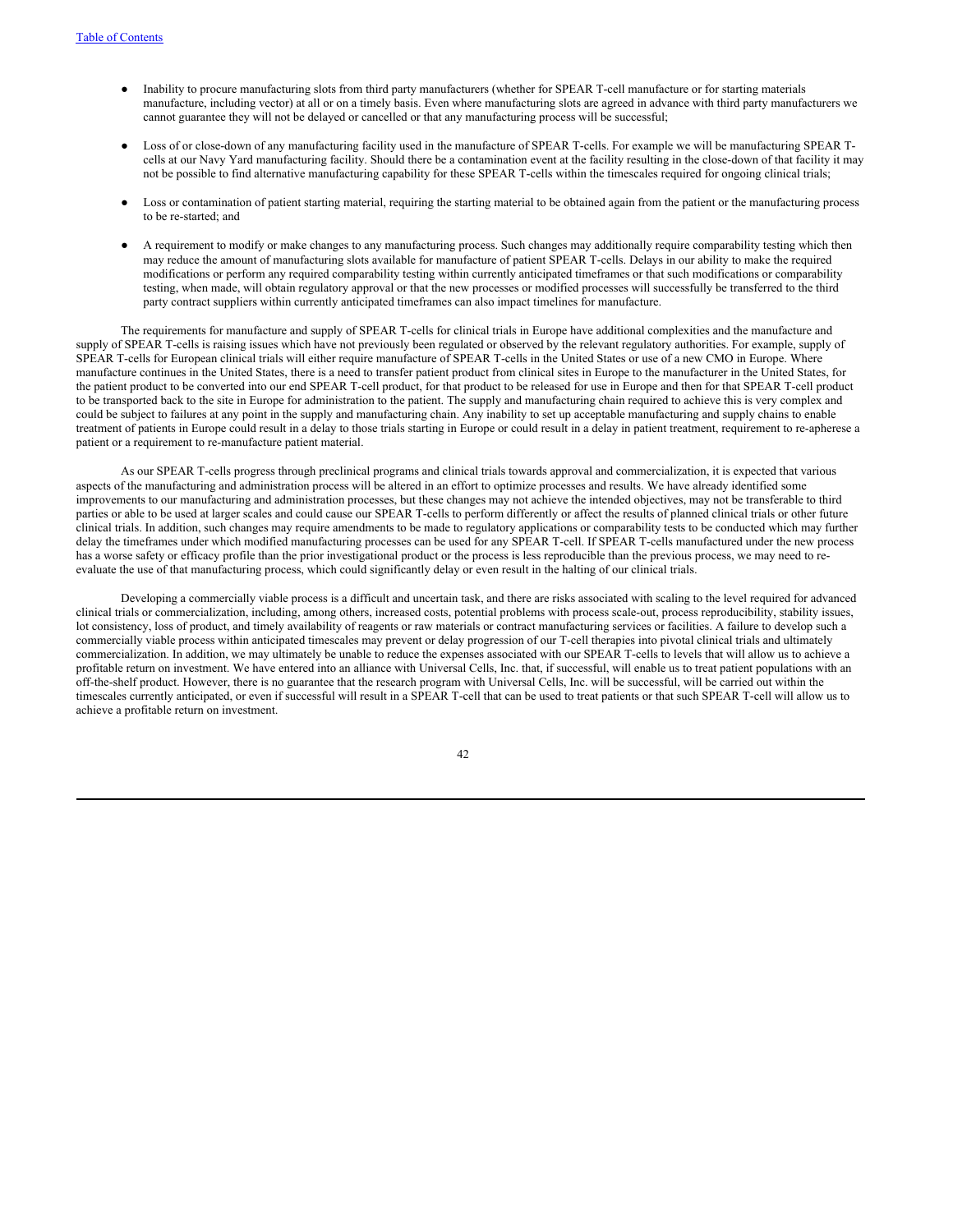We have insurance to cover certain business interruption events which is capped at £10 million in the United Kingdom and \$5 million in the United States. However, because our level of insurance is capped, it may be insufficient to fully compensate us if any of these events were to occur in the future.

## Our manufacturing process needs to comply with FDA regulations and foreign regulations relating to the quality and reliability of such processes. Any failure to comply with relevant regulations could result in delays in or termination of our clinical programs and suspension or withdrawal of any regulatory *approvals.*

In order to commercially produce our products, we will need to comply with the FDA's cGMP requirements at both our Navy Yard facility, vector facility and at our third party contract manufacturing facilities. We may encounter difficulties in achieving quality control and quality assurance and may experience shortages in qualified personnel. We and our third party contract manufacturers are subject to inspections by the FDA and comparable agencies in other jurisdictions to confirm compliance with applicable regulatory requirements once the process has been approved. Any failure to follow cGMP or other regulatory requirements, reliably manufacture product or delay, interruption or other issues that arise in the manufacture, fill- finish, packaging, or storage of our SPEAR T-cells as a result of a failure of our facilities or the facilities or operations of third parties to comply with regulatory requirements or pass any regulatory authority inspection could significantly impair our ability to develop and commercialize our SPEAR T-cells, including leading to significant delays in the availability of our SPEAR T-cells for our clinical trials or the termination of or suspension of a clinical trial, or the delay or prevention of a filing or approval of marketing authorization applications for our SPEAR T-cells. Significant non-compliance could also result in the imposition of sanctions, including warning letters, fines, injunctions, civil penalties, failure of regulatory authorities to grant marketing approvals for our SPEAR T-cells, delays, suspension or withdrawal of approvals, license revocation, seizures or recalls of products, operating restrictions and criminal prosecutions, any of which could damage our reputation and our business.

We now manufacture SPEAR T-cells at our own US manufacturing facility and plan to manufacture vector at a UK vector facility. There is no guarantee that regulatory authorities will not raise non-compliance issues or that regulatory authorities may require us to make changes to the way in which either facility is operated. This may result in a delay in our ability to manufacture SPEAR T-cells at our own facility or in our ability to supply vector material for use in the SPEAR T-cell manufacturing process. In addition, there is no guarantee that any SPEAR T-cells or vector produced in any of our facilities will be able to meet regulatory requirements or that we will be able to recruit and maintain sufficient staff to enable manufacture of products within required timescales. Any failure to meet regulatory requirements or produce SPEAR T-cells and vector according to regulatory requirements could result in delays to our clinical programs, potential side effects and even fatalities to patients and may result in withdrawal of regulatory approval for our manufacturing facility.

# The outcome of clinical trials is uncertain and clinical trials may fail to demonstrate adequately the safety and efficacy of any SPEAR T-cells which would *prevent or delay regulatory approval and commercialization.*

There is a risk in any clinical trial (whether sponsored by us, a collaborator. or investigator-initiated) that side effects from SPEAR T-cells will require a hold on, or termination of, clinical programs or further adjustments to clinical programs in order to progress any SPEAR T-cell. The SPEAR T-cells are novel and unproven and regulators will therefore require evidence that the SPEAR T-cells are safe before permitting clinical trials to commence and evidence that the SPEAR T-cells are safe and effective before granting any regulatory approval. In particular, because our SPEAR T-cells are subject to regulation as biological products, we will need to demonstrate that they are safe, pure and potent for use in each target indication. The SPEAR T-cell must demonstrate an acceptable benefit:risk profile in its intended patient population and for its intended use. The benefit:risk profile required for product licensure will vary depending on these factors and may include not only the ability to show tumor shrinkage, but also adequate duration of response, a delay in the progression of the disease and/or an improvement in survival. For example, response rates from the use of the SPEAR T-cells may not be sufficient to obtain regulatory approval unless we or our collaborators can also show an adequate duration of response.

The regulatory authorities (including the FDA) may issue a hold on our or our collaborators' clinical trials as a result of safety information and data obtained in third party clinical trials or in relation to third party products. Any such hold will require addressing by us and our collaborators and will inevitably delay progression of the clinical trials concerned, if such clinical trials progress at all.

Clinical testing is expensive and can take many years to complete, and its outcome is inherently uncertain. Failure can occur at any time during the clinical trial process. Success in preclinical programs and early clinical trials does not ensure that later clinical trials will be successful. Moreover, the results of preclinical programs and early clinical trials of SPEAR T-cells may not be predictive of the results of later-stage clinical trials. To date, we have only obtained interim results from Phase 1/2 clinical trials that are uncontrolled, involve small sample sizes and are of shorter duration than might be required for regulatory approval. There may be other reasons why our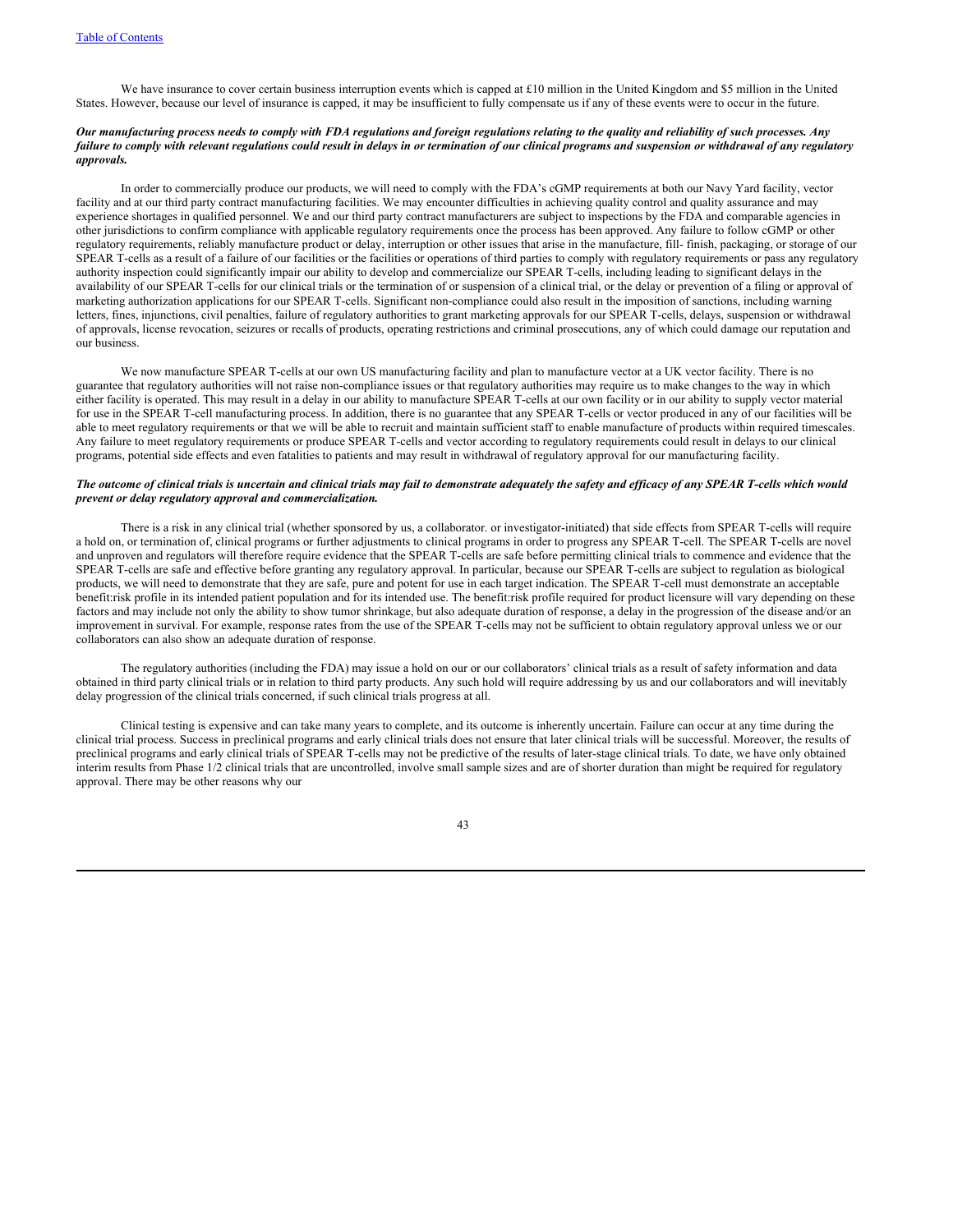early clinical trials are not predictive of later clinical trials. In addition, the results of trials in one set of patients or line of treatment may not be predictive of those obtained in another and protocols may need to be revised based on unexpected early results. For example, in our ovarian cancer trial with the NY-ESO SPEAR T-cell, the first patient treated experienced a grade 3 cytokine release syndrome at day seven post-infusion, concomitant with a significant proliferation of the engineered T-cells that constituted nearly 100% of the peripheral blood at day 14. As another example, in both the European investigatorinitiated clinical program in gastro-esophageal cancer and in our own sponsored synovial sarcoma trial there has been one patient death considered to be related to treatment according to the investigator.

We expect there may be greater variability in results for SPEAR T-cells which are administered on a patient-by-patient basis than for "off-the-shelf" products, like many other biologics. There is typically an extremely high rate of attrition from the failure of any products proceeding through clinical trials. SPEAR T-cells in later stages of clinical trials may fail to show the desired safety and efficacy profile despite having progressed through preclinical programs and initial clinical trials. A number of companies in the biopharmaceutical industry have suffered significant setbacks in advanced clinical trials due to lack of efficacy or unacceptable safety issues, notwithstanding promising results in earlier trials. Most biologic candidates that begin clinical trials are never approved by regulatory authorities for commercialization. We cannot therefore guarantee that we will be successful in demonstrating the required efficacy and safety profile from the performance of any of our clinical programs.

Certain of our clinical trials include dose escalation studies in which the dose of SPEAR T-cells administered to patients is varied or initial studies in which the pre-treatment regimen may be varied, for example a regimen with and without fludarabine. The outcome of such dose escalation or initial studies will inform the clinical study going forward. However, the need to carry out dose escalation or other initial studies may result in delays in data from such clinical programs while the most suitable dose or regimen is assessed. For example, the trial design for our SPEAR T-cell trials includes dose escalation and therefore efficacy data may not be obtained from initial patients treated in such studies.

In addition, even if such trials are successfully completed, we cannot guarantee that the FDA or foreign regulatory authorities will interpret the results as we or our collaborators do. Accordingly, more trials may be required before we can submit any SPEAR T-cell for regulatory approval. To the extent that the results of the trials are not satisfactory to the FDA or foreign regulatory authorities for support of a marketing authorization application, we may be required to expend significant resources, which may not be available to us, to conduct additional trials in support of potential approval of our SPEAR T-cells. We cannot predict whether any SPEAR T-cells will satisfy regulatory requirements at all or for indications in which such SPEAR T-cells are currently being evaluated as part of any clinical programs.

# We have limited experience conducting clinical trials which may cause a delay in any clinical program and in the obtaining of regulatory approvals.

Although we have recruited a team that has significant experience with clinical trials, as a company we have limited experience in conducting clinical trials and no experience in conducting clinical trials through to regulatory approval. In part because of this lack of experience, we cannot be certain that planned clinical trials will begin or be completed on time, if at all. Large-scale trials would require significant additional financial and management resources, and reliance on third-party clinical investigators, contract research organizations, or CROs, or consultants. Relying on third-party clinical investigators, consultants or CROs may force us to encounter delays that are outside of our control.

#### SPEAR T-cells may have undesirable side effects or have other properties that could halt their clinical development, prevent their regulatory approval, limit *their commercial potential or otherwise result in significant negative consequences.*

Where any SPEAR T-cell has undesirable side effects, regulatory approval for such therapeutic may be delayed or suspended, or alternatively may be restricted to particular disease indications or states that are more limited than desirable. This could result in the failure of any products reaching the market or a reduction in the patient population for which any SPEAR T-cell can be used.

As of April 5, 2019 for ADP-A2AFP and April 15, 2019 for ADP-A2M4 and ADP-A2M10:

The adverse events considered by investigators to be possibly related to ADP-A2AFP ( $n=3$ ) include pyrexia, increase in alanine aminotransferase, increase in aspartate aminotransferase, increase in alkaline phosphatase, cognitive disorder, pain in extremity, muscular weakness. Serious adverse events reported with ADP-A2AFP whether considered related to the SPEAR T-cells or not include bile duct obstruction and abdominal pain.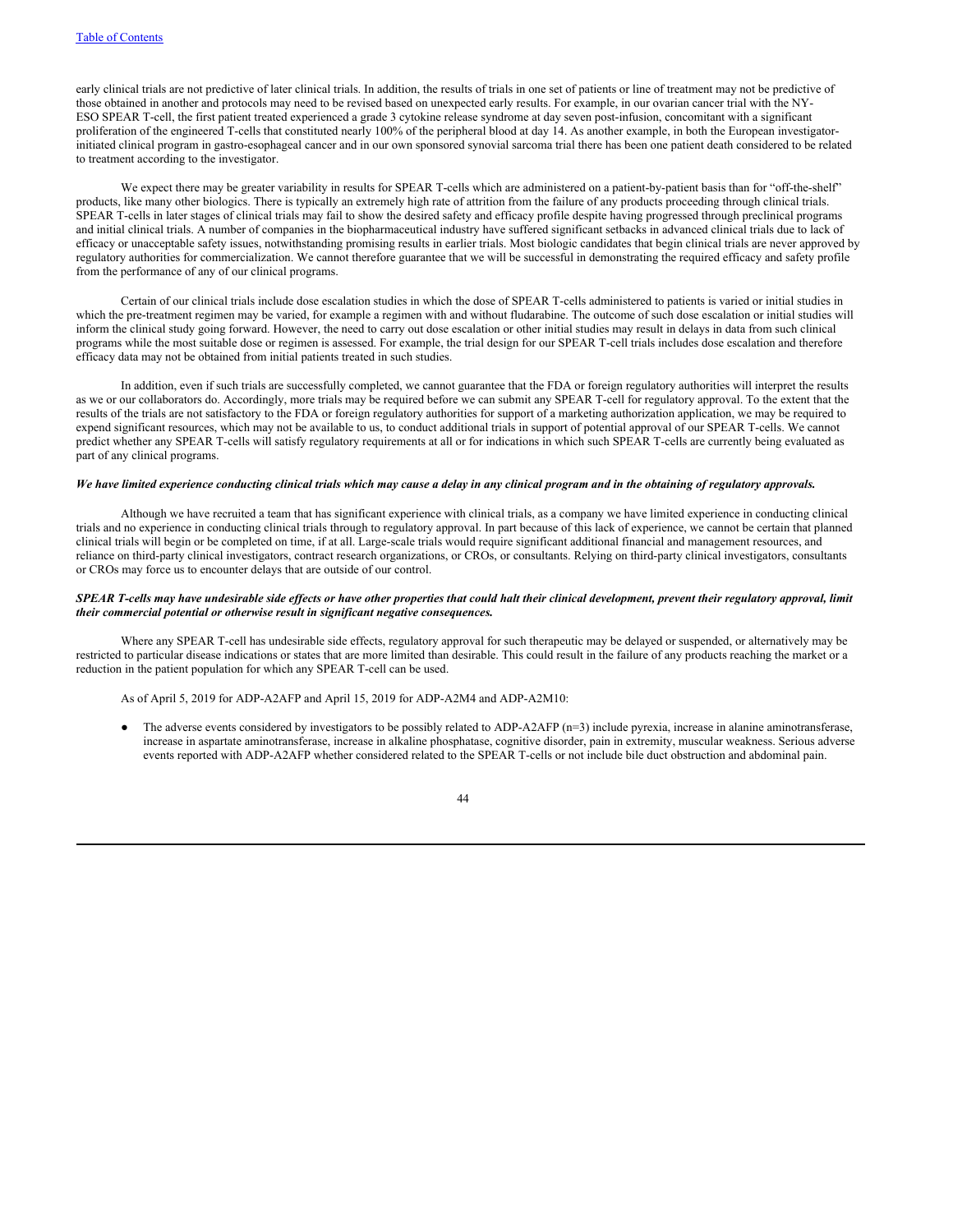- The adverse events occurring in >10% of subjects treated with ADP-A2M4 (n=23) and considered by investigators to be possibly related to ADP-A2M4 include cytokine release syndrome (CRS), fatigue, pyrexia, decreased appetite, rash, dyspnea, febrile neutropenia, headache, nausea, sinus tachycardia/tachycardia, anemia/red blood cells decreased, chills, diarrhea, hypotension, and tumor pain. Serious adverse events (SAE) reported with ADP-A2M4 in more than one subject whether considered related to the SPEAR T-cells or not, and any related SAE include CRS, pyrexia, atrial fibrillation, thrombocytopenia/platelet count decreased, and rash. There has also been one SAE report of grade 2 encephalopathy considered related to ADP-A2M4 by the investigator which resolved after 2 days of treatment.
- The adverse events occurring in >10% of subjects treated with ADP-A2M10 (n=18) and considered by investigators to be possibly related to ADP-A2M10 include pyrexia, CRS, peripheral edema, chills, febrile neutropenia, leukopenia/white blood cells decreased, lymphopenia/lymphocyte count decreased, thrombocytopenia/platelet count decreased, rash and sinus tachycardia/tachycardia. Serious adverse events (SAE) reported with ADP-A2M10 in more than one subject whether considered related to the SPEAR T-cells or not, and any related SAE include CRS.

Since April 15, 2019, there were two SAE reports of severe prolonged pancytopenia with aplastic anemia (one patient receiving ADP-A2M4 and one patient receiving ADP-A2M10) considered by the investigator to be probably related to the SPEAR T-cells and to the lymphodepleting chemotherapy. Both of these patients died from complications of aplastic anemia. In another patient, there was one report of Grade 3 neurotoxicity considered by the investigator to be probably related to the ADP-A2M4 SPEAR T-cells and, in the same patient, a later grade 5 SAE of stroke that was considered by the investigator to be possibly related to the product. These reports were communicated to the FDA and we are responding to queries from the FDA in relation to these reports. All three patients received the highest lymphodepletion regimen (fludarabine (30mg/m2/day) for 4 days and cyclophosphamide (1800 mg/m2/day) for 2 days). The protocols for all of our ADP-A2M4 and ADP-A2M10 trials have now been amended to mitigate the future risk of prolonged pancytopenia and stroke, including a reduction of the lymphodepletion regimen to a previously used regimen (fludarabine (30mg/m2/day) for 4 days and cyclophosphamide (600 mg/m2/day) for 3 days). In addition, patients with a prior history of stroke or central nervous system bleeding (or transient ischemic attack (TIA) or reversible ischemic neurologic deficit (RIND) within the prior 6 months of treatment) are now excluded. These protocol changes have been communicated to and acknowledged by the FDA. If further adverse events of a similar nature occur in patients, there is a risk that we or the FDA may impose a clinical hold until the adverse events are further evaluated or, alternatively, we or the FDA may suspend or require termination of these clinical trials.

CRS has been reported in subjects in our SPEAR T-cell trials. A subset of these reported CRS events has been Grade 3 or 4 in severity. Subjects with more severe CRS symptoms have generally responded to treatment with the anti-IL6 or anti-IL6 receptor therapy. All of our protocols now allow for use of this therapy for the treatment of cytokine release syndrome. The anti-IL6 receptor antibody (tocilizumab) has been shown to control cytokine release syndrome without abrogating the anti-tumor response.

Any unacceptable toxicities arising in ongoing clinical programs could result in suspension or termination of those clinical programs. The more SAEs that are reported the greater the risk of suspension of termination of clinical programs, even where the SAEs are unrelated to each other or to our SPEAR T-cells. Any suspension or termination may affect other SPEAR T-cells and thereby impact our ability to recognize any product revenues. Any side effects may also result in the need to perform additional trials, which will delay regulatory approval for such SPEAR T-cell, if at all, and require additional resources and financial investment to bring the relevant SPEAR T-cell to market.

In addition, the impact of SPEAR T-cells may vary from patient to patient and this may affect the number of patients who can be successfully treated with our SPEAR T-cells. Depending on the nature of the indication, certain patients may need to be excluded from treatment, which could also impact our ability to delivery therapies to some patients.

Use of SPEAR T-cells in combination with other third party products or therapies may increase or exacerbate side effects that have been seen with our SPEAR T-cells alone or may result in new side effects that have not previously been identified with our SPEAR T-cells alone. Any undesirable side effects seen in combination trials may affect our ability to continue with and obtain regulatory approval for the combination therapy, but may also impact our ability to continue with and obtain regulatory approval for SPEAR T-cell therapies alone.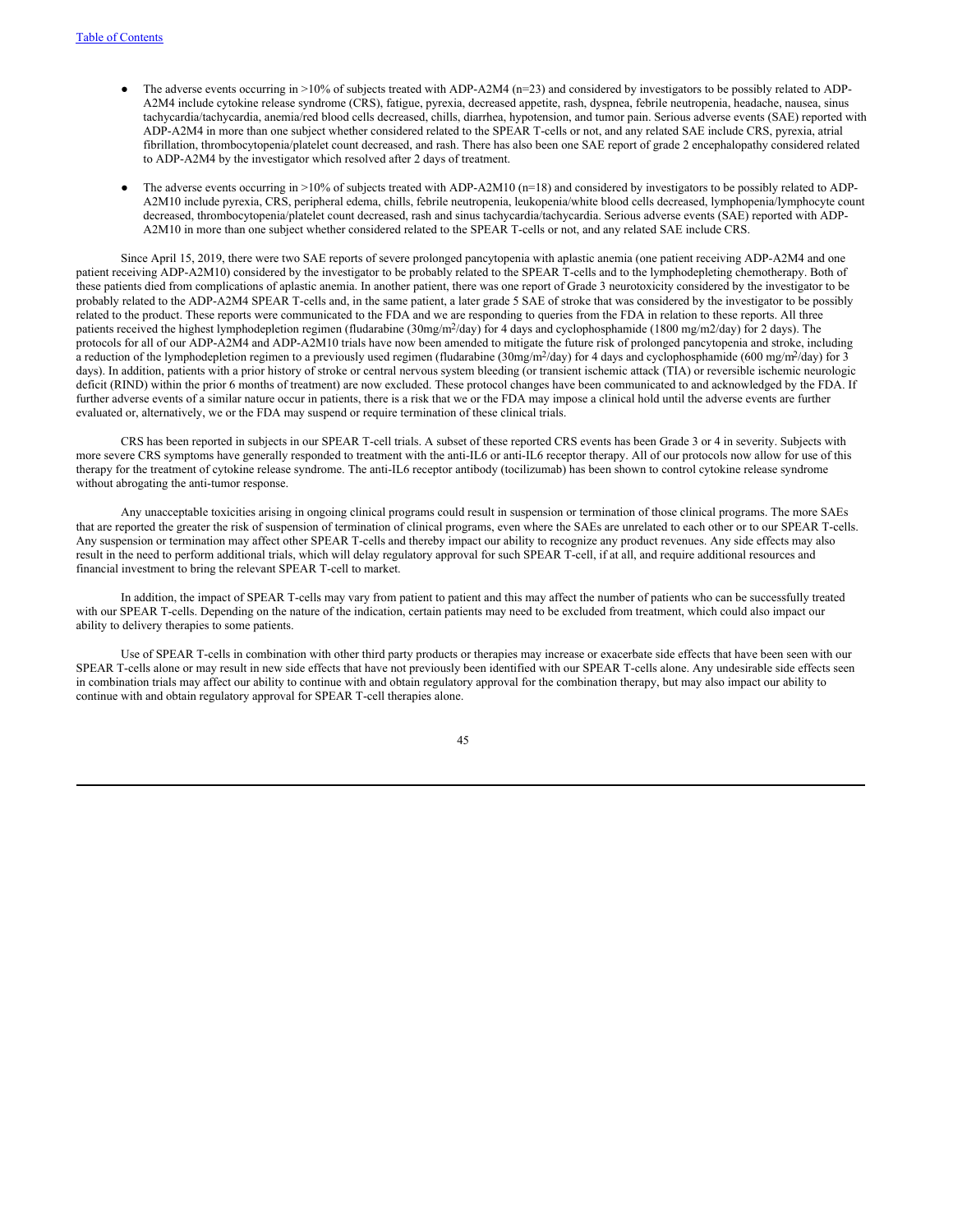## *Clinical trials are expensive, time-consuming and dif icult to implement.*

Clinical trials, depending on the stage, can be costly as well as difficult to implement and define, particularly with technologies that are not tried and tested, such as our SPEAR T-cells. These factors can lead to a longer clinical development timeline and regulatory approval process, including a requirement to conduct further or more complex clinical trials in order to obtain regulatory approval. Regulatory authorities may disagree with the design of any clinical program, and designing an acceptable program could lead to increased timeframes for obtaining of approvals, if any. In addition, progression of clinical trials depends on the ability to recruit suitable patients to those trials and delay in recruiting will impact the timeframes of such clinical trials and as a result the timeframes for obtaining regulatory approval, if any, for the relevant SPEAR T-cells.

In particular, eligible patients must be screened for the target peptide and HLA type, which may reduce the number of patients who can be recruited for any clinical program. For example, low target peptide expression levels in the NY-ESO SPEAR T-cell and ADP-A2M10 programs affected speed of patient recruitment. The ability to administer SPEAR T-cells to patients in accordance with set protocols for the clinical trials and the results obtained depends on patient participation for the duration of the clinical trial, which many of these patients are unable to do because of their late-stage cancer and limited life expectancy.

Although the initial results in our clinical trials to date may suggest a promising tolerability profile, these results may not be indicative of results obtained in later and larger clinical trials. Long-term follow-up of patients from earlier trials may also result in detection of additional side effects or identification of other safety issues. There is no guarantee of success in any clinical trial and there is a very high attrition rate for pharmaceutical or biological compounds entering clinical trials. Any side effects or negative safety issues identified at any stage of clinical development will require additional investigation and assessment which can result in additional costs and resource requirements that could delay or potentially terminate our clinical trials.

# *We may face dif iculty in enrolling patients in our clinical trials.*

We or our collaborators may find it difficult to enroll patients in our clinical trials. Identifying and qualifying patients, including testing of patients for appropriate target peptides and HLA type, to participate in clinical trials of our SPEAR T-cells are critical to our success. The patient population in which any required peptide antigen is presented may be lower than expected which will increase the timescales required to find and recruit patients into the applicable clinical trial. The timing of clinical trials depends on the speed at which we or our collaborators can recruit patients to participate in testing of the SPEAR Tcells. If patients are unwilling to participate in trials because of negative publicity from adverse events or for other reasons, including competitive clinical trials for similar patient populations, negative results seen in competitive third party clinical trials utilizing similar cell therapy products, the timeline for recruiting patients, conducting trials and obtaining regulatory approval of potential products may be delayed or prevented. These delays could result in increased costs, delays in advancing product development, delays in testing the effectiveness of our technology or termination of the clinical trials altogether. We or our collaborators may not be able to identify, recruit and enroll a sufficient number of patients, or those with required or desired characteristics to achieve sufficient diversity in a given trial in order to complete our clinical trials in a timely manner. Successful execution of patient treatment and assessment of outcomes is affected by several factors including:

- eligibility criteria for the trial in question, in particular, presenting the correct HLA type and expression levels of the target antigen;
- ability to detect required expression levels of target antigens in any patient population;
- ability to detect required target antigens in any patient population and to set detection levels at an appropriate level to facilitate patient recruitment;
- severity of the disease under investigation and the type of patient being recruited into the clinical trial;
- design of the trial protocol;
- size of the patient population;
- perceived risks and benefits of the SPEAR T-cell under trial;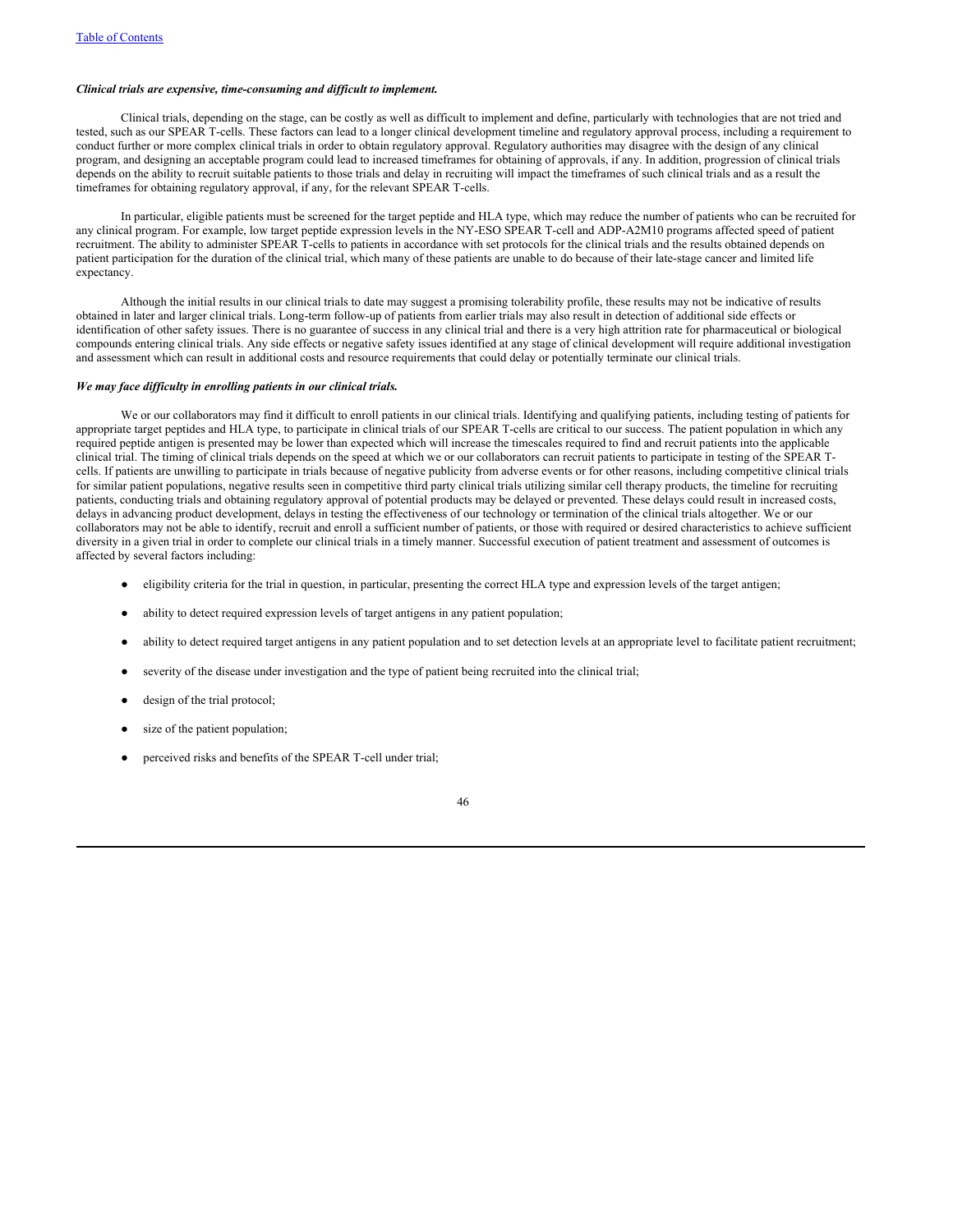- novelty of the SPEAR T-cell and acceptance by oncologists;
- proximity and availability of clinical trial sites for prospective patients;
- availability of competing therapies and clinical trials and ability to obtain patient insurance coverage;
- efforts to facilitate timely enrollment in clinical trials and to provide manufactured product on a timely basis;
- patient referral practices of physicians;
- changes in the underlying standard of care applicable or treatments available for the relevant indication for which a patient is being treated; and
- ability to monitor patients adequately during and after treatment, for example where patients decide not to attend follow-up appointments.

If we have difficulty enrolling a sufficient number of patients to conduct our clinical trials as planned, we may need to delay, limit or terminate ongoing or planned clinical trials, any of which would have an adverse effect on our business.

#### Our SPEAR T-cells for which we intend to seek approval as biologic products may face competition sooner than anticipated.

The enactment of the Biologics Price Competition and Innovation Act of 2009, or BPCIA, created an abbreviated pathway for the approval of biosimilar and interchangeable biological products. The abbreviated regulatory pathway establishes legal authority for the FDA to review and approve biosimilar biologics, including the possible designation of a biosimilar as "interchangeable" based on its similarity to an existing reference product. Under the BPCIA, an application for a biosimilar product cannot be approved by the FDA until 12 years after the original branded product or "reference" is approved under a BLA. On March 6, 2015, the FDA approved the first biosimilar product under the BPCIA. However, the law is complex and is still being interpreted and implemented by the FDA and as a result, its ultimate impact, implementation and meaning are subject to uncertainty. While it is uncertain when such processes intended to implement BPCIA may be fully adopted by the FDA, any such processes could have a material adverse effect on the future commercial prospects for our biological products.

There is a risk that the FDA will not consider our SPEAR T-cells to be reference products for competing products, potentially creating the opportunity for generic competition sooner than anticipated. Additionally, this period of regulatory exclusivity does not apply to companies pursuing regulatory approval via their own traditional BLA, rather than via the abbreviated pathway. Moreover, the extent to which a biosimilar, once approved, will be substituted for any one of our reference products in a way that is similar to traditional generic substitution for non-biological products is not yet clear, and will depend on a number of marketplace and regulatory factors that are still developing.

Foreign countries also have abbreviated regulatory pathways for biosimilars and hence even where the FDA does not approve a biosimilar biologic, a biosimilar could be approved using an abbreviated regulatory pathway in other markets where our SPEAR T-cells are approved and marketed.

### **Risks Related to Government Regulation**

# The FDA regulatory approval process is lengthy and time-consuming, and we may experience significant delays in the clinical development and regulatory *approval of our SPEAR T-cells.*

We have not previously submitted a BLA to the FDA, or similar approval submissions to comparable foreign authorities. A BLA must include extensive preclinical and clinical data and supporting information to establish the SPEAR T-cell's safety and effectiveness for each desired indication. The BLA must also include significant information regarding the chemistry, manufacturing and controls for the product. We expect the novel nature of our SPEAR T-cells to create additional challenges in obtaining regulatory approval, if at all. For example, the FDA has limited experience with commercial development of T-cell therapies for cancer. Accordingly, the regulatory approval pathway for our SPEAR T-cells may be uncertain, complex, expensive and lengthy, and approval may not be obtained. For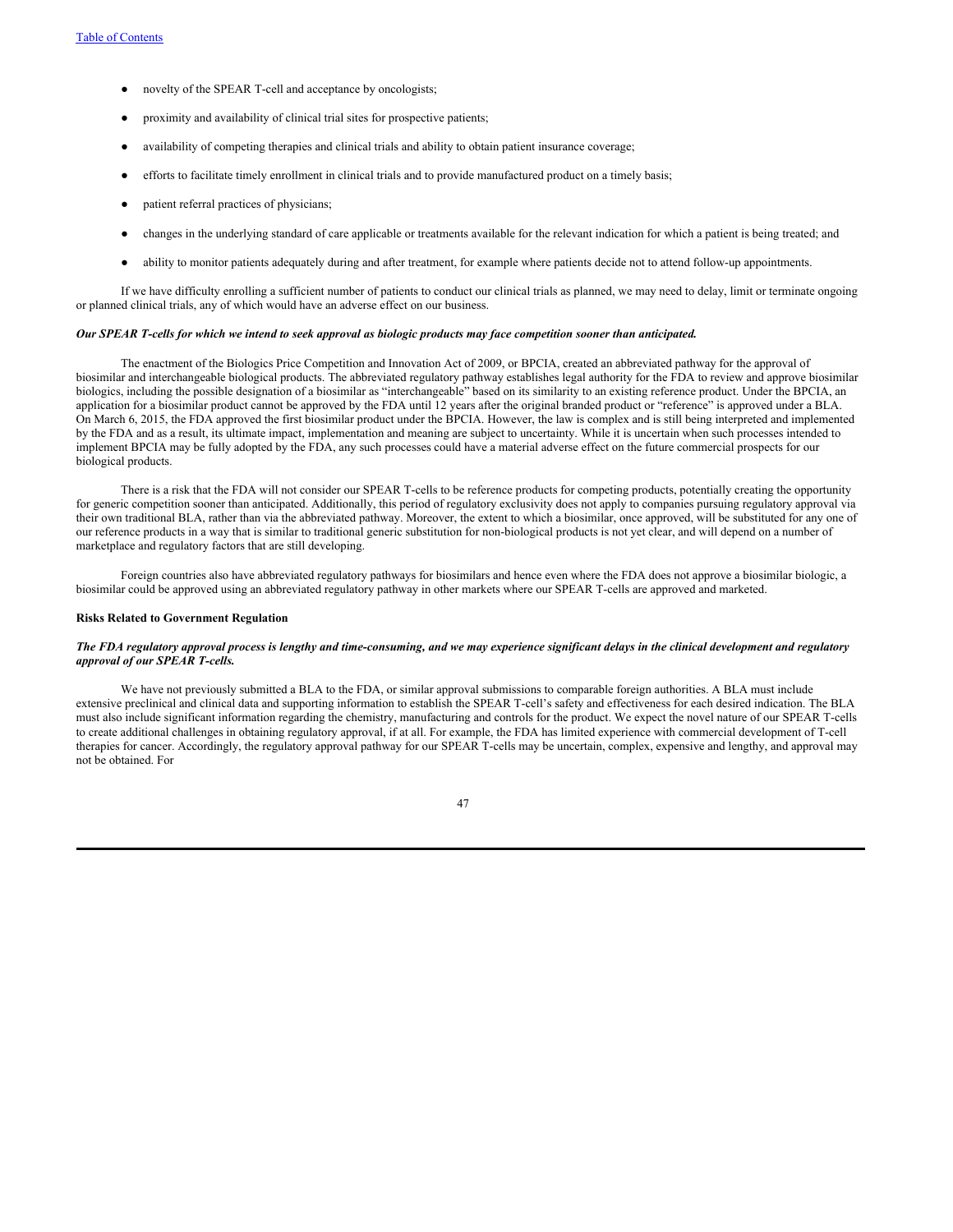example, in relation to the NY-ESO SPEAR T-cell in synovial sarcoma, the FDA requested certain additional information be made available as part of our application to conduct a pivotal study in synovial sarcoma, including a requirement to assess comparability between the manufacturing process used for the initial synovial sarcoma trials and the commercial-ready manufacturing process intended to be used in pivotal trials. The FDA also recommended that we file a SPA in relation to the design of the pivotal study. Such requirements and requests for additional information can delay the start of any pivotal or other trial or result in clinical holds being imposed on ongoing trials and there is no guarantee that the FDA will not continue to require further or additional information ahead of approving any trial whether from our collaborators for the NY-ESO SPEAR T-cells or from us for other SPEAR T-cells.

We or our collaborators could also encounter delays if physicians encounter unresolved ethical issues associated with enrolling patients in clinical trials of our SPEAR T-cells in lieu of prescribing existing treatments that have established safety and efficacy profiles. Further, a clinical trial may be suspended or terminated by us or a collaborator, IRBs for the institutions in which such trials are being conducted, the Data Monitoring Committee for such trial, or by the FDA or other regulatory authorities due to a number of factors, including failure to conduct the clinical trial in accordance with regulatory requirements or our clinical protocols, inspection of the clinical trial operations or trial site by the FDA or other regulatory authorities resulting in the imposition of a clinical hold, unforeseen safety issues or adverse side effects, failure to demonstrate a benefit from using a SPEAR T-cell, changes in governmental regulations or administrative actions or lack of adequate funding to continue the clinical trial. If we or our collaborators experience termination of, or delays in the completion of, any clinical trial of our SPEAR T-cells, the commercial prospects for our SPEAR T-cells will be harmed, and our ability to generate product revenue will be delayed. In addition, any delays in completing our clinical trials will increase our costs, slow our product development and approval process and jeopardize our ability to commence product sales and generate revenue.

Many of the factors that cause, or lead to, a delay in the commencement or completion of clinical trials may ultimately lead to the denial of regulatory approval of our SPEAR T-cells.

# The FDA regulatory process can be difficult to predict, in particular whether for example accelerated approval processes are available or further *unanticipated clinical trials are required will depend on the data obtained in our ongoing clinical trials.*

The regulatory approval process and the amount of time it takes us to obtain regulatory approvals for our SPEAR T-cells will depend on the data that are obtained in our ongoing clinical trials and in one or more future registration or pivotal clinical trials. We may attempt to seek approval on a per indication basis for our SPEAR T-cells on the basis of a single pivotal trial or on the basis of data from a Phase 2 trial. While the FDA requires in most cases two adequate and well-controlled pivotal clinical trials to demonstrate the efficacy of a product candidate, a single trial with other confirmatory evidence may be sufficient in rare instances where the trial is a large multicenter trial demonstrating internal consistency and a statistically very persuasive finding of a clinically meaningful effect on mortality, irreversible morbidity or prevention of a disease with a potentially serious outcome and confirmation of the result in a second trial would be practically or ethically impossible. Depending on the data we obtain, the FDA or other regulatory authorities may require additional clinical trials to be carried out or further patients to be treated prior to the granting of any regulatory approval for marketing of our SPEAR T-cells. It is difficult for us to predict with such a novel technology exactly what will be required by the regulatory authorities in order to take our SPEAR T-cells to market or the timeframes under which the relevant regulatory approvals can be obtained.

We obtained breakthrough therapy status for the NY-ESO SPEAR T-cell for the treatment of certain patients with inoperable or metastatic synovial sarcoma who have received prior chemotherapy. Following exercise of the option over the NY-ESO SPEAR T-cell program by GSK, it is not known whether such breakthrough therapy status will continue or whether GSK will apply for and obtain any accelerated approval for the NY-ESO SPEAR T-cell. In addition, depending on the data that is obtained by us in our current and future clinical trials for our wholly owned SPEAR T-cells, we may seek breakthrough therapy or fast track designation or accelerated approval from the FDA for our SPEAR T-cells and equivalent accelerated approval procedures in other countries. However, given the novel nature of our SPEAR T-cells, it is difficult for us to predict or guarantee whether the FDA or other regulatory authorities will approve such requests or what further clinical or other data may be required to support an application for such accelerated approval procedures.

The process of obtaining marketing approvals, both in the United States and abroad, is expensive, may take many years if additional clinical trials are required, if approval is obtained at all, and can vary substantially based upon a variety of factors, including the type, complexity and novelty of the SPEAR Tcells involved. For example, clinical trials may be required in paediatric populations before any marketing approval can be obtained, which can be time consuming and costly. Changes in marketing approval policies during the development period, changes in or the enactment of additional statutes or regulations, or changes in regulatory review for each submitted product application, may cause delays in the approval or rejection of an application. The FDA and foreign regulatory authorities also have substantial discretion in the drug and biologics approval process. The number and types of preclinical programs and clinical trials that will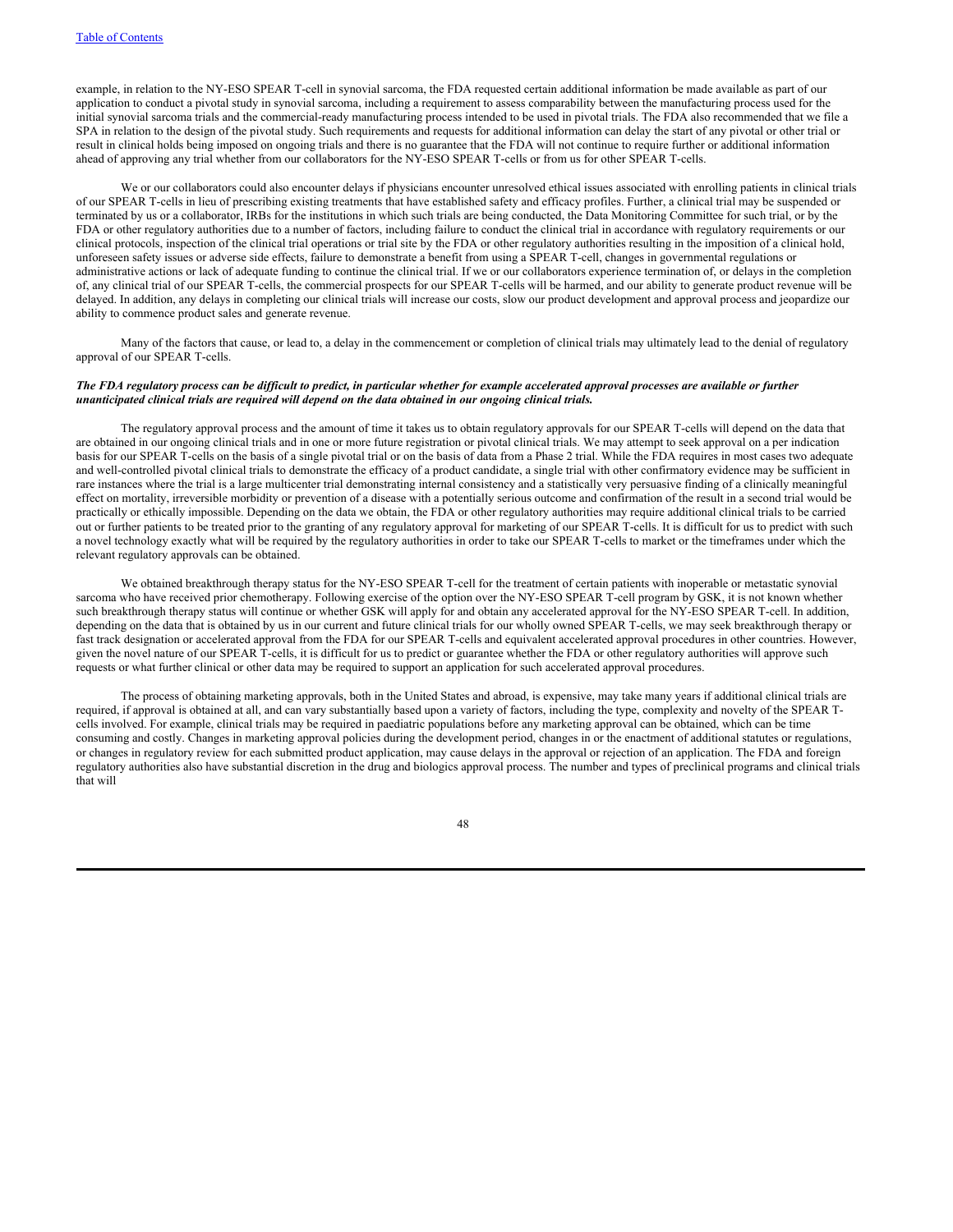be required for regulatory approval varies depending on the SPEAR T-cell, the disease or condition that the SPEAR T-cell is designed to address, and the regulations applicable to any particular SPEAR T-cell. Approval policies, regulations or the type and amount of clinical data necessary to gain approval may change during the course of a SPEAR T-cell's clinical development and may vary among jurisdictions, and there may be varying interpretations of data obtained from preclinical programs or clinical trials, either of which may cause delays or limitations in the approval or the decision not to approve an application. In addition, approval of our SPEAR T-cells could be delayed or refused for many reasons, including the following:

- the FDA or comparable foreign regulatory authorities may disagree with the design or implementation of our or our collaborators' clinical trials;
- we or our collaborators may be unable to demonstrate to the satisfaction of the FDA or comparable foreign regulatory authorities that our SPEAR Tcells have a beneficial risk: benefit profile for any of their proposed indications;
- the results of clinical trials may not meet the level of statistical significance required by the FDA or comparable foreign regulatory authorities for approval;
- the FDA or comparable foreign regulatory authorities may disagree with our interpretation of data from preclinical programs or clinical trials;
- the data collected from clinical trials of SPEAR T-cells may not be sufficient to the satisfaction of the FDA or comparable foreign regulatory authorities to support the submission of a BLA or other comparable submission in foreign jurisdictions or to obtain regulatory approval in the United States or elsewhere;
- our manufacturing processes or facilities or those of the third-party manufacturers we use may not be adequate to support approval of our SPEAR Tcells; and
- the approval policies or regulations of the FDA or comparable foreign regulatory authorities may significantly change in a manner rendering our clinical data insufficient for approval.

It is possible that no SPEAR T-cells will ever obtain the appropriate regulatory approvals necessary to commercialize the TCR therapeutics. Any delay in obtaining, or failure to obtain, required approvals would materially adversely affect our ability to generate revenue from the particular SPEAR T-cell, which would result in significant harm to our business.

### Obtaining and maintaining regulatory approval of our SPEAR T-cells in one jurisdiction does not mean that we will be successful in obtaining regulatory *approval of our SPEAR T-cells in other jurisdictions.*

Obtaining and maintaining regulatory approval of our SPEAR T-cells in one jurisdiction does not guarantee that we or our collaborators will be able to obtain or maintain regulatory approval in any other jurisdiction, while a failure or delay in obtaining regulatory approval in one jurisdiction may have a negative effect on the regulatory approval process in others. For example, even if the FDA grants marketing approval of a SPEAR T-cell, comparable regulatory authorities in foreign jurisdictions must also approve the manufacturing, marketing and promotion of the SPEAR T-cell in those countries. Approval procedures vary among jurisdictions and can involve requirements and administrative review periods different from, and greater than, those in the United States, including additional preclinical programs or clinical trials as clinical trials conducted in one jurisdiction may not be accepted by regulatory authorities in other jurisdictions. In many jurisdictions outside the United States, a SPEAR T-cell must be approved for reimbursement before it can be approved for sale in that jurisdiction. In some cases, the price that we or our collaborators intend to charge for SPEAR T-cells is also subject to approval.

We or our collaborators may also submit marketing authorization applications in other countries. Regulatory authorities in jurisdictions outside of the United States have requirements for approval of SPEAR T-cells with which we must comply prior to marketing in those jurisdictions. Obtaining foreign regulatory approvals and compliance with foreign regulatory requirements could result in significant delays, difficulties and costs for us and could delay or prevent the introduction of our SPEAR T-cells in certain countries. If we fail to comply with the regulatory requirements in international markets and/or receive applicable marketing approvals, our target market will be reduced and our ability to realize the full market potential of our SPEAR T-cells will be harmed.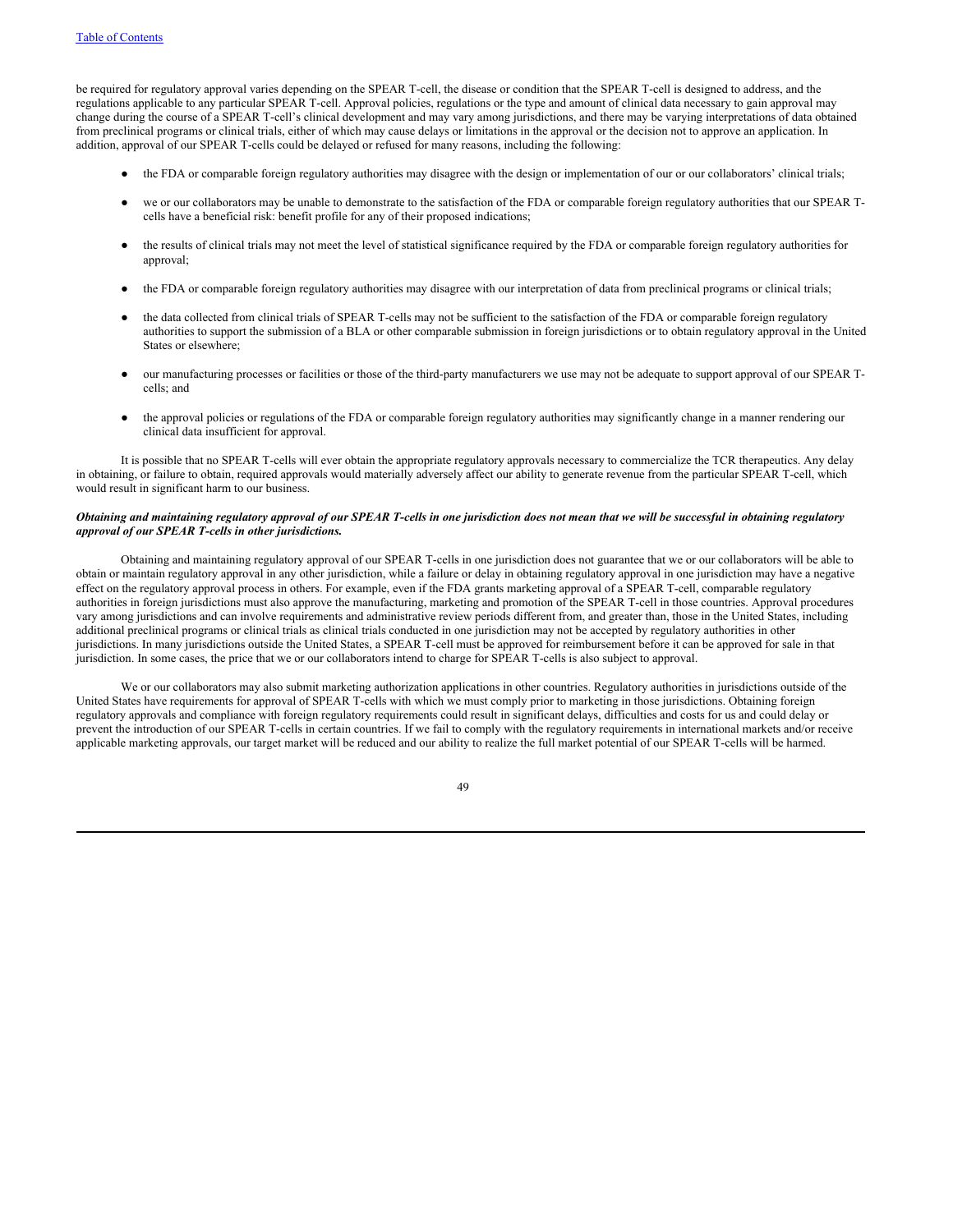### We may seek breakthrough therapy or fast track designations and may pursue accelerated approval for some or all of our current SPEAR T-cells, but we may be unable to obtain such designations or, where obtained we may be unable to maintain breakthrough therapy designation or, obtain or maintain the *benefits associated with such designations.*

We obtained breakthrough therapy status in the United States and PRIME status in Europe for the NY-ESO SPEAR T-cell for the treatment of certain patients with inoperable or metastatic synovial sarcoma who have received prior chemotherapy. We may seek breakthrough therapy or fast track designations for our other SPEAR T-cells in the United States or equivalent regulations elsewhere in the world.

In 2012, the FDA established a breakthrough therapy designation which is intended to expedite the development and review of products that treat serious or life-threatening diseases when "preliminary clinical evidence indicates that the drug may demonstrate substantial improvement over existing therapies on one or more clinically significant endpoints, such as substantial treatment effects observed early in clinical development." The designation of a SPEAR T-cell as a breakthrough therapy provides potential benefits that include more frequent meetings with the FDA to discuss the development plan for the SPEAR T-cell and ensure collection of appropriate data needed to support approval; more frequent written correspondence from the FDA about things such as the design of the proposed clinical trials and use of biomarkers; intensive guidance on an efficient drug development program, beginning as early as Phase 1; organizational commitment involving senior managers; and eligibility for rolling review and priority review.

Breakthrough therapy designation does not change the standards for product approval. There can be no assurance that we will receive breakthrough therapy designation for any SPEAR T-cell or any particular indication. Additionally, other treatments from competing companies may obtain the designations and impact our ability to develop and commercialize our SPEAR T-cells, which may adversely impact our business, financial condition or results of operation.

We may also seek fast track designation. If a drug or biologic candidate is intended for the treatment of a serious or life-threatening condition or disease and the drug demonstrates the potential to address unmet medical needs for the condition, the sponsor may apply for fast track designation. Under the fast track program, the sponsor of a new drug or biologic candidate may request that the FDA designate the candidate for a specific indication as a fast track drug or biologic concurrent with, or after, the submission of the IND for the candidate. The FDA must determine if the drug or biologic candidate qualifies for fast track designation within 60 days of receipt of the sponsor's request. Even if we do apply for and receive fast track designation, we may not experience a faster development, review or approval process compared to conventional FDA procedures. The FDA may withdraw fast track designation if it believes that the designation is no longer supported by data from our clinical development program.

We may also seek accelerated approval under the FDA's fast track and accelerated approval programs, the FDA may approve a drug or biologic for a serious or life-threatening illness that provides meaningful therapeutic benefit to patients over existing treatments based upon a surrogate endpoint that is reasonably likely to predict clinical benefit, or on a clinical endpoint that can be measured earlier than irreversible morbidity or mortality, that is reasonably likely to predict an effect on irreversible morbidity or mortality or other clinical benefit, taking into account the severity, rarity, or prevalence of the condition and the availability or lack of alternative treatments. For drugs granted accelerated approval, post-marketing confirmatory trials have been required to describe the anticipated effect on irreversible morbidity or mortality or other clinical benefit. These confirmatory trials must be completed with due diligence. Moreover, the FDA may withdraw approval of our SPEAR T-cell or indication approved under the accelerated approval pathway if, for example:

- the trial or trials required to verify the predicted clinical benefit of our SPEAR T-cell fail to verify such benefit or do not demonstrate sufficient clinical benefit to justify the risks associated with the drug;
- other evidence demonstrates that our SPEAR T-cell is not shown to be safe or effective under the conditions of use;
- we fail to conduct any required post approval trial of our SPEAR T-cell with due diligence; or
- we disseminate false or misleading promotional materials relating to the relevant SPEAR T-cell.

In Europe, the EMA has implemented the so-called "PRIME" (PRIority MEdicines) status in order support the development and accelerate the approval of complex innovative medicinal products addressing an unmet medical need. The PRIME status enables early dialogue with the relevant EMA scientific committees and, possibly, some payers; and thus reinforces the EMA's scientific and regulatory support. It also opens accelerated assessment of the marketing authorization application (150 days instead of 210 days). The PRIME status,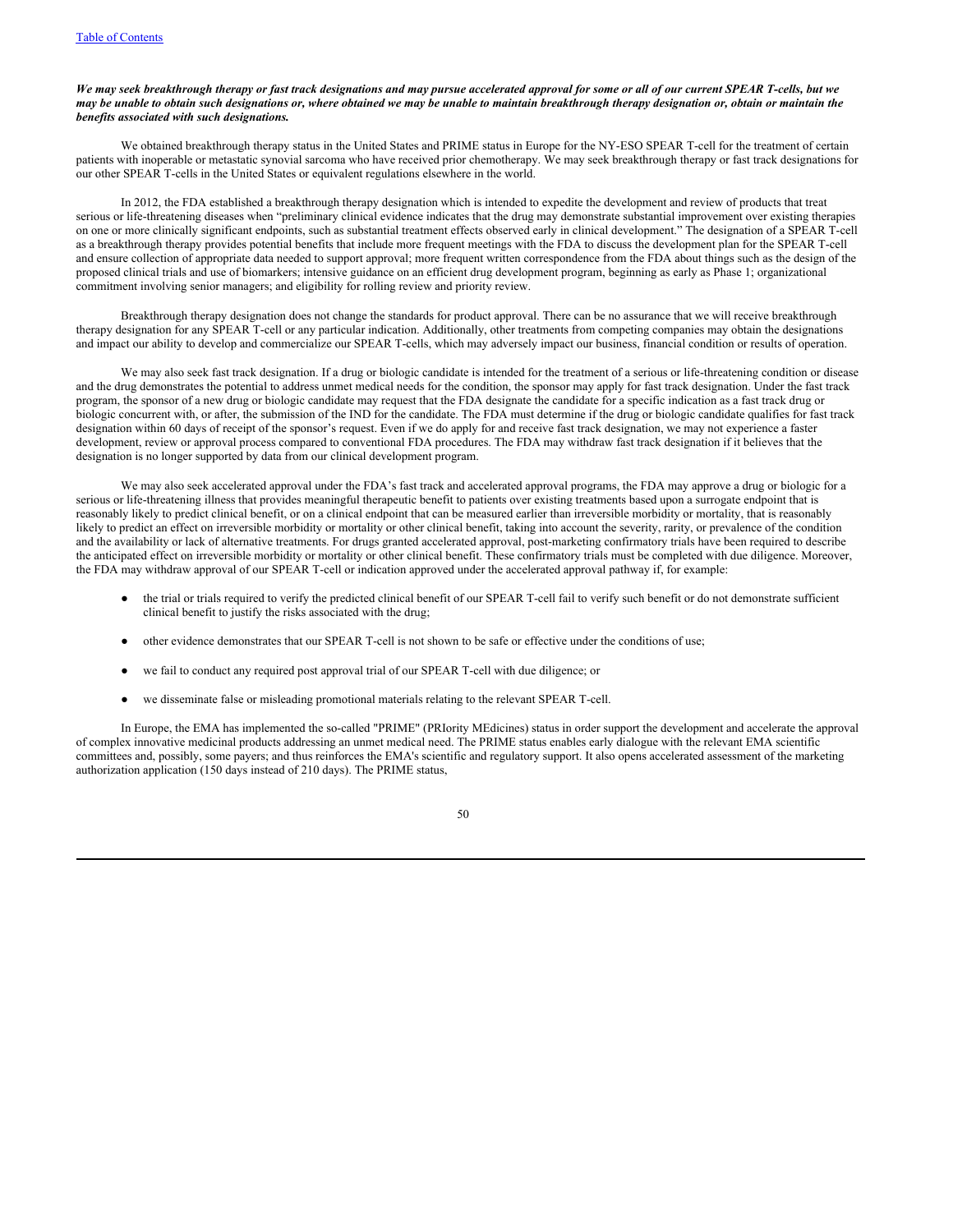which is decided by the EMA, is reserved to medicines that may benefit from accelerated assessment, i.e. medicines of major interest from a public health perspective, in particular from a therapeutic innovation perspective.

In 2016, the EMA granted PRIME status to NY-ESO SPEAR T-Cell for the treatment of certain patients with metastatic synovial sarcoma who have received prior chemotherapy.

# Even if we receive regulatory approval of our SPEAR T-cells, we will be subject to ongoing regulatory obligations and continued regulatory review, which may result in significant additional expense as well as significant penalties if we fail to comply with regulatory requirements or experience unanticipated *problems with our SPEAR T-cells.*

Any regulatory approvals that we receive for our SPEAR T-cells will require surveillance to monitor the safety and efficacy of the SPEAR T-cell. The FDA may also require a risk evaluation and mitigation strategy in order to approve our SPEAR T-cells, which could entail requirements for a medication guide, physician communication plans or additional elements to ensure safe use, such as restricted distribution methods, patient registries and other risk minimization tools. In addition, if the FDA or a comparable foreign regulatory authority approves our SPEAR T-cells, the manufacturing processes, labeling, packaging, distribution, adverse event reporting, storage, advertising, promotion, import, export and recordkeeping for our SPEAR T-cells will be subject to extensive and ongoing regulatory requirements. These requirements include submissions of safety and other post-marketing information and reports, registration and listing, as well as continued compliance with cGMPs and cGCPs for any clinical trials that we conduct post-approval. We and our contract manufacturers will be subject to periodic unannounced inspections by the FDA to monitor and ensure compliance with cGMPs. We must also comply with requirements concerning advertising and promotion for any SPEAR T-cells for which we obtain marketing approval. Promotional communications with respect to prescription drugs, including biologics, are subject to a variety of legal and regulatory restrictions and must be consistent with the information in the product's approved labeling. Thus, we will not be able to promote any SPEAR T-cells we develop for indications or uses for which they are not approved. Later discovery of previously unknown problems with our SPEAR T-cells, including adverse events of unanticipated severity or frequency, or with our third-party manufacturers or manufacturing processes, or failure to comply with regulatory requirements, may result in, among other things:

- restrictions on our ability to conduct clinical trials, including full or partial clinical holds on ongoing or planned trials;
- restrictions on such products' manufacturing processes;
- restrictions on the marketing of a product;
- restrictions on product distribution;
- requirements to conduct post-marketing clinical trials;
- untitled or warning letters;
- withdrawal of the products from the market;
- refusal to approve pending applications or supplements to approved applications that we submit;
- recall of products;
- fines, restitution or disgorgement of profits or revenue;
- suspension or withdrawal of regulatory approvals;
- refusal to permit the import or export of our products;
- product seizure;
- injunctions;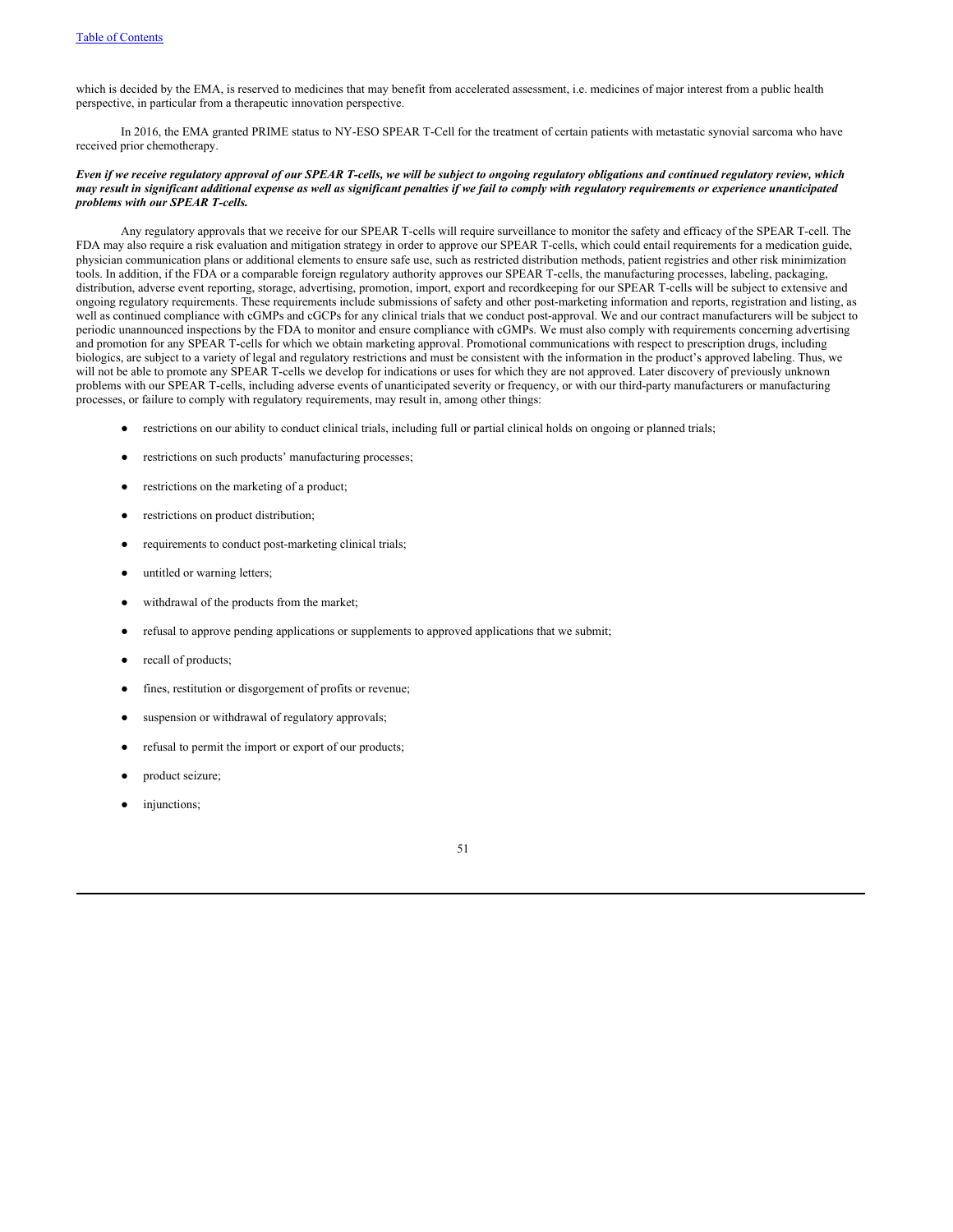- imposition of civil penalties; or
- criminal prosecution.

The FDA's and other regulatory authorities' policies may change and additional government regulations may be enacted that could prevent, limit or delay regulatory approval of our SPEAR T-cells. We cannot predict the likelihood, nature or extent of government regulation that may arise from future legislation or administrative action, either in the United States or abroad. If we are slow or unable to adapt to changes in existing requirements or the adoption of new requirements or policies, or if we are not able to maintain regulatory compliance, we may lose any marketing approval that we may have obtained and we may not achieve or sustain profitability.

In addition, if following any pivotal clinical trial we were able to obtain accelerated approval of any of our SPEAR T-cell, the FDA will require us to conduct a confirmatory trial or trials to verify the predicted clinical benefit and additional safety studies. The results from the confirmatory trial or trials may not support the clinical benefit, which would result in the approval being withdrawn.

### We may seek a conditional marketing authorization in Europe for some or all of our current SPEAR T-cells, but we may not be able to obtain or maintain *such authorization.*

As part of its marketing authorization process, the EMA may grant marketing authorizations for certain categories of medicinal products on the basis of less complete data than is normally required, when doing so may meet unmet medical needs of patients and serve the interest of public health. In such cases, it is possible for the Committee for Medicinal Products for Human Use, or CHMP, to recommend the granting of a marketing authorization, subject to certain specific obligations to be reviewed annually, which is referred to as a conditional marketing authorization. This may apply to medicinal products for human use that fall under the centralized procedure (EMA's scientific assessment and European Commission's approval), including those that aim at the treatment, the prevention, or the medical diagnosis of seriously debilitating diseases or life-threatening diseases and those designated as orphan medicinal products.

A conditional marketing authorization may be granted when the CHMP finds that, although comprehensive clinical data referring to the safety and efficacy of the medicinal product have not been supplied, all the following requirements are met:

- the risk: benefit balance of the medicinal product is positive;
- it is likely that the applicant will be in a position to provide the comprehensive clinical data;
- unmet medical needs will be fulfilled; and
- the benefit to public health of the immediate availability on the market of the medicinal product concerned outweighs the risk inherent in the fact that additional data is still required.

The granting of a conditional marketing authorization is restricted to situations in which only the clinical part of the application is not yet fully complete. Incomplete preclinical or quality data may only be accepted if duly justified and only in the case of a product intended to be used in emergency situations in response to public-health threats. Conditional marketing authorizations are valid for one year, on a renewable basis. The holder will be required to complete ongoing trials or to conduct new trials with a view to confirming that the benefit-risk balance is positive. In addition, specific obligations may be imposed in relation to the collection of pharmacovigilance data.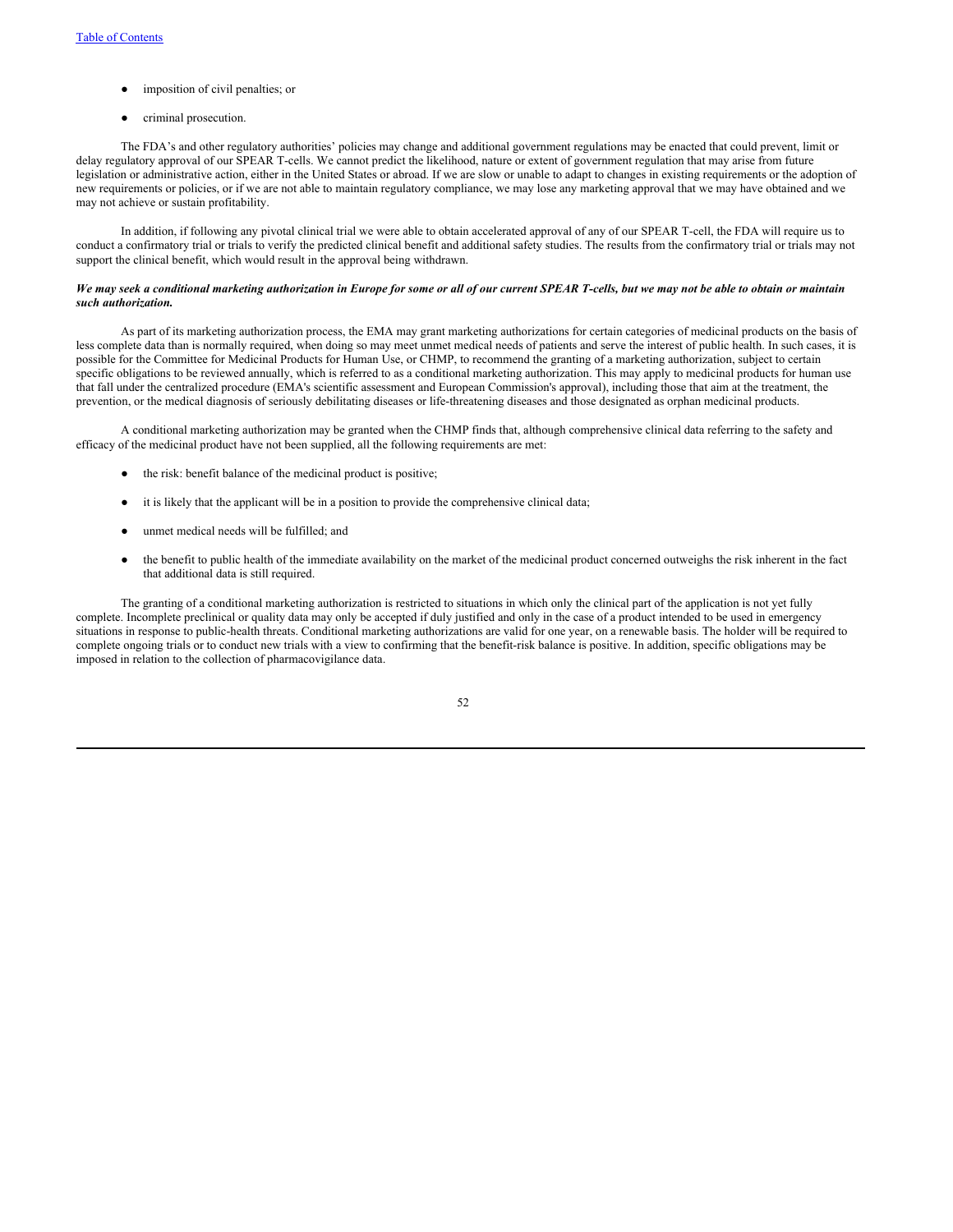Granting a conditional marketing authorization allows medicines to reach patients with unmet medical needs earlier than might otherwise be the case and will ensure that additional data on a product are generated, submitted, assessed and acted upon. Although we may seek a conditional marketing authorization for one or more of our SPEAR T-cells, the CHMP may ultimately not agree that the requirements for such conditional marketing authorization have been satisfied. This would delay the commercialization of our SPEAR T-cells as we would have to wait for a complete data package before submitting the marketing authorization application.

### We or our collaborators may not be able to obtain or maintain orphan drug exclusivity for our SPEAR T-cells.

Regulatory authorities in some jurisdictions, including the United States and Europe, may designate drugs or biologics for relatively small patient populations as orphan drugs. Under the Orphan Drug Act, the FDA may designate a product as an orphan drug if it is a drug or biologic intended to treat a rare disease or condition, which is generally defined as a patient population of fewer than 200,000 individuals in the United States or, if they affect more than 200,000 individuals in the United States, there is no reasonable expectation that the cost of developing and making a drug product available in the United States for these types of diseases or conditions will be recovered from sales of the product. If the FDA grants orphan drug designation, the identity of the therapeutic agent and its potential orphan use are disclosed publicly by that agency. Orphan drug designation does not convey any advantage in or shorten the duration of the regulatory review and approval process, but it can lead to financial incentives, such as opportunities for grant funding toward clinical trial costs, tax advantages in-lieu of R&D tax credits and user-fee waivers. If a product that has orphan drug designation subsequently receives the first FDA approval for the disease or condition for which it has such designation, the product is entitled to orphan drug marketing exclusivity for a period of seven years. Orphan drug marketing exclusivity generally prevents the FDA from approving another application, including a full BLA, to market the same drug for the same indication for seven years, except in limited circumstances, including if the FDA concludes that the later drug is clinically superior to the approved drug.

The European criteria for orphan designation are different from the U.S. criteria. On the one hand, the prevalence criterion is five in 10,000 individuals in the European Economic Area (EU plus Iceland, Liechtenstein and Norway). On another hand, no therapy is available for the rare condition or, if such a therapy exists, the future orphan product must bring a significant benefit over that therapy. The significant benefit may be any benefit to patients, including improved safety, improved efficacy, better quality of life or better patient compliance to treatment, provided that it is significant. It must be demonstrated by means of a comparison with the other available therapies, including the medicinal products already approved for the same rare condition. The Committee for Orphan Medicinal Products, or COMP, examines if the orphan criteria are met, and the orphan status is granted by a decision of the European Commission. The meeting of the criteria for orphan designation is examined again by the COMP at the time of approval of the medicinal product. If the criteria for orphan designation are no longer met at that time, the European Commission withdraws the orphan status.

Generally, if a product with an orphan drug designation subsequently receives the first marketing approval for the indication for which it has such designation, the product is entitled to a period of marketing exclusivity, which precludes the EMA or the FDA from approving another marketing authorization application for the same drug for that time period. The applicable period is seven years in the United States and 10 years in Europe. The European exclusivity period can be reduced to six years if a drug no longer meets the criteria for orphan drug designation or if the drug is sufficiently profitable so that market exclusivity is no longer justified. Orphan drug exclusivity may be lost if the FDA determines that the request for designation was materially defective or if the manufacturer is unable to assure sufficient quantity of the drug to meet the needs of patients with the rare disease or condition. In Europe, the orphan exclusivity may be lost vis-à-vis another drug in cases the manufacturer is unable to assure sufficient quantity of the drug to meet patient needs or if that other product is proved to be clinically superior to the approved orphan product. A drug is clinically superior if it is safer, more effective or makes a major contribution to patient care.

There can be no assurance that any SPEAR T-cell will be eligible for orphan drug designation in the United States or in other jurisdictions or that it will obtain orphan drug marketing exclusivity upon approval or that we or GSK will not lose orphan drug designation for the NY-ESO SPEAR T-cell. Inability to obtain orphan drug designation for a specific SPEAR T-cell or loss of such designation for the NY-ESO SPEAR T-cell in the future would prevent any ability to take advantage of the financial benefits associated with orphan drug designation and would preclude us from obtaining marketing exclusivity upon approval, if any. Even if we obtain orphan drug exclusivity for a product, that exclusivity may not effectively protect the product from competition because different drugs can be approved for the same condition. The extent of market exclusivity which is obtained may also be affected if the indication for any relevant registration or pivotal trial is narrower than the orphan designation granted. Even after an orphan drug is approved, the FDA can subsequently approve another drug for the same condition if the FDA concludes that the later drug is clinically superior in that it is shown to be safer, more effective or makes a major contribution to patient care.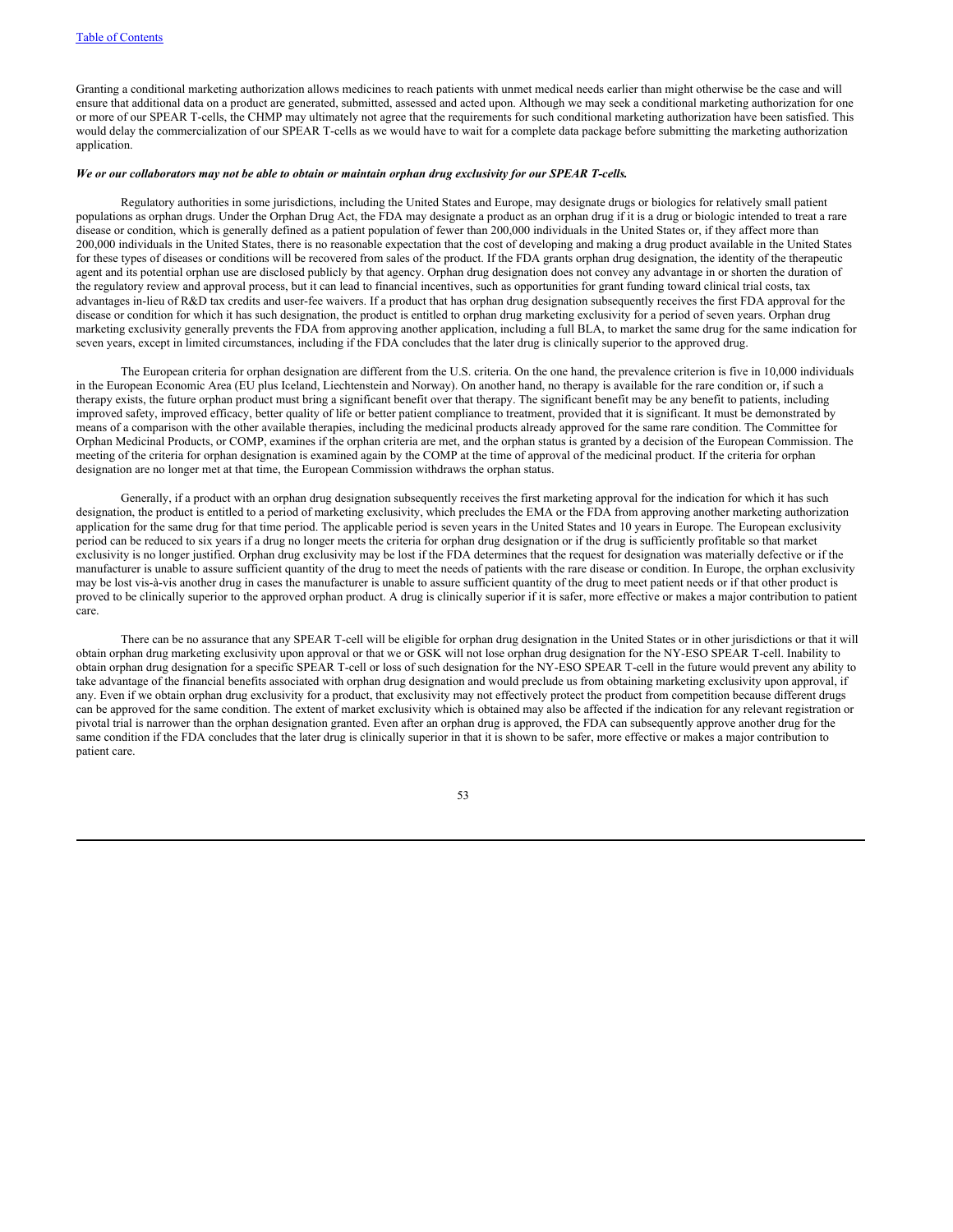### *Any failure by us to comply with existing regulations could harm our reputation and operating results.*

The production of SPEAR T-cells is highly regulated and subject to constant inspection. The regulatory environment may also change from time to time. Any failure to comply with regulatory requirements, whether in the United States or in other countries in which our SPEAR T-cells are supplied, may result in investigation by regulatory authorities, suspension of regulatory authorizations and, as a result, suspension of clinical programs or ability to supply any of our SPEAR T-cells and potentially significant fines or other penalties being imposed in relation to any breach. Any failure may also harm our reputation and impact our ability going forward to obtain regulatory approvals for other SPEAR T-cells or require us to undertake additional organizational changes to minimize the risk of further breach. A failure to comply may apply to any part of our business, for example to the processes used for manufacture of our SPEAR T-cells (including the reliability of the process) or to the processes used for treatment of patients (including tracking of patient product and supply of patient specific product).

Because administration of SPEAR T-cells is patient-specific, the process requires careful handling of patient-specific products and fail-safe tracking, namely the need to ensure that the tracking process is without error and that patient samples are tracked from patient removal, through manufacturing and readministration to the same patient. While such mechanisms are in place, should the tracking process fail, whether at our own facility, a third party facility or at any point in the manufacturing and supply process, a patient could receive another patient's T-cells resulting in significant toxicity and potentially patient fatality. We will need to invest in enhanced systems, such as bar coding, to further ensure fail safe tracking. There is always a risk of a failure in any such system. Inability to develop or adopt an acceptable fail-safe tracking methodology and handling regime may delay or prevent us from receiving regulatory approval and/or result in significant toxicity and potentially patient fatality if a patient receives another patient's T-cells. This risk may be increased where SPEAR T-cells are used in clinical programs that we do not control or sponsor and, should an error be made in the administration of our SPEAR T-cells in such clinical programs, this could affect the steps required in our own clinical programs and manufacturing process requiring the addition of further tracking mechanisms to ensure fail-safe tracking. The tracking systems required to further ensure safe patient administration may also require increased administration to satisfy other regulatory requirements, for example data protection requirements in Europe. The need to ensure tracking systems are adequate and to comply with these additional regulatory requirements may result in delay to the start of trials or the need to obtain additional regulatory licenses or consents prior to starting such trials.

#### Our research and development activities utilize hazardous, radioactive and biological materials. Should such materials cause injury or be used other than in *accordance with applicable laws and regulations, we may be liable for damages.*

We use, hazardous and biological reagents and materials in our research and development at our U.K. site. We also use radioactive reagents and materials in our research and development in the United Kingdom. We have obtained the appropriate certification or ensured that such certification has been obtained as required for the use of these reagents but our use is subject to compliance with applicable laws and there is a risk that should any third party or employee suffer injury or damage from radioactive, hazardous or biological reagents that we may incur liability or obligations to compensate such third parties or employees. We have employer's liability insurance capped at £10.0 million per occurrence and public liability insurance capped at £3.0 million per occurrence; however, these amounts may be insufficient to compensate us if these events actually occur in the future.

### We are subject to the U.K. Bribery Act, the U.S. Foreign Corrupt Practices Act and other anti-corruption laws, as well as export control laws, customs laws, sanctions laws and other laws governing our operations. If we fail to comply with these laws, we could be subject to civil or criminal penalties, other remedial measures, and legal expenses, which could adversely affect our business, results of operations and financial condition.

Our operations are subject to anti-corruption laws, including the U.K. Bribery Act 2010, or Bribery Act, the U.S. Foreign Corrupt Practices Act, or FCPA, and other anti-corruption laws that apply in countries where we do business. The Bribery Act, the FCPA and these other laws generally prohibit us and our employees and intermediaries from bribing, being bribed or making other prohibited payments to government officials or other persons to obtain or retain business or gain some other business advantage. Under the Bribery Act, we may also be liable for failing to prevent a person associated with us from committing a bribery offense. We and our commercial partners may operate in a number of jurisdictions that pose a high risk of potential Bribery Act or FCPA violations, and we participate in collaborations and relationships with third parties whose actions, if non-compliant, could potentially subject us to liability under the Bribery Act, FCPA or local anti-corruption laws. In addition, we cannot predict the nature, scope or effect of future regulatory requirements to which our international operations might be subject or the manner in which existing laws might be administered or interpreted.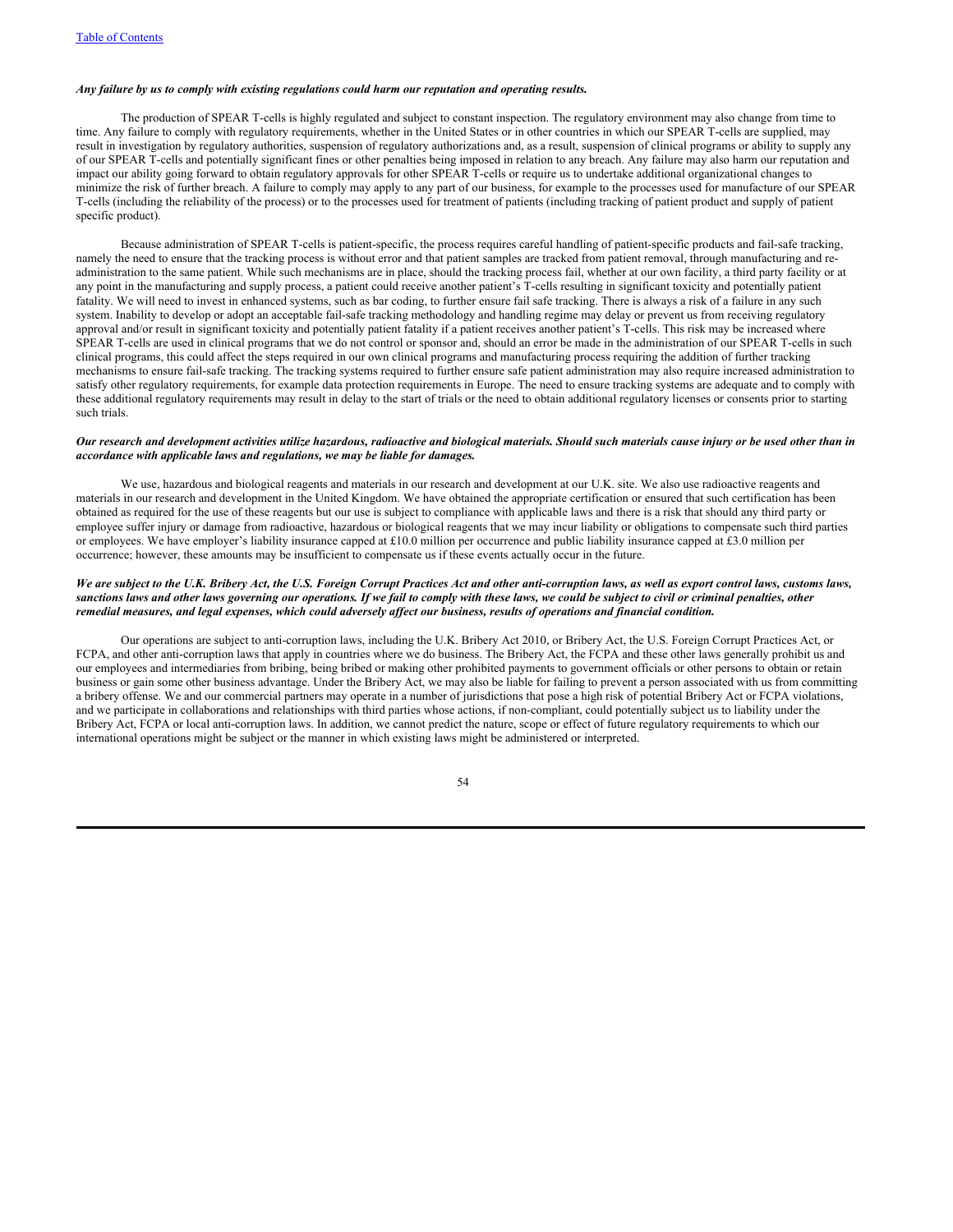We are also subject to other laws and regulations governing our international operations, including regulations administered by the governments of the United Kingdom and the United States, and authorities in the European Union, including applicable export control regulations, economic sanctions on countries and persons, anti-money laundering laws, customs requirements and currency exchange regulations, collectively referred to as the Trade Control laws.

However, there is no assurance that we will be completely effective in ensuring our compliance with all applicable anti-corruption laws, including the Bribery Act, the FCPA or other legal requirements, including Trade Control laws. If we are not in compliance with the Bribery Act, the FCPA and other anticorruption laws or Trade Control laws, we may be subject to criminal and civil penalties, disgorgement and other sanctions and remedial measures, and legal expenses, which could have an adverse impact on our business, financial condition, results of operations and liquidity. Likewise, any investigation of any potential violations of the Bribery Act, the FCPA, other anti-corruption laws or Trade Control laws by United Kingdom, United States or other authorities could also have an adverse impact on our reputation, our business, results of operations and financial condition.

### If we are found in violation of federal or state "fraud and abuse" or other health care laws, we may be required to pay a penalty and/or be suspended from participation in federal or state health care programs, which may adversely affect our business, financial condition and results of operations.

If we obtain marketing approval for our products in the United States, if at all, we will be subject to various federal and state health care "fraud and abuse" and other health care laws. Healthcare providers, physicians and third-party payors play a primary role in the recommendation and use of pharmaceutical products that are granted marketing approval. Accordingly, arrangements with third-party payors, existing or potential customers and referral sources are subject to broadly applicable fraud and abuse and other healthcare laws and regulations, and these laws and regulations may constrain the business or financial arrangements and relationships through which manufacturers market, sell and distribute the products for which they obtain marketing approval.

Such restrictions under applicable federal and state healthcare laws and regulations include the following:

- the Anti-Kickback Statute, which prohibits, among other things, persons from knowingly and willfully soliciting, receiving, offering or paying remuneration, directly or indirectly, in cash or kind, in exchange for, or to induce, either the referral of an individual for, or the purchase, order or recommendation of, any good or service for which payment may be made under federal healthcare programs such as the Medicare and Medicaid programs. This statute has been interpreted to apply to arrangements between pharmaceutical manufacturers, on the one hand, and prescribers, purchasers and formulary managers on the other. Cases have been brought under false claims laws alleging that off-label promotion of pharmaceutical products or the provision of kickbacks has resulted in the submission of false claims to governmental health care programs. The Patient Protection and Affordable Care Act, as amended by the Health Care and Education Reconciliation Act, collectively, the Healthcare Reform Act, amended the intent requirement of the Anti-Kickback Statute. A person or entity no longer needs to have actual knowledge of this statute or specific intent to violate it. Under federal government regulations, some arrangements, known as safe harbors, are deemed not to violate the Anti-Kickback Statute and analogous state law requirements;
- the False Claims Act, or FCA, which prohibits, among other things, individuals or entities from knowingly presenting, or causing to be presented, claims for payment from Medicare, Medicaid or other third-party payors that are false or fraudulent. Violations under the Anti-Kickback Statute and certain marketing practices, including off-label promotion, also may implicate the FCA. In addition, private individuals have the ability to bring actions on behalf of the government under the FCA and under the false claims laws of several states;
- federal criminal laws that prohibit executing a scheme to defraud any healthcare benefit program or making false statements relating to healthcare matters;
- the Physician Payment Sunshine Act, which requires certain manufacturers of drugs, devices, biologics and medical supplies to report annually to the Centers for Medicare & Medicaid Services, or CMS, information related to payments and other transfers of value to physicians, other healthcare providers and teaching hospitals, and ownership and investment interests held by physicians and other healthcare providers and their immediate family members. The CMS publishes the reported data in a searchable form on an annual basis;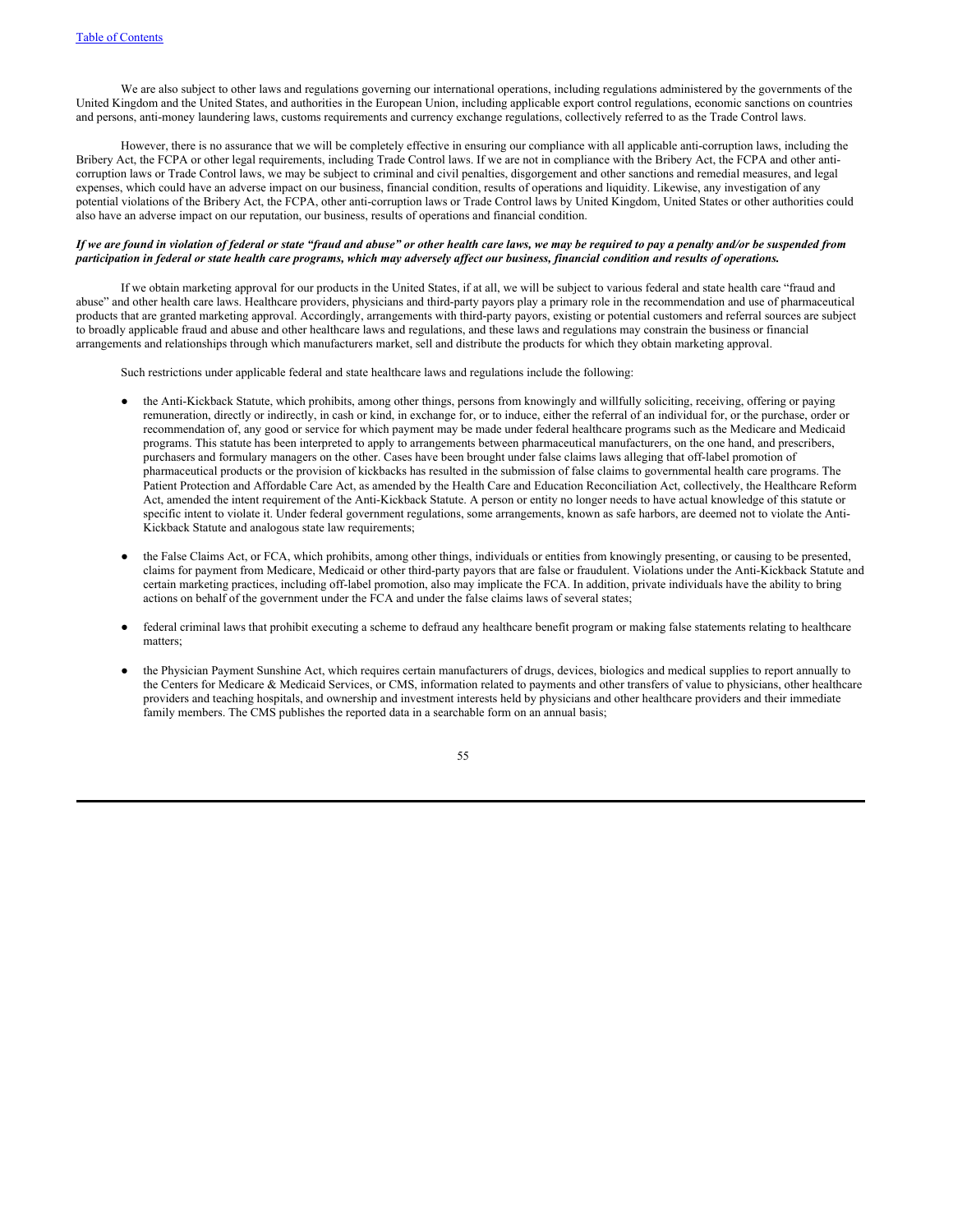- The Health Insurance Portability and Accountability Act of 1996 (HIPAA) imposes criminal and civil liability for executing a scheme to defraud any healthcare benefit program or making false statements relating to healthcare matters;
- HIPAA, as amended by the Health Information Technology for Economic and Clinical Health Act, which governs the conduct of certain electronic healthcare transactions and protects the security and privacy of protected health information; and
- state and foreign law equivalents of each of the above federal laws, such as anti-kickback and false claims laws which may apply to: items or services reimbursed by any third-party payor, including commercial insurers; state laws that require pharmaceutical companies to comply with the pharmaceutical industry's voluntary compliance guidelines and the relevant compliance guidance issued by the federal government or otherwise restrict payments that may be made to healthcare providers and other potential referral sources; state laws that require drug manufacturers to report information related to payments and other transfers of value to physicians and other healthcare providers or marketing expenditures; and state laws governing the privacy and security of health information in certain circumstances, many of which differ from each other in significant ways and may not have the same effect, thus complicating compliance efforts. California and a few other states have passed laws that require pharmaceutical companies to comply with the April 2003 Office of Inspector General Compliance Program Guidance for Pharmaceutical Manufacturers and/or the Pharmaceutical Research and Manufacturers of America Code on Interactions with Healthcare Professionals. In addition, several states impose other marketing restrictions or require pharmaceutical companies to make marketing or price disclosures to the state. There are ambiguities as to what is required to comply with these state requirements and if we fail to comply with an applicable state law requirement we could be subject to penalties.

Neither the government nor the courts have provided definitive guidance on the application of fraud and abuse laws to our business. Law enforcement authorities are increasingly focused on enforcing these laws. Although we seek to structure our business arrangements in compliance with all applicable requirements, these laws are broadly written, and it is often difficult to determine precisely how the law will be applied in specific circumstances. Accordingly, it is possible that, once we begin marketing our product(s) some of our practices may be challenged under these laws. While we intend to structure our business arrangements to comply with these laws, it is possible that the government could allege violations of, or convict us of violating, these laws. Violation of any of the laws described above or any other governmental laws and regulations may result in penalties, including civil and criminal penalties, damages, fines, the curtailment or restructuring of operations, the exclusion from participation in federal and state healthcare programs and imprisonment. Furthermore, efforts to ensure that business activities and business arrangements comply with applicable healthcare laws and regulations can be costly for manufacturers of branded prescription products. Additionally, if we are found in violation of one or more of these laws our business, results of operations and financial condition may be adversely affected.

#### Our current cash projections include reliance on the ability to obtain certain tax credits and the operation of certain tax regimes within the United Kingdom. Should these cease to be available, this could impact our ongoing requirement for investment and the timeframes within which additional investment is *required.*

As a company that carries out extensive research and development activities, we benefit from the U.K. research and development tax credit regime for small and medium sized companies, whereby our principal research subsidiary company, Adaptimmune Limited, is able to surrender the trading losses that arise from its research and development activities for a payable tax credit of up to approximately 33.4% of eligible research and development expenditures. Qualifying expenditures largely comprise employment costs for research staff, consumables and certain internal overhead costs incurred as part of research projects. Subcontracted research expenditures are eligible for a cash rebate of up to approximately 21.7%. The majority of our pipeline research, clinical trials management and manufacturing development activities, all of which are being carried out by Adaptimmune Limited, are eligible for inclusion within these tax credit cash rebate claims.

We may not be able to continue to claim research and development tax credits (R&D tax credits) in the future as we increase our personnel and expand our business because we may no longer qualify as an SME (small or medium-sized enterprise). In order to qualify as an SME for R&D tax credits, we must continue to be a company with fewer than 500 employees and also have either an annual turnover not exceeding  $6100$  million or a balance sheet not exceeding €86 million.

We may also benefit in the future from the United Kingdom's "patent box" regime, which would allow certain profits attributable to revenues from patented products to be taxed at a rate of 10%. As we have many different patents covering our products, future upfront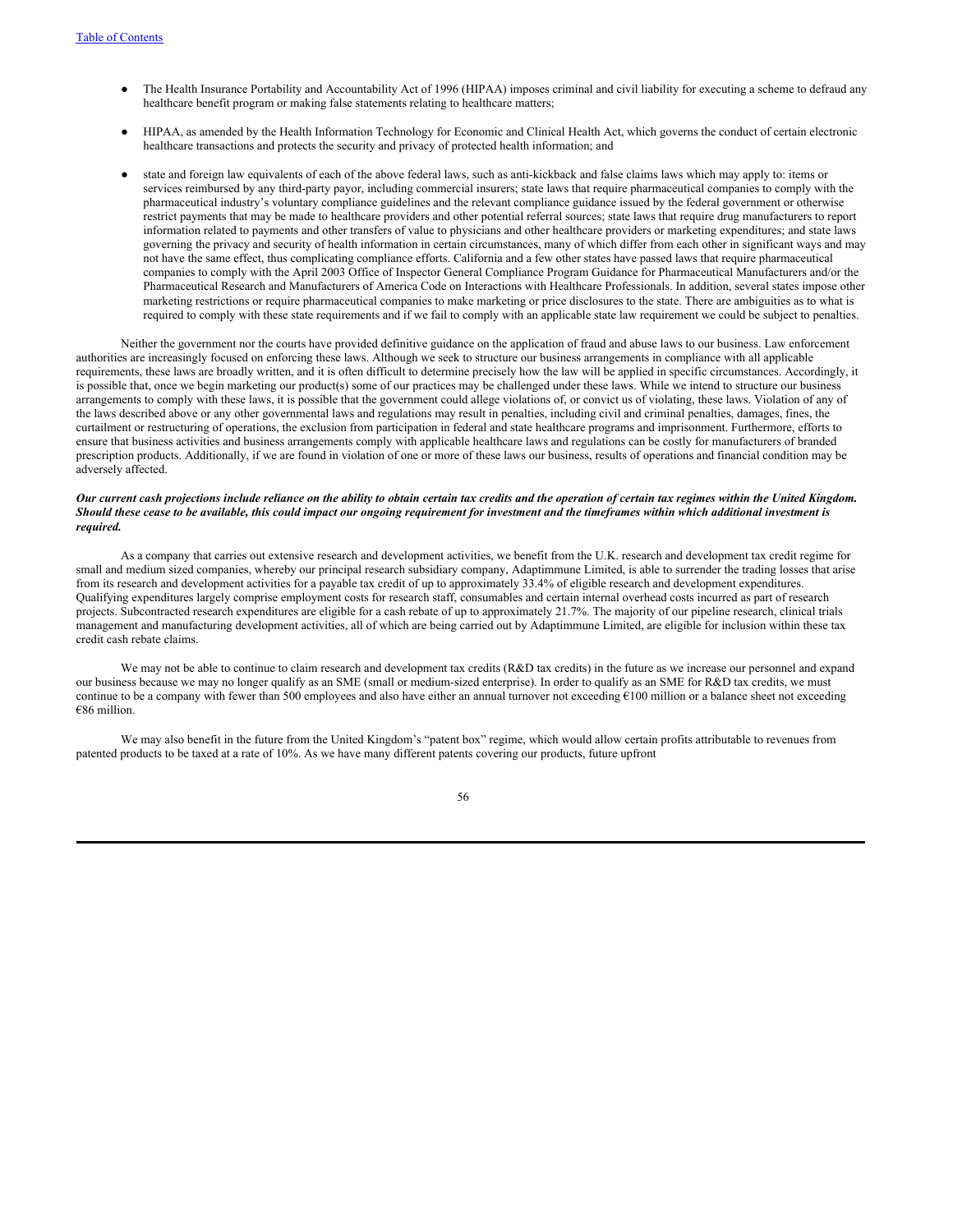fees, milestone fees, product revenues, and royalties could be taxed at this favorably low tax rate. When taken in combination with the enhanced relief available on our research and development expenditures, we expect a long-term lower rate of corporation tax to apply to us. If, however, there are unexpected adverse changes to the United Kingdom research and development tax credit regime or the "patent box" regime, or we are unable to qualify for such advantageous tax legislation, our business, results of operations and financial condition may be adversely affected.

#### **Risks Related to the Commercialization of Our SPEAR T-cells**

### The market opportunities for SPEAR T-cells may be limited to those patients who have failed prior treatments.

Initial approval of new cancer therapies may be limited to what is referred to as third-line use. Third-line treatment is the third type of treatment following initial, or first-line, treatment and second-line treatment, which is given when first-line treatment does not work or ceases working. However, cancer therapies may be used from the point at which cancer is detected in its early stages (first line) onward. Whenever the first-line therapy fails or the process is unsuccessful, second-line therapy may be administered, such as additional rounds of chemotherapy, radiation and antibody drugs or a combination of these treatments. If second-line therapies fail, patients are generally given the opportunity to receive third-line therapies, which tend to be more novel therapies. Our and our collaborators current clinical trials generally require that patients have received chemotherapy prior to enrollment. Depending upon the outcome of current trials, we or our collaborators may conduct future clinical trials using SPEAR T-cells for first-line therapy, but there can be no guarantee that clinical trials will be approved or that if approved such trials will lead to regulatory approval. If SPEAR T-cells only receive third-line or second-line approval, the patient population to which we or our collaborators can supply our SPEAR T-cells will be significantly reduced, which may limit commercial opportunities.

In addition, our patient population may be derived from those who have previously failed checkpoint therapy, which may result in tumor resistance mechanisms which also impart resistance to SPEAR T-cell therapies.

Our estimates of the patient population that may be treated by SPEAR T-cells is based on published information. This information may not be accurate in relation to SPEAR T-cells and our estimates of potential patient populations could therefore be much higher than those that are actually available or possible for commercialization.

In addition, these estimates are based on assumptions about the number of eligible patients which have the peptide and HLA type targeted by the SPEAR T-cells. Different patient populations will present different peptides according to their specific HLA type. HLA types vary across the patient population and, due to this variability, any therapy will initially only be suitable for treatment of patients expressing the particular HLA type presenting the relevant peptide. Current SPEAR T-cells have been developed for patients who are HLA A2 which will reduce the size of the patient population that can be treated unless we develop and we or our collaborators receive regulatory approval for SPEAR T-cells approved for additional HLA peptides.

### We currently have no marketing and sales organization and have no experience in marketing products. If we are unable to establish marketing and sales capabilities or enter into agreements with third parties to market and sell our SPEAR T-cells, we may not be able to generate product revenue.

As an organization, we have never marketed or supplied commercial pharmaceutical or biologic products or therapies. We do not currently have a sales force and will need to grow and develop the sales function and associated support network if we are to supply SPEAR T-cells on a commercial basis. As our SPEAR T-cells proceed through clinical programs, we intend to develop an in-house marketing organization and sales force, which will require significant capital expenditures, management resources, and time. We will have to compete with other pharmaceutical and biotechnology companies to recruit, hire, train, and retain marketing and sales personnel. This process may result in additional delays in bringing our TCR product candidate to market or in certain cases require us to enter into alliances with third parties in order to do so. However, there can be no assurance that we will be able to establish or maintain such collaborative arrangements, or even if we are able to do so, that they will result in effective sales forces. Any revenue we receive will depend upon the efforts of such third parties, which may not be successful. We may have little or no control over the marketing and sales efforts of such third parties, and our revenue from SPEAR T-cell sales may be lower than if we had commercialized our SPEAR T-cells ourselves. We also face significant competition in our search for third parties to assist us with the sales and marketing efforts of our SPEAR T-cells. Such competition may also result in delay or inability to supply SPEAR T-cells to particular countries or territories in the world which in turn will restrict the revenue that can be obtained from any SPEAR T-cell. Any inability on our part to develop in-house sales and commercial distribution capabilities or to establish and maintain relationships with third-party collaborators that can successfully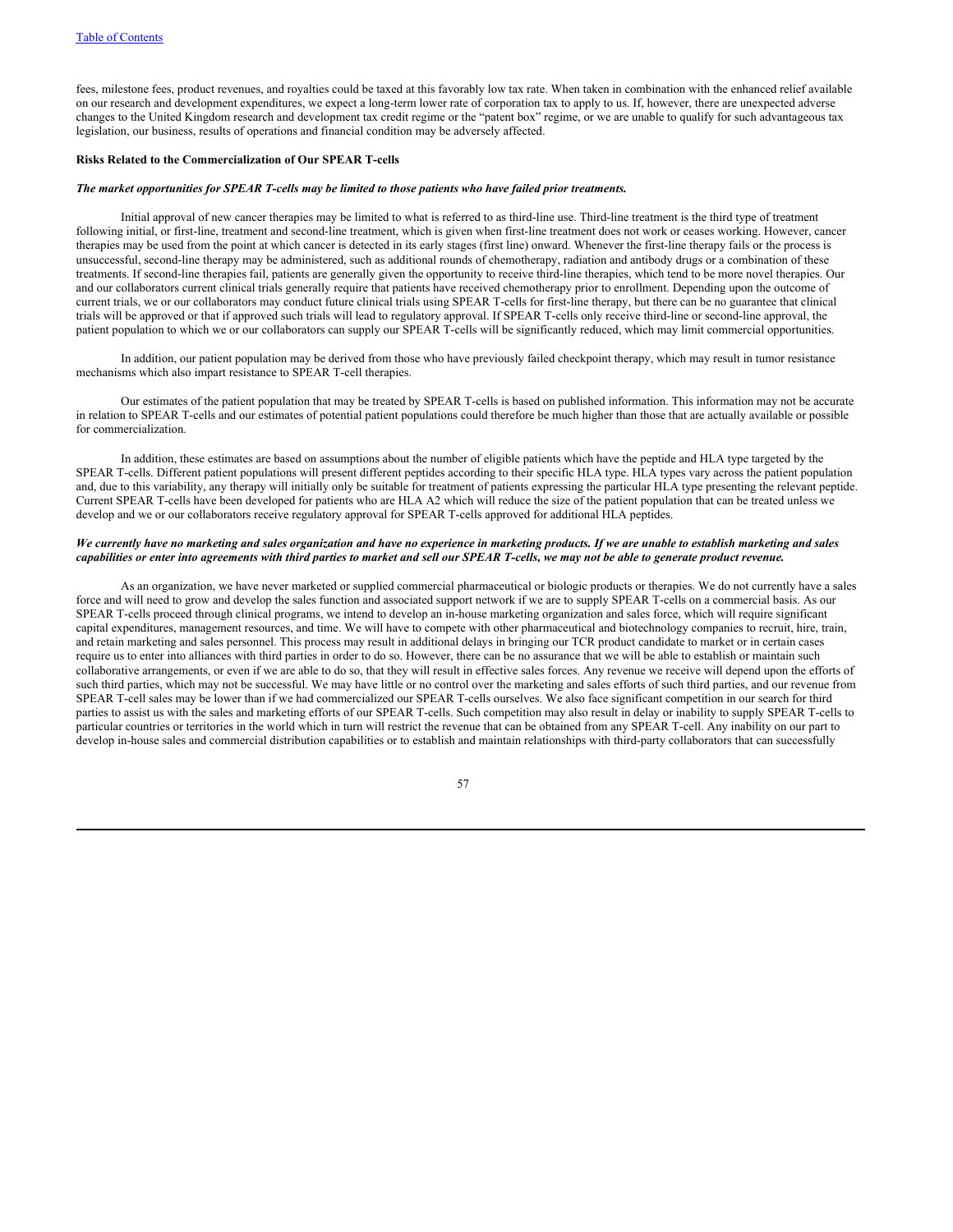commercialize any SPEAR T-cell in the United States or elsewhere will have a materially adverse effect on our business and results of operations.

### If product liability lawsuits are brought against us, we may incur substantial liabilities and may be required to limit commercialization of our SPEAR T*cells.*

We face an inherent risk of product liability as a result of the clinical testing of our SPEAR T-cells and our ongoing manufacture of SPEAR T-cells and will face an even greater risk upon any commercialization. For example, we may be sued if any of our SPEAR T-cells causes or is perceived to cause injury or is found to be otherwise unsuitable during clinical testing, manufacturing, marketing or sale. Any such product liability claims may include allegations of defects in manufacturing, defects in design, a failure to warn of dangers inherent in the product, negligence, strict liability or a breach of warranties. Claims could also be asserted under state consumer protection acts. If we cannot successfully defend ourselves against product liability claims, we may incur substantial liabilities or be required to limit commercialization of our SPEAR T-cell. Even a successful defense would require significant financial and management resources and, regardless of the merits or eventual outcome, liability claims may result in:

- decreased demand for our SPEAR T-cells;
- injury to our reputation;
- withdrawal of clinical trial participants;
- initiation of investigations by regulators;
- costs to defend the related litigation;
- a diversion of management's time and our resources;
- substantial monetary awards to trial participants or patients;
- product recalls, withdrawals or labeling, marketing or promotional restrictions;
- loss of revenue;
- exhaustion of any available insurance and our capital resources;
- the inability to commercialize SPEAR T-cells; and
- a decline in our share price.

Our inability to obtain sufficient product liability insurance at an acceptable price to protect against potential product liability claims could also prevent or inhibit the commercialization of our SPEAR T-cells. We currently hold £15.0 million in clinical trial insurance coverage in the aggregate per year, with a per trial limit of £5.0 million. We also hold products and services liability insurance capped at £3.0 million in the aggregate and public liability insurance capped at £3.0 million per occurrence. These levels may not be adequate to cover all liabilities that we may incur. We may also need to increase our insurance coverage as we expand the scope of our clinical trials and commercialize any of our product SPEAR T-cells. In addition, insurance coverage is increasingly expensive. We may not be able to maintain insurance coverage at a reasonable cost or in an amount adequate to satisfy any liability that may arise.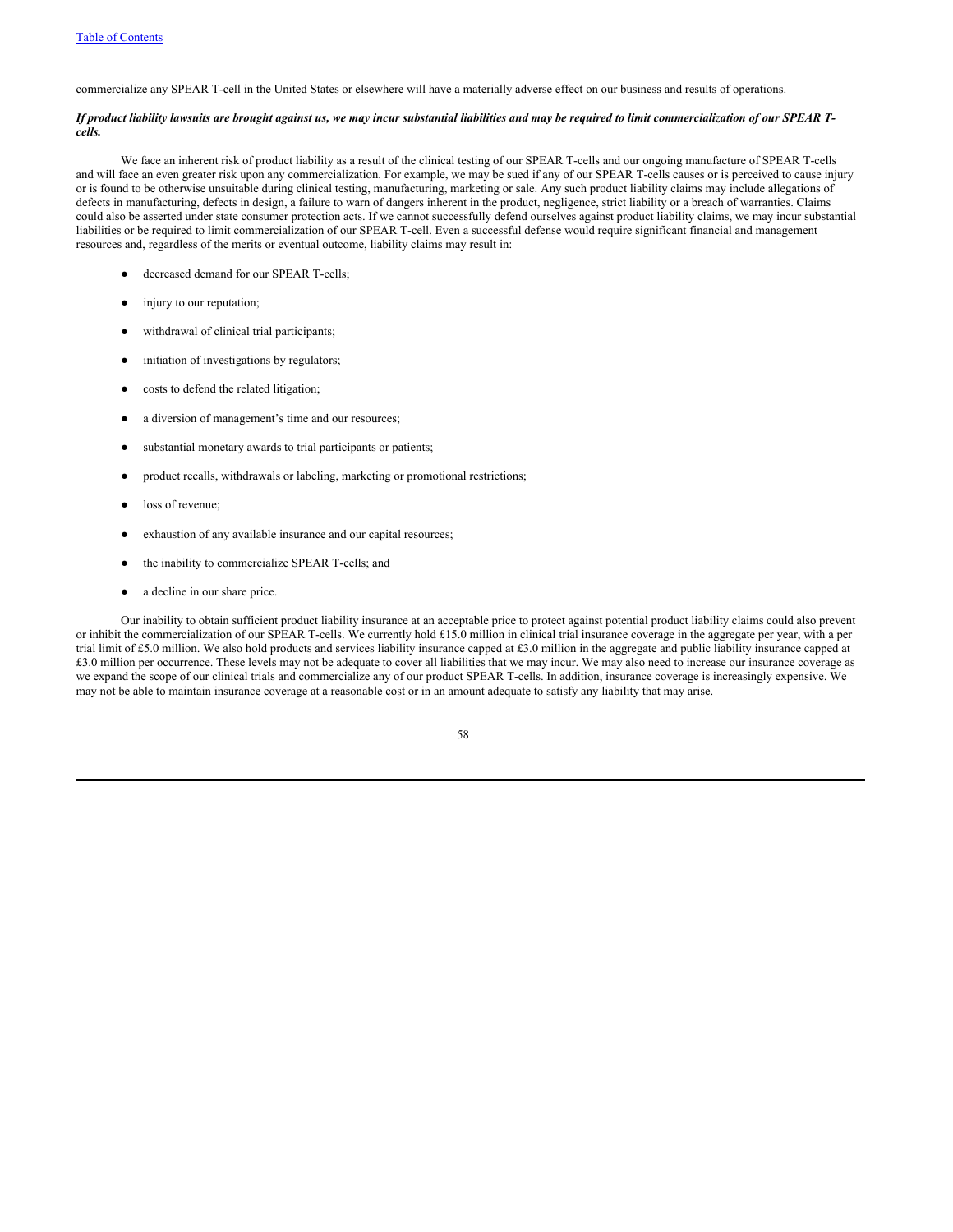### Even if we or our collaborators obtain regulatory approval of our SPEAR T-cells, they may not gain market acceptance among physicians, patients, *hospitals, cancer treatment centers and others in the medical community.*

The use of engineered T-cells as a potential cancer treatment is a recent development and may not become broadly accepted by physicians, patients, hospitals, cancer treatment centers and others in the medical community. Additional factors will influence whether SPEAR T-cells are accepted in the market, including:

- the clinical indications for which SPEAR T-cells are approved;
- physicians, hospitals, cancer treatment centers and patients considering the SPEAR T-cells as a safe and effective treatment;
- the potential and perceived advantages of SPEAR T-cells over alternative treatments;
- the prevalence and severity of any side effects;
- product labeling or prescribing information requirements of the FDA or other regulatory authorities;
- limitations or warnings contained in the labeling approved by the FDA;
- the timing of market introduction of SPEAR T-cells as well as competitive products;
- the cost of treatment in relation to alternative treatments;
- the availability of coverage, adequate reimbursement and pricing by third-party payors and government authorities;
- the willingness of patients to pay for SPEAR T-cells on an out-of-pocket basis in the absence of coverage by third-party payors and government authorities;
- relative convenience and ease of administration as compared to alternative treatments and competitive therapies; and
- the effectiveness of our sales and marketing efforts.

In addition, although we are not utilizing embryonic stem cells or replication competent vectors in our manufacturing process, adverse publicity due to the ethical and social controversies surrounding the therapeutic use of such technologies, and reported side effects from any clinical trials using these technologies or the failure of such trials to demonstrate that these therapies are safe and effective may limit market acceptance of SPEAR T-cells. If SPEAR Tcells are approved but fail to achieve market acceptance among physicians, patients, hospitals, cancer treatment centers or others in the medical community, we or our collaborators will not be able to generate significant revenue.

Even if SPEAR T-cells achieve market acceptance, we or our collaborators may not be able to maintain that market acceptance over time if new products or technologies are introduced that are more favorably received than the SPEAR T-cells, are more cost effective or render the SPEAR T-cells obsolete.

# Coverage and reimbursement may be limited or unavailable in certain market segments for SPEAR T-cells, which could make it difficult for us or our *collaborators to sell SPEAR T-cells profitably.*

Successful sales of SPEAR T-cells, if approved, depend on the availability of coverage and adequate reimbursement from third-party payors. In addition, because SPEAR T-cells represent new approaches to the treatment of cancer, we cannot accurately estimate the potential revenue from SPEAR T-cells.

Patients who are provided medical treatment for their conditions generally rely on third-party payors to reimburse all or part of the costs associated with their treatment. Obtaining coverage and adequate reimbursement from governmental healthcare programs, such as Medicare and Medicaid, and commercial payors is critical to new product acceptance.

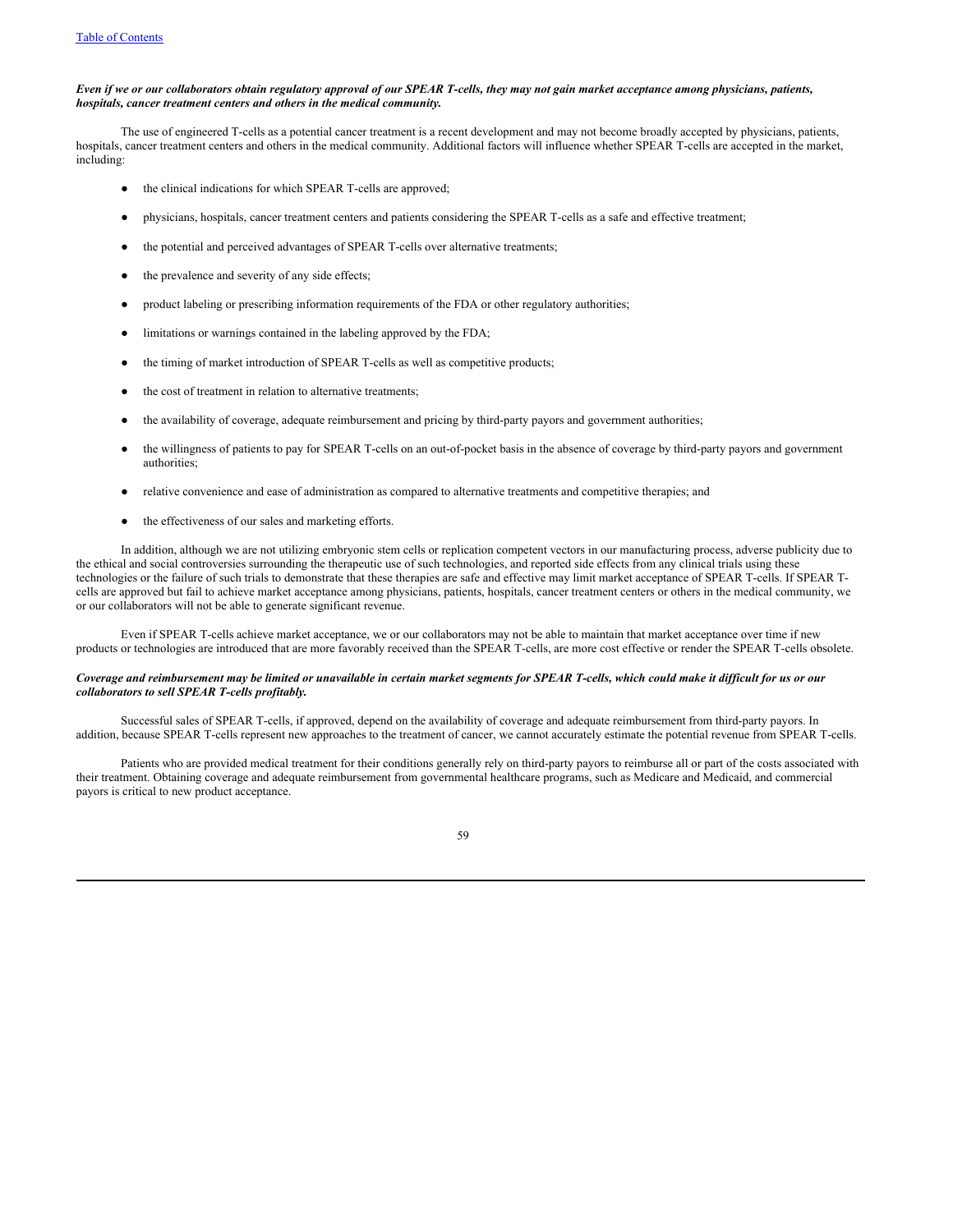Government authorities and third-party payors, such as private health insurers and health maintenance organizations, decide which drugs and treatments they will cover and the amount of reimbursement. Reimbursement by a third-party payor may depend upon a number of factors, including, but not limited to, the third-party payor's determination that use of a product is:

- a covered benefit under its health plan;
- safe, effective and medically necessary;
- appropriate for the specific patient;
- cost-effective; and
- neither experimental nor investigational.

Obtaining coverage and reimbursement approval of a SPEAR T-cell from a government or other third-party payor is a time-consuming and costly process which could require us to provide to the payor supporting scientific, clinical and cost-effectiveness data for the use of our products. Even if we obtain coverage for a given SPEAR T-cell, the resulting reimbursement payment rates might not be adequate for us to achieve or sustain profitability or may require co-payments that patients find unacceptably high. Patients are unlikely to use SPEAR T-cells unless coverage is provided and reimbursement is adequate to cover a significant portion of the cost of the SPEAR T-cells.

In the United States, no uniform policy of coverage and reimbursement for products exists among third-party payors. Therefore, coverage and reimbursement for products can differ significantly from payor to payor. As a result, the coverage determination process is often a time-consuming and costly process that will require us to provide scientific and clinical support for the use of our SPEAR T-cells to each payor separately, with no assurance that coverage and adequate reimbursement will be obtained.

We intend to seek approval to market our SPEAR T-cells in both the United States and in selected jurisdictions. If we obtain approval in one or more foreign jurisdictions for our SPEAR T-cells, we will be subject to rules and regulations in those jurisdictions.

In some foreign countries, particularly those in the European Union, the pricing of biologics is subject to governmental control. In these countries, pricing negotiations with governmental authorities can take considerable time after obtaining marketing approval of a SPEAR T-cell. In addition, market acceptance and sales of SPEAR T-cells will depend significantly on the availability of coverage and adequate reimbursement from third-party payors for the SPEAR T-cells and may be affected by existing and future health care reform measures.

Third-party payors, whether domestic or foreign, or governmental or commercial, are developing increasingly sophisticated methods of controlling healthcare costs. In both the United States and certain foreign jurisdictions, there have been a number of legislative and regulatory changes to the health care system that could impact our ability to sell our products profitably. In particular, the recently enacted U.S. Healthcare Reform Act and its implementing regulations, among other things, revised the methodology by which rebates owed by manufacturers to the state and federal government for covered outpatient drugs and certain biologics, including our SPEAR T-cells, under the Medicaid Drug Rebate Program are calculated, increased the minimum Medicaid rebates owed by most manufacturers under the Medicaid Drug Rebate Program, extended the Medicaid Drug Rebate program to utilization of prescriptions of individuals enrolled in Medicaid managed care organizations, subjected manufacturers to new annual fees and taxes for certain branded prescription drugs, and provided incentives to programs that increase the federal government's comparative effectiveness research.

Other legislative changes have been proposed and adopted in the United States since the Healthcare Reform Act was enacted. In August 2011, the Budget Control Act of 2011, among other things, created measures for spending reductions by Congress. A Joint Select Committee on Deficit Reduction, tasked with recommending a targeted deficit reduction of at least \$1.2 trillion for the years 2013 through 2021, was unable to reach required goals, thereby triggering the legislation's automatic reduction to several government programs.

This includes aggregate reductions of Medicare payments to providers up to two percent per fiscal year, which went into effect on April 1, 2013 and will remain in effect until 2024, unless additional congressional action is taken. In January 2013, President Obama signed into law the American Taxpayer Relief Act of 2012, or the ATRA, which, among other things, reduced Medicare payments to

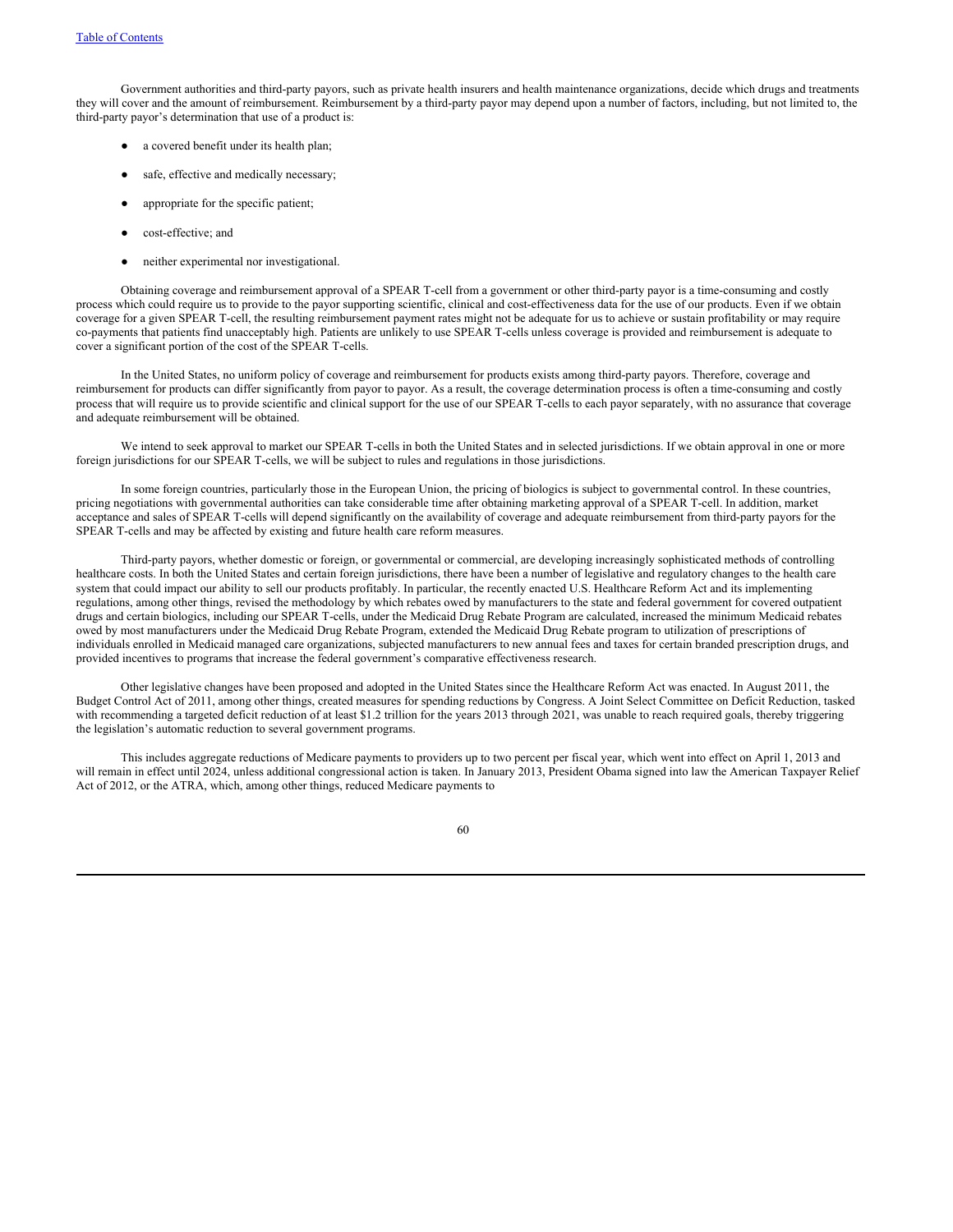several providers, including hospitals, imaging centers and cancer treatment centers, and increased the statute of limitations period for the government to recover overpayments to providers from three to five years.

There have been, and likely will continue to be, legislative and regulatory proposals at the foreign, federal and state levels directed at broadening the availability of healthcare and containing or lowering the cost of healthcare. We cannot predict the initiatives that may be adopted in the future. The continuing efforts of the government, insurance companies, managed care organizations and other payors of healthcare services to contain or reduce costs of healthcare and/or impose price controls may adversely affect:

- the demand for SPEAR T-cells, if we or our collaborators obtain regulatory approval;
- our or our collaborators' ability to set a price that is fair for our SPEAR T-cells;
- our or our collaborators' ability to generate revenue and achieve or maintain profitability;
- the level of taxes that we are required to pay; and
- the availability of capital.

Any reduction in reimbursement from Medicare or other government programs may result in a similar reduction in payments from private payors, which may adversely affect our future profitability.

#### **Risks Related to Our Reliance Upon Third Parties**

## We rely on GSK in relation to the performance of programs under the GSK Collaboration and License Agreement and associated payments.

Commercialization of the NY-ESO SPEAR T-cell therapy and payments made by GSK in relation to the NY-ESO SPEAR T-cell therapy depend on GSK's progression of the NY-ESO program through development. GSK has nominated a third target program under the GSK Collaboration and License Agreement that will evaluate and develop new SPEAR T-cells. GSK is currently entitled to nominate a fourth target program and, upon satisfying other conditions, may have the right to nominate a fifth program under the GSK Collaboration and License Agreement, in each case excluding our ongoing whollyowned development programs. We have no control over whether GSK will elect to progress additional targets under the collaboration arrangements and therefore trigger additional payments from GSK under the GSK Collaboration and License Agreement. In addition, GSK has a right to terminate the GSK Collaboration and License Agreement or any specific license under the GSK Collaboration and License Agreement for any reason on provision of sixty days' notice. Termination will impact our ability to receive further payments under the GSK Collaboration and License Agreement.

The current development plans or any future development plan agreed upon between GSK and us, including those relating to the third target program, may be unsuccessful or fail to result in candidate therapies that are feasible for further development or commercialization. For example, the second target program was terminated by GSK and us due to low presentation of peptide in certain indications. In addition, milestone payments may not be paid or may be varied where any development plan is amended or where any development plan is terminated prior to completion for lack of feasibility or lack of identification of any suitable candidates that meet the required criteria for progression to the next stage of development.

There is no guarantee that any payments due on commercialization of products under the GSK Collaboration and License Agreement will be due or payable by GSK at any time or on the timeframes currently expected. In particular, GSK has now exercised its option to the NY-ESO SPEAR T-cell program and commercialization of the NY-ESO SPEAR T-cell is now the responsibility of GSK. The timing for commercialization of the NY-ESO SPEAR T-cell and the route to commercialization will be determined by GSK and we cannot guarantee that GSK will commercialize the NY-ESO SPEAR T-cell within expected timelines or at all. Any substantial delay in the progression of the NY-ESO SPEAR T-cell into pivotal or other clinical trials by GSK will impact the timing of payments received by us in relation to the NY-ESO SPEAR T-cell program.

In addition, the development plans agreed upon with GSK and any future development plans will be subject to change as a result of risks inherent with the development of any pharmaceutical, biological or gene therapy product. Changes may be agreed to expand or

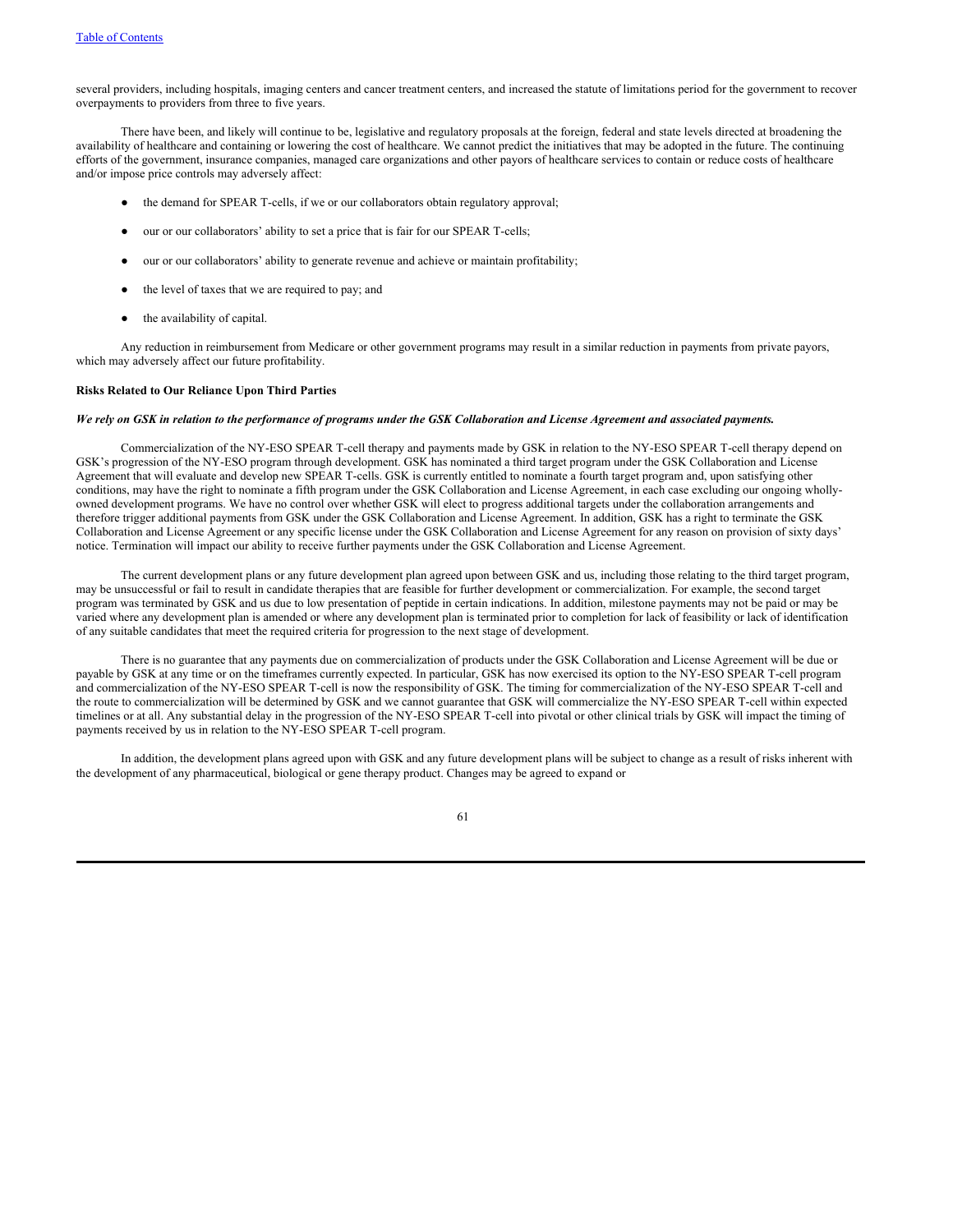change the scope of the collaboration or the responsibilities of the parties under the collaboration. Changes to the development plans or collaboration agreement may impact the timing and extent of milestone payments made by GSK to us, the nature of the relationship with GSK or the scope of the collaboration with GSK.

GSK has the ability to influence or control certain decisions relating to the development of therapies covered by the GSK Collaboration and License Agreement. This ability could result in delays to the clinical programs covered by the collaboration or changes to the scope of those clinical programs, including the disease indications relevant to such clinical programs. Under the GSK Collaboration and License Agreement, we are also prohibited from independently developing or commercializing therapies directed at the targets subject to outstanding options granted to GSK. In addition, GSK may have competing internal or commercial interests including its independent collaboration with Immunocore any of which could impact our collaboration or the ability of GSK to take any clinical programs forward to the next stage following the exercise of their option. Given GSK has taken over the responsibility for the NY-ESO SPEAR T-cell program, decisions taken by GSK (with limited or no input from us) may impact on the development of our SPEAR T-cells outside of the collaboration program or may impact on the regulatory requirements applicable to such SPEAR T-cells.

GSK and Novartis have publicly announced that Novartis has opt-in rights over GSK's current and future oncology research and development pipeline. As part of that announced transaction, GSK has sold the rights to GSK's marketed oncology portfolio, related R&D activities and the AKT Inhibitors currently in development. GSK has also agreed to grant Novartis preferred partner rights for co-development and commercialization of GSK's current and future oncology pipeline products for a period of 12.5 years from completion of the applicable transactions between GSK and Novartis. The agreement grants Novartis a right of first negotiation over the co-development or commercialization of any GSK "Relevant Development Product" in a major market. A "Relevant Development Product" as defined in the public announcement is a product in development for the treatment, palliation, diagnosis or prevention of all cancers, including immunology, epigenetics and treatment of solid or hematologic tumors (excluding in all cases, vaccines). The right of first negotiation also lasts for 12.5 years from completion of the applicable transactions between GSK and Novartis and according to the public announcement applies where GSK decides to seek a third party partner for co-development or commercialization of, or to whom to divest rights to, a Relevant Development Product in a global or major market or where GSK proposes to seek a marketing authorization for a Relevant Development Product in a major market.

The existence of these opt-in rights could impact GSK's decision whether to exercise any future option under our collaboration or the ability of GSK to take any clinical programs forward to the next stage, following the exercise of its option.

The relationship with GSK could also result in disputes arising between us and GSK which could result in costly arbitration or litigation and could impact the ongoing clinical programs or progress of such clinical programs. All intellectual property rights arising from the performance of the collaboration and license agreement will be jointly owned apart from intellectual property rights that we solely create. Both GSK and we have freedom to use jointly owned intellectual property rights.

#### *We rely heavily on ThermoFisher and the technology that we license from them.*

The ability to use the ThermoFisher Dynabeads® CD3/CD28 technology to isolate, activate and expand T-cells is important to our ongoing ability to offer SPEAR T-cells. In December 2012, we entered into a series of license and sub-license agreements with Life Technologies Corporation (now part of ThermoFisher). These agreements provide us with a field-based exclusive license under certain intellectual property rights owned or controlled by ThermoFisher in relation to the methods of use of the ThermoFisher Dynabeads® CD3/CD28 technology to isolate, activate and expand T-cells and enable transfection of the T-cells with any TCR genes to manufacture our TCR products and use and sell those TCR products to treat cancer, infectious disease and/or autoimmune disease. We also have a field-based exclusive sub-license under certain other patents which cover the method of use of the Dynabeads® CD3/CD28 and are controlled by ThermoFisher under a head-license from the University of Michigan, the United States Navy and the Dana-Farber Cancer Institute.

In June 2016, we entered into a supply agreement with ThermoFisher for the supply of the Dynabeads® CD3/CD28 technology. The supply agreement runs until December 31, 2025. Under the supply agreement we are required to purchase our requirements for CD3/CD28 magnetic bead product exclusively from ThermoFisher for a period of five years and there are also minimum purchasing obligations. Despite having negotiated this supply agreement there is no certainty that ThermoFisher will be able to continue to supply the Dynabeads® CD3/CD28 technology at the times or at the levels we require or that facilities used by ThermoFisher for the manufacture and supply of the Dynabeads® CD3/CD28 technology will continue to be available to us which could impact the timing of supply of SPEAR T-cells or ability to manufacture SPEAR T-cells.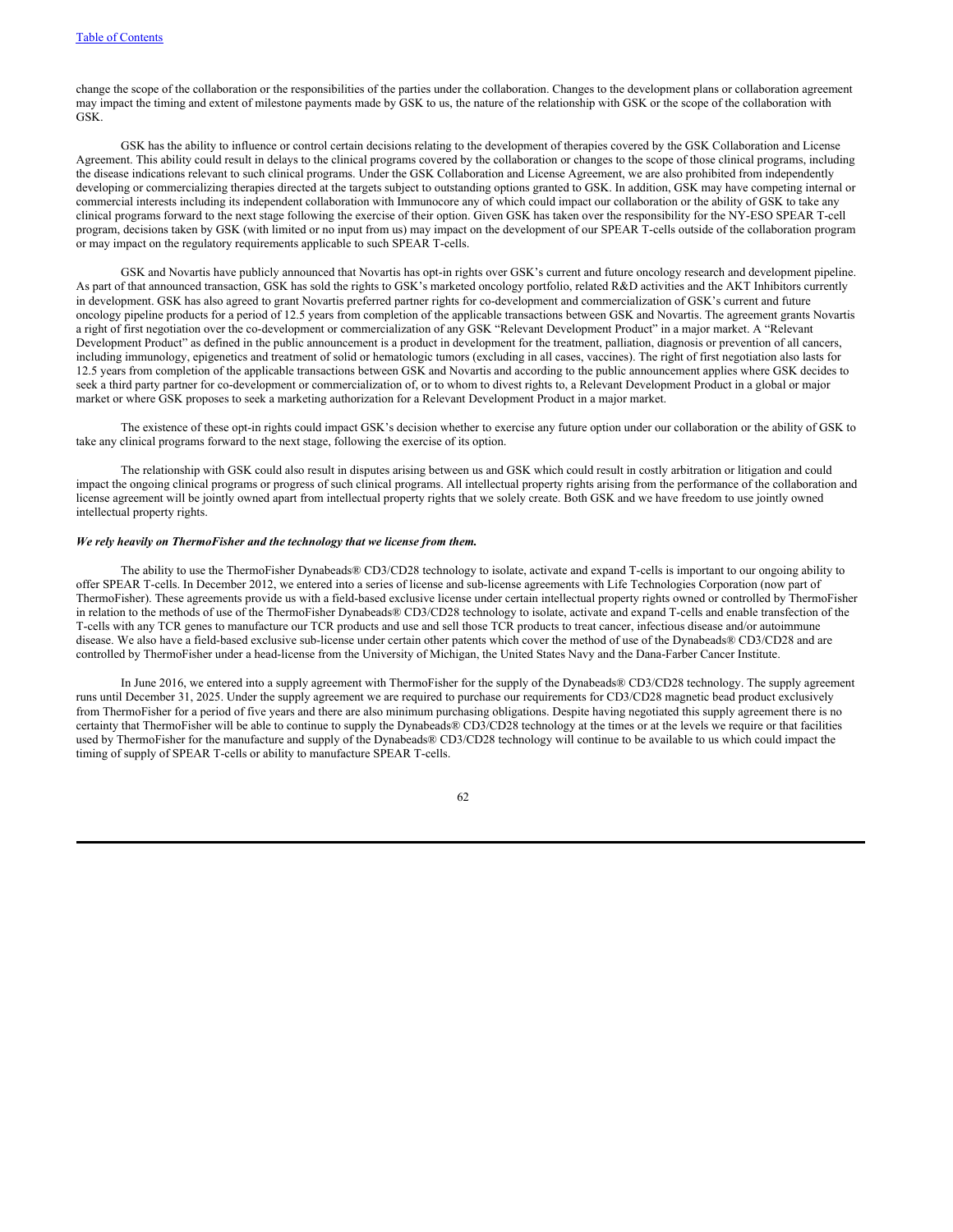ThermoFisher has the right to terminate the above described agreements for material breach or insolvency. On termination of the license agreements, the supply agreement will also automatically terminate. If ThermoFisher terminates the exclusive license, sub-license and supply agreements or otherwise refuses or is unable to supply the Dynabeads® product, we will have to seek an alternative source of the beads or develop an alternative process methodology to enable supply of our SPEAR T-cells.

If the supply agreements with ThermoFisher is terminated or ThermoFisher is unable to supply the Dynabeads® CD3/CD28 technology for any reason, an alternative source may be difficult to find or more expensive, which may delay timeframes either for clinical programs or ultimately commercial supply of our SPEAR T-cells. A requirement to identify an alternative source may also require a change in our regulatory application or additional regulatory testing to ensure that any alternative source is comparable and does not present any additional risk which could also result in our program experiencing delays and increased costs.

The sub-license agreement, in addition to having the same relevant exclusivity scope and field-based restrictions and many of the terms being equivalent to those set out in the main license agreement with ThermoFisher, also includes additional requirements that any manufacture of engineered TCR products for sale in the United States must occur in the United States and reserves rights for the United States government to use the technology in accordance with 35 U.S.C. § 200 et seq. and for the University of Michigan and Dana-Farber Cancer Institute to use the technology for non-commercial research purposes.

### We rely on third parties to manufacture and supply our SPEAR T-cells and to develop next generation SPEAR T-cells, and we may have to rely on third *parties to produce and process our SPEAR T-cells, if approved.*

We currently rely partly on outside contract manufacturing organizations ("CMOs") and other third parties to provide services related to the manufacture, supply, and processing of our SPEAR T-cells. If one or more of these third parties become unable or unwilling to continue to manufacture our engineered SPEAR T-cells (including any raw or intermediate material required for the manufacture of our end engineered SPEAR T-cell therapy) or provide their services in the future, we may be forced to find an alternative third-party service provider, which we may not be able to do on commercially reasonable terms, if at all. Failure to identify a suitable alternative service provider could impact our business, financial condition or results of operations.

We rely on a limited number of third-party manufacturers and third party service providers for clinical trial product supplies and services at each stage of the manufacturing process, and as a result we are exposed to the following risks:

- We may be unable to contract with manufacturers on commercially acceptable terms or at all because the number of potential manufacturers is limited and the FDA, EMA and other comparable foreign regulators must approve any replacement manufacturer, which would require new testing and compliance inspections. In addition, a new manufacturer would have to be educated in, and develop substantially equivalent processes for, production of our SPEAR T-cells after receipt of any applicable regulatory approval.
- We may not be able to obtain lentiviral delivery manufacturing slots with third party contract manufacturers within the timescales we require for supply of lentiviral delivery vector or to obtain agreed dates for such manufacturing slots sufficiently in advance of the requirement for supply.
- Our third-party manufacturers might be unable to timely formulate and manufacture our SPEAR T-cells or produce the quantity and quality required to meet our clinical trial and commercial needs, if any.
- With any new manufacturing process or new CMO we will need to transfer the manufacturing process or new process to that CMO. Any delay in the development and transfer of these new processes to the third-party contract supplier or inability of the third-party contract supplier to replicate or carry out the transferred process at the appropriate level and quality or in a reproducible fashion will result in delays in our ability to progress clinical programs, further develop our SPEAR T-cells and obtain marketing approval for our SPEAR T-cells.
- Introduction of new raw material or intermediate material manufacturers, such as CMOs for vectors, may require comparability testing to be carried out to show that the manufacturing process and end material is comparable to the currently used manufacturing process and/or material. Any inability to show comparability or delay in comparability testing may result in delays to the supply of the affected materials and as a result delays to clinical trials.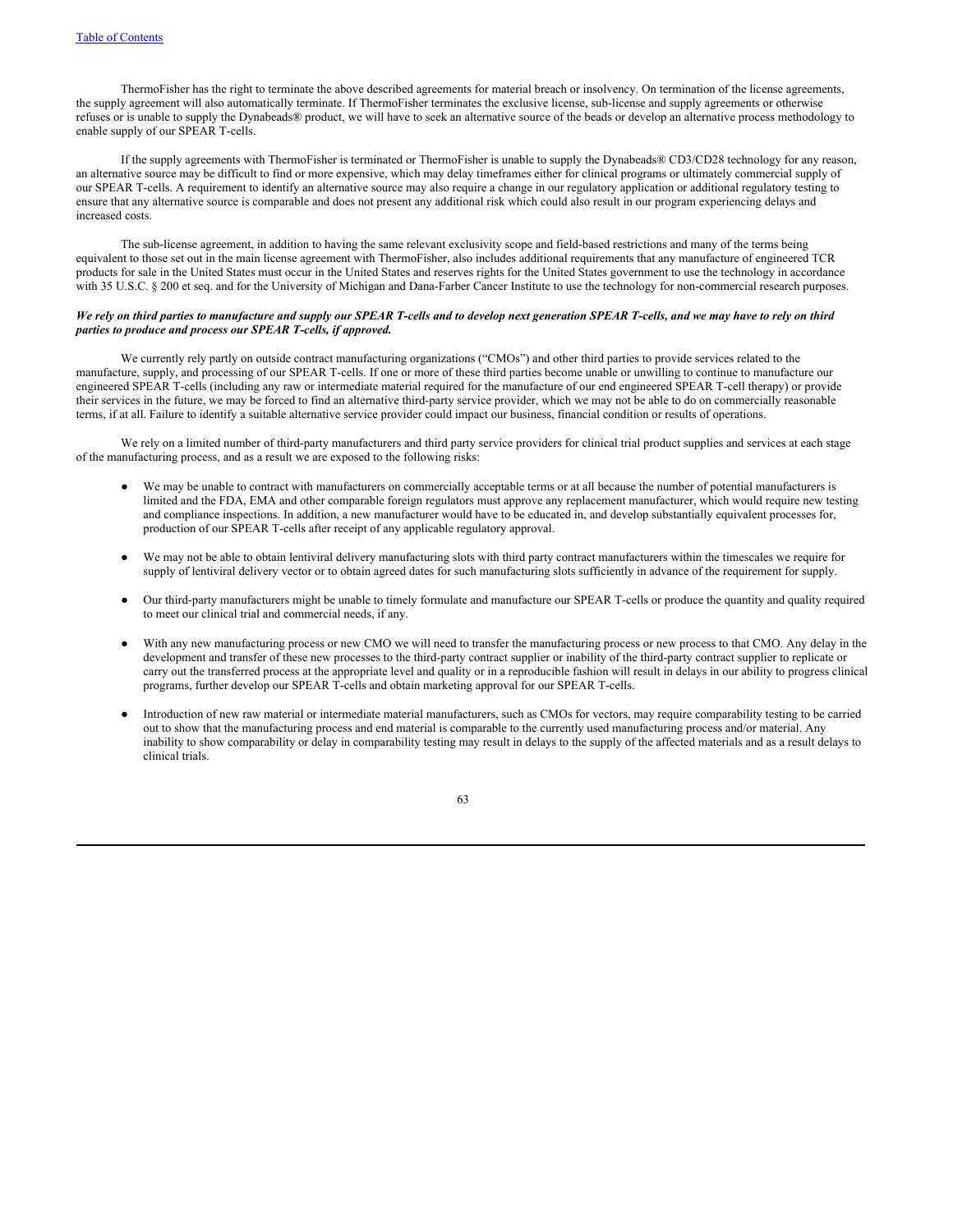- Contract manufacturers may not be able to execute our manufacturing procedures appropriately, or we may be unable to transfer our manufacturing processes to contract manufacturers successfully or without additional time and cost. Even where CMOs fail to manufacture our SPEAR T-cell products successfully, it may not be possible to achieve re-manufacture quickly or without expending resources or additional costs.
- Our future contract manufacturers may not perform as agreed, may be acquired by competitors or may not remain in the contract manufacturing business for the time required to supply our clinical trials or to successfully produce, store and distribute our SPEAR T-cells. In addition contract manufacturers may not manufacture within agreed timescales for manufacture and/or may cancel pre-agreed manufacturing slots, which would result in delays in manufacturing and could require us to find replacement manufacturers which may not be available to us on favorable terms or at all.
- Manufacturers are subject to ongoing periodic unannounced inspection by the FDA, EMA, and other comparable foreign regulators and corresponding state agencies to ensure strict compliance with cGMP and other government regulations and corresponding foreign standards. Although we do not have day-to-day control over third-party manufacturers' compliance with these regulations and standards, we are responsible for ensuring compliance with such regulations and standards.
- We may not own, or may have to share, the intellectual property rights to any improvements made by our third-party manufacturers in the manufacturing process for our SPEAR T-cells. Our third party manufacturers may use processes which infringe or potentially infringe third party intellectual property rights which may result in inability to use such processes going forward, an increase in the pricing of such processes or a need to change a different process.
- Our third party manufacturers may fail to perform testing and analysis services accurately, in a manner that can be interpreted or on a timely basis. This could delay or prevent release of our SPEAR T-cell product and as a result delay clinical trials and patient treatment.
- Our third-party manufacturers could breach or terminate their agreement with us.
- Our third-party manufacturers may cease to be able to do business with us (whether for insolvency or other reasons, including takeover, merger or acquisition) at a time when we are unable to source such manufacture elsewhere or at our own manufacturing facility.
- Increased costs, unexpected delays, equipment failures, lack of reproducibility, labor shortages, natural disasters, power failures and numerous other factors which are outside of our control or which may be imposed by our CMOs.

Certain raw materials or precursor materials used in the manufacture and supply of our SPEAR T-cells may come from sole source or limited source suppliers. For example, there are currently a limited number of third party manufacturers within the United States that can supply us with our lentiviral delivery vector, ThermoFisher is currently the only supplier of the Dynabeads® CD3/CD28 technology and PCT, LLC is currently the only manufacturer of our end SPEAR T-cell therapy. Should such suppliers be unable to supply or manufacture such raw materials or precursor materials either at all or within required timescales we may be unable to supply our SPEAR T-cells or such supply may be significantly delayed. Inability to obtain such raw materials or precursor materials may also necessitate changes in the manufacturing process used for supply of our SPEAR T-cells. Such changes to the manufacturing process may need to be developed internally or by a third party and may also require additional regulatory approvals to be obtained before they can be used for the manufacture and supply of our SPEAR T-cells for clinical trials.

Our contract manufacturers are also subject to the same risks we face in developing our own manufacturing capabilities, as described above. Each of these risks could delay our clinical trials, the approval, if any, of our SPEAR T-cells by the FDA or the commercialization of our SPEAR T-cells or result in higher costs or deprive us of potential product revenue. We have insurance to cover certain costs and expenses related to business interruption, which is capped at £3.0 million in the aggregate.

In addition, we will rely on third parties to perform release tests on our SPEAR T-cells prior to delivery to patients. If these tests are not appropriately performed and test data is not reliable, patients could be put at risk of serious harm. For example if the HLA testing is not accurate then a patient without the correct HLA-type could be provided with incompatible SPEAR T-cells and as a result such patient could suffer severe side effects or fatality.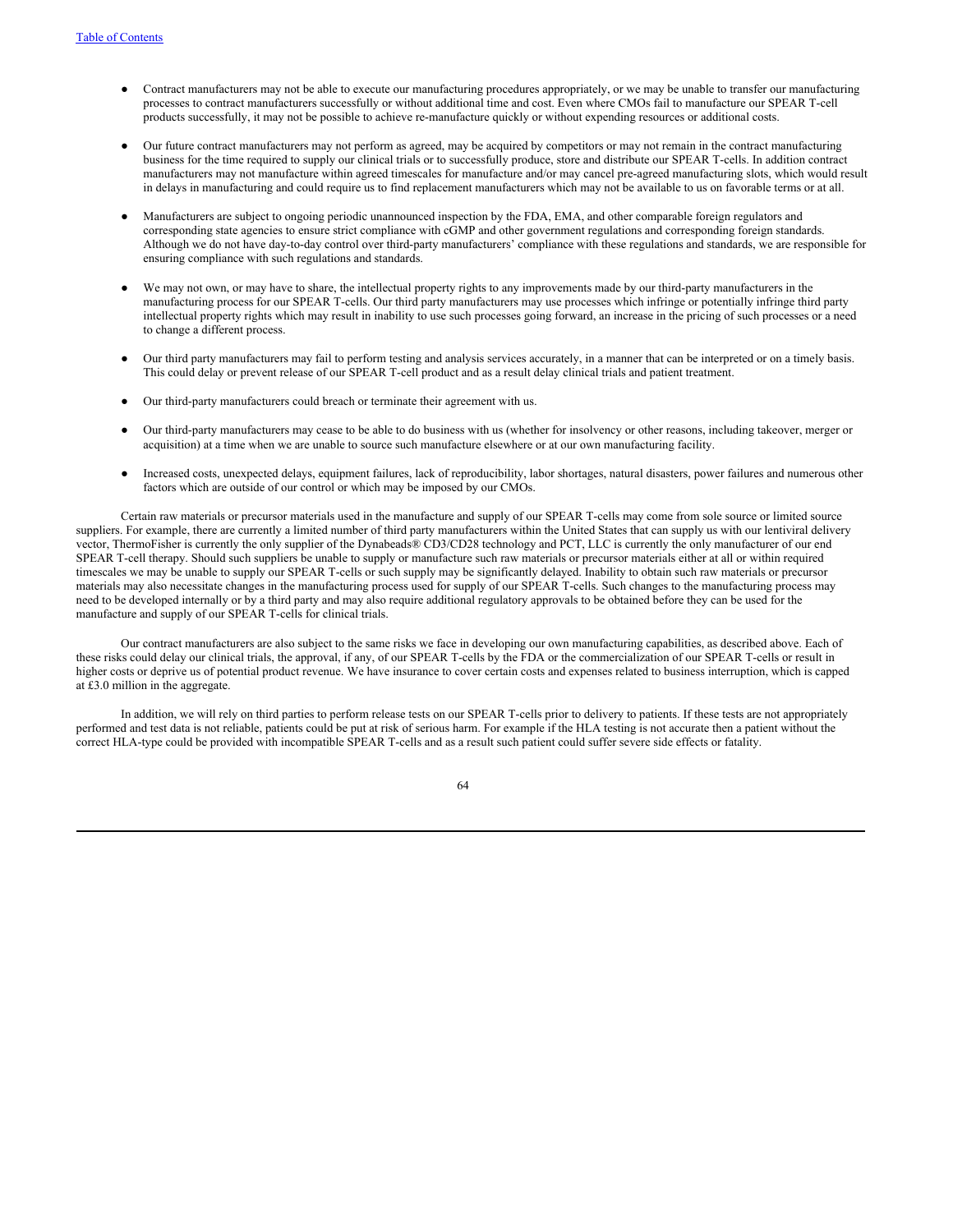We also rely on certain third parties to assist us in the future development of SPEAR T-cells including next generation SPEAR T-cells and manufacture and supply of SPEAR T-cells for patient administration. For example, we have a research collaboration with Universal Cells, Inc. in which we are looking to develop affinity engineered donor T-cells that are universally applicable to all patients. As with any research and development program there is no guarantee of the success of such program or that such program will be carried out by us or Universal Cells, Inc. within the timescales we currently anticipate.

### We have a shared development history with Immunocore, and as a result jointly-own certain intellectual property rights which are required for our ongoing *business.*

Our TCR technology was originally developed by Avidex, which was subsequently acquired by Medigene in 2006. We were formed as a new, separate company and licensed our TCR technology for T-cell therapy from Medigene in July 2008. Immunocore was subsequently formed as a new separate company and acquired the TCR technology for soluble TCRs from Medigene later in 2008 to develop soluble TCR proteins. Certain of our shareholders also hold shares in Immunocore.

Since January 1, 2018, the Company no longer considers Immunocore to be a related party due to several factors including the mutual termination of the target collaboration agreement that terminated effective March 1, 2017, our lack of common directors and the decrease in Immunocore's share ownership in 2017 to less than 5% of our ordinary shares. However, under the terms of that target collaboration agreement, we will continue to share a database of identified targets with Immunocore which resulted from the joint target identification efforts under that agreement.

In addition, many of the patents relating to our underlying core technology in TCR engineering, are co-owned by us and Immunocore pursuant to a separate assignment and license agreement. Under this agreement, both Immunocore and Adaptimmune utilize the jointly owned patents and know-how, with Adaptimmune focused on the treatment of patients with engineered SPEAR T-cells and Immunocore focused on the treatment of patients with soluble TCRs. Under the agreement, each of Immunocore and Adaptimmune grants the other an exclusive, royalty-free, irrevocable license, with the right to sub-license, to certain jointly owned patents and know-how. However, there is the potential that Immunocore could develop a soluble TCR product targeting the same cancer target that one of our SPEAR T-cells is targeting, and therefore compete directly with us.

# We rely on third parties to conduct our clinical trials. If these third parties do not successfully carry out their contractual duties or meet expected deadlines, *we may not be able to obtain regulatory approval of or commercialize our SPEAR T-cells.*

We depend upon independent investigators and collaborators, such as universities, medical institutions, CROs and strategic partners to conduct our preclinical programs and sponsored clinical trials under agreements with us. We expect to have to negotiate budgets and contracts with CROs and trial sites (either directly or through a third party consultant), which may result in delays to our development timelines and increased costs. We rely heavily on these third parties over the course of our clinical trials, and we do not have day-to-day control of their activities. Nevertheless, we are responsible for ensuring that each of our trials is conducted in accordance with applicable protocols and legal, regulatory and scientific standards, and our reliance on third parties does not relieve us of our regulatory responsibilities. We and these third parties are required to comply with cGCPs, which are regulations and guidelines enforced by the FDA and comparable foreign regulatory authorities for SPEAR T-cells in clinical development. Regulatory authorities enforce these cGCPs through periodic inspections of trial sponsors, principal investigators and trial sites. If we or any of these third parties fail to comply with applicable cGCP regulations and guidelines, the clinical data generated in our clinical trials may be deemed unreliable and the FDA or comparable foreign regulatory authorities may require us to perform additional clinical trials before approving our marketing authorization applications. We cannot provide assurances that, upon inspection, such regulatory authorities will determine that any of our clinical trials comply with the cGCP regulations. In addition, our clinical trials must be conducted with biologic product produced under cGMPs and will require a large number of subjects. Our failure or any failure by these third parties to comply with these regulations or to support BLA for approval of any of our SPEAR T-cells for the treatment of a sufficient number of patients may require us to repeat clinical trials, which would delay the regulatory approval process. Moreover, our business may be implicated if any of these third parties violates federal or state fraud and abuse or false claims laws and regulations or healthcare privacy and security laws.

Any third parties conducting our clinical trials are not and will not be our employees and, except for remedies available to us under our agreements with such third parties which could be limited, we cannot control whether or not they devote sufficient time and resources to our ongoing clinical trials and preclinical programs. These third parties may also have relationships with other commercial entities, including our competitors, for whom they may also be conducting clinical trials or other drug or biologic development activities, which could affect their performance on our behalf. If these third parties do not successfully carry out their contractual duties or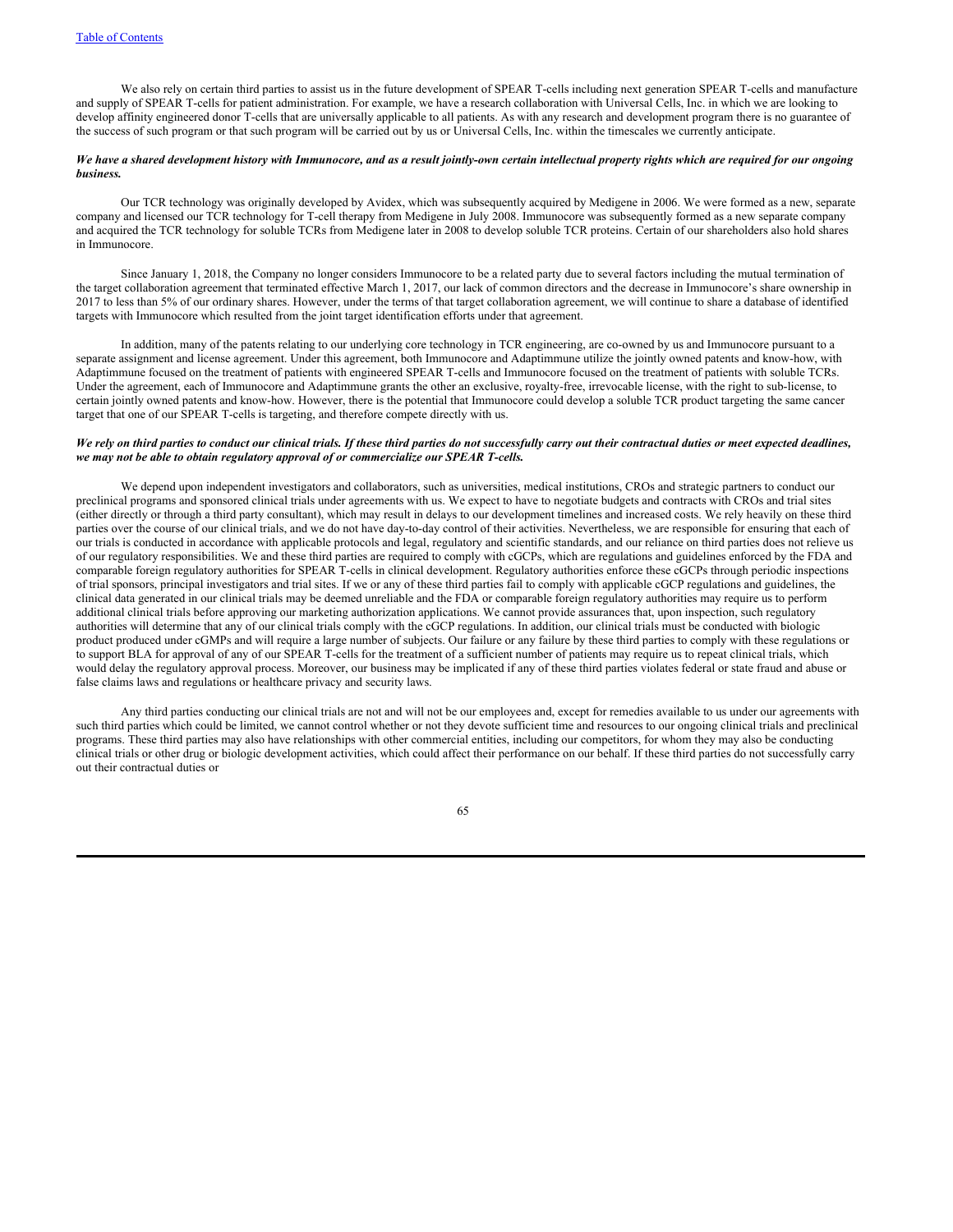obligations or meet expected deadlines, if they need to be replaced or if the quality or accuracy of the clinical data they obtain is compromised due to the failure to adhere to our clinical protocols or regulatory requirements or for other reasons, our clinical trials may be extended, delayed or terminated and we may not be able to complete development of, obtain regulatory approval of, or successfully commercialize our SPEAR T-cells. As a result, our financial results and the commercial prospects for our SPEAR T-cells would be harmed, our costs could increase and our ability to generate revenue could be delayed.

Switching or adding third parties to conduct our clinical trials involves substantial cost and requires extensive management time and focus. In addition, there is a natural transition period when a new third party commences work. As a result, delays may occur, which can materially impact our ability to meet our timelines for bringing our SPEAR T-cells to market, if at all.

#### *We rely on third parties to obtain reagents and raw materials.*

The manufacture of our SPEAR T-cells requires access to a number of reagents and other raw materials from third parties. Such third parties may refuse to supply such reagents or other raw materials or alternatively refuse to supply on commercially reasonable terms. There may also be capacity issues at such third-party suppliers that impact our ability to increase production of our SPEAR T-cells.

Some of the materials used in the manufacture and processing of our SPEAR T-cells may only be supplied by one or a few vendors, which means that, should those vendors be unable to supply, for whatever reason, our ability to manufacture SPEAR T-cells and progress SPEAR T-cells through clinical trials could be severely impacted and result in additional delays. Such failure to supply could also impact other supply relationships with other third parties and potentially result in additional payments being made or required in relation to such delays. In addition, where any raw material or precursor material (including, for example, lentiviral delivery vector, medium or other essential raw material) is currently supplied by one or a few vendors, replacing such raw material or precursor or finding alternative vendors may not be possible or may significantly impact on the timescales for manufacture and supply of our SPEAR T-cells. Even where alternative materials or precursors or alternative vendors are identified, such alternative materials, precursors or vendors will need to be properly assessed, validated and qualified and additional regulatory approvals may also need to be obtained all of which could result in significant delays to the supply of our SPEAR T-cells or an inability to supply SPEAR T-cells within anticipated timescales, if at all.

#### *We rely on third parties for equipment and components necessary to manufacture our SPEAR T-cells.*

As we further develop our manufacturing process, the manufacture of our SPEAR T-cells may require access to specialized or customized equipment and components from third parties. Such third parties may refuse to supply such equipment and components or alternatively refuse to supply on commercially reasonable terms. There may also be capacity issues at such third-party suppliers that impact our ability to manufacture our SPEAR T-cells.

Some of the equipment and components used in the manufacture and processing of our SPEAR T-cells may only be supplied by one or a few vendors, which means that, should those vendors be unable to supply, for whatever reason, our ability to manufacture SPEAR T-cells and progress SPEAR T-cells through clinical trials could be severely impacted and result in additional delays. While other equipment and components may be available to perform the same or similar operational steps, such alternative equipment and components may be less efficient, more costly, and may result in production delays that may detrimentally impact timescales for the manufacture and supply of our SPEAR T-cells. Even where alternative equipment and components are available, such alternatives will need to be properly assessed, validated and qualified and additional regulatory approvals may also need to be obtained all of which could result in significant delays to the supply of our SPEAR T-cells or an inability to supply SPEAR T-cells within anticipated timescales, if at all.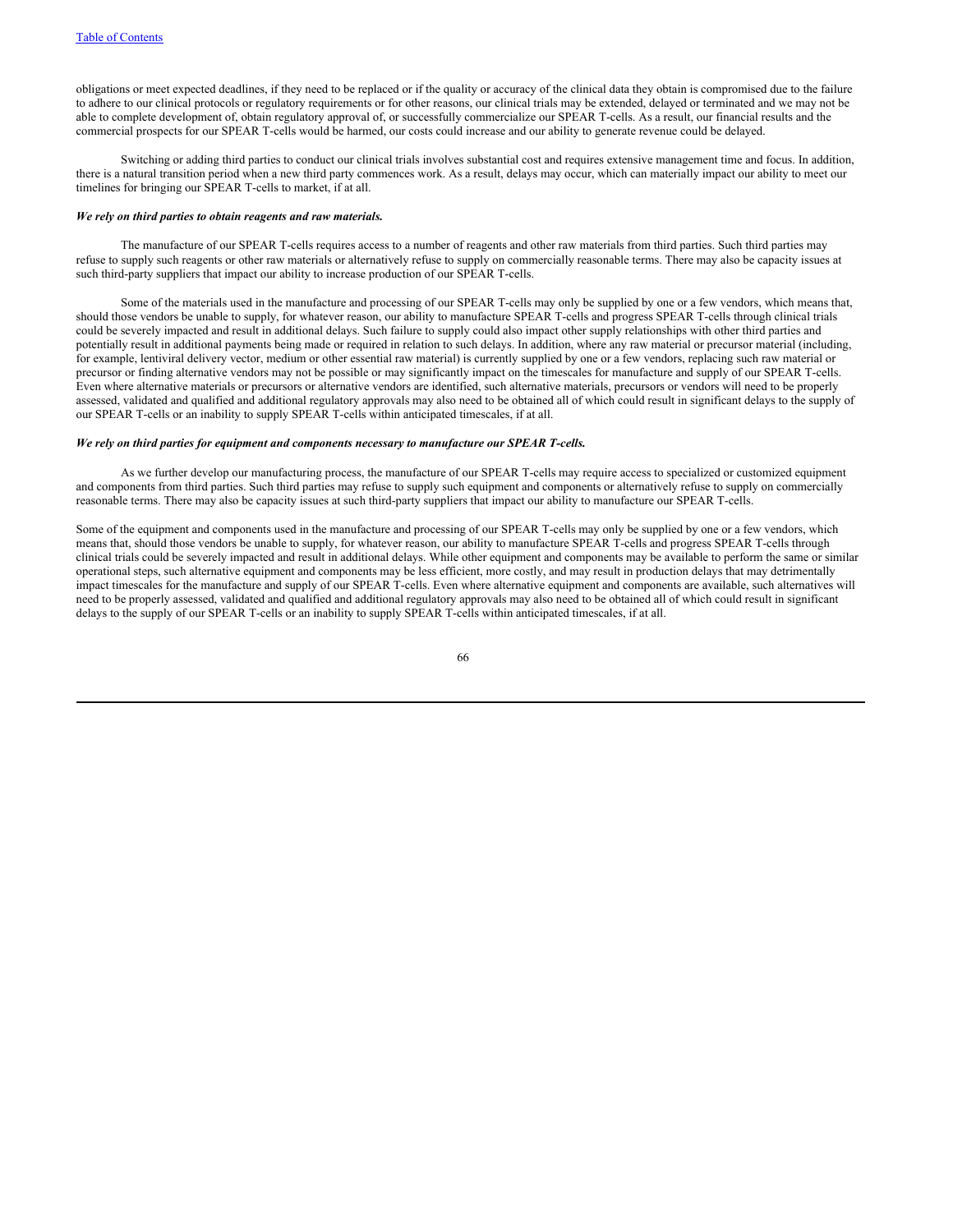### We have formed and may form or seek collaboration agreements or enter into additional licensing arrangements with third parties and either fail to realize *the benefits of such relationships or incur substantial additional costs in performing such relationships.*

We have formed and may form or seek further third party alliances, create joint ventures or collaborations or enter into additional licensing arrangements with third parties that we believe will complement or augment our development, manufacturing and commercialization efforts with respect to our SPEAR T-cell therapies and any future products. For any of these third party alliances we are reliant on performance of a third party to achieve the end aims of the alliances. For example, we have a collaboration agreement with Universal Cells Inc. ("Universal") under which Universal is required to perform certain collaboration activities. Any delays in the performance of these activities or any requirement to amend or modify those activities will result in delay to the overall program. Any of these relationships may require us to incur non-recurring and other charges, increase our near and long-term expenditures, issue securities that dilute our existing stockholders or disrupt our management and business. There is no guarantee that such third party relationships will result in any positive improvements to our SPEAR T-cells or associated manufacturing processes or that performance of such third party relationships will occur in accordance with expected timelines. Such third party alliances may result in us incurring additional costs or requiring additional resources over and above the costs and resources committed to those alliances. In addition, we face significant competition in seeking appropriate partners and the negotiation process is time-consuming and complex. Moreover, we may not be successful in our efforts to establish third party arrangements for our SPEAR T-cells which may impact our ability to further develop our SPEAR T-cells or delay the further development of our SPEAR T-cells.

### **Risks Related to Our Intellectual Property**

#### *SPEAR T-cells could be at risk of biosimilar development.*

Expedited routes or abbreviated procedures for obtaining regulatory approval for products aiming to target the same cancer peptide as any SPEAR Tcells we have developed may be available to third parties, which we cannot control or prevent. For example, third parties could develop affinity-enhanced TCRs binding to the same targets and regulatory authorities may accept that they are interchangeable with our corresponding SPEAR T-cells and, as a result, grant regulatory approval for such competing products. Entry into the market of such competing products may impact the price of SPEAR T-cells and the extent of commercialization possible in relation to such SPEAR T-cells.

#### We may be forced to litigate to enforce or defend our intellectual property rights, and/or the intellectual property rights of our licensors.

We may be forced to litigate to enforce or defend our intellectual property rights against infringement and unauthorized use by competitors, and to protect our trade secrets. In so doing, we may place our intellectual property at risk of being invalidated, held unenforceable, narrowed in scope or otherwise limited. Further, an adverse result in any litigation or defense proceedings may increase the risk of non-issuance of pending applications. In addition, if any licensor fails to enforce or defend its intellectual property rights, this may adversely affect our ability to develop and commercialize our SPEAR T-cells and to prevent competitors from making, using, and selling competing products. Any such litigation could be very costly and could distract our management from focusing on operating our business. The existence and/or outcome of any such litigation could harm our business, results of operations and financial condition.

Furthermore, because of the substantial amount of discovery required in connection with intellectual property litigation, there is a risk that some of our confidential and proprietary information could be compromised by disclosure during this type of litigation. In addition, there could be public announcements of the results of hearings, motions or other interim proceedings or developments. If securities analysts or investors perceive these results to be negative, it could have a substantial adverse effect on the price of our ADSs.

# We may not be able to protect our proprietary technology in the marketplace or the cost of doing so may be prohibitive or excessive.

Our success will depend, in part, on our ability to obtain patents, protect our trade secrets and operate without infringing on the proprietary rights of others. We rely upon a combination of patents, trade secret protection (i.e., know-how), and confidentiality agreements to protect the intellectual property of our SPEAR T-cells. The scope and validity of patents in the pharmaceutical field involve complex legal and scientific questions and can be uncertain. Where appropriate, we seek patent protection for certain aspects of our SPEAR T-cells and technology. Filing, prosecuting and defending patents throughout the world would be prohibitively expensive, so our policy is to patent technology in jurisdictions with significant commercial opportunities. However, patent protection may not be available for some of the SPEAR T-cells or technology we are developing. If we must spend significant time and money protecting or enforcing our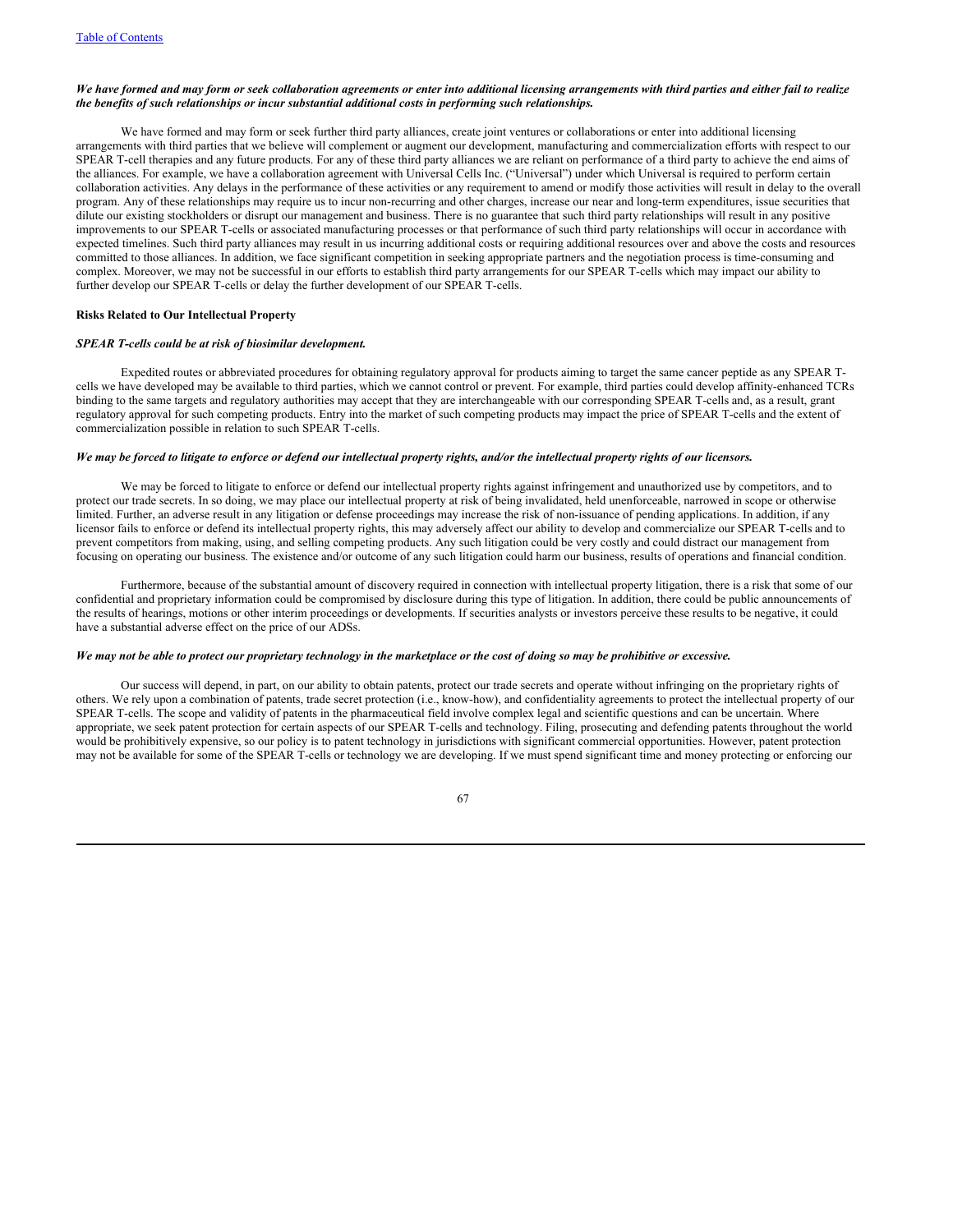patents, designing around patents held by others or licensing, potentially for large fees, patents or other proprietary rights held by others, our business results of operations and financial condition may be harmed. We may not develop additional proprietary products that are patentable.

Many companies have encountered significant problems in protecting and enforcing intellectual property rights in foreign jurisdictions. The legal systems of certain countries, particularly certain developing countries, do not favor the enforcement of patents and other intellectual property rights, particularly those relating to pharmaceuticals, which could make it difficult for us to stop the infringement of our patents or marketing of competing products in violation of our proprietary rights generally. Proceedings to enforce our patent rights in foreign jurisdictions could result in substantial cost and divert our efforts and attention from other aspects of our business.

In addition, patents have a limited lifespan. In most countries, including the United States, the standard expiration of a patent is 20 years from the effective filing date. Various extensions of patent term may be available in particular countries; however, in all circumstances the life of a patent, and the protection it affords, has a limited term. If we encounter delays in obtaining regulatory approvals, the period of time during which we could market a product under patent protection could be reduced. We expect to seek extensions of patent terms where these are available in any countries where we are prosecuting patents. Such possible extensions include those permitted under the Drug Price Competition and Patent Term Restoration Act of 1984 in the United States, which permits a patent term extension of up to five years to cover an FDA-approved product. The actual length of the extension will depend on the amount of patent term lost while the product was in clinical trials. However, the applicable authorities, including the FDA in the United States, and any equivalent regulatory authority in other countries, may not agree with our assessment of whether such extensions are available, and may refuse to grant extensions to our patents, or may grant more limited extensions than we request. If this occurs, our competitors may be able to take advantage of our investment in development and clinical trials by referencing our clinical and non-clinical data, and then may be able to launch their product earlier than might otherwise be the case.

Any loss of, or failure to obtain, patent protection could have a material adverse impact on our business. Enforcement of patents may also be cost prohibitive and we may be unable to prevent competitors from entering the market with products that are similar to or the same as our SPEAR T-cells. This is particularly the case where third parties are using T-cell therapies falling within the scope of our patents in clinical trials. It may not be possible to enforce our patents against such third parties during the course of those clinical trials.

Further given that our technology relates to the field of genetic engineering, political pressure or ethical decisions may result in a change to the scope of patent claims for which we may be eligible. Different patent offices throughout the world may adopt different procedures and guidelines in relation to what is and is not patentable and as a result different protection could be obtained in different areas of the world which may impact our ability to maximize commercialization of our technology.

We may also incur increased expenses and cost in relation to the filing and prosecution of patent applications where third parties choose to challenge the scope or oppose the grant of any patent application or, following grant, seek to limit or invalidate any patent. Any increased prosecution or defense required in relation to such patents and patent applications, whether relating to this third party observation or any other third party challenge or opposition, entails increased cost and resource commitment to the business and may result in patents and patent applications being abandoned, invalidated or narrowed in scope.

## *We may be unable to adequately prevent disclosure of trade secrets and other proprietary information.*

We rely on trade secrets to protect our proprietary know-how and technological advances, especially where we do not believe patent protection is appropriate or obtainable. However, trade secrets are difficult to protect. We rely, in part, on confidentiality agreements with our employees, consultants, outside scientific collaborators, sponsored researchers and other advisors to protect our trade secrets and other proprietary information. These agreements may not effectively prevent disclosure of confidential information and may not provide an adequate remedy in the event of unauthorized disclosure of confidential information. In addition, others may independently discover our trade secrets and proprietary information. Costly and time-consuming litigation could be necessary to enforce and determine the scope of our proprietary rights. Failure to obtain or maintain trade secret protection, or failure to adequately protect our intellectual property, could enable competitors to develop generic products or use our proprietary information to develop other products that compete with our SPEAR T-cells or have additional, material adverse effects upon our business, results of operations and financial condition.

In addition, we provide samples to third parties under material transfer agreements, including to research institutions or other organizations that we cannot control. There is a risk that such third parties could disclose details of those samples or carry out further research in relation to provided samples which results in intellectual property rights that block our future freedom to operate, and to which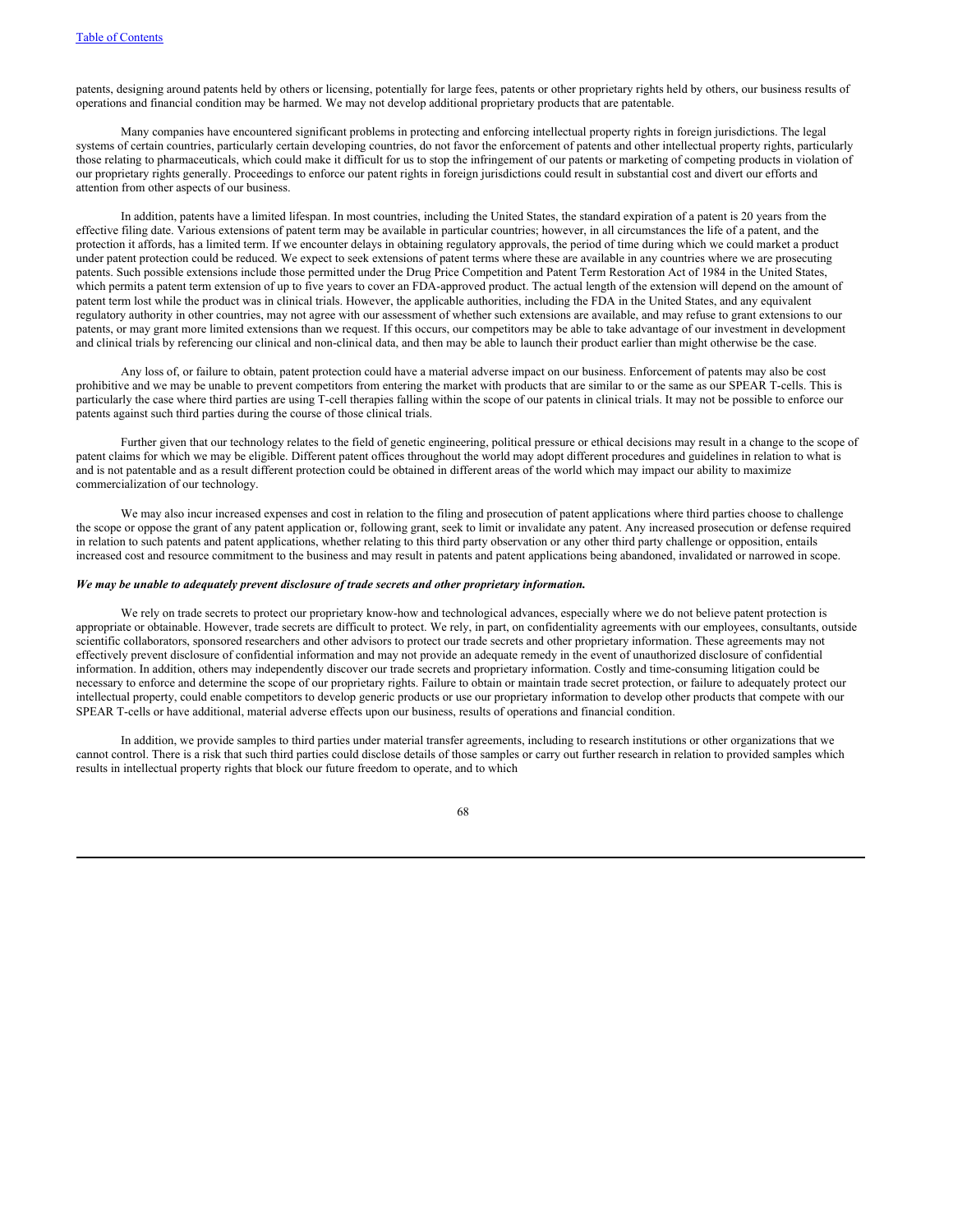we may not be able to obtain a license on commercially acceptable terms or at all. In addition, provision of samples and our confidential information to such parties could facilitate or assist such parties in development of competing products.

# If third parties claim that our activities or products infringe upon their intellectual property, our operations could be adversely affected.

There is a substantial amount of litigation, both within and outside the United States, involving patents and other intellectual property rights in the pharmaceutical industry. We may, from time to time, be notified of claims that we or our third party suppliers are infringing upon patents, trademarks, copyrights, or other intellectual property rights owned by third parties, and we cannot provide assurances that other companies will not, in the future, pursue such infringement claims against us or any third-party proprietary technologies we have licensed. If we or our third party suppliers were found to infringe upon a patent or other intellectual property right, or if we failed to obtain or renew a license under a patent or other intellectual property right from a third party, or if a third party that we were licensing technologies from was found to infringe upon a patent or other intellectual property rights of another third party, we may be required to pay damages, including triple damages if the infringement is found to be willful, suspend the manufacture of certain SPEAR T-cells or reengineer or rebrand our SPEAR T-cells, if feasible, or we may be unable to enter certain new product markets. Any such claims could also be expensive and timeconsuming to defend and divert management's attention and resources. Our competitive position could suffer as a result. In addition, if we have declined to enter into a valid non-disclosure or assignment agreement for any reason, we may not own an invention or intellectual property rights and may not be adequately protected. Although we have reviewed certain third-party patents and patent filings that we believe may be relevant to our SPEAR T-cells, we have not conducted a full freedom-to-operate search or analysis for such SPEAR T-cells, and we may not be aware of patents or pending or future patent applications that, if issued, would block us from commercializing our SPEAR T-cells. Thus, we cannot guarantee that we can successfully commercialize SPEAR T-cells in a way that will not infringe any third party's intellectual property.

#### Licenses may be required from third parties in relation to any SPEAR T-cells developed or commercialized by us.

We may identify third-party intellectual property rights that are required to enable the further development, commercialization, manufacture or development of our SPEAR T-cells. Licenses to such intellectual property rights may or may not be available on commercial terms that are acceptable to us. As a result we may incur additional license fees for such intellectual property rights, or the cost and expenses to identify an alternative route for commercialization, that does not require the relevant third-party intellectual property rights, or the cost and diversion of resources required to challenge any such third party intellectual property rights.

We may also require licenses under third-party patents covering certain peptide sequences or the use of those peptides. Such licenses will require payment of sums by us and we cannot guarantee that the terms of such licenses will be available on commercially acceptable terms or at all, which could limit the peptides which can be used by us and the efficacy of the final affinity- enhanced TCRs that we are able to offer.

As we change, develop and modify our manufacturing processes we may identify further third-party patents covering those developments and modifications. We cannot guarantee that we will be able to obtain licenses under these third-party patents or other intellectual property rights and as a result we may not be able to undertake the developments of modifications that we wish, either at all or in the timescales we require. This could ultimately impact our ability to deliver commercial T-cell products at the cost required.

Further or other third-party patents and patent applications may be identified from time to time that require prospective action by us to prevent the grant of broad claims. Such prospective action requires time and expense and also impacts on the resources generally available to us.

# Where we license certain technology from a third party, the prosecution, maintenance and defense of the patent rights licensed from such third party may be controlled by the third party which may impact the scope of patent protection which will be obtained or enforced.

Where we license patent rights or technology from a third-party, control of such third party patent rights may vest in the licensor, particularly where the license is non-exclusive or field restricted. This may mean that we are not able to control or affect the scope of the claims of any relevant third-party patent or have control over any enforcement of such a patent. Where a licensor brings an enforcement action, this could negatively impact our business or result in additional restrictions being imposed on the license we have and the scope of such license, or result in invalidation or limitation of the scope of the licensed patent. In addition, should we wish to enforce the relevant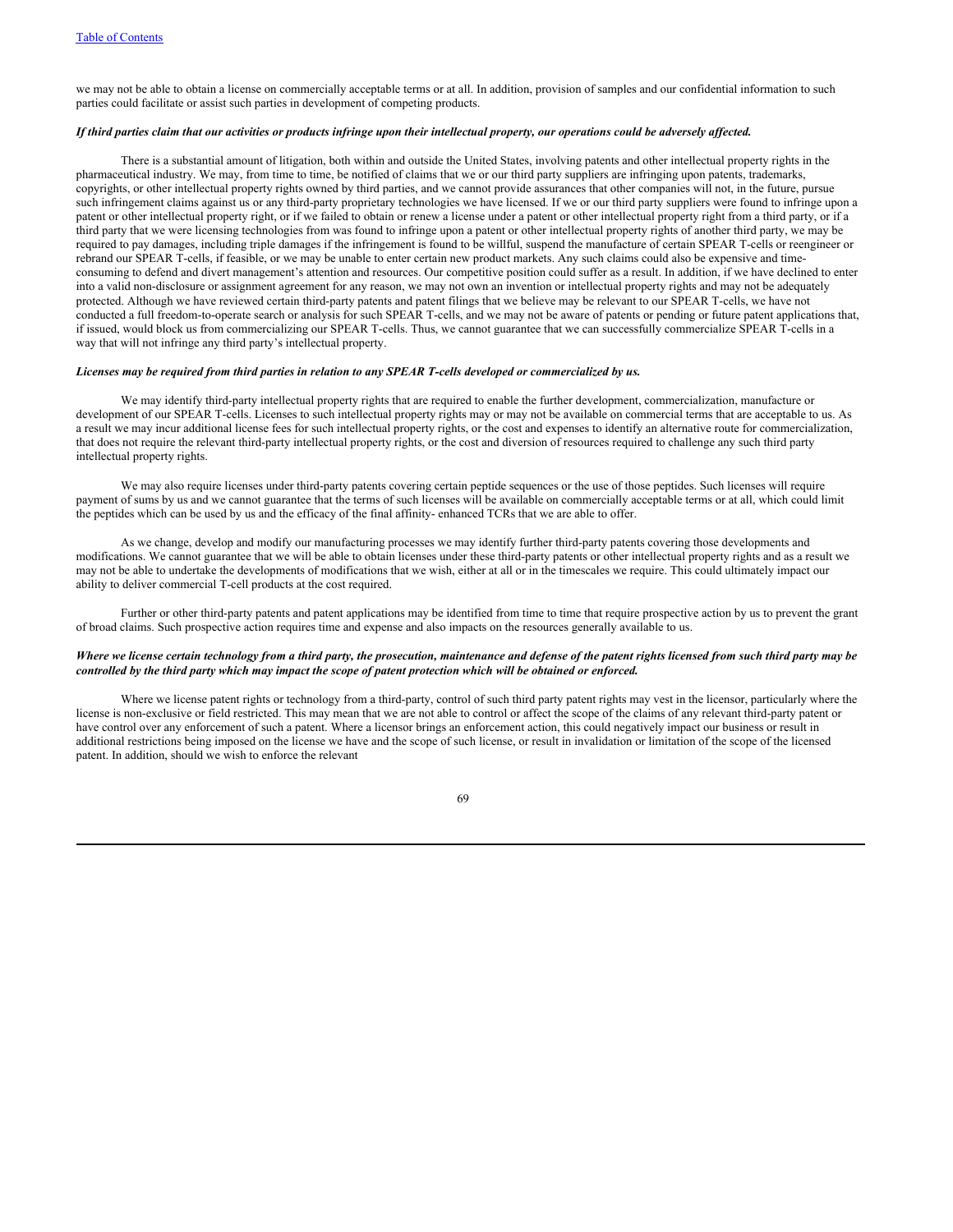patent rights against a third person, we may be reliant on consent from the relevant licensor or the cooperation of the licensor. The licensor may refuse to bring such action and leave us unable to restrict competitor entry into the market.

# Issued patents protecting our SPEAR T-cells could be found invalid or unenforceable if challenged in court or at the USPTO.

If we or one of our collaborators initiate legal proceedings against a third party to enforce a patent protecting one of our SPEAR T-cells, the defendant could counterclaim that the patent protecting our SPEAR T-cell, as applicable, is invalid and/or unenforceable. In patent litigation in the United States, defendant counterclaims alleging invalidity and/or unenforceability are commonplace, and there are numerous grounds upon which a third party can assert invalidity or unenforceability of a patent. Third parties may also raise similar claims before administrative bodies in the United States or abroad, even outside the context of litigation. Such mechanisms include re-examination, post grant review, and equivalent proceedings in foreign jurisdictions (e.g., opposition proceedings). Such proceedings could result in revocation or amendment to our patents in such a way that they no longer cover our SPEAR T-cells. The outcome following legal assertions of invalidity and unenforceability is unpredictable. With respect to the validity question, for example, we cannot be certain that there is no invalidating prior art, of which we, our patent counsel and the patent examiner were unaware during prosecution. If a defendant were to prevail on a legal assertion of invalidity and/or unenforceability, we would lose at least part, and perhaps all, of the patent protection for our SPEAR T-cells. Such a loss of patent protection could have a material adverse impact our business, financial condition and results of operations.

# Changes in U.S. patent law could diminish the value of patents in general, thereby impairing our ability to protect our products.

As is the case with other biopharmaceutical companies, our success is heavily dependent on intellectual property, particularly patents. Obtaining and enforcing patents in the biopharmaceutical industry involve both technological and legal complexity, and is therefore costly, time-consuming and inherently uncertain. In addition, the United States has recently enacted and is currently implementing wide-ranging patent reform legislation. Recent U.S. Supreme Court rulings have narrowed the scope of patent protection available in certain circumstances and weakened the rights of patent owners in certain situations. In addition to increasing uncertainty with regard to our ability to obtain patents in the future, this combination of events has created uncertainty with respect to the value of patents, once obtained. Depending on decisions by the U.S. Congress, the federal courts, and the USPTO, the laws and regulations governing patents could change in unpredictable ways that would weaken our ability to obtain new patents or to enforce our existing patents and patents that we might obtain in the future. For example, in Assoc. for Molecular Pathology v. Myriad Genetics, Inc., the U.S. Supreme Court held that certain claims to DNA molecules are not patentable. While we do not believe that any of the patents owned or licensed by us will be found invalid based on this decision, we cannot predict how future decisions by the courts, the U.S. Congress or the USPTO may impact the value of our patents.

#### Our ability to protect our intellectual property rights in territories outside of the United States may vary and thus affect our ability to obtain revenue from our *SPEAR T-cells.*

Filing, prosecuting and defending patents on our SPEAR T-cells in all countries throughout the world would be prohibitively expensive, and the extent of intellectual property rights may be less extensive than those which can be obtained in the United States. Consequently, we may not be able to prevent third parties from practicing our inventions in all countries outside the United States, or from selling or importing products made using our inventions in and into the United States or other jurisdictions. Competitors may use our technologies in jurisdictions where we have not obtained patent protection to develop their own products and further, may export otherwise infringing products to territories where we have patent protection, but enforcement is not as strong as that in the United States. These products may compete with our products and our patents or other intellectual property rights may not be effective or sufficient to prevent them from competing.

Many companies have encountered significant problems in protecting and defending intellectual property rights in foreign jurisdictions. The legal systems of certain countries, particularly certain developing countries, do not favor the enforcement of patents, trade secrets and other intellectual property protection, particularly those relating to biopharmaceutical products, which could make it difficult for us to stop the infringement of our patents or marketing of competing products in violation of our proprietary rights generally. Proceedings to enforce our patent rights in foreign jurisdictions could result in substantial costs and divert our efforts and attention from other aspects of our business, could put our patents at risk of being invalidated or interpreted narrowly and our patent applications at risk of not issuing and could provoke third parties to assert claims against us. We may not prevail in any lawsuits that we initiate and the damages or other remedies awarded, if any, may not be commercially meaningful. Accordingly, our efforts to enforce our intellectual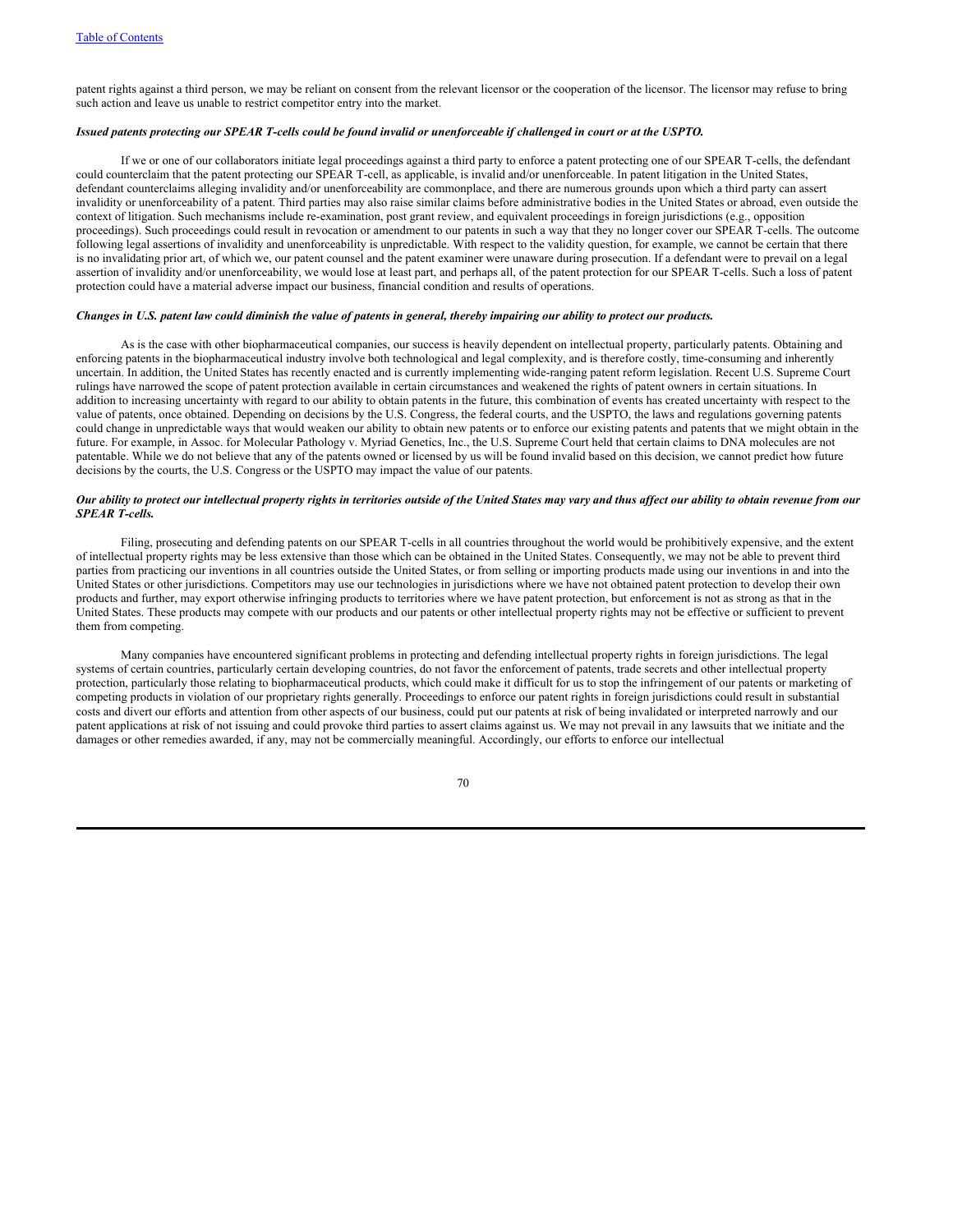property rights around the world may be inadequate to obtain a significant commercial advantage from the intellectual property that we develop or license.

#### **Risks Related to Employee Matters and Managing Growth**

#### *We depend upon our key personnel and our ability to attract and retain employees.*

We are heavily dependent on the ongoing employment and involvement of certain key employees in particular, Adrian Rawcliffe, our CFO and CEO designate; Dr. Helen Tayton-Martin, our Chief Business Officer; William Bertrand, our Chief Operating Officer; and John Lunger, our Chief Patient Supply Officer. We do not hold key-man insurance for our senior managers.

Our business is dependent on our ability to recruit experienced and suitably trained employees or consultants, and to retain such employees on a longterm basis. In particular, we are recruiting for a new Chief Medical Officer, following the announcement that Dr. Rafael Amado will be leaving the Company on August 12, 2019, and also for a Chief Financial Officer. There is no guarantee that we will be able to secure candidates for either role on suitable timelines or at all and this may compromise our ability to progress our development and research programs in accordance with currently anticipated timelines.

To induce employees to remain at our company, in addition to salary and cash incentives, we have provided share options that vest over time, with higher awards of share options being made to senior employees. The value to employees of share options that vest over time may be significantly affected by movements in our share price that are beyond our control and may at any time be insufficient to counteract more lucrative offers from other companies. Despite our efforts to retain valuable employees, members of our management, scientific and development teams may terminate their employment with us on short notice. Although we have employment agreements with all of our employees in the United Kingdom, these employment agreements provide for mutual nine months' notice periods in the case of Dr. Tayton-Martin; mutual three months' or two months' notice periods in the case of senior managers and mutual one-month notice periods for all other employees. In the United States, the employment agreements provide for at-will employment except that, under their employment agreements, Mr. Lunger, Mr. Rawcliffe and Mr. Bertrand must provide 60 days' written notice. This means that any of our employees in the United States, except for Mr. Lunger, Mr. Rawcliffe and Mr. Bertrand, could leave our employment at any time, with or without notice. Our success also depends on our ability to continue to attract, retain and motivate highly skilled junior, mid-level and senior managers as well as junior, mid-level and senior scientific and medical personnel.

### We will need to grow the size and capabilities of our organization, and we may experience difficulties in managing this growth.

As of June 30, 2019, we had 404 employees. As our development and commercialization plans and strategies develop, we must add a significant number of additional managerial, operational, sales, marketing, financial, and other personnel. Future growth will impose significant added responsibilities on members of management, including:

- identifying, recruiting, integrating, maintaining, and motivating additional employees;
- managing our internal development efforts effectively, including the clinical and FDA review process for our SPEAR T-cells, while complying with our contractual obligations to contractors and other third parties; and
- improving our operational, financial and management controls, reporting systems, and procedures.

Our future financial performance and our ability to commercialize our SPEAR T-cells will depend, in part, on our ability to effectively manage any future growth, and our management may also have to divert a disproportionate amount of its attention away from day-to-day activities in order to devote a substantial amount of time to managing these growth activities.

We also rely on third parties to provide certain of our manufacturing and quality capabilities. See "Risks Related to Our Reliance Upon Third Parties."

If we are not able to effectively expand our organization by hiring new employees and expanding our groups of consultants and contractors, we may not be able to successfully implement the tasks necessary to further develop and commercialize our SPEAR T-cells and, accordingly, may not achieve our research, development, and commercialization goals.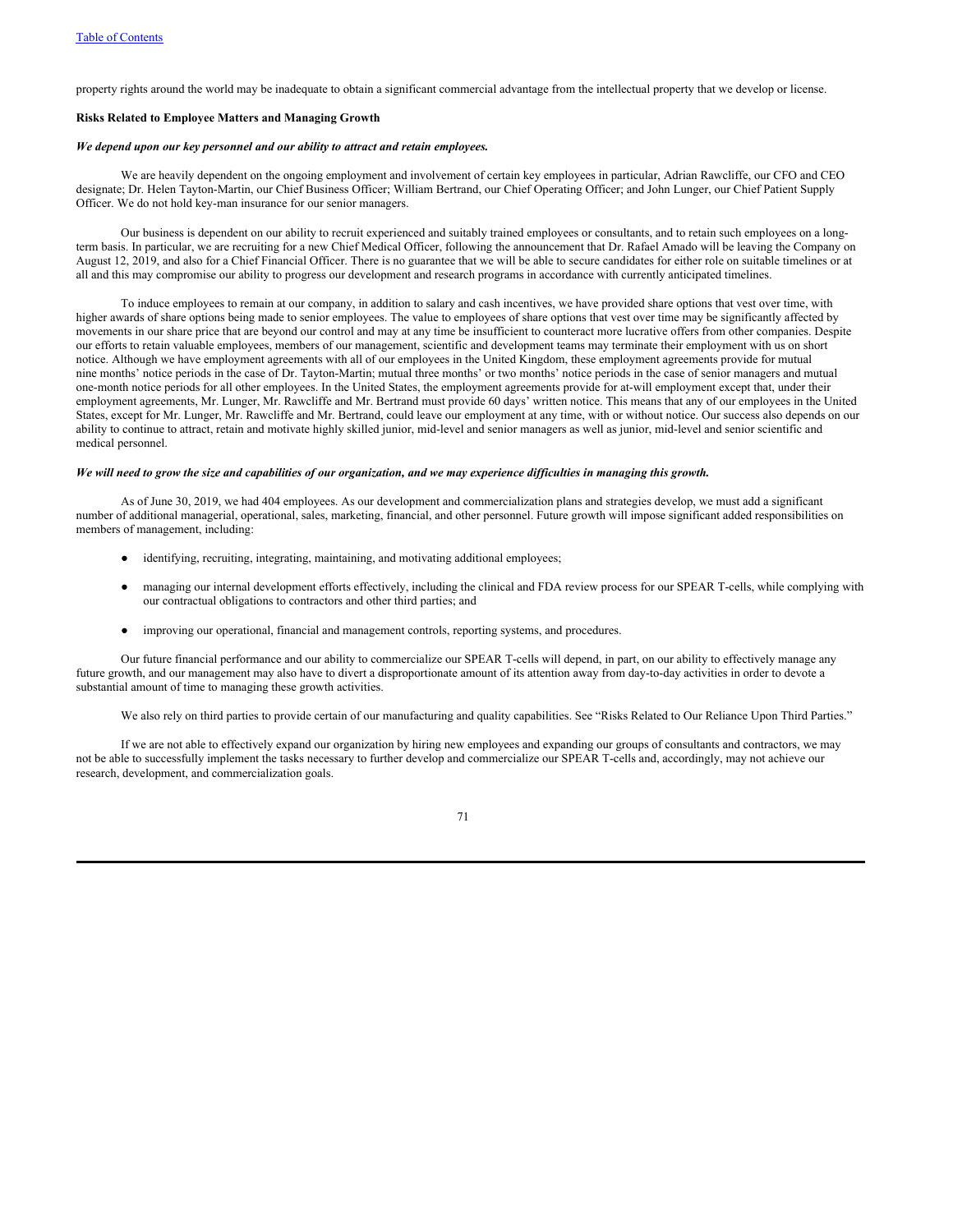Expansion of our business has necessitated a move in premises both in the United Kingdom and in the United States. While the move in the United States has occurred, work is still ongoing to enable the operation of these premises as a manufacturing facility. The move in the United Kingdom occurred in the second quarter of 2017. The move required transfer of all equipment, cell lines, tissues and materials to the new premises and re-validation and calibration of equipment. Any failure to properly validate or calibrate equipment or any destruction of materials transferred to the new premises may result in additional delays to the work carried out in the United Kingdom.

## We have opened a manufacturing facility of our own which may result in increased costs being incurred by the company

During 2017, we opened a manufacturing facility for our SPEAR T-cell products within our Navy Yard facility in Philadelphia, Pennsylvania and have started manufacturing SPEAR T-cells for use in our clinical trials. As a company we have never previously operated our own manufacturing facility or manufactured SPEAR T-cells ourselves. We cannot guarantee that the regulatory authorities, in particular the FDA, will continue to approve our ability to manufacture SPEAR T-cells at the Navy Yard facility.

Our ability to successfully manufacture our own SPEAR T-cells at the Navy Yard facility within a reasonable period of time and within currently projected costs is dependent on a number of factors including:

- our ability to recruit the required employees at a suitable level and experience and within required timescales and to maintain employment of such required employees;
- our ability to obtain regulatory approval for the facility and for the manufacture of SPEAR T-cells at the facility and to satisfy regulatory authorities on an ongoing basis;
- our ability to manufacture SPEAR T-cells reliably and reproducibly and to timescales sufficient to support required patient administration;
- our ability to manufacture SPEAR T-cells in compliance with the applicable regulatory requirements, including requirements applicable in both the United States and European Union;
- our ability to develop internal quality controls and processes sufficient to enable manufacture and supply of SPEAR T-cells at our Navy Yard facility;
- our ability to establish comparability with currently used manufacturing processes and for such comparability data to be accepted by the appropriate regulatory authorities; and
- our ability to be able to fund the ongoing development including equipment requirements necessary for successful manufacture of SPEAR T-cells at our facility.

Any delay or failure in manufacture at our facility could result in delays to the supply of SPEAR T-cells for our clinical programs. Should any of our third party manufacturers also cease to be able to supply SPEAR T-cells at a time where our own manufacturing facility is unable to produce SPEAR T-cells for use in our clinical programs or is unable to produce SPEAR T-cells at the required level, then we will be unable to support such clinical programs until alternative manufacturing capability is secured.

We are in the process of increasing the number of manufacturing slots available at our Navy Yard facility. The cost of developing, out-fitting and operating a larger manufacturing facility may also be greater than currently anticipated and we may require additional capital for the completion of the upscaling of the manufacturing facility which may result in the need for us to raise additional funds earlier than expected.

We cannot guarantee that we will be successful in manufacturing SPEAR T-cells at all or in a manner that complies with regulatory requirements. For example, there is a risk that any SPEAR T-cells we manufacture are contaminated or are otherwise incorrectly manufactured resulting in injury or death to any patient receiving those SPEAR T-cells. Such failure could result in a halt being placed on manufacture at our Navy Yard facility. We may also face difficulties in properly tracking and administering our SPEAR T-cells to patients, again potentially resulting in injury or death to any patient receiving those SPEAR Tcells.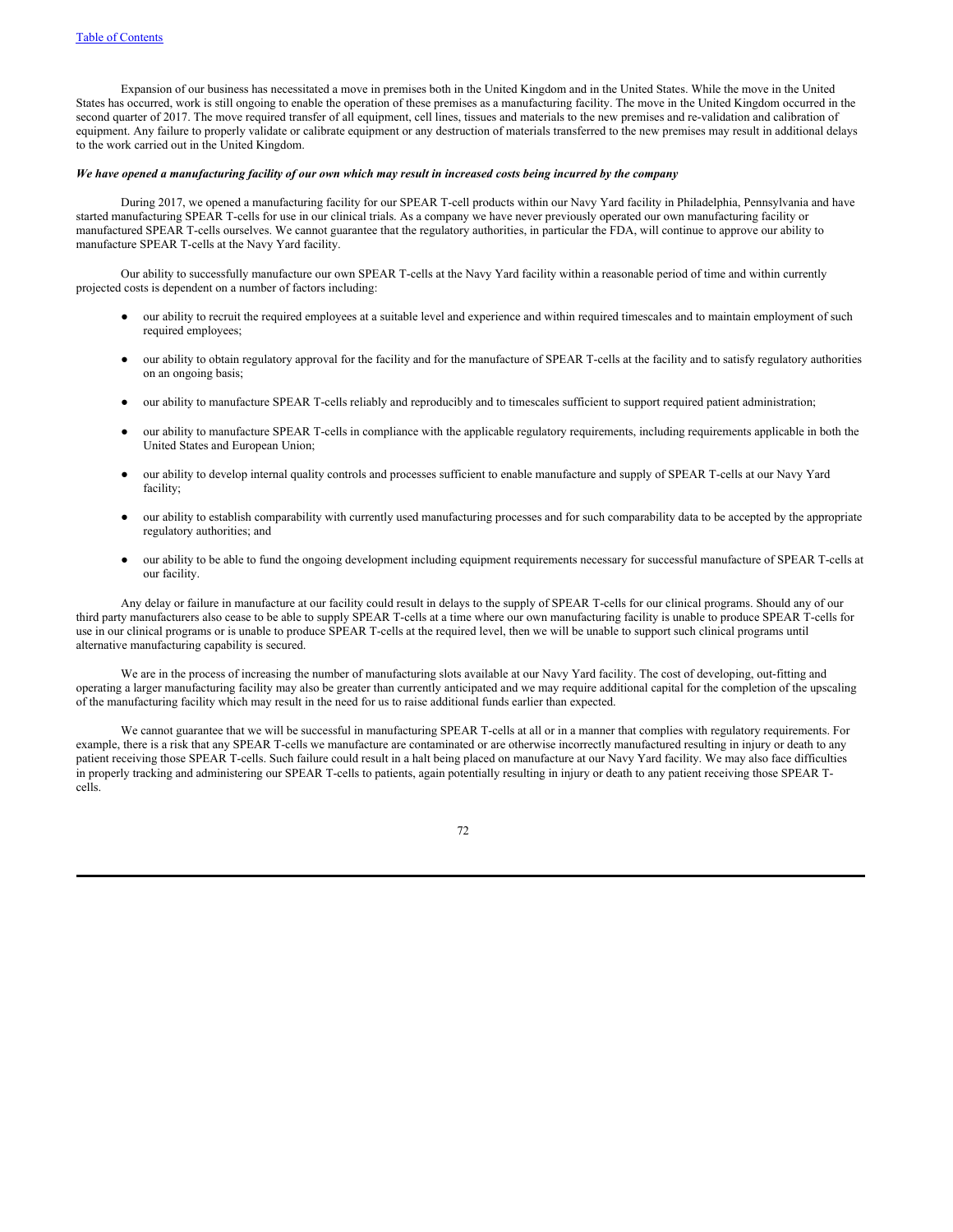We may also be unable to support use of our own manufacturing facility together with third party suppliers and become the sole supply for our SPEAR T-cells. Any inability to supply SPEAR T-cells at the required levels and to the required specifications, will result in delays to clinical trials and may result in holds being applied to such clinical trials.

#### We expect to face intense competition, which may be from companies with greater resources and experience than we have.

Immunotherapy is an active area of research and a number of immune-related products have been identified in recent years that are alleged to modulate the immune system. Many of these products utilize dendritic cells, a form of immune cell that presents cancer target peptides to T cells and that can in turn result in T-cell activation. More recently, bi-specific antibodies and checkpoint inhibitors (for instance PD-1/PD-L1 antibodies) have been identified as having utility in the treatment of cancer. Bi-specific antibodies commonly target both the cancer peptide and the TCR, thus bringing both cancer cells and T cells into close proximity to maximize the chance of TCR binding and hence an immune response to the cancer cells. Checkpoint inhibitors on the other hand work by targeting receptors that inhibit T-cell effectiveness and proliferation and essentially activate T cells. Other immunotherapies that are being actively investigated include: antibody-drug complexes, TCR-mimic antibodies, oncolytic viruses, cancer vaccines. A variety of cell-based autologous and allogeneic ("off-the-shelf") approaches are also being researched and developed, including but not limited to: CAR-T cell, TCR T-cell, GammaDelta T-cell, CAR-NK cell, NK cell, NKT cell and CTL.

- **CAR-T in hematological malignancies:** Engineered T-cell therapeutics have been identified using antibody recognition systems engineered into T cells, so-called CAR-T cells. A number of targets in hematological malignancies have been well characterized including, but not limited to: BCMA, CD4, CD5, CD19, CD22, CD20, CD33, CD38, CD70, CS1 and CD123. Two CD-19 directed CAR-T cell products have been approved by the U.S. Food and Drug Administration ("FDA") Kymriah™ (tisagenlecleucel) and Yescarta™ (axicabtagene ciloleucel) as well as by the European Medicines Agency (EMA) in the European Union. More recently, Kymriah™ has been approved by the MHLW in Japan. A number of companies and academic institutions are developing CAR-T cell products including but not limited to Allogene Therapeutics, Atara Bio, Autolus, Baylor College of Medicine, bluebird bio, CASI Pharmaceuticals, Celyad, Celgene, Cellectis, CRISPR Therapeutics, Fate Therapeutics, Intrexon, Janssen (JNJ with Nanjing Legend), Juno Therapeutics, Kite Pharma (Gilead), Linea Rx, Mustang Bio, Novartis, Precigen, Refuge Biotechnologies Inc, Servier, Sorrento Therapeutics, Xenetic Biosciences and Ziopharm Oncology.
- **CAR-T in solid tumors:** In addition to hematological malignancies, there are a growing number of pharmaceutical, biotechnology, and academic institutions researching and developing autologous and allogeneic CAR-T therapies in the solid tumor setting. These CAR-T cell therapies are at a variety of stages of preclinical and clinical development, as well as directed towards a broad target spectrum, including but not limited to: DLL3, EGFR, GD2, HER-2, IL13rα2, Lewis Y, L1-CAM, Mesothelin, MUC16, PSCA, PSMA and ROR1. Competitors include but are not limited to: Allogene Therapeutics, Amgen, Atara Bio, Aurora Biopharma, Avid Biotics / Xyphos, Baylor College of Medicine, Cell Medica, Bellicum, BioNTech, Carisma Therapeutics (formerly CARMA Therapeutics), Carsgen, Celgene (with Obsidian Therapeutics) Cellectis Therapeutics, Celyad, CRISPR Therapeutics, Endocyte (a Novartis Company), Fate Therapeutics, Formula Therapeutics, Fred Hutchinson Cancer Research Center, Helix BioPharma, Juno Therapeutics, Lyell Immunopharma, MaxCyte, Memorial Sloan Kettering Cancer Center, Minerva Biotechnologies, Mustang bio, OncoSec Immunotherapies, Oncternal Therapeutics, Poseida Therapeutics, Senti Biosciences, Sorrento Therapeutics, Symvivo, Targazyme and Tmunity.
- **CARs & TCR-mimics targeting peptide-HLA complexes:** Most CAR-T therapies in development are directed towards suitable antigen targets. Another area of development is the creation of CAR-T that selectively binds to the peptide-HLA (pHLA) complex (the natural binding site for endogenous TCR). Furthermore, competitors are also looking at pHLA antibodies or TCR mimic antibodies that can either be engineered in T-cells or developed as standalone antibody therapies in cancer indications (both hematologic malignancies and solid tumors). Targets of such pHLA CAR-T or TCR mimic antibodies include: AFP, CD19, BCMA, NY-ESO-1, p53 and WT1. A number of pharmaceutical, biotechnology, and academic institutions are researching and developing CARs & TCR-mimics targeting the peptide-HLA complex, including but not limited to: Adicet Bio / Regeneron, Altor Bioscience, Cancer Research Technology/CRUK, Eureka Therapeutics, Gritstone Oncology, Morphosys, Xencor and Ziopharm Oncology.
- **TCR T-cells:** TCR T-cells are being developed by competitors that are directed towards a multitude of targets including: AFP, CD20, HPV-16 E6/E7, KRAS, MAGE-A1, MAGE-A3, MAGE A3/A6, MART1, NRAS, NY-ESO-1, p53, PRAME, TGFβRII frameshift antigen WT1, as well as personalized neoantigens. Juno Therapeutics (a Celgene Company) has

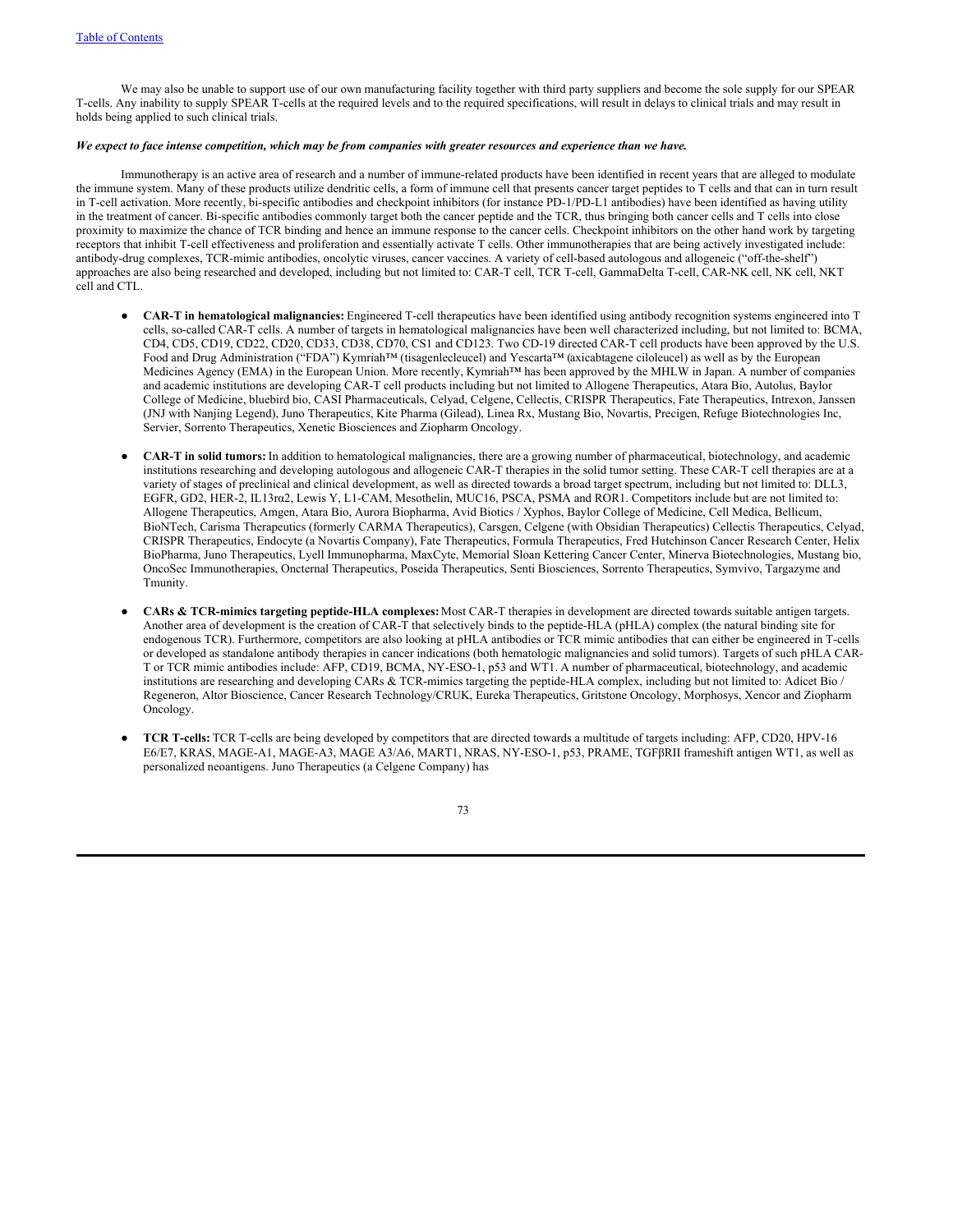developed an engineered TCR therapeutic candidate where the end TCR is purported to have enhanced affinity through stem-cell selection. Juno's candidate JTCR016 (WT1-specific TCR), in collaboration with Fred Hutchinson Cancer Research Center and the National Cancer Institute (NCI), is currently undergoing a Phase 1/2 trial in NSCLC and mesothelioma setting as well as a separate Phase 1/2 in AML. Medigene AG has reported development of a PRAME TCR therapeutic candidate (MDG1011), which has begun a Phase 1/2 clinical investigation in AML, MM and myelodysplastic syndromes. In addition to Juno there is a growing number of TCR companies that are adopting approaches to TCR affinity enhancement, for example Axis Therapeutics, Takara, Takara Bio, Fred Hutchinson Cancer Centre and Immatics. In addition other TCR-focused competitors include, but are not limited to: 3T, Adaptive Biotechnologies (with Genentech), AgenTus, Atreca, Baylor College, Bellicum, BioNTech, bluebird bio, Captain T cell, Cellular Biomedicine Group Inc, Cell Medica Ltd, Cytovant Sciences, GigaMune, GSK, Immunocellular Therapeutics, Immunocore, Intellia Therapeutics, Inc. (with Ospedale San Raffaele), Juno Therapeutics, Kiromic, Kite Pharma (Gilead), Lion TCR LTD, MD Anderson Cancer Center, MediGene AG, NCI, Neon Therapeutics, PACT Pharma, Parker Institute, Refuge Biotechnologies Inc., Roswell Park Cancer Institute, Scancell (with BioNTech), Tactiva Therapeutics, Takara Bio Inc, Takeda (T-CIRA), TCR Cure, T-Cure, TCR x immunotherapies, T-Knife, Tmunity, University of Leiden, Zelluna (with Oslo University Hospital) and Ziopharm Oncology.

There are a number of different approaches being developed for allogeneic or "off-the-shelf" immunotherapy products including stem-cell derived products, HLA-matched products, healthy-donor derived products and use of cells with no or limited HLA type (for example GammaDelta T-cell, or NK cells). Competitors include Century Therapeutics (with FujiFilm Cellular Dynamics), Editas, Fate Therapeutics, Takeda (in collaboration with CiRA), Thyas, Editas, UCLA and T-CiRA.

In addition to adoptive cell therapy approaches aforementioned, our competitors are also investigating other cell-based approaches, including the potential of GammaDelta T-cell, CAR-Macrophages, CAR-NK cell, NK cell, NKT cell, CTLs, TILs, Marrow-infiltrating lymphocytes (MILs), Multi-tumorassociated antigen (TAA)-specific T-cells and virus-specific T-cells either preclinically or in a clinical setting (both hematologic malignancies and solid tumors). In this space there are a number of potential competitors, including, but not limited to: Adicet Bio, Atara Bio, Aurora BioPharma, Cell Medica, Cellular Biomedicine Group Inc, CytomX, Celgene, Fate Therapeutics, Fortress Biotech, Gadeta (with Kite Pharma), Gamma Delta Therapeutics (with Takeda), Gamida cell, Genocea, Glycostem Therapeutics, iCell Gene Therapeutics, Immatics, Iovance Biotherapeutics (formerly Lion Bio), KSQ Therapeutics, MD Anderson Cancer Center, Multimmune, NantKwest, NexImmune, Nkarta, Sorrento Therapeutics, Marker Therapeutics, Tessa Therapeutics, TC Biopharm (with bluebird bio), Torque Therapeutics, Unum Therapeutics, WindMIL Therapeutics and Ziopharm Oncology. Although Immunocore is focused on soluble TCRs rather than engineered SPEAR T-cells, we could also face competition from Immunocore if it develops or acquires products directed at the same targets or indications as our TCR therapeutic product candidates. Moreover, many of our employees have come from a shared background within Immunocore and there is an awareness within Immunocore of certain of our confidential information on the technology platform controlled through confidentiality agreements. This knowledge could be used by Immunocore to facilitate its own developments or to target competitive products against our products placing it in a preferable position as compared to third party competitors.

#### The results of the United Kingdom's referendum on withdrawal from the European Union ("Brexit") may have a negative effect on global economic *conditions, financial markets and our business.*

The United Kingdom is currently negotiating the terms of its exit from the European Union ("Brexit"). In November 2018, the U.K. and the European Union agreed upon a draft withdrawal agreement ("Withdrawal Agreement") that sets out the terms of the U.K.'s departure, including commitments on citizen rights after Brexit, a financial settlement from the U.K., and a transition period from March 29, 2019 through December 31, 2020 to allow time for a future trade agreement to be agreed. On January 15, 2019, the draft Withdrawal Agreement was rejected by the U.K. Parliament creating significant uncertainty about the terms and timing under which the U.K. will leave the European Union. If no agreement can be reached and the U.K. leaves the European Union with no agreement ("hard Brexit"), there will be a period of considerable uncertainty particularly in relation to United Kingdom financial and banking markets, the regulatory process in Europe and movement of goods and people between U.K. and European Union. As a result of this uncertainty, financial markets could experience volatility which could adversely affect the market price of our ADSs. We may also face new regulatory costs and challenges that could have a material adverse effect on our operations. In this regard, the EMA has already issued a notice reminding marketing authorization holders of centrally authorized medicinal products for human and veterinary use of certain legal requirements that need to be considered as part of Brexit, such as the requirement for the marketing authorization holder of a product centrally approved by the European Commission to be established in the European Union, and the requirement for some activities relating to centrally approved products, such as batch release and pharmacovigilance, to be performed by entities or individuals in the European Union. In the absence of any clear indication that any agreed form of Withdrawal Agreement will contain a contrary requirement, we are already in the process of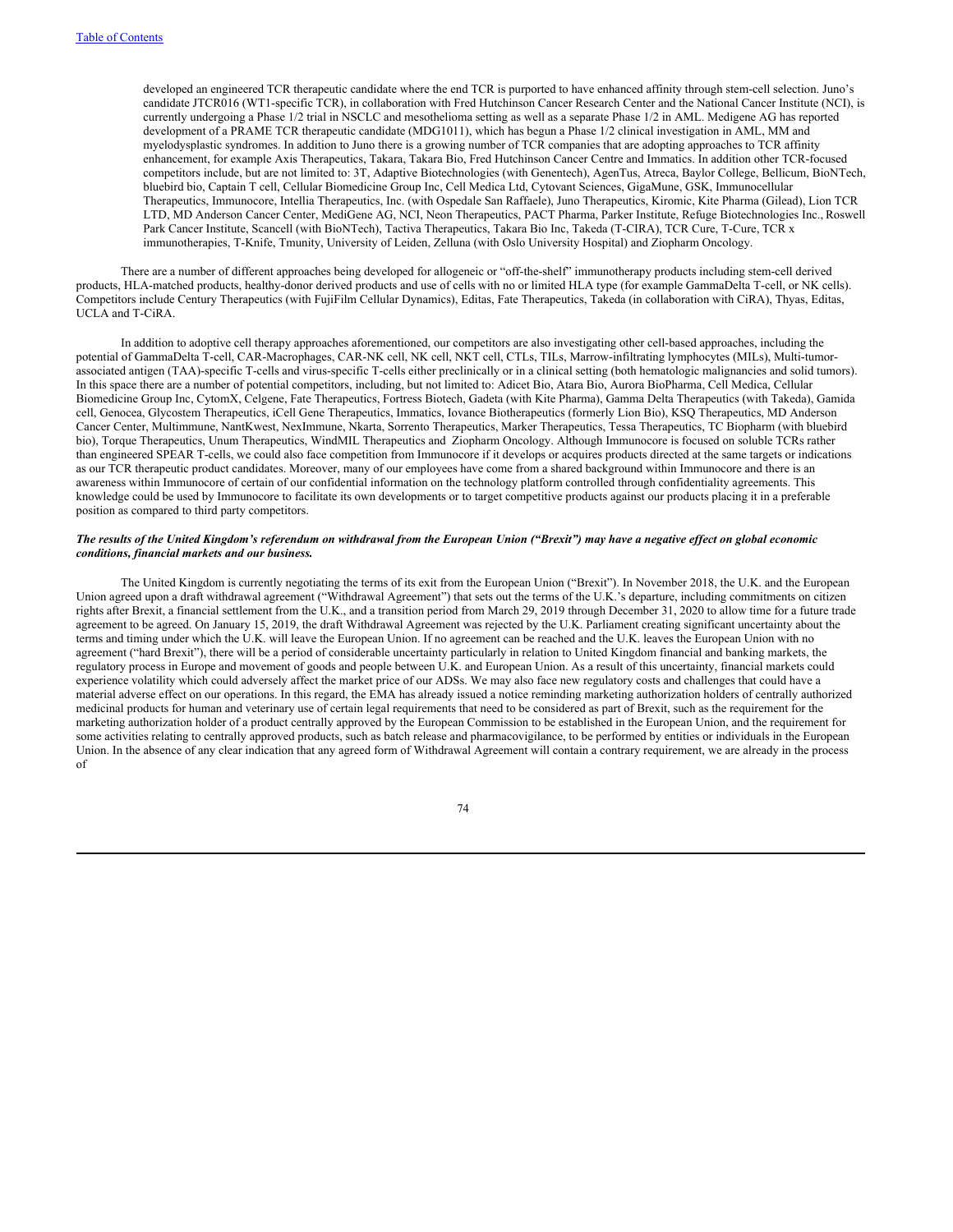ensuring that any impact on our operations is limited. Depending on the terms of Brexit, the United Kingdom could lose the benefits of global trade agreements negotiated by the European Union on behalf of its members, which may result in increased trade barriers which could make our doing business worldwide more difficult. In addition, currency exchange rates in the pound sterling and the euro with respect to each other and the U.S. dollar have already been adversely affected by Brexit. Should this foreign exchange volatility continue it could cause volatility in our financial results.

#### *Failure of our information technology systems could significantly disrupt the operation of our business.*

Our ability to execute our business plan and to comply with regulators' requirements with respect to data control and data integrity, depends, in part, on the continued and uninterrupted performance of our information technology systems and similar systems used by third-party providers that we rely on. These systems are vulnerable to damage from a variety of sources, including telecommunications or network failures, malicious human acts and natural disasters. Moreover, despite network security and back-up measures, some of our servers are potentially vulnerable to physical or electronic break-ins, computer viruses and similar disruptive problems. Despite the precautionary measures we have taken to prevent unanticipated problems that could affect our information systems, sustained or repeated system failures or problems arising during the upgrade of any of our information systems that interrupt our ability to generate and maintain data, and in particular to operate our proprietary technology platform, could adversely affect our ability to operate our business. In addition, where disruption to such systems occurs at third-party providers, we may have limited ability to find alternative providers in any required timeframes or at all, and such disruption could significantly affect our ability to proceed with clinical or analytical or development programs.

#### Business disruptions could seriously harm our future revenue and financial condition and increase our costs and expenses.

Our operations and those of our third party suppliers and collaborators could be subject to earthquakes, power shortages, telecommunications failures, water shortages, floods, hurricanes or other extreme weather conditions, medical epidemics, labor disputes or other business interruptions. While the company has business interruption insurance policies in place, any interruption could seriously harm our ability to timely proceed with any clinical programs or to supply SPEAR T-cells on a commercial basis or for use in clinical programs.

#### *We are exposed to risks related to currency exchange rates.*

We conduct a significant portion of our operations within the United Kingdom in both U.S. dollars and pounds sterling and our arrangements with GSK are denominated in pounds sterling. Changes in currency exchange rates have had and could have a significant effect on our operating results. Exchange rate fluctuations between the U.S. dollar and local currencies create risk in several ways, including the following: weakening of the pound sterling may increase the cost of overseas research and development expenses and other costs outside the United Kingdom; strengthening of the U.S. dollar may decrease the value of any future revenues denominated in other currencies. Effects of exchange rates on transactions and cash deposits held in a currency other than the functional currency of a subsidiary can distort our financial results; and commercial pricing and profit margins are affected by currency fluctuations.

#### We may be classified as a passive foreign investment company in any taxable year and U.S. holders of our ADSs could be subject to adverse U.S. federal *income tax consequences.*

The rules governing passive foreign investment companies, or PFICs, can have adverse effects for U.S. federal income tax purposes. The tests for determining PFIC status for a taxable year depend upon the relative values of certain categories of assets and the relative amounts of certain kinds of income. The determination of whether we are a PFIC depends on the particular facts and circumstances (such as the valuation of our assets, including goodwill and other intangible assets) and may also be affected by the application of the PFIC rules, which are subject to differing interpretations. Based on our estimated gross income, the average value of our assets, including goodwill and the nature of our active business, we do not believe that the Company was classified as a PFIC for U.S. federal income tax purposes for the U.S. taxable year ended December 31, 2018. There can be no assurance, however, that we will not be considered to be a PFIC for this taxable year or any particular year in the future because PFIC status is factual in nature, depends upon factors not wholly within our control, generally cannot be determined until the close of the taxable year in question and is determined annually.

If we are a PFIC, U.S. holders of our ADSs would be subject to adverse U.S. federal income tax consequences, such as ineligibility for any preferred tax rates on capital gains or on actual or deemed dividends, interest charges on certain taxes treated as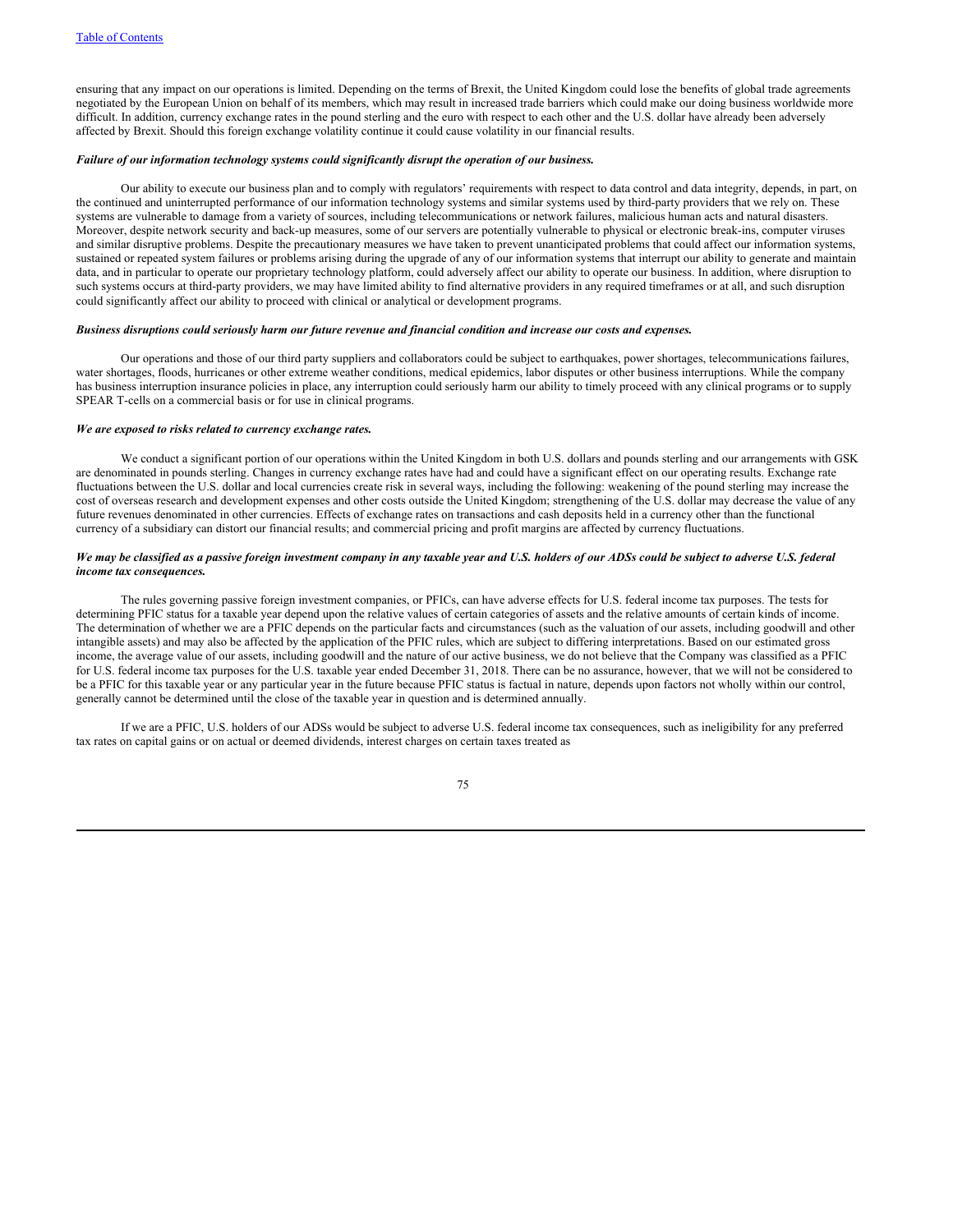deferred, and additional reporting requirements under U.S. federal income tax laws and regulations. A U.S. holder of our ADSs may be able to mitigate some of the adverse U.S. federal income tax consequences described above with respect to owning the ADSs if we are classified as a PFIC, provided that such U.S. investor is eligible to make, and validly makes, a "mark-to-market" election. In certain circumstances a U.S. Holder can make a "qualified electing fund" election to mitigate some of the adverse tax consequences described with respect to an ownership interest in a PFIC by including in income its share of the PFIC's income on a current basis. However, we do not currently intend to prepare or provide the information that would enable a U.S. Holder to make a qualified electing fund election.

Investors should consult their own tax advisors regarding all aspects of the application of the PFIC rules to our ordinary shares.

#### **Risks Related to Ownership of our American Depositary Shares (ADSs)**

#### *The price of our ADSs may be volatile.*

Many factors may have a material adverse effect on the market price of the ADSs, including but not limited to:

- the commencement, enrollment or results of our planned clinical trials;
- the loss of any of our key scientific or management personnel;
- announcements of the failure to obtain regulatory approvals or receipt of a complete response letter from the FDA;
- announcements of undesirable restricted labeling indications or patient populations, or changes or delays in regulatory review processes;
- announcements of therapeutic innovations or new products by us or our competitors;
- adverse actions taken by regulatory agencies with respect to our clinical trials, manufacturing supply chain or sales and marketing activities;
- changes or developments in laws or regulations applicable to SPEAR T-cells;
- any adverse changes to our relationship with licensors, manufacturers or suppliers;
- the failure of our testing and clinical trials;
- unanticipated safety concerns;
- the failure to retain our existing, or obtain new, collaboration partners;
- announcements concerning our competitors or the pharmaceutical industry in general;
- the achievement of expected product sales and profitability;
- the failure to obtain reimbursements for SPEAR T-cells, if approved for marketing, or price reductions;
- manufacture, supply or distribution shortages;
- actual or anticipated fluctuations in our operating results;
- our cash position;
- changes in financial estimates or recommendations by securities analysts;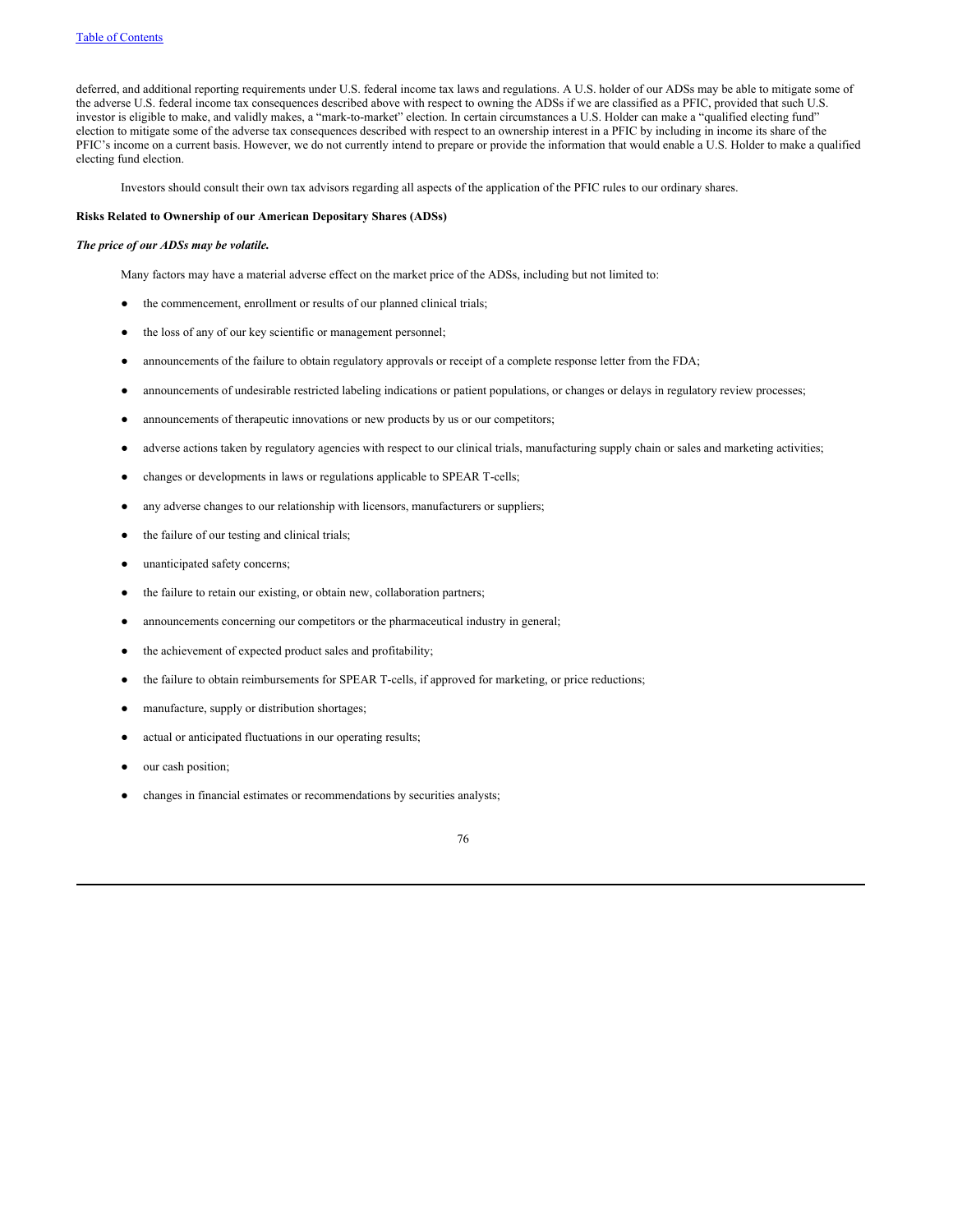- potential acquisitions;
- the trading volume of ADSs on Nasdaq Global Select Market, or Nasdaq;
- sales of our ADSs by us, our executive officers and directors or our shareholders in the future;
- general economic and market conditions and overall fluctuations in the U.S. equity markets; and
- changes in accounting principles.

In addition, the stock market in general, and Nasdaq and biopharmaceutical companies in particular, have experienced extreme price and volume fluctuations that have often been unrelated or disproportionate to the operating performance of these companies. Broad market and industry factors may negatively affect the market price of our ADSs, regardless of our actual operating performance. Further, a decline in the financial markets and related factors beyond our control may cause the price of our ADSs to decline rapidly and unexpectedly.

#### Substantial future sales of our ADSs in the public market, or the perception that these sales could occur, could cause the price of the ADSs to decline and *dilute shareholders.*

Substantial future sales of our ADSs in the public market, or the perception that these sales could occur, could cause the market price of the ADSs to decline. Sales of a substantial number of our ADSs in the public market could occur at any time. Moreover, certain shareholders have rights under an investors rights agreement dated as of February 23, 2015, subject to certain conditions, to require us to file registration statements covering their shares or to include their shares in registration statements that we may file for ourselves or other shareholders. In addition, we have registered an aggregate of 66,999,747 ordinary shares that we may issue under our equity compensation plans and, as a result, they can be freely sold in the public market upon issuance and following conversion into ADSs, but subject to volume limitations applicable to affiliates under Rule 144. Additionally, the majority of ordinary shares that may be issued under our equity compensation plans also remain subject to vesting in tranches over a four-year period. As of June 30, 2019, an aggregate of 54,795,774 options over our ordinary shares had vested and become exercisable. If a large number of our ADSs are sold in the public market after they become eligible for sale, the sales could reduce the trading price of our ADSs and impede our ability to raise capital in the future.

#### We incur increased costs as a result of being a public company whose ADSs are publicly traded in the United States and our management must devote *substantial time to public company compliance and other compliance requirements.*

As a U.S. public company whose ADSs trade on Nasdaq, we have incurred and will continue to incur significant legal, accounting, insurance and other expenses. We are subject to the reporting requirements of the Exchange Act, which requires, among other things, that we file with the SEC annual, quarterly and current reports with respect to our business and financial condition and must comply with the Nasdaq listing requirements and other applicable securities rules and regulations. In addition, the Sarbanes-Oxley Act, as well as rules subsequently adopted by the SEC and the Nasdaq to implement provisions of the Sarbanes-Oxley Act, impose significant requirements on public companies, including requiring establishment and maintenance of effective disclosure and financial controls and changes in corporate governance practices. Further, pursuant to the Dodd-Frank Wall Street Reform and Consumer Protection Act of 2010, the SEC has adopted and will adopt additional rules and regulations, such as mandatory "say on pay" voting requirements, that we must comply with. We expect the rules and regulations applicable to public companies to substantially increase our legal and financial compliance costs and to make some activities more time-consuming and costly. Our insurance costs have increased, particularly for directors and officers liability insurance, and we may be required to incur further substantial increased costs to maintain the same or similar coverage or be forced to accept reduced coverage in future. To the extent these requirements divert the attention of our management and personnel from other business concerns, they could have a material adverse effect on our business, financial condition and results of operations. The increased costs will increase our net loss and may require us to reduce costs in other areas of our business. These laws and regulations could also make it more difficult and expensive for us to attract and retain qualified persons to serve on our board of directors, our board committees or as our executive officers. Furthermore, if we are unable to satisfy our obligations as a public company, we could be subject to delisting of the ADSs from Nasdaq, fines, sanctions and other regulatory action and potentially civil litigation.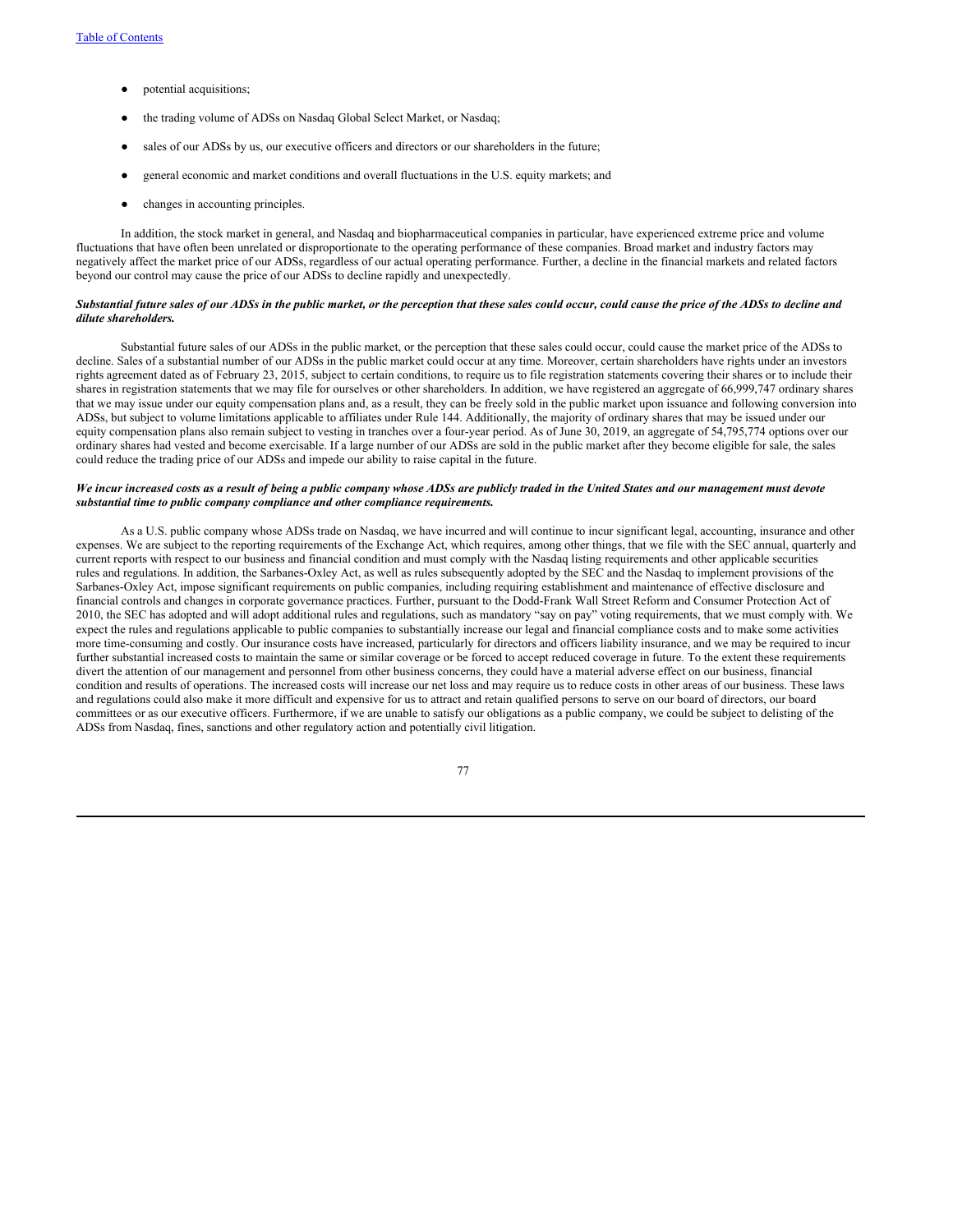#### If we fail to establish and maintain proper internal controls, our ability to produce accurate financial statements or comply with applicable regulations could *be impaired.*

We must maintain effective internal control over financial reporting in order to accurately and timely report our results of operations and financial condition. In addition, as a U.S. public company, the Sarbanes-Oxley Act of 2002, or the Sarbanes-Oxley Act, requires, among other things, that we assess the effectiveness of our disclosure controls and procedures and the effectiveness of our internal control over financial reporting at the end of each fiscal period. Pursuant to Section 404 of the Sarbanes-Oxley Act, we are required to furnish a report by our management on our internal control over financial reporting, and we are required to include an attestation report on internal control over financial reporting issued by our independent registered public accounting firm. The rules governing the standards that must be met for our management to assess our internal control over financial reporting pursuant to Section 404 of the Sarbanes-Oxley Act are complex and require significant documentation, testing and possible remediation. These stringent standards require that our audit committee be advised and regularly updated on management's review of internal control over financial reporting.

Our compliance with applicable provisions of Section 404 requires that we incur substantial accounting expenses and expend significant management attention and time on compliance-related issues as we implement additional corporate governance practices and comply with reporting requirements. If we fail to staff our accounting and finance function adequately or maintain internal control over financial reporting adequate to meet the requirements of the Sarbanes-Oxley Act, our business and reputation may be harmed. Moreover, if we are not able to comply with the applicable requirements of Section 404 in a timely manner, we may be subject to sanctions or investigations by regulatory authorities, including the SEC and Nasdaq. Furthermore, if we are unable to conclude that our internal control over financial reporting is effective or if our independent registered public accounting firm identifies deficiencies in our internal control over financial reporting that are deemed to be material weaknesses, we could lose investor confidence in the accuracy and completeness of our financial reports, the market price of our ADSs could decline, and we could be subject to sanctions or investigations by the SEC, Nasdaq or other regulatory authorities. Failure to implement or maintain effective internal control systems required of U.S. public companies could also restrict our access to the capital markets. The occurrence of any of the foregoing would also require additional financial and management resources.

#### U.S. investors may have difficulty enforcing civil liabilities against our company, our directors, officers and members of senior management.

We are incorporated under the laws of England and Wales. The rights of holders of our ordinary shares and, therefore, certain of the rights of holders of ADSs, are governed by English law, including the provisions of the Companies Act 2006, and by our articles of association. These rights differ in certain respects from the rights of shareholders in typical U.S. corporations organized in, for example, Delaware. Some of our directors, officers and members of senior management reside outside the United States, and a substantial portion of our assets and all or a substantial portion of the assets of such persons are located outside the United States. As a result, it may be difficult for you to serve legal process on us or our directors and executive officers or have any of them appear in a U.S. court. The United States and the United Kingdom do not currently have a treaty providing for the recognition and enforcement of judgments, other than arbitration awards, in civil and commercial matters. The enforceability in the United Kingdom of any judgment of a U.S. federal or state court will depend on the particular facts of the case as well as the laws and any treaties in effect at the time, including conflicts of laws principles (such as those bearing on the question of whether a U.K. court would recognize the basis on which a U.S. court had purported to exercise jurisdiction over a defendant). In this context, there is doubt as to the enforceability in the United Kingdom, in original actions or in actions for enforcement of judgments of U.S. courts, of civil liabilities based solely on the federal securities laws of the United States. In addition, awards for punitive damages in actions brought in the United States or elsewhere may be unenforceable in the United Kingdom. An award for monetary damages under the U.S. securities laws would likely be considered punitive if it did not seek to compensate the claimant for loss or damage suffered and was intended to punish the defendant.

#### Provisions in the U.K. City Code on Takeovers and Mergers that may have anti-takeover effects do not apply to us.

The U.K. City Code on Takeovers and Mergers, or the Takeover Code, applies to an offer for, among other things, a public company whose registered office is in the United Kingdom if the company is considered by the Panel on Takeovers and Mergers, or the Takeover Panel, to have its place of central management and control in the United Kingdom (or the Channel Islands or the Isle of Man). This is known as the "residency test." The test for central management and control under the Takeover Code is different from that used by the U.K. tax authorities. Under the Takeover Code, the Takeover Panel will determine whether we have our place of central management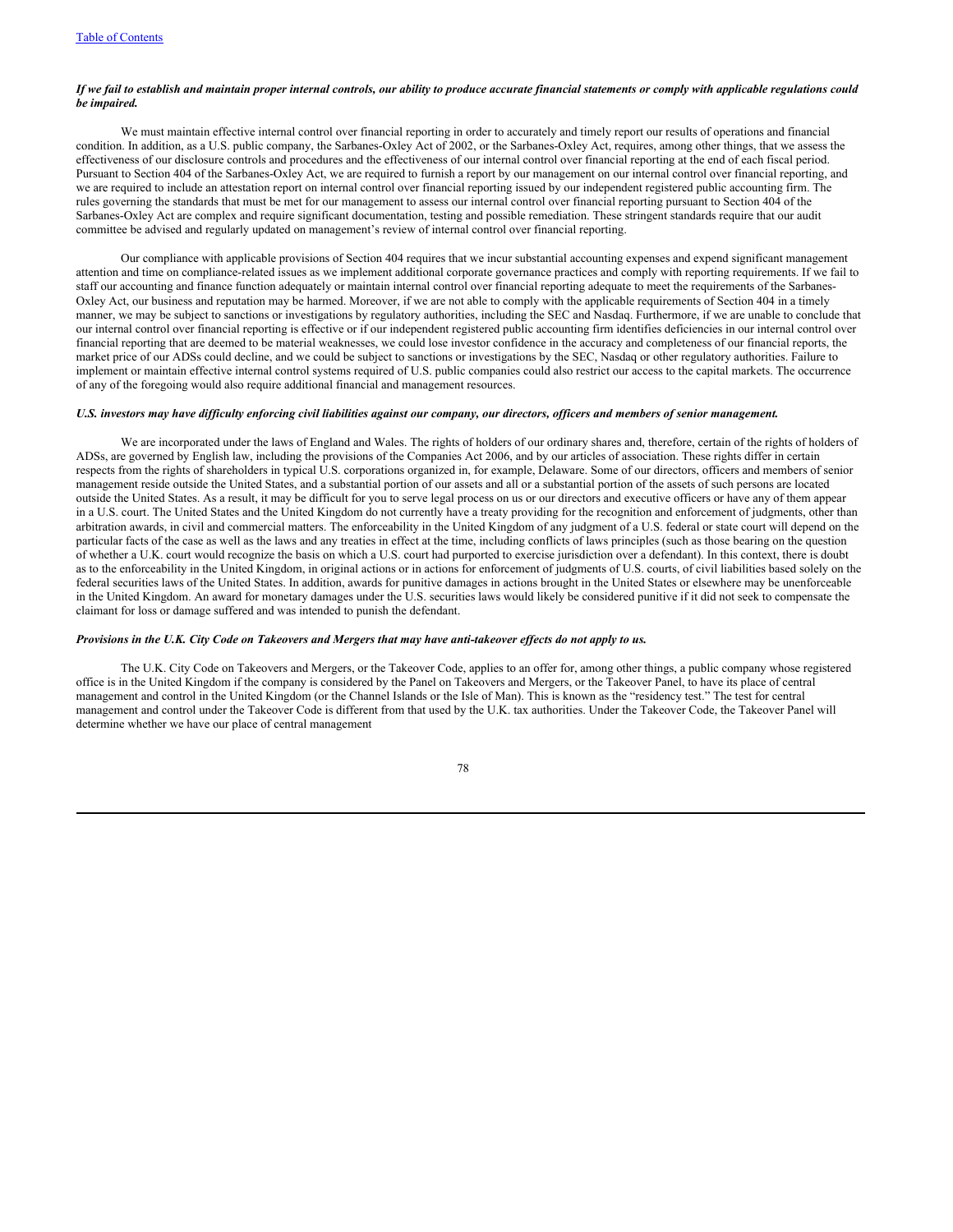and control in the United Kingdom by looking at various factors, including the structure of our Board, the functions of the directors and where they are resident.

In July 2018, the Takeover Panel confirmed that, based on our current circumstances, we are not subject to the Takeover Code. As a result, our shareholders are not entitled to the benefit of certain takeover offer protections provided under the Takeover Code. We believe that this position is unlikely to change at any time in the near future but, in accordance with good practice, we will review the situation on a regular basis and consult with the Takeover Panel if there is any change in our circumstances which may have a bearing on whether the Takeover Panel would determine our place of central management and control to be in the United Kingdom.

# **Item 2. Unregistered Sales of Equity Securities and Use of Proceeds.**

None.

**Item 3. Defaults Upon Senior Securities.**

None.

#### **Item 4. Mine Safety Disclosures.**

Not applicable.

# **Item 5. Other Information.**

None.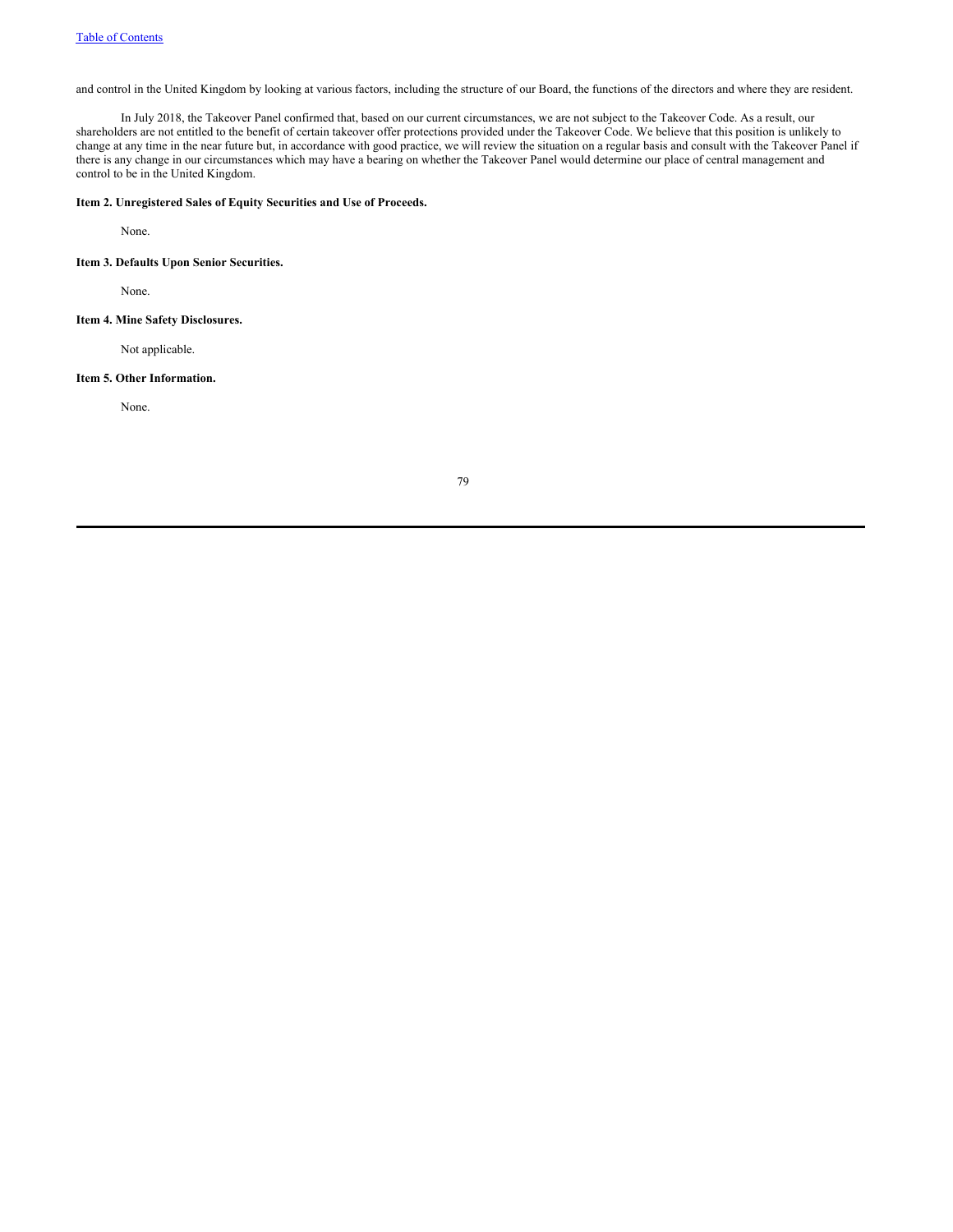# **Item 6. Exhibits.**

The following exhibits are either provided with this Quarterly Report on Form 10-Q or are incorporated herein by reference:

| <b>Exhibit</b><br>Number | <b>Description of Exhibit</b>                                                                                                                                                                                                                                                                                                                                                                                                                                                                                                                                                                                                                                                                                                                                                                                                                                                                                                    |
|--------------------------|----------------------------------------------------------------------------------------------------------------------------------------------------------------------------------------------------------------------------------------------------------------------------------------------------------------------------------------------------------------------------------------------------------------------------------------------------------------------------------------------------------------------------------------------------------------------------------------------------------------------------------------------------------------------------------------------------------------------------------------------------------------------------------------------------------------------------------------------------------------------------------------------------------------------------------|
| $3.1*$                   | Articles of Association of Adaptimmune Therapeutics plc (incorporated by reference to Exhibit 3.1 to our Current Report on Form 8K filed<br>with the SEC on June 16, 2016).                                                                                                                                                                                                                                                                                                                                                                                                                                                                                                                                                                                                                                                                                                                                                      |
| $10.1$ <sup>***</sup>    | Collaboration Agreement dated May 14, 2019 between Adaptimmune Limited and AIS Operating Co., Inc., f/k/a Alpine Immune Sciences,<br>Inc.                                                                                                                                                                                                                                                                                                                                                                                                                                                                                                                                                                                                                                                                                                                                                                                        |
| $10.2*$                  | Employment Agreement dated as of June 26, 2019 by and between Adaptimmune, LLC and Adrian Rawcliffe (incorporated by reference to<br>Exhibit 10.1 to our Current Report on Form 8-K filed with the SEC on June 27, 2019).                                                                                                                                                                                                                                                                                                                                                                                                                                                                                                                                                                                                                                                                                                        |
| $10.3*$                  | James Noble Letter Agreement dated June 26, 2019 (incorporated by reference to Exhibit 10.2 to our Current Report on Form 8-K filed with<br>the SEC on June 27, 2019).                                                                                                                                                                                                                                                                                                                                                                                                                                                                                                                                                                                                                                                                                                                                                           |
| $10.4*$                  | James Noble Variation Agreement dated June 26, 2019 (incorporated by reference to Exhibit 10.3 to our Current Report on Form 8-K filed<br>with the SEC on June 27, 2019).                                                                                                                                                                                                                                                                                                                                                                                                                                                                                                                                                                                                                                                                                                                                                        |
| $10.5*$                  | James Noble Letter of Appointment dated June 26, 2019 (incorporated by reference to Exhibit 10.4 to our Current Report on Form 8-K filed<br>with the SEC on June 27, 2019).                                                                                                                                                                                                                                                                                                                                                                                                                                                                                                                                                                                                                                                                                                                                                      |
| $31.1**$                 | Certification of Principal Executive Officer pursuant to Rule 13a-14(a) and Rule 15d-14(a) of the Securities Exchange Act of 1934, as<br>adopted pursuant to Section 302 of the Sarbanes-Oxley Act of 2002.                                                                                                                                                                                                                                                                                                                                                                                                                                                                                                                                                                                                                                                                                                                      |
| $31.2**$                 | Certification of Principal Financial Officer pursuant to Rule 13a-14(a) and Rule 15d-14(a) of the Securities Exchange Act of 1934, as adopted<br>pursuant to Section 302 of the Sarbanes-Oxley Act of 2002.                                                                                                                                                                                                                                                                                                                                                                                                                                                                                                                                                                                                                                                                                                                      |
| $32.1**$                 | Certification of Principal Executive Officer pursuant to 18 U.S.C. Section 1350, as adopted pursuant to Section 906 of the Sarbanes-Oxley<br>Act of 2002.                                                                                                                                                                                                                                                                                                                                                                                                                                                                                                                                                                                                                                                                                                                                                                        |
| $32.2**$                 | Certification of Principal Financial Officer pursuant to 18 U.S.C. Section 1350, as adopted pursuant to Section 906 of the Sarbanes-Oxley Act<br>of 2002.                                                                                                                                                                                                                                                                                                                                                                                                                                                                                                                                                                                                                                                                                                                                                                        |
| $101**$                  | The following financial information from Adaptimmune Therapeutics plc's Quarterly Report on Form 10-Q for the quarterly period ended<br>June 30, 2019, formatted in iXBRL (Inline eXtensible Business Reporting Language): (i) Unaudited Condensed Consolidated Balance Sheets<br>as of June 30, 2019 and December 31, 2018, (ii) Unaudited Condensed Consolidated Statements of Operations for the three and six months<br>ended June 30, 2019 and 2018, (iii) Unaudited Condensed Consolidated Statements of Comprehensive Loss for the three and six months<br>ended June 30, 2019 and 2018, (iv) Unaudited Condensed Consolidated Statements of Change in Equity for the three and six months ended<br>June 30, 2019 and 2018, (v) Unaudited Condensed Consolidated Statements of Cash Flows for the six months ended June 30, 2019 and 2018<br>and (vi) Notes to the Unaudited Condensed Consolidated Financial Statements. |

\* Previously filed.

\*\* Filed herewith.

† Certain confidential information contained in this agreement has been omitted because it (i) is not material and (ii) would be competitively harmful if publicly disclosed.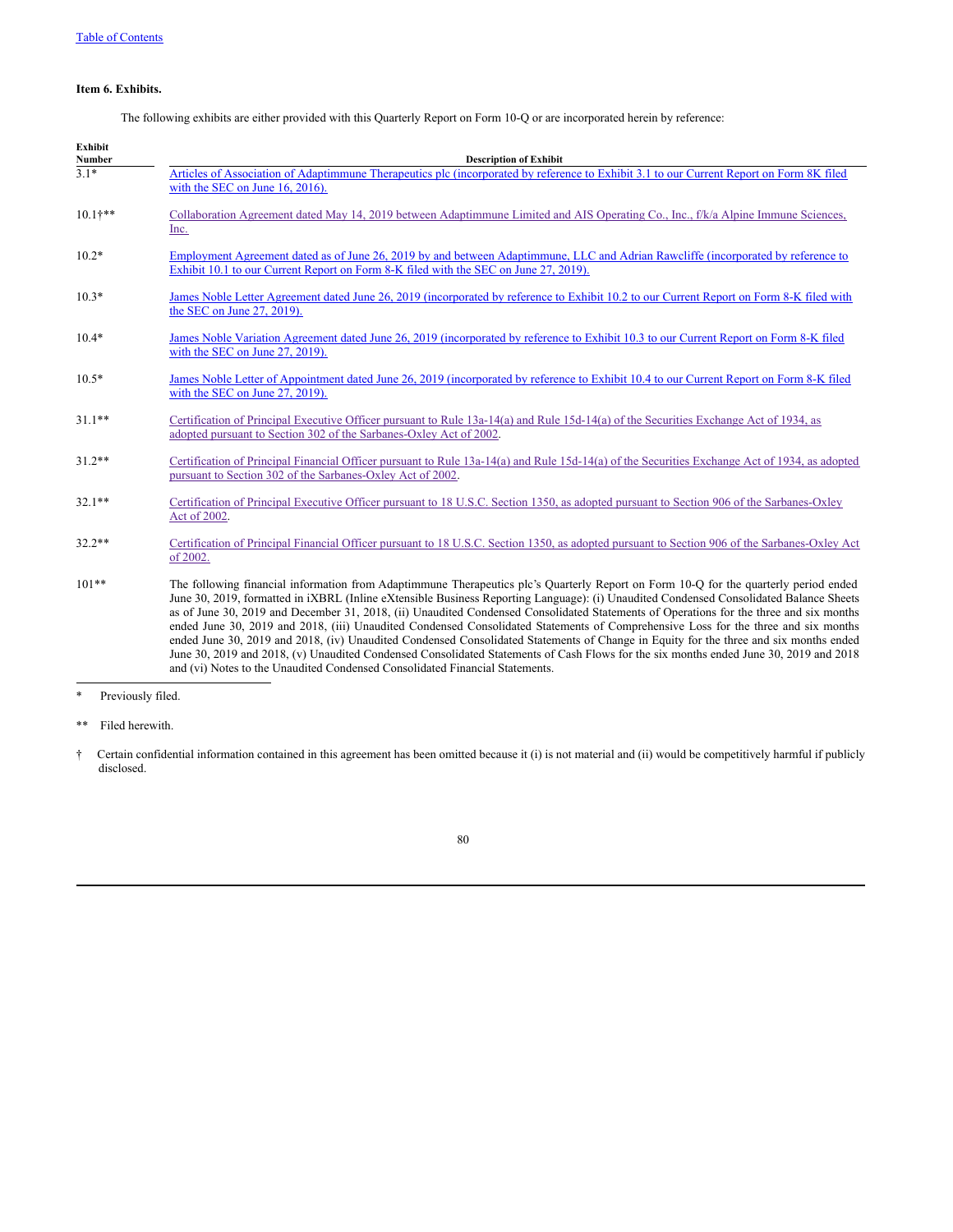# **SIGNATURES**

Pursuant to the requirements of the Securities Exchange Act of 1934, the registrant has duly caused this report to be signed on its behalf by the undersigned thereunto duly authorized.

# ADAPTIMMUNE THERAPEUTICS PLC

Date: August 1, 2019 /s/ James Noble

Date: August 1, 2019 /s/ Adrian Rawcliffe

James Noble *Chief Executive Of icer*

Adrian Rawcliffe *Chief Financial Of icer*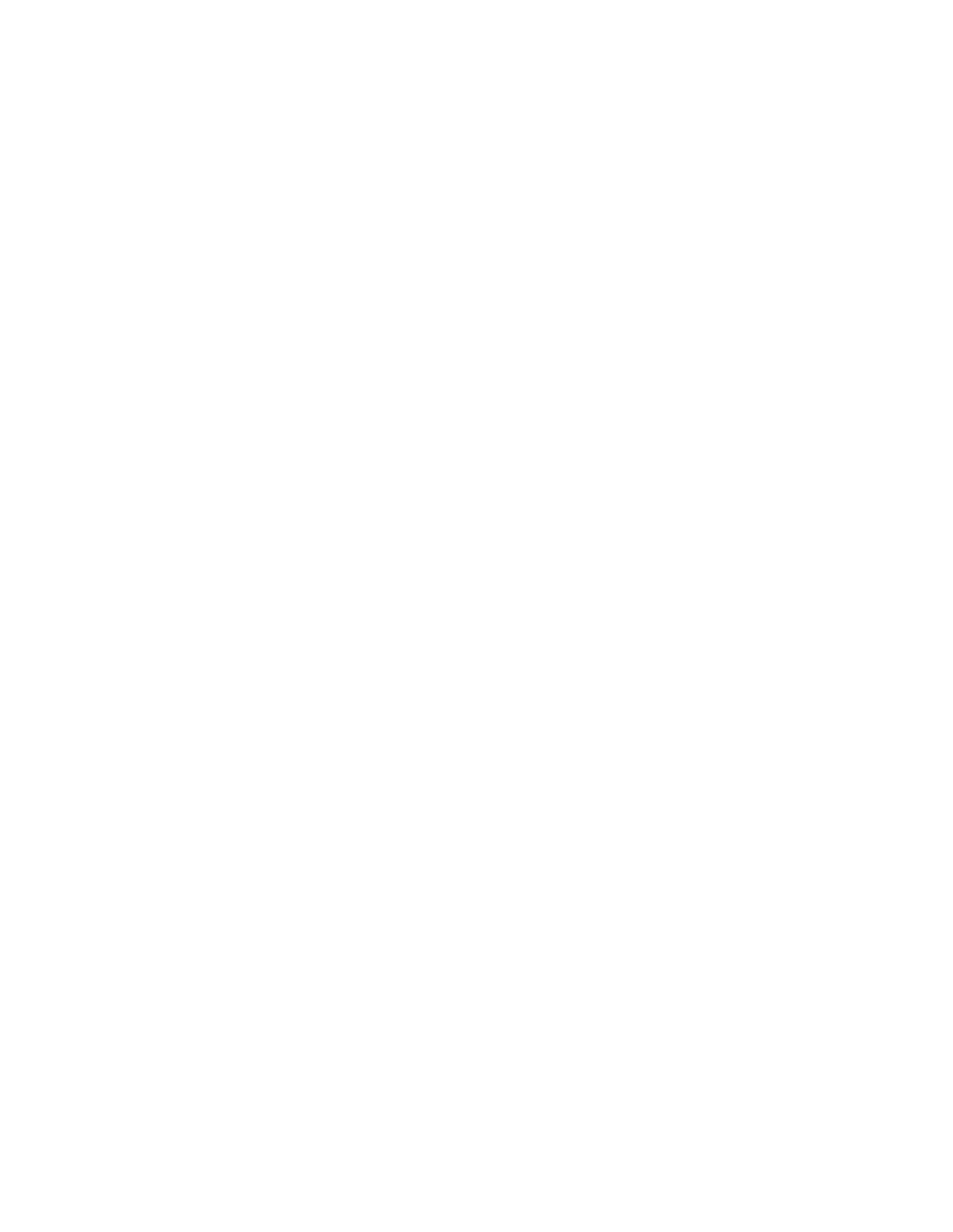# **CERTAIN CONFIDENTIAL INFORMATION CONTAINED IN THIS DOCUMENT, MARKED BY [\*\*\*], HAS BEEN OMITTED BECAUSE IT IS BOTH (i) NOT MATERIAL AND (ii) WOULD BE COMPETITIVELY HARMFUL IF PUBLICLY DISCLOSED**

CONFIDENTIAL – FINAL

# **COLLABORATION AGREEMENT**

# **BETWEEN**

# **ADAPTIMMUNE LIMITED**

**AND**

**AIS OPERATING CO., INC.**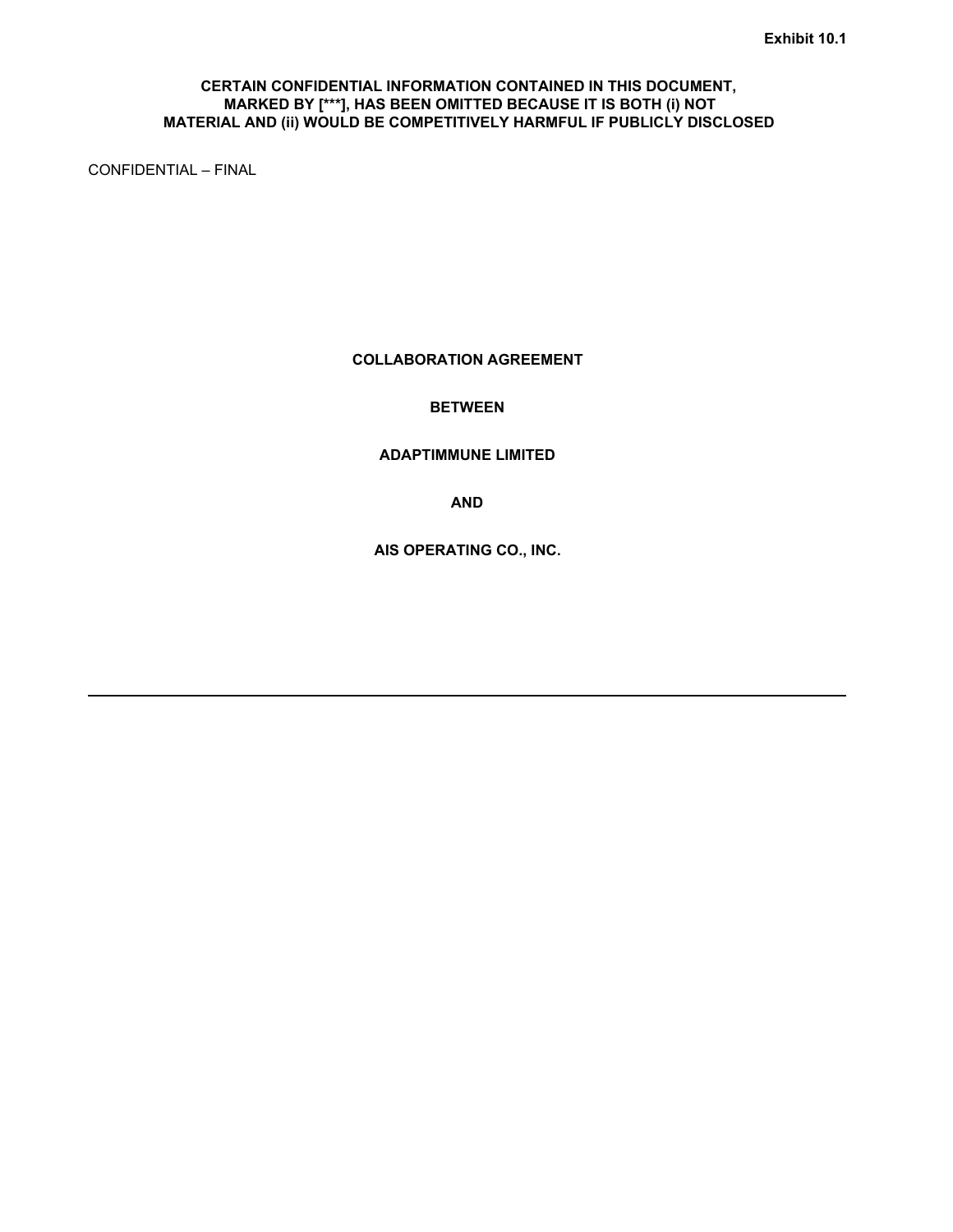# **TABLE OF CONTENTS**

## Article **Article** Page 2014 **Page 2014** Page 2014 12:00 Page 2014 2014 2015 2016 2017 2018 2019 2014 2015 2016

| <b>ARTICLE 1</b>  | <b>DEFINITIONS</b>                   | 1  |
|-------------------|--------------------------------------|----|
| <b>ARTICLE 2</b>  | <b>GOVERNANCE</b>                    | 11 |
| ARTICLE 3         | <b>RESEARCH PROGRAM</b>              | 12 |
| <b>ARTICLE 4</b>  | <b>REGULATORY</b>                    | 14 |
| ARTICLE 5         | DEVELOPMENT; COMMERCIALISATION       | 15 |
| ARTICLE 6         | <b>LICENSES</b>                      | 15 |
| <b>ARTICLE 7</b>  | <b>TECHNOLOGY TRANSFER</b>           | 17 |
| ARTICLE 8         | <b>FINANCIAL TERMS</b>               | 17 |
| ARTICLE 9         | <b>PAYMENTS</b>                      | 19 |
| ARTICLE 10        | INTELLECTUAL PROPERTY; OWNERSHIP     | 21 |
| <b>ARTICLE 11</b> | <b>CONFIDENTIALITY</b>               | 25 |
| <b>ARTICLE 12</b> | PUBLICITY; PUBLICATIONS; USE OF NAME | 27 |
| ARTICLE 13        | <b>REPRESENTATIONS</b>               | 28 |
| <b>ARTICLE 14</b> | <b>INDEMNIFICATION</b>               | 29 |
| <b>ARTICLE 15</b> | <b>TERM AND TERMINATION</b>          | 30 |
| <b>ARTICLE 16</b> | <b>DISPUTE RESOLUTION</b>            | 34 |
| <b>ARTICLE 17</b> | ANTIBRIBERY                          | 35 |
| <b>ARTICLE 18</b> | DATA PROTECTION                      | 36 |
| <b>ARTICLE 19</b> | <b>MISCELLANEOUS</b>                 | 36 |
|                   |                                      |    |

# **Exhibits**

Exhibit 1 – Initial Research Programs

Exhibit 2 – Payments

Exhibit 3 – Data Protection Exhibit 4 – Governance

Exhibit 5 – Press Release

Exhibit 6 – Alpine Patents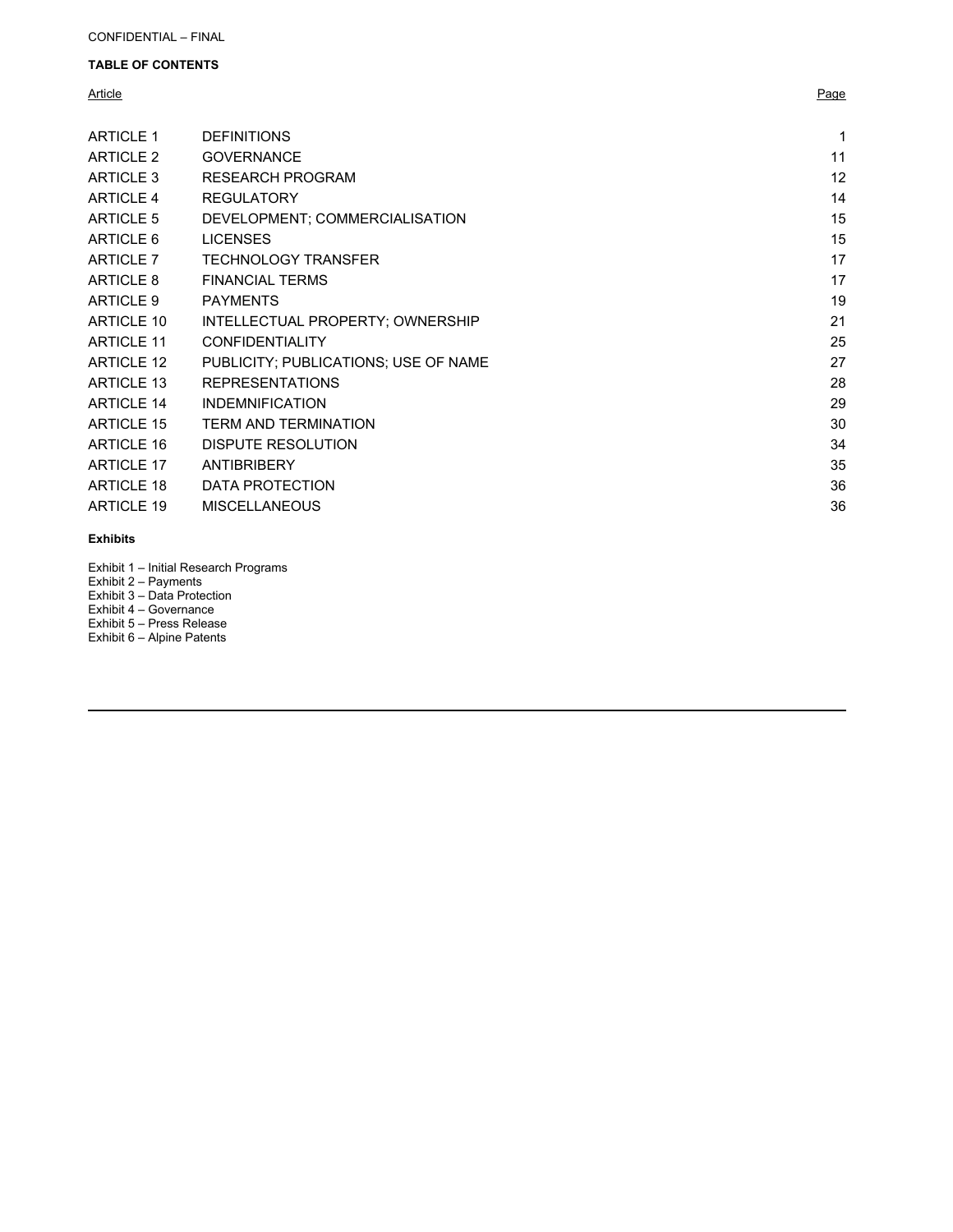## **COLLABORATION AGREEMENT**

**THIS COLLABORATION AGREEMENT** ("**Agreement**") is made and entered into on 14 May 2019 (" **Effective Date**") BETWEEN

- **(A) ADAPTIMMUNE LIMITED** having its principal place of business at 60 Jubilee Avenue, Milton Park, Abingdon, Oxon, OX14 4RX, United Kingdom ("**Adaptimmune**"); and
- **(B) AIS OPERATING CO., INC.** , f/k/a Alpine Immune Sciences, Inc., having its principal place of business at 201 Elliot Avenue West, Suite 230, Seattle, WA 98119, United States ("**Alpine**").

Alpine and Adaptimmune are sometimes referred to herein individually as a " **Party**" and collectively as the "**Parties**."

# **BACKGROUND:**

- **(A)** Adaptimmune is a biotechnology company that is engaged in research and development of TCR therapies for pharmaceutical therapy use.
- **( B )** Alpine is a biotechnology company that has proprietary variant lg Domain technology which can be used to identify and engineer immune proteins to assist, activate or otherwise modulate immune cell interactions.
- **( C )** Alpine and Adaptimmune desire to collaborate in certain Research Programs (as defined below) to conduct research and preclinical development of products that combine Adaptimmune's TCR therapies with Alpine's SIP/TIP technology.
- **( D )** Following the Completion of each Research Program, Adaptimmune will have the Option to obtain an Exclusive License to further develop and commercialize Products arising therefrom (all capitalized terms as defined below).
- **(E)** Based on the foregoing premises and the mutual covenants and obligations set forth below, the Parties agree as follows.

**THE PARTIES AGREE:**

# **1. DEFINITIONS**

Capitalized terms used in this Agreement, whether used in the singular or plural, shall have the meanings set forth below or elsewhere herein, unless otherwise specifically indicated herein.

| Acceptance                   | is defined in Clause 3.1.3:                                                                                                                                                                                                                                                                                 |
|------------------------------|-------------------------------------------------------------------------------------------------------------------------------------------------------------------------------------------------------------------------------------------------------------------------------------------------------------|
| <b>Accounting Standard</b>   | means, either (a) International Financial Reporting Standards ("IFRS") or (b) US generally<br>accepted accounting principles ("GAAP"), in either case, which standards or principles (as<br>applicable) are currently used at the applicable time, and as consistently applied, by the<br>applicable Party; |
| <b>Acquiring Third Party</b> | means a Third Party (including in each case any entity which directly or indirectly controls,<br>is controlled by, or is under common control with such Third Party) which, as at the date of<br>the Change of Control, controls or owns [***];                                                             |
| Adaptimmune Background IP    | means all Intellectual Property Rights that (a) are Controlled by Adaptimmune or its<br>Affiliates as of the Effective Date, or (b) created or developed by Adaptimmune or its<br>Affiliates during the Term other than in the performance of this Agreement;                                               |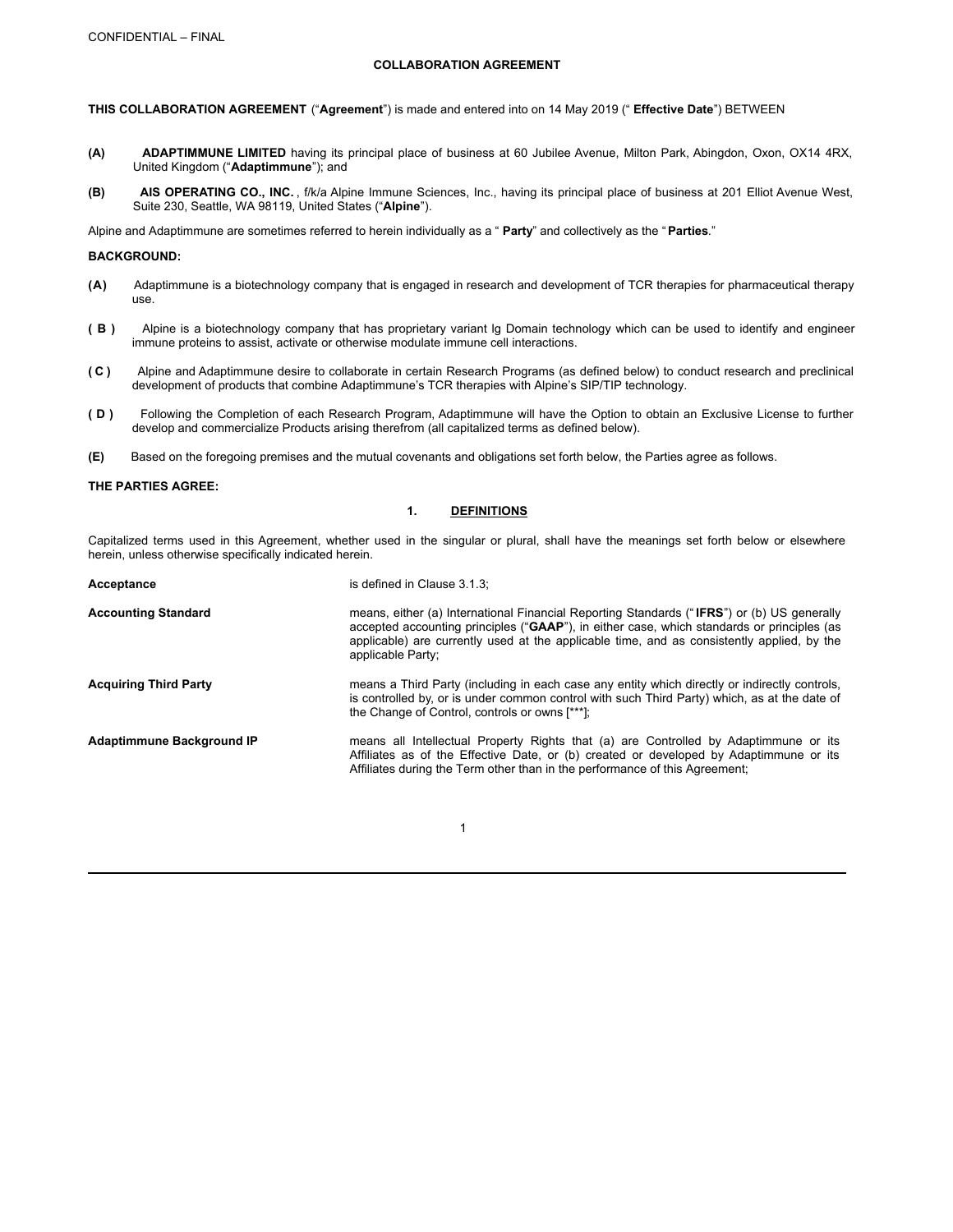| <b>Adaptimmune Foreground IP</b>       | is defined in Clause 10.1.2(a);                                                                                                                                                                                                                                                                                                                                                                                                                                                                                                                                                       |
|----------------------------------------|---------------------------------------------------------------------------------------------------------------------------------------------------------------------------------------------------------------------------------------------------------------------------------------------------------------------------------------------------------------------------------------------------------------------------------------------------------------------------------------------------------------------------------------------------------------------------------------|
| <b>Adaptimmune Indemnitees</b>         | is defined in Clause 14.2;                                                                                                                                                                                                                                                                                                                                                                                                                                                                                                                                                            |
| <b>Adaptimmune Licensed IP</b>         | means any of the Adaptimmune Background IP or Adaptimmune Foreground IP or Joint<br>Foreground IP co-owned by Adaptimmune, subject to Clause 6.6, that is necessary or<br>reasonably useful for the performance of the Research Program;                                                                                                                                                                                                                                                                                                                                              |
| <b>Adaptimmune Platform Technology</b> | shall mean technology created or developed by Adaptimmune outside of the<br>performance of this Agreement, whether prior to or after the Effective Date, including<br>[***];                                                                                                                                                                                                                                                                                                                                                                                                          |
| <b>Adjusted Net Sales</b>              | means, with respect to each Product, [***] (a) [***], and (b) [***] of Net Sales of such<br>Product in such period;                                                                                                                                                                                                                                                                                                                                                                                                                                                                   |
| <b>Affiliate</b>                       | means, with respect to a Party, any Person that, directly or indirectly (through one or<br>more intermediaries) controls, is controlled by, or is under common control with a<br>Party. For purposes of this Clause, "control" means the direct or indirect ownership of<br>more than fifty percent (50%) of the voting stock or other voting interests or interest in the<br>profits of the Party;                                                                                                                                                                                   |
| Agreement                              | means this Agreement:                                                                                                                                                                                                                                                                                                                                                                                                                                                                                                                                                                 |
| <b>Alliance Manager</b>                | means the individual appointed by each Party as the principal point of contact for<br>communication between the Parties under this Agreement and appointed in accordance<br>with Clause 2.1.3;                                                                                                                                                                                                                                                                                                                                                                                        |
| <b>Alpine Background IP</b>            | means all Intellectual Property Rights that (a) are Controlled by Alpine or its Affiliates as<br>of the Effective Date, or (b) created or developed by Alpine or its Affiliates during the<br>Term other than in the performance of this Agreement;                                                                                                                                                                                                                                                                                                                                   |
| <b>Alpine Foreground IP</b>            | is defined in Clause 10.1.2(b);                                                                                                                                                                                                                                                                                                                                                                                                                                                                                                                                                       |
| <b>Alpine Indemnitees</b>              | is defined in Clause 14.1;                                                                                                                                                                                                                                                                                                                                                                                                                                                                                                                                                            |
| <b>Alpine Licensed IP</b>              | means any of the Alpine Background IP, Alpine Foreground IP or Joint Foreground IP<br>co-owned by Alpine, subject to Clause 6.6, which either (a) [***]; or (b) [***];                                                                                                                                                                                                                                                                                                                                                                                                                |
| <b>Alpine Patents</b>                  | means the Patents set out in Exhibit 6;                                                                                                                                                                                                                                                                                                                                                                                                                                                                                                                                               |
| <b>Alpine Platform Technology</b>      | means the platform technology created or developed by Alpine outside of the<br>performance of this Agreement, whether prior to or after the Effective Date, including its<br>$\left[\begin{smallmatrix} \star \star \star \\ & \end{smallmatrix}\right];$                                                                                                                                                                                                                                                                                                                             |
| <b>Anticorruption Laws</b>             | is defined in Clause 17.1.1;                                                                                                                                                                                                                                                                                                                                                                                                                                                                                                                                                          |
| <b>Applicable Laws</b>                 | means all applicable international, multinational, national, regional, state, provincial and<br>local laws, rules, regulations, ordinances, declarations, requirements, directives,<br>guidance, policies and guidelines which are in force during the Term and in any<br>jurisdiction in which any Clinical Trial or other activity under this Agreement is performed<br>or in which any Product is manufactured, sold or supplied to the extent in each case<br>applicable to any Party to this Agreement, including, as applicable to activities hereunder,<br>the regulations and |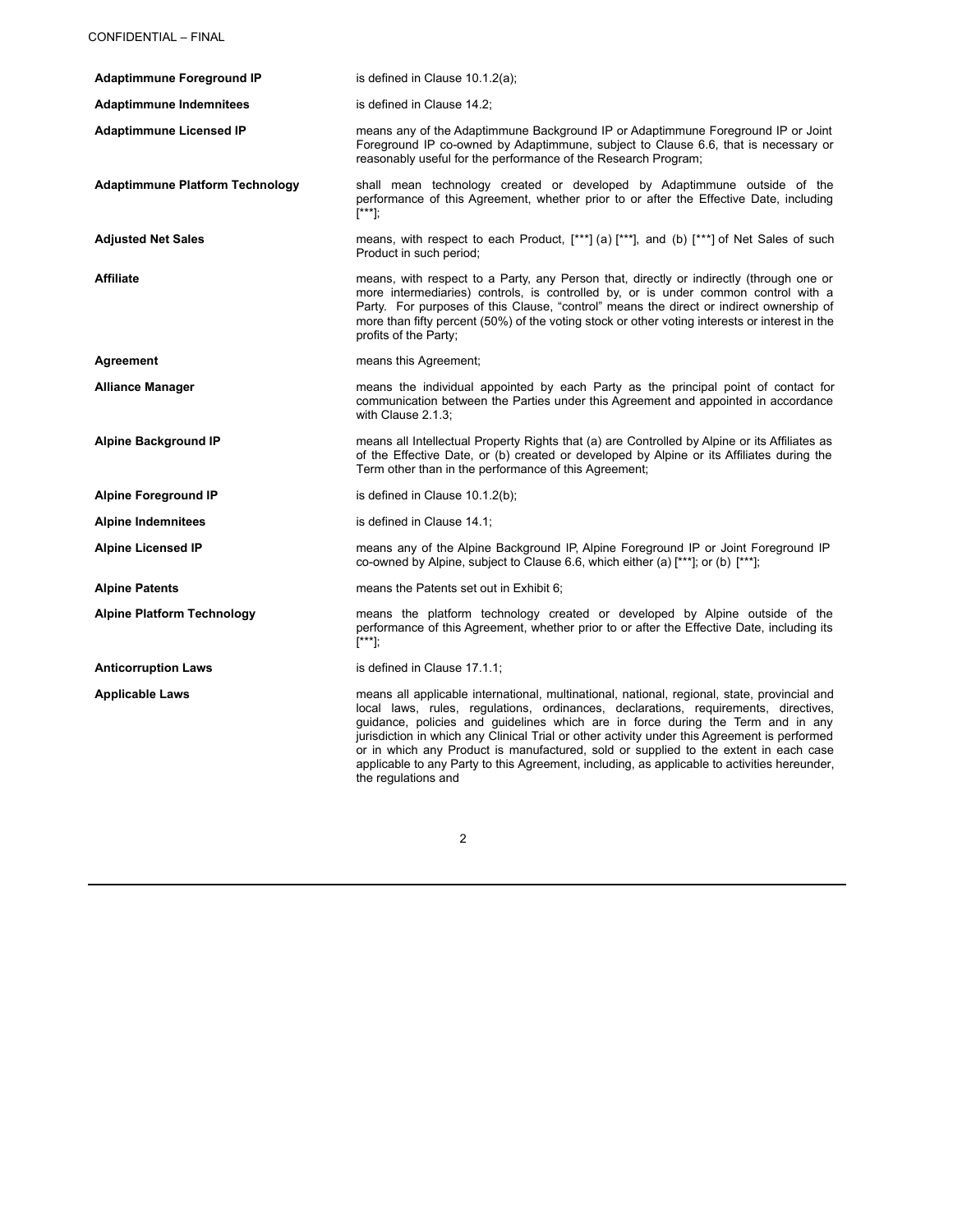|                                   | regulatory guidance promulgated by the FDA, the Consolidated Guidance E6 on Good<br>Clinical Practice adopted by the International Conference on Harmonisation of Technical<br>Requirements for Registration of Pharmaceuticals for Human Use, as ratified by the FDA<br>and the Clinical Trials Directive (Directive 2001/20/EC of 4th April 2001) and the<br>respective implementing legislation, the conditions and requirements imposed by the<br>related ethics committee and any of the foregoing which relate to ethical business<br>conduct, the import or export of goods, technical data or other items, and data protection<br>and privacy rules, as any of the foregoing may be amended from time to time;                                                                                                                                                                                                                                                                                                                                                                                                                                                      |
|-----------------------------------|-----------------------------------------------------------------------------------------------------------------------------------------------------------------------------------------------------------------------------------------------------------------------------------------------------------------------------------------------------------------------------------------------------------------------------------------------------------------------------------------------------------------------------------------------------------------------------------------------------------------------------------------------------------------------------------------------------------------------------------------------------------------------------------------------------------------------------------------------------------------------------------------------------------------------------------------------------------------------------------------------------------------------------------------------------------------------------------------------------------------------------------------------------------------------------|
| <b>Background IP</b>              | means, as applicable, the Alpine Background IP and the Adaptimmune Background IP;                                                                                                                                                                                                                                                                                                                                                                                                                                                                                                                                                                                                                                                                                                                                                                                                                                                                                                                                                                                                                                                                                           |
| <b>Biosimilar</b>                 | means any drug or biological product that is subject to review under an abbreviated<br>approval pathway as a biosimilar, follow-on biologic or generic biological product, as<br>those terms are commonly understood under the FD&C Act or the PHS Act and related<br>rules and regulations, or the corresponding or similar laws, rules and regulations of any<br>other jurisdiction and where such drug or biological product obtains Regulatory Approval<br>based on, or in part on, reference to any data or Regulatory Approval applicable to a<br>Product hereunder;                                                                                                                                                                                                                                                                                                                                                                                                                                                                                                                                                                                                  |
| <b>Bona Fide Internal Program</b> | is defined in Clause 3.1.3;                                                                                                                                                                                                                                                                                                                                                                                                                                                                                                                                                                                                                                                                                                                                                                                                                                                                                                                                                                                                                                                                                                                                                 |
| <b>Change of Control</b>          | means with respect to a Party, (a) the sale or disposition to a Third Party of all or<br>substantially all of the business or assets of such Party to which the subject matter of this<br>Agreement relates, including all of or substantially all of the Licensed IP under which<br>such Party has granted rights to the other Party under this Agreement; or (b) (i) the<br>acquisition by a Third Party of more than fifty percent (50%) of the issued voting shares<br>or stock in such Party, or (ii) the acquisition, merger or consolidation of such Party with<br>or into a Third Party. A Change of Control will not include an acquisition, merger or<br>consolidation or similar transaction of a Party in which the holders of the voting shares in<br>such Party immediately prior to such acquisition, merger, consolidation or transaction,<br>will beneficially own, directly or indirectly, at least fifty percent (50%) of the voting shares<br>in the Third Party or the surviving entity in such acquisition, merger, consolidation or<br>transaction, as the case may be, immediately after such acquisition, merger,<br>consolidation or transaction; |
| <b>Clinical Trial</b>             | means a Phase I Clinical Trial, Phase II Clinical Trial, Phase III Clinical Trial, or Phase IV<br>Clinical Trial, as the case may be, and any clinical studies specifically including pediatric<br>subjects, or any other equivalent trial in which any Product is administered to a human<br>subject;                                                                                                                                                                                                                                                                                                                                                                                                                                                                                                                                                                                                                                                                                                                                                                                                                                                                      |
| <b>CMC</b>                        | means chemistry, manufacturing and control;                                                                                                                                                                                                                                                                                                                                                                                                                                                                                                                                                                                                                                                                                                                                                                                                                                                                                                                                                                                                                                                                                                                                 |
| <b>Combination Therapy</b>        | Is defined in Clause 6.3.1;                                                                                                                                                                                                                                                                                                                                                                                                                                                                                                                                                                                                                                                                                                                                                                                                                                                                                                                                                                                                                                                                                                                                                 |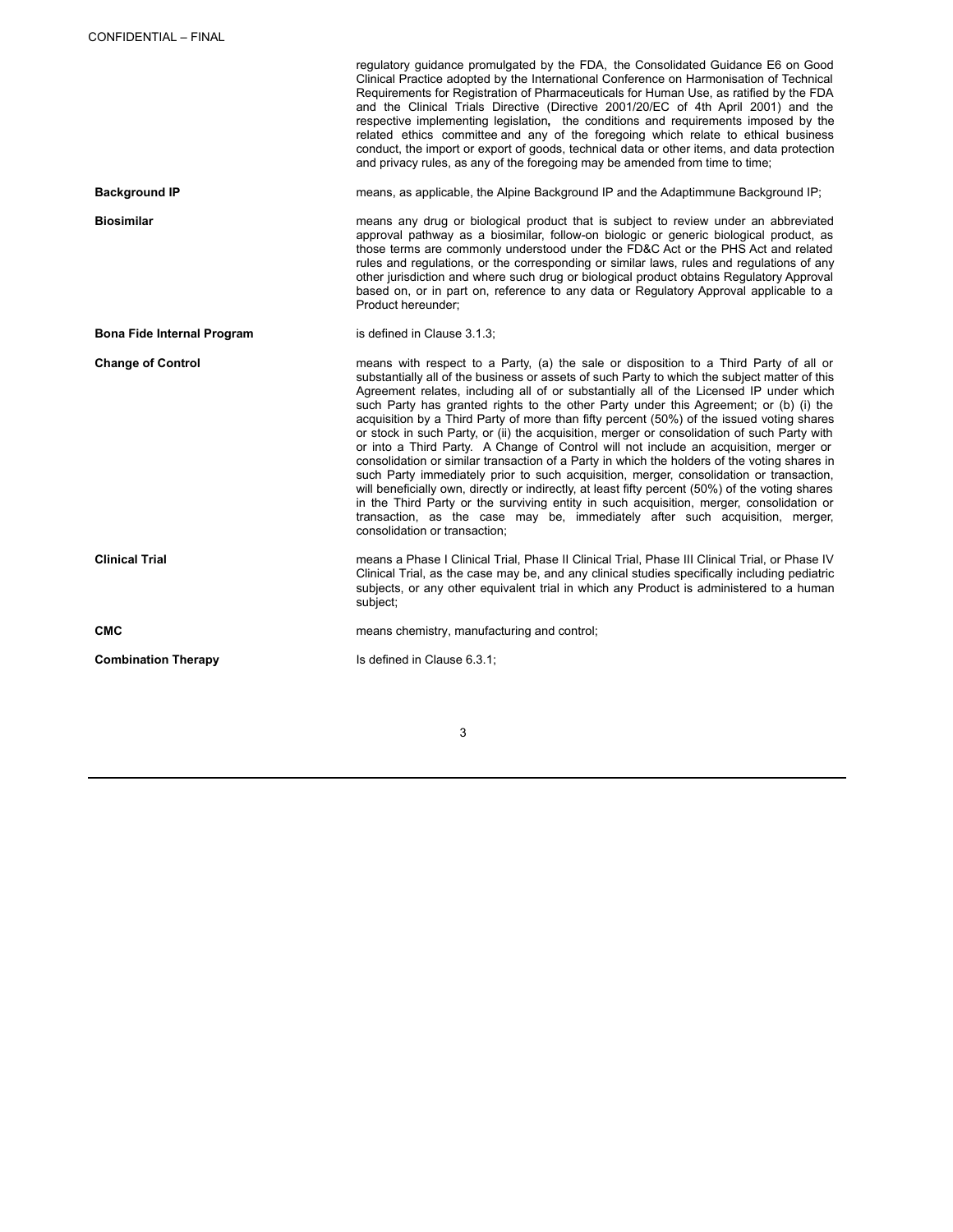| <b>Commercially Reasonable Efforts</b> | means, on a Party-by-Party basis, that level of effort and resources required to carry out<br>a particular task or obligation in an active and sustained manner, consistent with the<br>general practice followed by the Party in the exercise of its reasonable business<br>discretion relating to other pharmaceutical therapies or products owned by it, or to which<br>it has exclusive rights, which are of similar market potential at a similar stage in their<br>development or life, taking into account issues of patent coverage, safety and efficacy,<br>therapy profile, the competitiveness of any therapy in development and in the<br>marketplace, supply chain management considerations, the proprietary position of the<br>product or therapy, the regulatory structure involved, the profitability of the applicable<br>therapies (including pricing and reimbursement status achieved), and other relevant<br>factors, including technical, legal, scientific and/or medical factors; |
|----------------------------------------|------------------------------------------------------------------------------------------------------------------------------------------------------------------------------------------------------------------------------------------------------------------------------------------------------------------------------------------------------------------------------------------------------------------------------------------------------------------------------------------------------------------------------------------------------------------------------------------------------------------------------------------------------------------------------------------------------------------------------------------------------------------------------------------------------------------------------------------------------------------------------------------------------------------------------------------------------------------------------------------------------------|
| <b>Competing Product</b>               | means a cell therapy comprising [***]                                                                                                                                                                                                                                                                                                                                                                                                                                                                                                                                                                                                                                                                                                                                                                                                                                                                                                                                                                      |
| <b>Completion</b>                      | is defined in Clause 3.5;                                                                                                                                                                                                                                                                                                                                                                                                                                                                                                                                                                                                                                                                                                                                                                                                                                                                                                                                                                                  |
| <b>Confidential Information</b>        | is defined in Clause 11.1;                                                                                                                                                                                                                                                                                                                                                                                                                                                                                                                                                                                                                                                                                                                                                                                                                                                                                                                                                                                 |
| <b>Control or Controlled by</b>        | means the rightful possession by a Party, whether directly or indirectly and whether by<br>ownership, license (other than pursuant to this Agreement) or otherwise, as of the<br>Effective Date or during the Term, of the right (excluding where any required Third-Party<br>consent cannot be obtained) to grant a license, sublicense or other right to exploit any<br>Intellectual Property Rights as provided herein, without violating the terms of any<br>agreement with any Third Party;                                                                                                                                                                                                                                                                                                                                                                                                                                                                                                           |
| <b>Covers or Covered or Covering</b>   | means, with respect to a particular Patent or Intellectual Property Right and in reference<br>to a particular compound, process or Product (whether alone or in combination with one<br>or more other ingredients) that the use, manufacture, sale, supply, import, offer for sale of<br>such compound or product or use of such process would infringe a valid claim of such<br>Patent in the absence of any license granted under this Agreement, or in the case of a<br>patent application would infringe the claim of such patent application if such patent<br>application was a granted patent;                                                                                                                                                                                                                                                                                                                                                                                                      |
| <b>Development Candidate</b>           | means, with respect to a given Research Program, the first Product, if any, resulting from<br>such Research Program and selected by Adaptimmune, considering JSC and JPT input,<br>as meeting the applicable criteria [***];                                                                                                                                                                                                                                                                                                                                                                                                                                                                                                                                                                                                                                                                                                                                                                               |
| <b>Disclosing Party</b>                | is defined in Clause 11.1;                                                                                                                                                                                                                                                                                                                                                                                                                                                                                                                                                                                                                                                                                                                                                                                                                                                                                                                                                                                 |
| <b>Dispute</b>                         | is defined in Clause 16.1;                                                                                                                                                                                                                                                                                                                                                                                                                                                                                                                                                                                                                                                                                                                                                                                                                                                                                                                                                                                 |
| <b>Effective Date</b>                  | is defined in the Preamble;                                                                                                                                                                                                                                                                                                                                                                                                                                                                                                                                                                                                                                                                                                                                                                                                                                                                                                                                                                                |
| <b>EMA</b>                             | means the European Medicines Agency and any successor thereto;                                                                                                                                                                                                                                                                                                                                                                                                                                                                                                                                                                                                                                                                                                                                                                                                                                                                                                                                             |
| <b>Enforcement</b>                     | is defined in Clause 10.4.3;                                                                                                                                                                                                                                                                                                                                                                                                                                                                                                                                                                                                                                                                                                                                                                                                                                                                                                                                                                               |
| EU                                     | means the member states of the European Union and Switzerland, or any successor<br>entity thereto performing similar functions, and for the purposes of this Agreement shall<br>also be deemed to include the UK;                                                                                                                                                                                                                                                                                                                                                                                                                                                                                                                                                                                                                                                                                                                                                                                          |
| <b>EU Major Market</b>                 | means any one of [***];                                                                                                                                                                                                                                                                                                                                                                                                                                                                                                                                                                                                                                                                                                                                                                                                                                                                                                                                                                                    |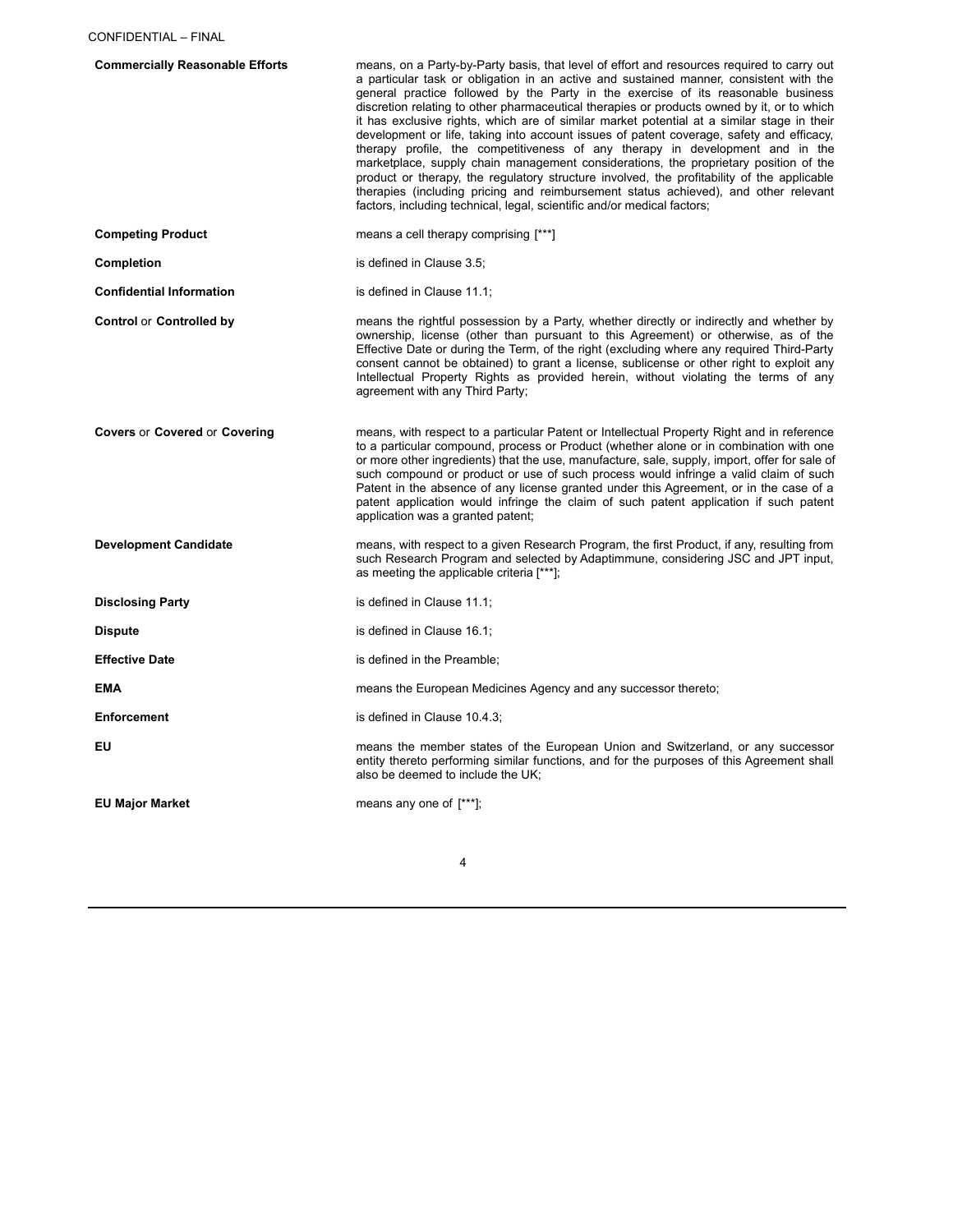| $[^{***}]$                       | [***]                                                                                                                                                                                                                                                                                                                                                                                                                                                                                                                                                                  |
|----------------------------------|------------------------------------------------------------------------------------------------------------------------------------------------------------------------------------------------------------------------------------------------------------------------------------------------------------------------------------------------------------------------------------------------------------------------------------------------------------------------------------------------------------------------------------------------------------------------|
| <b>Exclusive License</b>         | is defined in Clause 6.3.1;                                                                                                                                                                                                                                                                                                                                                                                                                                                                                                                                            |
| <b>FDA</b>                       | means the US Food and Drug Administration, or any successor entity thereto performing<br>similar functions;                                                                                                                                                                                                                                                                                                                                                                                                                                                            |
| Field                            | $[^{***}]$                                                                                                                                                                                                                                                                                                                                                                                                                                                                                                                                                             |
| <b>First Commercial Sale</b>     | means, with respect to a particular Product, the first sale of such Product to a Third Party<br>following the obtaining of Marketing Approval for such Product in any country, excluding,<br>however, any shipment or invoicing or other distribution of such Product for use (a) in a<br>Clinical Trial, (b) on a named-patient basis, (c) for compassionate use, (d) under<br>Treatment IND, or (e) in any nonregistrational studies (e.g. an investigator-initiated trial);                                                                                         |
| <b>Foreground IP</b>             | means any Intellectual Property Rights created or developed in the performance of this<br>Agreement, including under any Research Program;                                                                                                                                                                                                                                                                                                                                                                                                                             |
| <b>GMP</b>                       | means all current Good Manufacturing Practices applicable to biopharmaceuticals in the<br>US and/or in the EU, as are in effect from time to time during the Term and in each case<br>as applicable to the activities being carried out under this Agreement;                                                                                                                                                                                                                                                                                                          |
| <b>Governmental Official</b>     | is defined in Clause 17.1.2;                                                                                                                                                                                                                                                                                                                                                                                                                                                                                                                                           |
| <b>GLP</b>                       | means all applicable current Good Laboratory Practice standards for laboratory activities<br>for pharmaceuticals, as set forth in the FDA's Good Laboratory Practice regulations as<br>defined in 21 C.F.R. Part 58 and/or the Good Laboratory Practice principles of the<br>Organization for Economic Co-Operation and Development ("OECD"), and such<br>standards of good laboratory practice as are required by the EU and other organizations<br>and governmental agencies in countries in which the relevant activity under this<br>Agreement is being performed; |
| <b>GXP</b>                       | means any of the following as applicable to this Agreement: GLP and GMP;                                                                                                                                                                                                                                                                                                                                                                                                                                                                                               |
| <b>IND</b>                       | means an investigational new drug application filed with the FDA pursuant to 21 CFR<br>Part 312 before the commencement of Clinical Trials of a Product, or any comparable or<br>equivalent filing (including any Clinical Trial Authorization filed in the EU) with any<br>relevant regulatory authority in any other jurisdiction required before the commencement<br>of any Clinical Trial in such jurisdiction;                                                                                                                                                    |
| Indemnitee                       | is defined in Clause 14.3;                                                                                                                                                                                                                                                                                                                                                                                                                                                                                                                                             |
| Indemnitor                       | is defined in Clause 14.3;                                                                                                                                                                                                                                                                                                                                                                                                                                                                                                                                             |
| Infringement                     | is defined in Clause 10.4.1;                                                                                                                                                                                                                                                                                                                                                                                                                                                                                                                                           |
| <b>Initial Program Targets</b>   | means $[**!]$ ;                                                                                                                                                                                                                                                                                                                                                                                                                                                                                                                                                        |
| <b>Initial Research Programs</b> | means the two Research Programs described in Exhibit 1;                                                                                                                                                                                                                                                                                                                                                                                                                                                                                                                |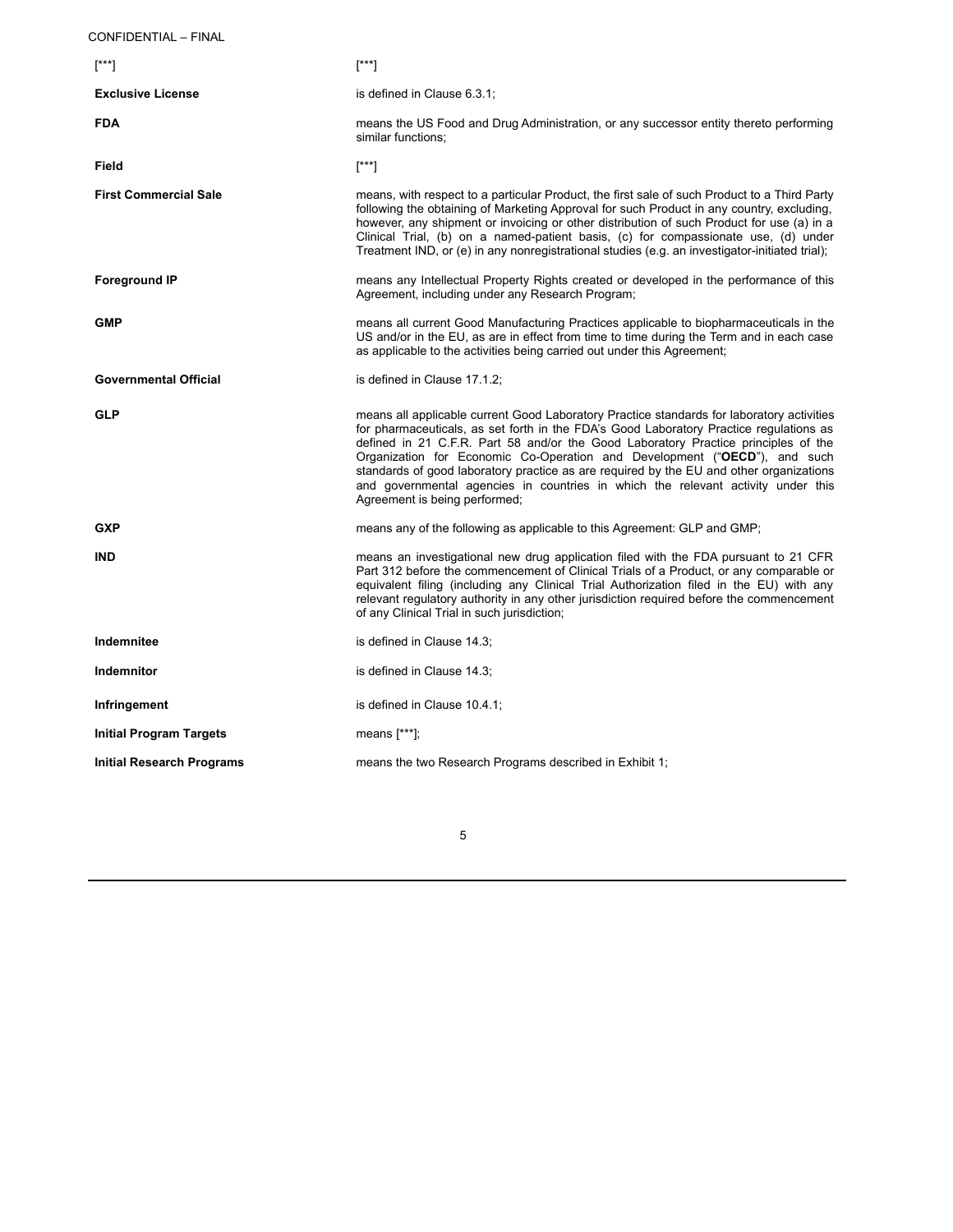| <b>Intellectual Property Rights</b>          | means Patents, rights to discoveries, inventions, copyrights and related rights,<br>trademarks, trade names and domain names, rights in designs, rights in computer<br>software, database rights, rights in confidential information (including know-how) and any<br>other intellectual property rights, in each case whether registered or unregistered and<br>including all applications (or rights to apply) for, and renewals or extensions of, such<br>rights and all similar or equivalent rights or forms of protection which subsist or will<br>subsist now or in the future in any part of the world;                                                                                                                                                                                                                                                                                                                                    |
|----------------------------------------------|---------------------------------------------------------------------------------------------------------------------------------------------------------------------------------------------------------------------------------------------------------------------------------------------------------------------------------------------------------------------------------------------------------------------------------------------------------------------------------------------------------------------------------------------------------------------------------------------------------------------------------------------------------------------------------------------------------------------------------------------------------------------------------------------------------------------------------------------------------------------------------------------------------------------------------------------------|
| Joint Foreground IP                          | is defined in Clause 10.1.2(c);                                                                                                                                                                                                                                                                                                                                                                                                                                                                                                                                                                                                                                                                                                                                                                                                                                                                                                                   |
| JPT                                          | is defined in Exhibit 4;                                                                                                                                                                                                                                                                                                                                                                                                                                                                                                                                                                                                                                                                                                                                                                                                                                                                                                                          |
| JSC                                          | is defined in Exhibit 4;                                                                                                                                                                                                                                                                                                                                                                                                                                                                                                                                                                                                                                                                                                                                                                                                                                                                                                                          |
| <b>Licensed IP</b>                           | means, as applicable, the Alpine Licensed IP and the Adaptimmune Licensed IP;                                                                                                                                                                                                                                                                                                                                                                                                                                                                                                                                                                                                                                                                                                                                                                                                                                                                     |
| <b>Loss or Losses</b>                        | is defined in Clause 14.1;                                                                                                                                                                                                                                                                                                                                                                                                                                                                                                                                                                                                                                                                                                                                                                                                                                                                                                                        |
| <b>MAA or Marketing Approval Application</b> | means a BLA, sBLA, NDA, sNDA and any equivalent thereof in the US or any other<br>country or jurisdiction. As used herein: "BLA" means a Biologics License Application<br>and amendments thereto filed pursuant to the requirements of the FDA, as defined in 21<br>C.F.R. § 600 et seq., for FDA approval of a Product; "sBLA" means a supplemental BLA;<br>and "NDA" means a New Drug Application and amendments thereto filed pursuant to the<br>requirements of the FDA, as defined in 21 C.F.R. § 314 et seq., for FDA approval of a<br>Product and "sNDA" means a supplemental NDA;                                                                                                                                                                                                                                                                                                                                                         |
| $\lceil$ **1                                 | $[^{***}]$                                                                                                                                                                                                                                                                                                                                                                                                                                                                                                                                                                                                                                                                                                                                                                                                                                                                                                                                        |
| <b>Milestone Events</b>                      | is defined in Clause 8.3;                                                                                                                                                                                                                                                                                                                                                                                                                                                                                                                                                                                                                                                                                                                                                                                                                                                                                                                         |
| <b>Milestones</b>                            | is defined in Clause 8.3;                                                                                                                                                                                                                                                                                                                                                                                                                                                                                                                                                                                                                                                                                                                                                                                                                                                                                                                         |
| <b>Net Sales</b>                             | means, with respect to a particular Product for any period, the amount which reflects the<br>gross amount invoiced for such Product sold by Adaptimmune or its Affiliates or<br>Sublicensees less the following deductions in relation to each Product, to the extent in<br>each case such deductions are actually made and accounted for within Adaptimmune's<br>or its Affiliates' or Sublicensees' accounts:<br>(a) credits, reserves or allowances granted for damaged, outdated, returned, rejected,<br>withdrawn or recalled Product;<br>(b) trade, quantity and cash discounts allowed;<br>(c) discounts, refunds, rebates, chargebacks, retroactive price adjustments, and any<br>other similar allowances which effectively reduce the net selling price;<br>(d) that portion of the sales value associated with, and reasonably attributable to, drug<br>delivery systems or other associated therapy requirements (including screening |
|                                              | assays, companion diagnostics and other associated assays) and to the extent<br>invoiced with a Product:                                                                                                                                                                                                                                                                                                                                                                                                                                                                                                                                                                                                                                                                                                                                                                                                                                          |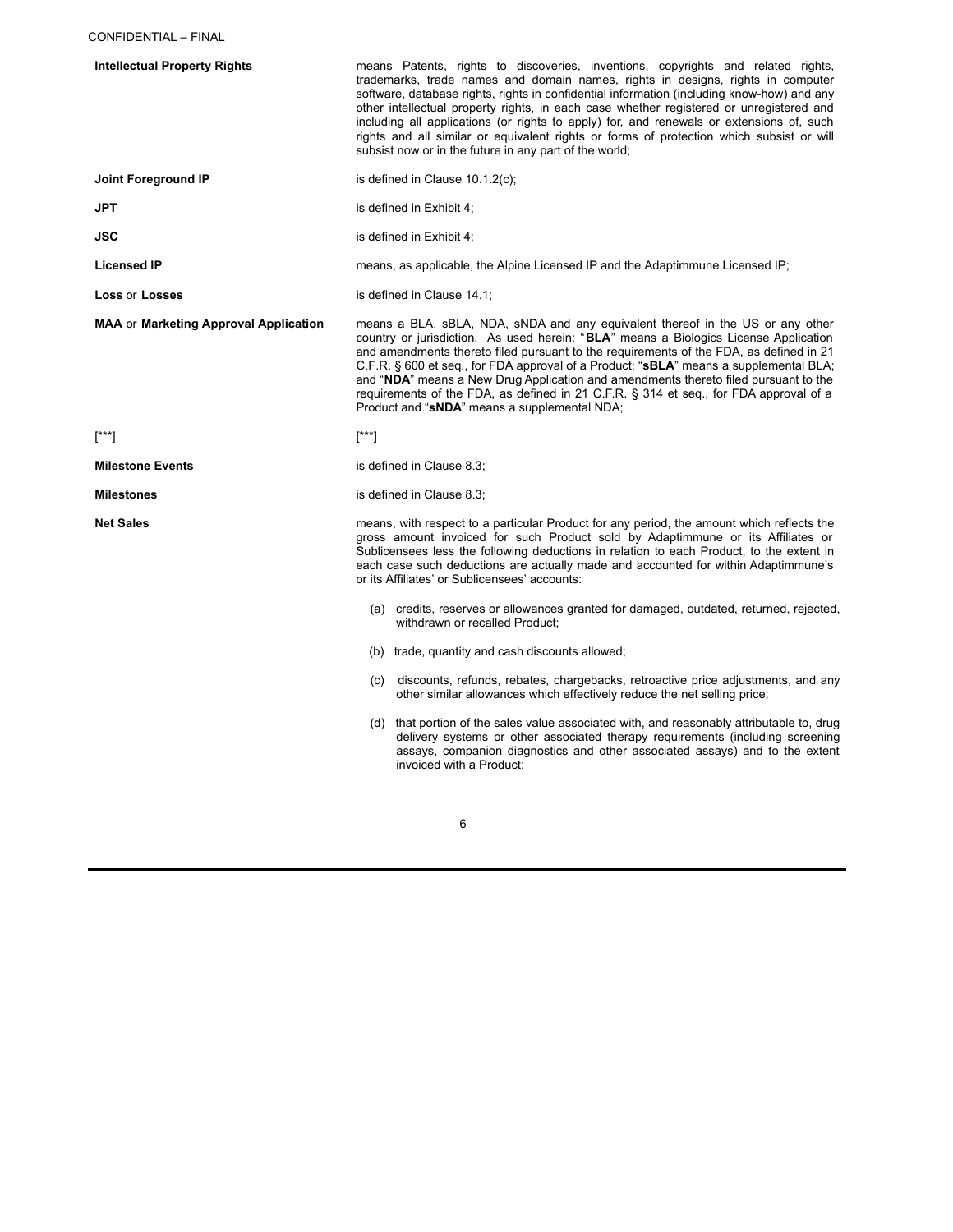|                               | (e) allowance for distribution expenses;                                                                                                                                                                                                                                                                                                                                                                                                                                                                 |
|-------------------------------|----------------------------------------------------------------------------------------------------------------------------------------------------------------------------------------------------------------------------------------------------------------------------------------------------------------------------------------------------------------------------------------------------------------------------------------------------------------------------------------------------------|
|                               | taxes imposed in connection with the sales and disposition of such Product and<br>(f)<br>actually paid by Adaptimmune or its Affiliates or Sublicensees;                                                                                                                                                                                                                                                                                                                                                 |
|                               | (g) duties and any other governmental charges or levies imposed upon the import or<br>export, or manufacture or sale of a Product, including the annual fee imposed on<br>the pharmaceutical manufacturers by the US government (but, for clarity,<br>excluding income or franchise taxes); and                                                                                                                                                                                                          |
|                               | any other similar and customary deductions which are in accordance with the<br>(h)<br>Accounting Standards and which are consistently used by Adaptimmune, its<br>Affiliates or Sublicensees in connection with its public financial reporting<br>requirements.                                                                                                                                                                                                                                          |
|                               | The supply of Products for use (a) in a Clinical Trial, (b) on a named-patient basis, (c) for<br>compassionate use, (d) under Treatment IND, or (e) in any nonregistrational studies (e.g.<br>an investigator-initiated trial) shall not constitute a Net Sale.                                                                                                                                                                                                                                          |
|                               | The supply of Products to Affiliates or Sublicensees will not constitute a Net Sale, but the<br>subsequent resale of Product to a Third Party that is not a Sublicensee shall be included<br>within the computation of Net Sales.                                                                                                                                                                                                                                                                        |
|                               | $[^{***}]$                                                                                                                                                                                                                                                                                                                                                                                                                                                                                               |
| <b>Non-Prosecuting Party</b>  | means, with respect to a Patent, the Party other than the Prosecuting Party for such<br>Patent:                                                                                                                                                                                                                                                                                                                                                                                                          |
| <b>Non-Publishing Party</b>   | is defined in Clause 12.3.1;                                                                                                                                                                                                                                                                                                                                                                                                                                                                             |
| Option                        | Is defined in Clause 6.2;                                                                                                                                                                                                                                                                                                                                                                                                                                                                                |
| <b>Option Period</b>          | is defined in Clause 6.2;                                                                                                                                                                                                                                                                                                                                                                                                                                                                                |
| Other Program Target          | means any Target, other than the Initial Program Targets, which has been Accepted in<br>accordance with clause 3.1.3;                                                                                                                                                                                                                                                                                                                                                                                    |
| <b>Other Research Program</b> | means any Research Program, other than the Initial Research Programs, established to<br>develop a SIP or TIP for an Other Program Target following the Acceptance of such<br>Other Program Target in accordance with Clause 3.1.3;                                                                                                                                                                                                                                                                       |
| <b>Party or Parties</b>       | is defined in the Preamble;                                                                                                                                                                                                                                                                                                                                                                                                                                                                              |
| Patent(s)                     | means any and all patents and patent applications and any patents issuing therefrom or<br>claiming priority therefrom, worldwide, together with any extensions (including patent<br>term extensions and supplementary protection certificates) and renewals thereof,<br>reissues, reexaminations, substitutions, confirmation patents, registration patents,<br>invention certificates, patents of addition, renewals, divisionals, continuations, and<br>continuations-in-part of any of the foregoing; |
| <b>Patent Expert</b>          | is defined in Clause 10.1.2;                                                                                                                                                                                                                                                                                                                                                                                                                                                                             |
|                               |                                                                                                                                                                                                                                                                                                                                                                                                                                                                                                          |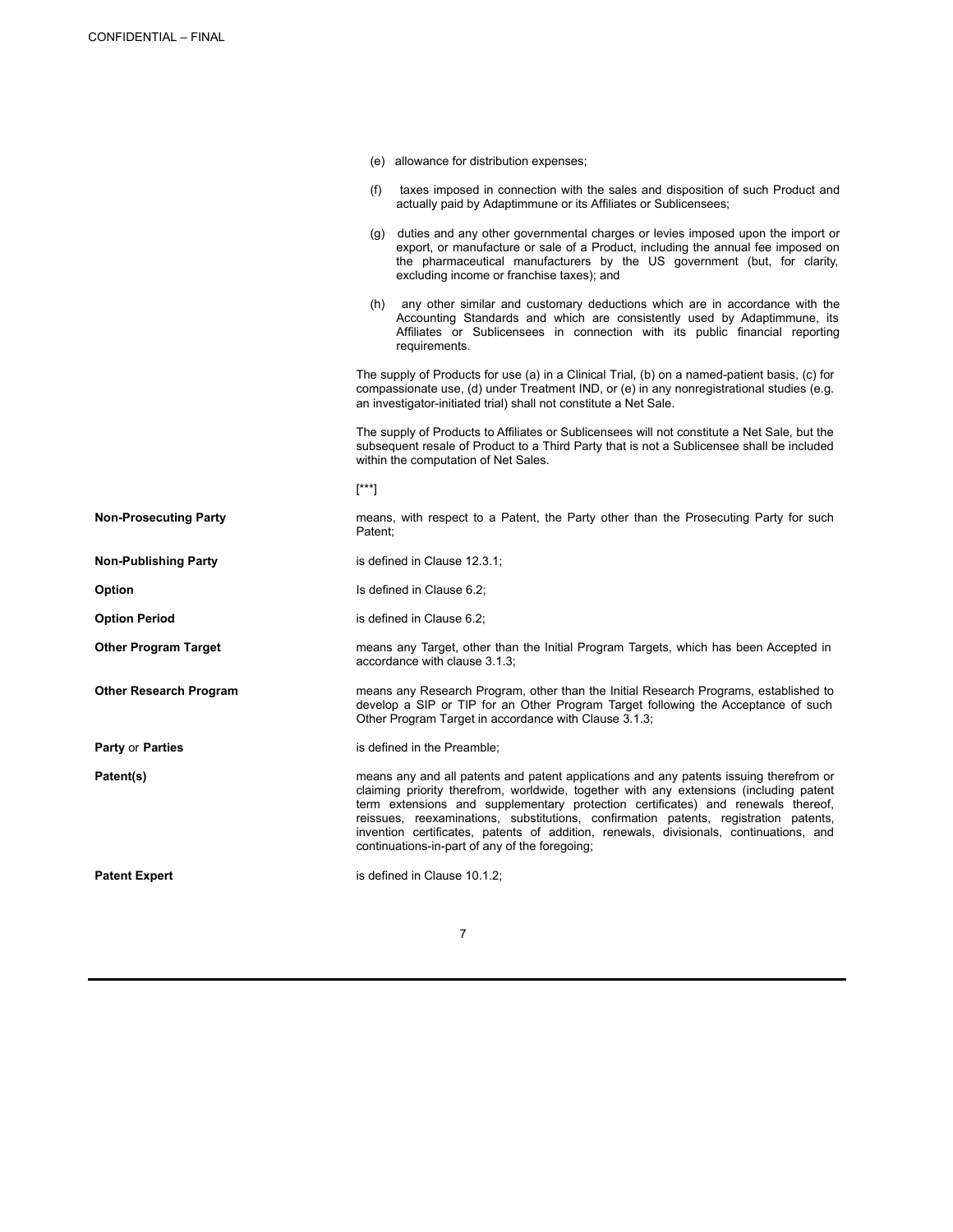| means an individual, sole proprietorship, partnership, limited partnership, limited liability<br>partnership, corporation, limited liability company, business trust, joint stock company,<br>trust, unincorporated association, joint venture or other similar entity or organization;                                                                                                                                                                                                                                                                                                                                                                                                                                                                                                                                         |
|---------------------------------------------------------------------------------------------------------------------------------------------------------------------------------------------------------------------------------------------------------------------------------------------------------------------------------------------------------------------------------------------------------------------------------------------------------------------------------------------------------------------------------------------------------------------------------------------------------------------------------------------------------------------------------------------------------------------------------------------------------------------------------------------------------------------------------|
| means a human clinical trial, the principal purpose of which is preliminary determination<br>of safety, pharmacokinetics and pharmacodynamics parameters of a Product in healthy<br>individuals or patients, as described in 21 C.F.R. § 312.21(a), or similar clinical study in a<br>country other than the US;                                                                                                                                                                                                                                                                                                                                                                                                                                                                                                                |
| means a human clinical trial, the principal purpose of which is to explore a variety of<br>doses, dose response, and duration of effect, and to provide a preliminary determination<br>of clinical safety and efficacy of a Product for a particular therapeutic indication or<br>therapeutic indications in a target patient population, as described in 21 C.F.R.<br>§ 312.21(b), or similar clinical study in a country other than the US; provided, that, to the<br>extent there is any ambiguity as to whether a given human clinical trial constitutes a<br>Phase II Clinical Trial or a "Phase I(b)" clinical trial [***];                                                                                                                                                                                               |
| means a human clinical trial (including a pivotal or registration trial), the principal purpose<br>of which is to (a) demonstrate clinically and statistically the efficacy and safety of a<br>Product for its intended one or more indications, (b) define contraindications, warnings,<br>precautions and adverse reactions that are associated with the Collaboration Product in<br>the dosage range to be prescribed, and (c) to obtain Regulatory Approval of such Product<br>for such indication(s), as further defined in 21 C.F.R. § 312.21(c) or a similar clinical<br>study in a country other than the US; provided, that, (i) to the extent there is any<br>ambiguity as to whether a given human clinical trial constitutes a Phase III Clinical Trial<br>or a "Phase II(b)" clinical trial, [***] and (ii) [***]; |
| is defined in Clause 3.1.3;                                                                                                                                                                                                                                                                                                                                                                                                                                                                                                                                                                                                                                                                                                                                                                                                     |
| means, with respect to a specific Research Program and Program Target, an adoptive<br>cell therapy comprising both "X" plus "Y" (as combined, the "Basic Product") and<br>optionally "Z", where Z may be coformulated, engineered in, or otherwise sold together<br>as a kit with the Basic Product and for a single price (any such therapy which includes a<br>Basic Product plus Z, a "Combination Product"), where:                                                                                                                                                                                                                                                                                                                                                                                                         |
| $\circled{r}$<br>"X" means a TCR-engineered human T-cell developed by Adaptimmune or its<br>Affiliates (a "TCR-T"), which TCR-T may be the TCR-T identified as of the date of<br>Option exercise under such Research Program and included within the<br>Development Candidate, or identified after exercise of the Option, in each case,<br>alone or including one or more other moieties or excipients in such TCR-T;                                                                                                                                                                                                                                                                                                                                                                                                          |
| $(\mathcal{F})$<br>"Y" means the specific form of a SIP or a TIP that was developed during such<br>Research Program for combining with a TCR-T; and                                                                                                                                                                                                                                                                                                                                                                                                                                                                                                                                                                                                                                                                             |
|                                                                                                                                                                                                                                                                                                                                                                                                                                                                                                                                                                                                                                                                                                                                                                                                                                 |
|                                                                                                                                                                                                                                                                                                                                                                                                                                                                                                                                                                                                                                                                                                                                                                                                                                 |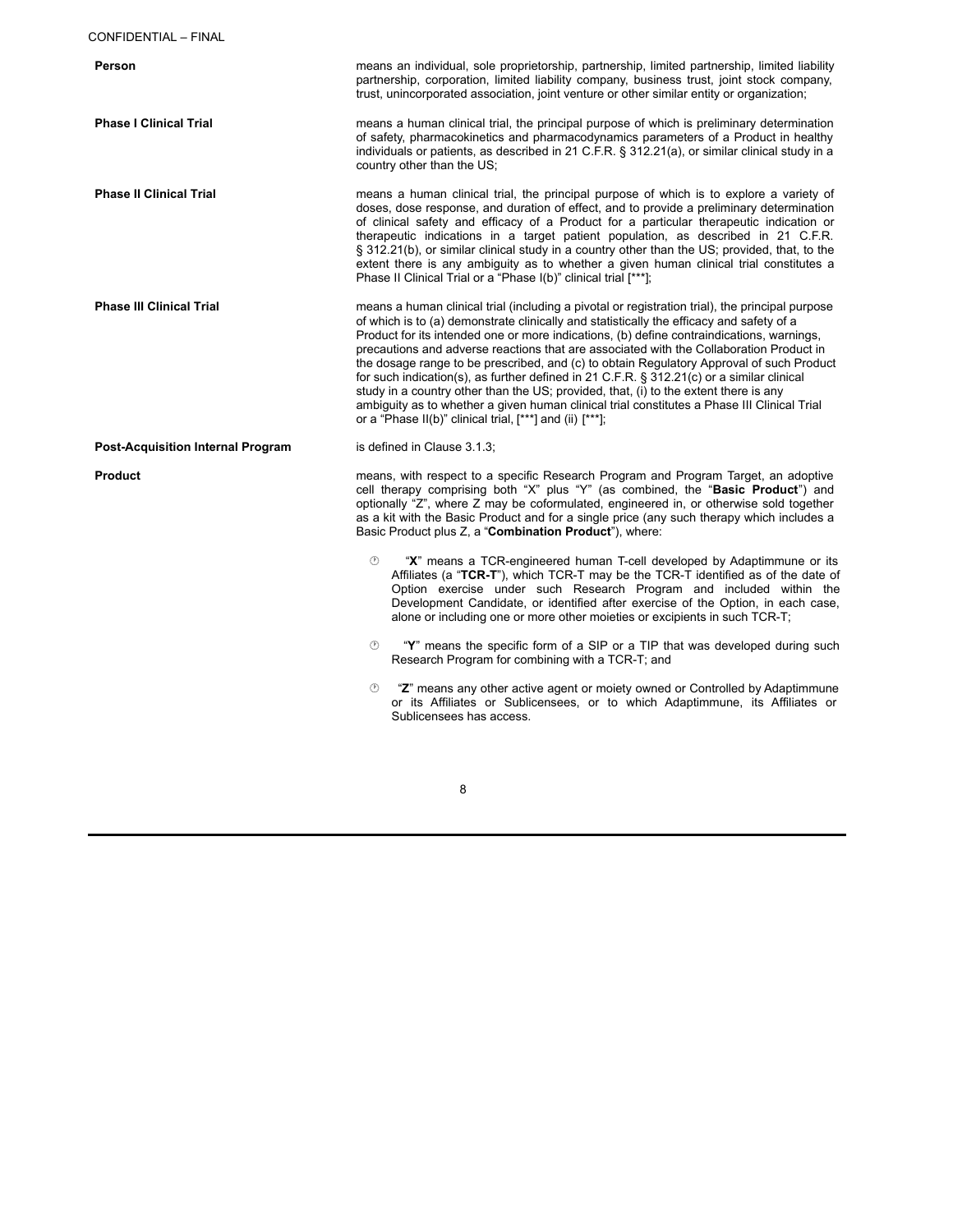| <b>Program Target</b>                                                        | means the Initial Program Targets and any Other Program Target;                                                                                                                                                                                                                                                                                                                                                                                                                                                                                                                                                                                                                                                                                                                                                                                                                              |
|------------------------------------------------------------------------------|----------------------------------------------------------------------------------------------------------------------------------------------------------------------------------------------------------------------------------------------------------------------------------------------------------------------------------------------------------------------------------------------------------------------------------------------------------------------------------------------------------------------------------------------------------------------------------------------------------------------------------------------------------------------------------------------------------------------------------------------------------------------------------------------------------------------------------------------------------------------------------------------|
| Prosecute or Prosecute and Maintain or<br><b>Prosecution and Maintenance</b> | means, with respect to a Patent, all activities associated with the preparation, filing,<br>prosecution and maintenance of such Patent, as well as activities associated with re-<br>examinations, reissues, applications for patent term adjustments and extensions,<br>supplementary protection certificates and the like with respect to that Patent, together<br>with the conduct of interferences, derivation proceedings, pre- and post-grant<br>proceedings, the defense of oppositions and other similar proceedings with respect to<br>that Patent;                                                                                                                                                                                                                                                                                                                                 |
| <b>Prosecuting Party</b>                                                     | means, with respect to a Patent, the Party responsible for Prosecution such Patent,<br>under Clause 10.2:                                                                                                                                                                                                                                                                                                                                                                                                                                                                                                                                                                                                                                                                                                                                                                                    |
| <b>Public Disclosure</b>                                                     | is defined in Clause 12.2.2;                                                                                                                                                                                                                                                                                                                                                                                                                                                                                                                                                                                                                                                                                                                                                                                                                                                                 |
| <b>Publication</b>                                                           | is defined in Clause 12.3.1;                                                                                                                                                                                                                                                                                                                                                                                                                                                                                                                                                                                                                                                                                                                                                                                                                                                                 |
| <b>Publishing Party</b>                                                      | is defined in Clause 12.3.1;                                                                                                                                                                                                                                                                                                                                                                                                                                                                                                                                                                                                                                                                                                                                                                                                                                                                 |
| <b>Receiving Party</b>                                                       | is defined in Clause 11.1;                                                                                                                                                                                                                                                                                                                                                                                                                                                                                                                                                                                                                                                                                                                                                                                                                                                                   |
| <b>Regulatory Approval</b>                                                   | means the technical, medical and scientific licenses, registrations, authorizations and<br>approvals required for marketing or use of a Product (including approvals of, BLAs, IND<br>applications, pre- and post-approvals, and labeling approvals and any supplements and<br>amendments to any of such approvals) from any national, supra-national, regional, state<br>or local regulatory agency, department, bureau, commission, council or other<br>governmental entity, necessary for the development, manufacture, distribution,<br>marketing, promotion, offer for sale, use, import, export or sale of a Product in a<br>regulatory jurisdiction. In the US, Regulatory Approval means approval of any Marketing<br>Approval Application or equivalent by the FDA. Regulatory Approval shall include<br>obtaining any pricing reimbursement or other pricing approval requirement; |
| <b>Regulatory Authority</b>                                                  | means the FDA, EMA, any other regulatory authority or governmental body with<br>regulation or governance over the performance of any part of the activities under this<br>Agreement;                                                                                                                                                                                                                                                                                                                                                                                                                                                                                                                                                                                                                                                                                                         |
| Release                                                                      | is defined in Clause 12.1;                                                                                                                                                                                                                                                                                                                                                                                                                                                                                                                                                                                                                                                                                                                                                                                                                                                                   |
| <b>Replaced Product</b>                                                      | is defined in Clause 8.3.5;                                                                                                                                                                                                                                                                                                                                                                                                                                                                                                                                                                                                                                                                                                                                                                                                                                                                  |
| <b>Replacement Product</b>                                                   | is defined in Clause 8.3.5;                                                                                                                                                                                                                                                                                                                                                                                                                                                                                                                                                                                                                                                                                                                                                                                                                                                                  |
| <b>Research License</b>                                                      | is defined in Clause 6.1;                                                                                                                                                                                                                                                                                                                                                                                                                                                                                                                                                                                                                                                                                                                                                                                                                                                                    |
| <b>Research Plan</b>                                                         | means, with respect to a given Research Program, the activities required for completion<br>of such Research Program;                                                                                                                                                                                                                                                                                                                                                                                                                                                                                                                                                                                                                                                                                                                                                                         |
| <b>Research Program</b>                                                      | means, with respect to each Target, a program for the development of a Product directed<br>to such Target and covering all development activities up to (but not including) the filing<br>of the first IND or other regulatory or ethical equivalent for a Product;                                                                                                                                                                                                                                                                                                                                                                                                                                                                                                                                                                                                                          |
| <b>Research Term</b>                                                         | means a period of [***] years, the first year starting on the Effective Date;                                                                                                                                                                                                                                                                                                                                                                                                                                                                                                                                                                                                                                                                                                                                                                                                                |
| <b>Requesting Party</b>                                                      | is defined in Clause 12.2.2;                                                                                                                                                                                                                                                                                                                                                                                                                                                                                                                                                                                                                                                                                                                                                                                                                                                                 |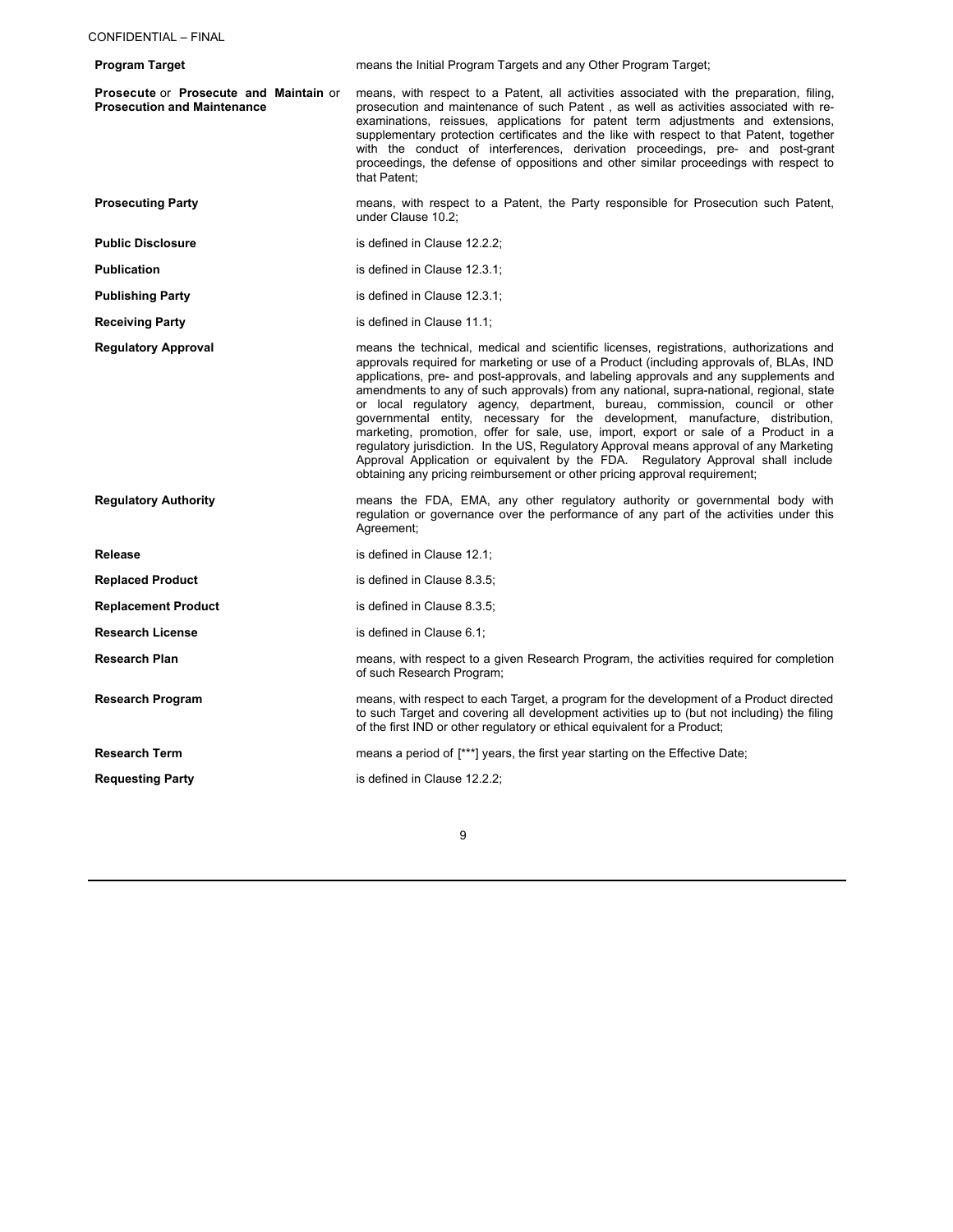| <b>Reviewing Party</b>                | is defined in Clause 12.2.2;                                                                                                                                                                                     |
|---------------------------------------|------------------------------------------------------------------------------------------------------------------------------------------------------------------------------------------------------------------|
| <b>Royalty</b>                        | is defined in Clause 8.4.1;                                                                                                                                                                                      |
| <b>Royalty Report</b>                 | is defined in Clause 8.4.6;                                                                                                                                                                                      |
| <b>Royalty Term</b>                   | is defined in Clause 8.4.4;                                                                                                                                                                                      |
| <b>Rules</b>                          | is defined in Clause 16.2.1;                                                                                                                                                                                     |
| <b>SAE</b>                            | means a serious adverse effect resulting from any Clinical Trial or administration of a<br>Product;                                                                                                              |
| <b>SIP</b>                            | means a secreted immunomodulatory protein;                                                                                                                                                                       |
| <b>Sublicensee</b>                    | means a Third Party or Affiliate who has been granted a sublicense under any license<br>under this Agreement;                                                                                                    |
| <b>SUSAR</b>                          | means a suspected unexpected serious adverse reaction resulting from any Clinical Trial<br>or administration of any product or therapy to a human being;                                                         |
| <b>Target</b>                         | means a biological target for which a SIP or TIP may be developed under any Research<br>Program for purposes of modulation of the activity or function of such target, including the<br>Initial Program Targets; |
| TCR                                   | means T-cell receptor;                                                                                                                                                                                           |
| Term                                  | is defined in Clause 15.1;                                                                                                                                                                                       |
| <b>Third Party</b>                    | means any entity other than Adaptimmune or Alpine or an Affiliate of either of them;                                                                                                                             |
| <b>Third-Party Claims</b>             | is defined in Clause 14.1;                                                                                                                                                                                       |
| <b>Third-Party Infringement Claim</b> | is defined in Clause 10.5.1;                                                                                                                                                                                     |
| <b>Third-Party Rights Agreement</b>   | is defined in Clause 3.1.3.                                                                                                                                                                                      |
| Title 11                              | is defined in Clause 15.3;                                                                                                                                                                                       |
| TIP                                   | means a transmembrane immunomodulatory protein;                                                                                                                                                                  |
| UK                                    | means the United Kingdom;                                                                                                                                                                                        |
| US                                    | means the United States of America and its territories and possessions;                                                                                                                                          |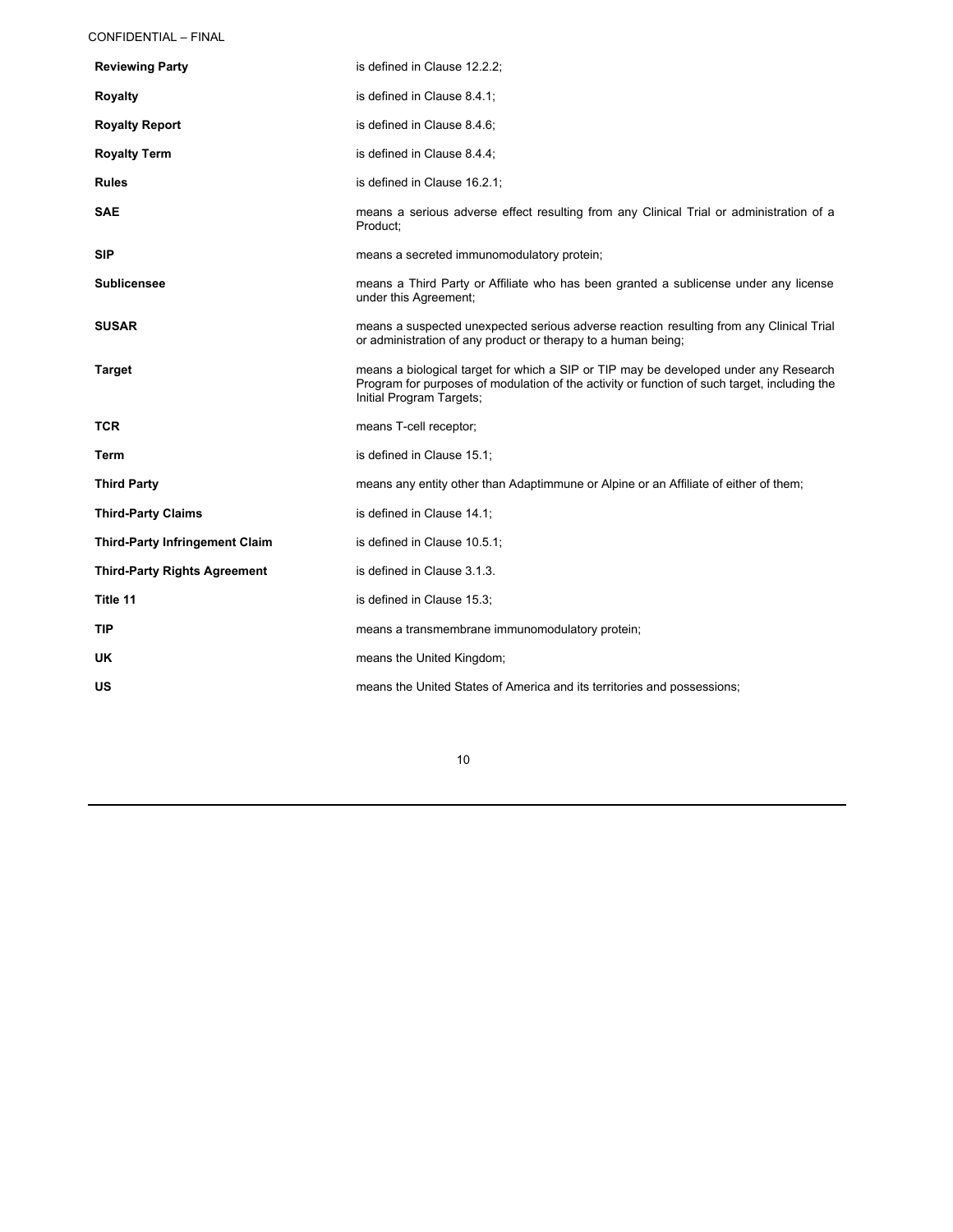| <b>Valid Claim</b>            | means, with respect to a particular country, (a) (i) an issued claim in an issued and<br>unexpired Patent in the Alpine Licensed IP or (ii) an issued claim in an issued and<br>unexpired Patent in the Adaptimmune Licensed IP where such claim covers the<br>composition of matter of a TCR-T (or any component thereof) that is incorporated in the<br>applicable Product, in each case ((i) and (ii)) in such country that has not lapsed or been<br>disclaimed, revoked, held unenforceable, unpatentable or invalid by a decision of a court<br>or other governmental agency of competent jurisdiction, unappealable or unappealed<br>within the time allowed for appeal, and that has not been admitted to be invalid or<br>unenforceable through re-examination, re-issue, disclaimer or otherwise, or lost in an<br>interference proceeding, or (b) a claim of a pending patent application in such country<br>that has been pending less than seven (7) years from the earliest date on which such<br>patent application claims priority (direct or indirect, in whole or in part) and which claim<br>was filed and is being prosecuted in good faith and has not been cancelled, withdrawn or<br>abandoned or finally rejected by an administrative agency action from which no appeal<br>can be taken; |
|-------------------------------|--------------------------------------------------------------------------------------------------------------------------------------------------------------------------------------------------------------------------------------------------------------------------------------------------------------------------------------------------------------------------------------------------------------------------------------------------------------------------------------------------------------------------------------------------------------------------------------------------------------------------------------------------------------------------------------------------------------------------------------------------------------------------------------------------------------------------------------------------------------------------------------------------------------------------------------------------------------------------------------------------------------------------------------------------------------------------------------------------------------------------------------------------------------------------------------------------------------------------------------------------------------------------------------------------------------------|
| <b>Valid Claim Expiration</b> | is defined in Clause 8.4.4;                                                                                                                                                                                                                                                                                                                                                                                                                                                                                                                                                                                                                                                                                                                                                                                                                                                                                                                                                                                                                                                                                                                                                                                                                                                                                        |
| <b>VAT</b>                    | means, (a) in the EU, value added tax calculated in accordance with Council Directive<br>2006/112/EC and, (b) in a jurisdiction outside the EU, any equivalent tax;                                                                                                                                                                                                                                                                                                                                                                                                                                                                                                                                                                                                                                                                                                                                                                                                                                                                                                                                                                                                                                                                                                                                                |
| Year                          | means any consecutive twelve (12)-month period, the first Year starting on the Effective<br>Date of this Agreement.                                                                                                                                                                                                                                                                                                                                                                                                                                                                                                                                                                                                                                                                                                                                                                                                                                                                                                                                                                                                                                                                                                                                                                                                |

# **2. GOVERNANCE**

# 2.1 **Governance Generally**.

- 2 . 1 . 1 **JSC and JPT**. The Parties agree to set up (a) a Joint Steering Committee (" **JSC**") to oversee performance of this Agreement and manage the relationship between the Parties, and (b) a Joint Project Team ("**JPT**") to oversee the performance of each Research Program. Further ad hoc committees may be set up as required by the Parties.
- 2.1.2 The formation, composition, decision making, duration and characterization of the JSC and JPT are set out further in Exhibit 4.
- 2.1.3 **Alliance Managers**. Within thirty (30) days after the Effective Date, each Party shall appoint an Alliance Manager to be the principal point of contact for communications under this Agreement. The Alliance Managers shall facilitate the flow of information and collaboration between the Parties and assist in the resolution of pending issues and potential disputes in a timely manner, and the Parties to reach consensus and avert escalation of such issues or potential disputes. Either Party may replace its Alliance Manager at any time upon prior written notice (including by email) to the other Party's Alliance Manager. Each Party shall ensure that its Alliance Manager has the necessary availability, training and experience to diligently and properly perform the obligations required of an Alliance Manager under this Agreement.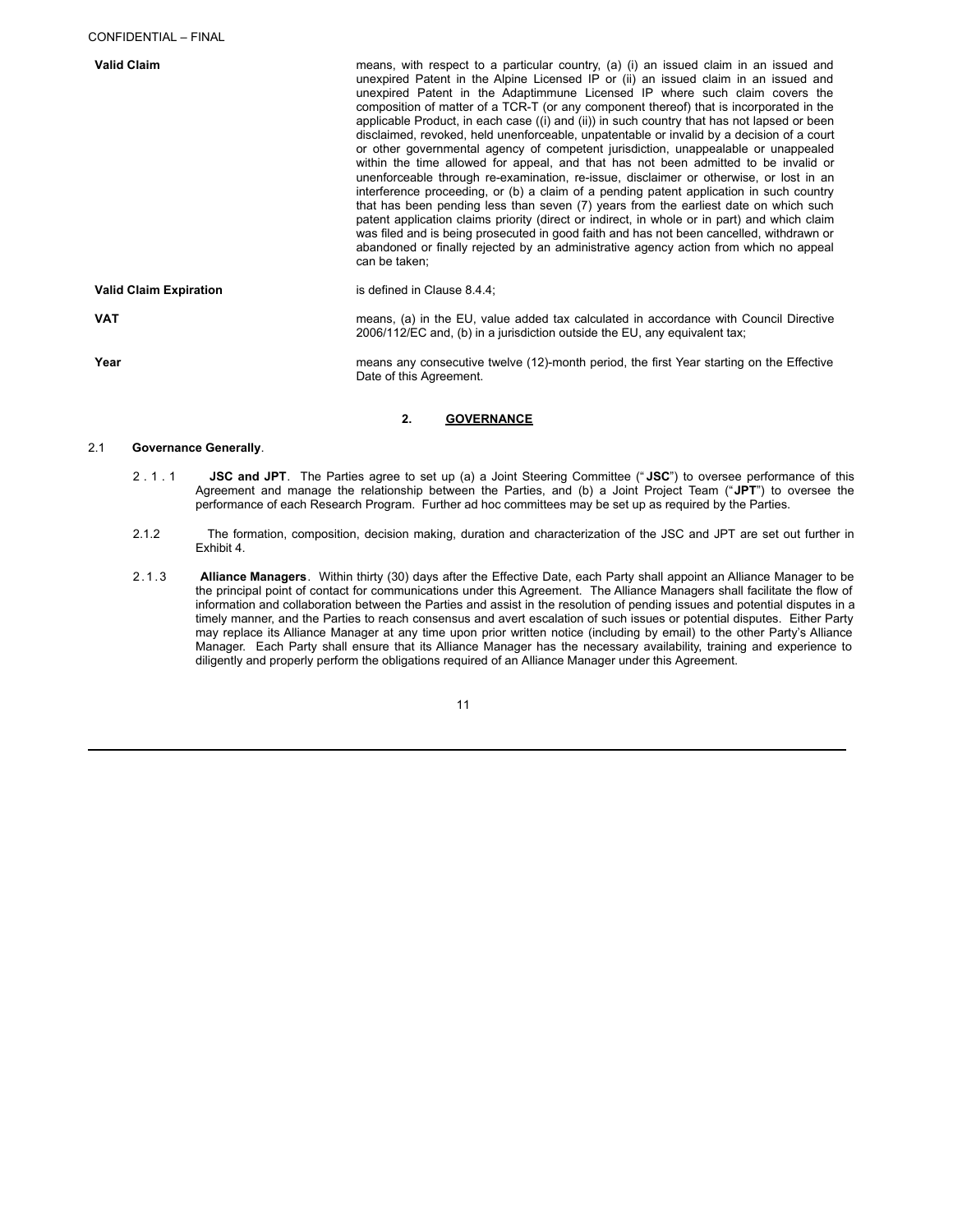# **3. RESEARCH PROGRAM**

#### 3.1 **Research Program**.

- 3.1.1 Adaptimmune and Alpine will perform up to [\*\*\*] Research Programs, each directed to a different Program Target.
- 3.1.2 The first [\*\*\*] Research Programs and the Research Plans related thereto are described in Exhibit 1 and will start from the Effective Date of this Agreement ("**Initial Research Programs**").
- 3.1.3 During the first [\*\*\*] months following the Effective Date, Adaptimmune has the right to request a further [\*\*\*] Research Programs. Any request will be made in writing, specifying the Target proposed for such Research Program, and shall be submitted to the JSC for review. Within [\*\*\*] following any such submission, the JSC shall confer and discuss to determine whether to accept such proposed Target and request for Research Program, taking into account factors such as scientific feasibility and regulatory and intellectual property considerations relating to the development of a Product directed to such proposed Target, and Alpine's representatives shall inform the JSC whether (A) Alpine has entered into an agreement with a Third Party in relation to the proposed Target that would prevent the grant of rights necessary for the conduct of such Research Program or would otherwise prevent the development or commercialization of Products relating to such Target in the Field (any such agreement, a "**Third-Party Rights Agreement**"), or (B) a Change of Control of Alpine [\*\*\*]. If the JSC unanimously (including Alpine's members), decides to accept such request for a new Research Program directed to such proposed Target ("**Acceptance**"), such new Research Program shall be deemed an " **Other Research Program**" and such proposed Target shall be deemed an "**Other Research Target**". [\*\*\*]
- 3.1.4 Following Acceptance of each Other Research Program in accordance with Clause 3.1.3 above, the Parties will use Commercially Reasonable Efforts to agree (and in any case aim to agree within a maximum period of [\*\*\*] after Acceptance) on a Research Plan for such Other Research Program, which shall set forth (a) the Other Research Target under such Research Program, (b) the initial SIP or TIP that will be combined with a TCR-T to develop a Product under such Research Program, (c) the various phases of research and preclinical development activities for such Product as required to enable the filing of an IND by Adaptimmune, (d) the criteria for the Adaptimmune to determine, with the consideration of JSC input, whether to advance the research or preclinical development of such Product from one phase to a subsequent phase pursuant to the Research Plan, and (e) any other relevant details and requirements similar to those set out for the Initial Research Programs in Exhibit 1.
- 3.1.5 The start date for any Other Research Program will be the date of agreement to the applicable Research Plan by the Parties, unless otherwise provided in the Research Plan.

#### 3.2 **Performance of Research Program**

- 3.2.1 Under each Research Program, each Party shall use Commercially Reasonable Efforts to perform any part of the Research Program assigned to it, including making resources available as and when required and supplying any product, equipment or materials as and when required and specified under the Research Plan for such program. Each Party will provide all data and deliverables as required to be generated by it in accordance with the Research Program. The costs and expenses incurred in the conduct of the Research Programs shall be allocated between the Parties in accordance with Clause 8.1.
- 3.2.2 The Parties may enter into a supply agreement or quality agreement to supplement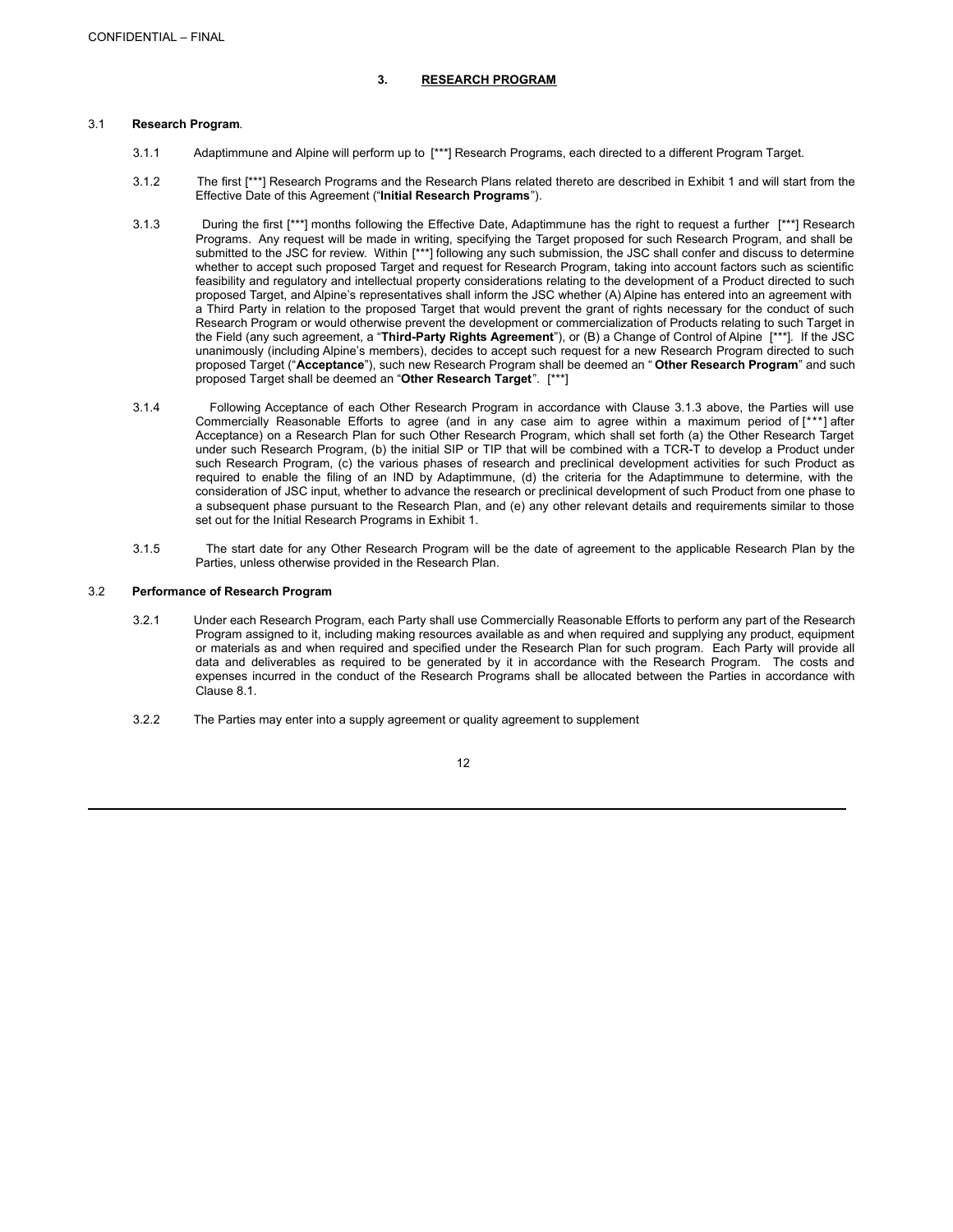the terms of this Agreement, as necessary, with terms relating to manufacture and supply, quality and/or any other terms necessary or reasonably useful for the development of any Product. The Parties will negotiate any such supplemental agreement in good faith and on a timely basis to prevent any unreasonable delay to activities performed under the Research Program.

3.2.3 [\*\*\*]

#### 3.3 **Changes to Research Program**.

- 3.3.1 The Parties, directly or via the JPT, will work together to propose to the JSC modifications to the Research Plan as required during its performance and as data from the Research Programs arise. The JSC will be responsible for amending the Research Plan as necessary in relation to any changes; provided that any amendment to a Research Plan that material changes a Party's personnel and/or resources necessary for performance of such Research Program must be mutually agreed by the Parties in writing (i.e. the JSC cannot make such decisions).
- 3.3.2 Subject to Clause 3.3.3 below, [\*\*\*]
- 3.3.3 [\*\*\*]
- 3.4 **Subcontractors**. Each Party may subcontract portions of its work under the Research Program to (i) any Affiliate or (ii) Third Parties; provided in the case of a Third Party, (a) there are no reasonably based objections from the other Party regarding the use of said subcontractor, and (b) such subcontract is in writing and is consistent with the terms and conditions of this Agreement including the confidentiality provisions of Article 11 and (c) any rights granted to such subcontractor are restricted to only those rights necessary for performance by such subcontractor of the portions of work on behalf of the subcontracting Party. The subcontracting Party will remain fully responsible (at its cost) for all acts or omissions of any subcontractor it appoints (including any acts or omissions which result in a breach of the terms of this Agreement) and shall ensure that each subcontractor complies with the terms and conditions of this Agreement. Each Party shall notify the other Party in writing at least thirty (30) calendar days in advance of any subcontractor appointments other than Affiliates. In addition, each Party may audit any subcontractor appointed by the other Party prior to such subcontractor being appointed to perform any part of any Research Program, and on provision of written notice within fifteen (15) calendar days of such Party becoming aware of such subcontractor appointment. Such audit will occur as soon as reasonably practicable and in any event in accordance with any timelines set out in the applicable Research Program. Each Party will provide the other Party with reasonable assistance to enable the conduct of such audits (including interacting with such subcontractors to substantiate the need and right to conduct such audits). To the extent any audit identifies any noncompliance with Applicable Laws (including noncompliance with GXP), the appointing Party shall use reasonable efforts to procure correction of such noncompliance by subcontractor or shall use an alternative subcontractor where correction of such noncompliance is not possible or practicable. Each Party will put in place written Quality Agreements with any subcontractor performing GXP activities prior to them supplying materials or services supporting any relevant GXP activities under any Research Program, to the extent such Quality Agreements are reasonably required in order to comply with Applicable Laws. The other Party may request copies of such Quality Agreement to the extent necessary to satisfy its internal standard operating procedures or to satisfy obligations to any Regulatory Authority or under Applicable Laws.
- 3 . 5 **Completion of any Research Program**. The term for a particular Research Program shall commence on the start date for such Research Program and as set forth in Clause 3.1.5, and shall continue, unless earlier terminated in accordance with Article 15, until the completion or waiver (by the JSC and JPT) of all the tasks set out in the Research Program and delivery of all data and deliverables thereunder ("**Completion**"). The final report for each Research Program shall identify the Product resulting therefrom, and include such data and research records that have been compiled and which may be required to support an IND filing for such Product as specified in the applicable Research Plan. To the extent any final report does not include any data generated under such Research Program and reasonably required to support the filing of an IND for such Product, upon Adaptimmune's reasonable request, Alpine will promptly provide any such additional data and information. [\*\*\*]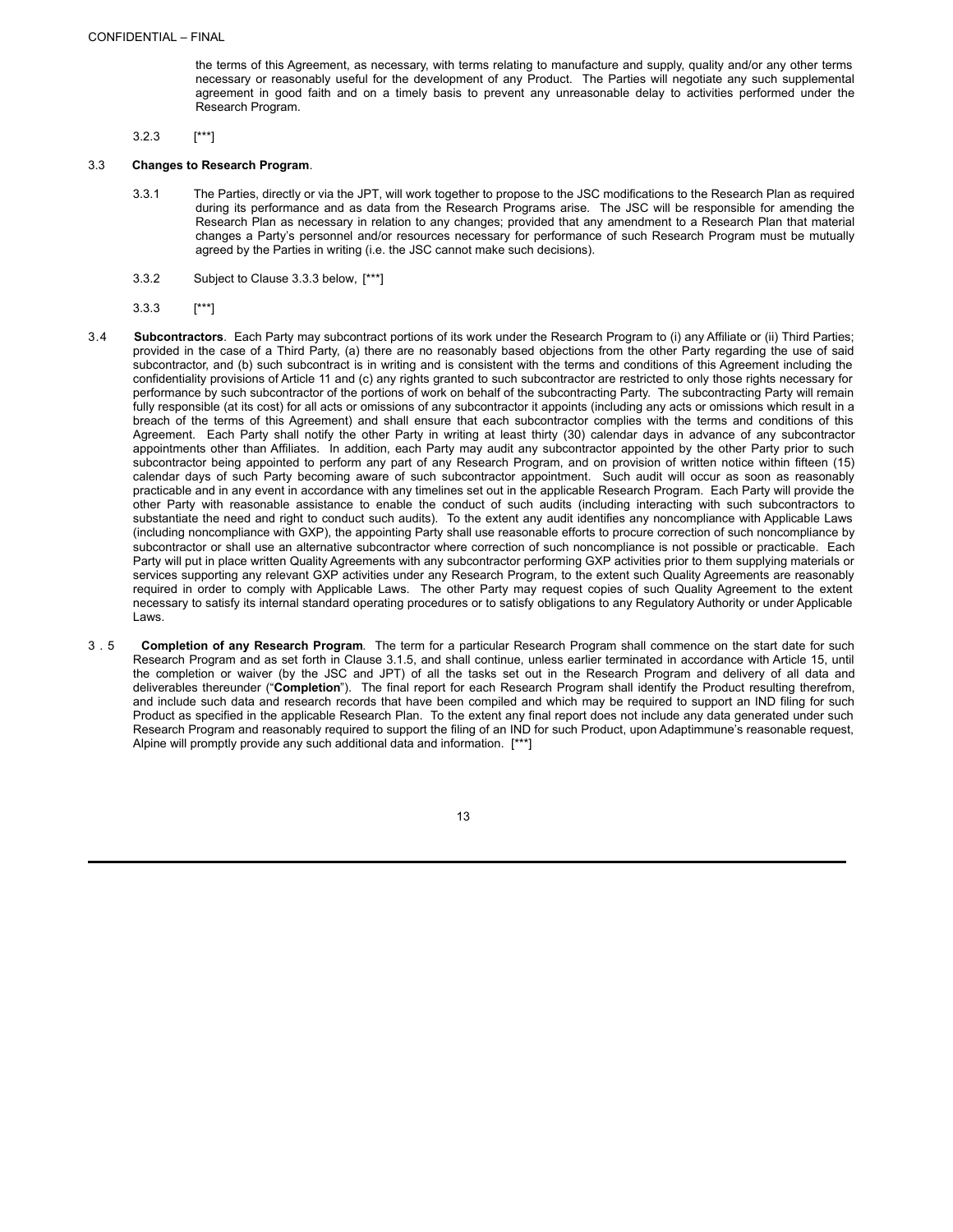# CONFIDENTIAL – FINAL 3.6 **Reports and Records**.

- 3.6.1 **Progress Reports**. Each Party shall keep the other Party regularly informed of its activities (if any) under each Research Program and shall provide to the other Party's representatives on the JPT regular written summary updates at each JPT meeting. If reasonably necessary for a Party to perform its work under a Research Program, that Party may request that the other Party provide more detailed information and data regarding the updates it earlier provided, and the other Party shall promptly provide the requesting Party with information and data as is reasonably available and reasonably necessary to conduct a Research Program, and such other information as the Parties agree. All such reports, information and data provided by a Party shall be considered such Party's Confidential Information.
- 3 . 6 . 2 **Research Records**. Each Party shall maintain records of its performance of each, if any, Research Program (or cause such records to be maintained) in sufficient detail and in good scientific manner as will properly reflect all work done and results achieved by or on behalf of such Party in the performance of such Research Program. All laboratory notebooks shall be maintained for no less than five (5) years after creation of the relevant notebook entry. All other records shall be maintained by each Party during the applicable Research Program and for a minimum of three (3) years thereafter. All such records of a Party shall be considered such Party's Confidential Information. Records shall not be destroyed by either Party without prior written notification of such destruction being provided to other Party, and other Party being given the opportunity to take over the storage and responsibility for such records.
- 3 . 7 **Research Efforts**. Each Party shall assign such scientific and technical personnel and allocate such other resources as are reasonably necessary for performing the activities as are assigned to it in each Research Program, and shall perform such activities in accordance with all Applicable Laws (including GXP, as applicable) in each case to the extent applicable to performance of the relevant Research Program activities by such Party, the terms and conditions of this Agreement, and within generally accepted professional standards. Each Party shall be solely responsible for the safety and health of its employees, consultants and visitors, and for compliance with all Applicable Laws related to health, safety and the environment, including providing its employees, consultants and visitors with all required information and training concerning any potential hazards involved in performing such activities and any precautionary measures to protect its employees from any such hazards at its own facilities and as regards its or its subcontractors performance of the Research Program. Each Party shall use Commercially Reasonable Efforts to train its personnel assigned to perform activities under this Agreement and ensure that any personnel so assigned shall be capable of professionally and competently performing the activities assigned to it in each Research Program.

# **4. REGULATORY**

- 4 . 1 **Regulatory Matters**. Upon and following Adaptimmune's exercise of its Option with respect to a Research Program, the following shall apply:
	- 4.1.1 As between the Parties, Adaptimmune shall be responsible for holding and applying for any Regulatory Approvals or MAAs in relation to the applicable Product and for sponsoring any Clinical Trials (including holding the IND). Adaptimmune shall have sole decision making authority in relation to any sponsorship of any Clinical Trials or progression of any applicable Products through Clinical Trials and including the decision on whether to apply for any MAAs.
	- 4.1.2 Adaptimmune shall be primarily responsible, and act as the sole point of contact, for communications with Regulatory Authorities in connection with the development, commercialisation, and manufacturing of such applicable Product. To the extent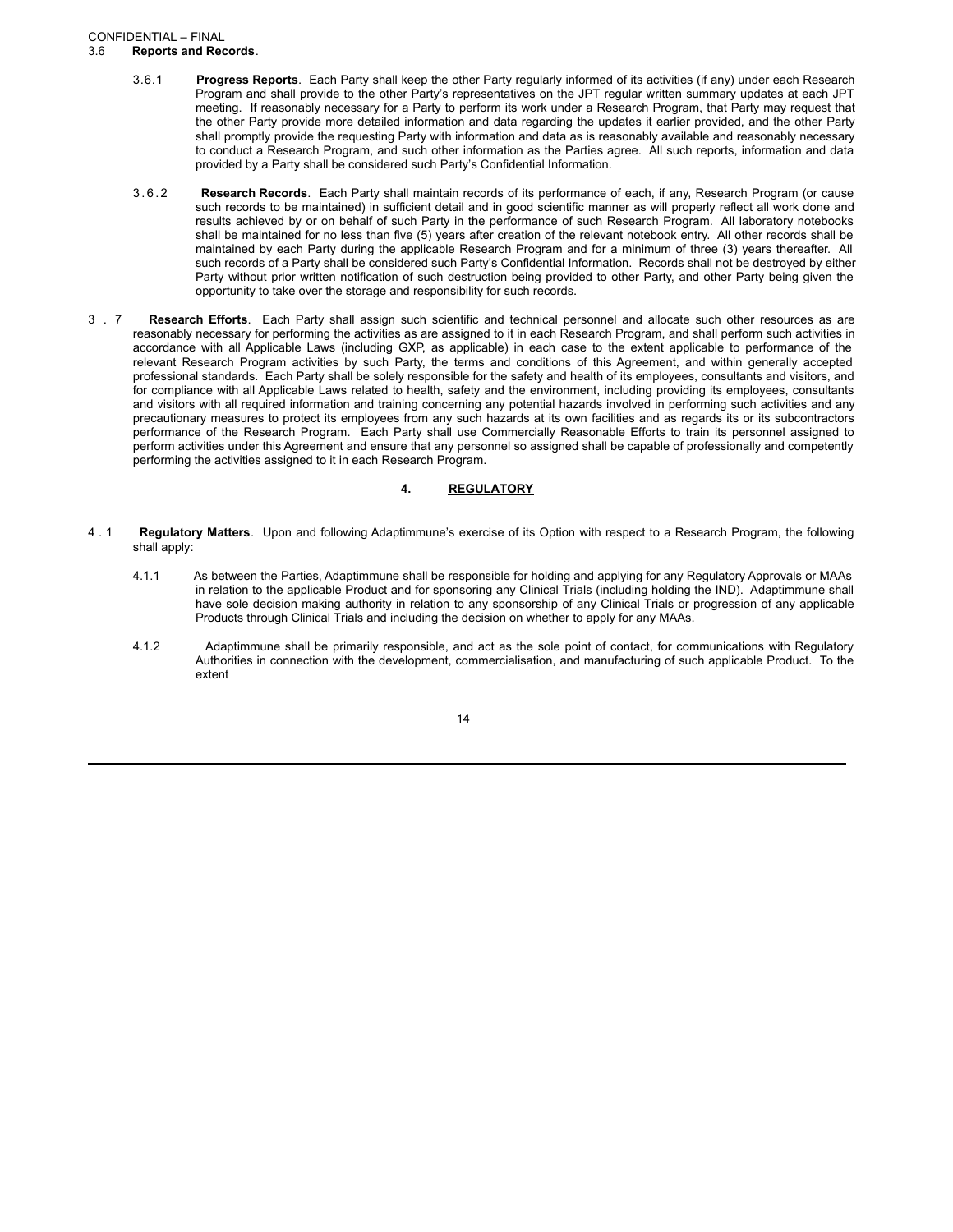Alpine is required to provide any information or response to a Regulatory Authority, such response will be discussed with Adaptimmune to the extent practicable and Adaptimmune shall provide only such information as is necessary to comply with its legal obligations unless otherwise mutually agreed to by the Parties. Alpine shall provide to Adaptimmune a copy of any material correspondence in relation to a Product (or anything which is likely to affect the safety or regulatory approval of any Product) received from a Regulatory Authority, and where reasonably possible provide Adaptimmune an opportunity to comment on such correspondence.

- 4.1.3 Alpine hereby grants Adaptimmune the right to reference and utilize all toxicology and safety data developed by Alpine for any and all Products, as may reasonably be requested by Adaptimmune relating to regulatory matters (including preparation and filing for any INDs and MAAs and obtaining and maintaining Regulatory Approvals).
- 4.1.4 Nothing in this Clause 4.1 shall require any Party to breach its obligations to any Regulatory Authority under Applicable Law.
- 4.2 **Safety Event Reporting**. Additionally, each Party shall provide to the other Party prompt written notice of any material safety events pertaining to any Product of which it becomes aware, including any SUSARs, SAEs or other material events which might have general applicability to the development of any Product or the use of the Alpine Technology to develop any Product. The Parties will agree to the terms of a pharmacovigilance agreement if reasonably required to facilitate such safety event reporting.
- 4 . 3 **Product Recall**. Adaptimmune shall be responsible for investigating any SUSAR or other complaint in relation to any Product. Adaptimmune shall be responsible for carrying out any product recall for any Product, but shall keep the JSC and JPT, as relevant, informed of the status and process for such recall including any material correspondence with any Regulatory Authority. The costs associated with any recall of any Product shall be borne by Adaptimmune.

# **5. DEVELOPMENT; COMMERCIALISATION**

- 5.1 **Development Generally**. Upon and following the Completion of a Research Program and Adaptimmune's exercise of its Option with respect to a Development Candidate, Adaptimmune shall (a) have the sole responsibility for development of such Development Candidate from filing of an IND through clinical studies into a pharmaceutical Product containing such Development Candidate for use in the Field, and (b) use Commercially Reasonable Efforts to develop such Product in the Field.
- 5.2 **Development Updates**. Starting from the Adaptimmune's exercise of its Option, Adaptimmune shall keep Alpine informed on a [\*\*\*] basis of its development of such Product through to the first regulatory approval.
- 5.3 **Commercialisation Generally**. With respect to each Research Program as to which it exercises its Option, Adaptimmune shall (a) be primarily responsible for and have sole decision making authority in relation to the commercialisation, manufacture and promotion of the applicable Product following filing of IND, and (b) use Commercially Reasonable Efforts to commercialize and promote such Product in the Field following regulatory approval thereof.
- 5 . 4 **Commercialisation Updates**. Starting from the First Commercial Sale of a Product, Adaptimmune shall keep Alpine informed on a regular basis [\*\*\*] of its commercialisation activities of such Product.

# **6. LICENSES**

6.1 **Research License**. With respect to each Initial Research Program, commencing on the Effective Date, and with respect to each Other Research Program, commencing on the Parties' agreement of the Research Plan with respect thereto, and in each case, continuing in full force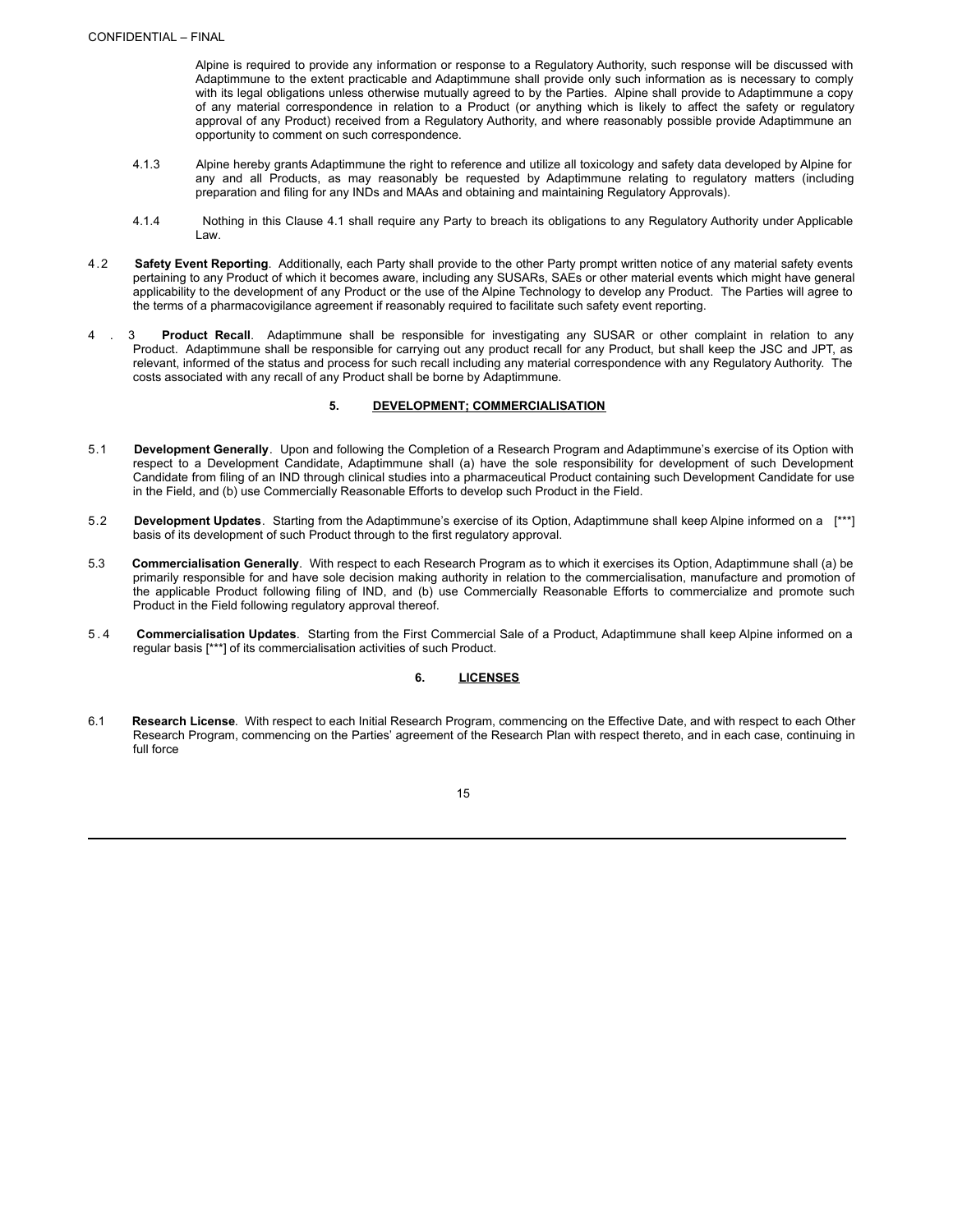and effect until the earlier of expiry of applicable Option Period or exercise of applicable Option, each Party hereby grants to the other Party a royalty-free, nontransferable (except to such other Party's agents performing the Research Program), nonexclusive license in the Field under such Party's Licensed IP solely for the purposes of and to the extent necessary for performing such Research Program (collectively, the "**Research License**"). The Research License shall be specific to the research and preclinical development activities and responsibilities of the applicable Party under the Research Program.

[\*\*\*].

6 . 2 **Exclusive Option**. Alpine hereby grants to Adaptimmune an exclusive option to obtain an Exclusive License in accordance with Clause 6.3 below, as of the Effective Date, with respect to Products arising under each of the Initial Research Programs and any other Products using the SIP or TIP from the Initial Research Programs. Effective as of the date of Acceptance of any Target for any Other Research Program in accordance with Clause 3.1.3, Alpine hereby grants to Adaptimmune an exclusive option to obtain an Exclusive License in accordance with Clause 6.3 below with respect to Products arising under such Other Research Program and any other Products using the SIP or TIP from such Other Research Program. Each such option whether in relation to the Initial Research Programs or Other Research Programs shall be an "**Option**". Each Option shall expire on the earlier of [\*\*\*] (such period from commencement until expiration of the Option, the "**Option Period**"). Subject to earlier termination of this Agreement, prior to the expiry of any Option Period, Adaptimmune may exercise such Option in its sole discretion by providing written notice of its intent to exercise to Alpine's Alliance Manager (including by electronic mail, provided such is acknowledged by Alpine's Alliance Manager). During the applicable Option Period, Alpine will not enter into any Third-Party agreement or arrangement that would conflict with or prevent the grant of any Exclusive License to Adaptimmune on exercise of such Option by Adaptimmune. On expiry of the Option Period without exercise, the Option shall expire and Alpine shall cease to have any obligation to grant an Exclusive License to Adaptimmune in relation to any Product arising from the applicable Research Program.

#### 6.3 **Exclusive License**.

- 6.3.1 As from the date of receipt of notice of exercise of an Option by Alpine with respect to a Research Program, Alpine shall and hereby grants to Adaptimmune (a) a worldwide exclusive license under the Alpine Licensed IP to make, have made, develop, have developed, use, import and have imported, sell, have sold and offer for sale any Products arising from such Research Program and any other Products using the SIP or TIP arising from such Research Program (solely as permitted under Clauses 6.3.2 and 6.3.3), in each case in the Field (each, an "**Exclusive License**"), and (b) a worldwide exclusive license under the Alpine Licensed IP to make, have made, develop, have developed, use, import and have imported, sell, have sold and offer for sale any Product described in subclause (a) as part of a combination therapy (as distinct from a Combination Product) administered in connection with the administration of another active agent (a "**Combination Therapy**"). For clarity, it is agreed that the exclusive license under Clause 6.3.1(b) does not include any exclusive license under any of the Alpine Licensed IP, which is specific to any part of the Combination Therapy other than the Product.
- 6.3.2 [\*\*\*].
- 6.3.3 [\*\*\*].

## 6.4 **Competing Products; Target Exclusivity** . [\*\*\*]

6 . 5 **Sublicenses**. Each Party shall have the right to sublicense the licenses and rights granted under Clauses 6.1 and 6.3(a) to its Affiliates by providing fifteen (15) days' advance written notice to the other Party; (b) subject to the terms and conditions in Clause 3.4, to any Third-Party subcontractors by providing fifteen (15) days' advance written notice to the other Party, [\*\*\*] (c) [\*\*\*]. Any sublicense granted pursuant to this Clause 6.5 must be consistent with the terms and conditions of this Agreement and in the form of a written agreement, and any sublicensing Party shall provide a copy of each such sublicense agreement to the other Party within fifteen (15) days following execution thereof, provided that such sublicensing Party may redact any terms that are unrelated to this Agreement.

Each Party shall be responsible for all actions and omissions of any of its Sublicensees, including where such actions and omissions result in a breach of the terms of this Agreement.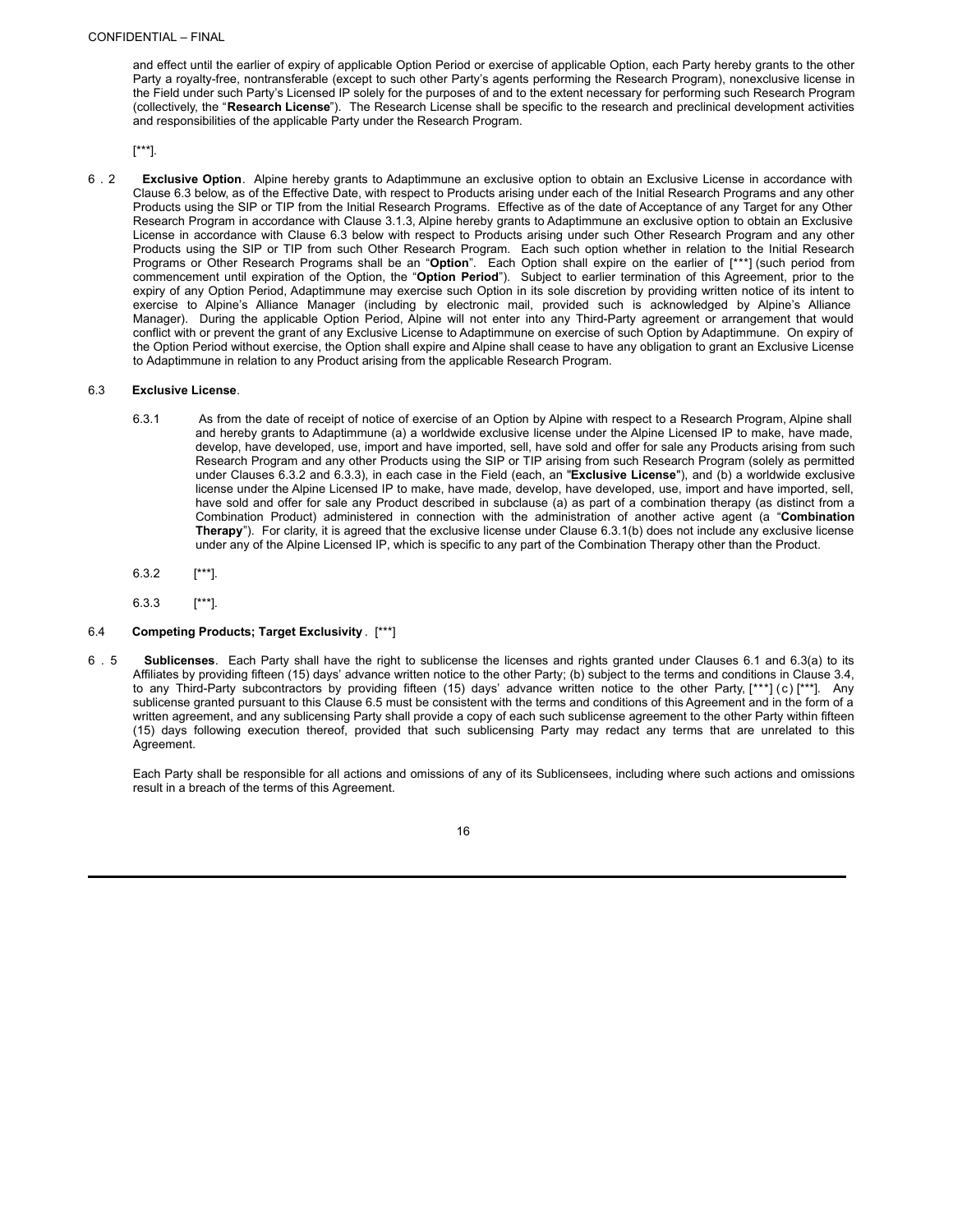- 6.6 **New Intellectual Property**. Subject to the last sentence of this Clause 6.6, any intellectual property acquired or in-licensed by a Party following the Effective Date and during the Term that would be subject to a license set forth in Clause 6.1 or 6.3, and for which the Party granting such license under this Agreement (or any of its Affiliates) would be obligated to pay a Third Party due to the other Party's use of such intellectual property or the use of which would be subject to terms and conditions additional to those set forth in this Agreement, shall only be included in such license if such other Party agrees in writing to pay such amounts due to such Third Party and/or comply with such terms and conditions, as applicable. The Party acquiring or licensing such intellectual property shall notify the other Party in writing within thirty (30) days of acquiring or licensing such intellectual property, which notice shall specify the applicable terms and conditions, including any payments therefor. It is understood and agreed that any intellectual property acquired or licensed by a Party following the Effective Date and during the Term that (a) would be subject to a license set forth in Clause 6.1 or 6.3, and (b) is reasonably necessary for Adaptimmune's use of any Alpine Platform Technology, shall be included in the license set forth in Clause 6.1 pursuant to the terms of this Agreement without any further negotiation of the Parties and shall not be subject to this Clause 6.6.
- 6.7 **No Additional Licenses**. Except as expressly provided in this Agreement, nothing in this Agreement shall grant either Party any right, title or interest in and to the know-how, Patents or other Intellectual Property Rights of the other Party (either expressly or by implication or estoppel).

#### **7. TECHNOLOGY TRANSFER**

- 7.1 In addition to any technology transfer contemplated by any Research Program, following completion of any Research Program and Adaptimmune's exercise of its Option in relation to such Research Program, Alpine will:
	- 7.1.1 [\*\*\*]
	- 7.1.2 [\*\*\*].

To the extent required, the details of what technical assistance and transfer of technology will be required from Alpine will be agreed upon by the Parties as part of a technology transfer plan to be initially prepared by Adaptimmune and approved by the JPT.

#### **8. FINANCIAL TERMS**

#### 8.1 **Research and Development Costs.**

- 8.1.1 For each of the Initial Research Programs, Adaptimmune shall pay to Alpine the amount of [\*\*\*] once every [\*\*\*], [\*\*\*] per year per Initial Research Program to fund Alpine's activities under each Initial Research Program; provided, that if Adaptimmune materially changes such Initial Research Program, Adaptimmune shall be responsible for the costs of implementing such material changes, such costs to be mutually agreed, including those set forth in Clause 3.3. The first payments for the Initial Research Programs shall be due and payable by Adaptimmune as of the Effective Date. For each Other Research Program, Adaptimmune shall pay to Alpine the amount of [\*\*\*] once every [\*\*\*] per year per Other Research Program to fund Alpine's activities under each Other Research Program; provided, that (a) [\*\*\*] (b) if Adaptimmune materially changes such Other Research Program (it being understood and agreed that any change requested by Adaptimmune pursuant to Clause 3.3.2 shall not be a material change for purposes of this Clause 8.1.1), Adaptimmune shall be responsible for the costs of implementing such material changes, such costs to be mutually agreed. [\*\*\*].
- 8.1.2 The research funding provided under Clause 8.1.1 shall be used by Alpine towards its costs of carrying out its activities under the associated Research Program. Where any Research Program terminates or all Alpine activities under any Research Program have completed, the research funding required to be paid by Adaptimmune under this Clause 8.1 will be pro-rated up to the date of effective termination or completion.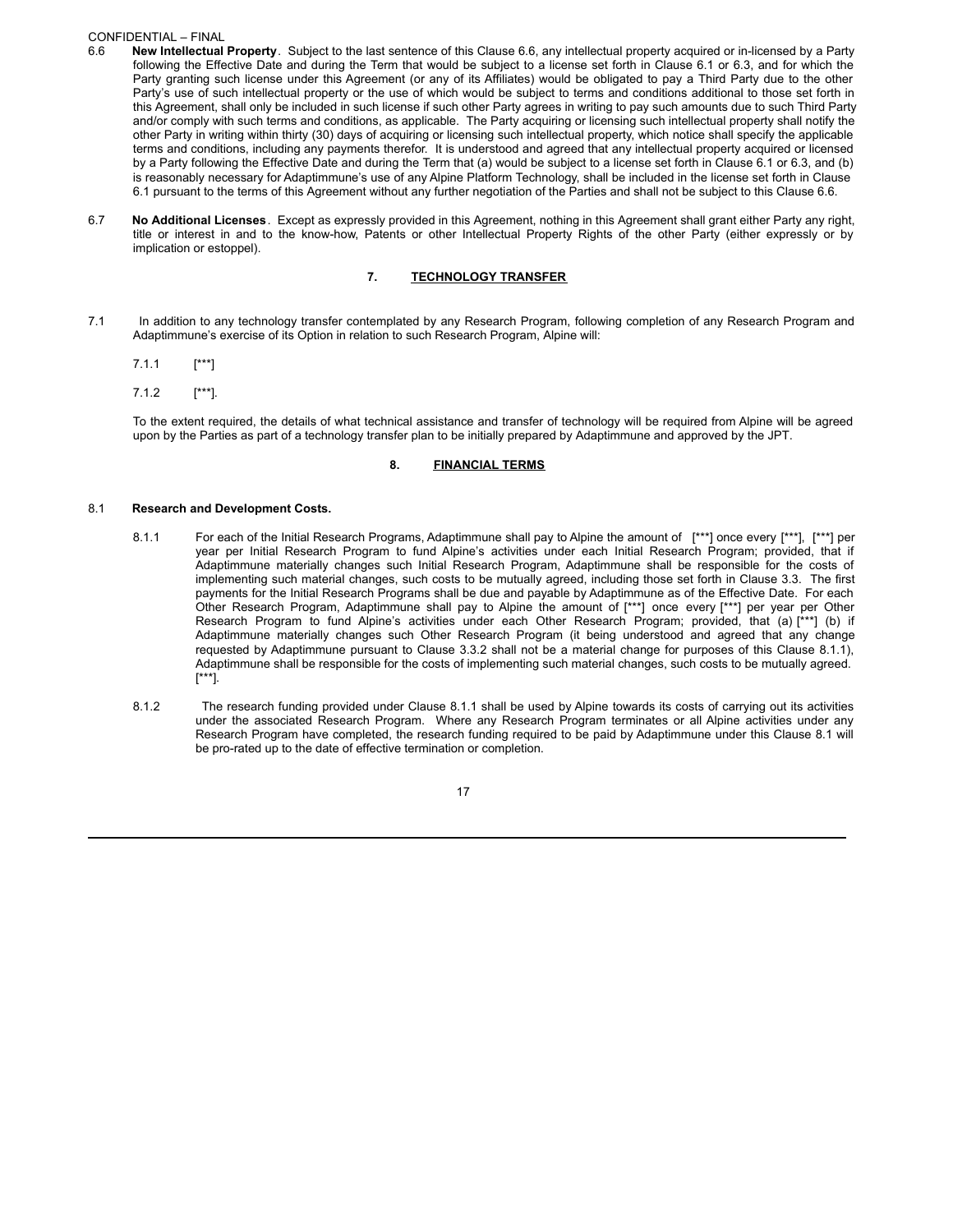- 8.1.3 Save as otherwise explicitly provided in this Clause 8.1, each Party will fund their own development costs and activities arising under this Agreement. In particular, each Party will fund the completion of its activities under any Research Program and Adaptimmune will fund its preclinical testing and any Clinical Trials it sponsors.
- 8.2 **Upfront Payments**. Adaptimmune will pay to Alpine the amounts set out in Exhibit 2. Payments will be made as provided in Exhibit  $\mathfrak{p}$
- 8 . 3 **Milestones**. Adaptimmune will pay to Alpine the milestone payments set out in Exhibit 2 (" **Milestones**") on achievement on the events set out in Exhibit 2 ("**Milestone Events**"). The following terms shall apply to the payment of Milestones under this Clause 8.3.
	- 8.3.1 Milestones shall be due only once for each Research Program and shall apply in relation to the first Product from such Research Program to achieve the Milestone Event. Should the same or additional Product achieve the same Milestone Event more than once (for example for multiple indications), no additional Milestones shall be payable by Adaptimmune.
	- 8.3.2 Milestones shall be due and payable regardless of whether it is Adaptimmune or any Affiliate or Sublicensee achieving such Milestone Event or any other Third Party achieving such Milestone Event on behalf of Adaptimmune or its Affiliates or Sublicensee.
	- 8.3.3 If, for any reason, a particular Milestone Event specified is achieved with respect to a given Product without one or more preceding Milestone Events with respect to such Product having been achieved, then upon the achievement of such Milestone Event, both the Milestones applicable to such achieved Milestone Event and the Milestones applicable to all preceding unachieved Milestone Event(s) shall be due and payable.
	- 8.3.4 In the event that in any Clinical Trials two or more Milestone Events are merged or combined with any other Milestone Event, for example a Phase II Clinical Trial is combined with a Phase III Clinical Trial, the Milestone will be payable once when the earlier of the two combined Milestone Events shall be deemed to be achieved.
	- 8.3.5 If any Product within a Research Program is replaced for any reason by a different Product, then Milestones already paid for the achievement of any Milestone Events by the first Product (the "**Replaced Product**") shall not be due and payable for a second time by the achievement of same Milestone Events by the second Product (the "**Replacement Product**"). For clarity, Milestones shall be due for the achievement of any Milestone Event by the Replacement Product for which a Milestone was not previously paid for the Replaced Product.
	- 8.3.6 With respect to each Milestone Event, Adaptimmune shall inform Alpine within [\*\*\*] days of the achievement of such Milestone Event. Alpine shall issue an invoice for payment of the applicable Milestone and Adaptimmune shall pay such invoice within [\*\*\*] days of receipt of the relevant invoice.

8.4 **Royalties**.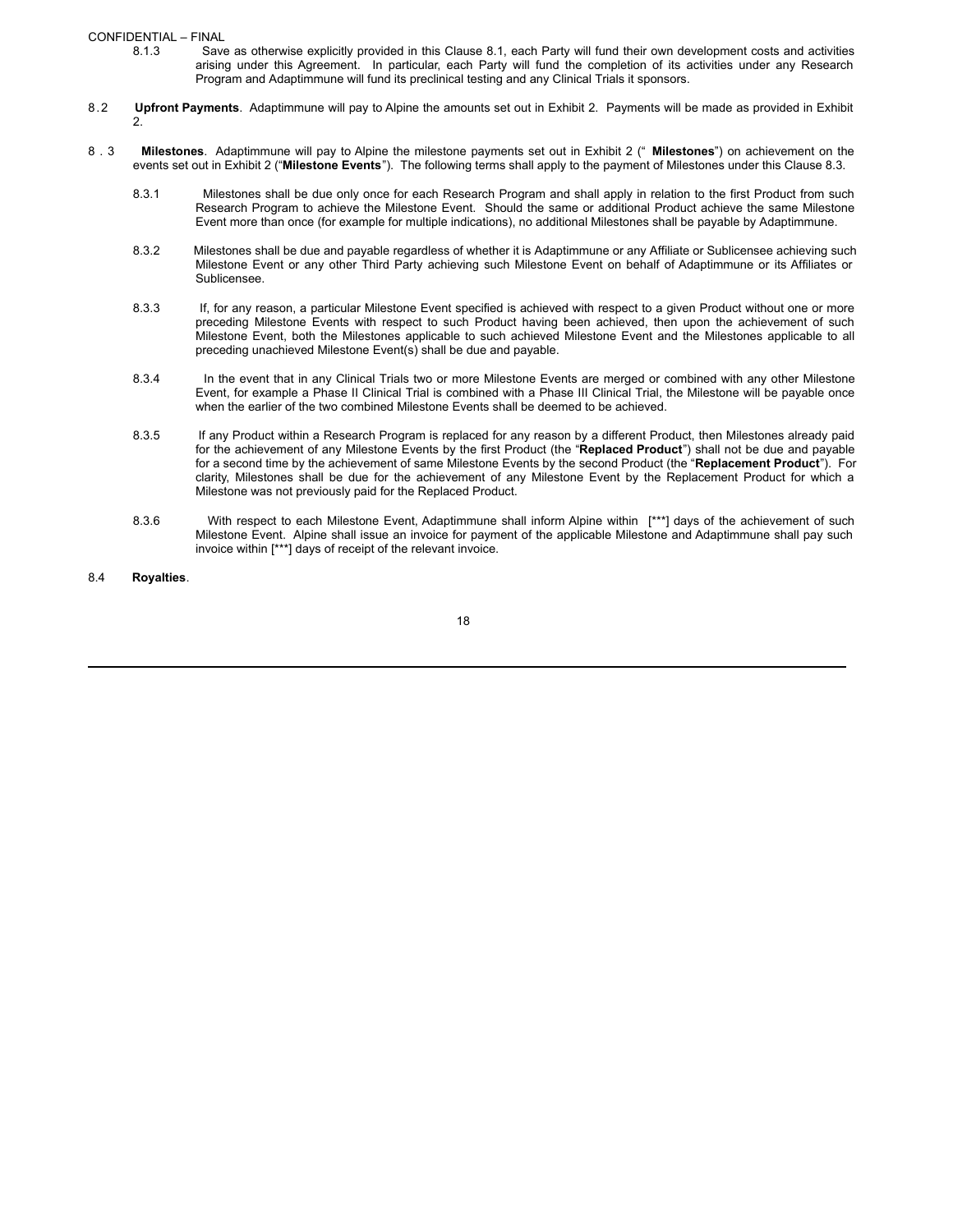- 8.4.1 On a Product-by-Product basis, at the end of each calendar quarter during the Royalty Term, pursuant to the terms and conditions set forth in Clause 8.4.6 and subject to Clause 8.4.2, Adaptimmune shall pay to Alpine a running royalty equal to [\*\*\*] of worldwide Adjusted Net Sales for such Product in such calendar quarter (" Royalty").
- 8.4.2 Royalties shall be payable on Net Sales of each Product in each country during the Royalty Term.
- 8 . 4 . 3 **Payment Offsets**. The following payment offsets will apply in relation to the payment of any Royalty with respect to a particular Product:
	- (a) In any calendar quarter that such Product is not Covered by a Valid Claim of a Patent within the Licensed IP in a country where such Licensed Product is sold, the applicable Royalty set forth in Clause 8.4.1 with respect to such Product in such country shall be reduced by [\*\*\*].
	- (b) [\*\*\*].
	- (c) Following the first commercial sale of a Biosimilar to such Product by a Third Party (other than any of Adaptimmune's Sublicensees) in a country after Valid Claim expiration but during the Royalty Term, the applicable Royalty set forth in Clause 8.4.1 due and payable by Adaptimmune shall be reduced [\*\*\*] in such country.
	- (d) Notwithstanding the foregoing, during any calendar quarter in the Royalty Term for a Product in a country, the Royalty offset provisions in this Clause 8.4.3, individually or in combination, shall not reduce by more than [\*\*\*], the Royalties that would otherwise have been due to Alpine under Clause 8.4.1 with respect to the Adjusted Net Sales of such Product in such country during such calendar quarter.
- 8 . 4 . 4 **Royalty Term**. The Royalty obligations set forth in Clause 8.4.1 above will, on a country-by-country and Product-by-Product basis, commence upon the First Commercial Sale of such Product in such country and expire upon the earlier [\*\*\*].
- 8.4.5 **Term of the Exclusive License**. The term of the Exclusive License shall extend, on a country-by-country and Product-by-Product basis, until the later of [\*\*\*].
- 8.4.6 **Royalty Reports**. Following First Commercial Sale of a Product, Adaptimmune shall provide a report to Alpine within [\*\*\*] days after the end of each calendar quarter (" **Royalty Report**"). [\*\*\*]. On receipt of such Royalty Report, Alpine will provide an invoice for the Royalty and Adaptimmune shall pay such Royalty within forty five (45) days of receipt of such invoice.

# **9. PAYMENTS**

# 9.1 **Mode of Payment**.

9.1.1 All payments hereunder shall be made by wire transfer in immediately available funds to the account listed below (or such other account as the receiving Party shall designate before such payment is due):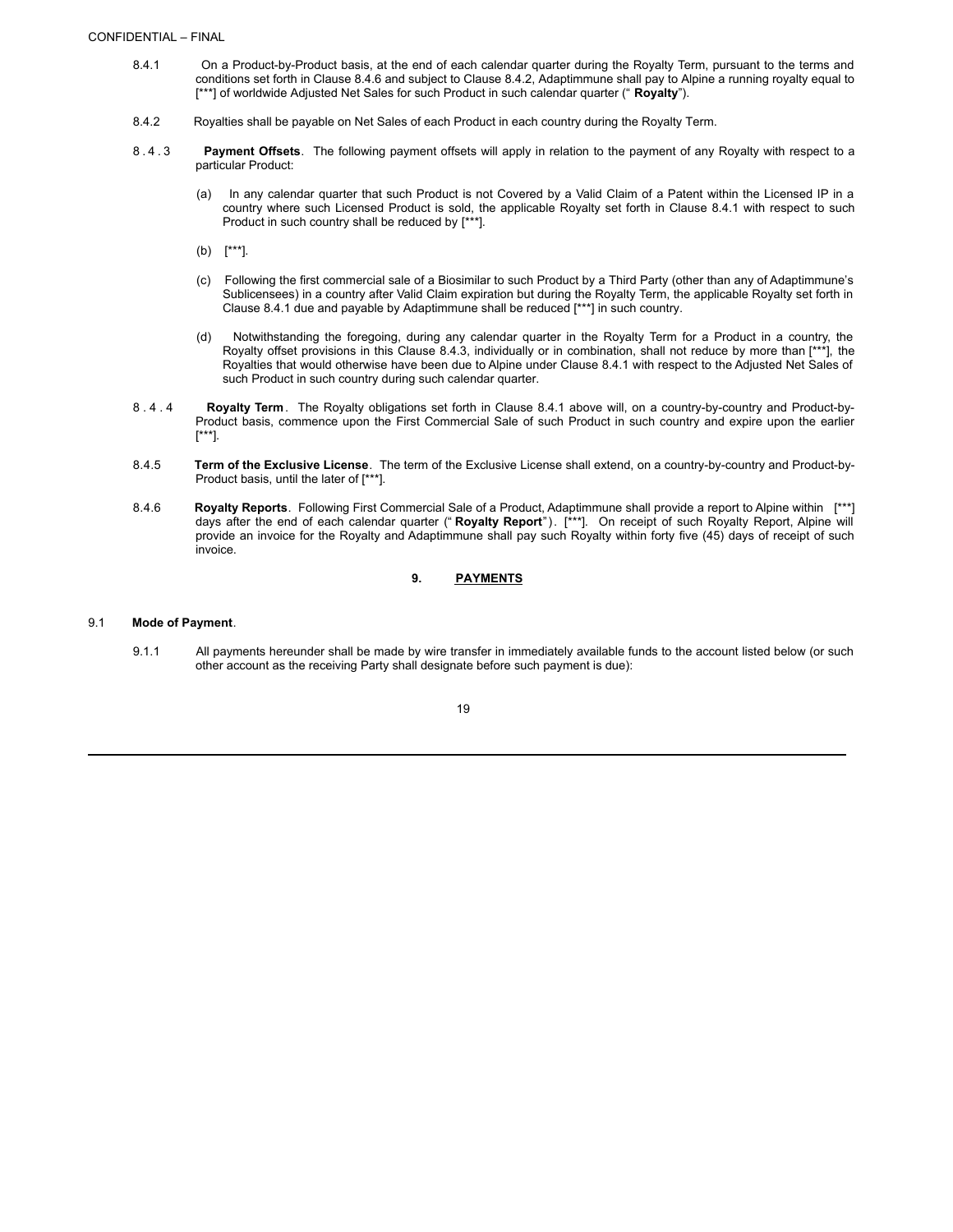If to Alpine:



- 9.1.2 Adaptimmune will be responsible for any bank costs or charges associated with any transfer of sums or reimbursement of costs including any currency conversion costs or transfer costs.
- 9.2 **Currency of Payments**. All payments under this Agreement shall be made in US dollars, unless otherwise expressly provided in this Agreement. Net Sales shall be reported in US dollars irrespective of the currency in which such sales were invoiced. Adaptimmune will make the conversion to US dollars using the conversion rates it typically uses for its accounts and in accordance with its application of the Accounting Standards.
- 9 . 3 **Taxes**. Each Party shall comply with Applicable Laws regarding filing and reporting for tax purposes. Neither Party shall treat their relationship under this Agreement as a pass through entity for tax purposes. If any payments made by Adaptimmune under this Agreement are subject to withholding taxes under Applicable Laws of any state, federal, provincial or foreign government, Adaptimmune shall be authorised to withhold such taxes as are required under such Applicable Laws, pay such taxes to the appropriate government authority, and remit the balance due to Alpine net of such taxes. Adaptimmune shall secure and deliver to Alpine an official receipt for taxes paid. The Parties will fully cooperate with each other to enable each Party to more accurately determine its own tax liability and to minimize such liability to the extent legally permissible and administratively reasonable. Each Party shall provide and make available to the other Party any exemption certificates, resale certificates, information regarding out of state or out of country sales or use of equipment, materials or services, and any other information reasonably requested by the other Party to support the provisions of this Clause 9.3, including the appropriate organization of invoice formats and supporting documents to allow maximization of reclamation of VAT and other transaction taxes.
- 9.4 **Late Payment**. In relation to any undisputed amount required to be paid by Adaptimmune hereunder which is not paid by the payment date due, Alpine may charge interest at a monthly rate equal to [\*\*\*]; provided, however, that in no event will such rate exceed the maximum legal interest rate then in effect. Such interest shall be computed on the basis of a month of thirty (30) days for the actual number of days such payment is overdue.
- 9 . 5 **Records**. Adaptimmune shall keep and maintain records of its sales of Products in sufficient detail to enable Alpine to verify the accuracy of Royalties due from Adaptimmune and pursuant to an inspection under Clause 9.6. Adaptimmune shall keep such records for a period of five (5) years from the end of the calendar year in which the relevant Product sales were made.
- 9 . 6 **Inspections**. Alpine shall be entitled to appoint an independent Third Party qualified accountant or a person possessing similar professional status and associated with an independent accounting firm acceptable to Adaptimmune to verify the level of Net Sales accounted for and Manufacturing Costs incurred by Adaptimmune and the payment of Royalty in accordance with this Agreement. Adaptimmune shall make its records available as set forth in this Clause. The accounting firm shall enter into appropriate obligations with Adaptimmune to treat all information it receives during its inspection under obligations of nondisclosure and nonuse no less restrictive than those set forth in Article 11. Such audit right shall apply no more than once in any calendar year and shall only relate to the previous three (3) calendar years' records (to the extent not previously audited by Alpine). The independent Third Party shall only be entitled to report to Alpine as to whether or not the Net Sales and Manufacturing Costs of any Product are materially accurate. Where any inspection identifies any shortfall in the Royalty required to Alpine, Adaptimmune shall make up such shortfall within thirty (30) days of receiving notice of such shortfall. Where any inspection identifies an overpayment in the Royalties required to Alpine, Adaptimmune shall be entitled to deduct the amount of such overpayment

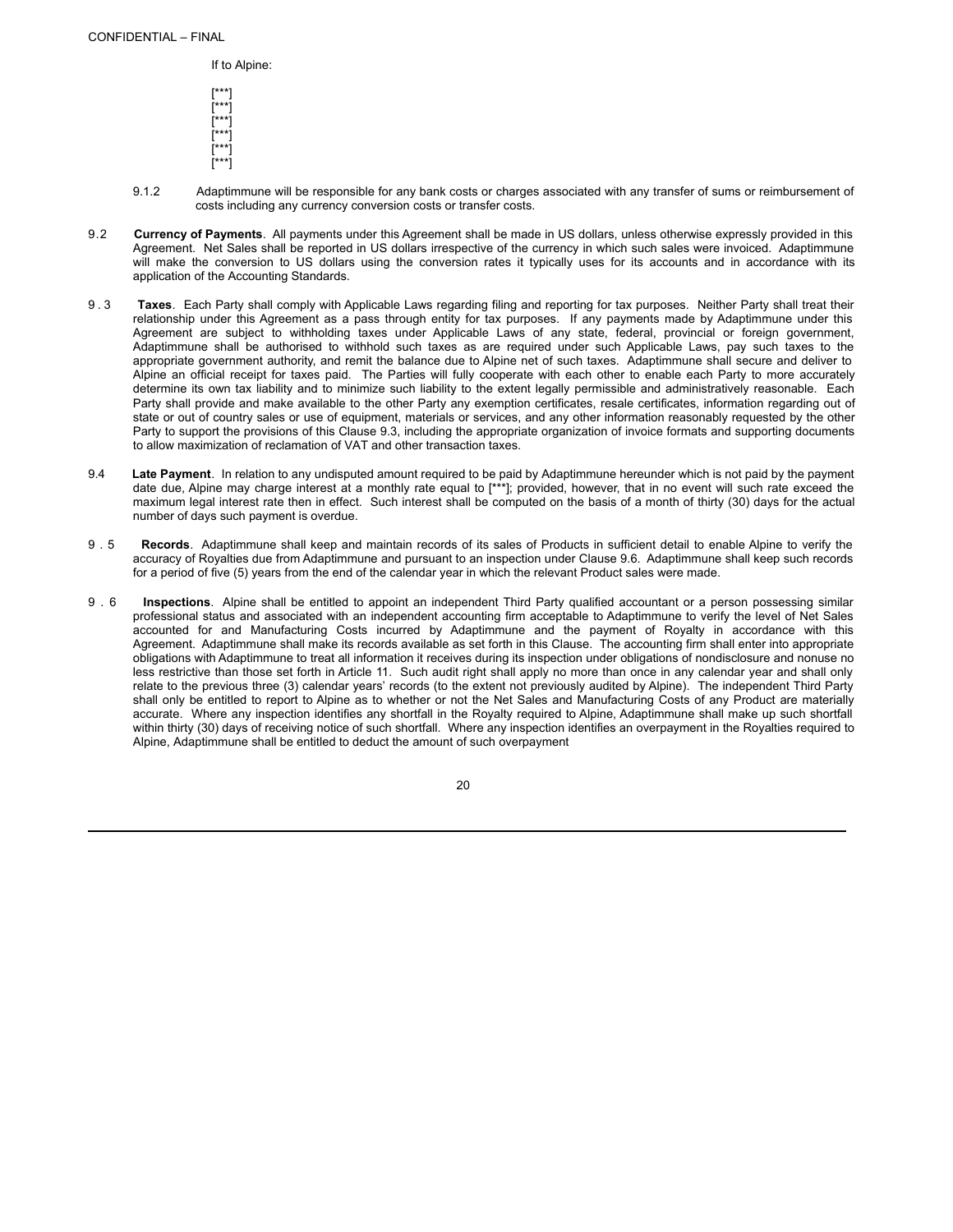from the next payment or payments made to Alpine. Alpine shall pay the cost of any inspection unless such inspection identifies a shortfall in Royalty in the preceding calendar year in excess of five percent (5%), in which case Adaptimmune shall pay the reasonable costs of the Third Party carrying out such inspection.

#### **10. INTELLECTUAL PROPERTY; OWNERSHIP**

#### 10.1 **Disclosure; Ownership; Inventorship; Assignment and Cooperation**.

- 10.1.1 **Disclosure**. During the Term, each Party shall promptly disclose to the other Party in writing any Foreground IP (whether or not patentable) conceived or reduced to practice by or for the disclosing Party in the course of performance of this Agreement. Such disclosure may be made directly by each Party or via designated patent representatives for each Party.
- 10.1.2 **Ownership**. As between the Parties:
	- (a) Adaptimmune shall solely own any Foreground IP which solely relates to the Adaptimmune Platform Technology, including any Foreground IP which solely claims or Covers any improvement to the Adaptimmune Platform Technology ("**Adaptimmune Foreground IP**"). Alpine hereby assigns and agrees to assign to Adaptimmune any rights it has in the Adaptimmune Foreground IP;
	- (b) Alpine shall solely own any Foreground IP which solely relates to the Alpine Platform Technology including any Foreground IP which solely claims or Covers any improvement to the Alpine Platform Technology (" **Alpine Foreground IP**"). Adaptimmune hereby assigns and agrees to assign to Alpine any rights it has in the Alpine Foreground IP; and
	- (c) The Parties shall jointly own any Foreground IP other than that set out in Clauses 10.1.2(a) and 10.1.2(b) (" **Joint Foreground IP**"). Without limiting the foregoing, each Party retains an undivided one-half interest in and to the Joint Foreground IP (including Patents therein). Each Party hereby assigns and agrees to assign its rights in any Joint Foreground IP to the other Party to the extent necessary to ensure such joint ownership. [\*\*\*]

In the event of any dispute as to whether any Foreground IP solely relates to either the Adaptimmune Platform Technology or Alpine Platform Technology under Clauses 10.1.2(a) or 10.1.2(b) and where such dispute is not resolved by reference to senior executives in accordance with Clause 16.1, an independent patent expert ("**Patent Expert**") shall be appointed by the Parties to resolve such dispute. The decision of the Patent Expert shall be binding on the Parties in the absence of manifest error or fraud. The Patent Expert shall be mutually agreed between the Parties in writing within thirty (30) days of expiry of the thirty (30)-day resolution period in Clause 16.1. Where the Parties cannot agree such Patent Expert, the Patent Expert shall be appointed by the American Arbitration Association under its Supplementary Rules for the Resolution of Patent Disputes. Any Patent Expert shall be a patent attorney and have at least twenty (20) years' experience in relation to pharmaceutical or biotechnology patent matters. The fees of the Patent Expert shall be shared equally between the Parties and the Parties shall use reasonable efforts to ensure resolution occurs as quickly as possible after referral to such Patent Expert. The Parties shall reasonably cooperate with the Patent Expert, including providing such information as may reasonably be required by the Patent Expert to reach a decision.

Nothing in this clause shall affect or impact any ownership of either Party in relation to such Party's Background IP.

10.1.3 **Assignment; Cooperation**. Each Party shall execute such further documentation as may be necessary or appropriate, and provide reasonable assistance and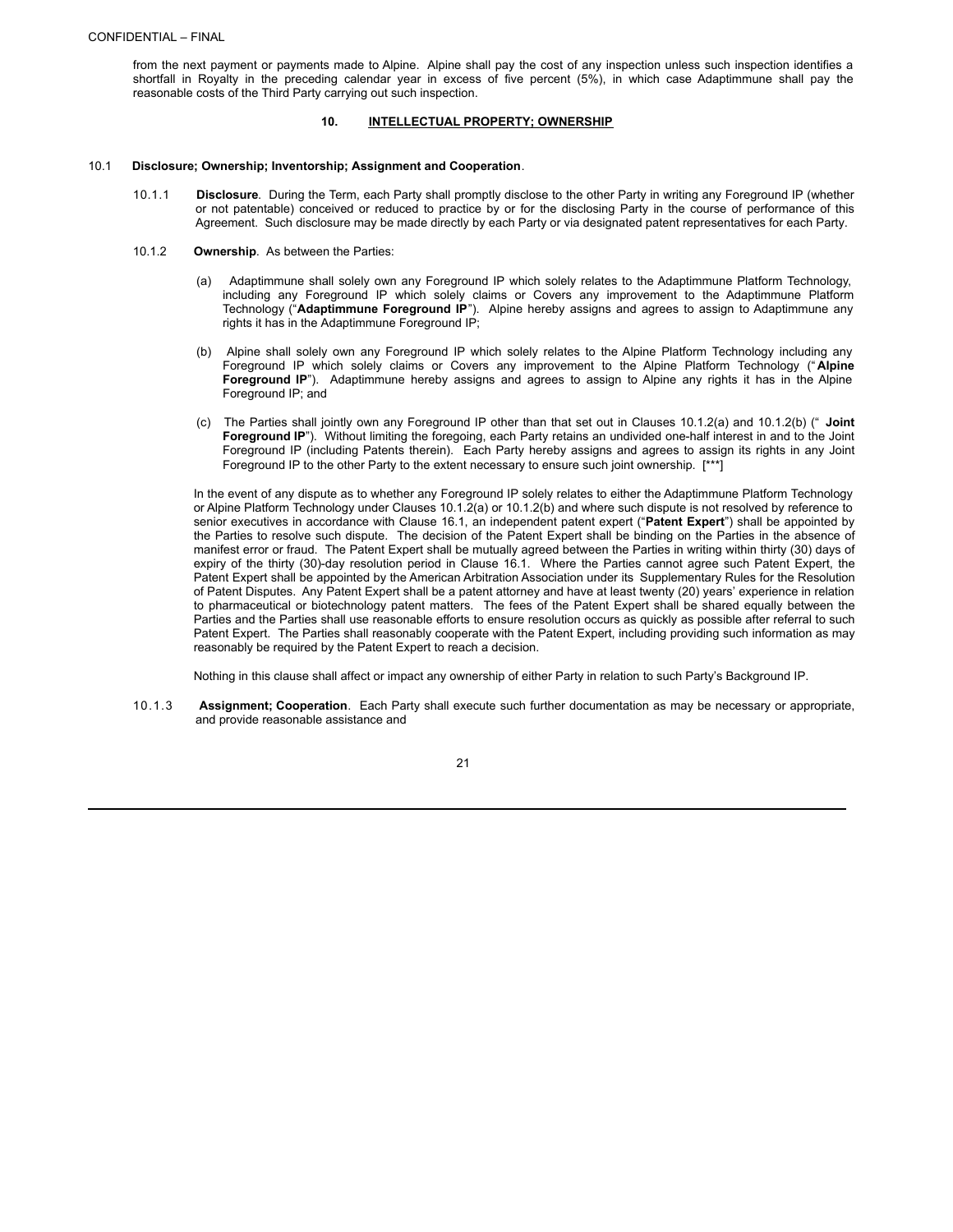cooperation, to implement the provisions of this Article 10. Each Party shall, to the extent legally practicable and possible under relevant national or local laws, cause all of its employees, Affiliates and any Third Parties working pursuant to this Agreement on its behalf, to assign (or otherwise convey rights) to such Party any Patents and Know-How or other Foreground IP discovered, conceived or reduced to practice by such employee, Affiliate or Third Party, and to cooperate with such Party in connection with obtaining patent protection therefor.

# 10.2 **Patent Prosecution**.

# 10.2.1 **Adaptimmune Controlled Prosecution and Maintenance** .

- (a) Adaptimmune shall, at its sole discretion and expense, have the sole right (but not the obligation) to Prosecute and Maintain Patents within the Adaptimmune Background IP.
- (b) Adaptimmune shall, at its sole discretion and expense, have the first right (but not the obligation) to Prosecute and Maintain Patents within the Joint Foreground IP, to the extent such Patents include [\*\*\*]. Without limiting the foregoing, if (i) Adaptimmune elects not to Prosecute and Maintain any Patents under this Clause 10.2.1(b), and (ii) such Patent(s) relates solely [\*\*\*], then Adaptimmune shall provide written notice to Alpine of its election at least [\*\*\*] prior to any upcoming deadline in any patent office with respect to such Patent. In such event, Alpine shall have the right, but not the obligation, to assume the responsibility for the prosecution and maintenance of such Patent at its sole expense, in which event Adaptimmune shall cause the files for such Patent to be transferred to such counsel as Alpine may designate and shall take such actions as Alpine may reasonably request to preserve Alpine's ability to effectively prosecute and maintain such Patent.
- (c) Adaptimmune shall, at its sole discretion and expense, have the sole right (but not the obligation) to Prosecute and Maintain Patents within the Adaptimmune Foreground IP.

## 10.2.2 **Alpine Controlled Prosecution and Maintenance** .

- (a) Alpine shall, at its sole discretion and expense, have the sole right (but not the obligation) to Prosecute and Maintain Patents within the Alpine Background IP.
- (b) Alpine shall, at its sole discretion and expense, have the sole right (but not the obligation) to Prosecute and Maintain Patents within the Alpine Foreground IP, excluding any Patents falling within Clause 10.2.1(b) above. [\*\*\*]
- 10.2.3 **Jointly Controlled Prosecution and Maintenance** . In relation to any Joint Foreground IP not Prosecuted and Maintained by Adaptimmune under Clauses 10.2.1(b), the Parties shall mutually agree upon which Party shall have the right to Prosecute and Maintain such Patents.
- 1 0 . 3 **Comments from Non-Prosecuting Party.** The Prosecuting Party will provide the Non-Prosecuting Party with copies of any filed patent application, filings and other material correspondence with applicable governmental authorities relating to any Joint Foreground IP, and will keep the Non-Prosecuting Party reasonably informed of the status of such Prosecution and Maintenance, including providing Non-Prosecuting Party with copies of all communications received from or filed in patent offices within a reasonable period of time after receipt by Prosecuting Party. Prosecuting Party shall also consult with Non-Prosecuting Party regarding such activities and shall reasonably consider Non-Prosecuting Party's input with respect thereto. The Prosecuting Party shall be responsible for the fees of Prosecution and Maintenance of the Joint Foreground IP for which it is responsible.
- 10.4 **Enforcement Rights for Infringement by Third Parties**.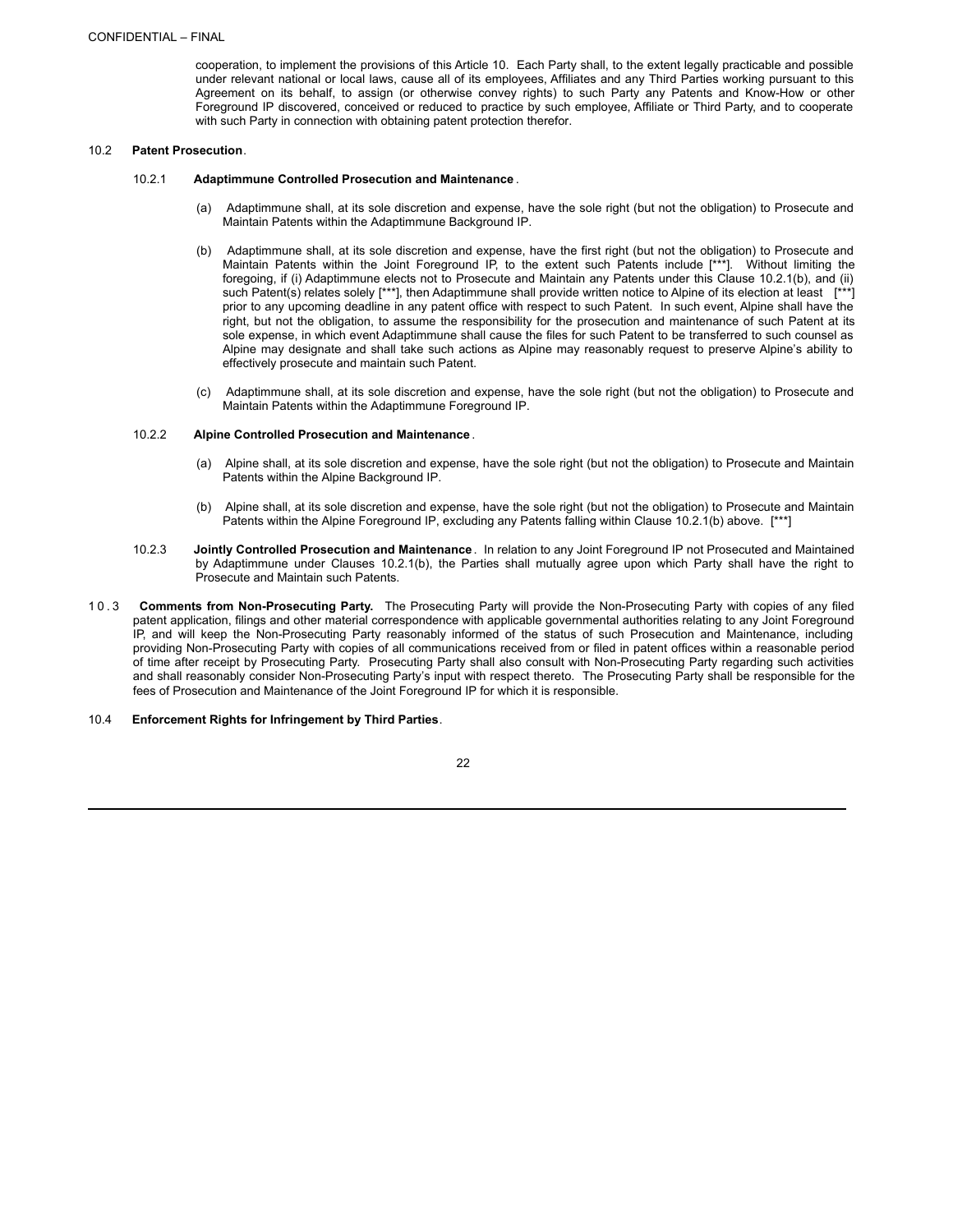1 0 . 4 . 1 **Notice**. Each Party shall promptly notify, in writing, the other Party upon learning of any (a) actual or suspected infringement, or (b) any claim of invalidity, unenforceability, or noninfringement, of the Patents within any Background IP or Foreground IP to the extent such actual or suspected infringement is with respect to a product which is competitive with any Product (each an "**Infringement**").

## 10.4.2 **Enforcement Actions**.

- (a) The Parties shall consult in good faith as to potential strategies to terminate suspected or potential Infringement. In the absence of any agreement otherwise, the Prosecuting Party in relation to the relevant Patent or Party owning or Controlling the relevant intellectual property right in the case of Foreground IP or Background IP shall have the first right, but not the obligation, to seek to abate any actual or suspected Infringement by a Third Party, or to file suit against any Third Party for Infringement. If the Prosecuting Party or owning or Controlling Party does not, within one hundred twenty (120) days of receipt of a notice under Clause 10.4.1, take steps to abate the Infringement, or to file suit to enforce against such Infringement, then other Party shall have the right, but not the obligation, to take action to enforce against such Infringement; provided that if Prosecuting Party is diligently pursuing ongoing settlement discussions at the end of such one hundred and twenty (120) day period then Non-Prosecuting Party shall not be permitted to exercise such right unless such settlement discussions cease without reaching settlement or Prosecuting Party ceases to pursue such discussions diligently.
- (b) The Non-Prosecuting Party shall reasonably cooperate with the Party controlling any such action to abate or enforce pursuant to this Clause 10.4.2 (as may be reasonably requested by the controlling Party and at the controlling Party's expense), including, if necessary, by being joined as a party; provided that the noncontrolling Party shall be reimbursed by the controlling Party as to any costs or expenses incurred, and shall have the right to be represented by its own counsel at its own expense. The Party controlling any such action shall keep the other Non-Prosecuting Party updated with respect to any such action, including providing copies of all documents received or filed in connection with any such action.
- 10.4.3 **Settlement**. The Party controlling any such enforcement action described in Clause 10.4.2 (an " **Enforcement**"), at its sole discretion, may take reasonable actions to terminate any alleged infringement without litigation; provided, that if any such arrangement would adversely affect the noncontrolling Party's rights under this Agreement or impose any obligation or requirement on the noncontrolling Party, then that arrangement is subject to the noncontrolling Party's prior written consent, which consent shall not to be unreasonably withheld, conditioned or delayed.
- 10.4.4 **Costs and expenses**. The Party controlling any Enforcement shall bear all of its costs and expenses, including litigation expenses, related to such Enforcement actions.
- 10.4.5 **Damages**. Unless otherwise mutually agreed by the Parties in writing, and subject to the respective indemnity obligations of the Parties set forth in Article 14, all damages, amounts received in settlement (including royalty, milestone or other payments), judgment or other monetary awards recovered in Enforcement with respect to activities of the Third Party that occurred prior to the effective date of such award shall be shared as follows:
	- (a) first, to reimburse the controlling Party for costs and expenses incurred under Clause 10.4.4; and
	- (b) then, any remainder amount shall be apportioned [\*\*\*] to the controlling Party and [\*\*\*] to the noncontrolling Party.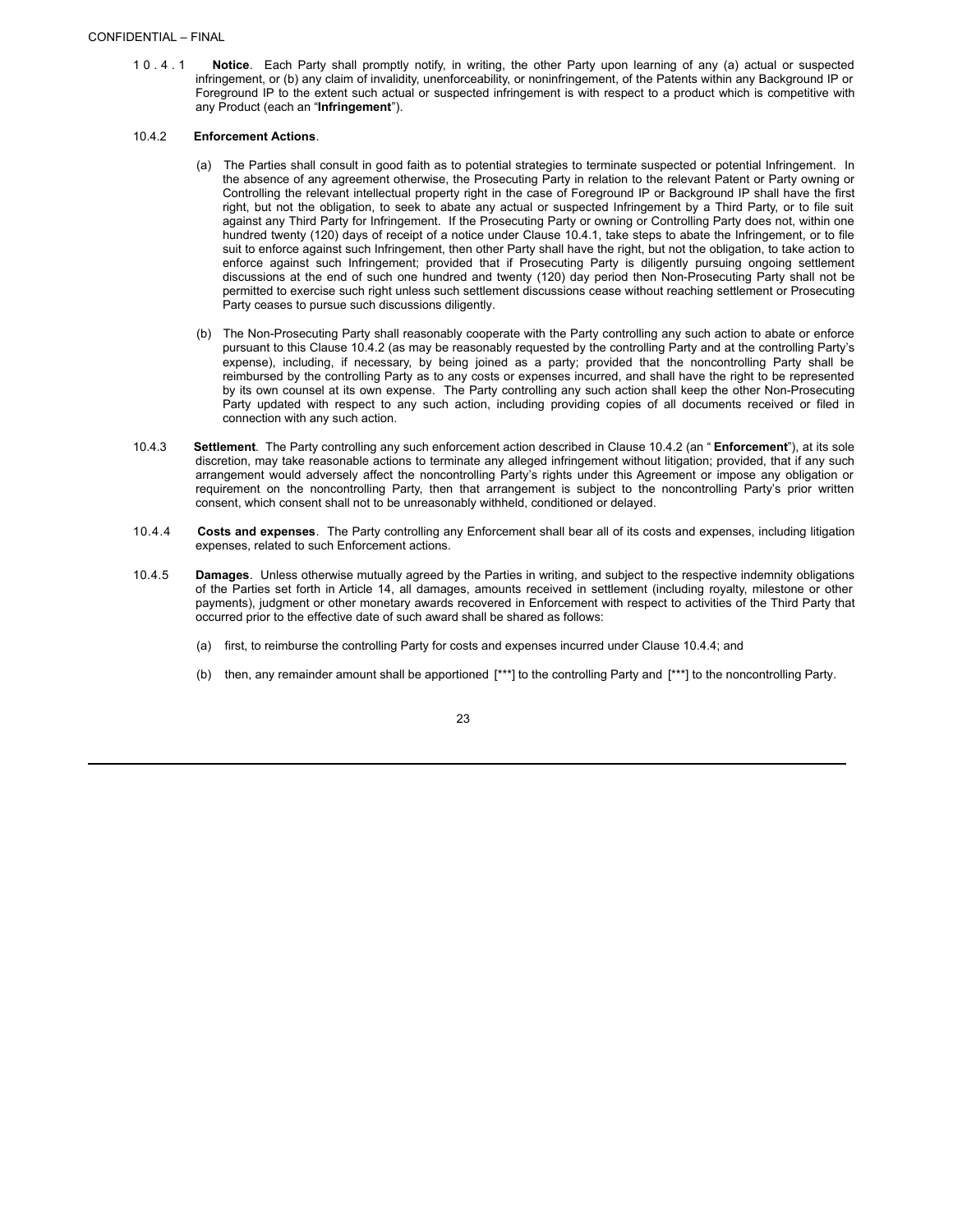## 10.5 **Third-Party Infringement Claims**.

- 10.5.1 **Notice**. In the event that a Third Party shall make any claim, give notice, or bring any suit or other inter parties proceeding against Alpine or Adaptimmune, or any of their respective Affiliates, subcontractors or customers, for infringement or misappropriation of any Intellectual Property Rights with respect to the research, development, making, using, selling, offering for sale, import or export of any Product or with respect to any Program Target ("**Third-Party Infringement Claim**"), in each case, the Party receiving notice of a Third-Party Infringement Claim shall promptly notify the other Party in writing and provide all evidence in its possession pertaining to the claim or suit that it is entitled to disclose.
- 1 0 . 5 . 2 **Defense**. The Parties shall consult as to potential strategies to defend against any Third Party Infringement Claim, consistent with the overall goals of this Agreement, including by being joined as a party. The Parties shall cooperate with each other in all reasonable respects in the defense of any Third Party Infringement Claim or raising of any counterclaim related thereto. Subject to the respective indemnity obligations of the Parties set forth in Article 14, (a) Adaptimmune shall be primarily responsible for defending such Third-Party Infringement Claim (including selection of counsel, venue, and directing all aspects, stages, motions, and proceedings of litigation) to the extent such Third-Party Infringement Claim relates to [\*\*\*] or any Adaptimmune Platform Technology; and (b) subject to Clause 10.5.2(a), Alpine shall be primarily responsible for defending such Third-Party Infringement Claim (including selection of counsel, venue, and directing all aspects, stages, motions, and proceedings of litigation) to the extent such Third-Party Infringement Claim relates to the Alpine Platform Technology. If the Party with primary responsibility does not, within one hundred twenty (120) days of receipt of a notice under Clause 10.5.1, take steps to defend the Third-Party Infringement Claim, then to the extent that such Third-Party Infringement Claim is brought against the other Party, the other Party shall have the right, but not the obligation, to take action to enforce or defend against such Third-Party Infringement Claim; provided that if the Party with primary responsibility is diligently pursuing ongoing settlement discussions at the end of such one hundred and twenty (120)-day period, then other Party shall not be permitted to exercise such right unless such settlement discussions cease without reaching settlement or such responsible Party ceases to pursue such settlement discussions diligently. At the controlling Party's request and expense, the noncontrolling Party shall cooperate with the controlling Party in connection with any such defense and counterclaim, provided that the noncontrolling Party shall be reimbursed by the controlling Party as to any reasonable and documented costs or expenses, and shall have the right to be represented by its own counsel at its own expense. Any counterclaim or other similar action by a Party, to the extent such action involves any enforcement of rights under the Background IP or Foreground IP, will be treated as an Enforcement subject to Clause 10.4. Nothing in this Clause shall prevent any Party from complying with the terms of any court order relating to or arising out of any Third-Party Infringement Claim.
- 10.5.3 **Settlement**. If any such defense under Clause 10.5.2 would adversely affect the other Party's rights under this Agreement or impose a financial obligation upon the other Party or grant rights in respect, or affect the validity or enforceability, of the other Party's Intellectual Property Rights or any Foreground IP, then any settlement, consent judgment or other voluntary final disposition of such Third-Party Infringement Claim shall not be entered into without the consent of the other Party (such consent not to be unreasonably withheld, conditioned or delayed).
- 10.5.4 **Costs and Expenses**. The Party controlling the defense of any Third-Party Infringement Claim shall bear all costs and expenses, including litigation expenses, to defend against any Third-Party Infringement Claim.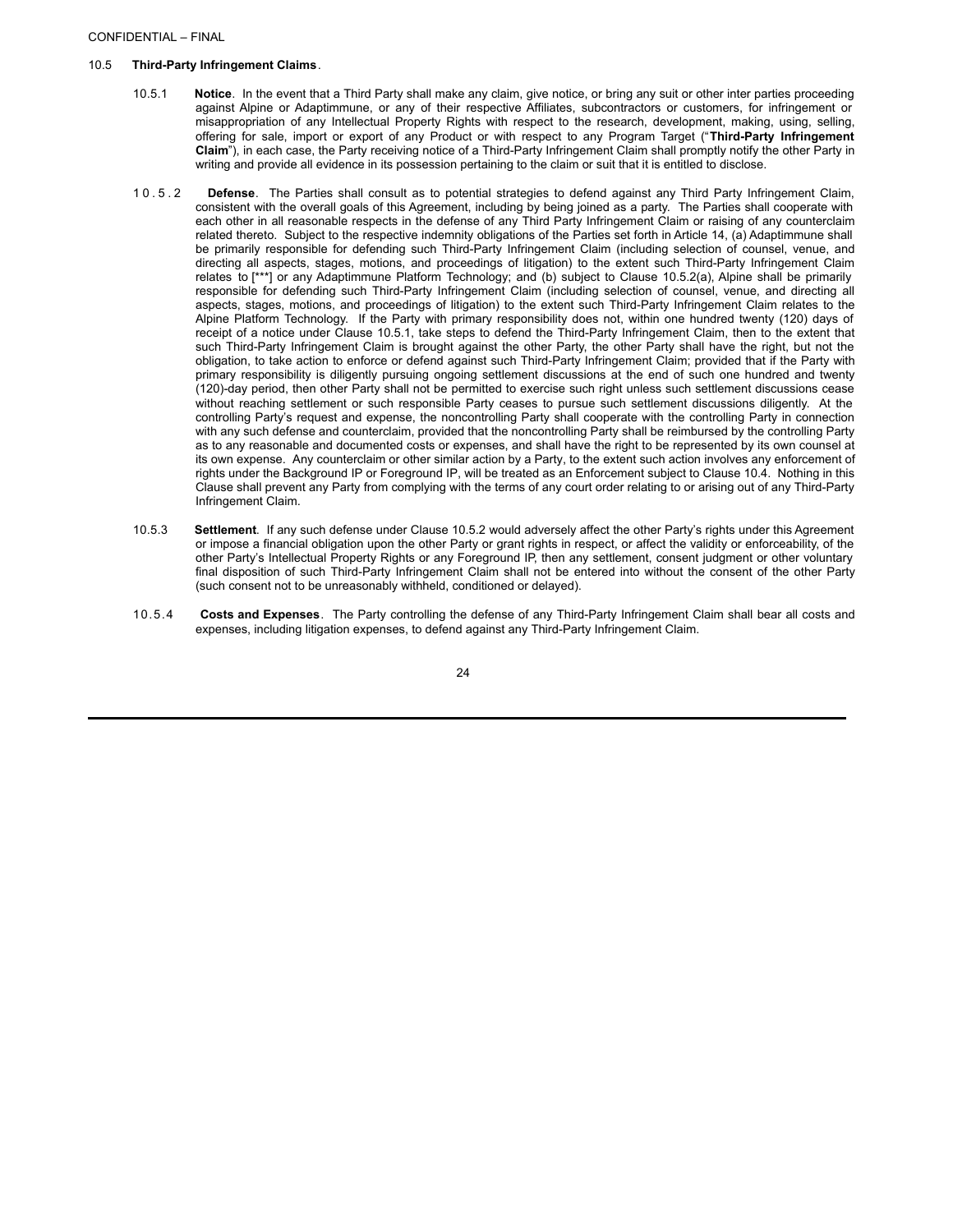## **11. CONFIDENTIALITY**

- 11.1 **Confidential Information, definition**. In this Agreement, " **Confidential Information**" means any nonpublic, proprietary information (of whatever kind and in whatever form or medium, including copies thereof), tangible materials or other deliverables (a) disclosed by or on behalf of a Party in connection with this Agreement, whether prior to or during the Term and whether disclosed orally, electronically, by observation or in writing, or (b) created by, or on behalf of, either Party and provided to the other Party, or created jointly by the Parties, in the course of this Agreement. The Party or Parties creating or disclosing information in accordance with (a) and (b) shall be the owner of such Confidential Information, provided that, to the extent a Party is allocated ownership of Intellectual Property Rights under Article 10 that embodies or contains any Confidential Information, such Confidential Information shall be deemed to be owned by such Party, regardless of which Party initially disclosed or created such Confidential Information. The owner of any Confidential Information shall be deemed to be the "**Disclosing Party**" of such Confidential Information, and the other Party shall be deemed to be the "**Receiving Party**" of such Confidential Information.
- 11.2 **Nonuse and Nondisclosure of Confidential Information**. During the Term, and for [\*\*\*] after the date of expiration or termination of this Agreement, a Receiving Party shall (i) except to the extent permitted by this Agreement or otherwise agreed to by the Disclosing Party in writing, keep confidential and not disclose to any Third Party any Confidential Information of the Disclosing Party; (ii) except in connection with activities contemplated by, the exercise of rights permitted by or in order to further the purposes of, this Agreement or otherwise agreed to by the Disclosing Party in writing, not use for any purpose any Confidential Information of the Disclosing Party; and (iii) take all reasonable precautions to protect the Confidential Information of the Disclosing Party, including all precautions the Receiving Party employs with respect to its own confidential information of a similar nature, but in any case no less than a reasonable standard of care.
- 11.3 **Exclusions Regarding Confidential Information**. Notwithstanding anything set forth in this Article 11 to the contrary, the obligations of Clause 11.2 above shall not apply to the extent that a Receiving Party can demonstrate that the Confidential Information of the Disclosing Party:
	- (a) was already known to the Receiving Party, other than under an obligation of confidentiality, at the time of receipt by the Receiving Party;
	- (b) was generally available to the public or otherwise part of the public domain at the time of its receipt by the Receiving Party;
	- (c) became generally available to the public or otherwise part of the public domain after its receipt by the Receiving Party other than through any act or omission of the Receiving Party or those to whom the Receiving Party discloses in breach of this Agreement;
	- (d) was received by the Receiving Party without an obligation of confidentiality from a Third Party having the right to disclose such information without restriction;
	- (e) was independently developed by or for the Receiving Party without use of or reference to the Confidential Information of the Disclosing Party; or
	- (f) was released from the restrictions set forth in this Agreement and imposed on the Receiving Party by express prior written consent of the Disclosing Party.
- 11.4 **Authorised Disclosures of Confidential Information**. Notwithstanding the foregoing, a Receiving Party may use and disclose the Confidential Information of the Disclosing Party as follows:
	- (a) if required by law, rule or governmental regulation or by judicial order, including as may be required in connection with any filings made with, or by the disclosure policies of, a major stock exchange; provided that the Receiving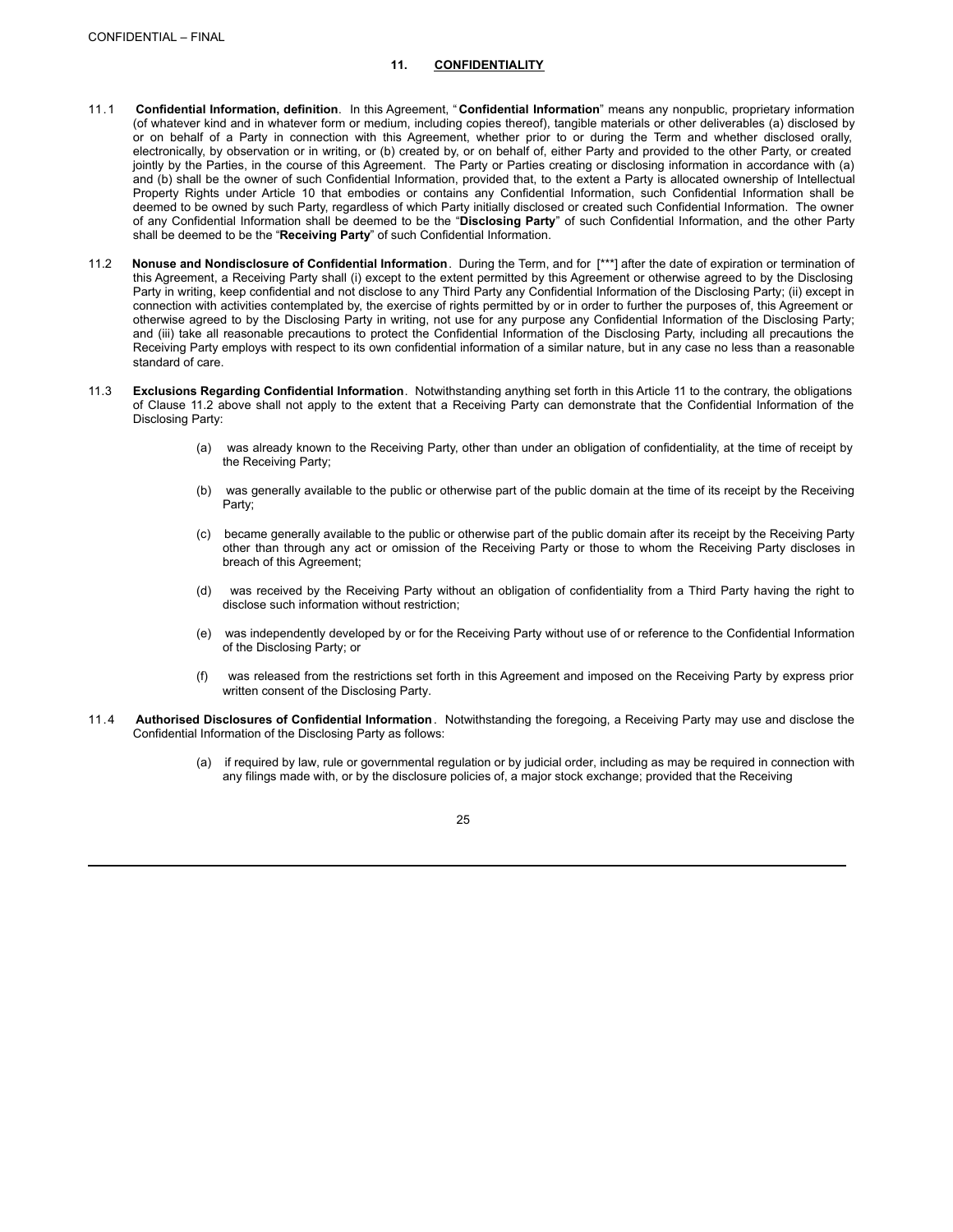Party seeking to disclose the Confidential Information of the Disclosing Party (i) uses all reasonable efforts to inform the Disclosing Party of such requirement in writing prior to making any such disclosures and cooperates with the Disclosing Party's efforts to avoid or limit disclosure, or to seek a protective order, confidential treatment or other appropriate remedy (including redaction), (ii) whenever possible, requests confidential treatment of such information that is disclosed, and (iii) limits the disclosure of such Confidential Information to the extent so required and to otherwise continue to comply with the obligations of confidentiality and nonuse set forth in Clause 11.2;

- (b) to the extent such use and disclosure is reasonably required in the Prosecution and Maintenance of a Patent within the Foreground IP in accordance with this Agreement; provided that such proposed disclosure is provided to the other Party in writing in advance and the other Party approves such disclosure;
- (c) as reasonably necessary to obtain or maintain any Regulatory Approval, including to conduct preclinical studies and Clinical Trials and for pricing approvals, for any Products, provided, that, the disclosing Party shall take all reasonable steps to limit disclosure of the Confidential Information outside such Regulatory Agency and to otherwise continue to comply with the obligations of confidentiality and nonuse set forth in Clause 11.2;
- (d) to take any lawful action that is reasonably necessary to protect its interest under, or to enforce compliance with the terms and conditions of, this Agreement;
- (e) to the extent necessary, to any of its Affiliates, vendors, consultants, agents, attorneys, contractors and clinicians, provided that any such Affiliate or Third Party is under written agreements of confidentiality and nonuse at least as restrictive as those set forth in this Article 11; or
- (f) to any of its actual or potential Sublicensees or [\*\*\*] involved in such activities, for the limited purpose of evaluating such transaction, collaboration or license and under appropriate conditions of confidentiality..
- 11.5 **Terms of this Agreement**. The Parties agree that this Agreement and the terms hereof will be considered Confidential Information of both Parties. Each Party agrees not to, and to cause its Affiliates not to, disclose to any Third Party any terms of this Agreement [\*\*\*].
- 11 . 6 **No License**. As between the Parties, any Confidential Information disclosed hereunder shall remain the property of the Disclosing Party and as further provided in Clause 11.1. Disclosure of Confidential Information to the Receiving Party shall not constitute any grant, option or license to the Receiving Party, beyond those licenses expressly granted under Article 6, under any patent, trade secret or other rights now or hereinafter held by the Disclosing Party.

# 11.7 **Change of Control**.

- 11.7.1 In the event of a Change of Control of Alpine by an Acquiring Third Party, Alpine will adopt reasonable procedures to (i) prevent use of Adaptimmune's Confidential Information [\*\*\*] by such Acquiring Third Party [\*\*\*]; (ii) otherwise ensure compliance with the confidentiality obligations set out in this Article 11; and (iii) keep the Adaptimmune's Confidential Information [\*\*\*]. Any disclosure of Adaptimmune Confidential Information to Acquiring Third Party [\*\*\*]. Alpine will provide written notice to Adaptimmune of any Change of Control within [\*\*\*] days after the Change of Control is consummated.
- 11.7.2 In the event of a Change of Control of Adaptimmune by an Acquiring Third Party prior to Adaptimmune's exercise of its Option for a given Research Program, Adaptimmune will (a) [\*\*\*]; and (b) provide written notice to Alpine of such Change of Control within [\*\*\*] days after the Change of Control is consummated. Any disclosure of Alpine's Confidential Information with respect to such Research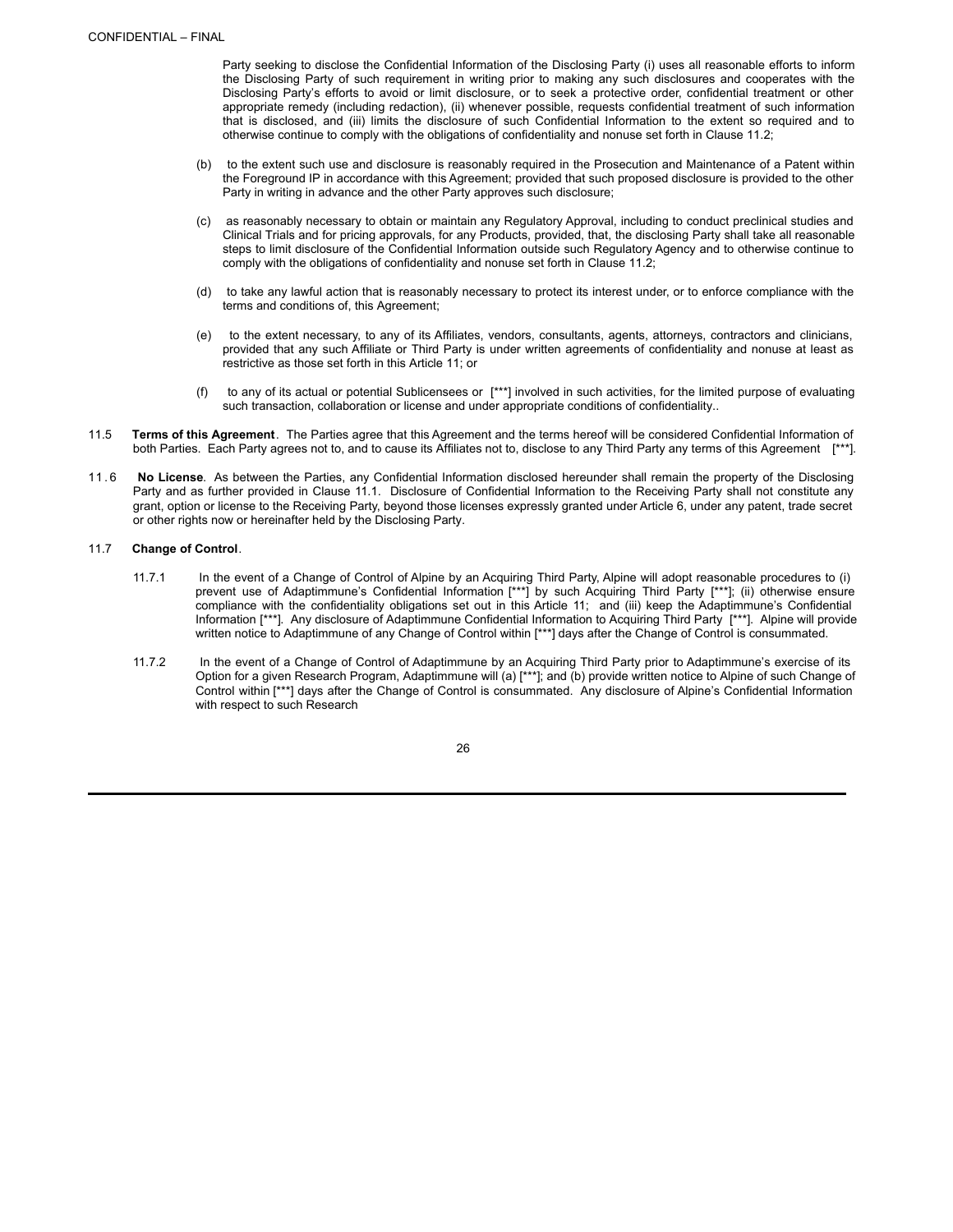Program to an Acquiring Third Party will be subject to prior written agreement by Alpine and may require the Acquiring Third Party to agree to terms of nondisclosure and nonuse that are at least as restrictive as those set out in this Article 11 with Alpine.

11.7.3 In the event of a Change of Control of Adaptimmune by an Acquiring Third Party following Adaptimmune's exercise of its Option for a given Research Program, Adaptimmune will [\*\*\*].

# **12. PUBLICITY; PUBLICATIONS; USE OF NAME**

12.1 **Publicity**. The Parties shall agree and issue a joint press release, as set out in Exhibit 5, concerning the execution of this Agreement on a mutually agreed date. The text of any other press releases, public announcements or PowerPoint presentations concerning this Agreement, the subject matter hereof, or the research, development or commercial results of Products hereunder (a "**Release**") shall be addressed pursuant to Clauses 12.2–12.4, inclusive, as applicable.

## 12.2 **Releases required by Law or Regulation; Investor Presentations; Other Releases** .

- 12.2.1 Each Party may issue any Release it is required to issue by Applicable Law (including requirements of any law or rule imposed by the US Securities and Exchange Commission or any securities exchange). For clarification, where any Party reasonably believes, after consultation with outside legal counsel or General Counsel, that any Release is required in order for it to comply with any securities exchange requirement, including a required release of any material information or an obligation to correct any market misstatement, such Party shall be entitled to issue such Release in accordance with such reasonable belief, without providing the other Party with any prior notification of such Release.
- 12.2.2 Each Disclosing Party acknowledges that the Receiving Party hereunder may, from time to time desire, but not be legally required, to publicly disclose through a (i) press release; or (ii) media appearance, public announcement or presentation, such as presentations to analysts or shareholders (collectively, "**Public Disclosures**") the terms of this Agreement, or significant development or commercialization activity regarding any Products, to keep its investors reasonably informed of the achievement of milestones, significant events in the development and regulatory process of Products, and commercialization activities and the like, and that such Public Disclosures may pertain to Confidential Information of the Disclosing Party that is not otherwise permitted to be disclosed under Article 11 or this Article 12. With respect to any such Public Disclosures, except for the initial press release described in Clause 12.1, the Receiving Party (the "**Requesting Party**") shall provide the Disclosing Party (the " **Reviewing Party**") with a draft of the Content (as defined in the next sentence) of the draft press release, presentation, and the like at least ten (10) business days in advance of the issuance of the press release, or scheduled date of the investor presentation. The word "**Content**" in this Clause means any information relating to the activities contemplated by this Agreement, and does not include any other business information of the Requesting Party or information pertaining to the "safe harbor" provisions of the Private Securities Litigation Reform Act of 1995 relating to "forward-looking statements." The Reviewing Party may notify the Requesting Party of any reasonable objections or suggestions that such Party may have regarding the Content in the Public Disclosure provided for review under this Clause, and the Requesting Party shall reasonably consider any such objections or suggestions that are provided within ten (10) business days. The principles to be observed with respect to Public Disclosures shall include accuracy, compliance with applicable law and regulatory guidance documents, reasonable sensitivity to potential negative reactions of a regulatory authority, reasonable sensitivity to commercial information of value to competitors, and the need to keep investors informed regarding the Requesting Party's business. The Requesting Party shall use commercially reasonable efforts

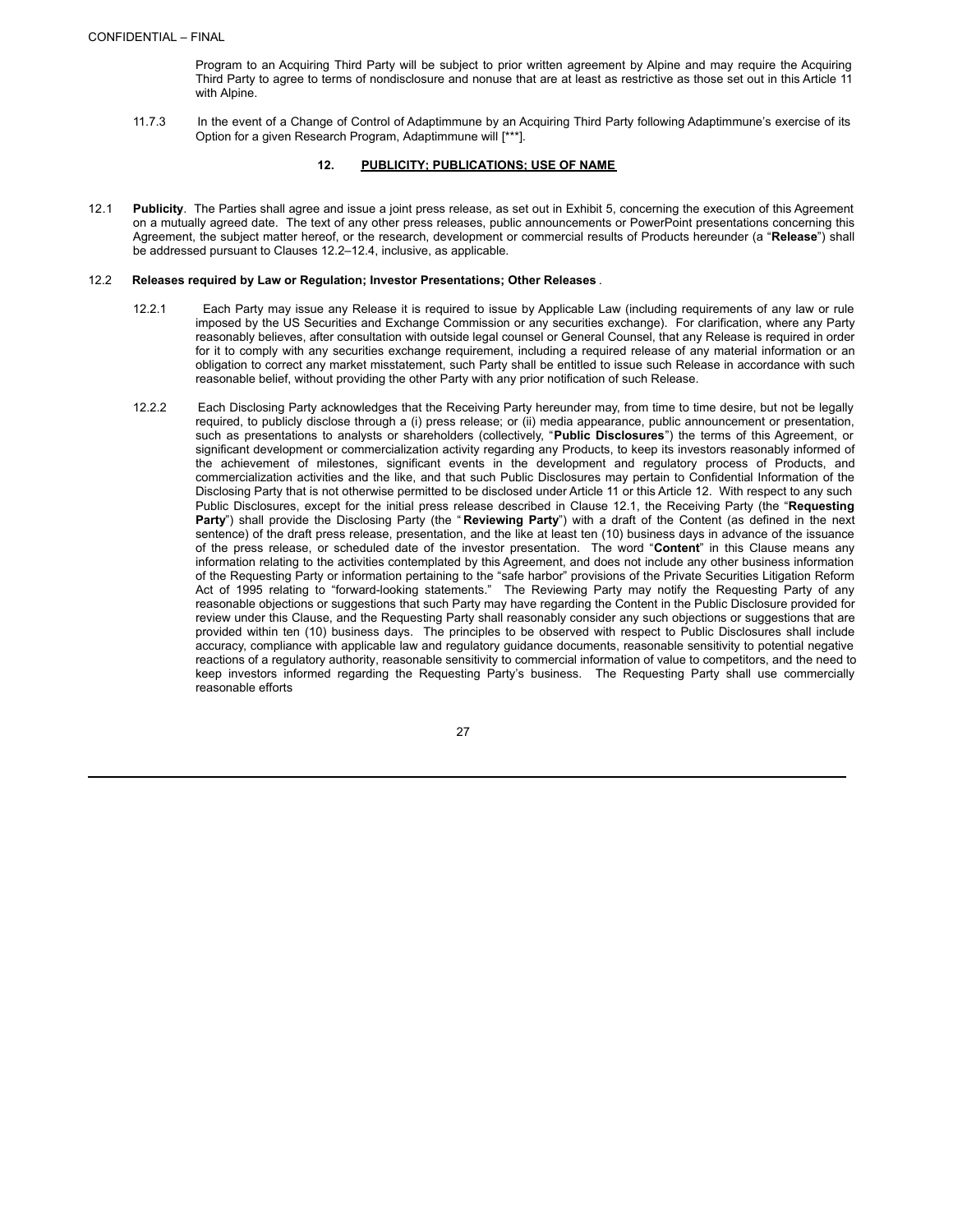to adopt the reasonable requests of the Reviewing Party with respect to its Confidential Information and shall restrict the use of the Confidential Information of the Reviewing Party that is disclosed in Investor Presentations, under written agreements of confidentiality at least as restrictive as those set forth in this Agreement.

- 12.2.3 Any Release not required by Applicable Law and not falling within Clause 12.2.2 shall require the consent of the other Party, not to be unreasonably withheld, conditioned or delayed.
- 12.2.4 Notwithstanding the foregoing, (a) Adaptimmune retains the right to issue any Release, without consent of Alpine, relating solely to the Adaptimmune Platform Technology and not including any of the Confidential Information of Alpine, and (b) Alpine retains the right to issue any Release, without consent of Adaptimmune, relating solely to the Alpine Platform Technology and not a specific TIP or SIP included within a Product, or any of the Confidential Information of Adaptimmune.
- 1 2 . 3 **Publications**. Notwithstanding Clause 12.2, both Parties recognise that the publication or disclosure of scientific papers, presentations, abstracts or any other written or oral presentations regarding results of and other information regarding the Products may be beneficial to both Parties, provided that such publications or presentations are subject to reasonable controls to protect Confidential Information, the patentability of inventions and other commercial considerations. Accordingly, the following shall apply:
	- 12.3.1 Any proposed paper, presentation, or other public disclosure regarding any Product or Research Program (" **Publication**") by either Party ("**Publishing Party**") shall be provided to the other Party (" **Non-Publishing Party**") for review. The Non-Publishing Party shall review such proposed Publication within twenty (20) calendar days of receipt and may comment on and/or object to any content of the proposed Publication.
	- 12.3.2 The Parties shall work together to resolve any comments and objections of the Non-Publishing Party on a timely basis and neither Party shall unreasonably withhold its consent to any proposed Publication, save that (a) a Non-Publishing Party may request deletion of any of its Confidential Information from any such proposed Publication, and (b) upon a Non-Publishing Party request, the Publishing Party shall delay such proposed Publication for maximum of sixty (60) days to permit such Non-Publishing Party to obtain patent protection for any of its Confidential Information.
	- 12.3.3 [\*\*\*].
- 12.4 **No Use of Names**. Except as expressly provided herein, no right, express or implied, is granted by the Agreement to from either Party to the other Party use in any manner the name of any other trade name, symbol, logo or trademark of such Party or its Affiliates, in connection with the performance of this Agreement.

# **13. REPRESENTATIONS**

- 13.1 **Mutual Representations and Warranties**. Each Party represents and warrants to the other Party that as of the Effective Date:
	- 13.1.1 it is validly organized under the laws of its jurisdiction of incorporation;
	- 13.1.2 it has obtained all necessary consents, approvals and authorizations of all governmental authorities and other persons or entities required to be obtained by it in connection with this Agreement;
	- 13.1.3 the execution, delivery and performance of this Agreement have been duly authorised by all necessary corporate action on its part;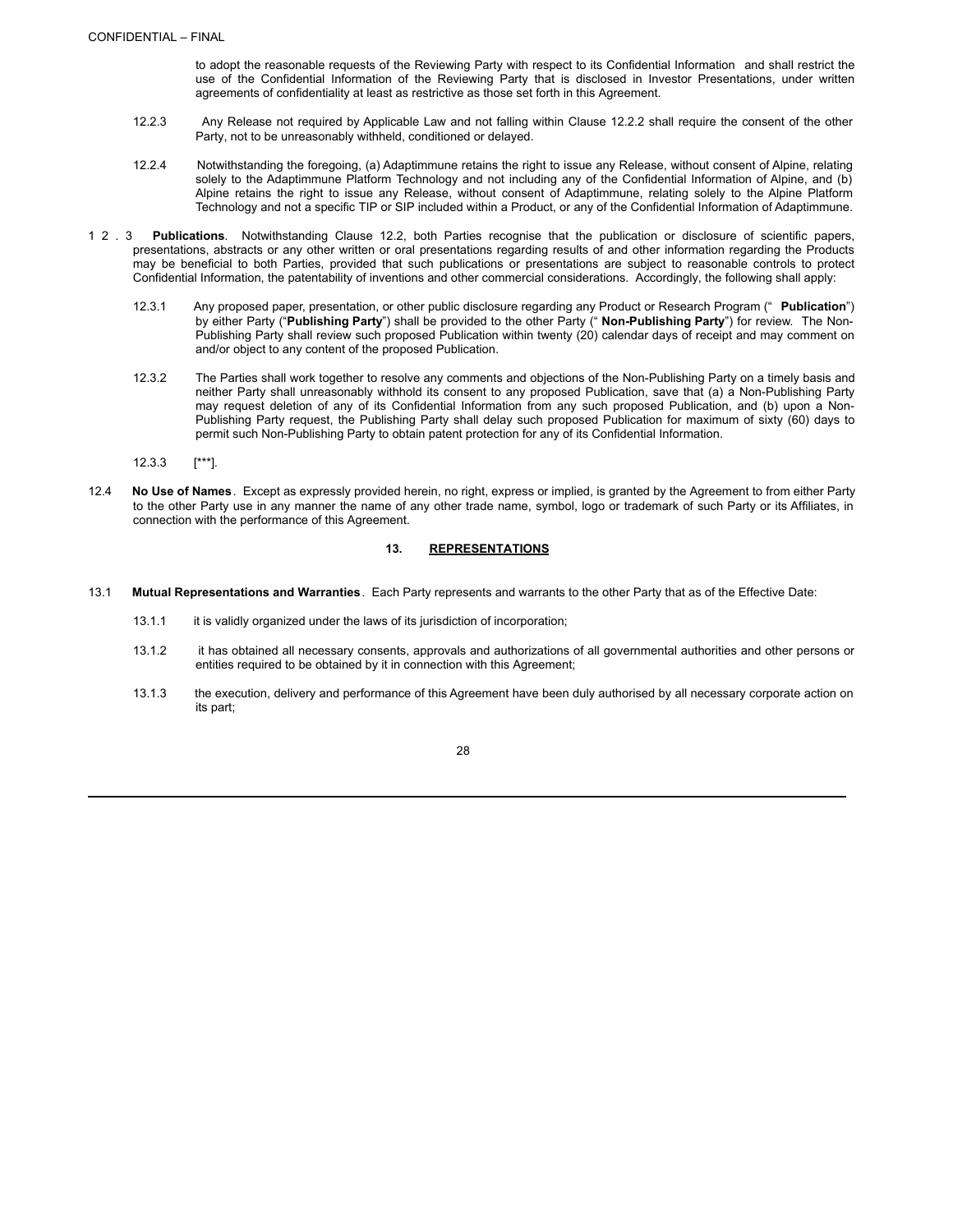- 13.1.4 it has the legal right and power to enter into this Agreement and to fully perform its obligations hereunder;
- 13.1.5 the performance of its obligations under this Agreement will not conflict with such Party's charter or incorporation documents or any Third-Party agreement, contract or other arrangement to which such Party is a party;
- 13.1.6 it will comply with all Applicable Laws in the performance of this Agreement;
- 13.1.7 it has not received any written letter threatening infringement or alleging any infringement in relation to any of its Background IP that to its actual knowledge will be required for performance of any Research Program, and it has no actual knowledge that its Background IP infringes the rights of any Third Party or has been misappropriated by any Third Party;
- 13.1.8 it will not use in the performance of this Agreement any person or personnel (whether directly or through a subcontractor) that has been debarred or otherwise prevented or restricted from performing any clinical research or has been convicted of any offence related to any Clinical Trial in any jurisdiction or otherwise prevented from performing any Clinical Trial by any Regulatory Authority; and
- 13.1.9 it has the legal right and power to extend the rights and licenses granted to the other Party hereunder.
- 13.2 Alpine represents and warrants that the list of Patents set out in Exhibit 6 is a complete and accurate list of the Patents Covering the Alpine Platform Technology within the Alpine Licensed IP as at the Effective Date and that it is the owner of such Patents.
- 1 3 . 3 **Disclaimers**. EXCEPT AS OTHERWISE EXPRESSLY STATED IN THIS AGREEMENT, NEITHER PARTY MAKES ANY REPRESENTATION OR WARRANTY OF ANY KIND WITH RESPECT TO PATENTS, KNOW-HOW, MATERIALS OR CONFIDENTIAL INFORMATION SUPPLIED BY IT TO THE OTHER PARTY HEREUNDER, AND EXPRESSLY DISCLAIMS ALL WARRANTIES, EXPRESS OR IMPLIED, INCLUDING WARRANTIES OF MERCHANTABILITY, FITNESS FOR A PARTICULAR PURPOSE AND NONINFRINGEMENT. IN PARTICULAR, BOTH PARTIES ACCEPT THAT, GIVEN THE NATURE OF THE PRODUCTS BEING GENERATED UNDER THIS AGREEMENT, THERE CAN BE NO GUARANTEE THAT ANY PRODUCT CAN BE SUCCESSFULLY GENERATED OR THAT IF GENERATED, THE PRODUCT WILL BE CAPABLE OF OBTAINING REGULATORY APPROVAL.

# **14. INDEMNIFICATION**

- 14.1 **Indemnification by Adaptimmune**. Subject to Clause 14.3, Adaptimmune shall indemnify, defend and hold Alpine, its Affiliates and their respective directors, officers, and employees and the successors and assigns of any of the foregoing (collectively, "**Alpine Indemnitees**") harmless from and against any and all liabilities, damages, settlements, penalties, fines, costs or expenses (including reasonable attorneys' fees and other reasonable expenses of litigation) (collectively, "**Loss**" or "**Losses**") to the extent arising out of or in connection with any Third-Party claims, suits, actions, demands or judgments ("**Third-Party Claims**") resulting from (a) the negligence or wilful misconduct of Adaptimmune or its Affiliates, Sublicensees or any of their subcontractors; (b) any violation of Applicable Laws by Adaptimmune or its Affiliates, Sublicensees or any of their subcontractors; (c) any breach of this Agreement, including any breach of the warranties under Article 13, by Adaptimmune or its Affiliates Sublicensees or any of their subcontractors; and (d) the clinical development, manufacture or commercialization of any Product following exercise of the relevant Option therefor; except, in each case, to the extent such Third-Party Claim results from any activities for which Alpine is obligated to indemnify the Adaptimmune Indemnitees under Clause 14.2.
- 1 4 . 2 **Indemnification by Alpine**. Subject to Clause 14.3, Alpine shall indemnify, defend and hold Adaptimmune, its Affiliates and their respective directors, officers, and employees and the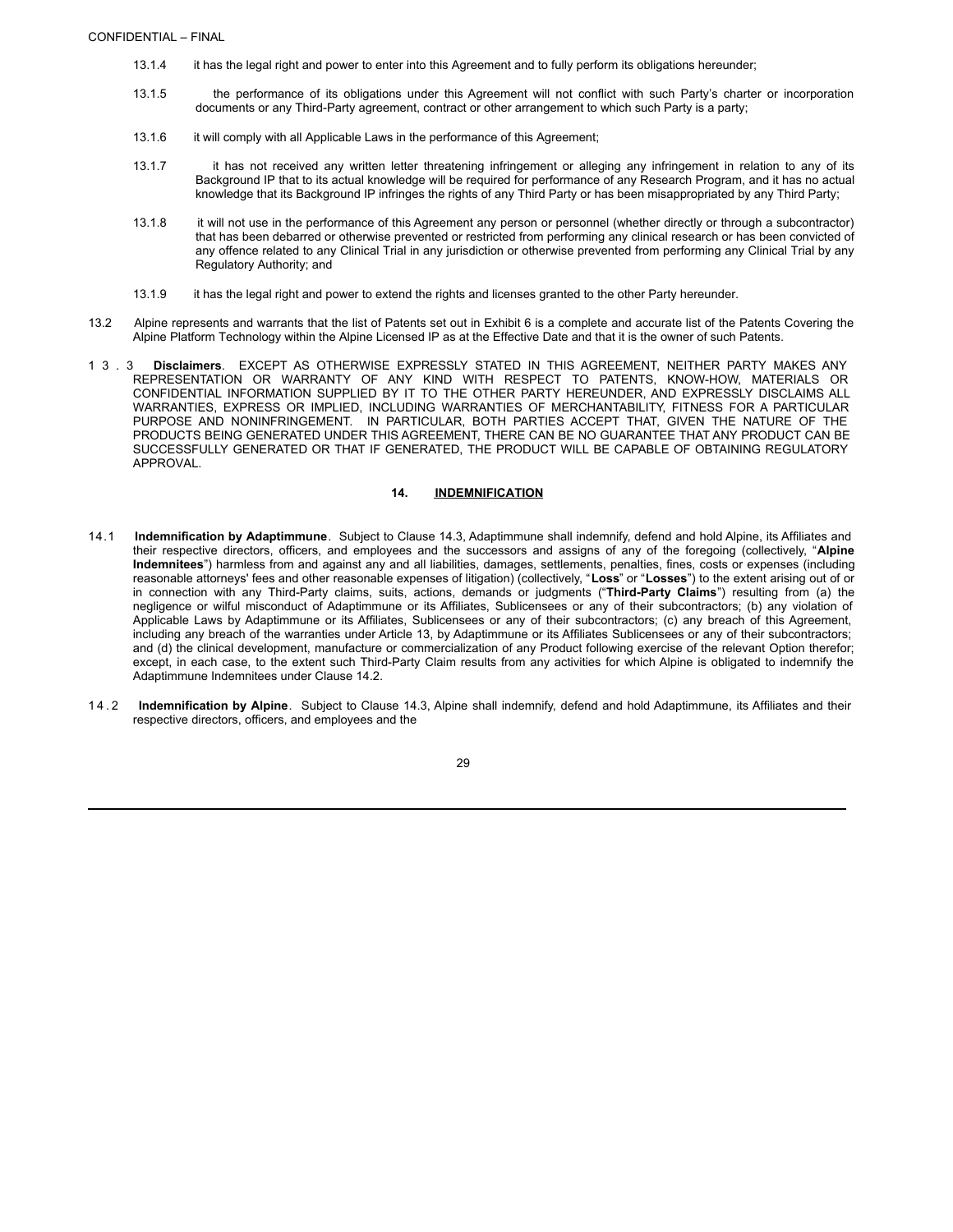successors and assigns of any of the foregoing (collectively, " **Adaptimmune Indemnitees**") harmless from and against any and all Losses to the extent arising out of or in connection with any Third-Party Claims resulting from (a) the negligence or wilful misconduct of Alpine or its Affiliates, Sublicensees or subcontractors; and (b) any violation of Applicable Laws by Alpine or its Affiliates, Sublicensees or subcontractors; and (c) any breach of this Agreement, including any breach of the warranties under Article 13, by Alpine or its Affiliates, Sublicensees or any of their subcontractors; except, in each case, to the extent such Third-Party Claim results from any activities for which Adaptimmune is obligated to indemnify the Alpine Indemnitees under Clause 14.1.

14.3 **Procedure**. If a Party intends to claim indemnification under this Agreement (the " **Indemnitee**"), it shall promptly notify the other Party (the "**Indemnitor**") in writing of such alleged Loss and the Third Party Claim. The Indemnitor shall have the right to control the defense thereof with counsel of its choice as long as such counsel is reasonably acceptable to Indemnitee. Any Indemnitee shall have the right to retain its own counsel at its own expense for any reason in connection with such Third Party Claim, provided, however, that if the Indemnitee shall have reasonably concluded, based upon a written opinion from outside legal counsel, that there is a conflict of interest between the Indemnitor and the Indemnitee in the defense of such action, the Indemnitor shall pay the fees and expenses of a separate counsel to represent the Indemnitee in relation to such Third Party Claim. The Indemnitee, its employees and agents, shall reasonably cooperate with the Indemnitor and its legal representatives in the investigation of any Third-Party Claims covered by this Agreement. The obligations of this Article 14 shall not apply to any settlement of any Third-Party Claims if such settlement is effected without the consent of both Parties, which shall not be unreasonably withheld or delayed. The failure to deliver written notice to the Indemnitor within a reasonable time after the commencement of any such action shall not relieve the Indemnitor of any obligation to the Indemnitee under this Clause 14.3, except if such failure is prejudicial to the Indemnitor's ability to defend such action. It is understood that only Alpine and Adaptimmune may claim indemnity under this Agreement (on its own behalf or on behalf of its Indemnitees), and other parties may not directly claim indemnity hereunder.

#### 14.4 **Insurance**.

- 14.4.1 **Insurance Coverage**. Each Party shall obtain and maintain comprehensive general liability insurance customary in the industry for companies of similar size conducting similar business and developing similar products as those of the Parties under this Agreement.
- 1 4 . 4 . 2 **Evidence of Insurance**. No earlier than thirty (30) days after signing this Agreement, each Party shall provide, upon request therefor, the other Party with its certificate of insurance evidencing the insurance coverage set forth in Clause 14.4.1.
- 1 4 . 5 **Limitation of Damages**. NEITHER PARTY HERETO WILL BE LIABLE FOR INDIRECT, INCIDENTAL, CONSEQUENTIAL, SPECIAL, EXEMPLARY, OR PUNITIVE DAMAGES, INCLUDING LOST PROFITS, ARISING FROM OR RELATING TO THIS AGREEMENT, REGARDLESS OF ANY NOTICE OF SUCH DAMAGES, EXCEPT IN RESPECT OF ANY BREACH OF (1) A PARTY'S OBLIGATIONS UNDER ARTICLE 10 OR 11, OR (2) INDEMNIFICATION OBLIGATIONS UNDER THIS ARTICLE 14 FOR THIRD-PARTY CLAIMS. FOR THE AVOIDANCE OF DOUBT, NOTHING IN THIS CLAUSE SHALL LIMIT OR EXCLUDE ANY LIABILITY TO A THIRD PARTY FOR FRAUD BY ANY PARTY OR ANY LIABILITY ARISING AS A RESULT OF PERSONAL INJURY OR DEATH CAUSED BY NEGLIGENCE OF ANY PARTY. NOTHING IN THIS CLAUSE 14.5 SHALL LIMIT EITHER PARTY'S RIGHT TO PURSUE AND OBTAIN EQUITABLE RELIEF.

## **15. TERM AND TERMINATION**

15.1 **Term**. The term of this Agreement (the " **Term**") shall commence on the Effective Date and, unless sooner terminated as provided in this Article 15, shall continue in full force and effect: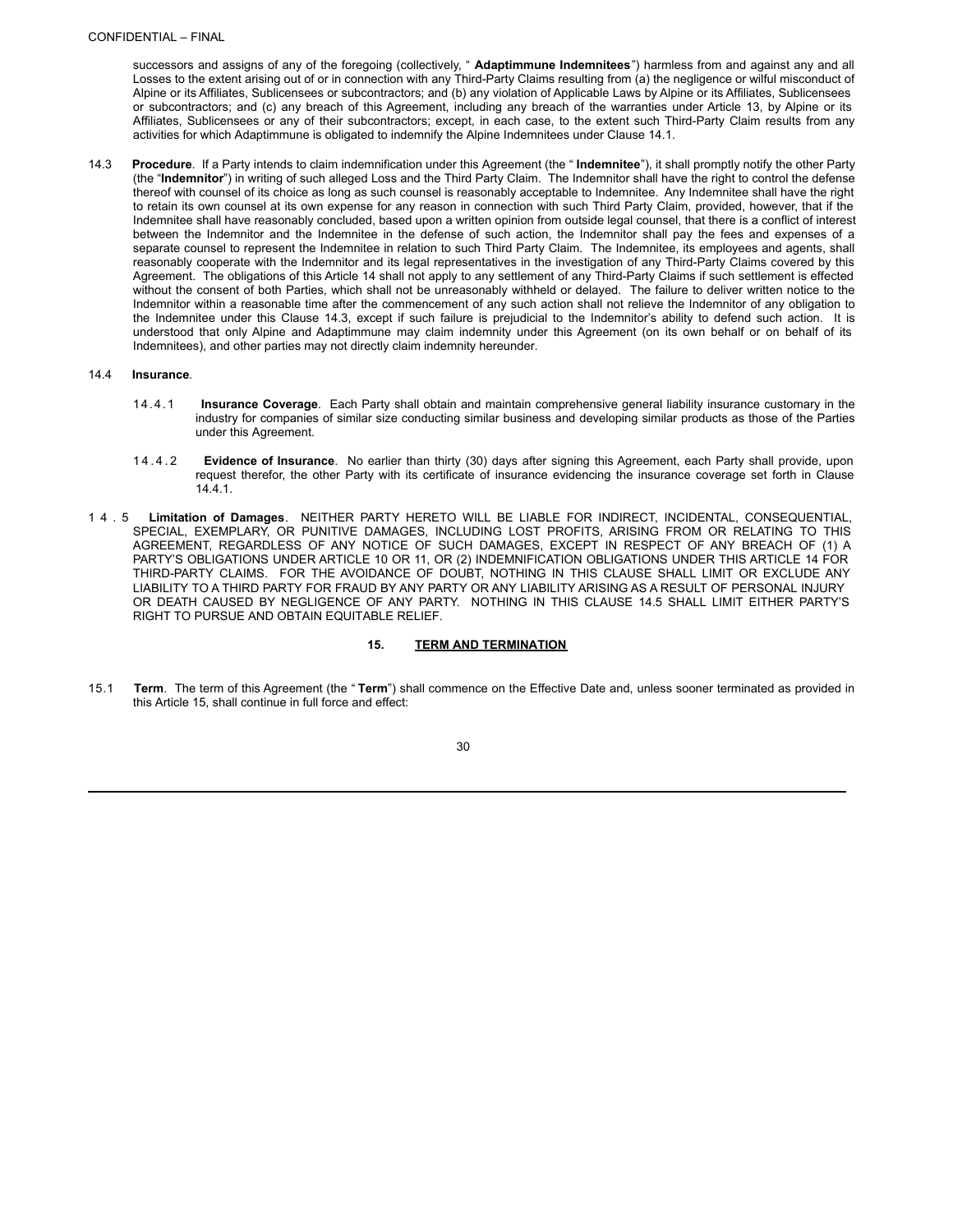- 15.1.1 on a Research Program-by-Research Program basis, until the expiration of the Option Period for such Research Program, where the Option is not exercised therefor, or
- 15.1.2 following the effective date of any Exclusive License with respect to a Research Program, on a country-by-country and Product-by-Product basis, [\*\*\*].
- 15.2 **Termination by Either Party for Material Breach**. Either Party may terminate this Agreement (i) in its entirety, (ii) with respect to any Exclusive License granted by such Party, (iii) with respect to a given Research Program, or (iv) on a country-by-country basis, by written notice delivered to the other Party for any material breach of this Agreement by the other Party if such material breach is not cured within ninety (90) days (thirty (30) days for payment defaults) after the breaching Party receives written notice of such breach from the nonbreaching Party describing such breach and demanding its cure; provided, that if such breach is not capable of being cured within such ninety (90)-day (or thirty (30)-day) period, the cure period shall be extended for such amount of time that the Parties may agree in writing is reasonably necessary to cure such breach, so long as (1) the breaching Party is making Commercially Reasonable Efforts to do so, and (2) the Parties agree on an extension within such ninety (90)-day (or thirty (30)-day) period. For clarity, this Agreement may be terminated in its entirety under this Clause 15.2 only if the material breach affects the fundamental purpose of this Agreement. Notwithstanding anything to the contrary herein, if the allegedly breaching Party in good faith either disputes (a) whether a breach is material or has occurred or (b) the alleged failure to cure or remedy such material breach, and provides written notice of that dispute to the other Party within the above time periods, then the matter will be addressed under the dispute resolution provisions in Article 16 and the notifying Party may not so terminate this Agreement until it has been determined under Article 16 that the allegedly breaching Party is in material breach of this Agreement, and such breaching Party further fails to cure such breach within ninety (90) days (or such longer period as determined by the arbiter of such dispute resolution) after the conclusion of that dispute resolution procedure.
- 15.3 **Termination by Either Party for Insolvency or Bankruptcy** . Either Party may terminate this Agreement effective ten (10) business days after delivery of written notice to the other Party upon the liquidation, dissolution, winding-up, insolvency, bankruptcy, or filing of any petition therefor, appointment of a receiver, custodian or trustee, or any other similar proceeding, by or of the other Party where such petition, appointment or similar proceeding is not dismissed or vacated within ninety (90) calendar days. All rights and licenses granted pursuant to this Agreement are, for purposes of Clause 365(n) of Title 11 of the United States Code or any foreign equivalents thereof ("**Title 11**"), licenses of rights to "intellectual property" as defined in Title 11. Each Party in its capacity as a licensor hereunder agrees that, in the event of the commencement of bankruptcy proceedings by or against such bankrupt Party under Title 11, (a) the other Party, in its capacity as a licensee of rights under this Agreement, shall retain and may fully exercise all of such licensed rights under this Agreement (including as provided in this Clause 15.3) and all of its rights and elections under Title 11, and (b) the other (licensee) Party shall be entitled to a complete duplicate of all embodiments of such intellectual property, and such embodiments, if not already in its possession, shall be promptly delivered to the other (licensee) Party (i) upon any such commencement of a bankruptcy proceeding, unless the bankrupt Party elects to continue to perform all of its obligations under this Agreement, or (ii) if not delivered under (i), immediately upon the rejection of this Agreement by or on behalf of the bankrupt Party.
- 15.4 [\*\*\*]
- 1 5 . 5 **Termination by either Party for Patent challenge** . Either Party may terminate any Exclusive License under which a license has been granted to the other Party to use any of such Party's Licensed IP, if the other Party or its Affiliates commences proceedings (whether before a regulatory or administrative body or a court) anywhere in the world, or voluntarily assists any Third Party in commencing or participating in such proceedings (whether before a regulatory or administrative body or a court) alleging that any claim in any Patent within such Licensed IP that is licensed to the other Party by such Party (including the Adaptimmune Background IP or Alpine Background IP, as applicable) is invalid, unenforceable or otherwise not patentable, and such proceedings are not withdrawn within thirty (30) days after receipt of a written notice to withdraw . Notwithstanding the foregoing, a license-granting Party shall have no right to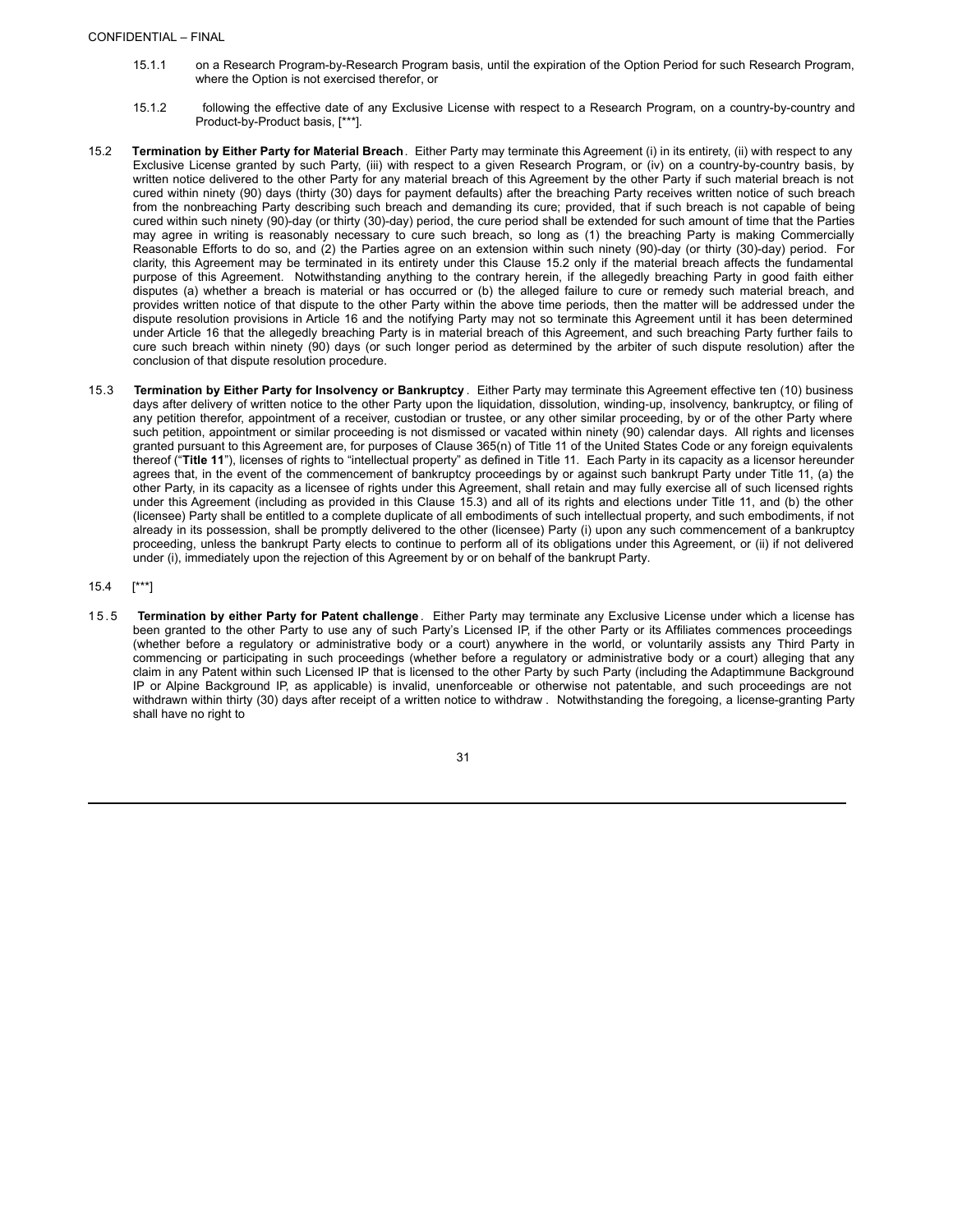#### CONFIDENTIAL – FINAL

terminate any Exclusive License pursuant to this Clause 15.5 if any proceedings are brought as a defense (including an affirmative defense) in relation to a claim of infringement brought against the other Party or its Affiliates.

- 15.6 **Accrued Rights and Obligations**. Expiration or termination of this Agreement in its entirety, or with respect to a particular Exclusive License, a given Research Program, or a given country for any reason, shall not release either Party hereto from any liability which, as of the effective date of such expiration or termination, had already accrued to the other Party or which is attributable to a period prior to such termination, nor preclude either Party from pursuing any rights and remedies it may have hereunder or at law or in equity which accrued or are based upon any event occurring prior to the effective date of such expiration or termination.
- 15.7 **Effects of Termination**. The effects of termination set forth in this Clause 15.7 shall apply either with respect to this Agreement in its entirety or only with respect to a specific Research Program, Exclusive License or country, in all cases as applicable.

## 15.7.1 **Termination of Licenses**.

- (a) Upon termination of the Agreement in its entirety by either Party, all licenses and options granted under this Agreement shall terminate as of the effective date of such termination save as explicitly otherwise provided to survive termination of this Agreement. Performance of all Research Programs shall cease as of effective date of termination.
- (b) Upon termination of any Exclusive License by either Party, such Exclusive License shall terminate as of the effective date of such termination save as explicitly otherwise provided to survive termination of this Agreement. All other Exclusive Licenses and the remaining terms of this Agreement shall continue in full force and effect following such termination.
- (c) Upon termination of any Research Program by either Party, such Research Program and the associated Development License shall terminate as of the effective date of such termination save as explicitly otherwise provided to survive termination of this Agreement. All other Research Programs and Development Licenses and the remaining terms of this Agreement shall continue in full force and effect following such termination. The Option granted under Clause 6.2 in relation to such Research Program shall terminate as of the effective date of termination.
- (d) Upon termination of this Agreement in relation to any Product or to any country, the Exclusive License shall only terminate in relation to such Product or to such country (save as explicitly otherwise provided to survive termination) and shall otherwise remain in full force and effect.
- 15.7.2 **Termination of Target Exclusivity** . Upon (a) early termination of this Agreement in its entirety by Adaptimmune or by Alpine, (b) expiration of the Option Period with respect to any Research Program without exercise of the Option, or (c) the early termination of any Exclusive License by either Adaptimmune or Alpine with respect to one or more countries, the provisions of Clause 6.4 shall cease to apply to the Program Target that is the subject of such Research Program(s) or Exclusive License(s) with respect to such terminated country(ies).
- 1 5 . 7 . 3 **Clinical Trials**. The Parties shall ensure that where the expiry or any early termination of this Agreement impacts the conduct or completion of any Clinical Trial under an Exclusive License, that any such Clinical Trial shall be wound down in accordance with the protocol for such Clinical Trial and in such a way as to minimize any patient harm and at all times in accordance with all Applicable Laws.

# 15.7.4 **Return of Confidential Information**.

(a) Following expiry or any early termination of this Agreement, the Party that has Confidential Information of the other Party shall to the extent reasonably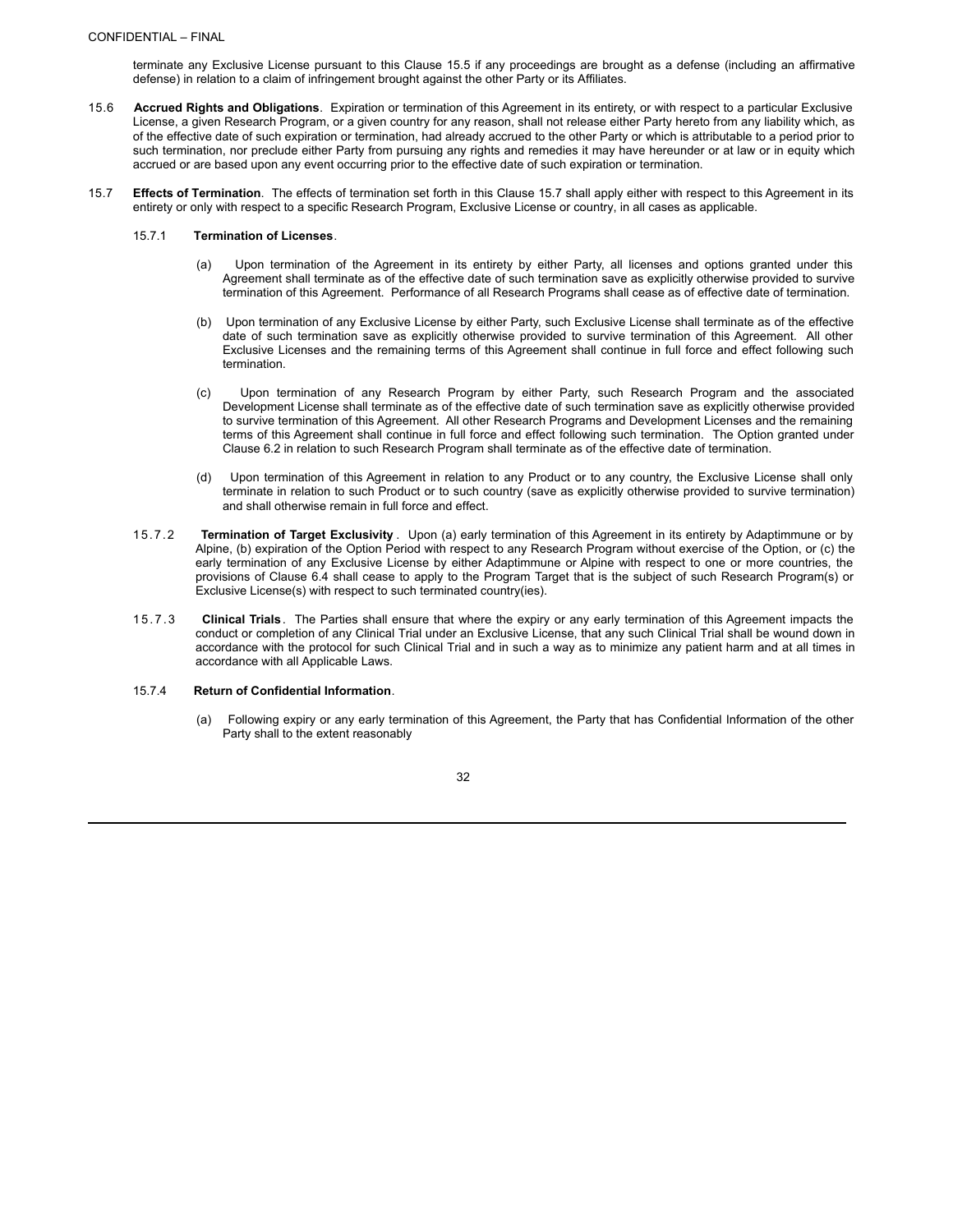possible destroy (at such Party's written request) all such Confidential Information in its possession as of the effective date of expiration or termination, with the exception of one copy of such Confidential Information, which may be retained by the legal department of the Party that received such Confidential Information solely for purposes of ensuring compliance with confidentiality obligations, provided that each Party may retain and continue to use such Confidential Information of the other Party to the extent necessary to exercise any surviving rights, licenses or obligations under this Agreement or any obligation under Applicable Laws. For clarity, the Party owning any Confidential Information shall at all times be entitled to fully use its Confidential Information (but not the Confidential Information of the other Party) for any purpose.

- (b) Following termination of any Exclusive License, the Party that has any Confidential Information of the other Party which is subject to such Exclusive License (and which is not required for any ongoing rights or obligations under this Agreement) shall to the extent reasonably possible destroy (at such Party's written request) or put beyond use all such Confidential Information in its possession as of the effective date of termination (with the exception of one copy of such Confidential Information, which may be retained by the legal department of the Party that received such Confidential Information solely for purposes of ensuring compliance with confidentiality obligations), provided that each Party may retain and continue to use such Confidential Information of the other Party to the extent necessary to exercise any surviving rights, licenses or obligations under this Agreement or any obligation under Applicable Laws. For clarity, the Party owning any Confidential Information previously subject to any Exclusive License shall be entitled to fully use its Confidential Information (but not the Confidential Information of the other Party) for any purpose.
- (c) This clause shall not require return or destruction of any Confidential Information which is held on back-up servers or archive systems, provided such back-ups have been made as part of the routine business of a Party and such backups are not accessible other than by members of the IT team at such Party. Any Confidential Information retained by a Party (but belonging to the other Party) will continue to be subject to the confidentiality provisions of this Agreement.
- (d) For clarity, ownership of Confidential Information shall be determined in accordance with the definition of Confidential Information in Clause 11.1.
- 1 5 . 7 . 5 **Inventory at Termination**. Upon termination of this Agreement or any Exclusive License, and [\*\*\*] such termination, Adaptimmune shall have the right to sell or otherwise dispose of all inventory of Products in all countries then in its stock and to continue to treat patients (including to manufacture and supply Products for such patients) who are enrolled in any Clinical Trials for any Product or who have consented to be enrolled in (or are already enrolled in) any screening protocol for any Clinical Trial for any Product prior to termination of this Agreement or such Exclusive License. Any sales of inventory of Products will remain subject to payment of Royalty under Clause 8.4, and any other applicable provisions of this Agreement. To the extent any continuing requirement to supply Product exists after such termination, the Parties may mutually agree that Adaptimmune can continue to supply to fulfil any such continuing supply requirement.
- 1 5 . 8 **Survival**. In addition to any provisions specified in this Agreement as surviving under the applicable circumstances, the following provisions shall survive: Articles 9 (with respect to any payments accruing prior to the date of such termination but not paid as of such time), 11, 13 (with respect to any claims arising from events occurring prior to the date of such termination), 14, 15, 16, 17, 18, and 19 and Clauses 3.6.2, 6.7, 8.4 (with respect to royalties accruing prior to the date of such termination but not paid as of such time), 10.1, 10.2.3 (which shall apply to all Joint Foreground IP after such termination), 12.4, 14.1-14.3 (with respect to any claims arising from events occurring prior to the date of such termination) and 14.5. In addition to those provisions specifically referenced in this Clause 15.8, those provisions which by their

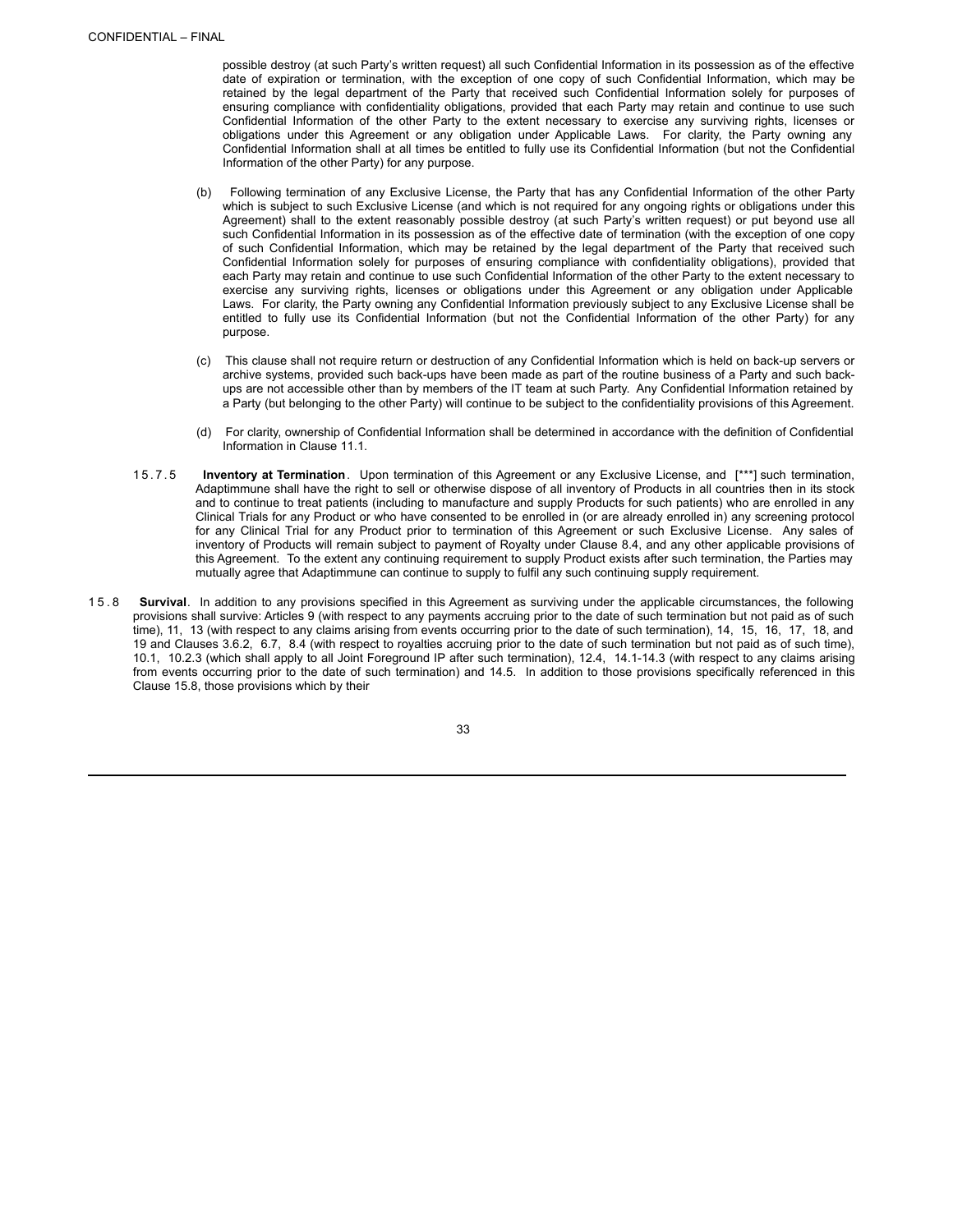nature are intended to survive, as well as any other provisions necessary to interpret or implement any other surviving provisions (including, to the extent applicable, the definitions in Article 1), shall survive.

# **16. DISPUTE RESOLUTION**

16.1 **Disputes**. Adaptimmune and Alpine recognize that a dispute, controversy or claim of any nature whatsoever arising out of or relating to this Agreement, or the breach, termination or invalidity thereof (each, a "**Dispute**"), may from time to time arise during the Term. Unless otherwise specifically recited in this Agreement (for example in relation to decision making of the JSC or JPT), such Disputes between Adaptimmune and Alpine will be resolved as set out in this Article 16. In the event of the occurrence of such a Dispute, the Parties shall first refer such Dispute to their respective Alliance Managers for attempted resolution by such Alliance Managers within thirty (30) days after such referral. If such Dispute is not resolved within such thirty (30) day period, each of Adaptimmune or Alpine may, by written notice to the other Party, have such Dispute referred to their respective officers designated below, or their respective designees, for attempted resolution within thirty (30) days after such notice is received. Such designated officers are as follows:

 $[$ \*\*\*]

[\*\*\*]

In the event the designated officers or their respective designees are not able to resolve such Dispute within thirty (30) days of such other Party's receipt of such written notice, then subject to Clause 16.3, either Party may initiate the dispute resolution procedures set forth in Clause 16.2.

#### 16.2 **Arbitration**.

- 16.2.1 **Rules**. Except as otherwise expressly provided in this Agreement (including under Clause 16.3 with respect to Patentrelated matters), the Parties agree that any Dispute not resolved internally by the Parties pursuant to Clause 16.1 shall be resolved through binding arbitration conducted by the International Chamber of Commerce in accordance with the then prevailing Rules of Arbitration of the International Chamber of Commerce (the "**Rules**"), except as specifically modified in this Agreement, applying the substantive law specified in Clause 19.1.
- 16.2.2 **Arbitrators; Location**. Each Party shall select one (1) arbitrator, and the two (2) arbitrators so selected shall choose a third arbitrator. All three (3) arbitrators shall serve as independent arbitrators and have at least ten (10) years of (a) dispute resolution experience (including judicial experience) and/or (b) legal or business experience in the biotech or pharmaceutical industry. In any event, at least one (1) arbitrator shall satisfy the foregoing experience requirement under Clause 16.2.2(b). If a Party fails to nominate its arbitrator, or if the Parties' arbitrators cannot agree on the third arbitrator, the necessary appointments shall be made in accordance with the Rules. Once appointed by a Party, such Party shall have no ex parte communication with its appointed arbitrator. The seat, or legal place, of the arbitration proceedings shall be New York, New York. The arbitration proceedings and all pleadings and written evidence shall be in the English language. Any written evidence originally in another language shall be translated into English and accompanied by the original or a true copy thereof.
- 16.2.3 **Procedures; Awards**. Each Party agrees to use reasonable efforts to make all of its current employees available to the arbitrators, if reasonably needed, and agrees that the arbitrators may determine any person as necessary. The arbitrators shall be instructed and required to render a written, binding, nonappealable resolution and award on each issue that clearly states the basis upon which such resolution and award is made. The written resolution and award shall be delivered to the Parties as expeditiously as possible, but in no event more than ninety (90) days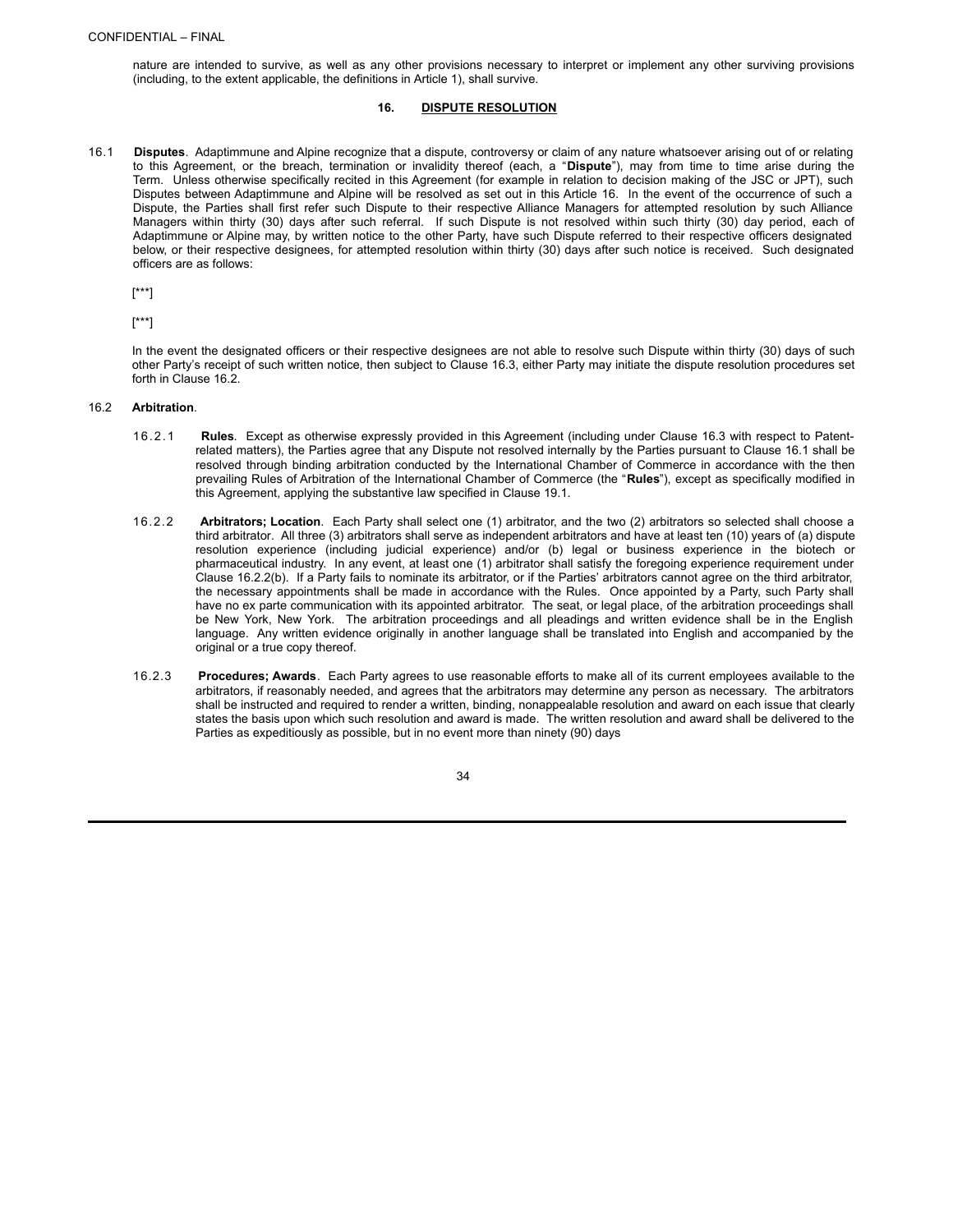after conclusion of the hearing, unless otherwise agreed by the Parties. Judgment upon such award may be entered in any competent court or application may be made to any competent court for judicial acceptance of such an award and order for enforcement. Each Party agrees that, notwithstanding any provision of Applicable Law or of this Agreement, it will not request, and the arbitrators shall have no authority to award, punitive or exemplary damages against any Party. All information disclosed and generated in the course of such arbitration proceeding shall be treated as Confidential Information by each of the Parties pursuant to the terms and conditions set forth in Article 11.

- 16.2.4 **Costs**. The prevailing Party, as determined by the arbitrators, shall be entitled to (a) its share of fees and expenses of the arbitrators and (b) its reasonable attorneys' fees and associated costs and expenses. In determining which Party "prevailed," the arbitrators shall consider (i) the significance, including the financial impact, of the claims prevailed upon and (ii) the scope of claims prevailed upon, in comparison to the total scope of the claims at issue. If the arbitrators determine that, given the scope of the arbitration, neither Party "prevailed," the arbitrators shall order that the Parties (1) share equally the fees and expenses of the arbitrators and (2) bear their own attorneys' fees and associated costs and expenses.
- 1 6 . 2 . 5 **Interim Equitable Relief**. Notwithstanding anything to the contrary in this Clause 16.2, in the event that a Party reasonably requires relief on a more expedited basis than would be possible pursuant to the procedure set forth in this Article 16, such Party may seek a temporary injunction or other interim equitable relief in a court of competent jurisdiction pending the ability of the arbitrators to review the decision under this Clause 16.2. Such court shall have no jurisdiction or ability to resolve Disputes beyond the specific issue of temporary injunction or other interim equitable relief.
- 16.2.6 **Protective Orders; Arbitrability**. At the request of either Party, the arbitrators shall enter an appropriate protective order to maintain the confidentiality of information produced or exchanged in the course of the arbitration proceedings. The arbitrators shall have the power to decide all questions of arbitrability.
- 1 6 . 3 **Subject Matter Exclusions**. Notwithstanding the provisions of Clause 16.2, any Dispute not resolved internally by the Parties pursuant to Clause 16.1 that involves the validity or infringement of a Patent shall be brought before an appropriate regulatory or administrative body in the country in which such Patent is granted or applied for, and the Parties hereby consent to the jurisdiction and venue of such courts and bodies.
- 1 6 . 4 **Continued Performance**. Provided that this Agreement has not terminated, the Parties agree to continue performing under this Agreement in accordance with its provisions, pending the final resolution of any Dispute.

# **17. ANTIBRIBERY**

## 17.1 **Antibribery**.

- 17.1.1 "**Anticorruption Laws**" means all anticorruption and antibribery laws and regulations, including the US Foreign Corrupt Practices Act of 1977, as amended, and the United Kingdom Bribery Act 2010, as amended, and any other applicable anticorruption laws and laws for the prevention of fraud, racketeering, money laundering or terrorism.
- 17.1.2 "**Government Official**" means any person employed by or acting on behalf of a government, government-controlled entity or public international organization; any political party, party official or candidate; any person who holds or performs the duties of an appointment, office or position created by custom or convention; and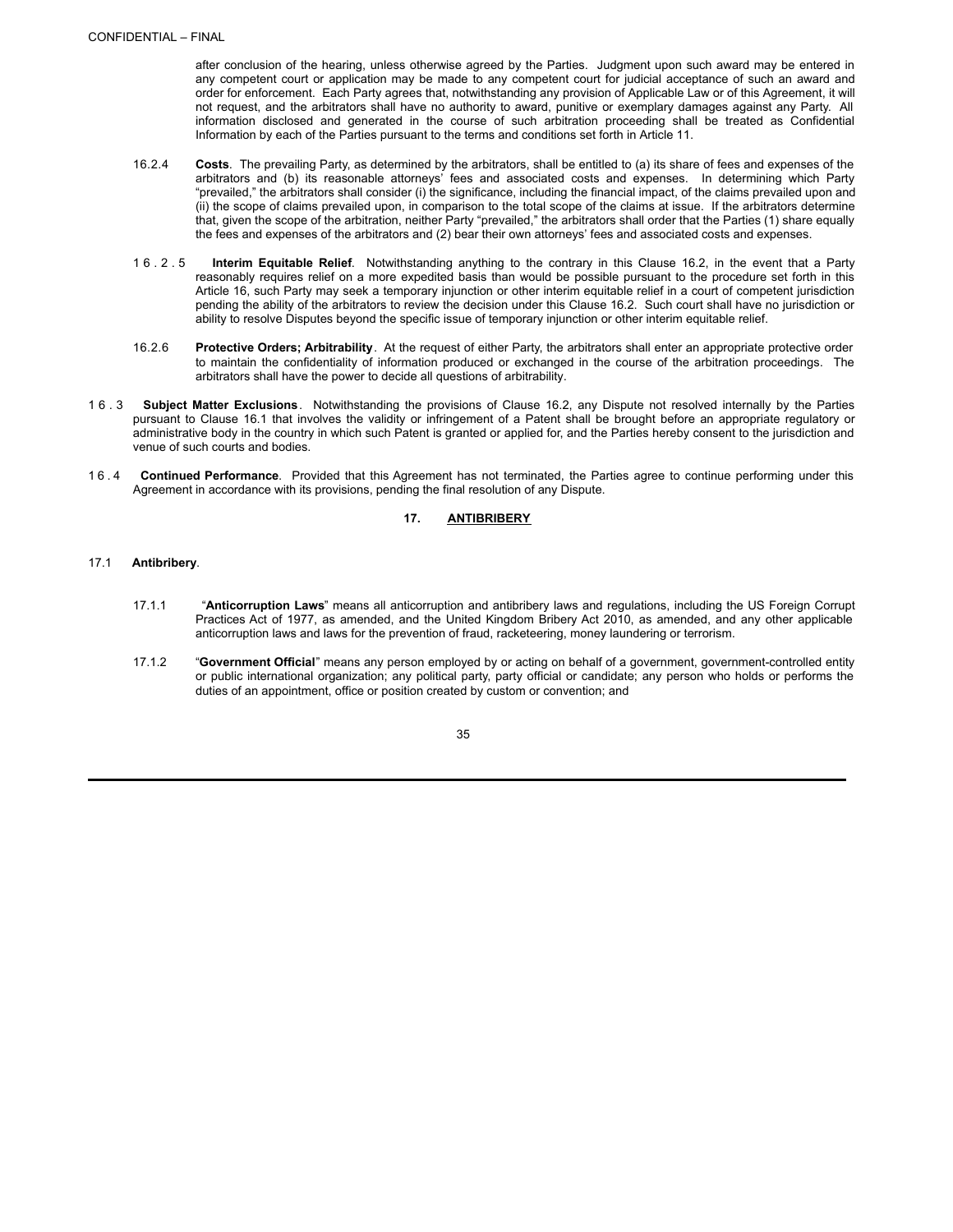#### CONFIDENTIAL – FINAL

any person who holds himself out to be the authorised intermediary of any of the foregoing.

- 17.1.3 The Parties agree, on behalf of themselves and their respective officers, directors and employees, that in connection with this Agreement, it shall not directly or indirectly pay, offer or promise to pay, or authorise the payment of any money, or give, offer or promise to give, or authorise the giving of anything else of value, to (i) any Government Official in order to influence official action; (ii) any person (whether or not a Government Official) (a) to influence such person to act in breach of a duty of good faith, impartiality or trust, (b) to reward such person for acting improperly, or (c) where such person would be acting improperly by receiving the money or other thing of value; (iii) any other person while knowing or having reason to know that all or any portion of the money or other thing of value will be paid, offered, promised or given to, or will otherwise benefit a Government Official in order to influence official action for or against any party in connection with the matters that are the subject of this agreement; or (iv) any person to reward that person for acting improperly or to induce that person to act improperly.
- 17.1.4 The Parties agree, on behalf of themselves and their respective officers, directors and employees that work in connection with this Agreement that they shall not, directly or indirectly, solicit, receive or agree to accept any payment of money or anything else of value in violation of the Anticorruption Laws. In connection with the performance of the services hereunder, the Parties undertake to comply with the Anticorruption Laws and shall not take any action that will, or would reasonably be expected to, cause it to be in violation of any such laws to the extent applicable to either Party.
- 17.1.5 Each Party shall promptly provide the other Party with written notice of (i) becoming aware of any breach or violation by the relevant Party or its subcontractors or its or their respective officers, directors, employees, of any of the representation, warranty or undertaking set forth in this Clause 17.1 or (ii) upon receiving a formal notification that it is the target of a formal investigation by any governmental authority for any breach of Anticorruption Laws in connection with the performance of this Agreement.

### **18. DATA PROTECTION**

18.1 The Parties agree to comply with all applicable national and international laws, regulations and guidelines relating to the protection and processing of personal data and person identifiable information and as further set out in Exhibit 3.

# **19. MISCELLANEOUS**

- 1 9 . 1 **Applicable Law**. This Agreement (including the arbitration provisions of Article 16) shall be governed by and interpreted in accordance with the laws of New York, without reference to the principles of conflicts of laws. The United Nations Convention on Contracts for the International Sale of Goods shall not apply to the transactions contemplated by this Agreement.
- 19.2 **Notices**. Except as otherwise expressly provided in the Agreement, any notice required under this Agreement shall be in writing and shall specifically refer to this Agreement. Notices shall be sent via one of the following means and will be effective (a) on the date of delivery, if delivered in person; or (b) on the date of receipt, if sent by private express courier or by first class certified mail, return receipt requested. Notices shall be sent to the other Party at the addresses set forth below. Either Party may change its addresses for purposes of this Clause 19.2 by sending written notice to the other Party.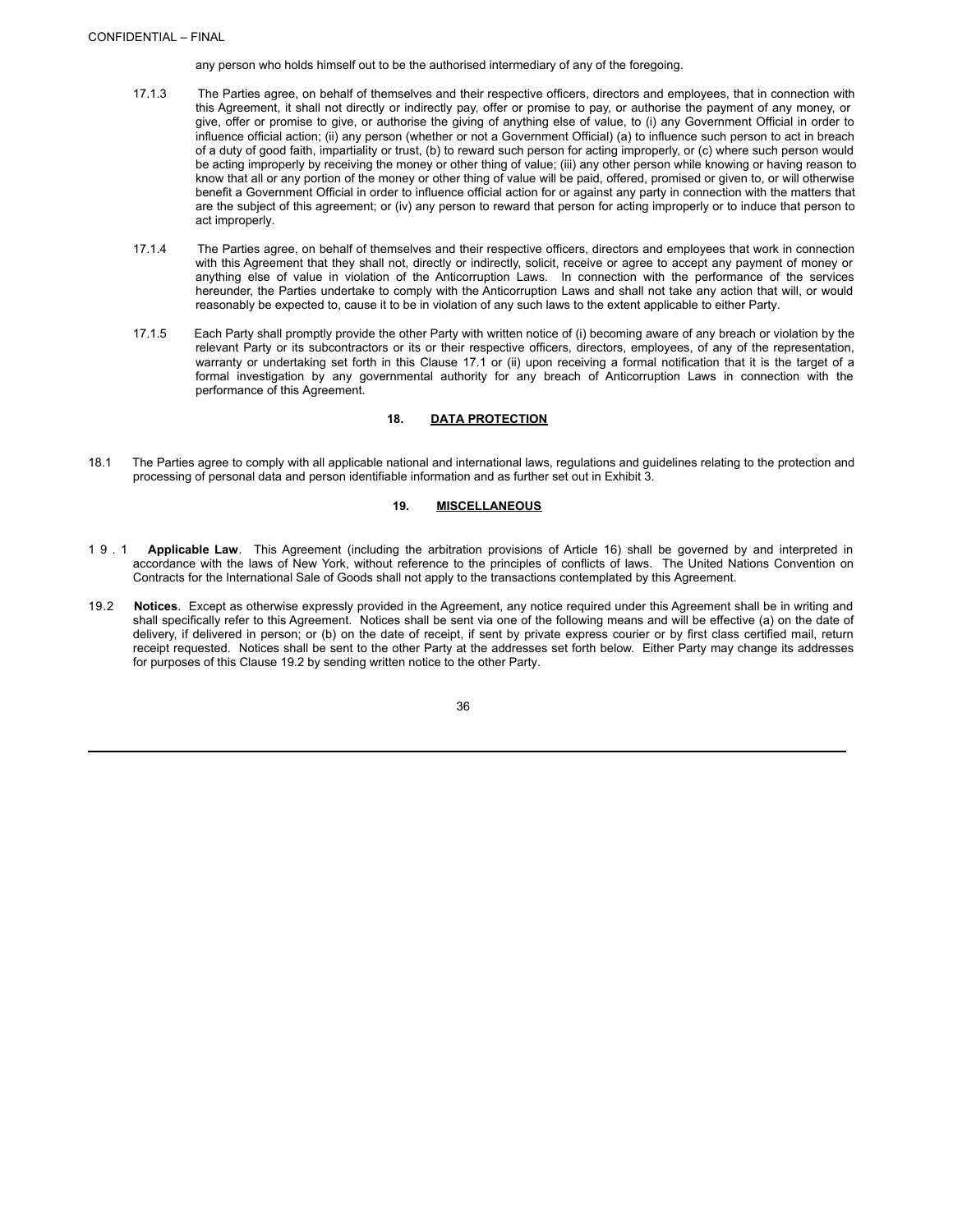| If to Alpine:      | [***'<br>$F***1$<br>[***]<br>[***]   |
|--------------------|--------------------------------------|
| If to Adaptimmune: | [***]<br>[***]<br>***<br><b>T***</b> |

- 19.3 **Assignment**. Neither Party may assign or otherwise transfer, in whole or in part, this Agreement without the prior written consent of the nonassigning Party, such approval not to be unreasonably withheld, conditioned or delayed. Notwithstanding the foregoing, either Party may assign this Agreement to (i) an Affiliate or (ii) any purchaser of all or substantially all of the assets of such Party that relate to the performance of this Agreement, or of all of its capital stock, or to any successor corporation or entity resulting from any merger, acquisition or consolidation or re-organization of such party with or into such corporation or entity, provided that the Party to which this Agreement is assigned expressly agrees in writing to assume and be bound by all obligations of the assigning Party under this Agreement. Subject to the foregoing, this Agreement will benefit and bind the Parties' successors and permitted assigns. Any assignment not in accordance with this Clause 19.3 shall be null and void. It is understood and agreed that the intellectual property rights of any Third Party that becomes an Affiliate of a Party as a result of any Change of Control of such Party and (a) existing immediately prior to the consummation of such Change of Control or (b) developed independent of this Agreement, shall not be included in the intellectual property licensed hereunder by the Party undergoing such Change of Control.
- 19.4 **Independent Contractors**. The Parties hereto are independent contractors and nothing contained in this Agreement shall be deemed or construed to create a partnership, joint venture, employment, franchise, agency or fiduciary relationship between the Parties.
- 1 9 . 5 **Entire Agreement**. Except to the extent expressly provided herein, this Agreement constitutes the entire agreement between the Parties relating to the subject matter of this Agreement and supersedes all previous oral and written communications between the Parties with respect to the subject matter of this Agreement. Each Party confirms that in entering into this Agreement, it has not relied on any representation or statement from the other Party that is not explicitly stated as a warranty or representation under this Agreement. Nothing in this Clause 19.5 shall exclude any liability for fraud or fraudulent misrepresentation or exclude any remedy for such.
- 1 9 . 6 **Amendment; Waiver**. Except as otherwise expressly provided herein, no alteration of or modification to this Agreement shall be effective unless made in writing and executed by an authorised representative of both Parties. No course of dealing or failing of either Party to strictly enforce any term, right or condition of this Agreement in any instance shall be construed as a general waiver or relinquishment of such term, right or condition. The observance of any provision of this Agreement may be waived (either generally or any given instance and either retroactively or prospectively) only with the written consent of the Party granting such waiver.
- 19.7 **Further Assurance**. Each Party shall, and shall use all Commercially Reasonable Efforts to procure that any necessary Third Party to, promptly execute and deliver such further documents and do such further acts as may be required or appropriate for the purpose of carrying out the purpose of and giving full effect to this Agreement.
- 19.8 **Severability**. The Parties do not intend to violate any public policy or statutory or common law. However, if any sentence, paragraph, section, clause or combination or part thereof of this Agreement is in violation of any law or is found to be otherwise unenforceable, such sentence, paragraph, section, clause or combination or part of the same shall be deleted and the remainder of this Agreement shall remain binding, provided that such deletion does not alter the basic purpose and structure of this Agreement.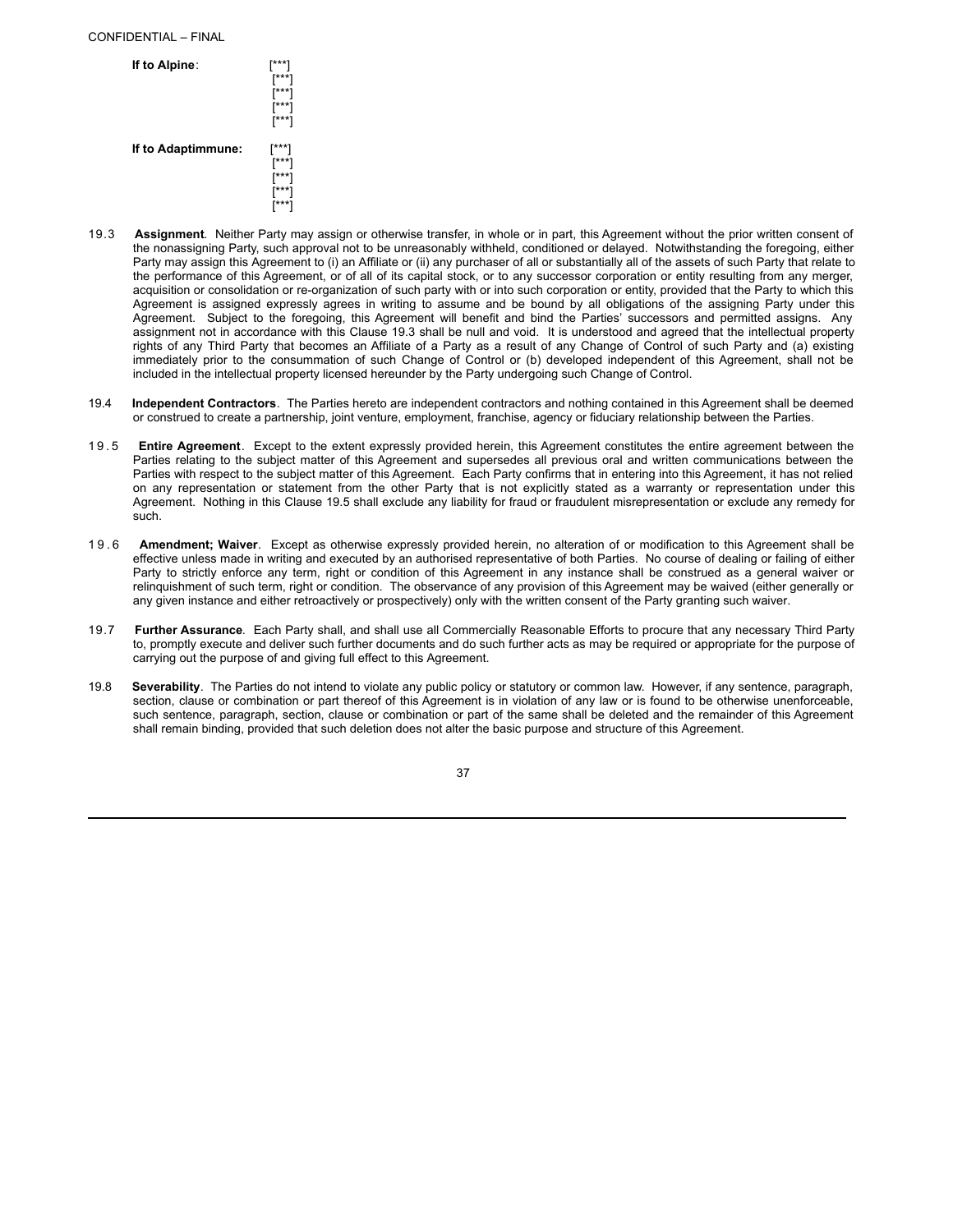## CONFIDENTIAL – FINAL

- 19.9 **No Third-Party Rights**. The Parties do not intend that any term of this Agreement should be enforceable by any person who is not a Party.
- 1 9 . 1 0 **Interpretation**. The captions and headings to this Agreement are for convenience only, and are to be of no force or effect in construing or interpreting any of the provisions of this Agreement. Unless context otherwise clearly requires, whenever used in this Agreement, (a) the words "include" or "including" shall be construed as incorporating "but not limited to" or "without limitation"; (b) the words "hereof," "herein," "hereby" and derivative or similar words refer to this Agreement, including the Exhibits; (c) the word "law" or "laws" means any applicable, legally binding statute, ordinance, resolution, regulation, code, guideline, rule, order, decree, judgment, injunction, mandate or other legally binding requirement of a governmental authority (including a court, tribunal, agency, legislative body or other instrumentality of any (i) government or country or territory, (ii) any state, province, county, city or other political subdivision thereof, or (iii) any supranational body); (d) all references to the word "will" are interchangeable with the word "shall" and shall be understood to be imperative or mandatory in nature; (e) the singular shall include the plural and vice versa; and (f) the word "or" has the inclusive meaning represented by the phrase "and/or". All references to days, months, quarters or years are references to calendar days, calendar months, calendar quarters, or calendar years.
- 1 9 . 11 **Other Activities**. The Parties acknowledge that each of them may now or in the future engage in research, manufacturing, development or commercialisation activities that utilize technologies similar to or involve therapies or pharmaceutical products competitive with those contemplated by this Agreement. Neither Party shall be prevented from using any publicly available research results or other information (including any publicly available information of the other Party) to the same extent as Third Parties generally are legally permitted to do so. Each Party agrees to inform its key personnel assigned to perform activities hereunder of the limitations on use of Confidential Information contained in this Agreement, instruct such personnel to comply with such restrictions, and where appropriate, impose firewalls or other appropriate measures to minimize the potential for misuse of information. However, each Party has limited resources, and as a result it is anticipated that personnel assigned to activities hereunder may also participate in other activities that may utilize technologies similar to or involve therapies or pharmaceutical products competitive with those contemplated by this Agreement. In particular, it is anticipated that personnel in sales, marketing, clinical and regulatory functions, regardless of level, will participate in multiple programs and that management personnel will by nature of their leadership positions participate in multiple programs.
- 19.12 **Counterparts**. This Agreement may be executed in two or more counterparts, each of which will be deemed an original, but all of which together will constitute one and the same instrument. For purposes hereof, a facsimile copy, or email with attached pdf copy, of this Agreement, including the signature pages hereto, will be deemed to be an original.

**[Signature page follows – the rest of this page intentionally left blank.]**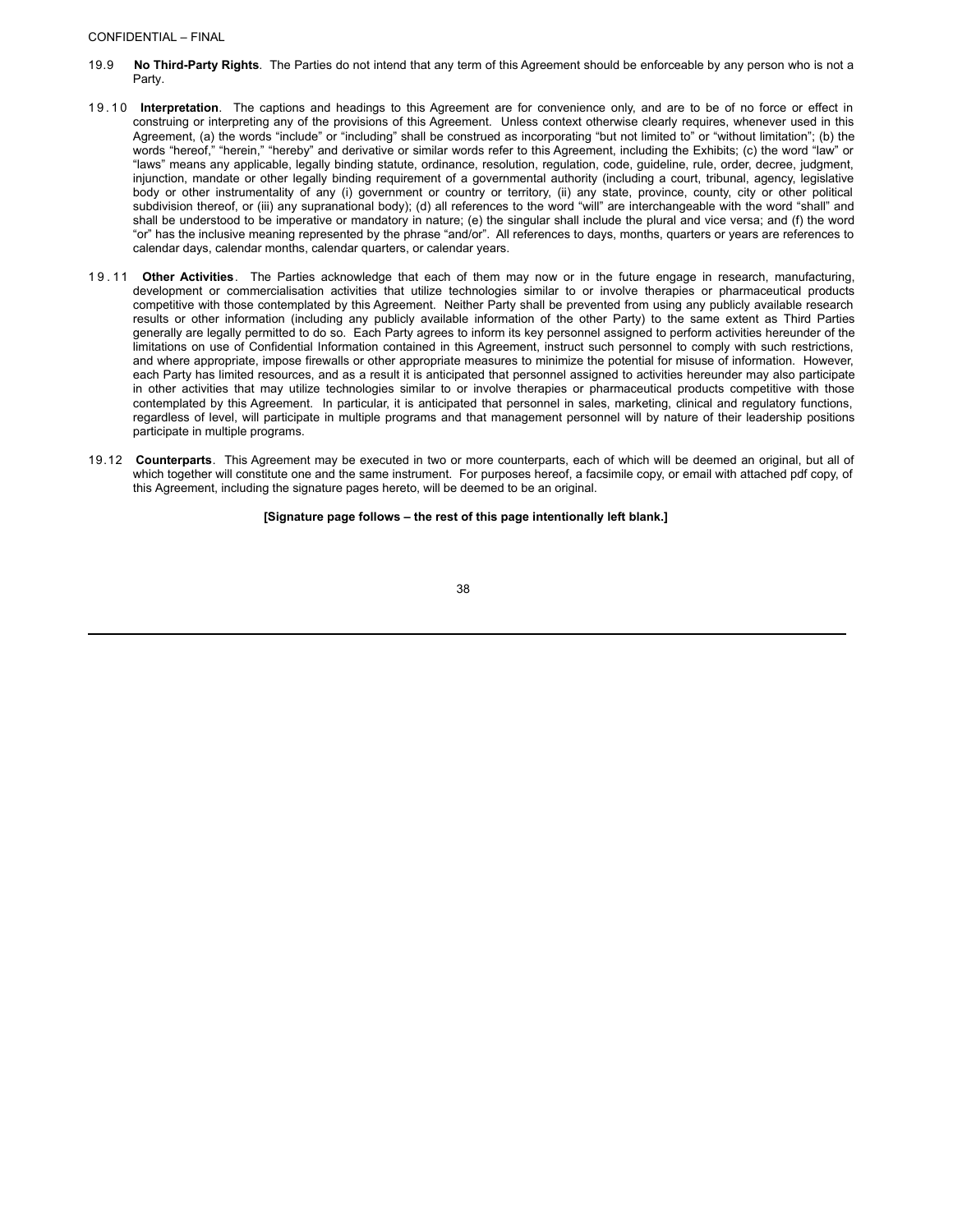CONFIDENTIAL – FINAL

IN WITNESS WHEREOF, duly authorised representatives of the Parties have executed this Agreement as of the Effective Date.

# **ADAPTIMMUNE LIMITED**

By: /s/ Helen Tayton-Martin Name: Helen Tayton-Martin Title: CBO

**AIS OPERATING CO., INC.** f/k/a Alpine Immune Sciences, Inc.

By: /s/ Paul Rickey

Name: Paul Rickey Title: CFO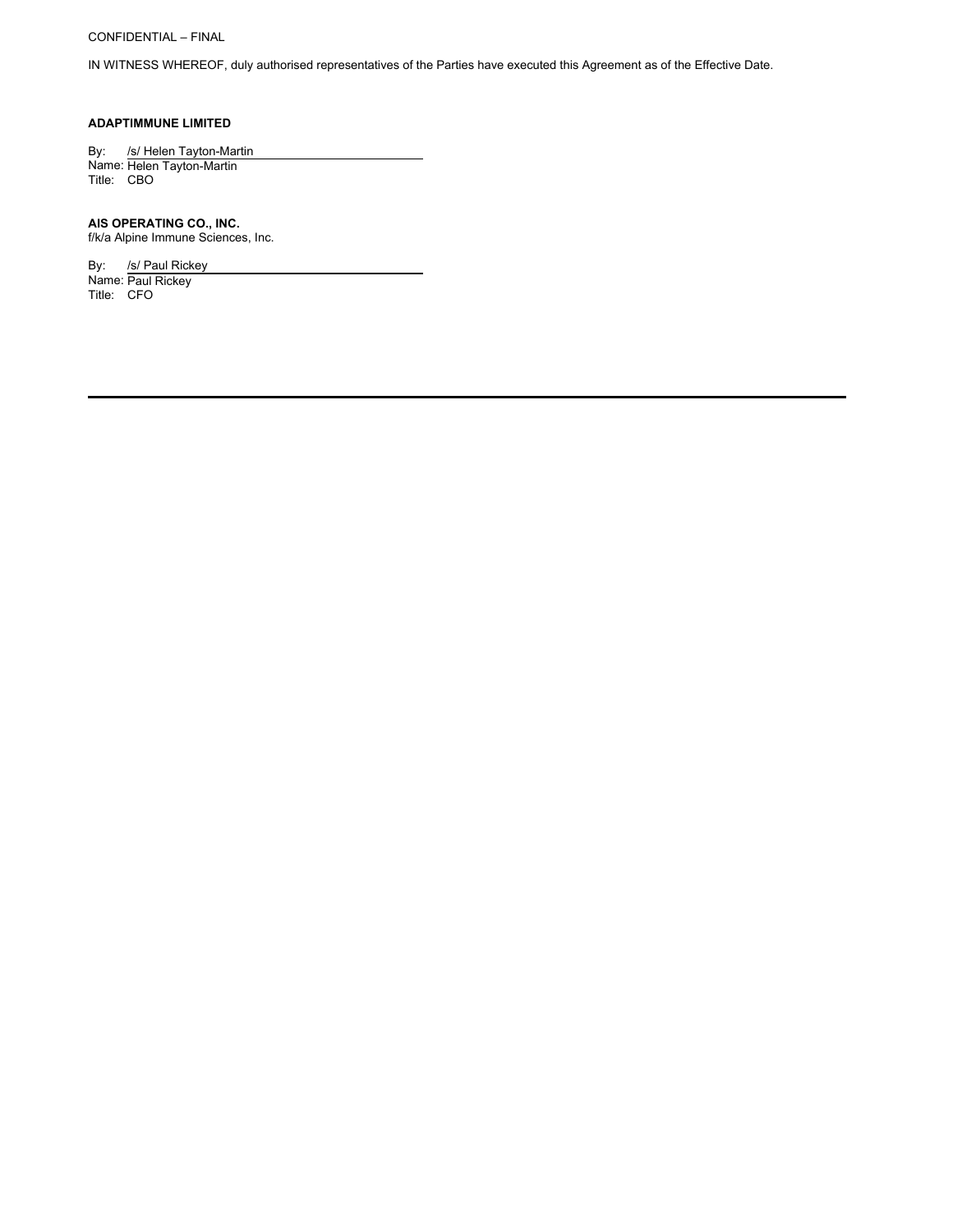# **EXHIBIT 1 – Initial Research Programs**

THIS PAGE AND THE FOLLOWING 12 PAGES OF THIS EXHIBIT HAVE BEEN OMITTED BECAUSE THEY ARE BOTH (I) NOT **MATERIAL AND (II) WOULD BE COMPETITIVELY HARMFUL IF PUBLICLY DISCLOSED**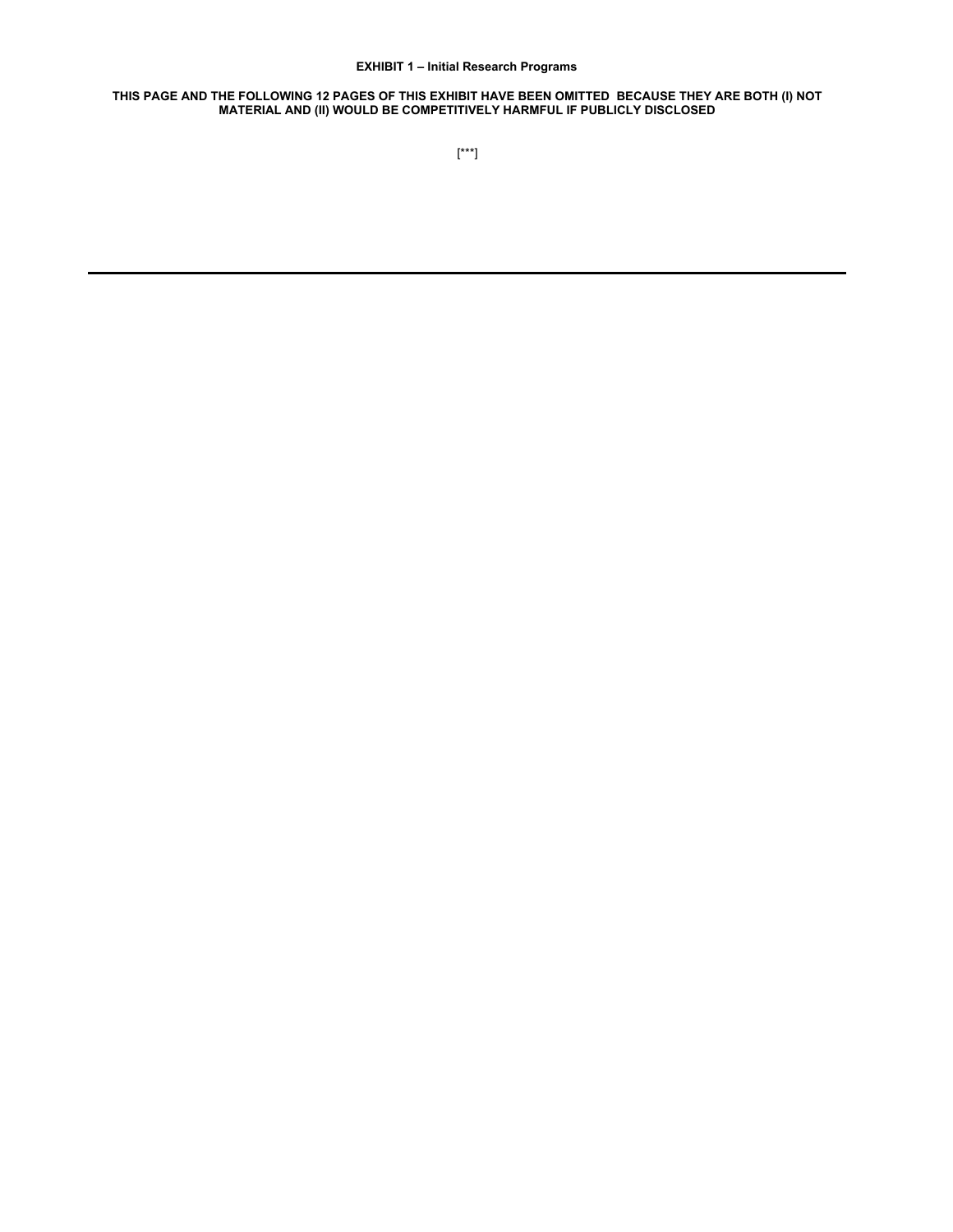# **Upfront Payments**

## *Upfront Payment for grant of option for the Initial Research Programs*

· In consideration of the grant of the Option to Adaptimmune for an Exclusive License in relation to the two Initial Research Programs, Adaptimmune will pay to Alpine an upfront sum of two million US dollars (US\$2,000,000).

## *Upfront Payments due on Acceptance of Targets for Other Research Programs*

- · With respect to each Other Research Program, upon Acceptance of any Other Research Target and mutual agreement by the Parties with respect to the Research Plan for such Other Research Program, Adaptimmune will pay [\*\*\*].
- <sup>1</sup> The maximum upfront payments applicable to Other Research Programs will be [\*\*\*].

## *Total upfront payments*

The total upfront payments payable by Adaptimmune under this Exhibit 2 will not exceed [\*\*\*].

# **Milestones**

The following Milestones shall be payable by Adaptimmune to Alpine in accordance with clause 8.3 of this Agreement.

| <b>Milestone Event</b>                       | Milestone payable for<br>first Product developed<br>from first Research<br>Program to achieve such<br>event * | Milestone payable for first<br>Product developed from<br>second and subsequent<br><b>Research Programs to</b><br>achieve such event |
|----------------------------------------------|---------------------------------------------------------------------------------------------------------------|-------------------------------------------------------------------------------------------------------------------------------------|
| <b>T***1</b>                                 | <b>F***1</b>                                                                                                  | <b>F***1</b>                                                                                                                        |
| <b>T***</b>                                  | <b>T****</b>                                                                                                  | <b>F***</b>                                                                                                                         |
| <b>T***</b>                                  | <b>F***1</b>                                                                                                  | <b>F***</b>                                                                                                                         |
| <b>F***1</b>                                 | <b>F***1</b>                                                                                                  | <b>F***1</b>                                                                                                                        |
| <b>T***1</b>                                 | <b>F***1</b>                                                                                                  | <b>F***1</b>                                                                                                                        |
| <b>Total Milestones per Research Program</b> | <b>F***1</b>                                                                                                  | <b>T***1</b>                                                                                                                        |

· \*Note – Payment of Milestones under first column of table above will only apply to the first Research Program under which a Product reaches the first Milestone Event. For example, where multiple Research Programs are ongoing at the same time, the first column of Milestones will be payable upon the achievement of the respective Milestone events by the first Research Program under which a patient is dosed with a Product from such Research Program [\*\*\*]. For clarity, the relative start dates of the Research Programs are irrelevant to determining which column of Milestones is applicable to which Research Program.

 $\circledcirc$  \*\* Note – [\*\*\*]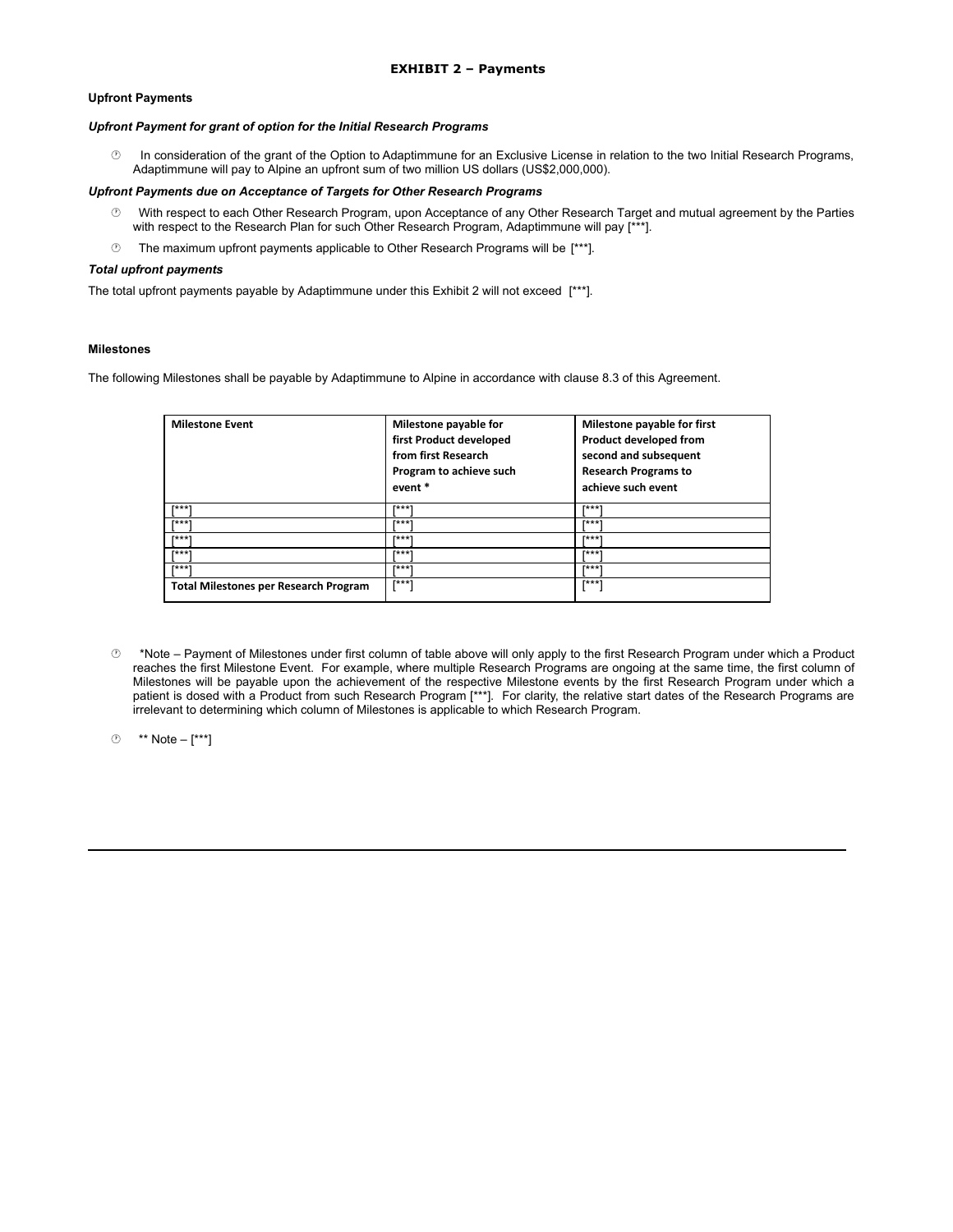# **EXHIBIT 3 – DATA PROTECTION**

#### 1.1 In this Exhibit:

- (a) Adaptimmune is the Controller and Alpine is the Processor; and
- (b) the types of Personal Data and categories of Data Subject which will be processed, the nature and purpose of that processing and the duration of that processing are as set out below:
	- (i) Personal Data capable of identifying any of Controller's employees, contractors or other individuals working for or on behalf of Controller.
- (c) Data Protection Legislation in this Exhibit refers to all applicable privacy and data protection laws including the General Data Protection Legislation ((EU) 2016/679) (GDPR) and any applicable national implementing laws, regulations and secondary legislation in England and Wales relating to the processing of personal data and the privacy of electronic communications, as amended, replaced or updated from time to time, including the Privacy and Electronic Communications (EC Directive) Regulations 2003 (SI 2003/2426) (Privacy Regulations) as amended by the Privacy and Electronic Communications (EC Directive) (Amendment) Regulations 2011 (SI 2011/1208), the Privacy and Electronic Communications (EC Directive) (Amendment) Regulations 2015 (SI 2015/355) and the Privacy and Electronic Communications (EC Directive) (Amendment) Regulations 2016 (SI 2016/524).
- (d) Personal Data and Data Subject shall have the meanings given to them under the Data Protection Legislation.
- 1.2 In relation to the processing of Personal Data, Processor shall:
	- (a) only process Personal Data in accordance with the Controller's written instructions from time to time (which may be specific instructions or standing instructions of general application in relation to the performance of a Research Program or this Agreement, whether set out in this Agreement or otherwise notified to the Processor, unless such processing is required by any law (other than contract law) to which the Processor is subject, in which case the Processor shall (to the extent permitted by law) inform the Controller of that legal requirement before carrying out the processing;
	- (b) immediately notify the Controller if it considers that the Controller's instructions are in breach of the GDPR or other EU member state laws; and
	- (c) keep a written record of all such processing activities.
- 1.3 In relation to the security and confidentiality of the Personal Data, Processor shall:
	- (a) ensure that it has in place appropriate technical and organisational measures to ensure a level of security for the Personal Data which is appropriate to the risks to individuals that may result from the accidental or unlawful destruction, loss, alteration, unauthorised disclosure of, or access to the Personal Data;
	- (b) in addition to the confidentiality obligations in Article 11 of this Agreement: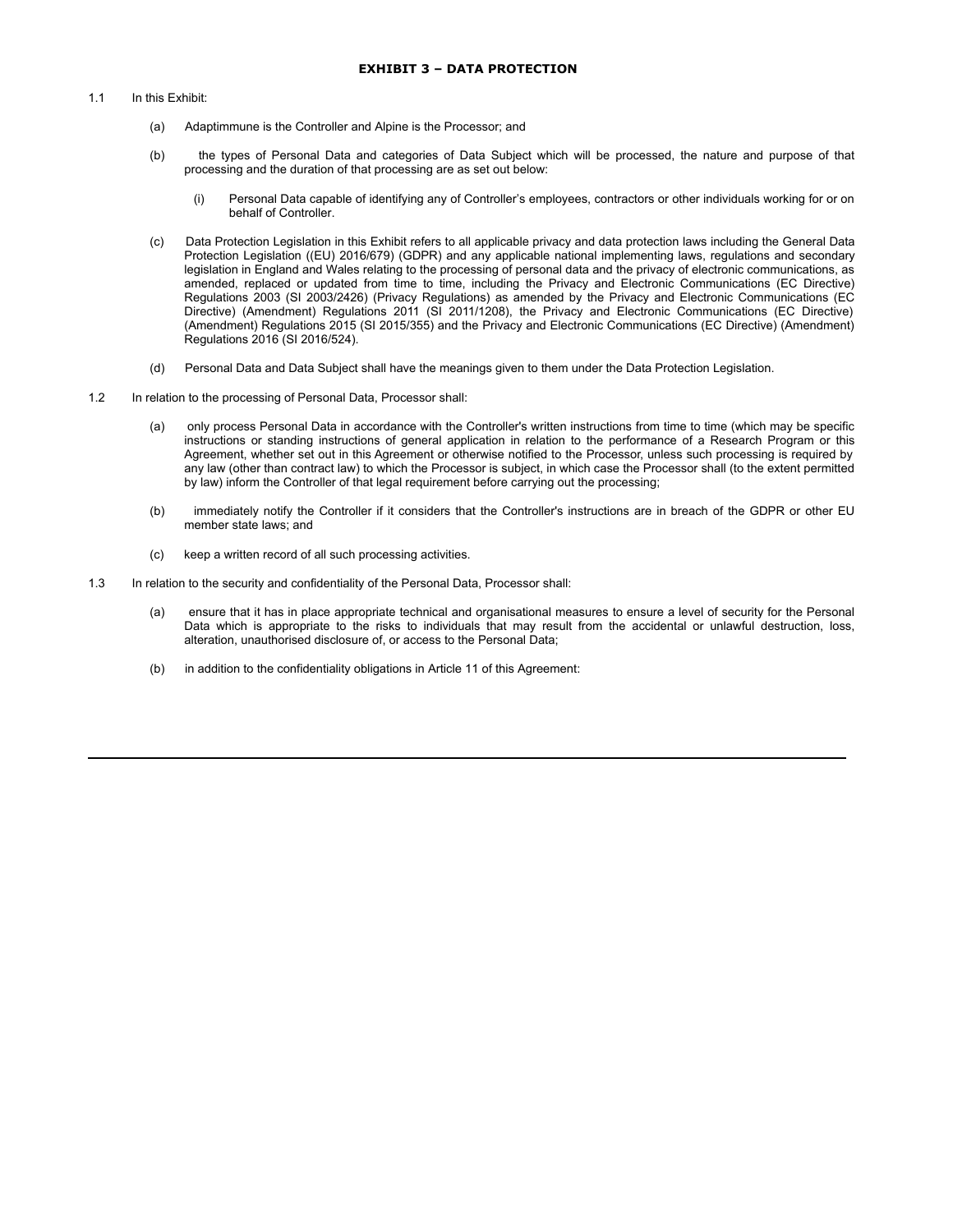- (i) ensure that only those of the Processor's personnel who need to have access to the Personal Data are granted access to such data and only for the purposes of the performance of this Agreement and all of the Processor's personnel required to access the Personal Data are informed of the confidential nature of the Personal Data, comply with the obligations set out in this Exhibit, and are bound by appropriate confidentiality obligations when accessing the Personal Data; and
- (ii) not publish, disclose or divulge any of the Personal Data to any third party (including for the avoidance of doubt the Data Subject itself) unless directed to do so in writing by the Controller;
- (c) not modify, amend or alter the contents of the Personal Data unless specifically authorised in writing by the Controller.
- 1.4 If the Processor becomes aware of a Personal Data breach, it shall notify the Controller without undue delay on becoming of aware of such a breach.
- 1.5 The Processor shall notify the Controller within five Business Days upon receiving the following:
	- (a) a request from a Data Subject to have access to that person's Personal Data; or
	- (b) a complaint or request relating to the Controller's obligations under the Data Protection Legislation; or
	- (c) any other communication relating directly or indirectly to the processing of any Personal Data in connection with this Agreement.
- 1.6 The Processor shall provide the Controller with full co-operation and assistance in order to enable the Controller to comply with its obligations under the Data Protection Legislation in relation to:
	- (a) the Controller's obligations in relation to responding to Data Subject requests;
	- (b) the security of the Personal Data;
	- (c) notifying Personal Data breaches to the relevant supervisory authority;
	- (d) communicating personal data breaches to the Data Subject; and
	- (e) impact assessments and related consultations with supervisory authorities or regulators.
- 1.7 The Processor shall:
	- (a) make available to the Controller all information that the Controller requests from time to time to enable the Controller to verify that the Processor is in compliance with its obligations in this Exhibit; and
	- (b) permit the Controller or its external advisers to inspect and audit the Processor's data processing activities and those of its agents, subsidiaries and Subcontractors (to the extent the Processor is reasonably able to procure such third-party access).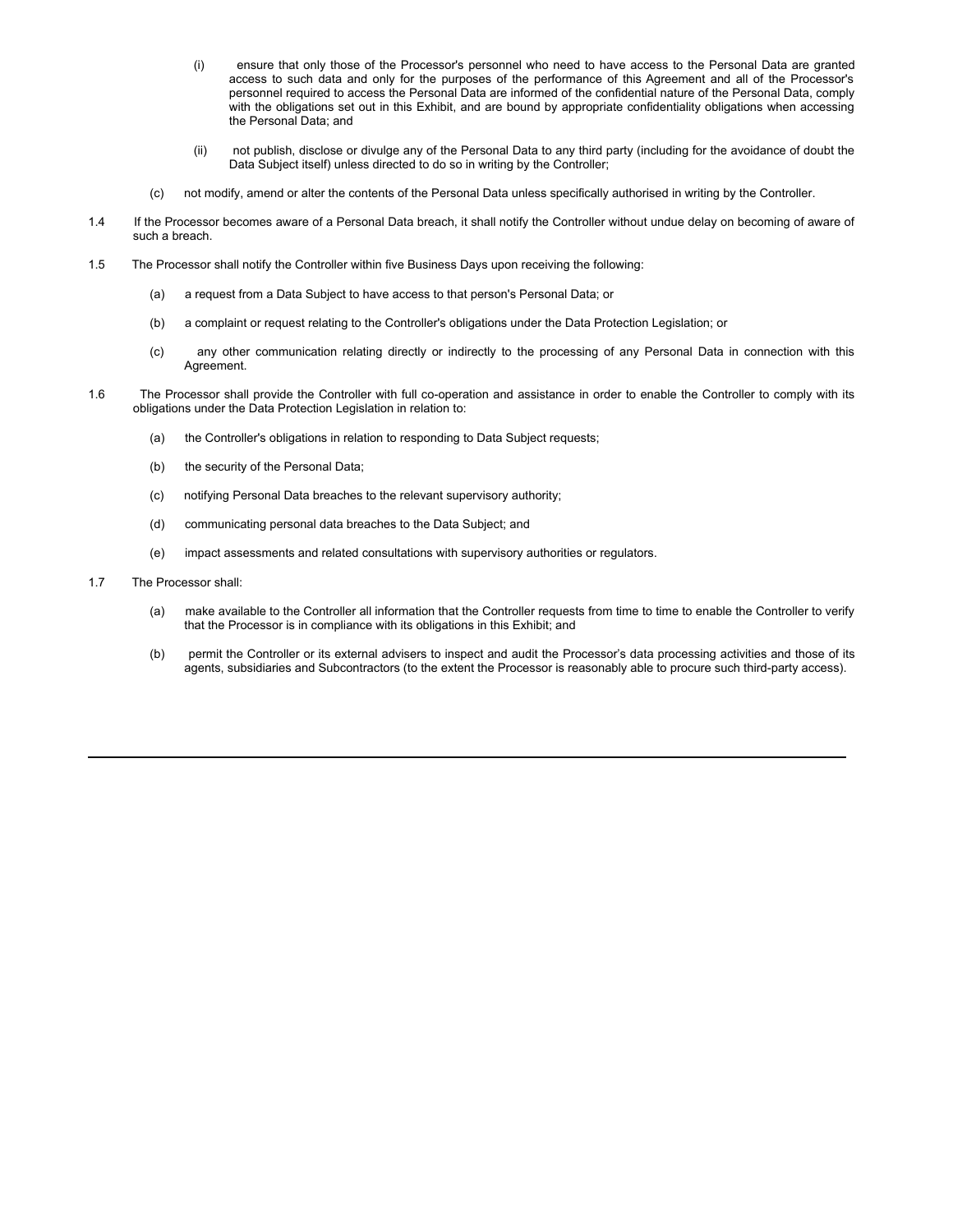- 1.8 The Processor shall not engage or authorise a subcontractor to process the Personal Data unless:
	- (i) it has obtained the prior written consent of the Controller (which may be granted or withheld in the Controller's sole discretion) before transferring the Personal Data to any Subcontractors in connection with the provision of the Services; and
	- (ii) the Subcontractor has either entered into a direct contract with the Controller or a contract with the Processor which incorporates the provisions equivalent to those in this agreement in relation to confidentiality, data protection and security
- 1.9 In relation to transfers of Personal Data to areas outside the European Economic Area (EEA) in addition to initial transfer of Personal Data from Controller to Processor:
	- (a) the Processor shall not transfer any Personal Data outside the EEA without the Controller's prior written consent; and
	- (b) if the Controller consents to any transfers pursuant to preceding clause, the Processor shall ensure that the following conditions are met in relation to such transfers:
		- (i) the Processor complies with its obligations under the Data Protection Legislation by ensuring that there is an adequate level of protection to any Personal Data that is transferred (including as relevant model clauses or adoption of Privacy Shield as appropriate);
		- (ii) that there are appropriate safeguards in place in relation to that transfer;
		- (iii) that Data Subjects have enforceable rights and effective legal remedies; and
		- (iv) that the Processor shall comply with any other reasonable instructions as notified to it by the Controller in relation to such transfers.
- 1.10 The Controller acknowledges that the Processor is reliant on the Controller alone for direction as to the extent the Processor is entitled to use and process the Personal Data. The Processor shall be entitled to relief from liability in circumstances where a Data Subject makes a claim or complaint with regards to the Processor's actions to the extent that such actions directly result from instructions received from the Controller.
- 1.11 On the expiry or termination of this Agreement, the Processor shall notify the Controller of the Personal Data that it holds. Promptly following such expiry or termination, and unless otherwise instructed in writing by Controller or continued storage is required by the Processor to comply with Applicable Laws, the Processor shall securely and permanently destroy all copies of Personal Data in its possession or control (other than any copy transferred to the Controller in accordance with Controller's request).
- 1.12 The Processor shall, at all times during and after the term of this Agreement, indemnify the Controller and keep the Controller indemnified against all losses, damages, costs or expenses and other liabilities (including legal fees) incurred by, awarded against or agreed to be paid by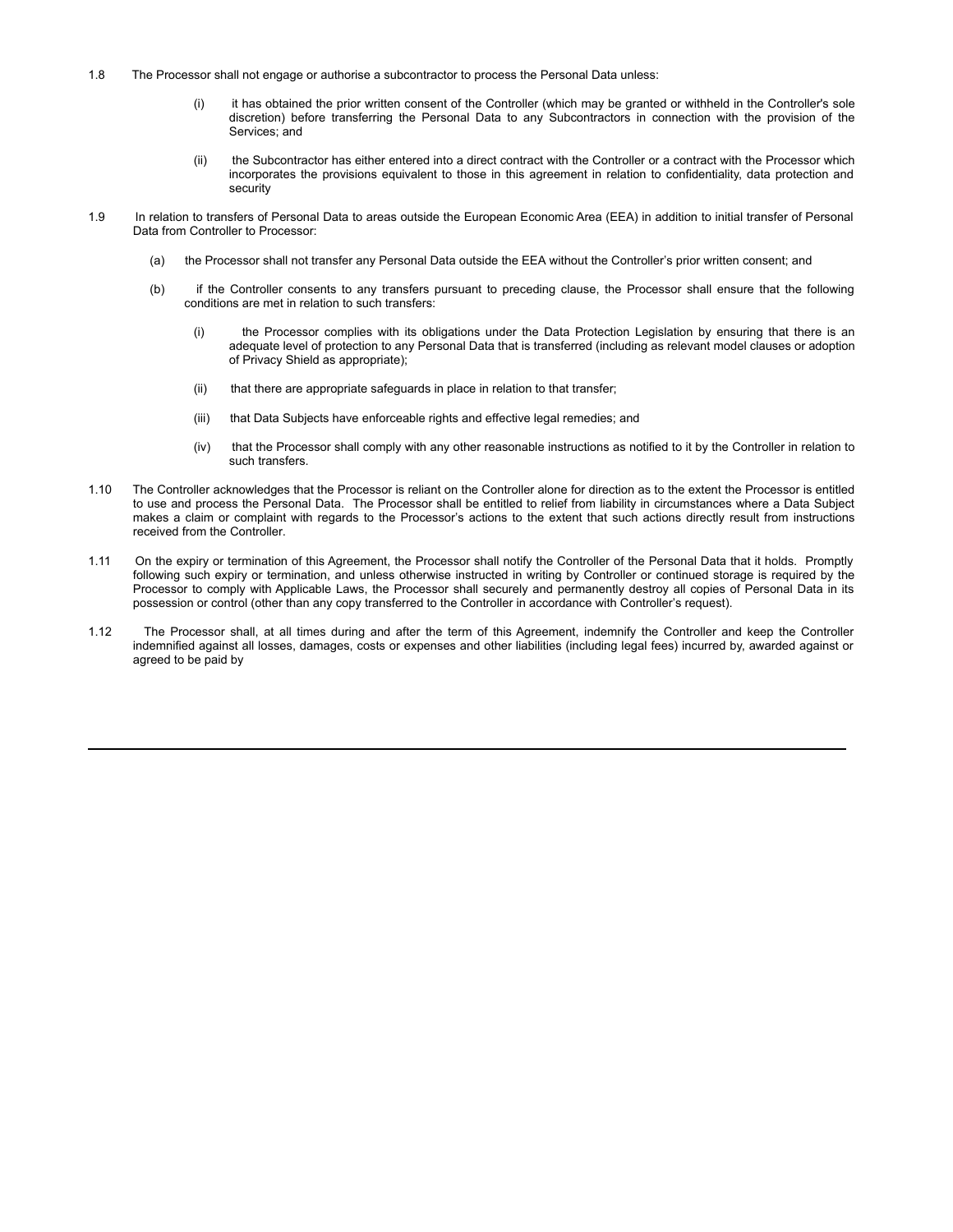the Controller arising from any breach of the Processor's obligations under this Exhibit except and to the extent that such liabilities have resulted directly from the Controller's instructions.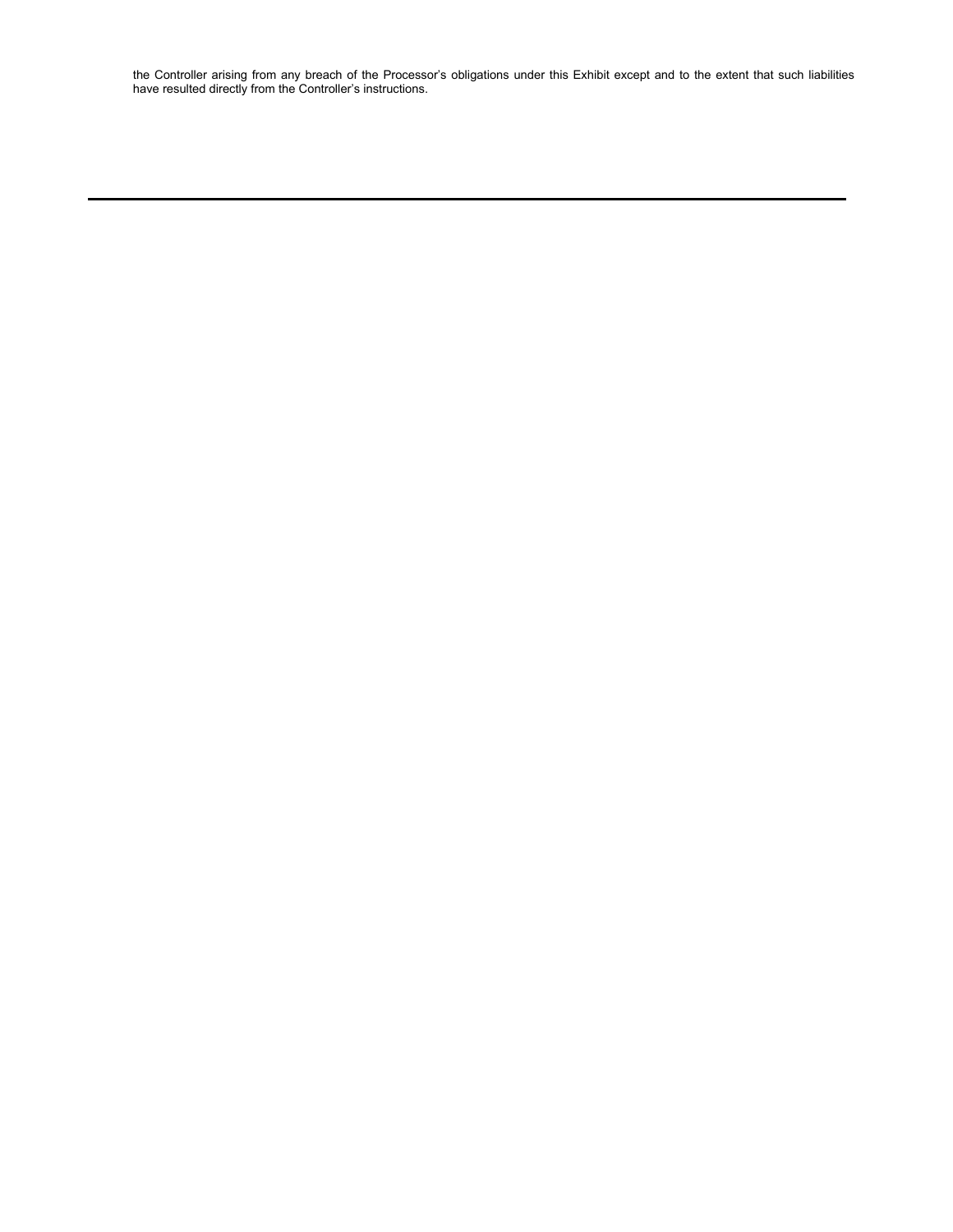# **EXHIBIT 4 – GOVERNANCE**

# **1. Joint Steering Committee.**

- 1 . 1 **Formation and Composition**. As soon as reasonably possible and in any event within thirty (30) days after the Effective Date, Adaptimmune and Alpine shall establish a joint steering committee (the "**JSC**") to monitor and coordinate the communication and activities of both Parties under this Agreement. The JSC shall be composed of at least three (3) but no more than four (4) representatives designated by each Party and in each case an equal number of representatives from each Party. Representatives must be appropriate for the tasks then being undertaken and the stage of development or commercialisation applicable, in terms of their seniority, decision-making authority, availability, function in their respective organizations, training and experience. Each Party may replace its JSC representatives from time to time upon written notice to the other Party; provided, however, if a Party's JSC representative is unable to attend a JSC meeting, such Party may designate an alternate to attend such JSC meeting by providing notification in writing to the other Party's Alliance Manager and following provision of such written notification the alternate will be entitled to perform the functions of such JSC representative at such JSC meeting. The Alliance Managers may attend meetings of the JSC but shall have no right to vote on any decisions of the JSC.
- 1.2 **JSC Responsibilities**. In addition to its overall responsibility for monitoring the activities of the Parties under this Agreement, the JSC shall, in particular:
	- (a) work to resolve, through good faith discussions, any dispute, controversy or claim between the Parties arising during the performance of any Research Program and related to the matters under the authority of the JSC;
	- (b) review any Targets proposed by Adaptimmune for a new Research Program pursuant to Clause 3.1.3;
	- (c) review and approve any material amendments to any Research Program or Research Plan proposed by the JPT;
	- (d) review and approve any criteria (and amendments to such criteria) for the research and preclinical development of any Product under any Research Program including criteria required for any Product to proceed to the next phase of development under any Research Program;
	- (e) perform such other functions as may be agreed to by the Parties in writing, or as specified in this Agreement.
- 1 . 3 **Decision making for JSC**. Each Party will discuss and attempt to resolve any potential or evolving disagreement through its respective Alliance Managers and/or the JPT before it is brought before the JSC for resolution. With respect to the responsibilities of the JSC, each Party shall have one vote on all matters brought before the JSC. The JSC shall operate as to matters within its responsibility by unanimous vote. Each Party shall make decisions in good faith and shall not take any decisions which would unreasonably delay the performance of any Research Program. If the JSC is unable to achieve a unanimous vote within thirty (30) days of any matter being brought before the JSC and such matter relates to any Research Program or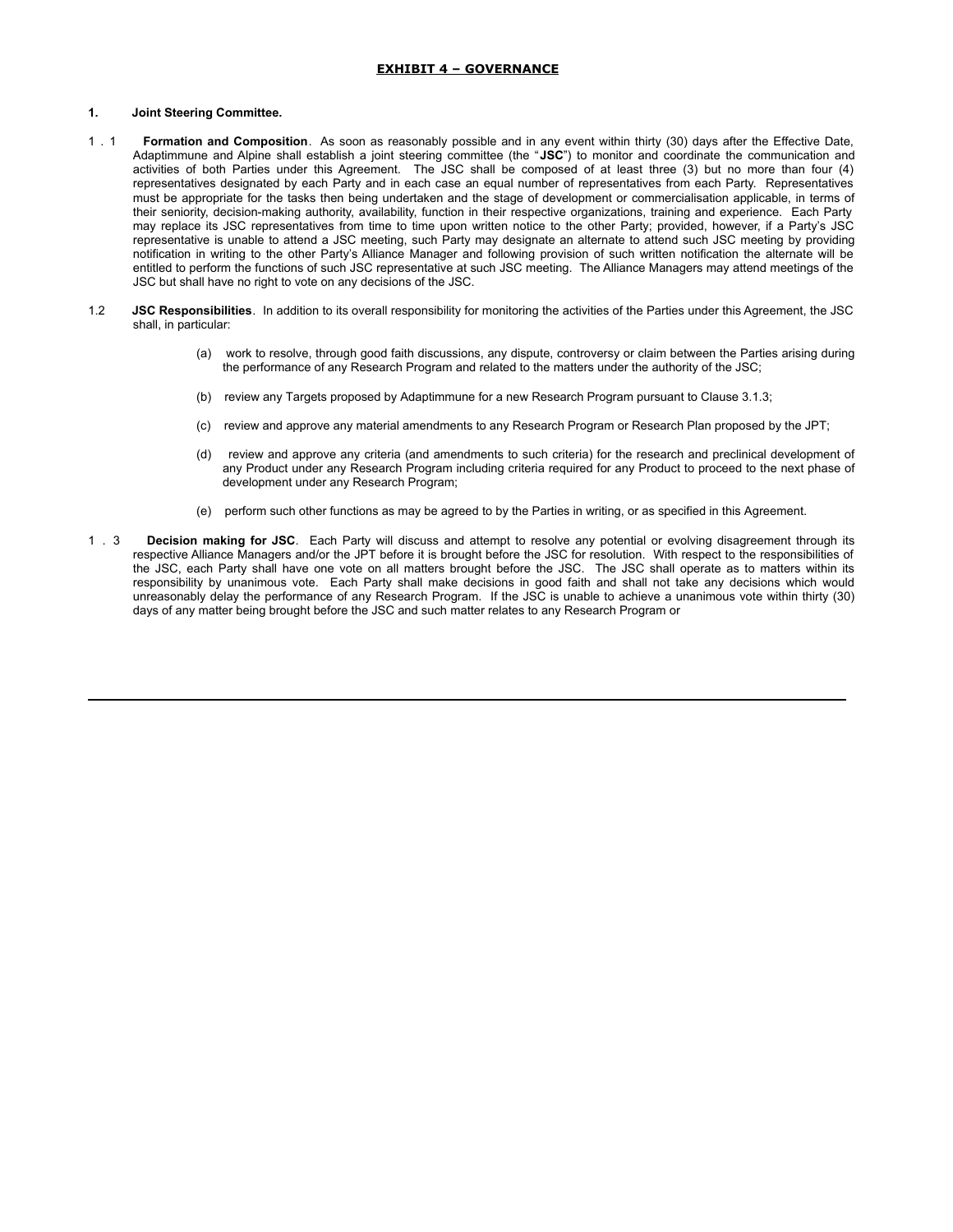any Product (including progression of any Product through the Research Program and in to Clinical Trials), then such matter may be referred to the President of Research at Adaptimmune and [\*\*\*], President and Head of R&D, a t Alpine for resolution. If the executives are unable to resolve such matter within thirty (30) days following such matter bring brought forth thereto, [\*\*\*]

1.4 Any JSC decisions, any decisions of the Party's senior managers and Adaptimmune's final decision-making authority under Paragraph 1.3 above are subject to the following: (i) neither the JSC, the senior managers nor Adaptimmune shall have the unilateral or overriding authority to amend or modify, or waive a Party's own compliance with, this Agreement including in relation to the scope or terms of any license to Intellectual Property Rights; and (ii) neither the JSC, the senior managers nor Adaptimmune will have the unilateral or overriding authority to amend any Research Program in a way which would materially increase the cost for the other Party or materially increase the resources required from the other Party.

## **2. Joint Project Team.**

- 2 . 1 **Formation and Composition**. As soon as reasonably possible and in any event within thirty (30) days after the Effective Date, Adaptimmune and Alpine shall establish a joint project team (the "**JPT**") to monitor and coordinate the communication and activities of both Parties under all Research Programs. The JPT shall be composed of at least two (2) but no more than three (3) representatives designated by each Party and in each case an equal number of representatives from each Party. Representatives must be appropriate for the tasks then being undertaken and the applicable stage of research, in terms of their seniority, decision-making authority, availability, function in their respective organisations, training and experience. Each Party may replace its JPT representatives from time to time upon written notice to the Alliance Manager of the other Party; provided, however, if a Party's JPT representative is unable to attend a JPT meeting, such Party may designate an alternate to attend such JPT meeting by providing notification in writing to the other Party's Alliance Manager and following provision of such written notification the alternate will be entitled to perform the functions of such JPT representative at such JPT meeting. The Alliance Managers may attend meetings of the JPT but shall have no right to vote on any decisions of the JPT.
- 2 . 2 **JPT Responsibilities for Research Program**. The JPT shall have overall responsibility for monitoring the activities during each Research Program. The JPT shall, in particular:
	- (a) work to resolve, through good faith discussions, any dispute, controversy or claim related to the matters under the authority of the JPT;
	- (b) recommend to the JSC any material changes to any Research Program, including any amendments to any Research Plan;
	- (c) monitor performance of each Research Program; and
	- (d) review any data arising from any Research Program.
- 2 . 3 **JPT Decision Making**. With respect to the responsibilities of the JPT, each Party shall have one vote on all matters brought before the JPT and the JPT shall operate by unanimous vote. If the JPT is unable to achieve a unanimous vote within thirty (30) days of any matter being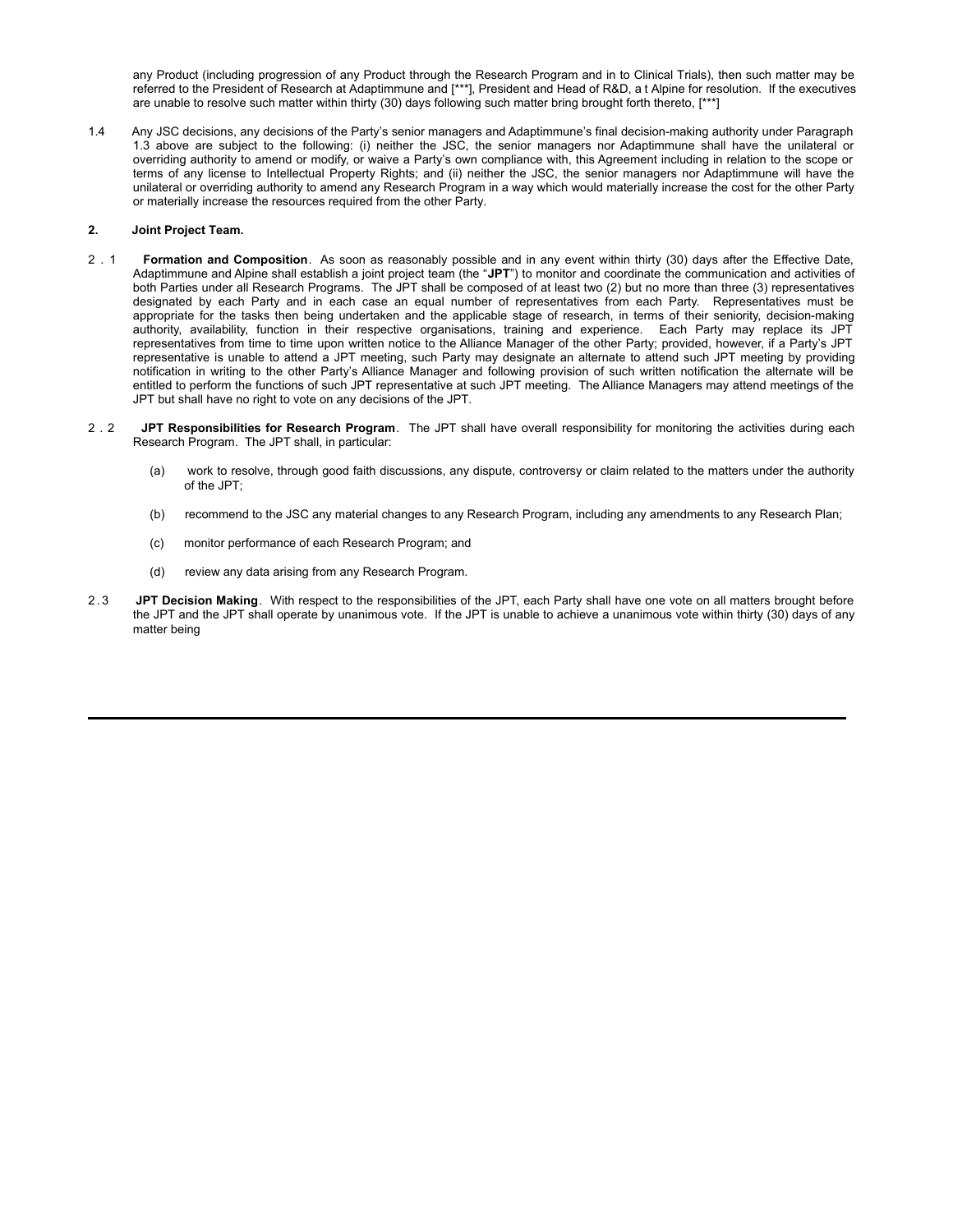brought before the JPT, then such matter may be referred in writing to the JSC at either Party's discretion. Each Party shall make decisions within the JPT in good faith and on a timely basis; provided that any JPT decisions shall be subject to the conditions applied to JSC decisions, as set forth in Paragraph 1.3 above.

2.4 **Ad-hoc Committees**. The JSC or JPT, as appropriate, may also authorise the setting up of subcommittees in relation to particular or specific aspects of any Research Program or other performance of this Agreement. Such subcommittees shall act in the same way as the JPT and regularly report in to the JPT.

## **3. Meetings.**

- 3.0 **JSC Meetings**. The JSC shall hold meetings in English at such frequency as determined by the JSC members, but at least once every [\*\*\*]. Such JSC meetings may be conducted in person, via teleconference or otherwise, in each case as agreed by the JSC. The inperson JSC meetings shall alternate between Adaptimmune's facilities in Abingdon, Oxfordshire, England and at Alpine's facilities in Seattle, Washington, USA.
- 3.1 **JPT Meetings**. The JPT shall meet once every calendar month at Adaptimmune's facilities in Abingdon, Oxfordshire, England, or at Alpine's facilities in Seattle, Washington, USA, or via teleconference or otherwise, in each case as agreed by the JPT. Where possible, meetings will be held by telephone conference. Where necessary, for example to resolve any dispute or to agree upon changes to any Research Program, as applicable, the JPT shall meet more frequently.
- 3.2 **Meeting Agendas and Minutes**. Not later than [\*\*\*] after each of the JSC or JPT as applicable, are formed, the respective committees shall each hold an organizational meeting by videoconference or teleconference to establish their respective operating procedures, including establishment of agendas, and preparation and approvals of minutes. The Parties shall alternate responsibility for taking the meeting minutes; provided that Alpine shall be responsible for taking the meeting minutes at the first meeting of each committee or team. Meeting minutes shall be sent to both Parties promptly (and in any event within fourteen (14) days) after a meeting for review, comment and approval by each Party. Where minutes are not approved by both Parties, the dispute shall be resolved at the next committee or team meeting. A decision that is made at any meeting shall be recorded in meeting minutes.
- 3.3 **General.** Employees of each Party, other than its nominated committee or team representatives, may attend meetings of the JSC and JPT as nonvoting participants with fifteen (15) days' prior written notice to the JSC and JPT members, as applicable, of the other Party. Each Party shall be responsible for all of its own expenses of participating in the JSC or JPT. In addition each Party may nominate the same individuals as representatives on multiple committees.

# **4. Dissolution.**

4.1 **Dissolution of JSC**. The JSC shall dissolve on termination of this Agreement or completion of all Research Programs, or as mutually agreed to by the Parties.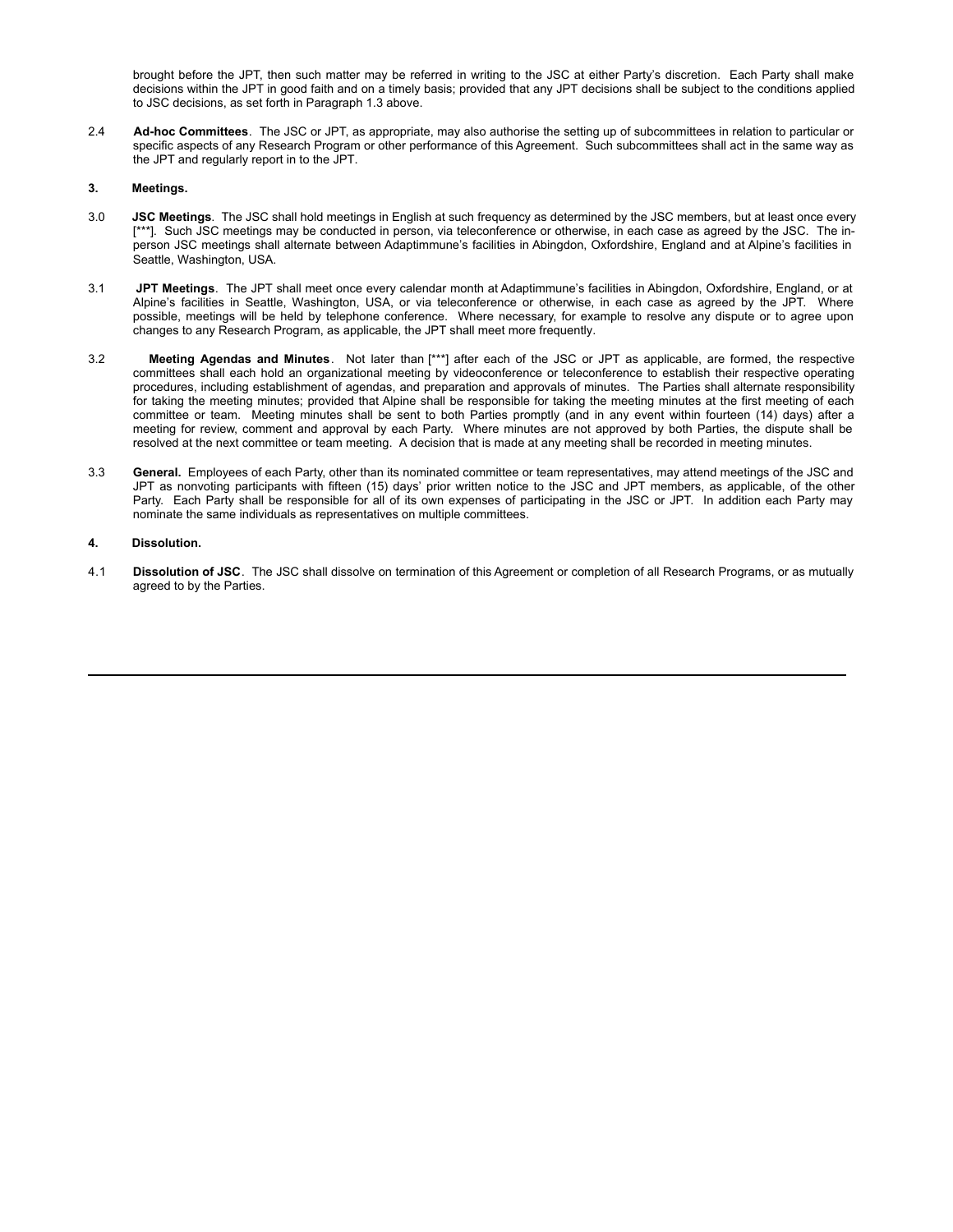- 4 . 2 **Dissolution of JPT**. The JPT shall automatically dissolve on Completion of all Research Programs or, if earlier, termination of this Agreement or all Research Programs, or as mutually agreed by the Parties.
- 4 . 3 **Dissolution of Ad-hoc subcommittees**. Each Ad-hoc subcommittee will be deemed dissolved by the Parties on completion of the relevant activity in relation to which the subcommittee was set up, or as mutually agreed by the Parties.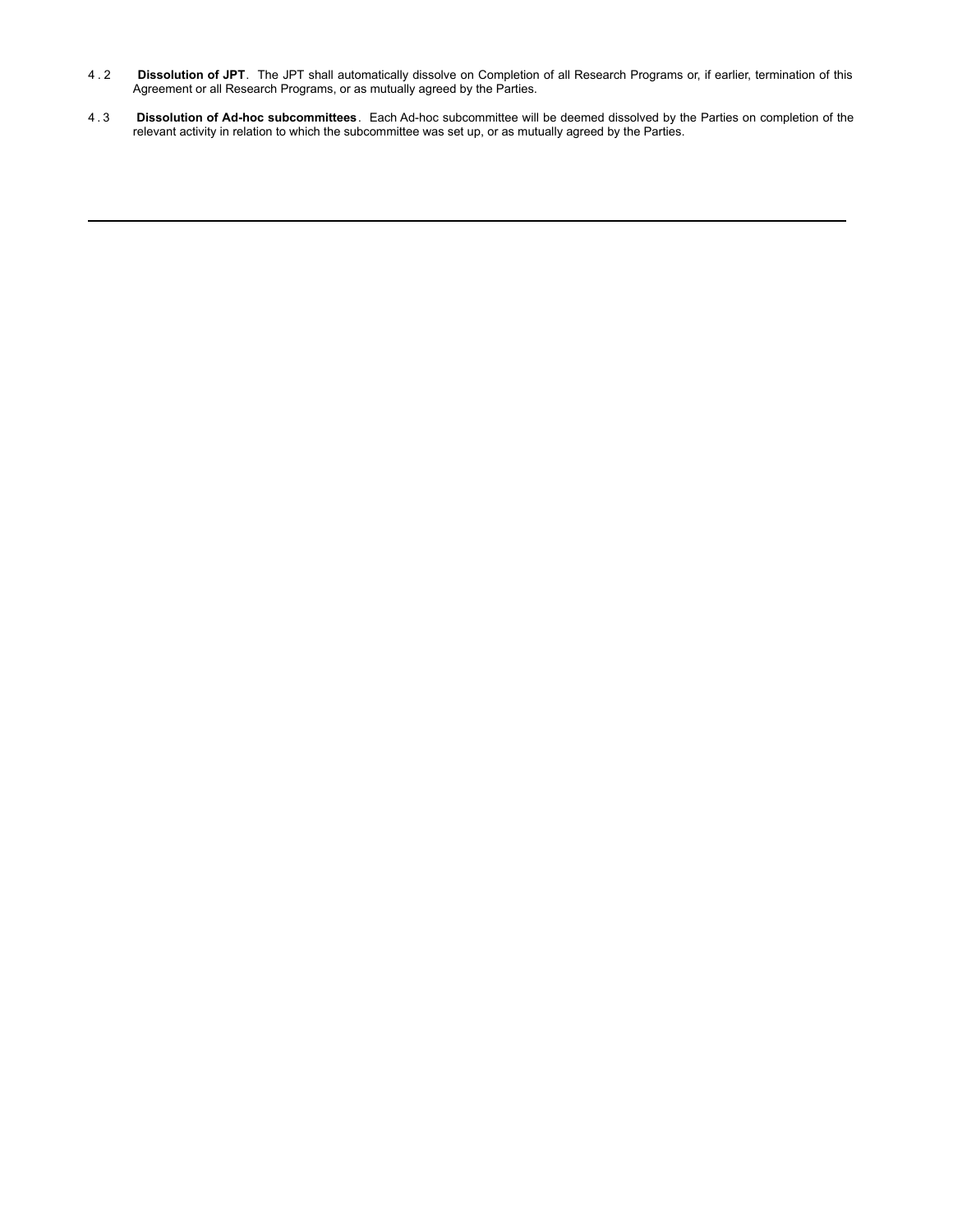### Adaptimmune and Alpine Immune Sciences Announce Collaboration and License Agreement to Develop Next Generation SPEAR T-**Cell Products**

**-** Adaptimmune to license Alpine's Secreted and Transmembrane Immunomodulatory Protein technology for use with SPEAR T-cells to enhance antitumor responses -

May 14, 2019, Adaptimmune Therapeutics plc, Philadelphia, PA, and Oxfordshire, UK (Nasdaq:ADAP), a leader in T-cell therapy to treat cancer, and Alpine Immune Sciences, Inc., Seattle, WA, (NASDAQ:ALPN), a leading immunotherapy company focused on developing treatments for autoimmune diseases and cancer, today announced a collaboration and license agreement to develop next-generation SPEAR T-cell products which incorporate Alpine's secreted and transmembrane immunomodulatory protein (termed SIP™ and TIP™) technology. This collaboration will further enhance Adaptimmune's efforts to design and develop next-generation SPEAR T-cell therapies.

"SPEAR T-cell therapies have demonstrated clinical promise for the treatment of solid tumors. Based on knowledge emerging from translational research of resistance mechanisms, we will start our first next-gen clinical study with ADP-A2M4 CD8 in the second half of 2019," said Rafael Amado, Adaptimmune's President of R&D. "We are very excited to begin this collaboration with Alpine which complements our research on next generation SPEAR T-cells. We believe that Alpine's platform technology could engage further rapid and flexible immunomodulatory mechanisms, which would enable the development of future next-generation SPEAR T-cells with enhanced antitumor potential."

"Our directed evolution platform has successfully generated many unique, multi-functional protein domains designed to favorably modulate the tumor microenvironment via validated immune targets," said Stanford Peng, MD PhD, Alpine's President and Head of Research & Development. "We look forward to working with Adaptimmune to develop next-generation SPEAR T-cell therapies to achieve improved clinical outcomes."

Alpine and Adaptimmune will collaborate on a specified number of programs to develop SIP and TIP candidates with tailored affinities and modulatory activities that may enhance the anti-tumor responses seen with Adaptimmune's SPEAR T-cells.

For each program, Adaptimmune has an option to take a worldwide exclusive license for development and commercialization of SPEAR Tcell products incorporating the developed SIP or TIP candidate for the treatment of cancer.

Under the terms of the collaboration agreement, Adaptimmune will provide an upfront payment and research funding for ongoing programs. In addition, Alpine may be eligible for downstream development and commercialization milestones up to \$288M, if all prespecified milestones for each program are achieved.

Alpine will receive low-single digit royalties on worldwide net sales of the applicable products.

#### **About Adaptimmune**

Adaptimmune is a clinical-stage biopharmaceutical company focused on the development of novel cancer immunotherapy products for cancer patients. The Company's unique SPEAR (Specific Peptide Enhanced Affinity Receptor) T-cell platform enables the engineering of Tcells to target and destroy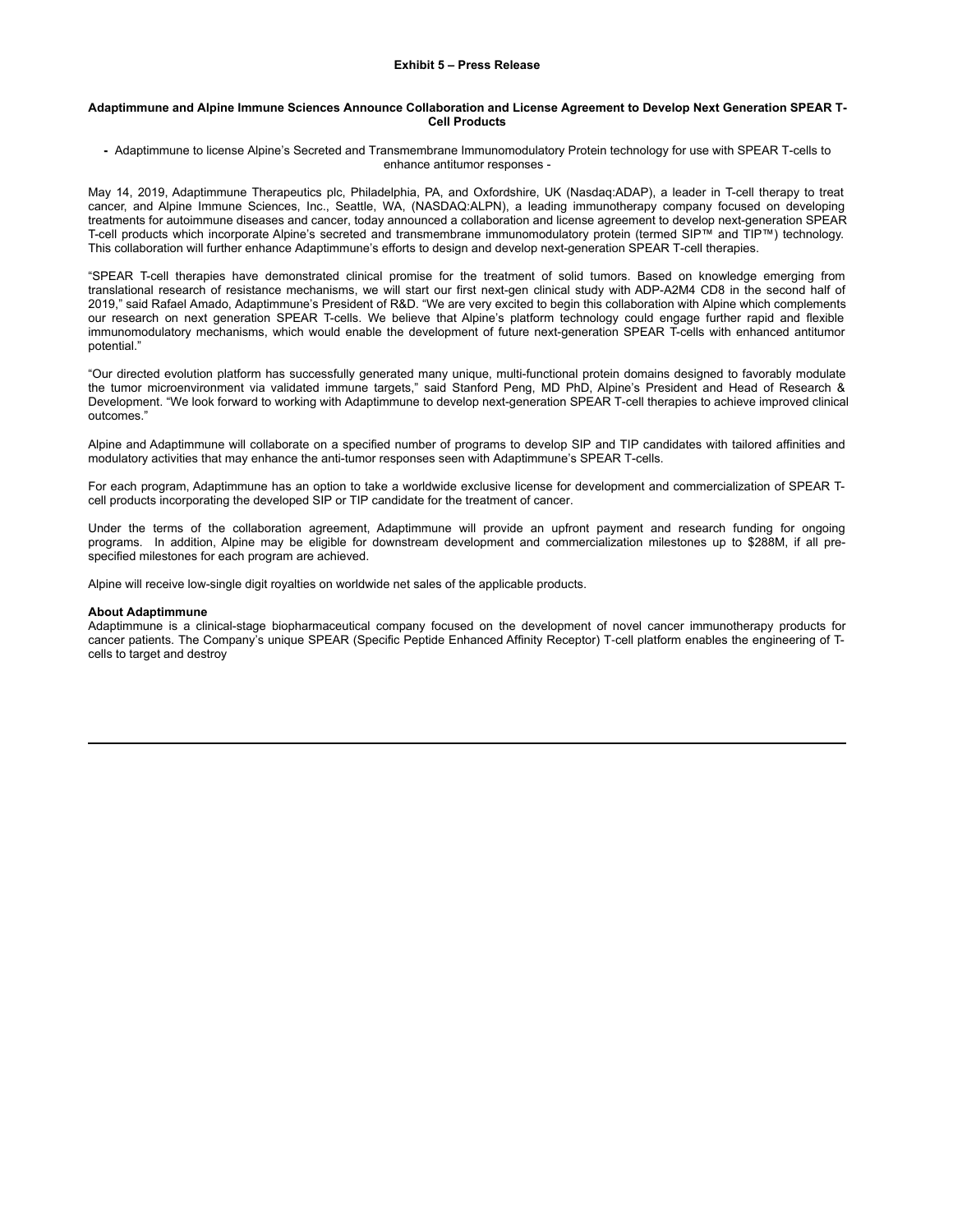cancer across multiple solid tumors. For more information, please visit http://www.adaptimmune.com.

### **About Alpine Immune Sciences, Inc.**

Alpine Immune Sciences, Inc. is committed to leading a new wave of functional immune therapeutics. Alpine is employing directed evolution to create potentially powerful multifunctional immunotherapies to improve patients' lives. Alpine has two lead programs. The first, ALPN-101 for autoimmune/inflammatory diseases, is a dual ICOS/CD28 antagonist, engineered to reduce pathogenic immune responses. The second, ALPN-202 for cancer, is a dual PD-L1/CTLA-4 antagonist and PD-L1-dependent CD28 costimulator intended to combine checkpoint inhibition with T cell costimulation – an approach currently absent from approved checkpoint therapies. Alpine is backed by world-class research and development capabilities, a highly-productive scientific platform, and a proven management team. For more information, visit www.alpineimmunesciences.com.

### **Forward-Looking Statements Adaptimmune**

This release contains "forward-looking statements" within the meaning of the Private Securities Litigation Reform Act of 1995 (PSLRA). These forward-looking statements involve certain risks and uncertainties. Such risks and uncertainties could cause our actual results to differ materially from those indicated by such forward-looking statements, and include, without limitation: the success, cost and timing of our product development activities and clinical trials and our ability to successfully advance our TCR therapeutic candidates through the regulatory and commercialization processes. For a further description of the risks and uncertainties that could cause our actual results to differ materially from those expressed in these forward-looking statements, as well as risks relating to our business in general, we refer you to our Quarterly Report on Form 10-Q filed with the Securities and Exchange Commission (SEC) on May 6, 2019, and our other SEC filings. The forward-looking statements contained in this press release speak only as of the date the statements were made and we do not undertake any obligation to update such forward-looking statements to reflect subsequent events or circumstances.

#### **Forward-Looking Statements Alpine**

This release contains forward-looking statements within the meaning of Section 27A of the Securities Act of 1933, Section 21E of the Securities Exchange Act of 1934 and the Private Securities Litigation Reform Act of 1995. These forward-looking statements are not based on historical fact and include statements regarding our platform technology and potential therapies, the potential future development plans of our and our collaborators' product candidates and our and our collaborators' ability to successfully develop and achieve milestones in development programs. Forward-looking statements generally include statements that are predictive in nature and depend upon or refer to future events or conditions, and include words such as "may," "will," "should," "would," "expect," "plan," "intend," and other similar expressions among others. These forward-looking statements are based on current assumptions that involve risks, uncertainties and other factors that may cause actual results, events or developments to be materially different from those expressed or implied by such forward-looking statements. These risks and uncertainties, many of which are beyond our control, include, but are not limited to: clinical trials may not demonstrate safety and efficacy of any of our or our collaborators' product candidates; our ongoing discovery and pre-clinical efforts may not yield additional product candidates; our discovery-stage and pre-clinical programs may not advance into the clinic or result in approved products; any of our or our collaborators' product candidates may fail in development, may not receive required regulatory approvals, or may be delayed to a point where they are not commercially viable; we may not achieve additional milestones in our proprietary or partnered programs; the impact of competition; adverse conditions in the general domestic and global economic markets; as well as the other risks identified in our filings with the Securities and Exchange Commission. These forward-looking statements speak only as of the date hereof and we undertake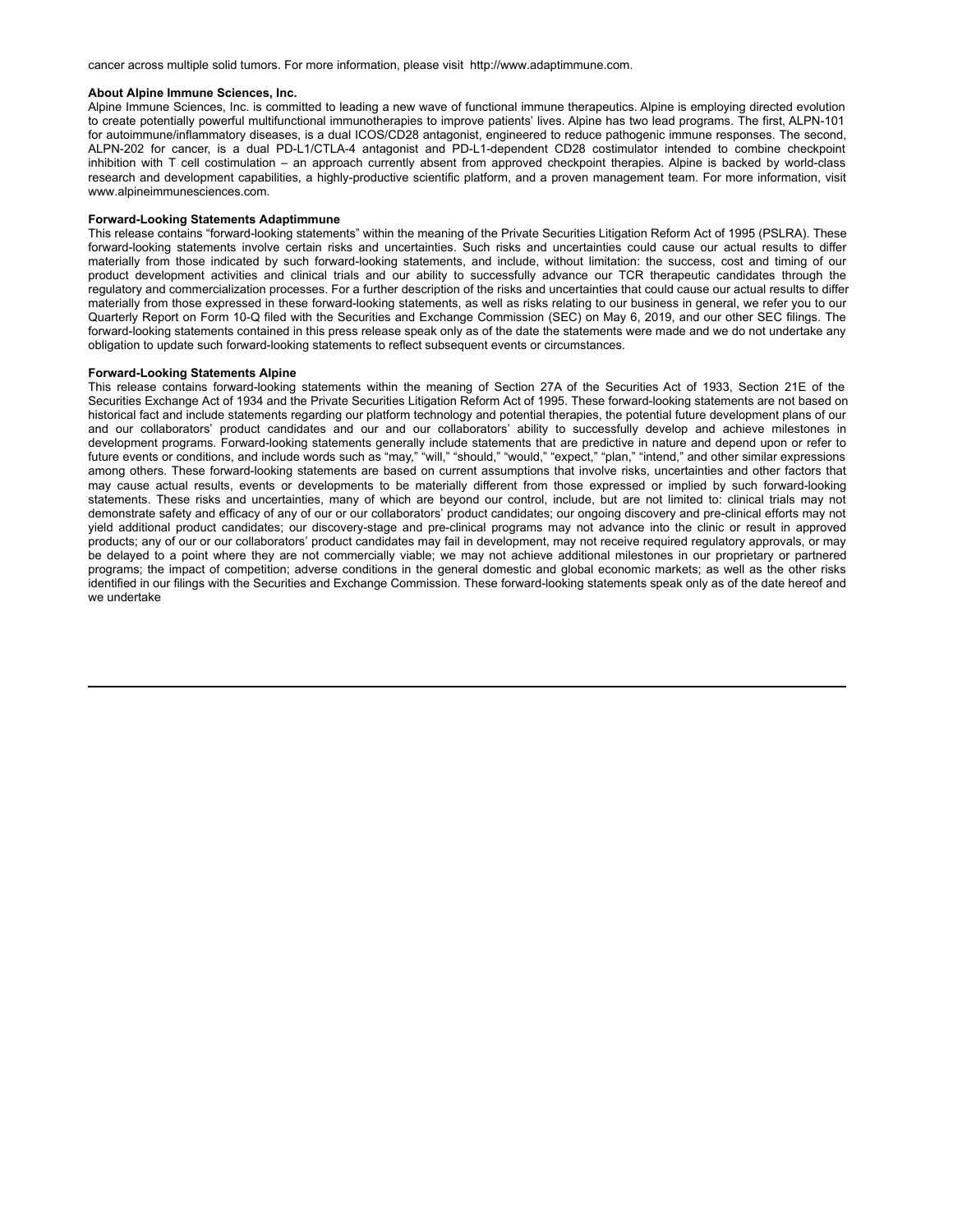no obligation to update forward-looking statements, and readers are cautioned not to place undue reliance on such forward-looking statements.

"Transmembrane Immunomodulatory Protein", "TIP", "Secreted Immunomodulatory Protein", "SIP", "Variant Ig Domain", "vIgD", and the Alpine logo are registered trademarks or trademarks of Alpine Immune Sciences, Inc. in various jurisdictions.

### **Adaptimmune Contacts:**

# **Media Relations:**

Sébastien Desprez – VP, Communications and Investor Relations T: +44 1235 430 583 M: +44 7718 453 176 Sebastien.Desprez@adaptimmune.com

### **Investor Relations:**

Juli P. Miller, Ph.D. – Senior Director, Investor Relations T: +1 215 825 9310 M: +1 215 460 8920 Juli.Miller@adaptimmune.com

# **Alpine Contacts:**

**Investor Relations:** Pure Communications Courtney Dugan, 212-257-6723 cdugan@purecommunications.com

### **Media Relations:**

Pure Communications Jennifer Paganelli, 347-658-8290 jpaganelli@purecommunications.com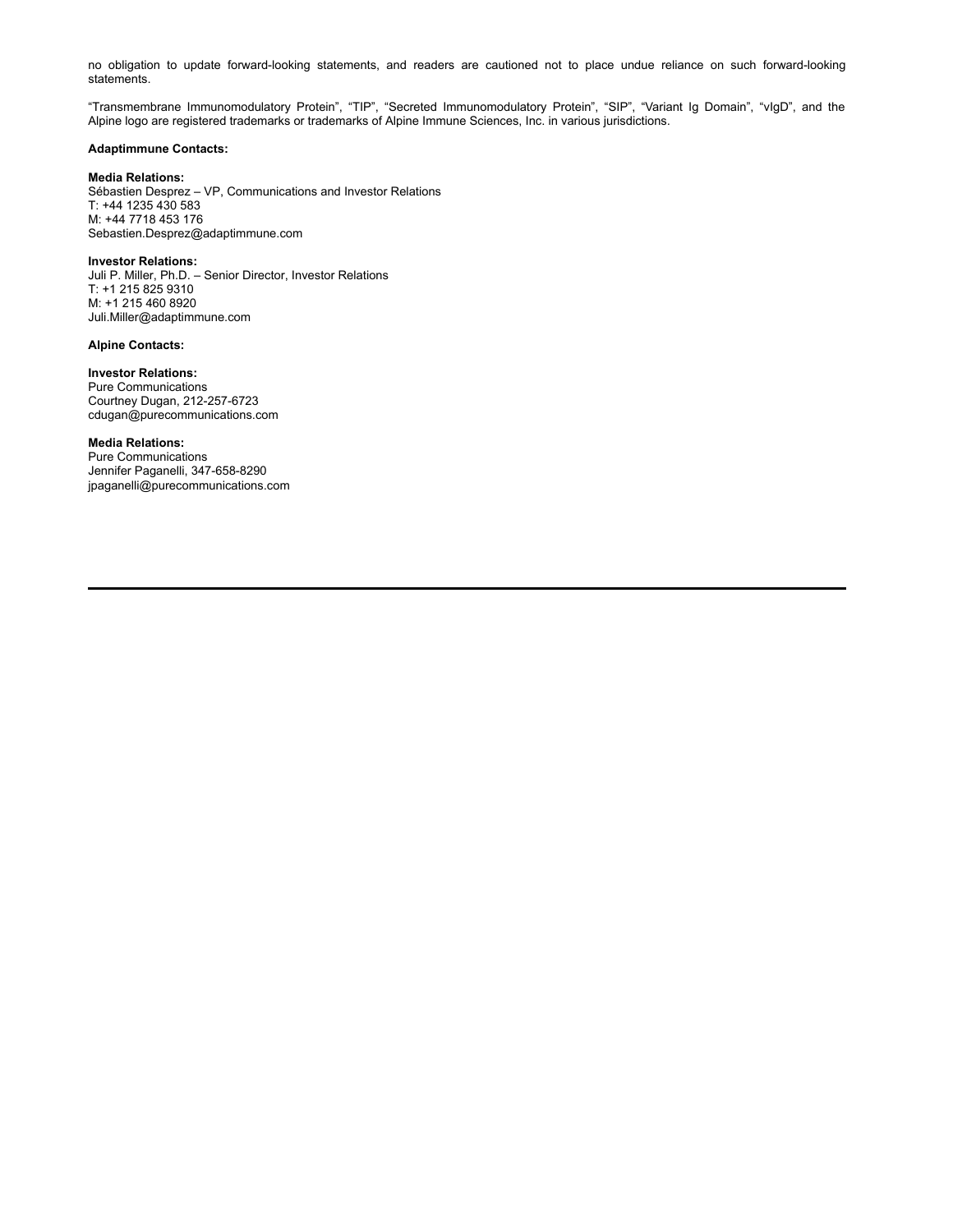# **Exhibit 6 – Alpine Patents**

THIS PAGE AND THE FOLLOWING 4 PAGES OF THIS EXHIBIT HAVE BEEN OMITTED BECAUSE THEY ARE BOTH (I) NOT **MATERIAL AND (II) WOULD BE COMPETITIVELY HARMFUL IF PUBLICLY DISCLOSED**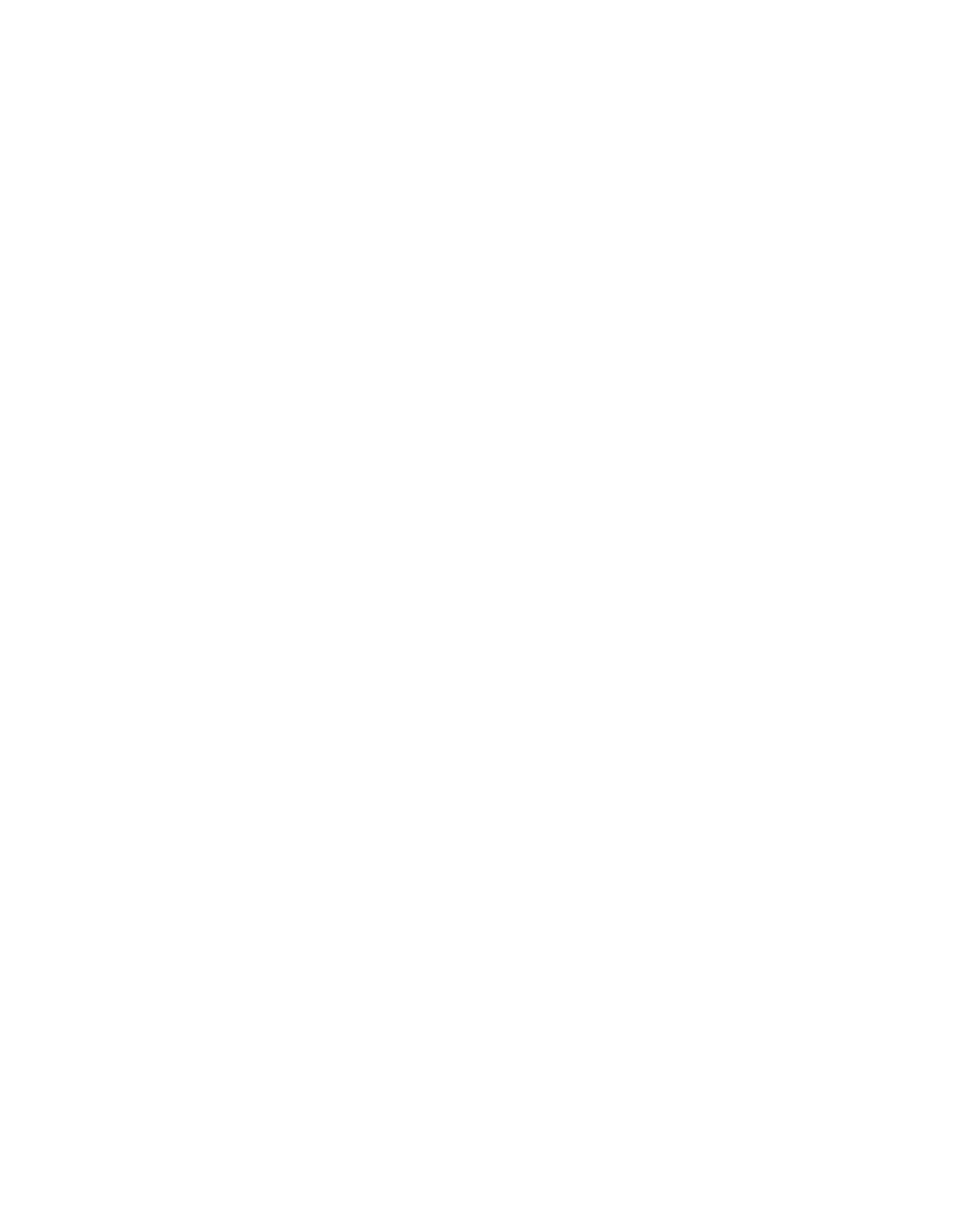### Form of Certification Required by Rule 13a-14(a) or 15d-14(a) under the Securities Exchange Act of 1934 as Adopted Pursuant to Section 302 of **the Sarbanes-Oxley Act of 2002**

I, James Noble, certify that:

- 1. I have reviewed this quarterly report on Form 10-Q of Adaptimmune Therapeutics plc;
- 2. Based on my knowledge, this report does not contain any untrue statement of a material fact or omit to state a material fact necessary to make the statements made, in light of the circumstances under which such statements were made, not misleading with respect to the period covered by this report;
- 3. Based on my knowledge, the financial statements, and other financial information included in this report, fairly present in all material respects the financial condition, results of operations and cash flows of the registrant as of, and for, the periods presented in this report;
- 4. The registrant's other certifying officer and I are responsible for establishing and maintaining disclosure controls and procedures (as defined in Exchange Act Rules 13a-15(e) and 15d-15(e)) and internal control over financial reporting (as defined in Exchange Act Rules 13a-15(f) and 15d-15(f)), for the registrant and have:
	- a. Designed such disclosure controls and procedures, or caused such disclosure controls and procedures to be designed under our supervision, to ensure that material information relating to the registrant, including its consolidated subsidiaries, is made known to us by others within those entities, particularly during the period in which this report is being prepared;
	- b. Designed such internal control over financial reporting, or caused such internal control over financial reporting to be designed under our supervision, to provide reasonable assurance regarding the reliability of financial reporting and the preparation of financial statements for external purposes in accordance with generally accepted accounting principles;
	- c. Evaluated the effectiveness of the registrant's disclosure controls and procedures and presented in this report our conclusions about the effectiveness of the disclosure controls and procedures, as of the end of the period covered by this report based on such evaluation; and
	- d. Disclosed in this report any change in the registrant's internal control over financial reporting that occurred during the registrant's most recent fiscal quarter that has materially affected or is reasonably likely to materially affect the registrant's internal control over financial reporting; and
- 5. The registrant's other certifying officer and I have disclosed, based on our most recent evaluation of internal control over financial reporting, to the registrant's auditors and the audit committee of the registrant's board of directors (or persons performing the equivalent functions):
	- All significant deficiencies and material weaknesses in the design or operation of internal control over financial reporting which are reasonably likely to adversely affect the registrant's ability to record, process, summarize and report financial information; and
	- b. Any fraud, whether or not material, that involves management or other employees who have a significant role in the registrant's internal control over financial reporting.

Date: August 1, 2019 /s/ James Noble

James Noble *Chief Executive Of icer*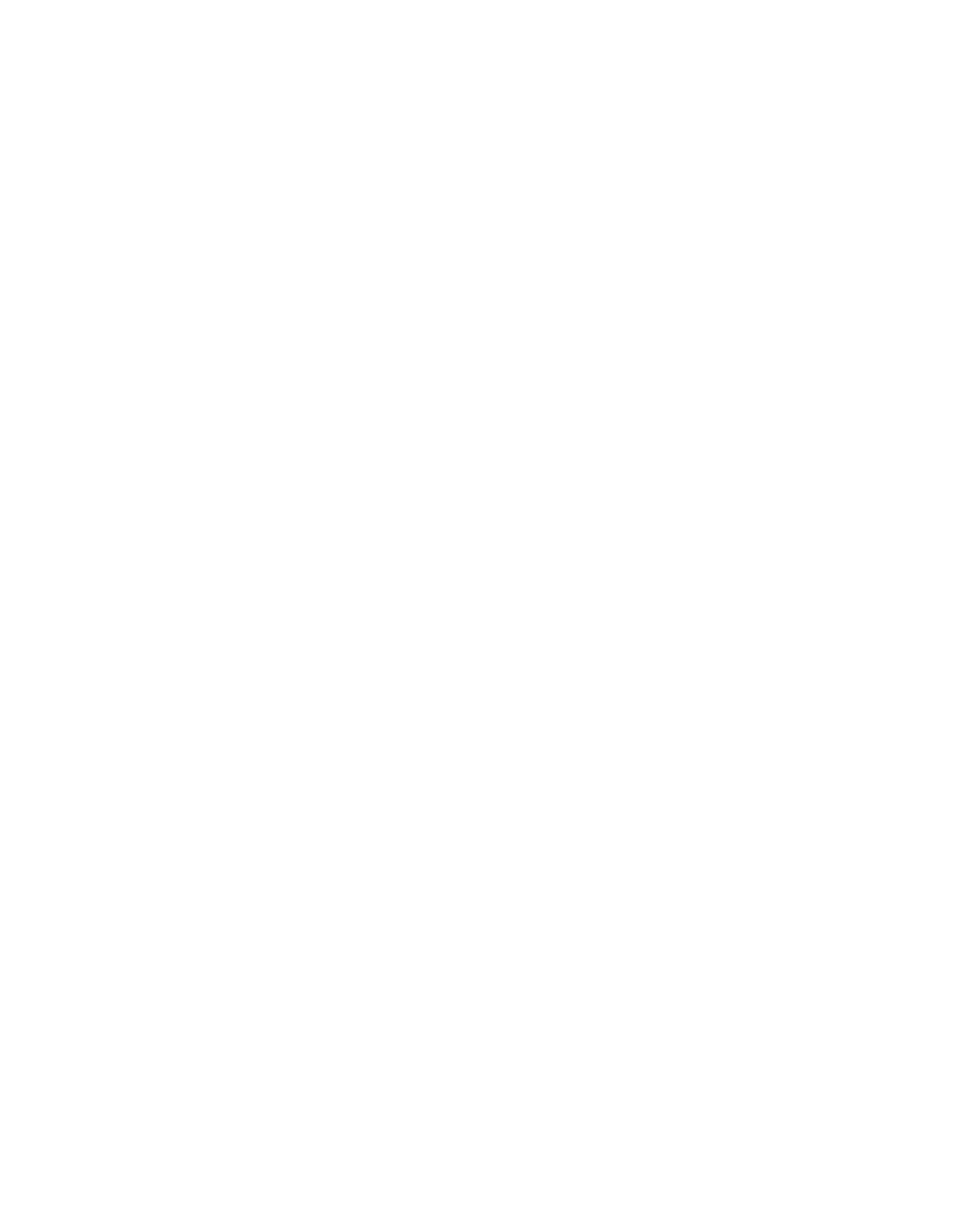### Form of Certification Required by Rule 13a-14(a) or 15d-14(a) under the Securities Exchange Act of 1934 as Adopted Pursuant to Section 302 of **the Sarbanes-Oxley Act of 2002**

I, Adrian Rawcliffe, certify that:

- 1. I have reviewed this quarterly report on Form 10-Q of Adaptimmune Therapeutics plc;
- 2. Based on my knowledge, this report does not contain any untrue statement of a material fact or omit to state a material fact necessary to make the statements made, in light of the circumstances under which such statements were made, not misleading with respect to the period covered by this report;
- 3. Based on my knowledge, the financial statements, and other financial information included in this report, fairly present in all material respects the financial condition, results of operations and cash flows of the registrant as of, and for, the periods presented in this report;
- 4. The registrant's other certifying officer and I are responsible for establishing and maintaining disclosure controls and procedures (as defined in Exchange Act Rules 13a-15(e) and 15d-15(e)) and internal control over financial reporting (as defined in Exchange Act Rules 13a-15(f) and 15d-15(f)), for the registrant and have:
	- a. Designed such disclosure controls and procedures, or caused such disclosure controls and procedures to be designed under our supervision, to ensure that material information relating to the registrant, including its consolidated subsidiaries, is made known to us by others within those entities, particularly during the period in which this report is being prepared;
	- b. Designed such internal control over financial reporting, or caused such internal control over financial reporting to be designed under our supervision, to provide reasonable assurance regarding the reliability of financial reporting and the preparation of financial statements for external purposes in accordance with generally accepted accounting principles;
	- c. Evaluated the effectiveness of the registrant's disclosure controls and procedures and presented in this report our conclusions about the effectiveness of the disclosure controls and procedures, as of the end of the period covered by this report based on such evaluation; and
	- d. Disclosed in this report any change in the registrant's internal control over financial reporting that occurred during the registrant's most recent fiscal quarter that has materially affected or is reasonably likely to materially affect the registrant's internal control over financial reporting; and
- 5. The registrant's other certifying officer and I have disclosed, based on our most recent evaluation of internal control over financial reporting, to the registrant's auditors and the audit committee of the registrant's board of directors (or persons performing the equivalent functions):
	- All significant deficiencies and material weaknesses in the design or operation of internal control over financial reporting which are reasonably likely to adversely affect the registrant's ability to record, process, summarize and report financial information; and
	- b. Any fraud, whether or not material, that involves management or other employees who have a significant role in the registrant's internal control over financial reporting.

Date: August 1, 2019 /s/ Adrian Rawcliffe

Adrian Rawcliffe *Chief Financial Of icer*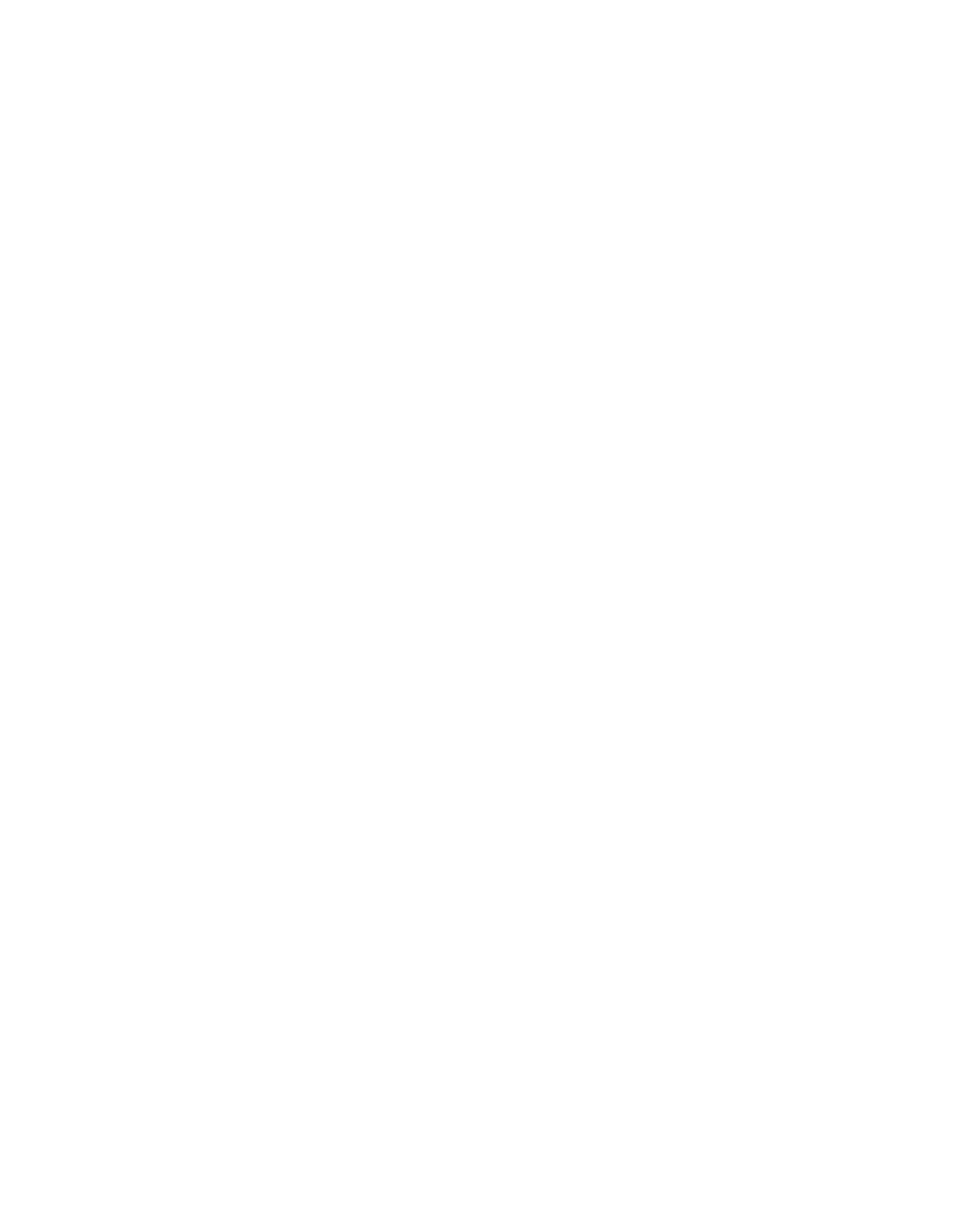## **Section 906 Certificate**

### Certification Pursuant to 18 U.S.C. Section 1350, as Adopted Pursuant to Section 906 of the Sarbanes-Oxley Act of 2002

Pursuant to Section 906 of the Sarbanes-Oxley Act of 2002 (subsections (a) and (b) of Section 1350, Chapter 63 of Title 18, United States Code), I, James Noble, Chief Executive Officer of Adaptimmune Therapeutics plc, a public limited company incorporated under English law (the "Company"), hereby certify, to my knowledge, that:

- 1. The Company's Quarterly Report on Form 10-Q for the quarterly period ended June 30, 2019, to which this Certification is attached as Exhibit 32.1 (the "Quarterly Report") fully complies with the requirements of Section 13(a) or 15(d) of the Securities Exchange Act of 1934; and
- 2. The information contained in the Quarterly Report fairly presents, in all material respects, the financial condition and results of operations of the Company.

Date: August 1, 2019

/s/ James Noble James Noble *Chief Executive Of icer*